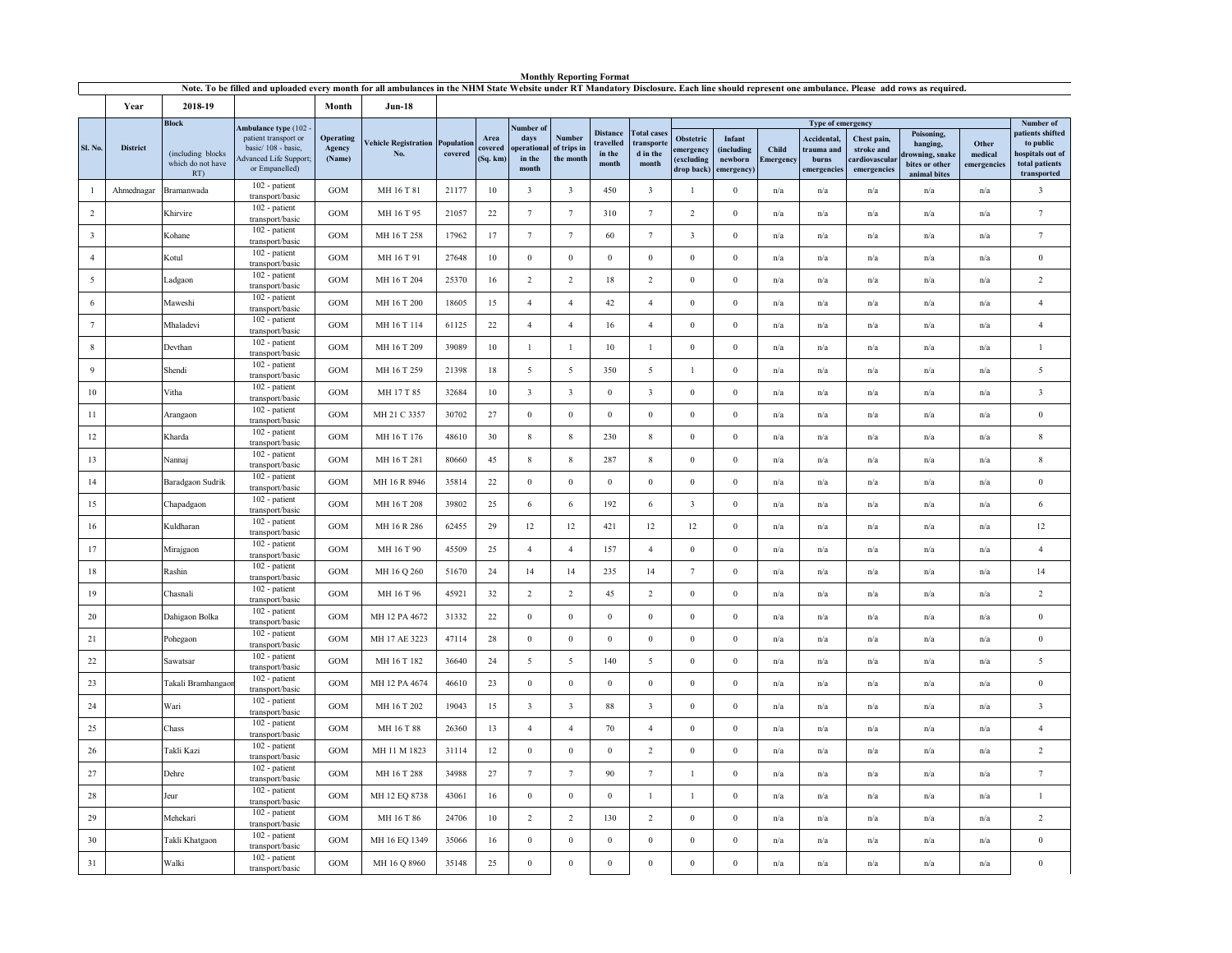| $32\,$ | Devgaon           | 102 - patient<br>transport/basic   | <b>GOM</b>        | MH 16 Q 8639  | 43532 | 22 | $\bf{0}$                | $\boldsymbol{0}$        | $\bf{0}$         | $\bf{0}$                | $\bf{0}$         | $\mathbf{0}$     | n/a                     | n/a                     | n/a                     | n/a                     | n/a | $\theta$                |
|--------|-------------------|------------------------------------|-------------------|---------------|-------|----|-------------------------|-------------------------|------------------|-------------------------|------------------|------------------|-------------------------|-------------------------|-------------------------|-------------------------|-----|-------------------------|
| 33     | Rui Chattishi     | 102 - patient<br>transport/basic   | GOM               | MH 16 T 212   | 23676 | 27 | 13                      | 13                      | 150              | 13                      | $\mathbf{1}$     | $\boldsymbol{0}$ | n/a                     | n/a                     | n/a                     | n/a                     | n/a | 13                      |
| 34     | Chanda            | 102 - patient<br>transport/basic   | <b>GOM</b>        | MH 16 T 103   | 48842 | 25 | 5                       | $\overline{5}$          | 175              | 5                       | $\mathbf{0}$     | $\boldsymbol{0}$ | n/a                     | $\mathrm{n}/\mathrm{a}$ | $\mathrm{n}/\mathrm{a}$ | n/a                     | n/a | $\overline{5}$          |
| 35     | Usthal Dumala     | 102 - patient<br>transport/basic   | GOM               | MH 16 T 110   | 57513 | 29 | $\overline{4}$          | $\overline{4}$          | 122              | $\overline{4}$          | $\bf{0}$         | $\bf{0}$         | n/a                     | n/a                     | n/a                     | n/a                     | n/a | $\overline{4}$          |
| 36     | Newasa Bk         | 102 - patient<br>transport/basic   | GOM               | MH 16 T 285   | 40297 | 27 | $\mathbf{1}$            | $\mathbf{1}$            | 30               | $\mathbf{1}$            | $\bf{0}$         | $\boldsymbol{0}$ | n/a                     | n/a                     | n/a                     | n/a                     | n/a | $\mathbf{1}$            |
| 37     | Sonai             | 102 - patient<br>transport/basic   | <b>GOM</b>        | MH 16 T 104   | 23609 | 25 | $\boldsymbol{0}$        | $\boldsymbol{0}$        | $\boldsymbol{0}$ | $\,0\,$                 | $\bf{0}$         | $\boldsymbol{0}$ | n/a                     | n/a                     | n/a                     | n/a                     | n/a | $\boldsymbol{0}$        |
| 38     | Kukana            | 102 - patient<br>transport/basic   | GOM               | MH 16 T 112   | 59962 | 32 | $\overline{2}$          | $\overline{2}$          | 43               | $\overline{2}$          | $\bf{0}$         | $\mathbf{0}$     | n/a                     | n/a                     | n/a                     | n/a                     | n/a | $\overline{2}$          |
| 39     | Toka              | 102 - patient<br>transport/basic   | GOM               | MH 16 T 113   | 30870 | 26 | $\boldsymbol{0}$        | $\boldsymbol{0}$        | $\boldsymbol{0}$ | $\,0\,$                 | $\boldsymbol{0}$ | $\boldsymbol{0}$ | n/a                     | n/a                     | n/a                     | n/a                     | n/a | $\boldsymbol{0}$        |
| $40\,$ | Shirasgaon        | $102$ - patient<br>transport/basic | GOM               | MH 16 T 196   | 30251 | 23 | $\,0\,$                 | $\boldsymbol{0}$        | $\boldsymbol{0}$ | $\,0\,$                 | $\boldsymbol{0}$ | $\boldsymbol{0}$ | n/a                     | n/a                     | n/a                     | n/a                     | n/a | $\,0\,$                 |
| 41     | Salabatpur        | 102 - patient<br>transport/basic   | GOM               | MH 16 T 241   | 27855 | 18 | $\mathbf{1}$            | $\mathbf{1}$            | 25               | $\mathbf{1}$            | $\bf{0}$         | $\boldsymbol{0}$ | n/a                     | n/a                     | n/a                     | n/a                     | n/a | $\mathbf{1}$            |
| 42     | Newasa Kh         | 102 - patient<br>transport/basic   | <b>GOM</b>        |               | 34694 | 24 | $\boldsymbol{0}$        | $\bf{0}$                | $\boldsymbol{0}$ | $\bf{0}$                | $\bf{0}$         | $\mathbf{0}$     | n/a                     | n/a                     | n/a                     | n/a                     | n/a | $\bf{0}$                |
| 43     | Alkuti            | 102 - patient<br>transport/basic   | $_{\mathrm{GOM}}$ | MH 16 TC 82   | 33485 | 21 | 6                       | 6                       | 14               | 6                       | $\boldsymbol{0}$ | $\boldsymbol{0}$ | n/a                     | n/a                     | n/a                     | n/a                     | n/a | 6                       |
| 44     | Bhalwani          | 102 - patient<br>transport/basic   | GOM               | MH 16 T 107   | 36412 |    | $\overline{2}$          | $\overline{2}$          | 10               | $\overline{2}$          | $\mathbf{0}$     | $\mathbf{0}$     | $\mathrm{n}/\mathrm{a}$ | n/a                     | $\mathrm{n}/\mathrm{a}$ | $\mathrm{n}/\mathrm{a}$ | n/a | $\overline{2}$          |
| 45     | Nighoj            | 102 - patient<br>transport/basic   | GOM               | MH 16 T 84    | 42315 | 22 | $\boldsymbol{0}$        | $\mathbf{0}$            | $\mathbf{0}$     | $\mathbf{0}$            | $\mathbf{0}$     | $\theta$         | n/a                     | n/a                     | n/a                     | n/a                     | n/a | $\bf{0}$                |
| 46     | Palawe Kh.        | 102 - patient<br>transport/basic   | GOM               | MH 16 Q 8443  | 28190 | 25 | $\boldsymbol{0}$        | $\boldsymbol{0}$        | $\boldsymbol{0}$ | $\,0\,$                 | $\bf{0}$         | $\boldsymbol{0}$ | n/a                     | n/a                     | n/a                     | n/a                     | n/a | $\boldsymbol{0}$        |
| 47     | Kanhur Pathar     | 102 - patient<br>transport/basic   | GOM               | MH 16 AH 6413 | 44367 | 18 | $\boldsymbol{0}$        | $\,0\,$                 | $\boldsymbol{0}$ | $\,0\,$                 | $\bf{0}$         | $\boldsymbol{0}$ | n/a                     | n/a                     | n/a                     | n/a                     | n/a | $\boldsymbol{0}$        |
| 48     | Rui Chattrapati   | 102 - patient<br>transport/basic   | GOM               | MH 16 T 115   | 28686 | 19 | $\overline{4}$          | $\overline{4}$          | 10               | $\overline{4}$          | $\overline{c}$   | $\boldsymbol{0}$ | n/a                     | n/a                     | n/a                     | n/a                     | n/a | $\overline{4}$          |
| 49     | Khadakwadi        | 102 - patient<br>transport/basic   | GOM               | MH 12 PA 4695 | 49481 | 27 | $\boldsymbol{0}$        | $\mathbf{0}$            | $\,0\,$          | 18                      | $\overline{4}$   | $\boldsymbol{0}$ | n/a                     | n/a                     | n/a                     | $\mathrm{n}/\mathrm{a}$ | n/a | 18                      |
| 50     | Kharwandi Kasar   | 102 - patient<br>transport/basic   | <b>GOM</b>        | MH 16 T 89    | 31140 | 23 | 15                      | 15                      | 75               | 15                      | $\boldsymbol{0}$ | $\boldsymbol{0}$ | n/a                     | n/a                     | n/a                     | n/a                     | n/a | 15                      |
| 51     | Manik Daundi      | 102 - patient<br>transport/basic   | GOM               | MH 12 DT 6580 | 25310 | 19 | $\boldsymbol{0}$        | $\bf{0}$                | $\boldsymbol{0}$ | $\overline{\mathbf{3}}$ | $\bf{0}$         | $\boldsymbol{0}$ | n/a                     | n/a                     | n/a                     | n/a                     | n/a | $\overline{\mathbf{3}}$ |
| 52     | Miri              | 102 - patient<br>transport/basic   | <b>GOM</b>        | MH 16 R 2242  | 44497 | 21 | $\boldsymbol{0}$        | $\boldsymbol{0}$        | $\boldsymbol{0}$ | $\overline{4}$          | $\bf{0}$         | $\boldsymbol{0}$ | n/a                     | $\mathrm{n}/\mathrm{a}$ | $\mathrm{n}/\mathrm{a}$ | $\mathrm{n}/\mathrm{a}$ | n/a | $\overline{4}$          |
| 53     | Pagori Pimpalgaon | 102 - patient<br>transport/basic   | $_{\mathrm{GOM}}$ | MH 16 T 87    | 43543 | 20 | $\mathbf{3}$            | $\overline{\mathbf{3}}$ | 32               | $\mathbf{3}$            | $\mathbf{1}$     | $\boldsymbol{0}$ | n/a                     | n/a                     | n/a                     | n/a                     | n/a | $\overline{\mathbf{3}}$ |
| 54     | Pimpalgaon Tappa  | 102 - patient<br>transport/basic   | GOM               | MH 20 AG 342  | 38848 | 22 | $\boldsymbol{0}$        | $\boldsymbol{0}$        | $\boldsymbol{0}$ | $\overline{2}$          | $\mathbf{0}$     | $\boldsymbol{0}$ | n/a                     | $\mathrm{n}/\mathrm{a}$ | $\mathrm{n}/\mathrm{a}$ | $\mathrm{n}/\mathrm{a}$ | n/a | $\overline{2}$          |
| 55     | Tisgaon           | 102 - patient<br>transport/basic   | GOM               | MH 16 T 207   | 47915 | 26 | $7\phantom{.0}$         | $7\phantom{.0}$         | 36               | $7\phantom{.0}$         | $\bf{0}$         | $\bf{0}$         | n/a                     | n/a                     | n/a                     | n/a                     | n/a | $7\phantom{.0}$         |
| 56     | Astgaon           | 102 - patient<br>transport/basic   | GOM               | MH 16 T 213   | 37351 | 30 | $\overline{\mathbf{3}}$ | $\overline{\mathbf{3}}$ | 60               | $\mathbf{3}$            | $\bf{0}$         | $\boldsymbol{0}$ | n/a                     | n/a                     | n/a                     | n/a                     | n/a | $\overline{\mathbf{3}}$ |
| 57     | Dadh Bk           | 102 - patient<br>transport/basic   | GOM               | MH 16 T 111   | 51586 | 20 | $\overline{2}$          | $\overline{2}$          | 48               | $\overline{2}$          | $\bf{0}$         | $\boldsymbol{0}$ | n/a                     | n/a                     | n/a                     | n/a                     | n/a | $\overline{2}$          |
| 58     | Dorhale           | 102 - patient<br>transport/basic   | GOM               | MH 16 T 199   | 43272 | 25 | $\overline{2}$          | $\overline{2}$          | 65               | $\overline{2}$          | $\bf{0}$         | $\mathbf{0}$     | n/a                     | n/a                     | n/a                     | n/a                     | n/a | $\overline{2}$          |
| 59     | Kolhar            | 102 - patient<br>transport/basic   | GOM               | MH 16 T 109   | 43823 | 25 | $\mathbf{3}$            | $\overline{\mathbf{3}}$ | 47               | $\overline{\mathbf{3}}$ | $\mathbf{0}$     | $\boldsymbol{0}$ | n/a                     | n/a                     | n/a                     | n/a                     | n/a | $\overline{\mathbf{3}}$ |
| 60     | Savalivihir       | 102 - patient<br>transport/basic   | GOM               | MH 16 T 211   | 34069 | 18 | $\mathbf{3}$            | $\overline{\mathbf{3}}$ | $40\,$           | $\overline{\mathbf{3}}$ | $\mathbf{0}$     | $\boldsymbol{0}$ | n/a                     | n/a                     | n/a                     | n/a                     | n/a | $\overline{\mathbf{3}}$ |
| 61     | Wakadi            | 102 - patient<br>transport/basic   | GOM               | MH 16 T 184   | 50431 | 28 | $\overline{\mathbf{3}}$ | $\overline{3}$          | 70               | $\overline{\mathbf{3}}$ | $\mathbf{1}$     | $\boldsymbol{0}$ | n/a                     | n/a                     | n/a                     | n/a                     | n/a | $\overline{\mathbf{3}}$ |
| 62     | Baragaon Nandure  | 102 - patient<br>transport/basic   | <b>GOM</b>        | MH 16 T 102   | 50282 | 24 | $\boldsymbol{0}$        | $\boldsymbol{0}$        | $\boldsymbol{0}$ | $\overline{0}$          | $\bf{0}$         | $\mathbf{0}$     | n/a                     | n/a                     | n/a                     | n/a                     | n/a | $\boldsymbol{0}$        |
| 63     | Deolali Pravara   | 102 - patient<br>transport/basic   | GOM               | MH 17 T 197   | 51039 | 20 | $\boldsymbol{0}$        | $\boldsymbol{0}$        | $\,0\,$          | $\boldsymbol{0}$        | $\bf{0}$         | $\boldsymbol{0}$ | n/a                     | n/a                     | n/a                     | n/a                     | n/a | $\boldsymbol{0}$        |
| 64     | Guha              | 102 - patient<br>transport/basic   | <b>GOM</b>        | MH 14 BA 3648 | 50203 | 28 | $\boldsymbol{0}$        | $\boldsymbol{0}$        | $\boldsymbol{0}$ | $\mathbf{0}$            | $\mathbf{0}$     | $\mathbf{0}$     | n/a                     | $\mathrm{n}/\mathrm{a}$ | $\mathrm{n}/\mathrm{a}$ | $\mathrm{n}/\mathrm{a}$ | n/a | $\bf{0}$                |
| 65     | Majari            | 102 - patient<br>transport/basic   | GOM               | MH 17 T 9869  | 39709 | 22 | $\boldsymbol{0}$        | $\boldsymbol{0}$        | $\boldsymbol{0}$ | $\mathbf{0}$            | $\mathbf{0}$     | $\theta$         | n/a                     | n/a                     | n/a                     | n/a                     | n/a | $\bf{0}$                |
| 66     | Takalimiya        | 102 - patient<br>transport/basic   | GOM               | MH 12 PA 4688 | 31460 | 19 | $\boldsymbol{0}$        | $\boldsymbol{0}$        | $\boldsymbol{0}$ | $\,0\,$                 | $\boldsymbol{0}$ | $\boldsymbol{0}$ | n/a                     | n/a                     | n/a                     | n/a                     | n/a | $\boldsymbol{0}$        |
| 67     | Umabare           | 102 - patient<br>transport/basic   | GOM               | MH 16 T 108   | 56981 | 29 | $\boldsymbol{0}$        | $\,0\,$                 | $\boldsymbol{0}$ | $\,0\,$                 | $\boldsymbol{0}$ | $\boldsymbol{0}$ | n/a                     | n/a                     | n/a                     | n/a                     | n/a | $\theta$                |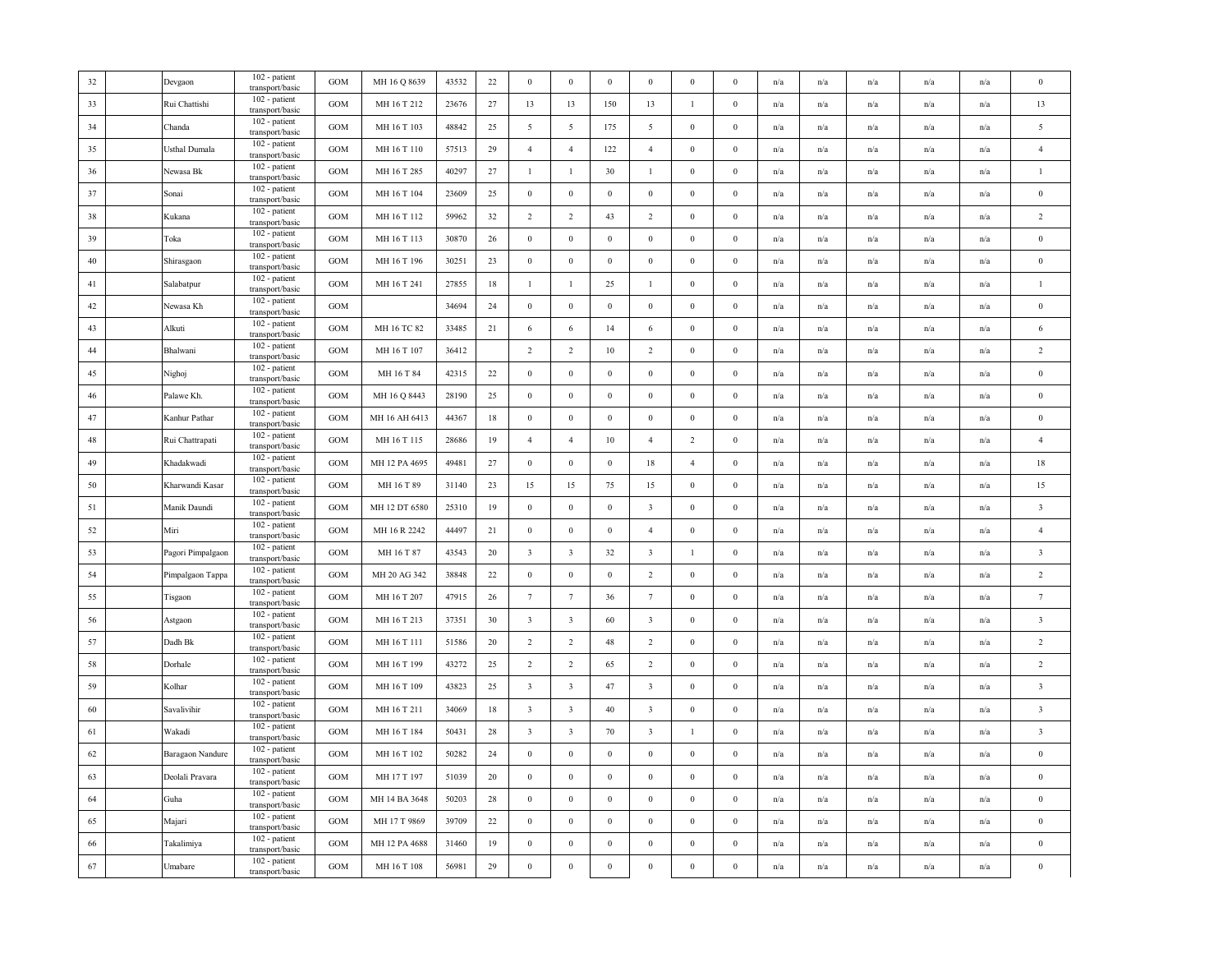| 68     | Ashvi Bk          | 102 - patient<br>transport/basic   | <b>GOM</b>   | MH 16 T 92                   | 47361 | 28  | 5                       | 5                       | 13               | $\overline{5}$          | $\bf{0}$                | $\Omega$         | n/a | n/a                     | n/a | n/a                     | n/a                     | 5                       |
|--------|-------------------|------------------------------------|--------------|------------------------------|-------|-----|-------------------------|-------------------------|------------------|-------------------------|-------------------------|------------------|-----|-------------------------|-----|-------------------------|-------------------------|-------------------------|
| 69     | Bota              | 102 - patient<br>transport/basic   | <b>GOM</b>   | MH 16 T 0198                 | 47835 | 19  | 6                       | 6                       | 18               | 6                       | $\bf{0}$                | $\bf{0}$         | n/a | n/a                     | n/a | n/a                     | n/a                     | $\sqrt{6}$              |
| $70\,$ | Chandanapuri      | 102 - patient<br>transport/basic   | <b>GOM</b>   | MH-16 Q-8582                 | 55650 | 31  | $\boldsymbol{0}$        | $\boldsymbol{0}$        | 5                | $\overline{\mathbf{3}}$ | $\bf{0}$                | $\bf{0}$         | n/a | n/a                     | n/a | $\mathrm{n}/\mathrm{a}$ | n/a                     | $\overline{\mathbf{3}}$ |
| 71     | Ghargaon          | 102 - patient<br>transport/basic   | GOM          | MH 16 T 80                   | 44960 | 19  | $\bf{0}$                | $\boldsymbol{0}$        | 13               | 5                       | $\bf{0}$                | $\bf{0}$         | n/a | n/a                     | n/a | n/a                     | n/a                     | 5                       |
| 72     | Dhandarfal Kh.    | 102 - patient<br>transport/basic   | <b>GOM</b>   | MH 12 PA 4776                | 49944 | 25  | $\boldsymbol{0}$        | $\mathbf{0}$            | 11               | $\overline{4}$          | $\bf{0}$                | $\bf{0}$         | n/a | n/a                     | n/a | n/a                     | n/a                     | $\sqrt{4}$              |
| 73     | Jawale Kadlag     | 102 - patient<br>transport/basic   | <b>GOM</b>   | MH 01 BD 8370                | 18706 | 20  | $\boldsymbol{0}$        | $\boldsymbol{0}$        | $\overline{3}$   | $\,0\,$                 | $\bf{0}$                | $\boldsymbol{0}$ | n/a | n/a                     | n/a | n/a                     | n/a                     | $\,0\,$                 |
| 74     | Jawale Baleshawar | 102 - patient<br>transport/basic   | <b>GOM</b>   | MH 16 T 4901                 | 19437 | 27  | $\boldsymbol{0}$        | $\boldsymbol{0}$        | 9                | $\overline{\mathbf{3}}$ | $\bf{0}$                | $\bf{0}$         | n/a | n/a                     | n/a | n/a                     | n/a                     | $\overline{\mathbf{3}}$ |
| 75     | Nimgaon Jali      | 102 - patient<br>transport/basic   | <b>GOM</b>   | MH 16 T 81                   | 45100 | 16  | $\mathbf{3}$            | $\overline{\mathbf{3}}$ | 14               | $\overline{\mathbf{3}}$ | $\boldsymbol{0}$        | $\mathbf{0}$     | n/a | n/a                     | n/a | n/a                     | n/a                     | $\overline{\mathbf{3}}$ |
| 76     | Nimon             | 102 - patient<br>transport/basic   | GOM          | MH 16 T 83                   | 50353 | 18  | 6                       | $\sqrt{6}$              | 23               | 6                       | $\overline{\mathbf{3}}$ | $\boldsymbol{0}$ | n/a | n/a                     | n/a | n/a                     | n/a                     | $\sqrt{6}$              |
| 77     | Talegaon          | 102 - patient<br>transport/basic   | GOM          | MH 16 T 94                   | 18905 | 15  | $\overline{4}$          | $\overline{4}$          | $\,$ 8 $\,$      | $\overline{4}$          | 1                       | $\boldsymbol{0}$ | n/a | n/a                     | n/a | n/a                     | n/a                     | $\overline{4}$          |
| 78     | Hatgaon           | $102$ - patient<br>transport/basic | <b>GOM</b>   | MH 12 AH 6415                | 47598 | 20  | $\bf{0}$                | $\bf{0}$                | $\mathbf{0}$     | $\bf{0}$                | $\bf{0}$                | $\mathbf{0}$     | n/a | n/a                     | n/a | n/a                     | n/a                     | $\bf{0}$                |
| 79     | Chapadgaon        | 102 - patient<br>transport/basic   | <b>GOM</b>   | MH 16 Q 9252                 | 34627 | 18  | $\boldsymbol{0}$        | $\boldsymbol{0}$        | $\boldsymbol{0}$ | $\boldsymbol{0}$        | $\boldsymbol{0}$        | $\mathbf{0}$     | n/a | n/a                     | n/a | n/a                     | n/a                     | $\,0\,$                 |
| 80     | Shevgaon          | 102 - patient<br>transport/basic   | <b>GOM</b>   | MH 04 BE 5689                | 77894 | 15  | $\boldsymbol{0}$        | $\boldsymbol{0}$        | $\mathbf{0}$     | $\bf{0}$                | $\bf{0}$                | $\bf{0}$         | n/a | $\mathrm{n}/\mathrm{a}$ | n/a | n/a                     | $\mathrm{n}/\mathrm{a}$ | $\bf{0}$                |
| 81     | Dhor Jalgaon She. | 102 - patient<br>transport/basic   | <b>GOM</b>   | MH 16 T 105                  | 25753 | 17  | $\overline{\mathbf{3}}$ | $\overline{\mathbf{3}}$ | 60               | $\overline{\mathbf{3}}$ | $\mathbf{0}$            | $\boldsymbol{0}$ | n/a | n/a                     | n/a | n/a                     | n/a                     | $\overline{\mathbf{3}}$ |
| 82     | Bhatkudgaon       | 102 - patient<br>transport/basic   | <b>GOM</b>   | MH 16 T 205                  | 24902 | 25  | $1\,$                   | $\mathbf{1}$            | $20\,$           | $\mathbf{1}$            | $\boldsymbol{0}$        | $\boldsymbol{0}$ | n/a | n/a                     | n/a | n/a                     | n/a                     | $\mathbf{1}$            |
| 83     | Dahigaon Ne.      | 102 - patient<br>transport/basic   | <b>GOM</b>   | MH 16 T 206                  | 30840 | 12  | $10\,$                  | 10                      | 286              | 10                      | $\boldsymbol{0}$        | $\boldsymbol{0}$ | n/a | n/a                     | n/a | n/a                     | n/a                     | 10                      |
| 84     | Adhalgaon         | 102 - patient<br>transport/basic   | <b>GOM</b>   | MH 16 T 210                  | 42827 | 218 | $\overline{4}$          | $\overline{4}$          | 120              | $\overline{4}$          | 2                       | $\bf{0}$         | n/a | n/a                     | n/a | n/a                     | n/a                     | $\overline{4}$          |
| 85     | Belwandi          | 102 - patient<br>transport/basic   | <b>GOM</b>   | MH 16 T 97                   | 34000 | 20  | $\sqrt{5}$              | $5\overline{)}$         | 80               | $\overline{5}$          | $\bf{0}$                | $\bf{0}$         | n/a | n/a                     | n/a | n/a                     | n/a                     | $\overline{5}$          |
| 86     | Kashti            | 102 - patient<br>transport/basic   | <b>GOM</b>   | MH 16 T 183                  | 51230 | 25  | 11                      | 11                      | 263              | 11                      | $\overline{\mathbf{3}}$ | $\bf{0}$         | n/a | n/a                     | n/a | n/a                     | n/a                     | 11                      |
| 87     | Kolgaon           | 102 - patient<br>transport/basic   | <b>GOM</b>   | MH 16 T 287                  | 38741 | 19  | 9                       | $\overline{9}$          | 242              | 9                       | $\overline{2}$          | $\boldsymbol{0}$ | n/a | n/a                     | n/a | n/a                     | n/a                     | 9                       |
| 88     | Mandavgan         | 102 - patient<br>transport/basic   | <b>GOM</b>   | MH 16 T 262                  | 31601 | 18  | 6                       | 6                       | 135              | 6                       | $\overline{2}$          | $\boldsymbol{0}$ | n/a | $\mathrm{n}/\mathrm{a}$ | n/a | $\mathbf{n}/\mathbf{a}$ | $\mathrm{n}/\mathrm{a}$ | $\sqrt{6}$              |
| 89     | Pimpalgan Pisa    | 102 - patient<br>transport/basic   | $_{\rm GOM}$ | MH 12 AV 954                 | 36761 | 22  | $\,0\,$                 | $\boldsymbol{0}$        | $\boldsymbol{0}$ | $\overline{2}$          | $\overline{2}$          | $\boldsymbol{0}$ | n/a | n/a                     | n/a | n/a                     | n/a                     | $\overline{2}$          |
| 90     | Loni Yenknath     | 102 - patient<br>transport/basic   | <b>GOM</b>   | MH 16 Q 8947                 | 42854 | 23  | $\boldsymbol{0}$        | $\boldsymbol{0}$        | $\boldsymbol{0}$ | 11                      | 11                      | $\boldsymbol{0}$ | n/a | n/a                     | n/a | n/a                     | n/a                     | 11                      |
| 91     | Belapur           | 102 - patient<br>transport/basic   | <b>GOM</b>   | MH 16 T 106                  | 39563 | 25  | $\bf{0}$                | $\boldsymbol{0}$        | $\bf{0}$         | $\bf{0}$                | $\bf{0}$                | $\mathbf{0}$     | n/a | n/a                     | n/a | n/a                     | n/a                     | $\boldsymbol{0}$        |
| 92     | Padhegaon         | 102 - patient<br>transport/basic   | <b>GOM</b>   | MH 16 T 284                  | 28366 | 21  | $\mathbf{1}$            | $\mathbf{1}$            | 27               | -1                      | $\bf{0}$                | $\mathbf{0}$     | n/a | n/a                     | n/a | n/a                     | n/a                     | $\mathbf{1}$            |
| 93     | Taklibhan         | 102 - patient<br>transport/basic   | <b>GOM</b>   | MH 16 T 283                  | 25495 | 19  | $\boldsymbol{0}$        | $\boldsymbol{0}$        | $\boldsymbol{0}$ | $\mathbf{0}$            | $\bf{0}$                | $\mathbf{0}$     | n/a | $\mathrm{n}/\mathrm{a}$ | n/a | n/a                     | $\mathrm{n}/\mathrm{a}$ | $\bf{0}$                |
| 94     | Undirgaon         | 102 - patient<br>transport/basic   | GOM          | MH 16 T 282                  | 20000 | 17  | $\overline{4}$          | $\overline{4}$          | 128              | $\overline{4}$          | $\mathbf{0}$            | $\boldsymbol{0}$ | n/a | n/a                     | n/a | n/a                     | n/a                     | $\overline{4}$          |
| 95     | Nimgaon Khairi    | 102 - patient<br>transport/basic   | <b>GOM</b>   | MH 17 AJ 2827                | 40860 | 26  | $\boldsymbol{0}$        | $\boldsymbol{0}$        | $\bf{0}$         | $\,$ 0 $\,$             | $\bf{0}$                | $\bf{0}$         | n/a | n/a                     | n/a | n/a                     | n/a                     | $\boldsymbol{0}$        |
| 96     | Malwadgaon        | 102 - patient<br>transport/basic   | <b>GOM</b>   | MH 16 Q 8533                 | 29373 | 22  | $\boldsymbol{0}$        | $\boldsymbol{0}$        | $\boldsymbol{0}$ | $\overline{0}$          | $\boldsymbol{0}$        | $\boldsymbol{0}$ | n/a | n/a                     | n/a | n/a                     | n/a                     | $\,0\,$                 |
| 97     | Akole             | 102 - patient<br>transport/basic   | <b>GOM</b>   | MH 17 AG 5515                | 18345 |     | 28                      | 28                      | 1156             | 28                      | 5                       | $\bf{0}$         | n/a | n/a                     | n/a | n/a                     | n/a                     | 28                      |
| 98     | Kotul             | 102 - patient<br>transport/basic   | <b>GOM</b>   | MH 17 AG 2440                | 9685  |     | 19                      | 19                      | 513              | 19                      | 13                      | $\mathbf{0}$     | n/a | n/a                     | n/a | n/a                     | n/a                     | 19                      |
| 99     | Samsherpur        | 102 - patient<br>transport/basic   | <b>GOM</b>   | MH 17 AG 2447                | 57000 |     | $\boldsymbol{0}$        | $\mathbf{0}$            | $\mathbf{0}$     | $\,0\,$                 | $\boldsymbol{0}$        | $\bf{0}$         | n/a | n/a                     | n/a | n/a                     | n/a                     | $\bf{0}$                |
| 100    | Rajur             | 102 - patient<br>transport/basic   | <b>GOM</b>   | MH 17 AG 5516                | 11887 |     | 11                      | 11                      | 109              | 11                      | $\,$ 8 $\,$             | $\boldsymbol{0}$ | n/a | n/a                     | n/a | n/a                     | n/a                     | 11                      |
| 101    | Jamkhed           | 102 - patient<br>transport/basic   | <b>GOM</b>   | MH 16 T 242                  | 40598 |     | 19                      | 19                      | 824              | 19                      | $\boldsymbol{9}$        | $\mathbf{0}$     | n/a | n/a                     | n/a | n/a                     | n/a                     | 19                      |
| 102    | SDH Karjat        | 102 - patient<br>transport/basic   | $_{\rm GOM}$ | MH 16 T 72 & MH<br>16 Q 9915 | 53578 |     | 5                       | $\overline{5}$          | $\boldsymbol{0}$ | $\overline{5}$          | $\sqrt{5}$              | $\boldsymbol{0}$ | n/a | n/a                     | n/a | n/a                     | n/a                     | $\sqrt{5}$              |
| 103    | Kopergaon         | 102 - patient<br>transport/basic   | <b>GOM</b>   | MH 16 T 241                  | 84247 |     | $\overline{2}$          | $\overline{c}$          | $\boldsymbol{0}$ | $\overline{2}$          | $\sqrt{2}$              | $\bf{0}$         | n/a | $\mathrm{n}/\mathrm{a}$ | n/a | n/a                     | $\mathrm{n}/\mathrm{a}$ | $\overline{2}$          |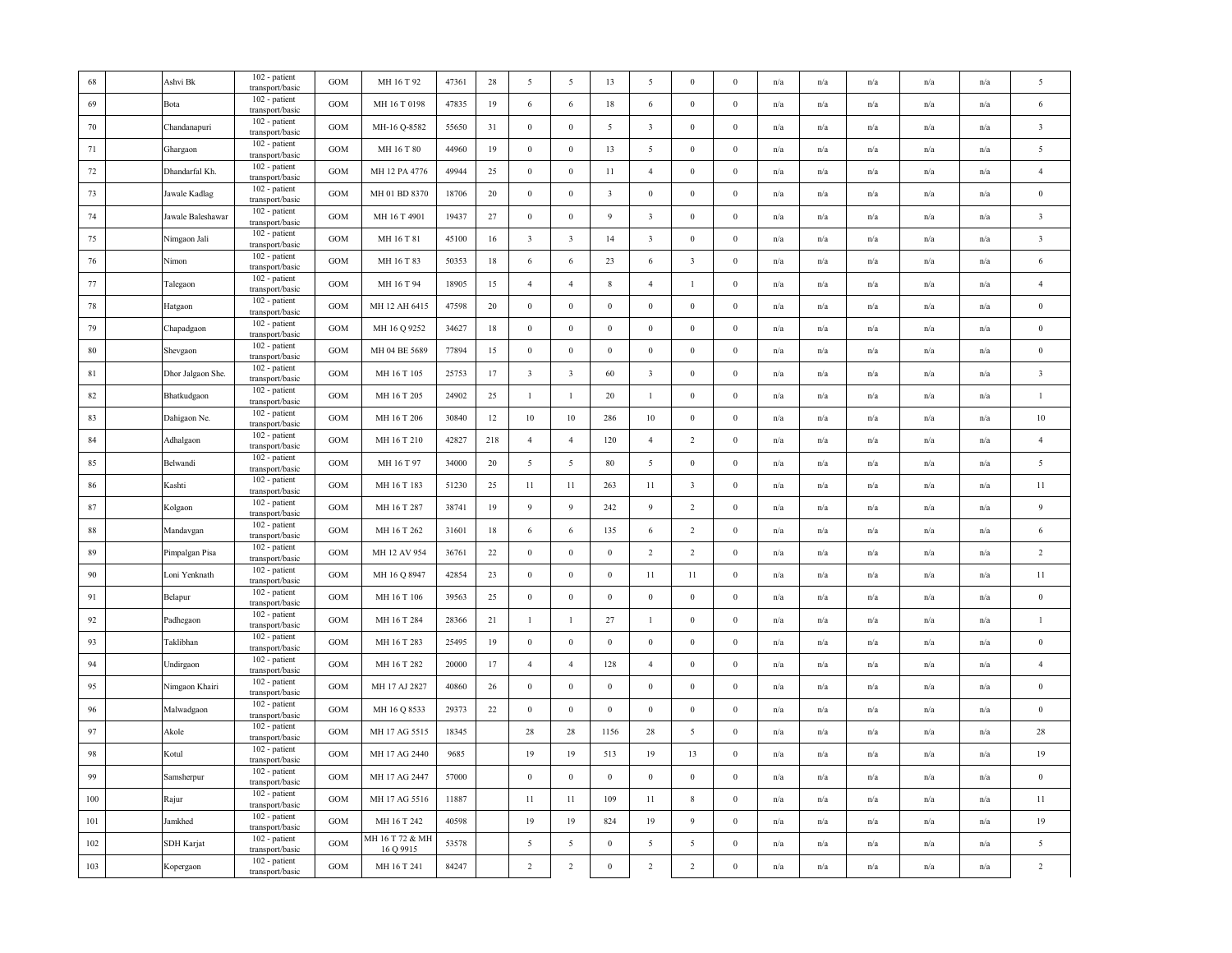| 104 |       | Chichondi Patil   | 102 - patient<br>transport/basic                    | <b>GOM</b>   | MH 16 T 238   | 28314     |          | $\mathbf{1}$   | $\mathbf{1}$     | $\mathbf{0}$     | $\overline{1}$  | $\overline{1}$          | $\mathbf{0}$            | n/a | n/a                     | n/a | n/a                     | n/a                     | $\mathbf{1}$     |
|-----|-------|-------------------|-----------------------------------------------------|--------------|---------------|-----------|----------|----------------|------------------|------------------|-----------------|-------------------------|-------------------------|-----|-------------------------|-----|-------------------------|-------------------------|------------------|
| 105 |       | Newasa            | 102 - patient<br>transport/basic                    | <b>GOM</b>   | MH 16 T 071   | 47535     |          | 22             | 25               | 974              | 33              | 5                       | $\bf{0}$                | n/a | n/a                     | n/a | n/a                     | n/a                     | 33               |
| 106 |       | Takli Dhokeshwar  | 102 - patient<br>transport/basic                    | <b>GOM</b>   | MH 16 T 240   | 22547     |          | 9              | 9                | 50               | $\overline{9}$  | $\sqrt{6}$              | $\boldsymbol{0}$        | n/a | n/a                     | n/a | n/a                     | n/a                     | $\overline{9}$   |
| 107 |       | Parner            | 102 - patient<br>transport/basic                    | <b>GOM</b>   | MH 16 T 239   | 42512     |          | 5              | 5                | 80               | 5               | $\overline{\mathbf{3}}$ | $\boldsymbol{0}$        | n/a | $\mathrm{n}/\mathrm{a}$ | n/a | $\mathrm{n}/\mathrm{a}$ | n/a                     | $\sqrt{5}$       |
| 108 |       | SDH Pathardi      | 102 - patient<br>transport/basic                    | <b>GOM</b>   | MH 17 AG 2538 | 56757     |          | 26             | 26               | 1100             | 26              | 2                       | 2                       | n/a | n/a                     | n/a | n/a                     | n/a                     | 26               |
| 109 |       | Loni              | 102 - patient<br>transport/basic                    | <b>GOM</b>   | MH 17 AG 5514 | 12631     |          | $\overline{4}$ | $\overline{4}$   | 19               | $\overline{4}$  | $\bf{0}$                | $\mathbf{0}$            | n/a | n/a                     | n/a | n/a                     | n/a                     | $\sqrt{4}$       |
| 110 |       | Puntamba          | 102 - patient<br>transport/basic                    | <b>GOM</b>   | MH 17 AG 2571 | 10356     |          | 6              | 6                | 30               | 6               | $\overline{4}$          | $\bf{0}$                | n/a | n/a                     | n/a | n/a                     | n/a                     | $\sqrt{6}$       |
| 111 |       | Rahata            | 102 - patient<br>transport/basic                    | <b>GOM</b>   | MH 16 T 124   | 31250     |          | 20             | 20               | $\boldsymbol{0}$ | 20              | 10                      | 8                       | n/a | n/a                     | n/a | n/a                     | n/a                     | 20               |
| 112 |       | Taharabad         | 102 - patient<br>transport/basic                    | <b>GOM</b>   | MH 17 AG 2768 | 7586      |          | $\sqrt{5}$     | $\overline{5}$   | 110              | 5               | $\boldsymbol{0}$        | $\mathbf{0}$            | n/a | n/a                     | n/a | $\mathrm{n}/\mathrm{a}$ | $\mathrm{n}/\mathrm{a}$ | $\sqrt{5}$       |
| 113 |       | Rahuri            | 102 - patient<br>transport/basic                    | <b>GOM</b>   | MH 16 T 116   | 39948     |          | $\overline{4}$ | $\overline{4}$   | 60               | $\overline{4}$  | 2                       | $\bf{0}$                | n/a | n/a                     | n/a | n/a                     | n/a                     | $\overline{4}$   |
| 114 |       | Wambori           | 102 - patient<br>transport/basic                    | GOM          | MH 17 AG 2539 | 25490     |          | 8              | 8                | 50               | 8               | $\overline{\mathbf{3}}$ | $\Omega$                | n/a | n/a                     | n/a | n/a                     | n/a                     | $\,$ 8 $\,$      |
| 115 |       | Sakur             | 102 - patient<br>transport/basic                    | <b>GOM</b>   | MH 17 AG 2410 | 14879     |          | 6              | 6                | 176              | 6               | $\bf{0}$                | $\bf{0}$                | n/a | n/a                     | n/a | n/a                     | n/a                     | 6                |
| 116 |       | Sangamner         | 102 - patient<br>transport/basic                    | <b>GOM</b>   | MH 16 T 63    | 81390     | off      | 11             | 11               | $\boldsymbol{0}$ | $11\,$          | 11                      | $\overline{c}$          | n/a | n/a                     | n/a | n/a                     | n/a                     | 11               |
| 117 |       | Shevgaon          | 102 - patient<br>transport/basic                    | <b>GOM</b>   | MH 16 T 065   | 74721     |          | 30             | 30               | 1143             | 30              | 6                       | $\mathbf{1}$            | n/a | n/a                     | n/a | n/a                     | $\mathrm{n}/\mathrm{a}$ | 30               |
| 118 |       | Shrigoanda        | 102 - patient<br>transport/basic                    | <b>GOM</b>   |               | 29269     | off      | $\bf{0}$       | $\boldsymbol{0}$ | $\bf{0}$         | $\bf{0}$        | 2                       | $\overline{1}$          | n/a | n/a                     | n/a | n/a                     | n/a                     | $\bf{0}$         |
| 119 |       | Shrirampur        | 102 - patient<br>transport/basic                    | <b>GOM</b>   | MH 16 T 119   | 95000     |          | 22             | 35               | 783              | 52              | $\overline{\mathbf{3}}$ | $\boldsymbol{0}$        | n/a | n/a                     | n/a | n/a                     | n/a                     | $52\,$           |
| 120 |       | Ahmednagar Dis.ho | 102 - patient<br>transport/basic                    | <b>GOM</b>   | MH-16 BC 1134 | 350859    |          | 25             | 25               | 4738             | 179             | $\boldsymbol{0}$        | $\bf{0}$                | n/a | n/a                     | n/a | n/a                     | n/a                     | 179              |
| 121 |       | Ahmednagar Dis.ho | 102 - patient<br>transport/basic                    | GOM          | MH-16 BC 1135 | 350859    |          | 25             | 25               | 4108             | 193             | $\bf{0}$                | $\bf{0}$                | n/a | n/a                     | n/a | $\mathrm{n}/\mathrm{a}$ | n/a                     | 193              |
| 122 | Akola | <b>DWH</b>        | 102 - patient<br>transport/basic                    | GOM          | MH-30 H-5200  |           |          | 30             | 120              | 3330             | 28              | 28                      | 132                     | n/a | n/a                     | n/a | $\mathrm{n}/\mathrm{a}$ | n/a                     | 28               |
| 123 |       | <b>DWH</b>        | 102 - patient<br>transport/basic                    | <b>GOM</b>   | MH-30 H-5201  |           |          | 30             | $\mathbf{0}$     | $\bf{0}$         | $\mathbf{0}$    | $\bf{0}$                | $\bf{0}$                | n/a | n/a                     | n/a | n/a                     | n/a                     | $\boldsymbol{0}$ |
| 124 |       | DWH               | 102 - patient<br>transport/basic                    | <b>GOM</b>   | MH-30 H-5203  | 18,18,617 | 5428     | 30             | $\mathbf{0}$     | $\mathbf{0}$     | $\overline{0}$  | $\bf{0}$                | $\boldsymbol{0}$        | n/a | n/a                     | n/a | n/a                     | n/a                     | $\boldsymbol{0}$ |
| 125 |       | <b>DWH</b>        | 102 - patient<br>transport/basic                    | <b>GOM</b>   | MH-30 H-5204  |           |          | 30             | 100              | 3029             | 11              | 11                      | 67                      | n/a | $\mathrm{n}/\mathrm{a}$ | n/a | n/a                     | $\mathrm{n}/\mathrm{a}$ | 11               |
| 126 |       | <b>DWH</b>        | 102 - patient<br>transport/basic                    | $_{\rm GOM}$ | MH-30 H-5205  |           |          | 30             | 89               | 2026             | $\overline{4}$  | $\overline{4}$          | $72\,$                  | n/a | n/a                     | n/a | n/a                     | n/a                     | $\overline{4}$   |
| 127 |       | <b>DWH</b>        | 102 - patient<br>transport/basic                    | GOM          | MH-30H 5119   |           |          | 30             | 110              | 1037             | 70              | $70\,$                  | 92                      | n/a | $\mathrm{n}/\mathrm{a}$ | n/a | n/a                     | $\mathrm{n}/\mathrm{a}$ | 70               |
| 128 |       | 102               | 102 - patient<br>transport/basic                    | <b>GOM</b>   | 102           |           |          |                |                  |                  |                 |                         |                         |     |                         |     |                         | n/a                     | 98               |
| 129 |       |                   |                                                     |              |               |           |          |                | $\mathbf{0}$     | $\mathbf{0}$     | 98              | 98                      | $7\phantom{.0}$         | n/a | n/a                     | n/a | n/a                     |                         |                  |
|     |       |                   | 102 - patient                                       | GOM          | MH-30H 5167   |           |          |                | 64               | 2015             | $28\,$          | 17                      | $\overline{\mathbf{3}}$ | n/a | n/a                     | n/a | n/a                     | n/a                     | 28               |
| 130 |       | DH.Hosp.Murtizapu | transport/basic<br>102 - patient<br>transport/basic | <b>GOM</b>   | MH-30.H-5202  | 118022    | 610      | 30             | 23               | 1023             | 20              | 10                      | $\bf{0}$                | n/a | n/a                     | n/a | n/a                     | n/a                     | 20               |
| 131 |       | <b>RH AKOT</b>    | 102 - patient<br>transport/basic                    | <b>GOM</b>   | MH-30H 5077   | 255540    | 517      | 30             | 20               | 1645             | 48              | 30                      | $\mathbf{1}$            | n/a | n/a                     | n/a | n/a                     | n/a                     | 48               |
| 132 |       | RH TELHARA        | 102 - patient                                       | GOM          | MH-30H 5133   | 172359    | 569      | 30             | 19               | $\boldsymbol{0}$ | 74              | 27                      | $\boldsymbol{0}$        | n/a | n/a                     | n/a | n/a                     | n/a                     | 74               |
| 133 |       | <b>RH BALAPUR</b> | transport/basic<br>102 - patient                    | <b>GOM</b>   | MH-30H 5064   | 189412    | 786      | 30             | 20               | 937              | 27              | $\overline{\mathbf{3}}$ | 2                       | n/a | n/a                     | n/a | n/a                     | n/a                     | 27               |
| 134 |       | RH BARSHITAKL     | transport/basic<br>102 - patient                    | <b>GOM</b>   | MH 30 H 5065  | 143963    | 543      | 30             | 15               | 858              | 24              | 20                      | 1                       | n/a | n/a                     | n/a | n/a                     | n/a                     | 24               |
| 135 |       | CHATARI           | transport/basic<br>102 - patient                    | <b>GOM</b>   | MH-30H 5094   | $\bf{0}$  | $\bf{0}$ | 30             | $\,$ 8 $\,$      | 720              | 46              | 14                      | $\bf{0}$                | n/a | n/a                     | n/a | n/a                     | $\mathrm{n}/\mathrm{a}$ | 46               |
| 136 |       | Agar              | transport/basic<br>102 - patient<br>transport/basic | GOM          | MH-30H 5093   | 53460     | 100      | 30             | 14               | 974              | $\overline{5}$  | $\overline{5}$          | 5                       | n/a | n/a                     | n/a | n/a                     | $\mathrm{n}/\mathrm{a}$ | $\sqrt{5}$       |
| 137 |       | Apatapa           | 102 - patient<br>transport/basic                    | <b>GOM</b>   | MH-30H 5136   | 53639     | 110      | 30             | 25               | 1150             | $7\phantom{.0}$ | $7\phantom{.0}$         | $7\phantom{.0}$         | n/a | $\mathrm{n}/\mathrm{a}$ | n/a | $\mathrm{n}/\mathrm{a}$ | $\mathrm{n}/\mathrm{a}$ | $7\phantom{.0}$  |
| 138 |       | Kurankhed         | 102 - patient<br>transport/basic                    | <b>GOM</b>   | MH-30H 196    | 74081     | 153      | 30             | 15               | 1398             | 24              | 24                      | 24                      | n/a | n/a                     | n/a | n/a                     | n/a                     | 24               |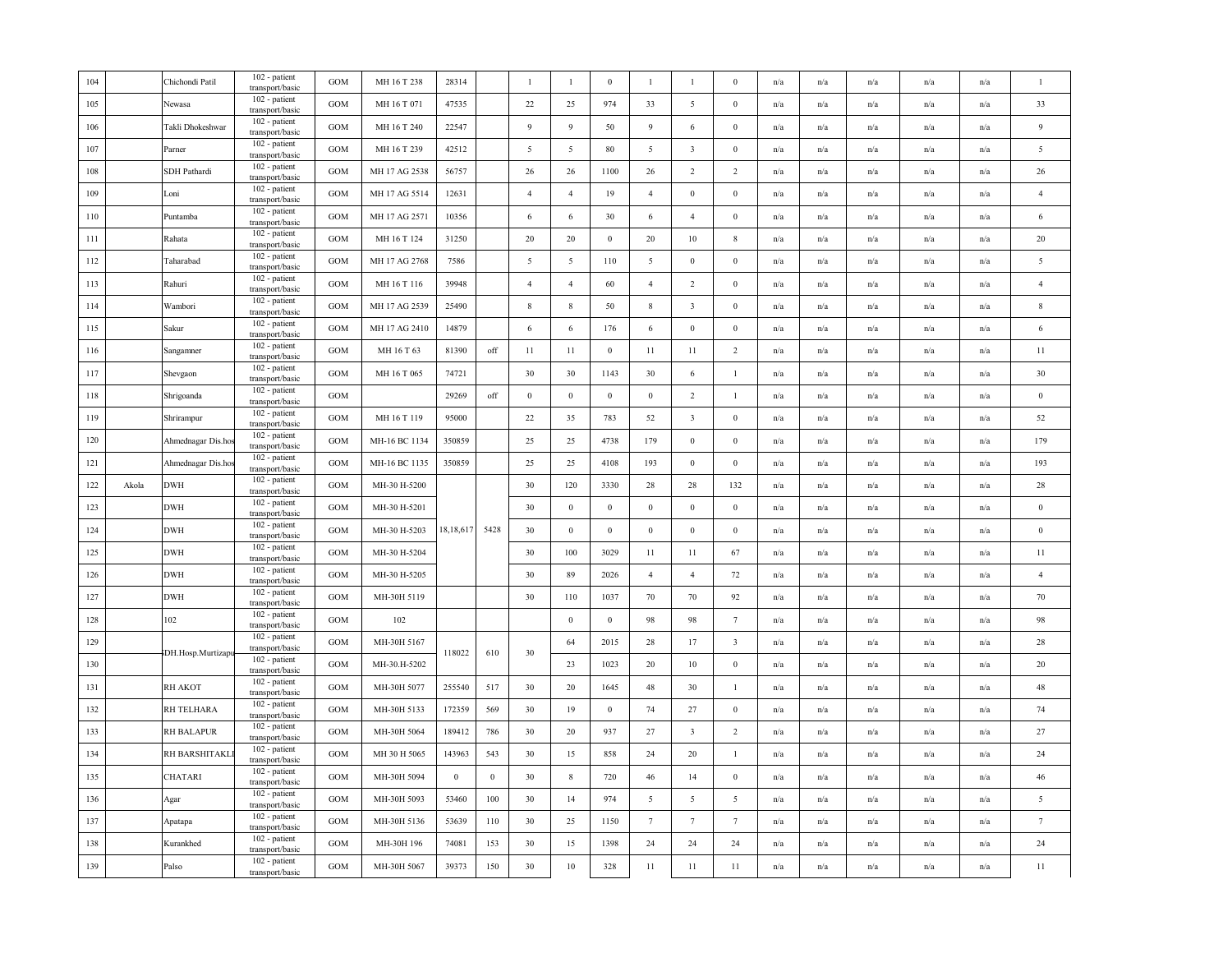| 140 |          | Kapshi         | 102 - patient<br>transport/basic   | <b>GOM</b> | MH-30H 5074                    | 40017   | 160  | 30               | 12              | 1236             | 2                       | 2                       | 2                       | n/a                     | n/a                     | n/a                     | n/a                     | n/a | 2                       |
|-----|----------|----------------|------------------------------------|------------|--------------------------------|---------|------|------------------|-----------------|------------------|-------------------------|-------------------------|-------------------------|-------------------------|-------------------------|-------------------------|-------------------------|-----|-------------------------|
| 141 |          | Dahihanda      | 102 - patient<br>transport/basic   | GOM        | MH-30H 5066                    | 22755   | 200  | 30               | 16              | 1384             | $\overline{4}$          | $\overline{4}$          | $\overline{4}$          | n/a                     | n/a                     | n/a                     | $\mathrm{n}/\mathrm{a}$ | n/a | $\overline{4}$          |
| 142 |          | Mundgaon       | 102 - patient<br>transport/basic   | GOM        | MH-30H 5135                    | 49511   | 530  | 30               | 20              | 200              | 10                      | 10                      | 10                      | $\mathrm{n}/\mathrm{a}$ | $\mathrm{n}/\mathrm{a}$ | $\mathrm{n}/\mathrm{a}$ | n/a                     | n/a | 10                      |
| 143 |          | Sawara         | 102 - patient<br>transport/basic   | GOM        | MH-30H 9189                    | 45786   | 539  | 30               | 9               | 300              | 6                       | 6                       | 6                       | n/a                     | n/a                     | n/a                     | n/a                     | n/a | 6                       |
| 144 |          | KAWASA         | 102 - patient<br>transport/basic   | GOM        | MH-30H 5076                    | 63376   | 429  | 30               | $\bf{0}$        | $\bf{0}$         | $\bf{0}$                | $\boldsymbol{0}$        | $\boldsymbol{0}$        | n/a                     | n/a                     | n/a                     | n/a                     | n/a | $\boldsymbol{0}$        |
| 145 |          | Mahan          | 102 - patient<br>transport/basic   | GOM        | MH-30H 5075                    | 70252   | 2573 | 30               | $7\phantom{.0}$ | 485              | 16                      | 16                      | 16                      | n/a                     | n/a                     | n/a                     | n/a                     | n/a | 16                      |
| 146 |          | Pinjar         | 102 - patient<br>transport/basic   | GOM        | MH-30H 5134                    | 65035   | 1255 | 30               | 6               | 398              | $7\phantom{.0}$         | $7\phantom{.0}$         | $7\phantom{.0}$         | n/a                     | n/a                     | n/a                     | n/a                     | n/a | $7\phantom{.0}$         |
| 147 |          | Dhaba          | 102 - patient<br>transport/basic   | GOM        | MH-30 H 5071                   | 40600   | 1270 | 30               | 5               | 301              | $7\phantom{.0}$         | $7\phantom{.0}$         | $7\phantom{.0}$         | n/a                     | n/a                     | $\mathrm{n}/\mathrm{a}$ | n/a                     | n/a | $7\phantom{.0}$         |
| 148 |          | Kanheri Sarap  | 102 - patient<br>transport/basic   | GOM        | MH-30H 5137                    | 25399   | 200  | 30               | $\,$ 8 $\,$     | 690              | 26                      | 26                      | 26                      | n/a                     | n/a                     | n/a                     | n/a                     | n/a | 26                      |
| 149 |          | Paras          | 102 - patient<br>transport/basic   | GOM        | MH-30H 5127                    | 24350   | 150  | 30               | 5               | 320              | 6                       | 6                       | 6                       | n/a                     | n/a                     | n/a                     | n/a                     | n/a | 6                       |
| 150 |          | Ural           | 102 - patient<br>transport/basic   | GOM        | MH-30H 5131                    | 36504   | 186  | 30               | 5               | 170              | 24                      | 24                      | 24                      | n/a                     | n/a                     | n/a                     | n/a                     | n/a | 24                      |
| 151 |          | Hatrun         | 102 - patient<br>transport/basic   | GOM        | MH-30H 5091                    | 30169   | 140  | 30               | 6               | 155              | 12                      | $12\,$                  | $12\,$                  | n/a                     | n/a                     | n/a                     | n/a                     | n/a | 12                      |
| 152 |          | Wadegaon       | 102 - patient<br>transport/basic   | <b>GOM</b> | MH-30H 5068                    | 57654   | 136  | 30               | $\mathbf{0}$    | $\mathbf{0}$     | $\overline{2}$          | $\overline{2}$          | 2                       | n/a                     | $\mathrm{n}/\mathrm{a}$ | $\mathrm{n}/\mathrm{a}$ | $\mathrm{n}/\mathrm{a}$ | n/a | $\overline{2}$          |
| 153 |          | Dhotra         | 102 - patient<br>transport/basic   | GOM        | MH-30H 5089                    | 29558   | 25   | 30               | 14              | 235              | 5                       | 5                       | 5                       | n/a                     | n/a                     | n/a                     | n/a                     | n/a | 5                       |
| 154 |          | Kurum          | 102 - patient<br>transport/basic   | GOM        | MH-30H 5132                    | 35142   | 36   | 30               | 10              | 574              | $7\phantom{.0}$         | $7\phantom{.0}$         | $\tau$                  | n/a                     | n/a                     | n/a                     | n/a                     | n/a | $7\phantom{.0}$         |
| 155 |          | Jamthi         | 102 - patient<br>transport/basic   | GOM        | MH-30H 5070                    | 34912   | 30   | 30               | 30              | 325              | $7\phantom{.0}$         | $7\phantom{.0}$         | $\tau$                  | n/a                     | n/a                     | n/a                     | n/a                     | n/a | $7\phantom{.0}$         |
| 156 |          | Parad          | 102 - patient<br>transport/basic   | GOM        | MH-30H 5130                    | 31422   | 32   | 30               | 5               | 58               | $\mathbf{1}$            | 1                       | $\mathbf{1}$            | $\mathrm{n}/\mathrm{a}$ | $\mathrm{n}/\mathrm{a}$ | $\mathrm{n}/\mathrm{a}$ | n/a                     | n/a | $\mathbf{1}$            |
| 157 |          | Patur          | 102 - patient<br>transport/basic   | GOM        | MH-30H 5128                    | 28322   | 124  | 30               | 6               | 689              | 30                      | 30                      | 30                      | n/a                     | n/a                     | $\mathrm{n}/\mathrm{a}$ | $\mathrm{n}/\mathrm{a}$ | n/a | 30                      |
| 158 |          | Babhulgaon     | 102 - patient<br>transport/basic   | GOM        | MH-30H 5072                    | 17554   | 160  | 30               | $\overline{5}$  | 769              | 11                      | 11                      | 11                      | n/a                     | n/a                     | n/a                     | n/a                     | n/a | 11                      |
| 159 |          | Alegaon        | 102 - patient<br>transport/basic   | GOM        | MH-30H 5126                    | 18271   | 250  | 30               | 10              | 787              | 25                      | 25                      | 25                      | n/a                     | n/a                     | n/a                     | n/a                     | n/a | 25                      |
| 160 |          | Malsur         | $102$ - patient<br>transport/basic | GOM        | MH-30H 5103                    | 26160   | 190  | 30               | 6               | 382              | $\overline{\mathbf{3}}$ | $\overline{\mathbf{3}}$ | $\overline{\mathbf{3}}$ | n/a                     | n/a                     | n/a                     | n/a                     | n/a | $\overline{\mathbf{3}}$ |
| 161 |          | Sasti          | 102 - patient<br>transport/basic   | GOM        | MH-30H 5090                    | 17582   | 210  | 30               | $\,0\,$         | $\,0\,$          | $\boldsymbol{0}$        | $\boldsymbol{0}$        | $\boldsymbol{0}$        | n/a                     | n/a                     | n/a                     | n/a                     | n/a | $\bf{0}$                |
| 162 |          | Adgaon         | 102 - patient<br>transport/basic   | GOM        | MH-30H 5088                    | 39964   | 256  | 30               | 11              | 1750             | 11                      | 11                      | 11                      | n/a                     | $\mathrm{n}/\mathrm{a}$ | $\mathrm{n}/\mathrm{a}$ | $\mathrm{n}/\mathrm{a}$ | n/a | 11                      |
| 163 |          | Hiwarkhed      | 102 - patient<br>transport/basic   | GOM        | MH-30H 5073                    | 30719   | 246  | 30               | 16              | 1278             | 17                      | 17                      | 17                      | n/a                     | n/a                     | n/a                     | n/a                     | n/a | 17                      |
| 164 |          | Danapur        | 102 - patient<br>transport/basic   | GOM        | MH-30H 5173                    | 43008   | 230  | 30               | 20              | 2050             | 15                      | 15                      | 15                      | n/a                     | n/a                     | n/a                     | n/a                     | n/a | 15                      |
| 165 |          | Panchgavhan    | 102 - patient<br>transport/basic   | GOM        | MH-30H 5069                    | 36971   | 225  | 30               | 20              | 869              | 11                      | 11                      | 11                      | n/a                     | n/a                     | n/a                     | n/a                     | n/a | 11                      |
| 166 | Amravati |                | 102 - patient<br>transport/basic   | <b>GOM</b> | MH27-AA 5075                   | 1792583 | 160  | 30               | 45              | 6307             | 178                     | 98                      | $\mathbf{0}$            | n/a                     | n/a                     | n/a                     | n/a                     | n/a | 178                     |
| 167 |          | D W Hospital   | 102 - patient<br>transport/basic   | GOM        | MH27 - AA 5076                 | 1792583 | 160  | 30               | 42              | 6530             | 185                     | 84                      | 76                      | n/a                     | n/a                     | n/a                     | n/a                     | n/a | 185                     |
| 168 |          |                | 102 - patient<br>transport/basic   | GOM        | MH27- AA 5026<br>Max           | 1792583 | 160  | $\boldsymbol{0}$ | 36              | $\boldsymbol{0}$ | $\boldsymbol{0}$        | 65                      | 75                      | n/a                     | n/a                     | n/a                     | n/a                     | n/a | $\bf{0}$                |
| 169 |          |                | 102 - patient<br>transport/basic   | GOM        | MH27- AA 5113                  | 1792583 | 160  | $\bf{0}$         | $\bf{0}$        | $\bf{0}$         | $\bf{0}$                | 5                       | 35                      | n/a                     | n/a                     | n/a                     | n/a                     | n/a | $\bf{0}$                |
| 170 |          | Super Hospital | 102 - patient<br>transport/basic   | <b>GOM</b> | MH 27 C 5007<br>Super Hospital | 62492   | 160  | 30               | 18              | 1254             | 6                       | 9                       | $\overline{4}$          | n/a                     | n/a                     | n/a                     | n/a                     | n/a | 6                       |
| 171 |          | RH Anjangaon   | 102 - patient<br>transport/basic   | GOM        | MH27C 5386                     | 20487   | 100  | 30               | 16              | 1021             | 15                      | 49                      | 30                      | n/a                     | n/a                     | $\mathrm{n}/\mathrm{a}$ | n/a                     | n/a | 15                      |
| 172 |          | Suriji         | 102 - patient<br>transport/basic   | <b>GOM</b> | MH27H7861                      | 18616   | 90   |                  | 20              |                  |                         | $\mathbf{0}$            | $\mathbf{0}$            | n/a                     | $\mathrm{n}/\mathrm{a}$ | $\mathrm{n}/\mathrm{a}$ | $\mathrm{n}/\mathrm{a}$ | n/a | $\bf{0}$                |
| 173 |          | RH Chandur Rly | 102 - patient<br>transport/basic   | GOM        | MH27C5386                      | 115052  | 35   | 30               | 25              | 956              | 12                      | 12                      | $\boldsymbol{0}$        | n/a                     | n/a                     | n/a                     | n/a                     | n/a | 12                      |
| 174 |          | RH Chandur Baz | 102 - patient<br>transport/basic   | GOM        | Amb. Reparing                  | 3674    | 35   | 30               | 42              | 896              | 15                      | $10\,$                  | $\boldsymbol{0}$        | n/a                     | n/a                     | n/a                     | n/a                     | n/a | 15                      |
| 175 |          | RH Teosa       | 102 - patient<br>transport/basic   | GOM        | MH27C5786                      | 3674    | 43   | 30               | 23              | 2229             | 39                      |                         | $\boldsymbol{0}$        | n/a                     | n/a                     | n/a                     | n/a                     | n/a | 39                      |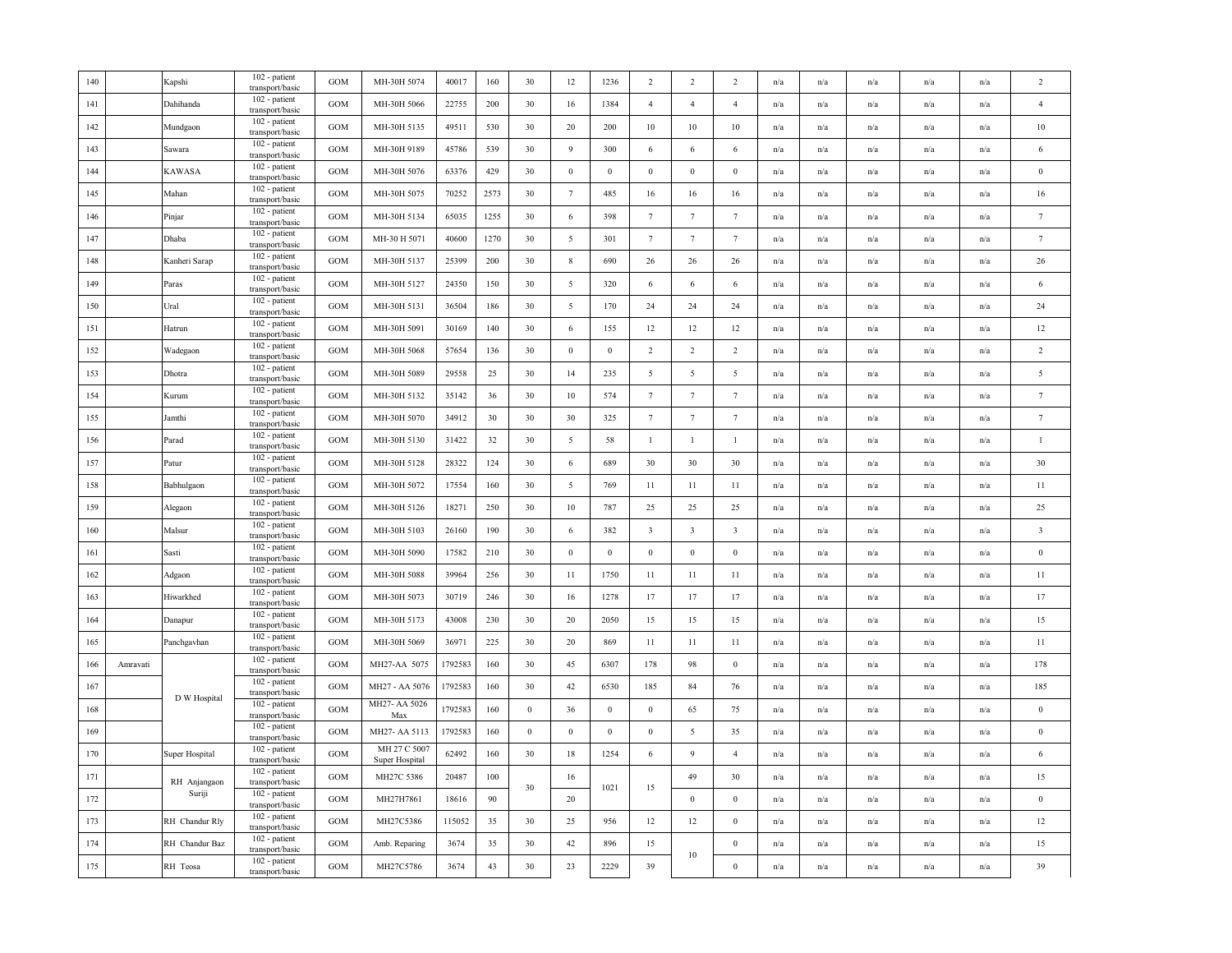| 176 | RH Chikhaldara   | 102 - patient<br>transport/basic | <b>GOM</b>   | MH27AA5001                     | 3674   | 150 | $\bf{0}$ | 125              | $\bf{0}$         | $\mathbf{0}$            | 11                      | 26                      | n/a | n/a                     | n/a | n/a                     | n/a                     | $\bf{0}$                |
|-----|------------------|----------------------------------|--------------|--------------------------------|--------|-----|----------|------------------|------------------|-------------------------|-------------------------|-------------------------|-----|-------------------------|-----|-------------------------|-------------------------|-------------------------|
| 177 |                  | 102 - patient<br>transport/basic | GOM          | MH27AA5079                     | 127681 | 150 | 30       | 25               | 1562             | 36                      | $\mathbf{0}$            | $\boldsymbol{0}$        | n/a | n/a                     | n/a | n/a                     | n/a                     | 36                      |
| 178 | RH Warud         | 102 - patient<br>transport/basic | GOM          | MH27C5660                      | 22981  | 160 | 30       | 52               | 1245             | $25\,$                  | 9                       | $\boldsymbol{0}$        | n/a | n/a                     | n/a | $\mathrm{n}/\mathrm{a}$ | n/a                     | 25                      |
| 179 |                  | 102 - patient<br>transport/basic | GOM          | MH27AA5116                     | 46162  | 160 | 30       | 42               | 1254             | 35                      |                         | $\sqrt{5}$              | n/a | n/a                     | n/a | n/a                     | n/a                     | 35                      |
| 180 |                  | 102 - patient<br>transport/basic | <b>GOM</b>   | MH27C5652                      | 46162  | 125 |          | 54               |                  |                         | 74                      |                         | n/a | n/a                     | n/a | n/a                     | n/a                     | 18                      |
| 181 | RH Churni        | 102 - patient<br>transport/basic | <b>GOM</b>   | MH27AA5078                     | 40950  | 112 | 30       | 22               | 1031             | 18                      | 45                      | $\overline{\mathbf{3}}$ | n/a | n/a                     | n/a | n/a                     | n/a                     | $\bf{0}$                |
| 182 | RH Nandgaon Kh   | 102 - patient<br>transport/basic | <b>GOM</b>   | MH27C5659                      | 36573  | 45  | $\,0\,$  | $\boldsymbol{0}$ | $\boldsymbol{0}$ | $\,0\,$                 | 79                      | $\overline{\mathbf{3}}$ | n/a | n/a                     | n/a | n/a                     | n/a                     | $\boldsymbol{0}$        |
| 183 | RH Dhamangoan R  | 102 - patient<br>transport/basic | <b>GOM</b>   | MH27C56658                     | 191150 | 60  | 30       | 25               | 1523             | 23                      |                         | 55                      | n/a | n/a                     | n/a | n/a                     | n/a                     | 23                      |
| 184 |                  | 102 - patient<br>transport/basic | $_{\rm GOM}$ | MH27AA5506                     | 191150 | 55  |          | 45               |                  |                         | 61                      |                         | n/a | n/a                     | n/a | n/a                     | $\mathrm{n}/\mathrm{a}$ | $\boldsymbol{0}$        |
| 185 | SDH Achalpur     | 102 - patient<br>transport/basic | <b>GOM</b>   | MH27AA-5118                    | 117045 | 55  | 30       | 22               | $\boldsymbol{0}$ | $\bf{0}$                | 43                      | 12                      | n/a | $\mathrm{n}/\mathrm{a}$ | n/a | n/a                     | n/a                     | $\bf{0}$                |
| 186 |                  | 102 - patient<br>transport/basic | GOM          | MH27A5003                      | 43958  | 45  |          | 25               |                  |                         |                         |                         | n/a | n/a                     | n/a | n/a                     | n/a                     | 24                      |
| 187 | SDH Morshi       | 102 - patient<br>transport/basic | <b>GOM</b>   | MH27AA5117                     | 26210  | 45  | 30       | 22               | 1254             | 24                      | 24                      | $10\,$                  | n/a | n/a                     | n/a | n/a                     | n/a                     | $\boldsymbol{0}$        |
| 188 |                  | 102 - patient<br>transport/basic | GOM          | MH27C 5594                     | 40023  | 50  |          | 52               |                  |                         |                         |                         | n/a | n/a                     | n/a | n/a                     | n/a                     | 15                      |
| 189 | SDH Daryapur     | 102 - patient<br>transport/basic | GOM          | MH27AA-5114                    | 23271  | 50  | 30       | 32               | 500              | 15                      | 32                      | 5                       | n/a | $\mathrm{n}/\mathrm{a}$ | n/a | $\mathbf{n}/\mathbf{a}$ | n/a                     | $\boldsymbol{0}$        |
| 190 |                  | 102 - patient<br>transport/basic | <b>GOM</b>   | MH27AA5077                     | 61556  | 152 |          | 25               |                  |                         | 41                      | $\overline{4}$          | n/a | $\mathrm{n}/\mathrm{a}$ | n/a | n/a                     | $\mathrm{n}/\mathrm{a}$ | 62                      |
| 191 |                  | 102 - patient<br>transport/basic | GOM          | MH27AA5002                     | 66479  | 150 |          | 20               |                  |                         | 15                      | 6                       | n/a | n/a                     | n/a | n/a                     | $\mathrm{n}/\mathrm{a}$ | $\boldsymbol{0}$        |
| 192 | SDH Dharni       | 102 - patient<br>transport/basic | GOM          | MH27AA5004                     | 42032  | 182 | 30       | 35               | 3654             | 62                      | $10\,$                  | $\,$ 8 $\,$             | n/a | n/a                     | n/a | n/a                     | n/a                     | $\boldsymbol{0}$        |
| 193 |                  | 102 - patient<br>transport/basic | <b>GOM</b>   | MH 27<br>AA5115/MH27AA5<br>004 | 41065  | 152 |          | 42               |                  |                         | $\tau$                  | $\bf{0}$                | n/a | n/a                     | n/a | n/a                     | n/a                     | $\bf{0}$                |
| 194 | walgaon          | 102 - patient<br>transport/basic | <b>GOM</b>   | MH-27-AA-5025                  | 21134  | 10  | 30       | 20               | 568              | $\overline{2}$          | 5                       | $\mathbf{0}$            | n/a | n/a                     | n/a | n/a                     | n/a                     | $\overline{2}$          |
| 195 | shirala          | 102 - patient<br>transport/basic | <b>GOM</b>   | MH 27 C - 5666                 | 30904  | 25  | 30       | 15               | 956              | $\overline{4}$          | $\overline{\mathbf{3}}$ | $\bf{0}$                | n/a | n/a                     | n/a | n/a                     | n/a                     | $\overline{4}$          |
| 196 | Mahuli J         | 102 - patient<br>transport/basic | GOM          | MH-27-C-5664                   | 37593  | 25  | 30       | $22\,$           | 548              | $\overline{\mathbf{3}}$ | $\overline{2}$          | $\boldsymbol{0}$        | n/a | n/a                     | n/a | n/a                     | n/a                     | $\overline{\mathbf{3}}$ |
| 197 | Anjangaon Bari   | 102 - patient<br>transport/basic | <b>GOM</b>   | MH 27 AA 5045                  | 40669  | 10  | 30       | $\mathbf{1}$     | 800              | $\overline{5}$          | $\overline{4}$          | $\mathbf{1}$            | n/a | $\mathrm{n}/\mathrm{a}$ | n/a | $\mathrm{n}/\mathrm{a}$ | n/a                     | $\sqrt{5}$              |
| 198 | Pathrot          | 102 - patient<br>transport/basic | <b>GOM</b>   | MH 27 AA 5108                  | 33644  | 35  | 30       | 89               | 1565             | 14                      | $\overline{\mathbf{3}}$ | $\bf{0}$                | n/a | n/a                     | n/a | $\mathrm{n}/\mathrm{a}$ | n/a                     | 14                      |
| 199 | Dhamangaon Gadhi | 102 - patient<br>transport/basic | <b>GOM</b>   | MH 27AA5129                    | 35970  | 55  | 30       | 57               | 2800             | $7\phantom{.0}$         | $\,6\,$                 | $\mathbf{1}$            | n/a | n/a                     | n/a | n/a                     | n/a                     | $7\phantom{.0}$         |
| 200 | Yesurna          | 102 - patient<br>transport/basic | <b>GOM</b>   | MH 27AA5126                    | 36512  | 45  | 30       | 25               | 1005             | 20                      | 8                       | $\bf{0}$                | n/a | n/a                     | n/a | n/a                     | n/a                     | 20                      |
| 201 | Kapustalni       | 102 - patient<br>transport/basic | <b>GOM</b>   | MH 27AA5100                    | 40832  | 55  | 30       | 26               | 1012             | 11                      | $7\phantom{.0}$         | $\mathbf{0}$            | n/a | $\mathrm{n}/\mathrm{a}$ | n/a | $\mathrm{n}/\mathrm{a}$ | $\mathrm{n}/\mathrm{a}$ | 11                      |
| 202 | Kokarda          | 102 - patient<br>transport/basic | <b>GOM</b>   | MH27 AA 5009                   | 31448  | 42  | 30       | 12               | 856              | $\overline{9}$          | $\boldsymbol{0}$        | $\boldsymbol{0}$        | n/a | $\mathrm{n}/\mathrm{a}$ | n/a | n/a                     | $\mathrm{n}/\mathrm{a}$ | $\overline{9}$          |
| 203 | Sategaon         | 102 - patient<br>transport/basic | <b>GOM</b>   | MH27 AA 5127                   | 36553  | 45  | 30       | $\boldsymbol{0}$ | 1254             | 15                      | $\bf{0}$                | $\overline{\mathbf{3}}$ | n/a | n/a                     | n/a | n/a                     | n/a                     | 15                      |
| 204 | Bhatkuli         | 102 - patient<br>transport/basic | $_{\rm GOM}$ | MH 27 AA 5041                  | 22910  | 27  | 30       | 30               | 652              | 12                      | 5                       | $\mathbf{0}$            | n/a | n/a                     | n/a | n/a                     | n/a                     | $12\,$                  |
| 205 | Kholapur         | 102 - patient<br>transport/basic | <b>GOM</b>   | MH 27 AA 5101                  | 29944  | 13  | 30       | 35               | 562              | 10                      | 6                       | $\mathbf{0}$            | n/a | n/a                     | n/a | n/a                     | n/a                     | 10                      |
| 206 | Ashti            | 102 - patient<br>transport/basic | <b>GOM</b>   | MH 27 C 5668                   | 30476  | 15  | 30       | 15               | 956              | 9                       | $\mathbf{0}$            | $\mathbf{0}$            | n/a | n/a                     | n/a | n/a                     | n/a                     | $\overline{9}$          |
| 207 | AMALA V          | 102 - patient<br>transport/basic | <b>GOM</b>   | MH 27 AA5012                   | 22043  | 11  | 30       | 25               | 854              | $\,$ 8 $\,$             | 6                       | $\boldsymbol{0}$        | n/a | $\mathrm{n}/\mathrm{a}$ | n/a | $\mathrm{n}/\mathrm{a}$ | n/a                     | $\,$ 8 $\,$             |
| 208 | PALASKHED        | 102 - patient<br>transport/basic | <b>GOM</b>   | MH 27 AA5011                   | 29965  | 22  | 30       | 56               | 1100             | $7\phantom{.0}$         | 5                       | 2                       | n/a | n/a                     | n/a | n/a                     | n/a                     | $7\phantom{.0}$         |
| 209 | Yeoda            | 102 - patient<br>transport/basic | <b>GOM</b>   | MH-27AA 5104                   | 15253  | 17  | 30       | 85               | 421              | 19                      | $\boldsymbol{0}$        | $\mathbf{0}$            | n/a | n/a                     | n/a | n/a                     | n/a                     | 19                      |
| 210 | Amla Endly       | 102 - patient<br>transport/basic | <b>GOM</b>   | MH 27 AA5099                   | 49466  | 25  | 30       | 54               | 234              | $10\,$                  | $\mathbf{0}$            | $\overline{4}$          | n/a | n/a                     | n/a | n/a                     | n/a                     | $10\,$                  |
|     |                  |                                  |              |                                |        |     |          |                  |                  |                         |                         |                         |     |                         |     |                         |                         |                         |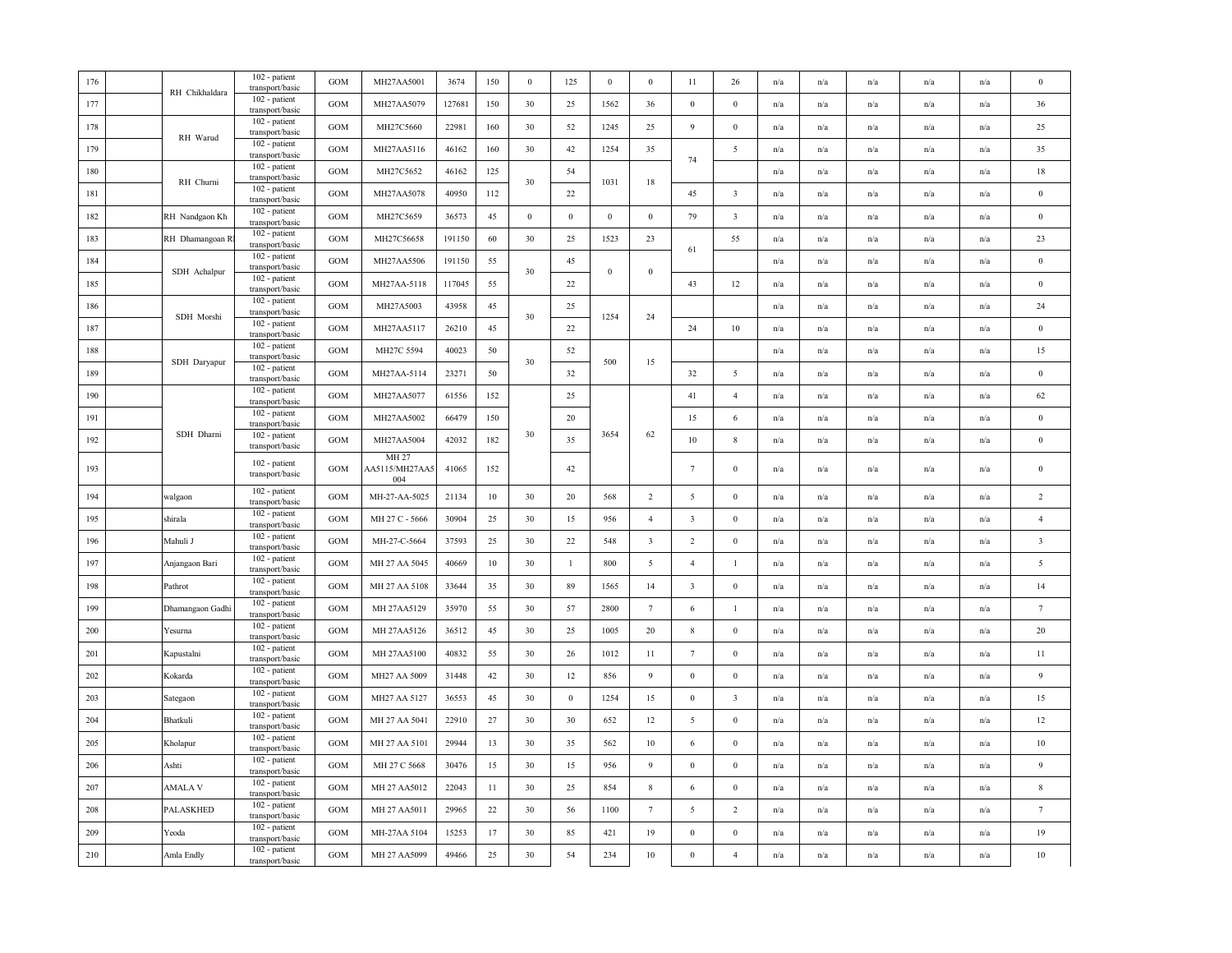| 211 | Chandrpur     | 102 - patient<br>transport/basic | <b>GOM</b>   | MH 27 AA 5020     | 36594 | 55                      | 30               | 63             | 297  | 13              | 5                       | $\mathbf{0}$            | n/a                     | n/a                     | n/a                     | n/a                     | n/a | 13              |
|-----|---------------|----------------------------------|--------------|-------------------|-------|-------------------------|------------------|----------------|------|-----------------|-------------------------|-------------------------|-------------------------|-------------------------|-------------------------|-------------------------|-----|-----------------|
| 212 | Ramtirth      | 102 - patient<br>transport/basic | GOM          | MH 27 AA 5008     | 28992 | 17                      | 30               | 25             | 183  | $\,$ 8 $\,$     | $\mathbf{0}$            | $\boldsymbol{0}$        | n/a                     | n/a                     | n/a                     | $\mathrm{n}/\mathrm{a}$ | n/a | $\,$ 8          |
| 213 | Mangural      | 102 - patient<br>transport/basic | <b>GOM</b>   | MH.27AA 5070      | 24578 | 45                      | $\bf{0}$         | 33             | 784  | 16              | $\overline{4}$          | $\boldsymbol{0}$        | $\mathrm{n}/\mathrm{a}$ | n/a                     | $\mathrm{n}/\mathrm{a}$ | n/a                     | n/a | 16              |
| 214 | Papal         | 102 - patient<br>transport/basic | GOM          | MH.27AA 5137      | 26176 | 55                      | 30               | 23             | 956  | 12              | 5                       | $\overline{2}$          | n/a                     | n/a                     | n/a                     | n/a                     | n/a | 12              |
| 215 | Satargaon     | 102 - patient<br>transport/basic | GOM          | MH.27 C 5035      | 23231 | 52                      | $\bf{0}$         | 121            | 854  | 9               | $\overline{2}$          | $\overline{\mathbf{3}}$ | n/a                     | n/a                     | n/a                     | n/a                     | n/a | $\overline{9}$  |
| 216 | LONI TAKALI   | 102 - patient<br>transport/basic | <b>GOM</b>   | MH.27 C 5671      | 37088 | 45                      | 30               | 89             | 1021 | 12              | $\boldsymbol{0}$        | $\boldsymbol{0}$        | n/a                     | n/a                     | n/a                     | n/a                     | n/a | 12              |
| 217 | Dhamak        | 102 - patient<br>transport/basic | GOM          | MH.27 AA 5010     | 42160 | 51                      | $\boldsymbol{0}$ | 21             | 895  | 11              | $\overline{\mathbf{3}}$ | $\mathbf{0}$            | n/a                     | n/a                     | n/a                     | n/a                     | n/a | 11              |
| 218 | Talegaon th.  | 102 - patient<br>transport/basic | GOM          | MH-27 AA5023      | 32632 | 45                      | 30               | 22             | 2925 | 23              | $\sqrt{2}$              | $\mathbf{1}$            | n/a                     | n/a                     | $\mathrm{n}/\mathrm{a}$ | n/a                     | n/a | 23              |
| 219 | Kurha         | 102 - patient<br>transport/basic | GOM          | MH-27 AA5032      | 30097 | 42                      | 30               | 18             | 1153 | 19              | $\mathbf{1}$            | $\sqrt{2}$              | n/a                     | n/a                     | n/a                     | n/a                     | n/a | 19              |
| 220 | Mardi         | 102 - patient<br>transport/basic | GOM          | MH-27 AA5036      | 25549 | 25                      | 30               | 43             | 992  | 48              | $\boldsymbol{0}$        | $\overline{c}$          | n/a                     | n/a                     | n/a                     | n/a                     | n/a | 48              |
| 221 | Amner         | 102 - patient<br>transport/basic | <b>GOM</b>   | MH - 12 PA-4104   | 29263 | 40                      | 30               | 22             | 4248 | 12              | $\boldsymbol{0}$        | $\mathbf{0}$            | n/a                     | n/a                     | n/a                     | n/a                     | n/a | 12              |
| 222 | Sheghat       | 102 - patient<br>transport/basic | $_{\rm GOM}$ | MH-27 AA-5017     | 24229 | 56                      | 30               | 34             | 140  | $\bf{0}$        | $\boldsymbol{0}$        | -1                      | n/a                     | n/a                     | n/a                     | n/a                     | n/a | $\bf{0}$        |
| 223 | Pusla         | 102 - patient<br>transport/basic | <b>GOM</b>   | MH-27 C-5787      | 58695 | 50                      | 30               | 22             | 1889 | 15              | $\overline{4}$          | $\mathbf{0}$            | $\mathrm{n}/\mathrm{a}$ | $\mathrm{n}/\mathrm{a}$ | $\mathrm{n}/\mathrm{a}$ | $\mathrm{n}/\mathrm{a}$ | n/a | 15              |
| 224 | Rajura Bazar  | 102 - patient<br>transport/basic | GOM          | MH-27 AA-5018     | 27056 | 55                      | $\boldsymbol{0}$ | 34             | 2477 | 9               | $\overline{2}$          |                         | n/a                     | n/a                     | n/a                     | n/a                     | n/a | 9               |
| 225 | Loni (w)      | 102 - patient<br>transport/basic | GOM          | MH - 27 AA - 5019 | 43819 | 35                      | 30               | 24             | 959  | 12              | $\boldsymbol{0}$        | 8                       | n/a                     | n/a                     | n/a                     | n/a                     | n/a | 12              |
| 226 | Ambada        | 102 - patient<br>transport/basic | <b>GOM</b>   | MH-27 AA5106      | 46954 | 42                      | 30               | 111            | 985  | 12              | $\mathbf{1}$            | $\boldsymbol{0}$        | n/a                     | n/a                     | n/a                     | n/a                     | n/a | 12              |
| 227 | Hiwarkhed     | 102 - patient<br>transport/basic | <b>GOM</b>   | MH-27 AA-5016     | 29037 | 45                      | 30               | 33             | 895  | 16              | $\overline{c}$          | $\overline{\mathbf{3}}$ | $\mathrm{n}/\mathrm{a}$ | $\mathrm{n}/\mathrm{a}$ | $\mathrm{n}/\mathrm{a}$ | n/a                     | n/a | 16              |
| 228 | Khed          | 102 - patient<br>transport/basic | GOM          | MH-27 AA-5013     | 30709 | 10                      | 30               | 33             | 1254 | $\overline{4}$  | $\overline{2}$          | $\boldsymbol{0}$        | n/a                     | n/a                     | $\mathrm{n}/\mathrm{a}$ | $\mathrm{n}/\mathrm{a}$ | n/a | $\overline{4}$  |
| 229 | Nerpinglai    | 102 - patient<br>transport/basic | GOM          | MH-27 AA-5015     | 21877 | $\boldsymbol{0}$        | 30               | 98             | 933  | 16              | $\boldsymbol{0}$        | $\boldsymbol{0}$        | n/a                     | n/a                     | n/a                     | n/a                     | n/a | 16              |
| 230 | Vichori       | 102 - patient<br>transport/basic | GOM          | MH-27 AA-5014     | 27395 | $\mathbf{1}$            | $\boldsymbol{0}$ | 35             | 1150 | $\bf{0}$        | $\boldsymbol{0}$        | $\boldsymbol{0}$        | n/a                     | n/a                     | n/a                     | n/a                     | n/a | $\bf{0}$        |
| 231 | Karajgaon     | 102 - patient<br>transport/basic | GOM          | MH 27 AA5037      | 53070 | 17                      | 30               | 33             | 710  | 14              | $\boldsymbol{0}$        | $\boldsymbol{0}$        | n/a                     | n/a                     | n/a                     | n/a                     | n/a | 14              |
| 232 | Asegaon       | 102 - patient<br>transport/basic | GOM          | MH 27 AA5130      | 24490 | 5                       | 30               | 27             | 1111 | 5               | $\boldsymbol{0}$        | $\overline{c}$          | n/a                     | n/a                     | n/a                     | n/a                     | n/a | $\overline{5}$  |
| 233 | Talwel        | 102 - patient<br>transport/basic | GOM          | MH 27 AA5033      | 24443 | $\bf{0}$                | 30               | $\overline{5}$ | 906  | $7\phantom{.0}$ | $\boldsymbol{0}$        | $\boldsymbol{0}$        | n/a                     | $\mathrm{n}/\mathrm{a}$ | $\mathrm{n}/\mathrm{a}$ | $\mathrm{n}/\mathrm{a}$ | n/a | $7\phantom{.0}$ |
| 234 | B.Thadi       | 102 - patient<br>transport/basic | GOM          | MH 27 AA5128      | 45796 | 11                      | 30               | 23             | 938  | 2               | 7                       | -1                      | n/a                     | n/a                     | n/a                     | n/a                     | n/a | 2               |
| 235 | Talegaon dash | 102 - patient<br>transport/basic | GOM          | MH 27-AA 5040     | 24096 | $\overline{\mathbf{3}}$ | 30               | 32             | 539  | 16              | $\overline{\mathbf{3}}$ | $\boldsymbol{0}$        | n/a                     | n/a                     | n/a                     | n/a                     | n/a | 16              |
| 236 | Anjansingi    | 102 - patient<br>transport/basic | <b>GOM</b>   | MH 27-AA 5024     | 19255 | $\overline{\mathbf{3}}$ | 30               | 34             | 561  | $\overline{2}$  | $\overline{4}$          | $\mathbf{1}$            | n/a                     | n/a                     | n/a                     | n/a                     | n/a | 2               |
| 237 | Mangular dast | 102 - patient<br>transport/basic | <b>GOM</b>   | MH 27-AA 5042     | 30322 | $\mathbf{1}$            | 30               | 84             | 654  | $\overline{4}$  | $\overline{4}$          | $\mathbf{0}$            | n/a                     | n/a                     | n/a                     | n/a                     | n/a | $\overline{4}$  |
| 238 | Nimbli        | 102 - patient<br>transport/basic | GOM          | MH27AA5102        | 23471 | $\overline{\mathbf{3}}$ | $\boldsymbol{0}$ | 91             | 125  | 2               | $\mathbf{0}$            | $\boldsymbol{0}$        | n/a                     | n/a                     | n/a                     | n/a                     | n/a | 2               |
| 239 | Kalamkhar     | 102 - patient<br>transport/basic | GOM          | MH-27 AA 5065     | 12728 | 28                      | 30               | 24             | 1254 | 84              | $\boldsymbol{0}$        | $\boldsymbol{0}$        | n/a                     | n/a                     | n/a                     | n/a                     | n/a | 84              |
| 240 | Kalamkhar     | 102 - patient<br>transport/basic | <b>GOM</b>   | MH-27 AA 5044     | 33285 | $\boldsymbol{0}$        | $\bf{0}$         | 25             | 1126 | 19              | $\overline{c}$          | -1                      | n/a                     | n/a                     | n/a                     | n/a                     | n/a | 19              |
| 241 | Harisal       | 102 - patient<br>transport/basic | <b>GOM</b>   | MH-27 AA 5057     | 1200  | 37                      | 30               | 24             | 1542 | 19              | $\boldsymbol{0}$        | $\mathbf{0}$            | n/a                     | n/a                     | n/a                     | n/a                     | n/a | 19              |
| 242 | Harisal       | 102 - patient<br>transport/basic | <b>GOM</b>   | MH-27 AA 5038     | 1500  | 29                      | $\bf{0}$         | 24             | 1562 | 9               | $\boldsymbol{0}$        | $\boldsymbol{0}$        | n/a                     | n/a                     | $\mathrm{n}/\mathrm{a}$ | n/a                     | n/a | $\overline{9}$  |
| 243 | Bijudhawadi   | 102 - patient<br>transport/basic | <b>GOM</b>   | MH-27 AA 5068     | 1600  | 29                      | 30               | 24             | 1254 | 15              | $\boldsymbol{0}$        | $\mathbf{0}$            | $\mathrm{n}/\mathrm{a}$ | $\mathrm{n}/\mathrm{a}$ | $\mathrm{n}/\mathrm{a}$ | $\mathrm{n}/\mathrm{a}$ | n/a | 15              |
| 244 | Sadrawadi     | 102 - patient<br>transport/basic | GOM          | MH-27 AA 5058     | 1900  | 15                      | 30               | 24             | 251  | 9               | -1                      | $\overline{2}$          | n/a                     | n/a                     | n/a                     | n/a                     | n/a | 9               |
| 245 | Bairagad      | 102 - patient<br>transport/basic | GOM          | MH 27 AA 5105     | 1200  | $\boldsymbol{0}$        | $\boldsymbol{0}$ | 45             | 1542 | 15              | $\overline{2}$          | $\boldsymbol{0}$        | n/a                     | n/a                     | n/a                     | n/a                     | n/a | 15              |
| 246 | Bairagad      | 102 - patient<br>transport/basic | GOM          | MH 27 AA 5066     | 1600  | 17                      | 30               | 33             | 562  | $10\,$          | $\boldsymbol{0}$        | $\mathbf{1}$            | n/a                     | n/a                     | n/a                     | n/a                     | n/a | $10\,$          |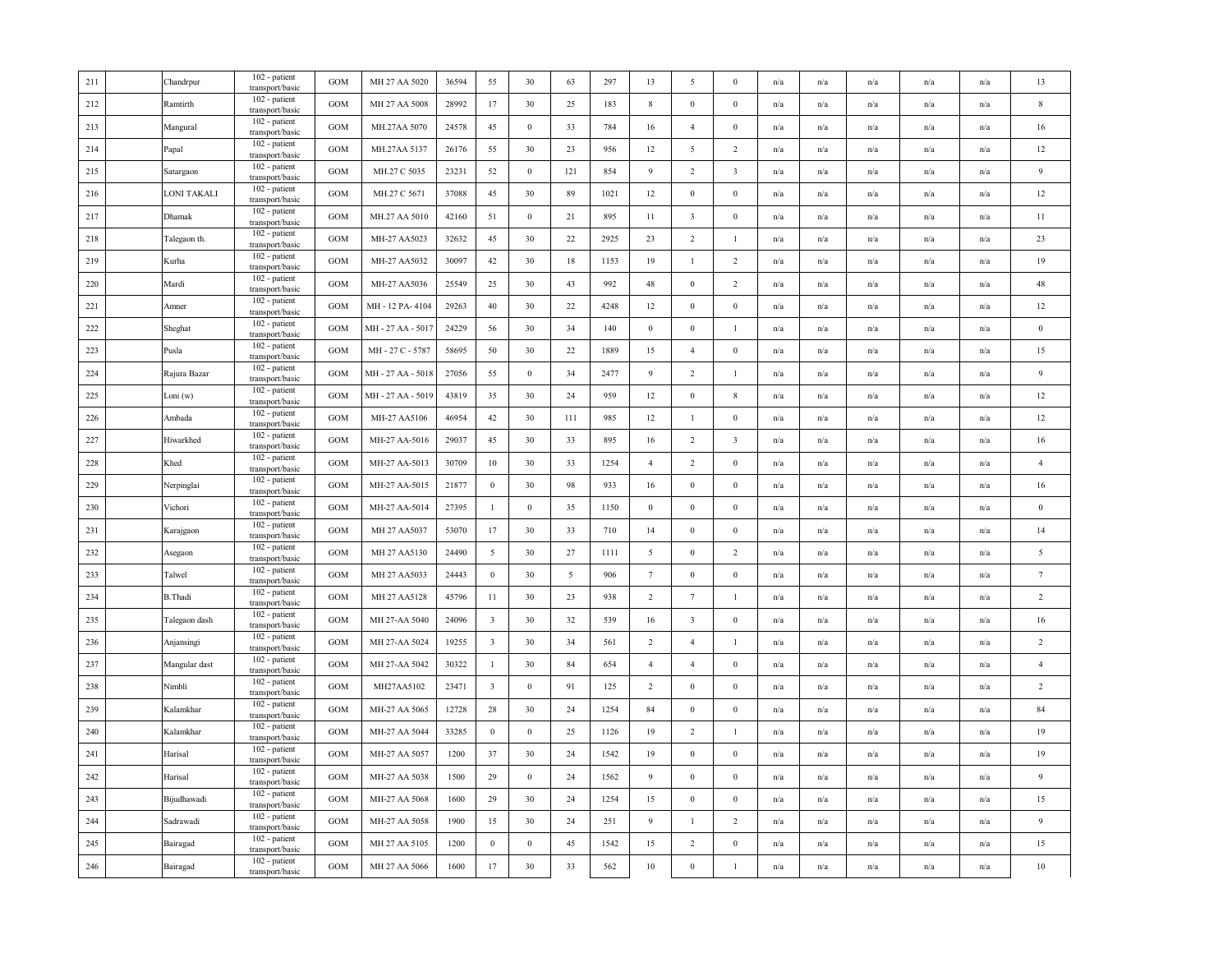| 247 |            | Dhulghat Rly   | 102 - patient<br>transport/basic | <b>GOM</b> | MH-27 AA 5022 | 1800   | 22  | 30             | 32              | 1012         | 22               | $\mathbf{0}$            | $\mathbf{0}$            | n/a                     | n/a                     | n/a                     | n/a                     | n/a | $22\,$         |
|-----|------------|----------------|----------------------------------|------------|---------------|--------|-----|----------------|-----------------|--------------|------------------|-------------------------|-------------------------|-------------------------|-------------------------|-------------------------|-------------------------|-----|----------------|
| 248 |            | Tembrusonda    | 102 - patient<br>transport/basic | GOM        | MH27AA 5059   | 1100   | 25  | 30             | 21              | 1435         | 15               | $\mathbf{0}$            | $\boldsymbol{0}$        | n/a                     | n/a                     | n/a                     | n/a                     | n/a | 15             |
| 249 |            | Salona         | 102 - patient<br>transport/basic | <b>GOM</b> | MH 27 AA 5034 | 2000   | 18  | 30             | 20              | 2824         | 20               | $\boldsymbol{0}$        | $\overline{2}$          | $\mathrm{n}/\mathrm{a}$ | $\mathrm{n}/\mathrm{a}$ | $\mathrm{n}/\mathrm{a}$ | $\mathrm{n}/\mathrm{a}$ | n/a | 20             |
| 250 |            | Semadoh        | 102 - patient<br>transport/basic | <b>GOM</b> | MH 27 5970    | 2500   | 19  | 30             | 25              | 2897         | 18               | $\bf{0}$                | $\mathbf{0}$            | n/a                     | n/a                     | n/a                     | n/a                     | n/a | 18             |
| 251 |            | Katkumbh       | 102 - patient<br>transport/basic | GOM        | MH27AA 5039   | 1500   | 21  | 30             | 20              | 2104         | 19               | $\boldsymbol{0}$        | -1                      | n/a                     | n/a                     | n/a                     | n/a                     | n/a | 19             |
| 252 |            | Hatru          | 102 - patient<br>transport/basic | GOM        | MH27T 5969    | 1100   | 18  | 30             | 25              | 1343         | 25               | $\boldsymbol{0}$        | $\overline{c}$          | n/a                     | n/a                     | n/a                     | n/a                     | n/a | 25             |
| 253 | Aurangabad | Gangapur (SDH) | 102 - patient<br>transport/basic | <b>GOM</b> | MH 20 W 9556  | 27745  | 266 | $\bf 0$        | $\,0\,$         | $\,0\,$      | $\boldsymbol{0}$ | $\mathbf{0}$            | $\boldsymbol{0}$        | n/a                     | n/a                     | $\mathrm{n}/\mathrm{a}$ | $\mathrm{n}/\mathrm{a}$ | n/a | $\bf{0}$       |
| 254 |            | Sillod (SDH)   | 102 - patient<br>transport/basic | GOM        | MH 20 CT 5725 | 74496  | 215 | 31             | 49              | 4061         | 106              | 17                      | $\mathbf{1}$            | n/a                     | n/a                     | n/a                     | $\mathbf{n}/\mathbf{a}$ | n/a | 106            |
| 255 |            | Sillod (SDH)   | 102 - patient<br>transport/basic | GOM        | MH 20 CT 5724 | 74496  | 215 | 28             | 43              | 3502         | 143              | 17                      | $\overline{2}$          | n/a                     | n/a                     | n/a                     | n/a                     | n/a | 143            |
| 256 |            | Sillod (SDH)   | 102 - patient<br>transport/basic | GOM        | MH 20 CT 5423 | 74496  | 215 | $11\,$         | 12              | 1663         | 14               | 14                      | $\overline{\mathbf{3}}$ | n/a                     | n/a                     | $\mathrm{n}/\mathrm{a}$ | n/a                     | n/a | 14             |
| 257 |            | Sillod (SDH)   | 102 - patient<br>transport/basic | GOM        | MH 20 CT 9598 | 74496  | 215 | $\,0\,$        | $\mathbf{0}$    | $\,0\,$      | $\,0\,$          | $\bf{0}$                | $\mathbf{0}$            | n/a                     | n/a                     | n/a                     | n/a                     | n/a | $\bf{0}$       |
| 258 |            | Vaijapur (SDH) | 102 - patient<br>transport/basic | <b>GOM</b> | MH 20 CT 5686 | 41296  | 279 | 28             | 49              | 2162         | 87               | $\overline{1}$          | $\mathbf{0}$            | n/a                     | n/a                     | n/a                     | n/a                     | n/a | 87             |
| 259 |            | Aurangabad     | 102 - patient<br>transport/basic | GOM        | MH 20 W 9652  | 5934   | 34  | 27             | $28\,$          | 982          | 28               | 9                       | $\mathbf{0}$            | n/a                     | n/a                     | n/a                     | n/a                     | n/a | $28\,$         |
| 260 |            | Kannad         | 102 - patient<br>transport/basic | <b>GOM</b> | MH 20 CT 147  | 8696   | 166 |                |                 |              | $\,0\,$          | $\mathbf{0}$            | $\mathbf{0}$            | n/a                     | $\mathrm{n}/\mathrm{a}$ | $\mathrm{n}/\mathrm{a}$ | n/a                     | n/a | $\bf{0}$       |
| 261 |            | Kannad (RH)    | 102 - patient<br>transport/basic | GOM        | MH 20 CT 5694 | 53899  | 147 | 29             | 56              | 7203         | 54               | 21                      | $\boldsymbol{0}$        | n/a                     | n/a                     | n/a                     | n/a                     | n/a | 54             |
| 262 |            | Kannad (RH)    | 102 - patient<br>transport/basic | <b>GOM</b> | MH 20 W 9571  | 53899  | 147 |                |                 |              | $\,$ 0 $\,$      | $\mathbf{0}$            | $\mathbf{0}$            | n/a                     | n/a                     | n/a                     | n/a                     | n/a | $\bf{0}$       |
| 263 |            | Kannad         | 102 - patient<br>transport/basic | GOM        | MH 20 CT 5307 | 4444   | 97  | 26             | $48\,$          | 1886         | 50               | 20                      | $\overline{c}$          | n/a                     | n/a                     | n/a                     | n/a                     | n/a | 50             |
| 264 |            | Khultabad (RH) | 102 - patient<br>transport/basic | <b>GOM</b> | MH 20 W 9604  | 15749  | 48  | $\bf{0}$       | $\,0\,$         | $\,0\,$      | $\,0\,$          | $\mathbf{0}$            | $\boldsymbol{0}$        | n/a                     | n/a                     | n/a                     | $\mathrm{n}/\mathrm{a}$ | n/a | $\bf{0}$       |
| 265 |            | Paithan        | 102 - patient<br>transport/basic | GOM        | MH 20 W 9577  | 19596  | 34  | 28             | $27\,$          | 1449         | 49               | $\overline{2}$          | $\boldsymbol{0}$        | n/a                     | n/a                     | n/a                     | $\mathrm{n}/\mathrm{a}$ | n/a | 49             |
| 266 |            | Paithan        | 102 - patient<br>transport/basic | <b>GOM</b> | MH 20 CT 5790 | 7594   | 65  | 23             | 25              | 2255         | 35               | 17                      | $\mathbf{1}$            | n/a                     | n/a                     | n/a                     | n/a                     | n/a | 35             |
| 267 |            | Phulambri(RH)  | 102 - patient<br>transport/basic | GOM        | MH 20 BT 4389 | 16665  | 184 | 29             | 38              | 2144         | 54               | 19                      | $\boldsymbol{0}$        | n/a                     | n/a                     | n/a                     | n/a                     | n/a | 54             |
| 268 |            | Sillod         | 102 - patient<br>transport/basic | <b>GOM</b> | MH 20 BT 4391 | 16266  | 84  | 30             | 27              | 1942         | 33               | 9                       | $\overline{\mathbf{3}}$ | n/a                     | n/a                     | n/a                     | n/a                     | n/a | 33             |
| 269 |            | Soygaon(RH)    | 102 - patient<br>transport/basic | GOM        | MH 20 W 9557  | 6513   | 260 | $10\,$         | 23              | 665          | 24               | 19                      | $\boldsymbol{0}$        | n/a                     | n/a                     | $\mathrm{n}/\mathrm{a}$ | $\mathrm{n}/\mathrm{a}$ | n/a | 24             |
| 270 |            |                | 102 - patient<br>transport/basic | <b>GOM</b> | MH 20 W 9683  |        |     | $\bf{0}$       | $\mathbf{0}$    | $\,0\,$      | $\bf{0}$         | $\mathbf{0}$            | $\mathbf{0}$            | n/a                     | n/a                     | n/a                     | n/a                     | n/a | $\bf{0}$       |
| 271 |            | Aurangabad     | 102 - patient<br>transport/basic | <b>GOM</b> | MH 20 W 9617  | 121745 | 122 | 29             | 15              | 1970         | 29               | $\mathbf{0}$            | $\mathbf{0}$            | n/a                     | n/a                     | n/a                     | n/a                     | n/a | 29             |
| 272 |            | Aurangabad     | 102 - patient<br>transport/basic | GOM        | MH 20 W 9616  | 41470  | 60  | 29             | 17              | 925          | 20               | 11                      | $\mathbf{1}$            | n/a                     | n/a                     | n/a                     | n/a                     | n/a | 20             |
| 273 |            | Aurangabad     | 102 - patient<br>transport/basic | <b>GOM</b> | MH 20 BT 3933 | 83614  | 145 | 30             | $\sqrt{6}$      | 160          | 6                | $\overline{c}$          | $\boldsymbol{0}$        | n/a                     | n/a                     | n/a                     | n/a                     | n/a | 6              |
| 274 |            | Aurangabad     | 102 - patient<br>transport/basic | <b>GOM</b> | MH 20 W 9575  | 48672  | 169 | 30             | 24              | 1736         | 41               | 18                      | $\mathbf{1}$            | n/a                     | n/a                     | n/a                     | n/a                     | n/a | 41             |
| 275 |            | Aurangabad     | 102 - patient<br>transport/basic | GOM        | MH 20 W 9624  | 46111  | 133 | 18             | $7\phantom{.0}$ | 495          | $10\,$           | 8                       | $\mathbf{0}$            | n/a                     | n/a                     | n/a                     | n/a                     | n/a | $10\,$         |
| 276 |            | Aurangabad     | 102 - patient<br>transport/basic | <b>GOM</b> | MH 20 W 9581  | 55583  | 215 | $\overline{2}$ | $\mathbf{1}$    | 30           | $\mathbf{1}$     | 1                       | $\boldsymbol{0}$        | n/a                     | n/a                     | n/a                     | n/a                     | n/a | $\mathbf{1}$   |
| 277 |            | Gangapur       | 102 - patient<br>transport/basic | <b>GOM</b> | MH 20 W 9658  | 54617  | 198 | 29             | 34              | 2661         | 51               | 24                      | 2                       | $\mathrm{n}/\mathrm{a}$ | $\mathrm{n}/\mathrm{a}$ | $\mathrm{n}/\mathrm{a}$ | n/a                     | n/a | 51             |
| 278 |            | Gangapur       | 102 - patient<br>transport/basic | GOM        | MH 20 W 9573  | 125779 | 214 | $\bf{0}$       | $\bf{0}$        | $\mathbf{0}$ | $\bf{0}$         | $\bf{0}$                | $\bf{0}$                | n/a                     | n/a                     | n/a                     | n/a                     | n/a | $\bf{0}$       |
| 279 |            | Gangapur       | 102 - patient<br>transport/basic | <b>GOM</b> | MH 20 W 9895  | 63345  | 355 | 28             | $22\,$          | 1461         | 37               | 14                      | $\boldsymbol{0}$        | n/a                     | n/a                     | n/a                     | n/a                     | n/a | 37             |
| 280 |            | Gangapur       | 102 - patient<br>transport/basic | GOM        | MH 20 BT 3931 | 56476  | 121 | 26             | 62              | 2722         | 56               | 33                      | $\mathbf{0}$            | n/a                     | n/a                     | n/a                     | n/a                     | n/a | 56             |
| 281 |            | Gangapur       | 102 - patient<br>transport/basic | GOM        | MH 20 W 9622  | 30596  | 91  | 24             | 31              | 1950         | 34               | 6                       | $\overline{2}$          | n/a                     | n/a                     | n/a                     | n/a                     | n/a | 34             |
| 282 |            | Kannad         | 102 - patient<br>transport/basic | <b>GOM</b> | MH 20 W 9572  | 31482  | 164 | 15             | $\overline{5}$  | 814          | $\sqrt{5}$       | $\overline{\mathbf{3}}$ | $\boldsymbol{0}$        | n/a                     | n/a                     | n/a                     | n/a                     | n/a | $\overline{5}$ |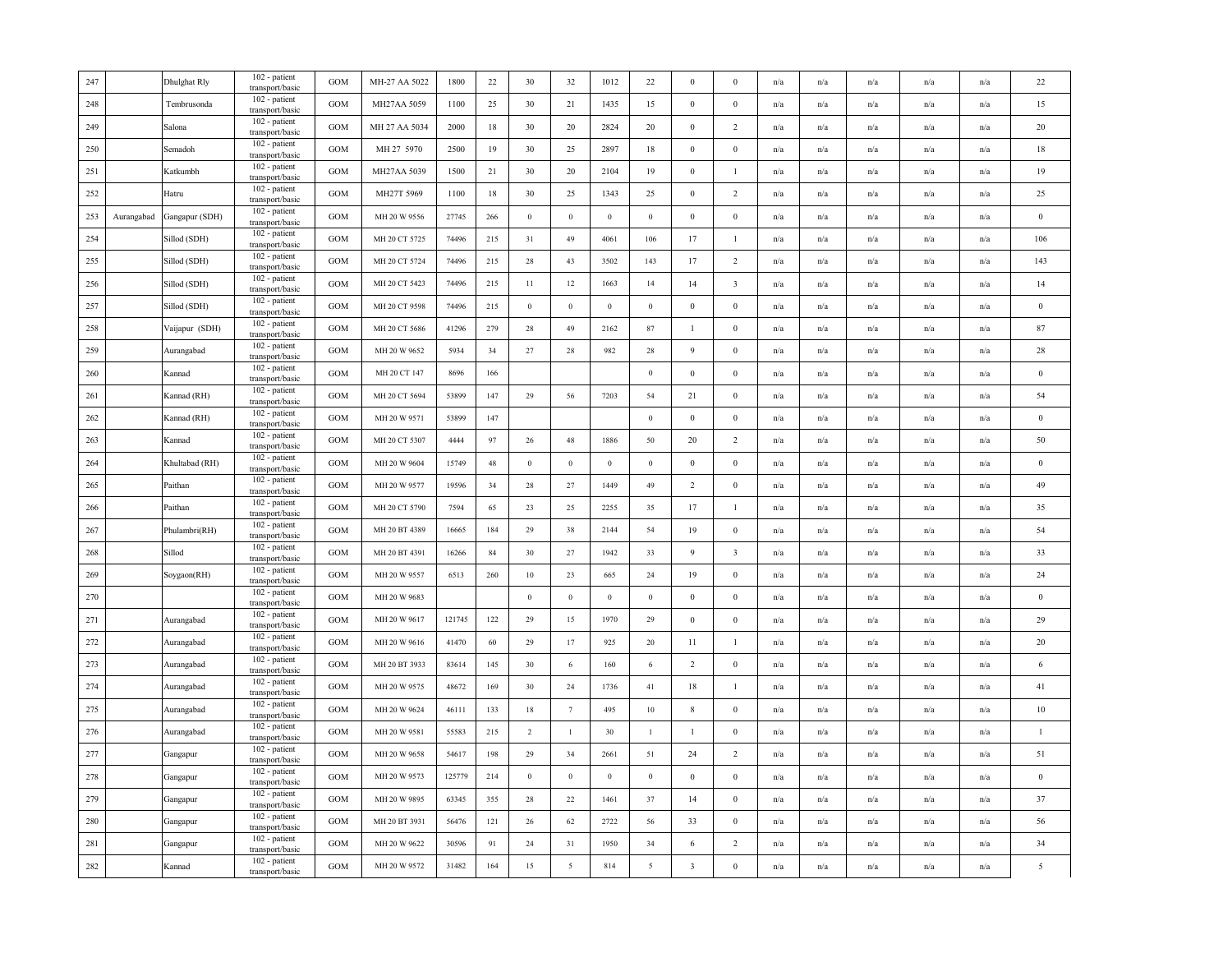| 283 | Kannad    | 102 - patient<br>transport/basic        | <b>GOM</b> | MH 20 W 9896  | 31481 | 122 | $10\,$       | 13           | 1001 | 13           | $\overline{4}$   | $\mathbf{0}$            | n/a | n/a                     | n/a                     | n/a                     | n/a | 13               |
|-----|-----------|-----------------------------------------|------------|---------------|-------|-----|--------------|--------------|------|--------------|------------------|-------------------------|-----|-------------------------|-------------------------|-------------------------|-----|------------------|
| 284 | Kannad    | 102 - patient<br>transport/basic        | <b>GOM</b> | MH 12 AH 6485 | 34192 | 183 | 21           | 19           | 728  | 22           | 11               | $\mathbf{0}$            | n/a | n/a                     | n/a                     | n/a                     | n/a | $22\,$           |
| 285 | Kannad    | 102 - patient<br>transport/basic        | <b>GOM</b> | MH 20 W 9620  | 40317 | 204 | 28           | $24\,$       | 2844 | 29           | 15               | $\boldsymbol{0}$        | n/a | n/a                     | n/a                     | n/a                     | n/a | 29               |
| 286 | Kannad    | 102 - patient<br>transport/basic        | GOM        | MH 20 BT 4752 | 39786 | 68  | 30           | $44$         | 2354 | 29           | 11               | $\mathbf{1}$            | n/a | n/a                     | $\mathrm{n}/\mathrm{a}$ | n/a                     | n/a | 29               |
| 287 | Kannad    | 102 - patient<br>transport/basic        | <b>GOM</b> | MH 20 BT 4751 | 40852 | 246 | 30           | 48           | 3948 | 70           | 36               | $\mathbf{1}$            | n/a | n/a                     | n/a                     | n/a                     | n/a | 70               |
| 288 | Kannad    | 102 - patient<br>transport/basic        | GOM        | MH 20 W 9824  | 53061 | 160 | 28           | 16           | 1527 | 16           | 11               | $\overline{c}$          | n/a | n/a                     | n/a                     | n/a                     | n/a | 16               |
| 289 | Kannad    | 102 - patient<br>transport/basic        | <b>GOM</b> | MH 20 W 9623  | 24198 | 149 | 26           | 32           | 1050 | 35           | 21               | $\mathbf{1}$            | n/a | n/a                     | n/a                     | n/a                     | n/a | 35               |
| 290 | Kannad    | 102 - patient<br>transport/basic        | <b>GOM</b> | MH 20 BT 4357 | 34768 | 215 | 24           | 15           | 1302 | 33           | 10               | $\boldsymbol{0}$        | n/a | n/a                     | n/a                     | $\mathbf{n}/\mathbf{a}$ | n/a | 33               |
| 291 | Khultabad | 102 - patient<br>transport/basic        | GOM        | MH 20 W 9626  | 30533 | 264 | 29           | 55           | 2118 | 55           | 33               | $\overline{c}$          | n/a | n/a                     | $\mathrm{n}/\mathrm{a}$ | $\mathrm{n}/\mathrm{a}$ | n/a | 55               |
| 292 | Khultabad | 102 - patient<br>transport/basic        | <b>GOM</b> | MH 20 W 9582  | 31242 | 94  | $22\,$       | 19           | 806  | 21           | 8                | $\mathbf{0}$            | n/a | n/a                     | n/a                     | n/a                     | n/a | 21               |
| 293 | Khultabad | 102 - patient<br>transport/basic        | GOM        | MH 20 W 9897  | 40804 | 167 | 24           | $28\,$       | 960  | 30           | 11               | $\boldsymbol{0}$        | n/a | n/a                     | n/a                     | n/a                     | n/a | 30               |
| 294 | Paithan   | 102 - patient<br>transport/basic        | <b>GOM</b> | MH 20 W 9660  | 35350 | 172 | 29           | 31           | 1579 | 34           | 10               | $\mathbf{0}$            | n/a | n/a                     | n/a                     | n/a                     | n/a | 34               |
| 295 | Paithan   | 102 - patient<br>transport/basic        | GOM        | MH 20 W 9659  | 35386 | 213 | 30           | $42\,$       | 2365 | 52           | $28\,$           | $\mathbf{1}$            | n/a | n/a                     | n/a                     | n/a                     | n/a | 52               |
| 296 | Paithan   | 102 - patient<br>transport/basic        | <b>GOM</b> | MH 20 W 9621  | 33170 | 154 | 29           | 11           | 2558 | 11           | $7\phantom{.0}$  | $\boldsymbol{0}$        | n/a | $\mathrm{n}/\mathrm{a}$ | $\mathrm{n}/\mathrm{a}$ | $\mathrm{n}/\mathrm{a}$ | n/a | 11               |
| 297 | Paithan   | 102 - patient<br>transport/basic        | <b>GOM</b> | MH 20 BT 3928 | 43549 | 125 | 15           | 13           | 897  | 11           | $7\phantom{.0}$  | $\mathbf{0}$            | n/a | n/a                     | n/a                     | $\mathbf{n}/\mathbf{a}$ | n/a | 11               |
| 298 | Paithan   | 102 - patient<br>transport/basic        | <b>GOM</b> | MH 20 W 9574  | 66366 | 94  | 29           | 36           | 2709 | 47           | 21               | $\boldsymbol{0}$        | n/a | n/a                     | n/a                     | n/a                     | n/a | 47               |
| 299 | Paithan   | 102 - patient<br>transport/basic        | <b>GOM</b> | MH 20 W 9625  | 45437 | 82  | 29           | $20\,$       | 3430 | 59           | 42               | $\overline{c}$          | n/a | n/a                     | n/a                     | n/a                     | n/a | 59               |
| 300 | Paithan   | 102 - patient<br>transport/basic        | <b>GOM</b> | MH 20 BT 3930 | 46881 | 135 | 28           | 13           | 1820 | 13           | 6                | $\mathbf{1}$            | n/a | n/a                     | n/a                     | n/a                     | n/a | 13               |
| 301 | Phulambri | $102$ - patient<br>transport/basic      | GOM        | MH 20 W 9656  | 30086 | 76  | 26           | 44           | 1892 | 36           | 26               | $\boldsymbol{0}$        | n/a | n/a                     | $\mathrm{n}/\mathrm{a}$ | n/a                     | n/a | 36               |
| 302 | Phulambri | 102 - patient<br>transport/basic        | <b>GOM</b> | MH 20 W 9583  | 25498 | 168 | 30           | $47\,$       | 2510 | 47           | 27               | $\mathbf{1}$            | n/a | n/a                     | n/a                     | n/a                     | n/a | 47               |
| 303 | Phulambri | 102 - patient<br>transport/basic        | GOM        | MH 20 W 9615  | 30856 | 169 | 28           | 21           | 1160 | 21           | 10               | $\boldsymbol{0}$        | n/a | n/a                     | n/a                     | n/a                     | n/a | 21               |
| 304 | Phulambri | $102$ - patient $\,$<br>transport/basic | GOM        | MH 20 W 9619  | 46505 | 79  | 30           | 19           | 2440 | 35           | 15               | $\boldsymbol{0}$        | n/a | n/a                     | n/a                     | n/a                     | n/a | 35               |
| 305 | Phulambri | 102 - patient<br>transport/basic        | GOM        | MH 20 W 9588  | 28067 | 65  | $20\,$       | $18\,$       | 1197 | $18\,$       | $12\,$           | $\mathbf{1}$            | n/a | n/a                     | n/a                     | n/a                     | n/a | 18               |
| 306 | Sillod    | 102 - patient<br>transport/basic        | GOM        | MH 20 W 9585  | 72600 | 314 | 30           | 42           | 2089 | 57           | 24               | $\boldsymbol{0}$        | n/a | $\mathrm{n}/\mathrm{a}$ | $\mathrm{n}/\mathrm{a}$ | $\mathrm{n}/\mathrm{a}$ | n/a | 57               |
| 307 | Sillod    | 102 - patient<br>transport/basic        | <b>GOM</b> | MH 20 W 9587  | 57280 | 122 | 29           | 28           | 2145 | 46           | 40               | $\mathbf{0}$            | n/a | n/a                     | n/a                     | n/a                     | n/a | 46               |
| 308 | Sillod    | 102 - patient<br>transport/basic        | GOM        | MH 20 BT 4524 | 50973 | 49  | 29           | 55           | 3946 | 46           | 33               | $\overline{c}$          | n/a | n/a                     | n/a                     | n/a                     | n/a | $46\,$           |
| 309 | Sillod    | 102 - patient<br>transport/basic        | <b>GOM</b> | MH 20 W 9584  | 29713 | 126 | 28           | $20\,$       | 1388 | 22           | 14               | $\bf{0}$                | n/a | n/a                     | n/a                     | n/a                     | n/a | 22               |
| 310 | Sillod    | 102 - patient<br>transport/basic        | <b>GOM</b> | MH 20 BT 4523 | 43724 | 124 | 28           | 31           | 2541 | 38           | 30               | $\overline{2}$          | n/a | n/a                     | n/a                     | n/a                     | n/a | 38               |
| 311 | Sillod    | 102 - patient<br>transport/basic        | GOM        | MH 20 W 9578  | 47007 | 214 | 26           | 36           | 3682 | 71           | 47               | $\overline{\mathbf{3}}$ | n/a | n/a                     | n/a                     | n/a                     | n/a | 71               |
| 312 | Soyegaon  | 102 - patient<br>transport/basic        | <b>GOM</b> | MH 20 W 9894  | 43186 | 245 | 26           | $40\,$       | 1230 | 38           | 28               | $\mathbf{0}$            | n/a | n/a                     | n/a                     | n/a                     | n/a | 38               |
| 313 | Soyegaon  | 102 - patient<br>transport/basic        | GOM        | MH 20 W 9680  | 49607 | 102 | 30           | 13           | 1423 | 13           | 12               | $\boldsymbol{0}$        | n/a | n/a                     | n/a                     | n/a                     | n/a | 13               |
| 314 | Soyegaon  | 102 - patient<br>transport/basic        | <b>GOM</b> | MH 20 W 9823  | 20294 | 149 | $\mathbf{1}$ | $\mathbf{1}$ | 330  | $\mathbf{0}$ | $\boldsymbol{0}$ | $\mathbf{0}$            | n/a | n/a                     | n/a                     | n/a                     | n/a | $\boldsymbol{0}$ |
| 315 | Vaijapur  | 102 - patient<br>transport/basic        | GOM        | MH 20 BT 3932 | 59280 | 244 | 15           | 19           | 1040 | 19           | $\boldsymbol{0}$ | $\mathbf{0}$            | n/a | n/a                     | n/a                     | n/a                     | n/a | 19               |
| 316 | Vaijapur  | 102 - patient<br>transport/basic        | GOM        | MH 20 W 9614  | 47855 | 147 | 27           | 22           | 1612 | 37           | 20               | $\mathbf{0}$            | n/a | n/a                     | $\mathrm{n}/\mathrm{a}$ | $\mathrm{n}/\mathrm{a}$ | n/a | 37               |
| 317 | Vaijapur  | 102 - patient<br>transport/basic        | <b>GOM</b> | MH 20 W 9618  | 54703 | 212 | 26           | 18           | 911  | 22           | 6                | 2                       | n/a | n/a                     | n/a                     | $\mathrm{n}/\mathrm{a}$ | n/a | 22               |
| 318 | Vaijapur  | 102 - patient<br>transport/basic        | GOM        | MH 20 W 9579  | 31786 | 164 | $26\,$       | $25\,$       | 1993 | 30           | 23               | $\boldsymbol{0}$        | n/a | n/a                     | n/a                     | n/a                     | n/a | 30               |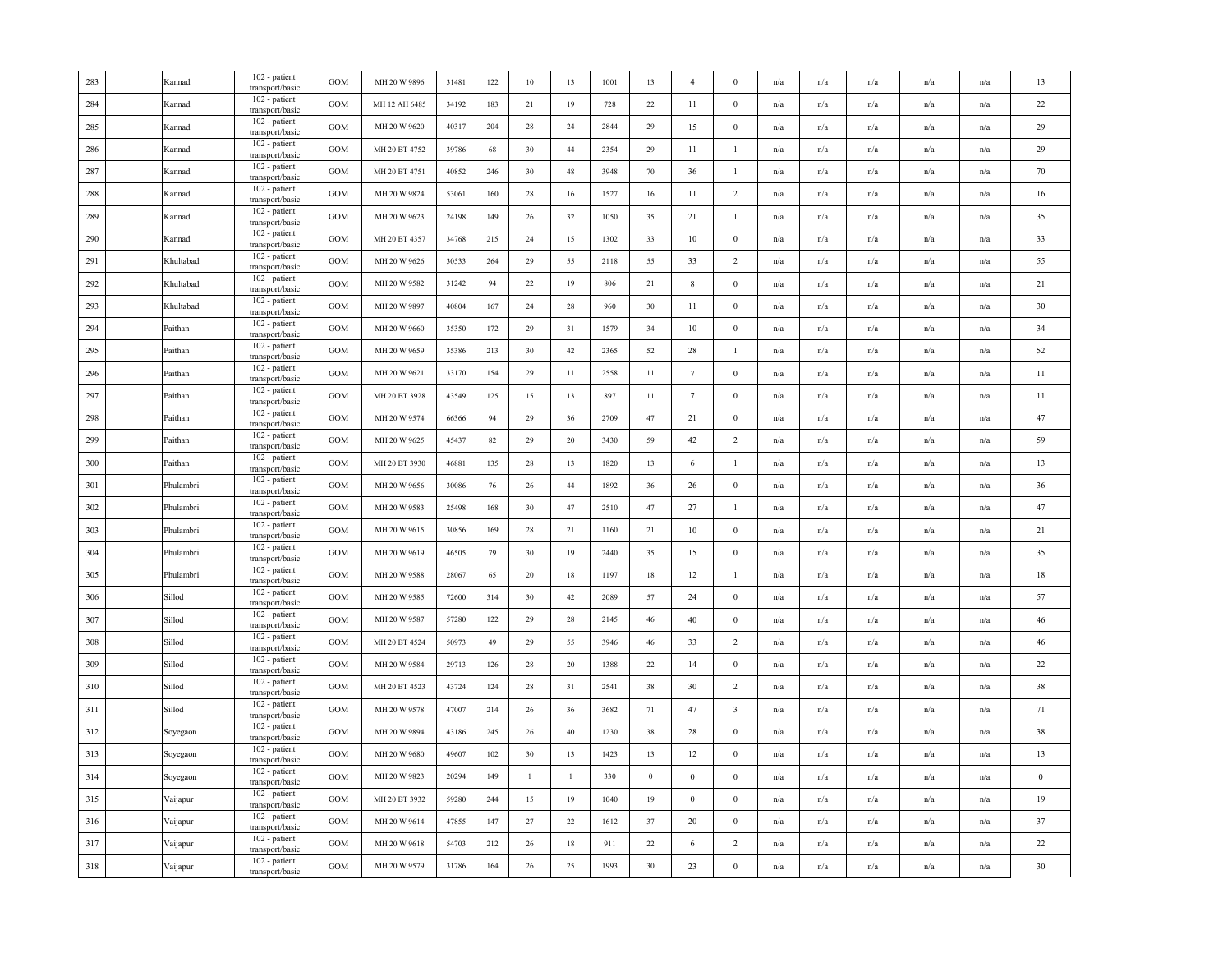| 319 |      | Vaijapur      | 102 - patient<br>transport/basic | <b>GOM</b>   | MH 20 BT 3929 | 31922  | 171    | $17\,$   | $12 \,$          | 413              | $12\,$           | $\overline{4}$           | $\Omega$ | n/a | n/a                     | n/a | n/a                     | n/a                     | 12               |
|-----|------|---------------|----------------------------------|--------------|---------------|--------|--------|----------|------------------|------------------|------------------|--------------------------|----------|-----|-------------------------|-----|-------------------------|-------------------------|------------------|
| 320 |      | Vaijapur      | 102 - patient<br>transport/basic | <b>GOM</b>   | MH 20 W 9654  | 41021  | 125    | 29       | 38               | 1351             | 43               | 22                       | $\bf{0}$ | n/a | n/a                     | n/a | n/a                     | n/a                     | 43               |
| 321 | Beed | DH-BEED       | 102 - patient<br>transport/basic | GOM          | MH 23 F-5199  | 200000 | 175    | 30       | 30               | 4861             | 158              |                          |          | n/a | n/a                     | n/a | n/a                     | n/a                     | 158              |
| 322 |      | DH-BEED       | 102 - patient<br>transport/basic | <b>GOM</b>   | MH 23 F-5214  | 200000 | 175    | 30       | 30               | 5923             | 176              | $\overline{a}$           | ÷.       | n/a | $\mathrm{n}/\mathrm{a}$ | n/a | $\mathrm{n}/\mathrm{a}$ | n/a                     | 176              |
| 323 |      | DH-BEED       | 102 - patient<br>transport/basic | GOM          | MH 23 F-5216  | 200000 | 175    | 30       | $\mathbf{0}$     | $\mathbf{0}$     | $\overline{0}$   | $\sim$                   |          | n/a | n/a                     | n/a | n/a                     | n/a                     | $\bf{0}$         |
| 324 |      | DH-BEED       | 102 - patient<br>transport/basic | <b>GOM</b>   | MH 23 F-5082  | 200000 | 175    | 30       | $\boldsymbol{0}$ | $\bf{0}$         | $\mathbf{0}$     |                          |          | n/a | n/a                     | n/a | n/a                     | n/a                     | $\boldsymbol{0}$ |
| 325 |      | DH-BEED       | 102 - patient<br>transport/basic | <b>GOM</b>   | MH 23 F-5085  | 200000 | 175    | 30       | $\bf{0}$         | $\mathbf{0}$     | $\overline{0}$   |                          |          | n/a | n/a                     | n/a | n/a                     | n/a                     | $\mathbf{0}$     |
| 326 |      | DH-BEED       | 102 - patient<br>transport/basic | <b>GOM</b>   | MH 23 F-5269  | 200000 | 175    | 30       | 21               | 1475             | 94               |                          |          | n/a | n/a                     | n/a | n/a                     | n/a                     | 94               |
| 327 |      | DH-BEED       | 102 - patient<br>transport/basic | <b>GOM</b>   | MH 23 F-5179  | 200000 | 175    | 30       | 30               | 3851             | 134              |                          |          | n/a | n/a                     | n/a | n/a                     | n/a                     | 134              |
| 328 |      | DH-BEED       | 102 - patient<br>transport/basic | <b>GOM</b>   | MH 23 F-0104  | 200000 | 175    | 30       | $\boldsymbol{0}$ | $\boldsymbol{0}$ | $\boldsymbol{0}$ |                          |          | n/a | $\mathrm{n}/\mathrm{a}$ | n/a | n/a                     | $\mathrm{n}/\mathrm{a}$ | $\bf{0}$         |
| 329 |      | DH-BEED       | 102 - patient<br>transport/basic | GOM          | MH 23 F-5106  | 200000 | 175    | 30       | $\mathbf{0}$     | $\boldsymbol{0}$ | $\mathbf{0}$     |                          |          | n/a | n/a                     | n/a | n/a                     | n/a                     | $\bf{0}$         |
| 330 |      | DH-BEED       | 102 - patient<br>transport/basic | <b>GOM</b>   | MH 23 F-5178  | 200000 | 175    | 30       | $\mathbf{0}$     | $\mathbf{0}$     | $\overline{0}$   |                          |          | n/a | n/a                     | n/a | n/a                     | n/a                     | $\bf{0}$         |
| 331 |      | WH-NEKNOOR    | 102 - patient<br>transport/basic | <b>GOM</b>   | MH 23 F 5107  | 35000  | 60     | 30       | 41               | 1435             | 41               |                          |          | n/a | n/a                     | n/a | n/a                     | n/a                     | 41               |
| 332 |      | WH-NEKNOOR    | 102 - patient<br>transport/basic | <b>GOM</b>   | MH 23 F 5102  | 35000  | 60     | 30       | 15               | 980              | 15               | $\sim$                   |          | n/a | $\mathrm{n}/\mathrm{a}$ | n/a | n/a                     | n/a                     | 15               |
| 333 |      | SDH-GEORAI    | 102 - patient<br>transport/basic | GOM          | MH 23 F 5215  | 279000 | 100    | 30       | 41               | 2755             | 41               | $\overline{\phantom{a}}$ |          | n/a | n/a                     | n/a | n/a                     | n/a                     | 41               |
| 334 |      | SDH-GEORAI    | 102 - patient<br>transport/basic | GOM          | MH 23 F-5087  | 279000 | 100    | 30       | 30               | 2130             | 120              | $\overline{\phantom{a}}$ |          | n/a | n/a                     | n/a | n/a                     | n/a                     | 120              |
| 335 |      | SDH-PARLI     | 102 - patient<br>transport/basic | <b>GOM</b>   | MH 44 - 7895  | 155000 | 100    | 30       | $\mathbf{0}$     | $\boldsymbol{0}$ | $\overline{0}$   | $\overline{\phantom{a}}$ |          | n/a | n/a                     | n/a | n/a                     | n/a                     | $\bf{0}$         |
| 336 |      | SDH-PARLI     | 102 - patient<br>transport/basic | <b>GOM</b>   | MH 44 7353    | 155000 | 100    | 30       | 30               | 2158             | 144              | $\sim$                   |          | n/a | n/a                     | n/a | n/a                     | n/a                     | 144              |
| 337 |      | SDH-PARLI     | 102 - patient<br>transport/basic | <b>GOM</b>   | MH 23 F 5099  | 155000 | 100    | 30       | $\boldsymbol{0}$ | $\,0\,$          | $\,0\,$          |                          |          | n/a | n/a                     | n/a | n/a                     | n/a                     | $\boldsymbol{0}$ |
| 338 |      | RH-ASHTI      | 102 - patient<br>transport/basic | <b>GOM</b>   | MH 23 F 5198  | 230000 | 90     | 30       | 6                | 525              | 6                |                          |          | n/a | n/a                     | n/a | n/a                     | $\mathrm{n}/\mathrm{a}$ | 6                |
| 339 |      | RH-ASHTI      | 102 - patient<br>transport/basic | <b>GOM</b>   | MH 23 0103    | 230000 | 90     | 30       | $\boldsymbol{0}$ | $\boldsymbol{0}$ | $\mathbf{0}$     |                          |          | n/a | n/a                     | n/a | n/a                     | n/a                     | $\bf{0}$         |
| 340 |      | RH-PATODA     | 102 - patient<br>transport/basic | <b>GOM</b>   | MH 23 F 5197  | 112000 | 70     | 30       | 20               | 1250             | 20               |                          |          | n/a | $\mathrm{n}/\mathrm{a}$ | n/a | n/a                     | $\mathrm{n}/\mathrm{a}$ | 20               |
| 341 |      | RH-PATODA     | 102 - patient<br>transport/basic | <b>GOM</b>   | MH 23 F 5099  | 112000 | 70     | 30       | $\boldsymbol{0}$ | $\boldsymbol{0}$ | $\mathbf{0}$     |                          |          | n/a | n/a                     | n/a | n/a                     | n/a                     | $\boldsymbol{0}$ |
| 342 |      | SDH-KAIJ      | 102 - patient<br>transport/basic | <b>GOM</b>   | MH 23 F 0102  | 157000 | 90     | 30       | 27               | 1755             | 27               |                          |          | n/a | n/a                     | n/a | n/a                     | n/a                     | $27\,$           |
| 343 |      | SDH-KAIJ      | 102 - patient<br>transport/basic | <b>GOM</b>   | MH 44-7939    | 157000 | 90     | 30       | 30               | 1985             | 152              |                          |          | n/a | n/a                     | n/a | n/a                     | n/a                     | 152              |
| 344 |      | SDH-KAIJ      | 102 - patient<br>transport/basic | <b>GOM</b>   | MH 23 F 5014  | 97000  | 70     | 30       | $\boldsymbol{0}$ | $\mathbf{0}$     | $\mathbf{0}$     |                          |          | n/a | n/a                     | n/a | n/a                     | $\mathrm{n}/\mathrm{a}$ | $\bf{0}$         |
| 345 |      | RH-DHARUR     | 102 - patient<br>transport/basic | <b>GOM</b>   | MH 44 7931    | 97000  | 70     | 30       | 41               | 2205             | 64               | $\overline{\phantom{a}}$ |          | n/a | $\mathrm{n}/\mathrm{a}$ | n/a | n/a                     | n/a                     | 64               |
| 346 |      | RH-DHANORA    | 102 - patient<br>transport/basic | <b>GOM</b>   | MH 44 7675    | 174000 | 60     | 30       | $\boldsymbol{0}$ | $\boldsymbol{0}$ | $\mathbf{0}$     | $\overline{\phantom{a}}$ | $\equiv$ | n/a | n/a                     | n/a | n/a                     | n/a                     | $\bf{0}$         |
| 347 |      | RH-MAJALGAON  | 102 - patient<br>transport/basic | <b>GOM</b>   | MH 44 7352    | 125000 | 70     | $\bf{0}$ | $\boldsymbol{0}$ | $\boldsymbol{0}$ | $\mathbf{0}$     | $\overline{\phantom{a}}$ | $\sim$   | n/a | n/a                     | n/a | n/a                     | n/a                     | $\boldsymbol{0}$ |
| 348 |      | RH-TALKHED    | 102 - patient<br>transport/basic | <b>GOM</b>   | MH 23 F 5104  | 32000  | 35     | 30       | $\overline{4}$   | 352              | $\overline{4}$   | $\overline{\phantom{a}}$ | $\sim$   | n/a | n/a                     | n/a | n/a                     | n/a                     | $\overline{4}$   |
| 349 |      | RH-NANDURGHA  | 102 - patient<br>transport/basic | <b>GOM</b>   | MH 23 F 5085  | 13000  | 35     | 30       | $\overline{4}$   | 325              | $\overline{4}$   |                          |          | n/a | n/a                     | n/a | n/a                     | n/a                     | $\overline{4}$   |
| 350 |      | RH-CHINCHWAN  | 102 - patient<br>transport/basic | <b>GOM</b>   | MH 23 F 5101  | 87000  | 50     | 30       | 12               | 985              | 12               | $\overline{\phantom{a}}$ |          | n/a | n/a                     | n/a | $\mathrm{n}/\mathrm{a}$ | n/a                     | 12               |
| 351 |      | RH-RAIMOHA    | 102 - patient<br>transport/basic | <b>GOM</b>   | MH 23 F 5100  | 120000 | 50     | 30       | 21               | 945              | 21               |                          |          | n/a | $\mathrm{n}/\mathrm{a}$ | n/a | n/a                     | $\mathrm{n}/\mathrm{a}$ | 21               |
| 352 |      | PHC-Aapegaon  | 102 - patient<br>transport/basic | <b>GOM</b>   | MH 23 F 5049  | 38522  | 23     | 30       | $\mathbf{1}$     | 90               | $\mathbf{1}$     |                          |          | n/a | n/a                     | n/a | n/a                     | n/a                     | $\overline{1}$   |
| 353 |      | PHC-Bardapur  | 102 - patient<br>transport/basic | $_{\rm GOM}$ | MH 23 F 5052  | 49146  | $22\,$ | 30       | $\overline{4}$   | 250              | $\overline{4}$   |                          |          | n/a | n/a                     | n/a | n/a                     | n/a                     | $\overline{4}$   |
| 354 |      | PHC-Bhavthana | 102 - patient<br>transport/basic | GOM          | MH 23 F 5062  | 35422  | 18     | 30       | $\,6\,$          | 410              | $\sqrt{6}$       |                          |          | n/a | n/a                     | n/a | n/a                     | $\mathrm{n}/\mathrm{a}$ | $\,$ 6 $\,$      |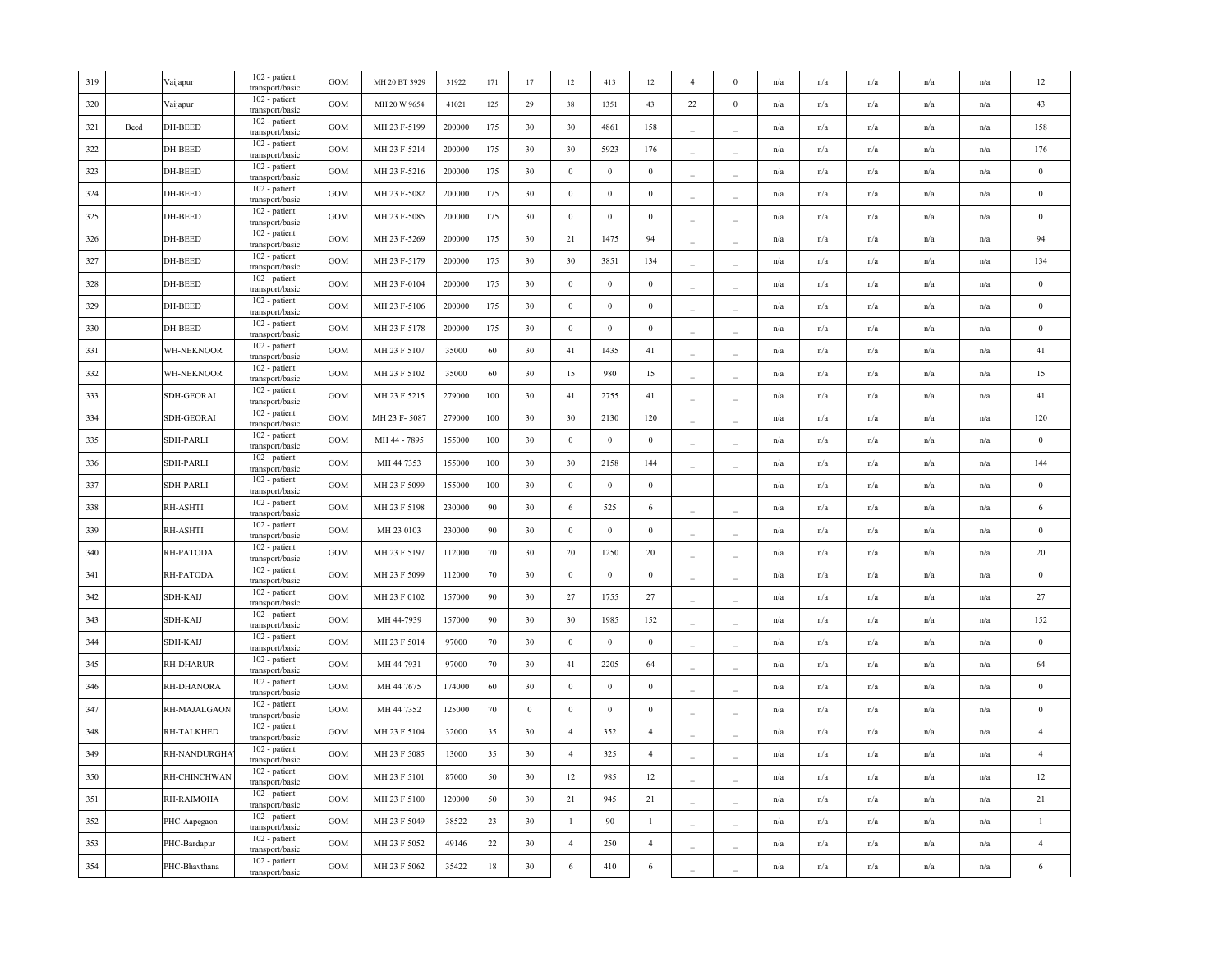| 355 | PHC-Ghatnandur     | 102 - patient<br>transport/basic | <b>GOM</b> | MH 23 F 5053 | 40008 | 25 | 30       | 16                      | 1220             | 16                      |                          |                          | n/a                     | n/a                     | n/a | n/a                     | n/a                     | 16                      |
|-----|--------------------|----------------------------------|------------|--------------|-------|----|----------|-------------------------|------------------|-------------------------|--------------------------|--------------------------|-------------------------|-------------------------|-----|-------------------------|-------------------------|-------------------------|
| 356 | PHC-Ujani          | 102 - patient<br>transport/basic | <b>GOM</b> | MH 23 F 5048 | 21817 | 16 | 30       | $\mathbf{1}$            | $80\,$           | $\mathbf{1}$            |                          | $\sim$                   | n/a                     | n/a                     | n/a | n/a                     | n/a                     | $\mathbf{1}$            |
| 357 | PHC-Dhamangaon     | 102 - patient<br>transport/basic | <b>GOM</b> | MH 23 F 5059 | 49030 | 46 | 30       | $\overline{2}$          | 160              | $\overline{2}$          |                          | $\overline{\phantom{a}}$ | n/a                     | $\mathrm{n}/\mathrm{a}$ | n/a | $\mathrm{n}/\mathrm{a}$ | n/a                     | $\sqrt{2}$              |
| 358 | PHC-Kada           | 102 - patient<br>transport/basic | GOM        | MH 23 F 5069 | 42216 | 21 | 30       | 16                      | 1010             | 16                      |                          |                          | n/a                     | n/a                     | n/a | n/a                     | n/a                     | 16                      |
| 359 | PHC-Kuntephal      | 102 - patient<br>transport/basic | GOM        | MH 23 F 5074 | 36768 | 39 | 30       | $\overline{2}$          | 125              | $\overline{2}$          |                          |                          | n/a                     | n/a                     | n/a | n/a                     | n/a                     | $\overline{2}$          |
| 360 | PHC-Sulemandeola   | 102 - patient<br>transport/basic | <b>GOM</b> | MH 23 F 5146 | 36768 | 43 | 30       | $\,0\,$                 | $\boldsymbol{0}$ | $\boldsymbol{0}$        |                          |                          | n/a                     | n/a                     | n/a | n/a                     | n/a                     | $\,0\,$                 |
| 361 | PHC-Takalshing     | 102 - patient<br>transport/basic | GOM        | MH 23 F 5080 | 65830 | 43 | 30       | $\overline{4}$          | 260              | $\overline{4}$          | ÷                        |                          | n/a                     | n/a                     | n/a | n/a                     | n/a                     | $\overline{4}$          |
| 362 | PHC-Chousala       | 102 - patient<br>transport/basic | GOM        | MH 23 F 5094 | 31147 | 32 | 30       | 22                      | 1365             | 22                      |                          |                          | n/a                     | n/a                     | n/a | n/a                     | n/a                     | 22                      |
| 363 | PHC-Limbaganesh    | 102 - patient<br>transport/basic | GOM        | MH 23 F 5058 | 44453 | 31 | 30       | 13                      | 755              | 13                      |                          |                          | n/a                     | n/a                     | n/a | n/a                     | n/a                     | 13                      |
| 364 | PHC-Nalwandi       | 102 - patient<br>transport/basic | GOM        | MH 23 F 5068 | 45653 | 37 | 30       | $\,$ 8 $\,$             | 550              | 8                       |                          |                          | n/a                     | n/a                     | n/a | n/a                     | n/a                     | $\,$ 8 $\,$             |
| 365 | PHC-Pimpalner      | 102 - patient<br>transport/basic | <b>GOM</b> | MH 23 F 5055 | 31851 | 27 | 30       | $7\phantom{.0}$         | 520              | $7\phantom{.0}$         |                          |                          | n/a                     | n/a                     | n/a | n/a                     | n/a                     | $\tau$                  |
| 366 | PHC-Rajuri Navgan  | 102 - patient<br>transport/basic | GOM        | MH 23 F 5089 | 32887 | 25 | 30       | $\overline{9}$          | 465              | 9                       |                          |                          | n/a                     | n/a                     | n/a | n/a                     | n/a                     | 9                       |
| 367 | PHC-Sakshalpimpar  | 102 - patient<br>transport/basic | <b>GOM</b> | MH 23 F 5077 | 27303 | 25 | 30       | $\overline{2}$          | 130              | 2                       |                          |                          | n/a                     | $\mathrm{n}/\mathrm{a}$ | n/a | $\mathbf{n}/\mathbf{a}$ | $\mathrm{n}/\mathrm{a}$ | $\overline{2}$          |
| 368 | PHC-Tadsonna       | 102 - patient<br>transport/basic | GOM        | MH 23 F 5088 | 28552 | 23 | 30       | 11                      | 645              | 11                      | $\overline{\phantom{a}}$ |                          | n/a                     | n/a                     | n/a | n/a                     | n/a                     | 11                      |
| 369 | PHC-Yellambghat    | 102 - patient<br>transport/basic | GOM        | MH 23 F 5061 | 40778 | 31 | 30       | $\mathbf{1}$            | 95               | $\mathbf{1}$            |                          |                          | n/a                     | n/a                     | n/a | n/a                     | n/a                     | $\overline{1}$          |
| 370 | PHC-Bhogalwadi     | 102 - patient<br>transport/basic | GOM        | MH 23 F 5090 | 56399 | 36 | 30       | $7\phantom{.0}$         | 565              | $7\phantom{.0}$         |                          |                          | n/a                     | n/a                     | n/a | n/a                     | n/a                     | $\tau$                  |
| 371 | PHC-Mohkhed        | 102 - patient<br>transport/basic | GOM        | MH 23 F 5078 | 41026 | 31 | $\bf{0}$ | $\,0\,$                 | $\mathbf{0}$     | $\bf{0}$                | ÷.                       | ÷,                       | n/a                     | $\mathrm{n}/\mathrm{a}$ | n/a | $\mathbf{n}/\mathbf{a}$ | n/a                     | $\boldsymbol{0}$        |
| 372 | PHC-Chakalamba     | 102 - patient<br>transport/basic | GOM        | MH 23 F 5091 | 30190 | 22 | 30       | 12                      | 775              | 12                      |                          |                          | n/a                     | n/a                     | n/a | n/a                     | n/a                     | $12\,$                  |
| 373 | PHC-Jategaon       | 102 - patient<br>transport/basic | <b>GOM</b> | MH 23 F 5093 | 47291 | 42 | 30       | 11                      | 685              | 11                      |                          |                          | n/a                     | n/a                     | n/a | n/a                     | n/a                     | 11                      |
| 374 | PHC-Madalmohi      | 102 - patient<br>transport/basic | GOM        | MH 23 F 5047 | 45987 | 38 | 30       | 10                      | 645              | 10                      |                          |                          | n/a                     | n/a                     | n/a | n/a                     | n/a                     | 10                      |
| 375 | PHC-Nipani Jawalal | 102 - patient<br>transport/basic | GOM        | MH 23 F 5095 | 45245 | 31 | 30       | 5                       | 315              | 5                       |                          |                          | $\mathrm{n}/\mathrm{a}$ | n/a                     | n/a | n/a                     | n/a                     | $\overline{5}$          |
| 376 | PHC-Talwada        | 102 - patient<br>transport/basic | GOM        | MH 23 F 5076 | 49954 | 34 | 30       | $\overline{4}$          | 265              | $\overline{4}$          |                          |                          | n/a                     | n/a                     | n/a | n/a                     | n/a                     | $\overline{4}$          |
| 377 | PHC-Umapur         | 102 - patient<br>transport/basic | GOM        | MH 23 F 5057 | 60303 | 30 | 30       | 6                       | 395              | 6                       |                          |                          | n/a                     | $\mathrm{n}/\mathrm{a}$ | n/a | $\mathrm{n}/\mathrm{a}$ | $\mathrm{n}/\mathrm{a}$ | 6                       |
| 378 | PHC-Adas           | 102 - patient<br>transport/basic | GOM        | MH 23 F 5046 | 32784 | 12 | 30       | $\overline{4}$          | 265              | $\overline{4}$          |                          |                          | n/a                     | n/a                     | n/a | n/a                     | n/a                     | $\overline{4}$          |
| 379 | PHC-Bansarola      | 102 - patient<br>transport/basic | GOM        | MH 23 F 5042 | 35898 | 19 | 30       | $\mathbf{1}$            | $80\,$           | $\overline{1}$          |                          |                          | n/a                     | n/a                     | n/a | n/a                     | n/a                     | $\mathbf{1}$            |
| 380 | PHC-Chincholimali  | 102 - patient<br>transport/basic | <b>GOM</b> | MH 23 F 5045 | 38052 | 26 | 30       | $\overline{4}$          | 270              | $\overline{4}$          |                          |                          | n/a                     | n/a                     | n/a | n/a                     | n/a                     | $\overline{4}$          |
| 381 | PHC-Rajegaon       | 102 - patient<br>transport/basic | GOM        | MH 23 F 5071 | 34954 | 17 | 30       | $\overline{2}$          | 160              | $\overline{2}$          | $\overline{\phantom{a}}$ |                          | n/a                     | n/a                     | n/a | n/a                     | n/a                     | $\sqrt{2}$              |
| 382 | PHC-Wida           | 102 - patient<br>transport/basic | GOM        | MH 23 F 5073 | 51052 | 27 | 30       | 6                       | 365              | 6                       | $\sim$                   | $\sim$                   | n/a                     | n/a                     | n/a | n/a                     | n/a                     | $\sqrt{6}$              |
| 383 | PHC-Yusuf Wadga    | 102 - patient<br>transport/basic | GOM        | MH 23 F 5043 | 50032 | 21 | 30       | $\overline{\mathbf{3}}$ | 210              | $\overline{\mathbf{3}}$ |                          | $\overline{\phantom{a}}$ | n/a                     | n/a                     | n/a | n/a                     | n/a                     | $\overline{\mathbf{3}}$ |
| 384 | PHC-Gangamasala    | 102 - patient<br>transport/basic | GOM        | MH 23 F 5070 | 38635 | 28 | 30       | 5                       | 325              | 5                       |                          | $\sim$                   | n/a                     | n/a                     | n/a | n/a                     | n/a                     | 5                       |
| 385 | PHC-Kitti Adgaon   | 102 - patient<br>transport/basic | <b>GOM</b> | MH 23 F 5056 | 27774 | 20 | 30       | 2                       | 165              | $\overline{2}$          |                          |                          | n/a                     | n/a                     | n/a | n/a                     | n/a                     | $\overline{c}$          |
| 386 | PHC-Pathrud        | 102 - patient<br>transport/basic | <b>GOM</b> | MH 23 F 5044 | 28565 | 29 | 30       | 29                      | 1685             | 29                      |                          |                          | n/a                     | n/a                     | n/a | n/a                     | n/a                     | 29                      |
| 387 | PHC-Sadola         | 102 - patient<br>transport/basic | <b>GOM</b> | MH 23 F 5081 | 29892 | 27 | 30       | $\mathbf{0}$            | $\boldsymbol{0}$ | $\mathbf{0}$            |                          |                          | n/a                     | $\mathrm{n}/\mathrm{a}$ | n/a | $\mathrm{n}/\mathrm{a}$ | n/a                     | $\bf{0}$                |
| 388 | PHC-Takarwan       | 102 - patient<br>transport/basic | GOM        | MH 23 F 5054 | 31777 | 23 | 30       | 13                      | 780              | 13                      |                          |                          | n/a                     | n/a                     | n/a | n/a                     | n/a                     | 13                      |
| 389 | PHC-Dharmapuri     | 102 - patient<br>transport/basic | GOM        | MH 23 F 5079 | 28276 | 21 | 30       | $\,0\,$                 | $\boldsymbol{0}$ | $\,0\,$                 |                          |                          | n/a                     | n/a                     | n/a | n/a                     | n/a                     | $\,0\,$                 |
| 390 | PHC-Moha           | 102 - patient<br>transport/basic | GOM        | MH 23 F 5067 | 26185 | 16 | 30       | $\boldsymbol{0}$        | $\boldsymbol{0}$ | $\,0\,$                 |                          |                          | n/a                     | n/a                     | n/a | n/a                     | n/a                     | $\bf{0}$                |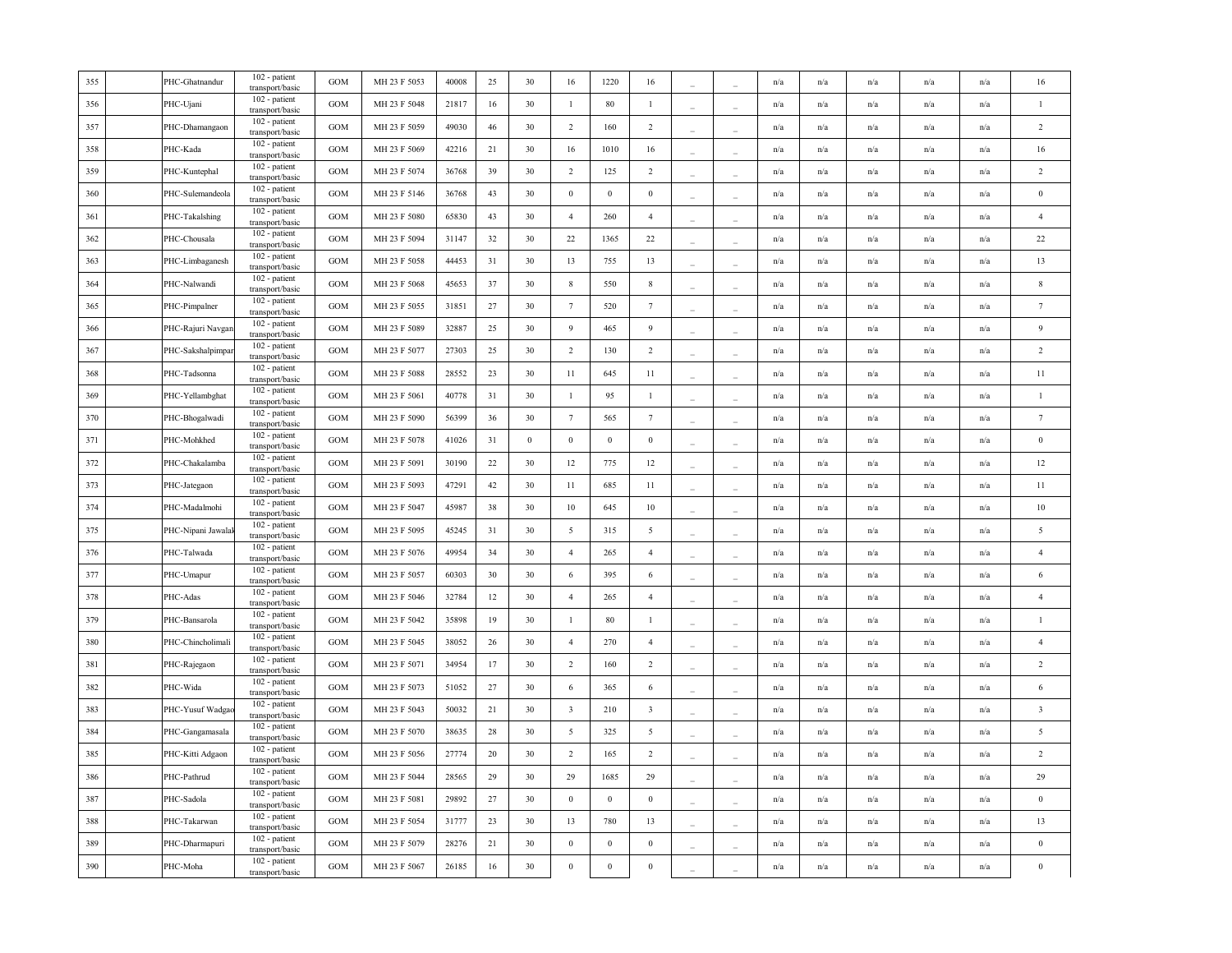| 391 |          | PHC-Nagapur    | 102 - patient<br>transport/basic        | <b>GOM</b> | MH 23 F 5092  | 48813 | 38     | 30          | $\bf{0}$        | $\mathbf{0}$     | $\boldsymbol{0}$ |                  |                          | n/a                     | n/a                     | n/a                     | n/a                     | n/a                     | $\bf{0}$         |
|-----|----------|----------------|-----------------------------------------|------------|---------------|-------|--------|-------------|-----------------|------------------|------------------|------------------|--------------------------|-------------------------|-------------------------|-------------------------|-------------------------|-------------------------|------------------|
| 392 |          | PHC-Pohner     | 102 - patient<br>transport/basic        | <b>GOM</b> | MH 23 F 5060  | 18091 | 16     | 30          | $\,0\,$         | $\boldsymbol{0}$ | $\boldsymbol{0}$ |                  | $\sim$                   | n/a                     | n/a                     | n/a                     | n/a                     | n/a                     | $\,0\,$          |
| 393 |          | PHC-Sirsala    | 102 - patient<br>transport/basic        | GOM        | MH 23 F 5096  | 33875 | 19     | 30          | $\,$ 8 $\,$     | 485              | $8\phantom{.0}$  | $\overline{a}$   | $\overline{\phantom{a}}$ | n/a                     | $\mathrm{n}/\mathrm{a}$ | n/a                     | $\mathrm{n}/\mathrm{a}$ | n/a                     | $\,$ 8 $\,$      |
| 394 |          | PHC-Amalner    | 102 - patient<br>transport/basic        | GOM        | MH 23 F 5075  | 17916 | 22     | 30          | 14              | 845              | 14               |                  |                          | n/a                     | n/a                     | n/a                     | n/a                     | n/a                     | 14               |
| 395 |          | PHC-Dongarkini | 102 - patient<br>transport/basic        | GOM        | MH 23 F 5098  | 37604 | 28     | 30          | 11              | 645              | 11               |                  |                          | n/a                     | n/a                     | n/a                     | n/a                     | n/a                     | 11               |
| 396 |          | PHC-Naigaon    | 102 - patient<br>transport/basic        | <b>GOM</b> | MH 23 F 5066  | 35871 | 37     | 30          | 9               | 585              | 9                |                  |                          | n/a                     | n/a                     | n/a                     | n/a                     | n/a                     | $\boldsymbol{9}$ |
| 397 |          | PHC-Wahali     | 102 - patient<br>transport/basic        | GOM        | MH 23 F 5136  | 20689 | 19     | 30          | $\bf{0}$        | $\boldsymbol{0}$ | $\bf{0}$         | ÷                |                          | n/a                     | n/a                     | n/a                     | n/a                     | n/a                     | $\,0\,$          |
| 398 |          | PHC-Khalapuri  | 102 - patient<br>transport/basic        | GOM        | MH 23 F 5097  | 60013 | 51     | 30          | $\mathbf{0}$    | $\boldsymbol{0}$ | $\boldsymbol{0}$ |                  |                          | n/a                     | n/a                     | n/a                     | n/a                     | n/a                     | $\,0\,$          |
| 399 |          | PHC-Shirur     | 102 - patient<br>transport/basic        | GOM        | MH 23 F 5072  | 60119 | 45     | 30          | 16              | 955              | 16               |                  |                          | n/a                     | n/a                     | n/a                     | n/a                     | n/a                     | 16               |
| 400 |          | PHC-Kuppa      | 102 - patient<br>transport/basic        | GOM        | MH 23 F 5097  | 37727 | 22     | 30          | 12              | 785              | 12               |                  |                          | n/a                     | n/a                     | n/a                     | n/a                     | n/a                     | 12               |
| 401 |          | PHC-Wadwani    | 102 - patient<br>transport/basic        | <b>GOM</b> | MH 23 F 5065  | 48730 | 21     | 30          | 33              | 1895             | 33               |                  |                          | n/a                     | n/a                     | n/a                     | n/a                     | n/a                     | 33               |
| 402 | Bhandara |                | 102 - patient<br>transport/basic        | GOM        | MH 36 387     | 27340 | 44     | 9           | 9               | 1234             | 9                | $\overline{4}$   | $\boldsymbol{0}$         | n/a                     | n/a                     | n/a                     | n/a                     | n/a                     | 9                |
| 403 |          |                | 102 - patient<br>transport/basic        | <b>GOM</b> | MH 36 394     | 29546 | 42     | 13          | 13              | 364              | 13               | $7\phantom{.0}$  | $\mathbf{3}$             | $\mathrm{n}/\mathrm{a}$ | $\mathrm{n}/\mathrm{a}$ | n/a                     | $\mathrm{n}/\mathrm{a}$ | n/a                     | 13               |
| 404 |          | Bhandara       | 102 - patient<br>transport/basic        | GOM        | MH 36 466     | 49171 | 20     | 17          | 17              | 1550             | 18               | $\boldsymbol{0}$ | $\mathbf{0}$             | n/a                     | n/a                     | n/a                     | n/a                     | n/a                     | 18               |
| 405 |          |                | 102 - patient<br>transport/basic        | GOM        | MH 36 / k 143 | 31988 | $18\,$ | 30          | 44              | 1478             | 44               | $27\,$           | $\mathbf{3}$             | n/a                     | n/a                     | n/a                     | n/a                     | n/a                     | 44               |
| 406 |          |                | 102 - patient<br>transport/basic        | GOM        | MH 36 396     | 41189 | 12     | 21          | 21              | 748              | 21               | 6                | $\boldsymbol{0}$         | n/a                     | n/a                     | n/a                     | n/a                     | n/a                     | 21               |
| 407 |          |                | 102 - patient<br>transport/basic        | GOM        | MH 36 390     | 31545 | 25     | 14          | 14              | 1103             | 14               | $\overline{2}$   | $\bf{0}$                 | n/a                     | $\mathrm{n}/\mathrm{a}$ | $\mathrm{n}/\mathrm{a}$ | $\mathrm{n}/\mathrm{a}$ | n/a                     | 14               |
| 408 |          |                | 102 - patient<br>transport/basic        | GOM        | MH 36 393     | 30604 | 26     | 11          | 11              | 870              | 11               | $\boldsymbol{0}$ | $\bf{0}$                 | n/a                     | n/a                     | n/a                     | n/a                     | $\mathbf{n}/\mathbf{a}$ | 11               |
| 409 |          | Mohadi         | 102 - patient<br>transport/basic        | <b>GOM</b> | MH 36 / k 144 | 32550 | 50     | 30          | 31              | 1655             | 31               | 21               | 8                        | n/a                     | n/a                     | n/a                     | n/a                     | n/a                     | 31               |
| 410 |          |                | 102 - patient<br>transport/basic        | GOM        | MH 36 / k 145 | 26312 | 22     | 11          | 11              | 1406             | 11               | $\bf{0}$         | $\boldsymbol{0}$         | n/a                     | n/a                     | n/a                     | n/a                     | n/a                     | 11               |
| 411 |          |                | $102$ - patient $\,$<br>transport/basic | GOM        | MH 36 392     | 27846 | 22     | 19          | 19              | 865              | 19               | 10               | $\overline{c}$           | $\mathrm{n}/\mathrm{a}$ | n/a                     | n/a                     | $\mathrm{n}/\mathrm{a}$ | $\mathbf{n}/\mathbf{a}$ | 19               |
| 412 |          |                | 102 - patient<br>transport/basic        | GOM        | MH 36 383     | 38874 | 20     | 30          | 43              | 830              | 43               | $\boldsymbol{0}$ | $\boldsymbol{0}$         | n/a                     | n/a                     | n/a                     | n/a                     | n/a                     | 43               |
| 413 |          |                | 102 - patient<br>transport/basic        | GOM        | MH 31 CQ 6517 | 34003 | 25     | 30          | 37              | 2144             | 41               | $\boldsymbol{0}$ | $\mathbf{0}$             | n/a                     | $\mathrm{n}/\mathrm{a}$ | n/a                     | $\mathrm{n}/\mathrm{a}$ | $\mathbf{n}/\mathbf{a}$ | 41               |
| 414 |          | Tumsar         | 102 - patient<br>transport/basic        | GOM        | MH 36 397     | 25487 | 30     | 22          | 22              | 1386             | 33               | $\bf{0}$         | $\bf{0}$                 | n/a                     | n/a                     | n/a                     | n/a                     | n/a                     | 33               |
| 415 |          |                | 102 - patient<br>transport/basic        | GOM        | MH 31 PQ 6513 | 36427 | 20     | 23          | 23              | 1615             | 23               | $\boldsymbol{0}$ | $\mathbf{1}$             | n/a                     | n/a                     | n/a                     | n/a                     | n/a                     | 23               |
| 416 |          |                | 102 - patient<br>transport/basic        | <b>GOM</b> | MH 36 K 147   | 41557 | 18     | 23          | 27              | 811              | 30               | $\boldsymbol{0}$ | $\boldsymbol{0}$         | n/a                     | n/a                     | n/a                     | n/a                     | n/a                     | 30               |
| 417 |          |                | 102 - patient<br>transport/basic        | GOM        | MH 36 467     | 64646 | 45     | 24          | 29              | 1320             | 29               | 26               | $\overline{c}$           | n/a                     | n/a                     | n/a                     | n/a                     | n/a                     | 29               |
| 418 |          | Pauni          | 102 - patient<br>transport/basic        | GOM        | MH 36 390     | 29174 | 48     | 11          | 11              | 790              | 11               | 10               | $\boldsymbol{0}$         | n/a                     | n/a                     | n/a                     | n/a                     | n/a                     | 11               |
| 419 |          |                | 102 - patient<br>transport/basic        | GOM        | MH 36 380     | 19170 | 35     | $10\,$      | $10\,$          | 615              | $10\,$           | $\overline{9}$   | $\boldsymbol{0}$         | n/a                     | n/a                     | n/a                     | n/a                     | n/a                     | $10\,$           |
| 420 |          |                | 102 - patient<br>transport/basic        | GOM        | MH 36 388     | 17739 | 32     | 9           | $8\phantom{.0}$ | 410              | $8\phantom{.0}$  | 6                | $\mathbf{1}$             | n/a                     | n/a                     | n/a                     | n/a                     | n/a                     | $\,$ 8 $\,$      |
| 421 |          |                | 102 - patient<br>transport/basic        | <b>GOM</b> | MH 36 389     | 30442 | 31     | 11          | 11              | 890              | 11               | $\bf{0}$         | $\bf{0}$                 | n/a                     | n/a                     | n/a                     | n/a                     | n/a                     | 11               |
| 422 |          |                | 102 - patient<br>transport/basic        | GOM        | MH 36 6516    | 32505 | 18     | 15          | 15              | 1108             | 15               | $\bf{0}$         | $\boldsymbol{0}$         | n/a                     | n/a                     | $\mathrm{n}/\mathrm{a}$ | n/a                     | n/a                     | 15               |
| 423 |          | Sakoli         | 102 - patient<br>transport/basic        | GOM        | MH 36 381     | 28125 | 80     | 30          | 37              | 1502             | 37               | $\bf{0}$         | $\bf{0}$                 | $\mathrm{n}/\mathrm{a}$ | $\mathrm{n}/\mathrm{a}$ | n/a                     | $\mathrm{n}/\mathrm{a}$ | $\mathbf{n}/\mathbf{a}$ | 37               |
| 424 |          |                | 102 - patient<br>transport/basic        | GOM        | MH 31 CQ 6512 | 18763 | 18     | 25          | 25              | 1837             | 25               | $\mathbf{0}$     | $\mathbf{0}$             | n/a                     | n/a                     | n/a                     | n/a                     | n/a                     | 25               |
| 425 |          |                | 102 - patient<br>transport/basic        | GOM        | MH 36 391     | 27527 | 20     | 30          | $41\,$          | 2394             | $41\,$           | $\boldsymbol{0}$ | $\boldsymbol{0}$         | n/a                     | n/a                     | n/a                     | n/a                     | n/a                     | 41               |
| 426 |          |                | 102 - patient<br>transport/basic        | GOM        | MH 36 399     | 3301  | 17     | $\,$ 8 $\,$ | $\,$ 8 $\,$     | 291              | $\,$ 8 $\,$      | $\overline{4}$   | $\overline{4}$           | n/a                     | n/a                     | n/a                     | n/a                     | n/a                     | $\,$ 8 $\,$      |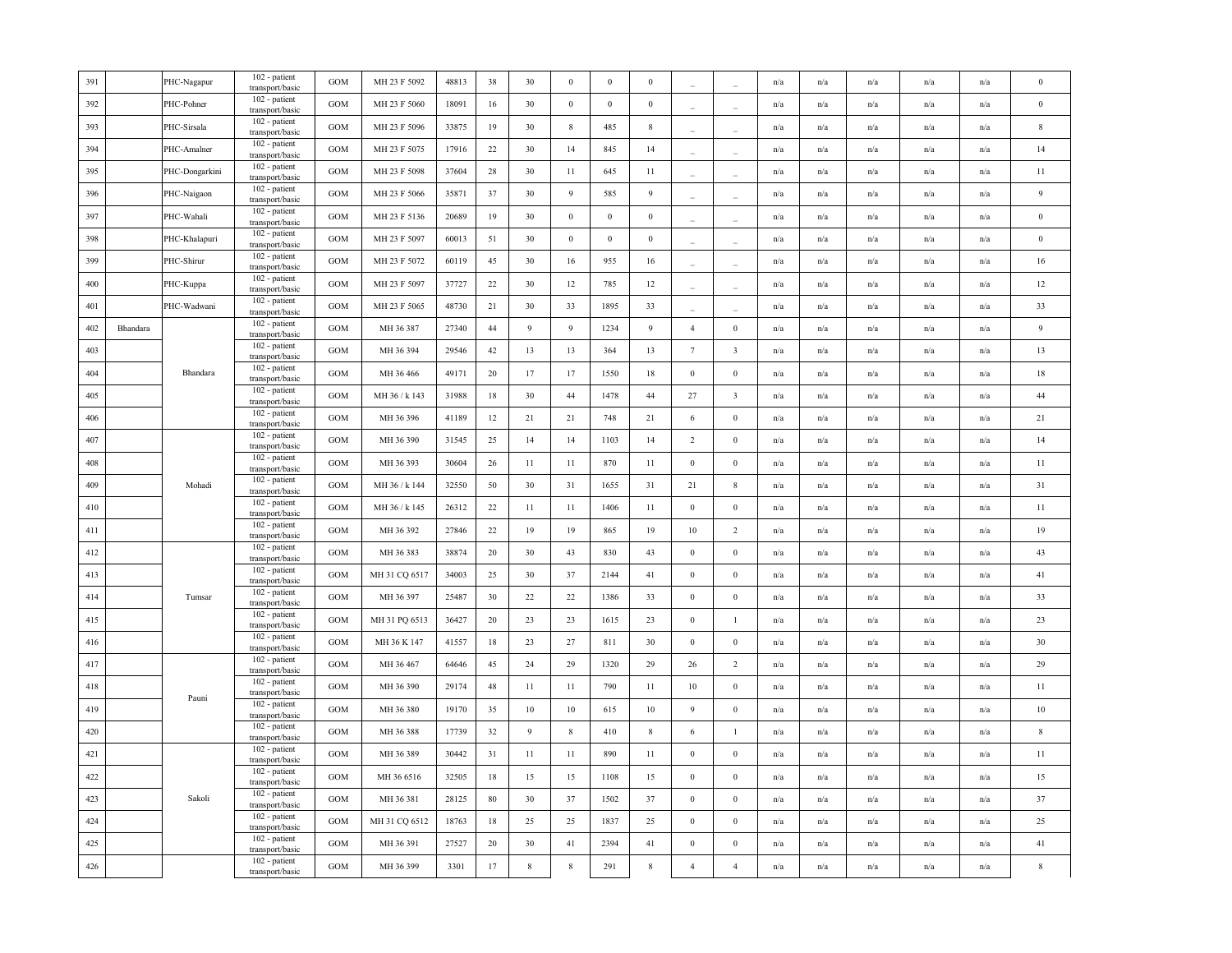| 427 |          |                | 102 - patient<br>transport/basic                    | GOM               | MH 36 398      | 4991  | 25              | 21                      | 21               | 1588             | 21               | 13               | $\mathbf{0}$     | n/a                     | n/a                     | n/a                     | n/a                     | n/a                     | 21               |
|-----|----------|----------------|-----------------------------------------------------|-------------------|----------------|-------|-----------------|-------------------------|------------------|------------------|------------------|------------------|------------------|-------------------------|-------------------------|-------------------------|-------------------------|-------------------------|------------------|
| 428 |          | Lakhani        | 102 - patient<br>transport/basic                    | <b>GOM</b>        | MH 36 368      | 1916  | 20              | 29                      | 31               | 3369             | 31               | 27               | $\mathbf{0}$     | n/a                     | n/a                     | n/a                     | n/a                     | n/a                     | 31               |
| 429 |          |                | 102 - patient<br>transport/basic                    | GOM               | MH-31/cq /6515 | 2370  | 14              | 17                      | 23               | 981              | 23               | 13               | $\overline{c}$   | n/a                     | n/a                     | $\mathrm{n}/\mathrm{a}$ | n/a                     | n/a                     | $23\,$           |
| 430 |          |                | 102 - patient<br>transport/basic                    | GOM               | MH 36/ K 142   | 3191  | 16              | 14                      | 18               | 1377             | 18               | 8                | $\mathbf{1}$     | n/a                     | $\mathrm{n}/\mathrm{a}$ | $\mathrm{n}/\mathrm{a}$ | $\mathrm{n}/\mathrm{a}$ | n/a                     | $18\,$           |
| 431 |          |                | 102 - patient<br>transport/basic                    | GOM               | MH 36 304      | 3510  | 16              | 18                      | 18               | 1500             | 18               | 15               | $\sqrt{2}$       | n/a                     | n/a                     | $\mathrm{n}/\mathrm{a}$ | n/a                     | n/a                     | $18\,$           |
| 432 |          |                | 102 - patient<br>transport/basic                    | GOM               | MH 36 382      | 4265  | 20              | 30                      | 55               | 1915             | 56               | 51               | $\overline{4}$   | n/a                     | n/a                     | n/a                     | n/a                     | n/a                     | 56               |
| 433 |          | Lakhandur      | 102 - patient<br>transport/basic                    | GOM               | MH 31 CQ 6519  | 2856  | 35              | 13                      | 13               | 1904             | 13               | 10               | 2                | n/a                     | n/a                     | n/a                     | n/a                     | n/a                     | 13               |
| 434 |          |                | 102 - patient<br>transport/basic                    | GOM               | MH 36 F 307    | 2514  | 15              | 9                       | 9                | 2680             | 9                | 8                | $\mathbf{0}$     | n/a                     | n/a                     | n/a                     | n/a                     | n/a                     | $\overline{9}$   |
| 435 |          |                | 102 - patient<br>transport/basic                    | $_{\mathrm{GOM}}$ | MH 36 F 1184   |       |                 | $10\,$                  | $10\,$           | 1618             | 36               | $\overline{4}$   | $\boldsymbol{0}$ | n/a                     | n/a                     | n/a                     | n/a                     | n/a                     | 36               |
| 436 |          |                | 102 - patient<br>transport/basic                    | GOM               | MH 36 F 1190   |       |                 | $10\,$                  | 10               | 1938             | 48               | $\mathbf{1}$     | $\mathbf{0}$     | $\mathrm{n}/\mathrm{a}$ | n/a                     | $\mathrm{n}/\mathrm{a}$ | n/a                     | n/a                     | 48               |
| 437 |          |                | 102 - patient                                       | $_{\rm GOM}$      | MH 36 1193     |       |                 | 27                      | 27               | 5202             | 148              | $\overline{2}$   | $\mathbf{0}$     | n/a                     | n/a                     | n/a                     | n/a                     | n/a                     | 148              |
| 438 |          | DH             | transport/basic<br>102 - patient                    | <b>GOM</b>        | MH 36 / K 138  | 91845 | 17              | $18\,$                  | 20               | 4040             | $81\,$           | $\mathbf{1}$     | $\boldsymbol{0}$ | n/a                     | n/a                     | $\mathrm{n}/\mathrm{a}$ | n/a                     | $\mathbf{n}/\mathbf{a}$ | $8\sqrt{1}$      |
| 439 |          |                | transport/basic<br>102 - patient<br>transport/basic | GOM               | MH 36 / K 140  |       |                 | 27                      | 28               | 5360             | 101              | 5                | $\mathbf{0}$     | n/a                     | n/a                     | n/a                     | n/a                     | n/a                     | 101              |
| 440 |          |                | 102 - patient<br>transport/basic                    | <b>GOM</b>        | MH 36 / K 139  |       |                 | $\overline{\mathbf{3}}$ | $\overline{3}$   | 555              | 14               | $\bf{0}$         | $\mathbf{0}$     | n/a                     | n/a                     | n/a                     | n/a                     | n/a                     | 14               |
| 441 |          |                | 102 - patient<br>transport/basic                    | GOM               | MH 36 / K 137  |       |                 | $\boldsymbol{0}$        | $\boldsymbol{0}$ | $\boldsymbol{0}$ | $\boldsymbol{0}$ | $\boldsymbol{0}$ | $\boldsymbol{0}$ | n/a                     | n/a                     | n/a                     | n/a                     | n/a                     | $\,0\,$          |
| 442 |          |                | 102 - patient<br>transport/basic                    | GOM               | MH 36 F 1186   |       |                 | $\boldsymbol{0}$        | $\boldsymbol{0}$ | $\boldsymbol{0}$ | $\boldsymbol{0}$ | $\boldsymbol{0}$ | $\boldsymbol{0}$ | n/a                     | n/a                     | $\mathrm{n}/\mathrm{a}$ | n/a                     | n/a                     | $\,0\,$          |
| 443 |          | SDH Tumsar     | 102 - patient<br>transport/basic                    | GOM               | MH 36 / K 141  | 45415 | $7\phantom{.0}$ | $11\,$                  | 22               | 2064             | 66               | 16               | $\mathbf{0}$     | n/a                     | $\mathrm{n}/\mathrm{a}$ | $\mathrm{n}/\mathrm{a}$ | $\mathrm{n}/\mathrm{a}$ | n/a                     | 66               |
| 444 |          |                | 102 - patient<br>transport/basic                    | $_{\rm GOM}$      | MH 36 F 306    |       |                 | 30                      | 72               | 3833             | 107              | 22               | $\mathbf{1}$     | n/a                     | n/a                     | $\mathrm{n}/\mathrm{a}$ | n/a                     | $\mathrm{n}/\mathrm{a}$ | 107              |
| 445 |          | SDH Sakoli     | 102 - patient                                       | GOM               | MH 36 F 1183   | 15420 | $7\phantom{.0}$ | $\mathbf{0}$            | $\mathbf{0}$     | $\boldsymbol{0}$ | $\boldsymbol{0}$ | $\boldsymbol{0}$ | $\boldsymbol{0}$ | n/a                     | n/a                     | n/a                     | n/a                     | n/a                     | $\boldsymbol{0}$ |
| 446 |          |                | transport/basic<br>102 - patient                    | <b>GOM</b>        | MH 36 F 1189   |       |                 | $\bf{0}$                | $\mathbf{0}$     | $\bf{0}$         | $\mathbf{0}$     | $\bf{0}$         | $\mathbf{0}$     | n/a                     | n/a                     | n/a                     | n/a                     | n/a                     | $\bf{0}$         |
| 447 |          | PAUNI          | transport/basic<br>$102$ - patient                  | <b>GOM</b>        | MH36 2034      | 23446 | $7\phantom{.0}$ | 24                      | 35               | 1799             | 31               | $7\phantom{.0}$  | $\mathbf{1}$     | n/a                     | n/a                     | $\mathrm{n}/\mathrm{a}$ | $\mathrm{n}/\mathrm{a}$ | n/a                     | 31               |
| 448 |          | MOHADI         | transport/basic<br>102 - patient                    | $_{\rm GOM}$      | MH 36 F 1191   | 13058 | $5\overline{ }$ | $3\,$ l                 | 58               | 1745             | 59               | 32               | $\sqrt{3}$       | n/a                     | n/a                     | n/a                     | n/a                     | n/a                     | 59               |
| 449 |          | LAKHANI        | transport/basic<br>102 - patient                    | GOM               | MH 36 473      | 7582  | $\overline{4}$  | 30                      | 17               | 636              | 20               | $7\phantom{.0}$  | $\mathbf{0}$     | $\mathrm{n}/\mathrm{a}$ | $\mathrm{n}/\mathrm{a}$ | $\mathrm{n}/\mathrm{a}$ | $\mathrm{n}/\mathrm{a}$ | n/a                     | 20               |
| 450 |          |                | transport/basic<br>102 - patient                    | GOM               | MH 36 F 305    |       |                 | $\bf{0}$                | $\bf{0}$         | $\bf{0}$         | $\mathbf{0}$     | $\bf{0}$         | $\mathbf{0}$     | n/a                     | n/a                     | n/a                     | n/a                     | n/a                     | $\bf{0}$         |
| 451 |          | LAKHANDUR      | transport/basic<br>102 - patient                    | <b>GOM</b>        | MH36-308       | 12000 | 6               | 30                      | 40               | 4518             | 56               | 24               | $\overline{4}$   | n/a                     | n/a                     | n/a                     | n/a                     | n/a                     | 56               |
| 452 |          | ADYAL (PAUNI)  | transport/basic<br>102 - patient                    | GOM               | MH 36 3936     | 7588  | $\overline{4}$  | 6                       | $7\phantom{.0}$  | 370              | $\overline{9}$   | 8                | $\boldsymbol{0}$ | n/a                     | n/a                     | n/a                     | n/a                     | n/a                     | $\overline{9}$   |
| 453 |          | <b>SIHORA</b>  | transport/basic<br>102 - patient                    | <b>GOM</b>        | MH 31 CQ 6510  | 35000 | $\tau$          | 29                      | 67               | 1839             | 68               | $\overline{2}$   | $\overline{4}$   | n/a                     | n/a                     | n/a                     | n/a                     | n/a                     | 68               |
| 454 |          | PALANDUR (Lakh | transport/basic<br>102 - patient                    | GOM               | MH 31 CQ 6509  | 6548  | $\overline{2}$  | 14                      | 14               | 1503             | 15               | $\boldsymbol{0}$ | $\mathbf{1}$     | n/a                     | n/a                     | n/a                     | n/a                     | n/a                     | 15               |
| 455 | Buldhana | DH Buldhana    | transport/basic<br>102 - patient                    | GOM               | MH 28 H 5140   | 72308 | 300             | 30                      | 21               | 7680             | 78               | 78               | 30               | n/a                     | n/a                     | n/a                     | n/a                     | n/a                     | $78\,$           |
| 456 |          | DH Buldhana    | transport/basic<br>102 - patient                    | GOM               | MH 28 H 5122   | 72308 | 300             | 30                      | 13               | 3375             | 35               | 35               | 10               | n/a                     | n/a                     | n/a                     | n/a                     | n/a                     | 35               |
| 457 |          | DH Buldhana    | transport/basic<br>102 - patient                    | GOM               | MH 30 H 5148   | 72308 | 300             | $\boldsymbol{0}$        | 19               | 286              | $\overline{4}$   | $\overline{4}$   | 15               | n/a                     | n/a                     | $\mathrm{n}/\mathrm{a}$ | n/a                     | n/a                     | $\overline{4}$   |
| 458 |          | DH Buldhana    | transport/basic<br>102 - patient                    | GOM               | MH 30 H 5147   | 72308 | 300             | 30                      | 28               | 5900             | $48\,$           | 48               | 20               | n/a                     | n/a                     | $\mathrm{n}/\mathrm{a}$ | n/a                     | n/a                     | $48\,$           |
| 459 |          | DH Buldhana    | transport/basic<br>102 - patient                    | <b>GOM</b>        | MH 28 H 5149   | 72308 | 300             | $\mathbf{0}$            | 22               | 9135             | 98               | 98               | 10               | n/a                     | n/a                     | n/a                     | n/a                     | n/a                     | 98               |
| 460 |          | SDH Khamgaon   | transport/basic<br>$102$ - patient                  | GOM               | MH 28 AB 7180  | 99263 | 110             | 12                      | 65               | 4500             | 190              | 190              | 30               | n/a                     | n/a                     | n/a                     | n/a                     | n/a                     | 190              |
| 461 |          | SDH Khamgaon   | transport/basic<br>102 - patient                    | GOM               | MH 12 H 5119   | 99263 | 110             | $\boldsymbol{0}$        | $\boldsymbol{0}$ | $\boldsymbol{0}$ | $\boldsymbol{0}$ | $\boldsymbol{0}$ | $\boldsymbol{0}$ | n/a                     | n/a                     | n/a                     | n/a                     | n/a                     | $\,0\,$          |
| 462 |          | SDH Khamgaon   | transport/basic<br>102 - patient                    | <b>GOM</b>        | MH 28 H 5142   | 99263 | 110             | 30                      | $80\,$           | 3900             | 180              | 180              | 20               | n/a                     | $\mathbf{n}/\mathbf{a}$ | $\mathrm{n}/\mathrm{a}$ | $\mathrm{n}/\mathrm{a}$ | $\mathrm{n}/\mathrm{a}$ | 180              |
|     |          |                | transport/basic                                     |                   |                |       |                 |                         |                  |                  |                  |                  |                  |                         |                         |                         |                         |                         |                  |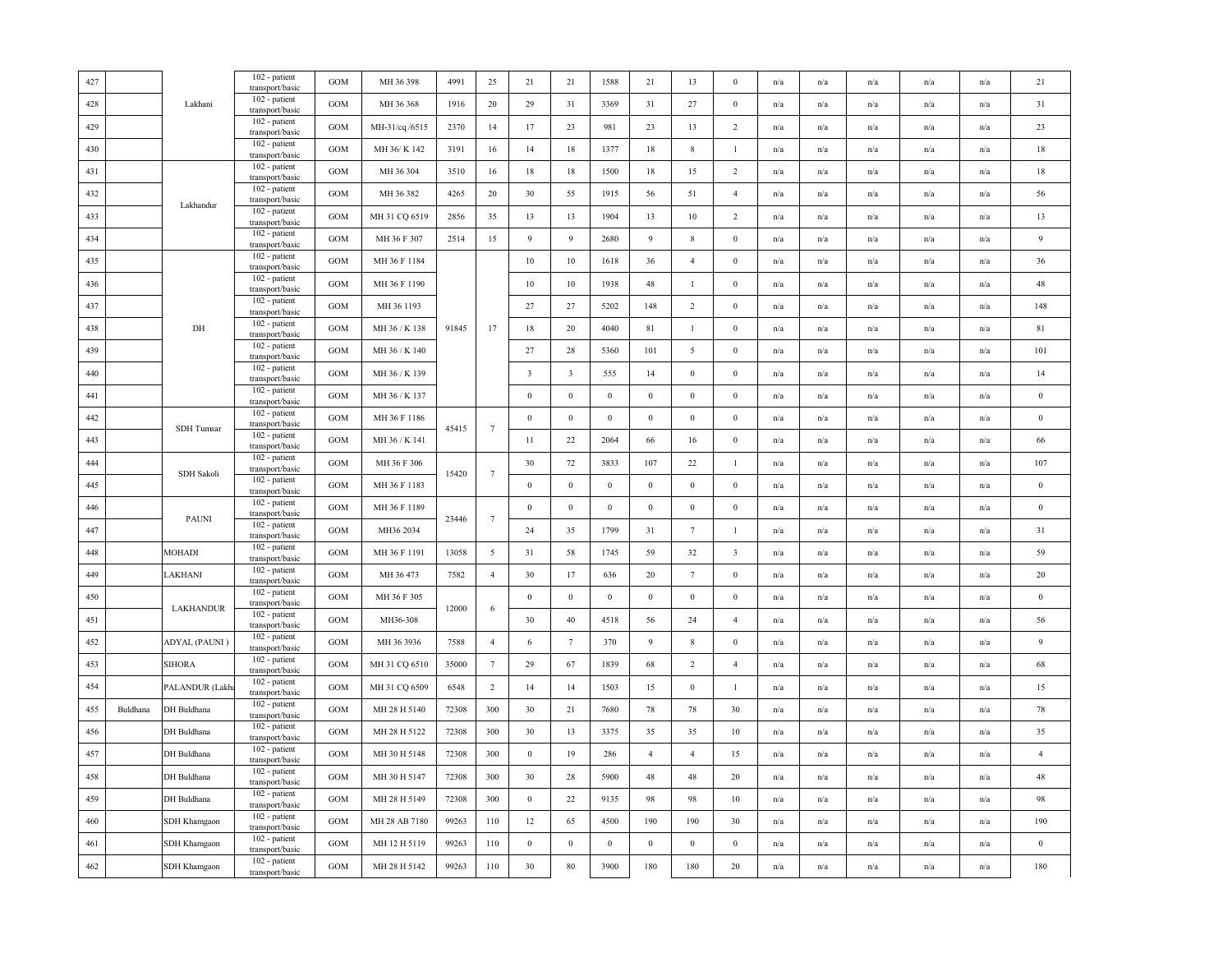| 463 | <b>SDH</b> Malkapur | 102 - patient<br>transport/basic | <b>GOM</b>        | MH 30 H 5141 | 71753            | 100          | 30               | 50                      | 1900         | 45                      | 45                      | $\mathbf{0}$     | n/a | n/a                     | n/a                     | n/a                     | n/a | 45                      |
|-----|---------------------|----------------------------------|-------------------|--------------|------------------|--------------|------------------|-------------------------|--------------|-------------------------|-------------------------|------------------|-----|-------------------------|-------------------------|-------------------------|-----|-------------------------|
| 464 | <b>SDH</b> Malkapur | 102 - patient<br>transport/basic | GOM               | MH 28 H 5145 | 71753            | 100          | 30               | 10                      | 900          | 15                      | 15                      | $\boldsymbol{0}$ | n/a | n/a                     | n/a                     | n/a                     | n/a | 15                      |
| 465 | SDH Shegaon         | 102 - patient<br>transport/basic | <b>GOM</b>        | MH 28 H 5139 | 59973            | 95           | $\boldsymbol{0}$ | $\mathbf{0}$            | 1800         | 60                      | 60                      | $\boldsymbol{0}$ | n/a | $\mathrm{n}/\mathrm{a}$ | $\mathrm{n}/\mathrm{a}$ | $\mathrm{n}/\mathrm{a}$ | n/a | 60                      |
| 466 | SDH Shegaon         | 102 - patient<br>transport/basic | GOM               | MH 28 5146   | 59973            | 95           | 30               | 15                      | 1800         | 20                      | 20                      | $\overline{0}$   | n/a | n/a                     | n/a                     | n/a                     | n/a | 20                      |
| 467 | SDH Shegaon         | 102 - patient<br>transport/basic | GOM               | MH 28 H 5144 | 59973            | 95           | 30               | 90                      | 1200         | 15                      | 15                      | $\boldsymbol{0}$ | n/a | n/a                     | n/a                     | n/a                     | n/a | 15                      |
| 468 | RH Chikhali         | 102 - patient<br>transport/basic | GOM               | MH 28 H 5138 | 65500            | 100          | $\boldsymbol{0}$ | 102                     | 3500         | 90                      | 90                      | $\mathbf{1}$     | n/a | n/a                     | n/a                     | n/a                     | n/a | $90\,$                  |
| 469 | RH Bibi             | 102 - patient<br>transport/basic | GOM               | MH 28 H 5125 | 5400             | 70           | 30               | $\overline{4}$          | 350          | 10                      | 10                      | $\mathbf{0}$     | n/a | n/a                     | n/a                     | n/a                     | n/a | 10                      |
| 470 | RH Mehkar           | 102 - patient<br>transport/basic | GOM               | MH 28 H 5057 | 54290            | 150          | 30               | 27                      | 890          | 34                      | 34                      | $\boldsymbol{0}$ | n/a | n/a                     | $\mathrm{n}/\mathrm{a}$ | n/a                     | n/a | 34                      |
| 471 | RH Lakhanwada       | 102 - patient<br>transport/basic | GOM               | MH 28 H 5023 | 8892             | 70           | 30               | 5                       | 190          | 11                      | 11                      | $\boldsymbol{0}$ | n/a | n/a                     | n/a                     | n/a                     | n/a | $11\,$                  |
| 472 | RH Motala           | 102 - patient<br>transport/basic | GOM               | MH 28 H 5054 | 11000            | 40           | 30               | 26                      | 955          | 12                      | 12                      | $\overline{c}$   | n/a | n/a                     | n/a                     | n/a                     | n/a | 12                      |
| 473 | RH D.Mahi           | 102 - patient<br>transport/basic | <b>GOM</b>        | MH 28 H 5124 | 9551             | 120          | 30               | $\overline{3}$          | 2242         | 26                      | 26                      | 2                | n/a | n/a                     | n/a                     | n/a                     | n/a | 26                      |
| 474 | RH D.Raja           | 102 - patient<br>transport/basic | GOM               | MH 28 H 5061 | 32200            | 70           | 30               | $\overline{4}$          | 150          | $\,$ 8 $\,$             | $\,$ 8 $\,$             | $\boldsymbol{0}$ | n/a | n/a                     | n/a                     | n/a                     | n/a | $\,$ 8                  |
| 475 | RH S. Raja          | 102 - patient<br>transport/basic | <b>GOM</b>        | MH 28 H 5062 | 18794            | 60           | 30               | 25                      | 1200         | $\overline{9}$          | $\overline{9}$          | $\boldsymbol{0}$ | n/a | n/a                     | $\mathrm{n}/\mathrm{a}$ | $\mathrm{n}/\mathrm{a}$ | n/a | 9                       |
| 476 | RH Lonar            | 102 - patient<br>transport/basic | GOM               | MH 28 H 5055 | 25000            | 180          | 15               | $\,$ 8 $\,$             | 200          | 10                      | 10                      | $\boldsymbol{0}$ | n/a | n/a                     | n/a                     | n/a                     | n/a | 10                      |
| 477 | RH W.Bakal          | 102 - patient<br>transport/basic | GOM               | MH 28 H 5119 | 5000             | 60           | 30               | 30                      | 455          | $7\phantom{.0}$         | $7\phantom{.0}$         | $\boldsymbol{0}$ | n/a | n/a                     | n/a                     | n/a                     | n/a | $7\phantom{.0}$         |
| 478 | RH J.Jamod          | 102 - patient<br>transport/basic | GOM               | MH 28 H 5123 | 36804            | 130          | $\boldsymbol{0}$ | 30                      | 2510         | 24                      | 24                      | $\boldsymbol{0}$ | n/a | n/a                     | n/a                     | n/a                     | n/a | 24                      |
| 479 | RH Dhad             | 102 - patient<br>transport/basic | GOM               | MH 28 H 5137 | 15000            | 58           | 30               | 12                      | 150          | 20                      | 20                      | $\mathbf{0}$     | n/a | n/a                     | n/a                     | n/a                     | n/a | 20                      |
| 480 | adsul               | 102 - patient<br>transport/basic | $_{\mathrm{GOM}}$ | MH 28 H 5091 | 20824            | 520          | $\boldsymbol{0}$ | $\overline{\mathbf{3}}$ | 410          | $\overline{\mathbf{3}}$ | $\overline{2}$          | $\mathbf{I}$     | n/a | $\mathrm{n}/\mathrm{a}$ | n/a                     | $\mathrm{n}/\mathrm{a}$ | n/a | $\overline{\mathbf{3}}$ |
| 481 | bhongaon            | 102 - patient<br>transport/basic | GOM               | MH 28 H 5042 | 15635            | $\mathbf{0}$ | $\,0\,$          | $\mathbf{0}$            | $\mathbf{0}$ | $\,0\,$                 | $\mathbf{0}$            | $\boldsymbol{0}$ | n/a | n/a                     | n/a                     | n/a                     | n/a | $\bf{0}$                |
| 482 | jalam               | 102 - patient<br>transport/basic | GOM               | MH 28 H 5104 | 23199            | 100          | $\boldsymbol{0}$ | 5                       | 369          | 5                       | $\overline{\mathbf{3}}$ | $\overline{c}$   | n/a | n/a                     | n/a                     | n/a                     | n/a | 5                       |
| 483 | jawla               | 102 - patient<br>transport/basic | GOM               | MH 28 H 5052 | 23116            | 450          | $\boldsymbol{0}$ | $\overline{4}$          | 450          | $\overline{4}$          | $\overline{2}$          | $\overline{2}$   | n/a | $\mathrm{n}/\mathrm{a}$ | $\mathrm{n}/\mathrm{a}$ | $\mathrm{n}/\mathrm{a}$ | n/a | $\overline{4}$          |
| 484 | Narwel              | 102 - patient<br>transport/basic | $_{\mathrm{GOM}}$ | MH 28 H 5028 | 43296            | 240          | $\boldsymbol{0}$ | $\overline{4}$          | 240          | $\overline{4}$          | $\mathbf{1}$            | $\boldsymbol{0}$ | n/a | n/a                     | $\mathrm{n}/\mathrm{a}$ | n/a                     | n/a | $\overline{4}$          |
| 485 | Umali (IPHS)        | 102 - patient<br>transport/basic | GOM               | MH 28 H 5052 | 50098            | 78           | $\boldsymbol{0}$ | $11\,$                  | 78           | 11                      | $\overline{4}$          | $\boldsymbol{0}$ | n/a | n/a                     | $\mathrm{n}/\mathrm{a}$ | $\mathrm{n}/\mathrm{a}$ | n/a | $11\,$                  |
| 486 | Atali               | 102 - patient<br>transport/basic | GOM               | MH 30 H 5146 | 40210            | 100          | $\overline{4}$   | 6                       | 1021         | 6                       | 6                       | $\boldsymbol{0}$ | n/a | n/a                     | n/a                     | n/a                     | n/a | 6                       |
| 487 | Bothakaji           | 102 - patient<br>transport/basic | GOM               | MH 28 N 5110 | 26000            | 100          | $\overline{4}$   | $5\overline{)}$         | 1011         | $\overline{5}$          | 5                       | $\boldsymbol{0}$ | n/a | n/a                     | n/a                     | n/a                     | n/a | 5                       |
| 488 | Ganeshpur           | 102 - patient<br>transport/basic | GOM               | MH 30 H 5156 | 36682            | 55           | $\overline{4}$   | $\overline{\mathbf{3}}$ | 1110         | $\overline{2}$          | $\overline{2}$          | $\boldsymbol{0}$ | n/a | n/a                     | n/a                     | n/a                     | n/a | $\overline{2}$          |
| 489 | P.Raja              | 102 - patient<br>transport/basic | GOM               | MH 28 H 5093 | 32000            | 100          | $\overline{4}$   | $\overline{4}$          | 1115         | $\overline{2}$          | $\overline{2}$          | $\boldsymbol{0}$ | n/a | n/a                     | n/a                     | n/a                     | n/a | $\overline{2}$          |
| 490 | Rohana              | 102 - patient<br>transport/basic | GOM               | MH 28 H 5150 | $\boldsymbol{0}$ | 100          | $\overline{4}$   | 6                       | 996          | $\mathbf{1}$            | $\mathbf{1}$            | $\boldsymbol{0}$ | n/a | n/a                     | $\mathrm{n}/\mathrm{a}$ | n/a                     | n/a | $\mathbf{1}$            |
| 491 | Amdapur             | 102 - patient<br>transport/basic | GOM               | MH 28 H 5108 | 31000            | 100          | $\overline{4}$   | $7\phantom{.0}$         | 421          | 31                      | 31                      | $\boldsymbol{0}$ | n/a | n/a                     | n/a                     | n/a                     | n/a | 31                      |
| 492 | Antrikhedekar       | 102 - patient<br>transport/basic | GOM               | MH 28 H 5112 | 33904            | 30           | 30               | 20                      | 418          | 19                      | 19                      | $\mathbf{0}$     | n/a | n/a                     | n/a                     | n/a                     | n/a | 19                      |
| 493 | Eklara              | 102 - patient<br>transport/basic | <b>GOM</b>        | MH 28 H 5095 | 32229            | 33           | 30               | 30                      | 385          | 18                      | 18                      | $\mathbf{0}$     | n/a | n/a                     | $\mathrm{n}/\mathrm{a}$ | n/a                     | n/a | 18                      |
| 494 | Kinhola             | 102 - patient<br>transport/basic | $_{\mathrm{GOM}}$ | MH 28 H 5109 | 98336            | 36           | 30               | $5\overline{)}$         | 324          | $\,$ 8 $\,$             | $\,$ 8 $\,$             | $\boldsymbol{0}$ | n/a | n/a                     | $\mathrm{n}/\mathrm{a}$ | n/a                     | n/a | $\,$ 8                  |
| 495 | Shelgaon Atol       | 102 - patient<br>transport/basic | <b>GOM</b>        | MH 30 H 5149 | 375031           | 30           | 30               | 20                      | 321          | 13                      | 13                      | $\boldsymbol{0}$ | n/a | $\mathrm{n}/\mathrm{a}$ | $\mathbf{n}/\mathbf{a}$ | $\mathrm{n}/\mathrm{a}$ | n/a | 13                      |
| 496 | Undri               | 102 - patient<br>transport/basic | GOM               | MH 30 H 5158 | 34328            | 38           | 30               | 30                      | 524          | 16                      | 16                      | $\theta$         | n/a | n/a                     | n/a                     | n/a                     | n/a | 16                      |
| 497 | Jamod               | 102 - patient<br>transport/basic | GOM               | MH 28 A 5106 | 48503            | 45           | $\boldsymbol{0}$ | $15\,$                  | 214          | $\overline{4}$          | 11                      | $\boldsymbol{0}$ | n/a | n/a                     | n/a                     | n/a                     | n/a | $\overline{4}$          |
| 498 | Madakhed            | 102 - patient<br>transport/basic | GOM               | MH 28 H 5106 | 30363            | 35           | $\boldsymbol{0}$ | $\,6\,$                 | 354          | $\sqrt{6}$              | $\boldsymbol{0}$        | $\boldsymbol{0}$ | n/a | n/a                     | n/a                     | n/a                     | n/a | 6                       |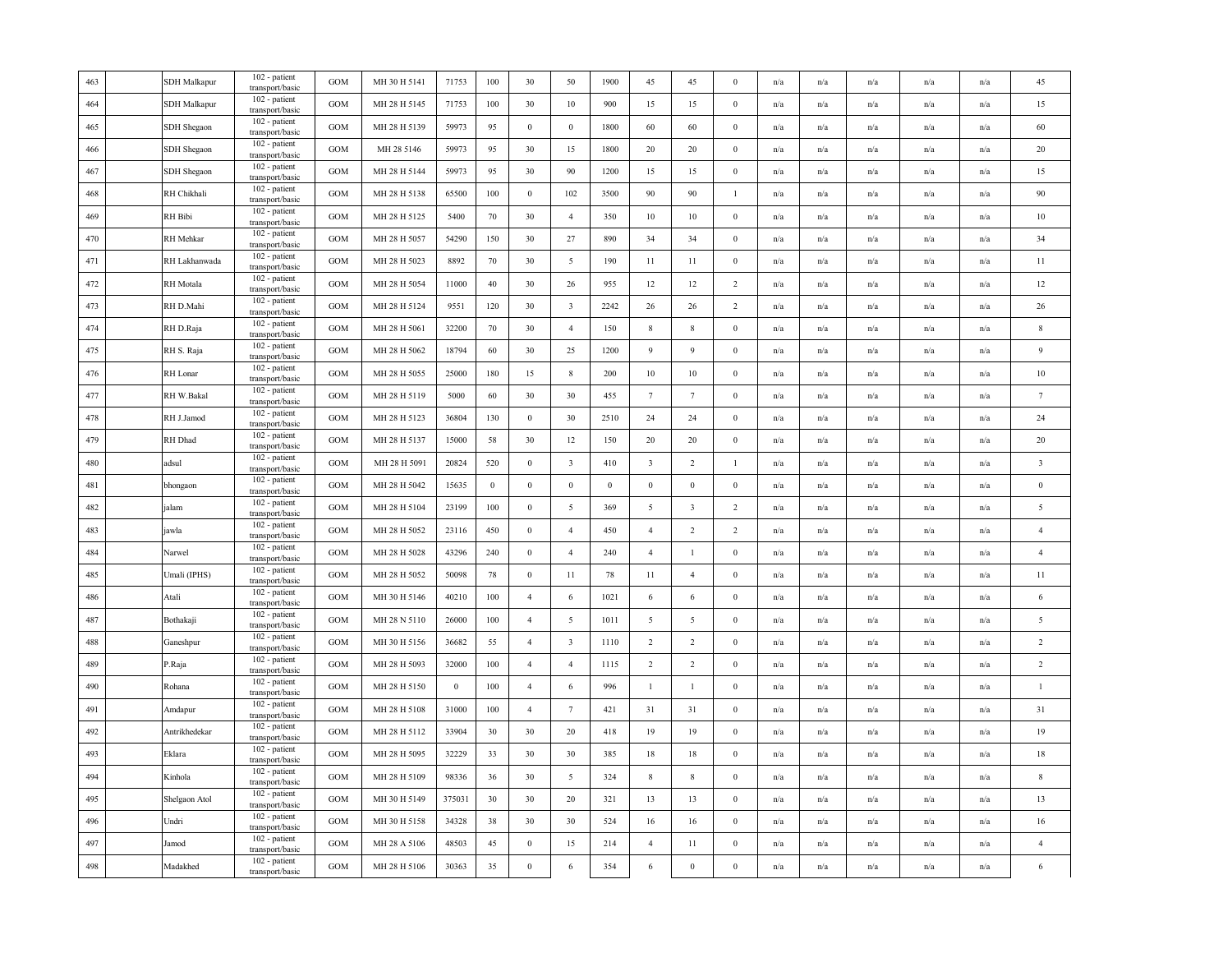| 499 |            | P-Kale                         | 102 - patient<br>transport/basic   | <b>GOM</b>        | MH 28 A-5107 | 40837   | 45               | $\boldsymbol{0}$ | 14                      | 568          | $\overline{\mathbf{3}}$ | 11                      | $\Omega$                | n/a | n/a                     | n/a                     | n/a                     | n/a                     | $\overline{\mathbf{3}}$ |
|-----|------------|--------------------------------|------------------------------------|-------------------|--------------|---------|------------------|------------------|-------------------------|--------------|-------------------------|-------------------------|-------------------------|-----|-------------------------|-------------------------|-------------------------|-------------------------|-------------------------|
| 500 |            | A.Raja                         | 102 - patient<br>transport/basic   | GOM               | MH 30 H 5140 | 33268   | $\bf{0}$         | $\boldsymbol{0}$ | $\mathbf{0}$            | 120          | $\overline{2}$          | $\sqrt{2}$              | $\boldsymbol{0}$        | n/a | n/a                     | n/a                     | n/a                     | n/a                     | $\sqrt{2}$              |
| 501 |            | M.pangra                       | 102 - patient<br>transport/basic   | <b>GOM</b>        | MH 28 H 5030 | 44081   | 150              | $\boldsymbol{0}$ | 30                      | 800          | $7\phantom{.0}$         | $\boldsymbol{0}$        | $\tau$                  | n/a | n/a                     | $\mathbf{n}/\mathbf{a}$ | $\mathrm{n}/\mathrm{a}$ | $\mathbf{n}/\mathbf{a}$ | $\tau$                  |
| 502 |            | Kraja                          | 102 - patient<br>transport/basic   | GOM               | MH 28 H 5103 | 40247   | 50               | $\boldsymbol{0}$ | 5                       | 910          | $\mathbf{0}$            | $\overline{4}$          | $\overline{4}$          | n/a | n/a                     | n/a                     | n/a                     | n/a                     | $\bf{0}$                |
| 503 |            | s.kherda                       | 102 - patient<br>transport/basic   | <b>GOM</b>        | MH 28 H 5101 | 50996   | 70               | $\bf{0}$         | 10                      | 990          | 10                      | 6                       | $\mathbf{0}$            | n/a | n/a                     | n/a                     | n/a                     | n/a                     | $10\,$                  |
| 504 |            | D.mali                         | 102 - patient<br>transport/basic   | GOM               | MH 30 H 5159 | 47143   | 109              | $\bf{0}$         | $\,$ 8 $\,$             | 172          | $\,$ 8 $\,$             | $\,$ 8 $\,$             | $\overline{c}$          | n/a | n/a                     | n/a                     | n/a                     | n/a                     | $\,$ 8 $\,$             |
| 505 |            | Dongaon                        | 102 - patient<br>transport/basic   | GOM               | MH 30 H 5142 | 69667   | 122              | $\bf{0}$         | 12                      | 299          | 12                      | 12                      | $\overline{4}$          | n/a | n/a                     | n/a                     | n/a                     | $\mathbf{n}/\mathbf{a}$ | $12\,$                  |
| 506 |            | $\mathbf{D}.\mathbf{Sakarsha}$ | 102 - patient<br>transport/basic   | GOM               | MH 30 H 5038 | 35018   | 97               | $\boldsymbol{0}$ | $\overline{5}$          | 159          | $\overline{5}$          | 5                       | 5                       | n/a | n/a                     | n/a                     | n/a                     | n/a                     | $\sqrt{5}$              |
| 507 |            | Janefal                        | 102 - patient<br>transport/basic   | <b>GOM</b>        | MH 30 H 5157 | 42082   | 101              | $\boldsymbol{0}$ | $\overline{\mathbf{3}}$ | 148          | $\sqrt{3}$              | $\sqrt{3}$              | $\overline{2}$          | n/a | n/a                     | n/a                     | n/a                     | n/a                     | $\sqrt{3}$              |
| 508 |            | Kalambeshwar                   | 102 - patient<br>transport/basic   | GOM               | MH 30 H 5154 | 30491   | 89               | $\bf{0}$         | $\overline{c}$          | 135          | $\overline{2}$          | $\overline{c}$          | -1                      | n/a | n/a                     | n/a                     | n/a                     | n/a                     | $\sqrt{2}$              |
| 509 |            | Andhera                        | 102 - patient<br>transport/basic   | GOM               | MH 28 H 5033 | 52286   | 52               | 17               | $\overline{\mathbf{3}}$ | 52           | $\bf{0}$                | $\overline{\mathbf{3}}$ | $\overline{\mathbf{3}}$ | n/a | n/a                     | n/a                     | n/a                     | n/a                     | $\bf{0}$                |
| 510 |            | Jawalkhed                      | 102 - patient<br>transport/basic   | $_{\mathrm{GOM}}$ | MH 28 H 5049 | 42237   | 28               | 13               | 2                       | 28           | $\mathbf{0}$            | $\overline{2}$          | 2                       | n/a | n/a                     | n/a                     | n/a                     | $\mathrm{n}/\mathrm{a}$ | $\bf{0}$                |
| 511 |            | PaturdaBk                      | 102 - patient<br>transport/basic   | GOM               | MH 28 H 5028 | 33435   | 25               | $\bf{0}$         | 25                      | 910          | 6                       | $\overline{\mathbf{3}}$ | $\overline{\mathbf{3}}$ | n/a | n/a                     | n/a                     | n/a                     | n/a                     | 6                       |
| 512 |            | Sangrampur                     | 102 - patient<br>transport/basic   | GOM               | MH 28 H 5094 | 33251   | 35               | $\boldsymbol{0}$ | 21                      | 1217         | 9                       | $\overline{4}$          | $\overline{4}$          | n/a | n/a                     | n/a                     | n/a                     | n/a                     | 9                       |
| 513 |            | Sonala                         | 102 - patient<br>transport/basic   | GOM               | MH 28 H 5143 | 34751   | 42               | $\boldsymbol{0}$ | 26                      | 1309         | 13                      | $\,$ 8 $\,$             | $\,$ 8 $\,$             | n/a | n/a                     | n/a                     | n/a                     | n/a                     | 13                      |
| 514 |            | Wankhed                        | 102 - patient<br>transport/basic   | GOM               | MH 28 H 5109 | 31287   | 25               | $\boldsymbol{0}$ | 19                      | 655          | $\overline{5}$          | $\sqrt{2}$              | 2                       | n/a | n/a                     | n/a                     | n/a                     | n/a                     | $\sqrt{5}$              |
| 515 |            | Borakhedi                      | 102 - patient<br>transport/basic   | GOM               | MH-20 H 5040 | 62150   | $\boldsymbol{0}$ | $\boldsymbol{0}$ | $\mathbf{0}$            | 200          | $\overline{2}$          | $\overline{2}$          | $\boldsymbol{0}$        | n/a | $\mathrm{n}/\mathrm{a}$ | $\mathrm{n}/\mathrm{a}$ | $\mathrm{n}/\mathrm{a}$ | $\mathrm{n}/\mathrm{a}$ | $\overline{2}$          |
| 516 |            | D Badhe                        | 102 - patient<br>transport/basic   | <b>GOM</b>        | MH-28 H 5160 | 40002   | 70               | $\mathbf{0}$     | 29                      | 320          | $\overline{2}$          | $\overline{c}$          | $\mathbf{0}$            | n/a | n/a                     | n/a                     | n/a                     | n/a                     | $\overline{c}$          |
| 517 |            | P. Devi                        | 102 - patient<br>transport/basic   | <b>GOM</b>        | MH 28 H 5046 | 35000   | $\bf{0}$         | $\boldsymbol{0}$ | $\mathbf{1}$            | 240          | 15                      | 15                      | $\mathbf{0}$            | n/a | n/a                     | n/a                     | n/a                     | n/a                     | 15                      |
| 518 |            | P.Gawali                       | 102 - patient<br>transport/basic   | GOM               | MH-28 H 5039 | 34950   | $\bf{0}$         | $\boldsymbol{0}$ | $\mathbf{0}$            | 55           | $\mathbf{0}$            | $\bf{0}$                | $\mathbf{0}$            | n/a | $\mathrm{n}/\mathrm{a}$ | n/a                     | $\mathrm{n}/\mathrm{a}$ | $\mathrm{n}/\mathrm{a}$ | $\bf{0}$                |
| 519 |            | Hirdav                         | 102 - patient<br>transport/basic   | GOM               | MH 30 H 5144 | 23857   | $\mathbf{0}$     | $\boldsymbol{0}$ | $\mathbf{0}$            | $\mathbf{0}$ | $\mathbf{0}$            | $\boldsymbol{0}$        | $\boldsymbol{0}$        | n/a | n/a                     | n/a                     | n/a                     | n/a                     | $\bf{0}$                |
| 520 |            | Raigaon                        | 102 - patient<br>transport/basic   | GOM               | MH 28 H 5054 | 35311   | $\boldsymbol{0}$ | $\boldsymbol{0}$ | $\boldsymbol{0}$        | 240          | 13                      | 13                      | $\boldsymbol{0}$        | n/a | n/a                     | n/a                     | n/a                     | n/a                     | 13                      |
| 521 |            | Sultanpur                      | $102$ - patient<br>transport/basic | GOM               | MH 28 H 5048 | 34837   | 50               | $\boldsymbol{0}$ | $\overline{\mathbf{3}}$ | 55           | $\overline{\mathbf{3}}$ | $\overline{\mathbf{3}}$ | $\boldsymbol{0}$        | n/a | n/a                     | n/a                     | n/a                     | n/a                     | $\overline{\mathbf{3}}$ |
| 522 |            | Shi.Pisa                       | 102 - patient<br>transport/basic   | GOM               | MH 28 H 5052 | 35317   | $\bf{0}$         | $\bf{0}$         | $\mathbf{0}$            | $\mathbf{0}$ | $\bf{0}$                | $\bf{0}$                | $\mathbf{0}$            | n/a | n/a                     | $\mathrm{n}/\mathrm{a}$ | $\mathrm{n}/\mathrm{a}$ | $\mathrm{n}/\mathrm{a}$ | $\bf{0}$                |
| 523 |            | Raypur                         | 102 - patient<br>transport/basic   | $_{\mathrm{GOM}}$ | MH 28 H 5099 | 37726   | 452              | $\boldsymbol{0}$ | 13                      | 452          | 13                      | 13                      | $\boldsymbol{0}$        | n/a | n/a                     | n/a                     | n/a                     | n/a                     | 13                      |
| 524 |            | Hatedi bk.                     | 102 - patient<br>transport/basic   | $_{\mathrm{GOM}}$ | MH 30 H 5138 | 37054   | 1042             | $\boldsymbol{0}$ | 25                      | 1042         | 25                      | 25                      | $\boldsymbol{0}$        | n/a | n/a                     | n/a                     | n/a                     | n/a                     | 25                      |
| 525 |            | Padali                         | 102 - patient<br>transport/basic   | GOM               | MH 28 H 5111 | 45895   | 824              | $\boldsymbol{0}$ | 20                      | 824          | 20                      | 20                      | $\boldsymbol{0}$        | n/a | n/a                     | n/a                     | n/a                     | n/a                     | 20                      |
| 526 |            | Chandol                        | 102 - patient<br>transport/basic   | <b>GOM</b>        | MH 30 H 5148 | 35039   | 732              | $\boldsymbol{0}$ | 12                      | 732          | 12                      | 12                      | $\mathbf{0}$            | n/a | n/a                     | n/a                     | n/a                     | n/a                     | $12\,$                  |
| 527 |            | Warwand                        | 102 - patient<br>transport/basic   | GOM               | MH 28 H 5027 | 51507   | 533              | $\bf{0}$         | 9                       | 533          | 9                       | 9                       | $\boldsymbol{0}$        | n/a | n/a                     | n/a                     | n/a                     | n/a                     | $\overline{9}$          |
| 528 |            | Nandura                        | 102 - patient<br>transport/basic   | GOM               | MH 28 H 5105 | 47072   | 39               | 30               | 11                      | 1850         | 15                      | 15                      | $\overline{2}$          | n/a | n/a                     | n/a                     | n/a                     | n/a                     | 15                      |
| 529 |            | Shemba                         | 102 - patient<br>transport/basic   | <b>GOM</b>        | MH 28 H 5053 | 25425   | 38               | $\bf{0}$         | 12                      | 1460         | 13                      | 13                      | $\mathbf{0}$            | n/a | n/a                     | n/a                     | n/a                     | n/a                     | 13                      |
| 530 |            | Takarkhed                      | 102 - patient<br>transport/basic   | <b>GOM</b>        | MH 28 H 5092 | 15836   | 37               | 30               | 10                      | 1700         | $\mathbf{1}$            | 1                       | $\mathbf{0}$            | n/a | n/a                     | n/a                     | n/a                     | n/a                     | $\mathbf{1}$            |
| 531 |            | Wadner                         | 102 - patient<br>transport/basic   | GOM               | MH 30 H 5155 | 50227   | 39               | $\bf{0}$         | $\mathbf{0}$            | 1800         | $\overline{2}$          | $\overline{2}$          | $\overline{c}$          | n/a | n/a                     | n/a                     | n/a                     | n/a                     | $\sqrt{2}$              |
| 532 | Chandrapur |                                | 102 - patient<br>transport/basic   | GOM               | MH-34/M-8502 | 2204307 | 11.443           | 31               | 25                      | 5295         | $\mathbf{0}$            | $\mathbf{0}$            | $\boldsymbol{0}$        | n/a | n/a                     | n/a                     | n/a                     | $\mathrm{n}/\mathrm{a}$ | $\bf{0}$                |
| 533 |            |                                | 102 - patient<br>transport/basic   | <b>GOM</b>        | MH-34/M-8501 | 2204307 | 11.443           | 31               | 65                      | 7500         | 66                      | $\bf{0}$                | $\mathbf{0}$            | n/a | n/a                     | n/a                     | n/a                     | n/a                     | 66                      |
| 534 |            |                                | 102 - patient<br>transport/basic   | GOM               | MH-34/M-8503 | 2204307 | 11.443           | 31               | $20\,$                  | 4066         | 19                      | $\boldsymbol{0}$        | $\boldsymbol{0}$        | n/a | n/a                     | n/a                     | n/a                     | n/a                     | 19                      |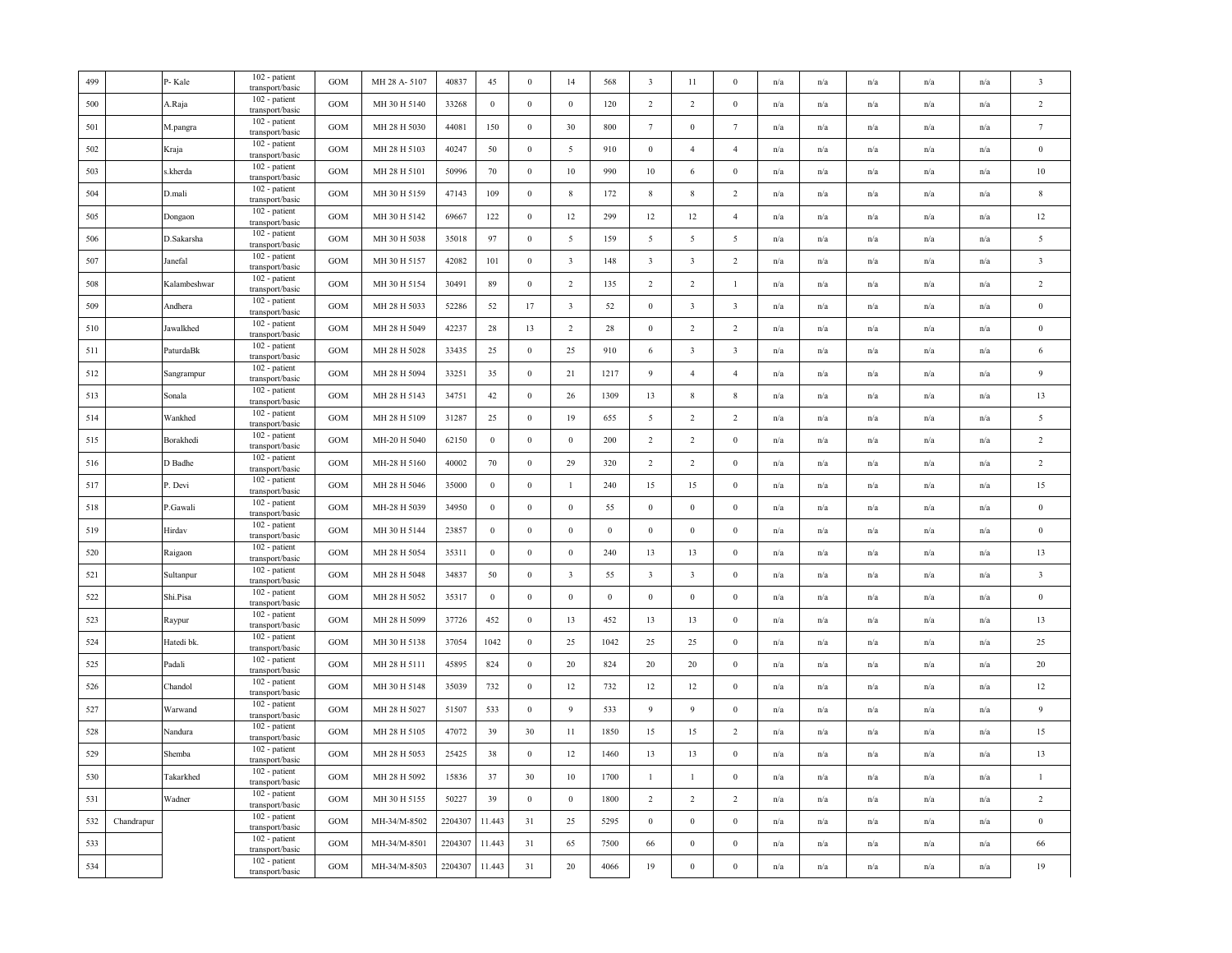| 535 |                                                                                                   | 102 - patient                                       | GOM        | MH-34/M-8481   | 2204307 | 11.443 | 31     | 21                      | $\mathbf{0}$     | 64                      | $\mathbf{0}$     | $\theta$         | n/a | n/a | n/a                     | n/a                     | n/a                     | 64                      |
|-----|---------------------------------------------------------------------------------------------------|-----------------------------------------------------|------------|----------------|---------|--------|--------|-------------------------|------------------|-------------------------|------------------|------------------|-----|-----|-------------------------|-------------------------|-------------------------|-------------------------|
| 536 | CHANDRAPUR                                                                                        | transport/basic<br>102 - patient<br>transport/basic | <b>GOM</b> | MH-34/AB-6124  | 2204307 | 11.443 | 31     | $\mathbf{0}$            | $\mathbf{0}$     | $\overline{0}$          | $\bf{0}$         | $\Omega$         | n/a | n/a | n/a                     | n/a                     | n/a                     | $\bf{0}$                |
| 537 |                                                                                                   | 102 - patient<br>transport/basic                    | GOM        | MH-34/A-7092   | 2204307 | 11.443 | 31     | $\mathbf{0}$            | $\boldsymbol{0}$ | 89                      | $\mathbf{0}$     | $\mathbf{0}$     | n/a | n/a | n/a                     | n/a                     | n/a                     | 89                      |
| 538 |                                                                                                   | 102 - patient<br>transport/basic                    | <b>GOM</b> | MH-34/AB-5996  | 2204307 | 11.443 | 31     | $50\,$                  | 5318             | $\mathbf{0}$            | $\boldsymbol{0}$ | $\boldsymbol{0}$ | n/a | n/a | n/a                     | n/a                     | n/a                     | $\bf{0}$                |
| 539 |                                                                                                   | 102 - patient<br>transport/basic                    | <b>GOM</b> | MH-34/AB-7054  | 2204307 | 11.443 | 31     | $\bf{0}$                | 8000             | 59                      | $\boldsymbol{0}$ | $\Omega$         | n/a | n/a | n/a                     | n/a                     | n/a                     | 59                      |
| 540 |                                                                                                   | 102 - patient<br>transport/basic                    | GOM        | MH-34/A-7055   | 2204307 | 11.443 | 31     | 35                      | 262              | 35                      | $\bf{0}$         | $\mathbf{0}$     | n/a | n/a | n/a                     | n/a                     | n/a                     | 35                      |
| 541 |                                                                                                   | 102 - patient<br>transport/basic                    | GOM        | MH-34/M-8482   | 171540  | 165    | 31     | 30                      | $\mathbf{0}$     | 63                      | $\mathbf{0}$     | $\mathbf{0}$     | n/a | n/a | n/a                     | n/a                     | $\mathrm{n}/\mathrm{a}$ | 63                      |
| 542 | WARORA                                                                                            | 102 - patient<br>transport/basic                    | <b>GOM</b> | MH-34/AB-5923  | 171540  | 165    | 31     | 25                      | 3364             | $\boldsymbol{0}$        | $\boldsymbol{0}$ | $\Omega$         | n/a | n/a | n/a                     | n/a                     | n/a                     | $\boldsymbol{0}$        |
| 543 | MUL                                                                                               | 102 - patient<br>transport/basic                    | GOM        | MH-34/AB-5645  | 114611  | 110    | 31     | 6                       | $\bf{0}$         | 69                      | $\bf{0}$         | $\bf{0}$         | n/a | n/a | n/a                     | n/a                     | n/a                     | 69                      |
| 544 | <b>SINDEWAHI</b>                                                                                  | 102 - patient<br>transport/basic                    | GOM        | MH-34/AB-5648  | 110440  | 106    | 31     | 20                      | 1663             | 14                      | $\mathbf{0}$     | $\boldsymbol{0}$ | n/a | n/a | $\mathrm{n}/\mathrm{a}$ | n/a                     | $\mathrm{n}/\mathrm{a}$ | 14                      |
| 545 | <b>BHADRAWATI</b>                                                                                 | 102 - patient<br>transport/basic                    | GOM        | MH-34/A-7054   | 158751  | 156    | 31     | $\boldsymbol{0}$        | 795              | $37\,$                  | $\boldsymbol{0}$ | $\bf{0}$         | n/a | n/a | n/a                     | n/a                     | n/a                     | $37\,$                  |
| 546 | <b>BALLRPUR</b>                                                                                   | 102 - patient<br>transport/basic                    | GOM        | MH-34/AB-5635  | 134540  | 902    | 31     | $10\,$                  | $\boldsymbol{0}$ | 14                      | $\boldsymbol{0}$ | $\bf{0}$         | n/a | n/a | n/a                     | n/a                     | n/a                     | 14                      |
| 547 |                                                                                                   | 102 - patient<br>transport/basic                    | GOM        | MH-34/A-7056   | 134540  | 902    | 31     | 20                      | 663              | $\mathbf{0}$            | $\bf{0}$         | $\bf{0}$         | n/a | n/a | n/a                     | n/a                     | n/a                     | $\bf{0}$                |
| 548 | <b>SAOLI</b>                                                                                      | 102 - patient<br>transport/basic                    | <b>GOM</b> | MH-34/A-7092   | 107937  | 104    | 31     | $\,$ 8 $\,$             | 2507             | 18                      | $\boldsymbol{0}$ | $\mathbf{0}$     | n/a | n/a | n/a                     | n/a                     | n/a                     | 18                      |
| 549 |                                                                                                   | 102 - patient<br>transport/basic                    | <b>GOM</b> | MH-34/AB-6125  | 138408  | 152    | 31     | $\,0\,$                 | 2025             | $7\phantom{.0}$         | $\boldsymbol{0}$ | $\Omega$         | n/a | n/a | n/a                     | n/a                     | n/a                     | $7\phantom{.0}$         |
| 550 | <b>RAJURA</b>                                                                                     | 102 - patient<br>transport/basic                    | <b>GOM</b> | MH-34/AB-5922  | 138408  | 152    | 31     | $\overline{2}$          | 1390             | $\overline{\mathbf{3}}$ | $\bf{0}$         | $\bf{0}$         | n/a | n/a | n/a                     | $\mathrm{n}/\mathrm{a}$ | $\mathrm{n}/\mathrm{a}$ | $\overline{\mathbf{3}}$ |
| 551 |                                                                                                   | 102 - patient<br>transport/basic                    | <b>GOM</b> | MH-34/AB-2545  | 138408  | 152    | 31     | $\mathbf{0}$            | $\boldsymbol{0}$ | 9                       | $\boldsymbol{0}$ | $\theta$         | n/a | n/a | n/a                     | n/a                     | n/a                     | 9                       |
| 552 | <b>BRAMHAPURI</b>                                                                                 | 102 - patient<br>transport/basic                    | <b>GOM</b> | MH-34/AB-5921  | 166165  | 153    | 31     | 23                      | 2905             | 75                      | $\boldsymbol{0}$ | $\mathbf{0}$     | n/a | n/a | n/a                     | n/a                     | n/a                     | $75\,$                  |
| 553 | <b>CHIMUR</b>                                                                                     | 102 - patient<br>transport/basic                    | <b>GOM</b> | MH-34/AB-6046  | 169547  | 156    | 31     | 16                      | $\boldsymbol{0}$ | $\boldsymbol{0}$        | $\boldsymbol{0}$ | $\bf{0}$         | n/a | n/a | n/a                     | n/a                     | n/a                     | $\boldsymbol{0}$        |
| 554 |                                                                                                   | 102 - patient<br>transport/basic                    | GOM        | MH-34/A-7126   | 169547  | 156    | 31     | 9                       | 2565             | 45                      | $\boldsymbol{0}$ | $\bf{0}$         | n/a | n/a | n/a                     | n/a                     | n/a                     | 45                      |
| 555 | <b>GADCHANDUR</b>                                                                                 | 102 - patient<br>transport/basic                    | <b>GOM</b> | MH-34/M-8486   | 18020   | 205    | 31     | 40                      | 3399             | 31                      | $\bf{0}$         | $\mathbf{0}$     | n/a | n/a | n/a                     | n/a                     | n/a                     | 31                      |
| 556 | <b>GONDPIPARI</b>                                                                                 | 102 - patient<br>transport/basic                    | GOM        | MH-34/AB-5997  | 79672   | 74     | 31     | $\boldsymbol{0}$        | 1762             | 51                      | $\boldsymbol{0}$ | $\mathbf{0}$     | n/a | n/a | n/a                     | n/a                     | n/a                     | 51                      |
| 557 |                                                                                                   | 102 - patient<br>transport/basic                    | <b>GOM</b> | MH-34/M-8487   | 79672   | 74     | 31     | 37                      | 1150             | 15                      | $\mathbf{0}$     | $\bf{0}$         | n/a | n/a | n/a                     | n/a                     | $\mathrm{n}/\mathrm{a}$ | 15                      |
| 558 | <b>NAGBHID</b>                                                                                    | 102 - patient<br>transport/basic                    | GOM        | MH-34/AB-5646  | 133020  | 124    | 31     | $\mathbf{0}$            | 719              | 5                       | $\boldsymbol{0}$ | $\theta$         | n/a | n/a | n/a                     | n/a                     | n/a                     | 5                       |
| 559 | <b>KORPANA</b>                                                                                    | 102 - patient<br>transport/basic                    | GOM        | MH-34/AB-6047  | 125317  | 143    | $31\,$ | 10                      | 794              | 15                      | $\boldsymbol{0}$ | $\mathbf{0}$     | n/a | n/a | n/a                     | n/a                     | n/a                     | 15                      |
| 560 |                                                                                                   | 102 - patient<br>transport/basic                    | GOM        | MH-34/M-8483   | 125317  | 143    | 31     | $\,$ 8 $\,$             | 2880             | $\,0\,$                 | $\boldsymbol{0}$ | $\boldsymbol{0}$ | n/a | n/a | n/a                     | n/a                     | $\mathrm{n}/\mathrm{a}$ | $\bf{0}$                |
| 561 |                                                                                                   | 102 - patient<br>transport/basic                    | GOM        | MH-34-AB-6882  | 17724   | 18     | 31     | 18                      | 600              | 16                      | $\boldsymbol{0}$ | $\mathbf{0}$     | n/a | n/a | $\mathrm{n}/\mathrm{a}$ | n/a                     | $\mathrm{n}/\mathrm{a}$ | 16                      |
| 562 | Chandrapur                                                                                        | 102 - patient<br>transport/basic                    | GOM        | MH-34-CQ-6426  | 51277   | 15     | 31     | $\,0\,$                 | 150              | 26                      | $\mathbf{0}$     | $\mathbf{0}$     | n/a | n/a | n/a                     | n/a                     | n/a                     | 26                      |
| 563 |                                                                                                   | 102 - patient<br>transport/basic                    | <b>GOM</b> | MH-34-AB-0057  | 51398   | 25     | 31     | 25                      | 714              | $40\,$                  | $\boldsymbol{0}$ | $\mathbf{0}$     | n/a | n/a | n/a                     | n/a                     | n/a                     | $40\,$                  |
| 564 |                                                                                                   | 102 - patient<br>transport/basic                    | GOM        | MH-34-A-7128   | 27877   | 18     | 31     | $7\phantom{.0}$         | 300              | $\mathbf{1}$            | $\boldsymbol{0}$ | $\mathbf{0}$     | n/a | n/a | n/a                     | n/a                     | n/a                     | $\mathbf{1}$            |
| 565 |                                                                                                   | 102 - patient<br>transport/basic                    | <b>GOM</b> | MH-31/CQ-6433  | 12440   | 11.5   | 31     | 12                      | 329              | $\overline{4}$          | $\mathbf{0}$     | $\theta$         | n/a | n/a | n/a                     | n/a                     | n/a                     | $\overline{4}$          |
| 566 | <b>BALLRPUR</b>                                                                                   | 102 - patient<br>transport/basic                    | <b>GOM</b> | MH-31/ CQ-6428 | 14701   | 12.59  | 31     | $\,$ 8 $\,$             | 27               | 15                      | $\bf{0}$         | $\Omega$         | n/a | n/a | n/a                     | n/a                     | n/a                     | 15                      |
| 567 |                                                                                                   | 102 - patient<br>transport/basic                    | GOM        | MH-34/AB-58    | 16279   | 22     | 31     | $\mathbf{1}$            | 184              | 5                       | $\boldsymbol{0}$ | $\boldsymbol{0}$ | n/a | n/a | n/a                     | n/a                     | n/a                     | $\overline{5}$          |
| 568 | Gondpipari                                                                                        | 102 - patient<br>transport/basic                    | <b>GOM</b> | MH-34/AB-0061  | 19101   | 25     | 31     | $\mathbf{1}$            | $\boldsymbol{0}$ | 5                       | $\boldsymbol{0}$ | $\bf{0}$         | n/a | n/a | $\mathrm{n}/\mathrm{a}$ | $\mathrm{n}/\mathrm{a}$ | $\mathrm{n}/\mathrm{a}$ | $\overline{5}$          |
| 569 |                                                                                                   | 102 - patient<br>transport/basic                    | <b>GOM</b> | MH-34/M-6425   | 57460   | 25     | 31     | $\overline{\mathbf{3}}$ | $\mathbf{0}$     | 5                       | $\bf{0}$         | $\bf{0}$         | n/a | n/a | n/a                     | n/a                     | n/a                     | 5                       |
| 570 | $\mathsf{p}_{\alpha\mathsf{m} \mathsf{h} \mathsf{h} \mathsf{u} \mathsf{r} \mathsf{n} \mathsf{a}}$ | 102 - patient<br>transport/basic                    | GOM        | MH-34/AB-61    | 50781   | 126    | 31     | 5                       | 1200             | 13                      | $\boldsymbol{0}$ | $\boldsymbol{0}$ | n/a | n/a | n/a                     | n/a                     | n/a                     | 13                      |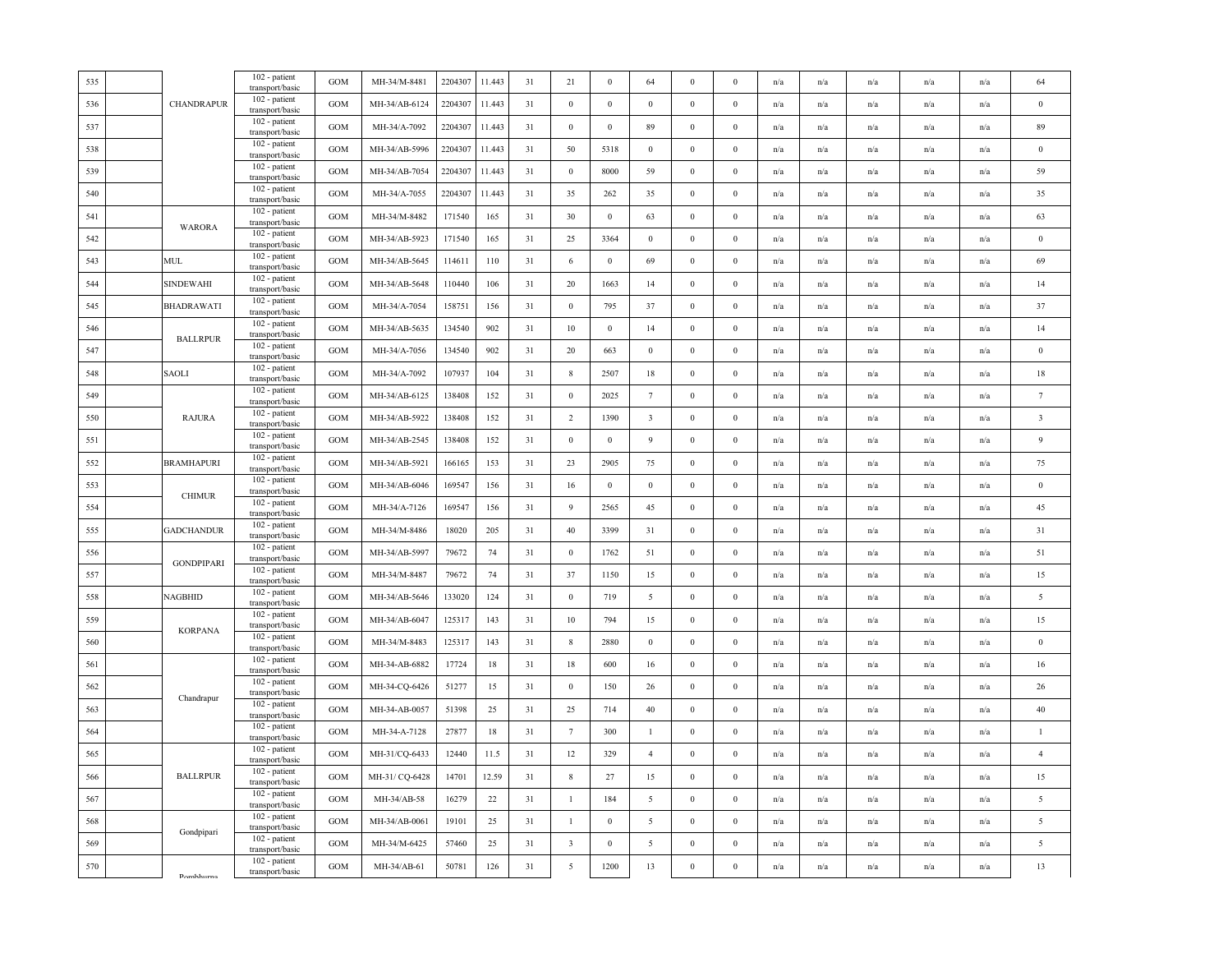| 571 | $1$ vinonuma  | 102 - patient<br>transport/basic   | <b>GOM</b> | MH-34/A-7085   | 15600 | 47     | 31 | 12                      | 1000           | $7\phantom{.0}$         | $\mathbf{0}$     | $\mathbf{0}$     | $\mathrm{n}/\mathrm{a}$ | n/a                     | $\mathrm{n}/\mathrm{a}$ | $\mathrm{n}/\mathrm{a}$ | n/a | $\tau$                  |
|-----|---------------|------------------------------------|------------|----------------|-------|--------|----|-------------------------|----------------|-------------------------|------------------|------------------|-------------------------|-------------------------|-------------------------|-------------------------|-----|-------------------------|
| 572 |               | 102 - patient<br>transport/basic   | GOM        | MH-34/AB-6926  | 22412 | 25     | 31 | $\overline{4}$          | $\mathbf{0}$   | 5                       | $\boldsymbol{0}$ | $\boldsymbol{0}$ | n/a                     | n/a                     | n/a                     | n/a                     | n/a | 5                       |
| 573 |               | 102 - patient<br>transport/basic   | GOM        | MH-34/AB-0060  | 20050 | 22     | 31 | $\overline{5}$          | $\,0\,$        | $\overline{5}$          | $\boldsymbol{0}$ | $\bf{0}$         | n/a                     | n/a                     | n/a                     | n/a                     | n/a | $\overline{5}$          |
| 574 | Mul           | 102 - patient<br>transport/basic   | GOM        | MH-34/AB-0048  | 16709 | 20     | 31 | $\mathbf{1}$            | $\,0\,$        | 11                      | $\boldsymbol{0}$ | $\boldsymbol{0}$ | n/a                     | n/a                     | n/a                     | n/a                     | n/a | $11\,$                  |
| 575 |               | 102 - patient<br>transport/basic   | GOM        | MH-34/AB-6278  | 31197 | 30     | 31 | $\mathbf{0}$            | $\mathbf{0}$   | 5                       | $\mathbf{0}$     | $\boldsymbol{0}$ | n/a                     | n/a                     | n/a                     | n/a                     | n/a | 5                       |
| 576 |               | 102 - patient<br>transport/basic   | GOM        | MH-34/AB-6285  | 18092 | 28     | 31 | $\overline{2}$          | $\,0\,$        | $\bf{0}$                | $\boldsymbol{0}$ | $\boldsymbol{0}$ | n/a                     | n/a                     | n/a                     | n/a                     | n/a | $\boldsymbol{0}$        |
| 577 |               | 102 - patient<br>transport/basic   | GOM        | MH-34A-6899    | 15403 | 15     | 31 | $\,0\,$                 | 510            | 12                      | $\,0\,$          | $\boldsymbol{0}$ | n/a                     | n/a                     | n/a                     | n/a                     | n/a | $12 \,$                 |
| 578 |               | 102 - patient<br>transport/basic   | GOM        | MH-34/AB-53    | 18967 | 14     | 31 | $\boldsymbol{0}$        | 430            | $8\,$                   | $\boldsymbol{0}$ | $\boldsymbol{0}$ | n/a                     | $\mathrm{n}/\mathrm{a}$ | $\mathrm{n}/\mathrm{a}$ | $\mathrm{n}/\mathrm{a}$ | n/a | $\,$ 8 $\,$             |
| 579 | Saoli         | 102 - patient<br>transport/basic   | GOM        | MH-31/CQ-6438  | 24426 | 21     | 31 | $\overline{3}$          | 570            | 10                      | $\bf{0}$         | $\boldsymbol{0}$ | n/a                     | n/a                     | n/a                     | n/a                     | n/a | 10                      |
| 580 |               | 102 - patient<br>transport/basic   | GOM        | MH-34/AB-6887  | 15455 | 19     | 31 | $\overline{2}$          | 290            | $\overline{\mathbf{3}}$ | $\boldsymbol{0}$ | $\bf{0}$         | n/a                     | n/a                     | n/a                     | n/a                     | n/a | $\overline{\mathbf{3}}$ |
| 581 |               | 102 - patient<br>transport/basic   | GOM        | MH-34/M-9326   | 16012 | 12     | 31 | $\overline{2}$          | 570            | $\overline{2}$          | $\boldsymbol{0}$ | $\mathbf{0}$     | n/a                     | n/a                     | n/a                     | n/a                     | n/a | $\overline{2}$          |
| 582 |               | 102 - patient<br>transport/basic   | GOM        | MH-34AD 6883   | 2331  | 15     | 31 | $\mathbf{1}$            | 530            | $\overline{4}$          | $\mathbf{0}$     | $\boldsymbol{0}$ | $\mathrm{n}/\mathrm{a}$ | $\mathrm{n}/\mathrm{a}$ | $\mathrm{n}/\mathrm{a}$ | $\mathrm{n}/\mathrm{a}$ | n/a | $\overline{4}$          |
| 583 |               | 102 - patient<br>transport/basic   | <b>GOM</b> | MH-34/A-7087   | 3014  | 18     | 31 | $\overline{4}$          | 80             | $\bf{0}$                | $\bf{0}$         | $\mathbf{0}$     | n/a                     | n/a                     | n/a                     | n/a                     | n/a | $\bf{0}$                |
| 584 | Sindewahi     | 102 - patient<br>transport/basic   | GOM        | MH-31/CQ-6434  | 7988  | 39     | 31 | $\,0\,$                 | 630            | $\overline{2}$          | $\boldsymbol{0}$ | $\boldsymbol{0}$ | n/a                     | n/a                     | n/a                     | n/a                     | n/a | $\overline{2}$          |
| 585 |               | 102 - patient<br>transport/basic   | <b>GOM</b> | MH-34 /AB-0050 | 2247  | 31     | 31 | $\mathbf{1}$            | 140            | $\overline{\mathbf{3}}$ | $\boldsymbol{0}$ | $\boldsymbol{0}$ | n/a                     | $\mathrm{n}/\mathrm{a}$ | $\mathrm{n}/\mathrm{a}$ | n/a                     | n/a | $\overline{\mathbf{3}}$ |
| 586 |               | 102 - patient<br>transport/basic   | GOM        | MH-34/AB-49    | 4666  | 25     | 31 | $\overline{2}$          | 80             | $\overline{4}$          | $\boldsymbol{0}$ | $\boldsymbol{0}$ | n/a                     | n/a                     | n/a                     | n/a                     | n/a | $\overline{4}$          |
| 587 |               | 102 - patient<br>transport/basic   | <b>GOM</b> | MH-34/A-7127   | 3041  | 34     | 31 | $\overline{\mathbf{3}}$ | $\bf{0}$       | -1                      | $\bf{0}$         | $\mathbf{0}$     | n/a                     | n/a                     | n/a                     | n/a                     | n/a | $\mathbf{1}$            |
| 588 | Bramhapuri    | 102 - patient<br>transport/basic   | GOM        | MH-34/AB-351   | 2047  | 30     | 31 | $\,0\,$                 | 150            | $\overline{\mathbf{3}}$ | $\boldsymbol{0}$ | $\boldsymbol{0}$ | n/a                     | n/a                     | n/a                     | n/a                     | n/a | $\overline{\mathbf{3}}$ |
| 589 |               | 102 - patient<br>transport/basic   | GOM        | MH-34/A-7059   | 4240  | 28     | 31 | $\,0\,$                 | 103            | $\overline{4}$          | $\mathbf{0}$     | $\boldsymbol{0}$ | $\mathrm{n}/\mathrm{a}$ | $\mathrm{n}/\mathrm{a}$ | $\mathrm{n}/\mathrm{a}$ | n/a                     | n/a | $\overline{4}$          |
| 590 |               | 102 - patient<br>transport/basic   | GOM        | MH-34/AB-6884  | 3659  | 34     | 31 | 2                       | 342            | $\mathbf{1}$            | $\,0\,$          | $\boldsymbol{0}$ | n/a                     | n/a                     | n/a                     | n/a                     | n/a | $\mathbf{1}$            |
| 591 |               | $102$ - patient<br>transport/basic | GOM        | MH-34 AB 6281  | 41739 | 35     | 31 | $\overline{4}$          | $28\,$         | $\overline{\mathbf{3}}$ | $\,0\,$          | $\boldsymbol{0}$ | n/a                     | n/a                     | n/a                     | n/a                     | n/a | $\overline{\mathbf{3}}$ |
| 592 |               | 102 - patient<br>transport/basic   | GOM        | MH-31 CQ 6430  | 17400 | 20     | 31 | $\,$ 8 $\,$             | 188            | 5                       | $\boldsymbol{0}$ | $\boldsymbol{0}$ | n/a                     | n/a                     | n/a                     | n/a                     | n/a | $\overline{5}$          |
| 593 | Nagbhid       | 102 - patient<br>transport/basic   | GOM        | MH-34-M-9323   | 32767 | 41     | 31 | 23                      | 1268           | 32                      | $\boldsymbol{0}$ | $\boldsymbol{0}$ | n/a                     | n/a                     | n/a                     | n/a                     | n/a | 32                      |
| 594 |               | 102 - patient<br>transport/basic   | GOM        | MH-34 AB 352   | 15193 | 25     | 31 | 10                      | 95             | 18                      | $\mathbf{0}$     | $\mathbf{0}$     | n/a                     | n/a                     | n/a                     | n/a                     | n/a | 18                      |
| 595 |               | 102 - patient<br>transport/basic   | GOM        | MH-34AB 6881   | 25362 | 25     | 31 | 13                      | 660            | 24                      | $\boldsymbol{0}$ | $\boldsymbol{0}$ | n/a                     | n/a                     | n/a                     | n/a                     | n/a | 24                      |
| 596 |               | 102 - patient<br>transport/basic   | GOM        | MH-34/AB-353   | 11179 | 60     | 31 | 6                       | $\mathbf{0}$   | 13                      | $\bf{0}$         | $\mathbf{0}$     | n/a                     | $\mathrm{n}/\mathrm{a}$ | $\mathrm{n}/\mathrm{a}$ | $\mathrm{n}/\mathrm{a}$ | n/a | 13                      |
| 597 |               | 102 - patient<br>transport/basic   | GOM        | MH-34/AB-6279  | 2305  | 24     | 31 | 5                       | 20             | 9                       | $\boldsymbol{0}$ | $\boldsymbol{0}$ | n/a                     | n/a                     | n/a                     | n/a                     | n/a | $\overline{9}$          |
| 598 |               | 102 - patient<br>transport/basic   | GOM        | MH-34/A-7081   | 2528  | 21     | 31 | 6                       | 47             | 10                      | $\boldsymbol{0}$ | $\boldsymbol{0}$ | n/a                     | n/a                     | n/a                     | n/a                     | n/a | $10\,$                  |
| 599 | Chimur        | 102 - patient<br>transport/basic   | GOM        | MH 34/CQ-6457  | 1551  | 19     | 31 | $\overline{4}$          | $\,0\,$        | $\bf{0}$                | $\boldsymbol{0}$ | $\boldsymbol{0}$ | n/a                     | n/a                     | n/a                     | n/a                     | n/a | $\boldsymbol{0}$        |
| 600 |               | 102 - patient<br>transport/basic   | GOM        | MH34/AB-0054   | 2078  | 18     | 31 | $\overline{\mathbf{3}}$ | 562            | $8\,$                   | $\mathbf{0}$     | $\boldsymbol{0}$ | n/a                     | n/a                     | n/a                     | n/a                     | n/a | 8                       |
| 601 |               | 102 - patient<br>transport/basic   | GOM        | MH-34/A-7091   | 9050  | 30     | 31 | $\overline{0}$          | $\overline{4}$ | 11                      | $\mathbf{0}$     | $\mathbf{0}$     | n/a                     | n/a                     | n/a                     | n/a                     | n/a | 11                      |
| 602 |               | 102 - patient<br>transport/basic   | GOM        | MH-34/AB 0059  | 6280  | 29     | 31 | $\overline{4}$          | 172            | 21                      | $\boldsymbol{0}$ | $\boldsymbol{0}$ | n/a                     | n/a                     | n/a                     | n/a                     | n/a | 21                      |
| 603 |               | 102 - patient<br>transport/basic   | <b>GOM</b> | MH-31/CQ-6431  | 36127 | 22     | 31 | 10                      | 94             | 5                       | $\boldsymbol{0}$ | $\mathbf{0}$     | n/a                     | n/a                     | $\mathrm{n}/\mathrm{a}$ | n/a                     | n/a | $\overline{5}$          |
| 604 | <b>WARORA</b> | 102 - patient<br>transport/basic   | <b>GOM</b> | MH-34/AB-6287  | 22551 | 35     | 31 | $7\phantom{.0}$         | 124            | 5                       | $\boldsymbol{0}$ | $\boldsymbol{0}$ | n/a                     | n/a                     | n/a                     | n/a                     | n/a | 5                       |
| 605 |               | 102 - patient<br>transport/basic   | GOM        | MH-34/A-7060   | 36816 | 27     | 31 | 2                       | $\,$ 0 $\,$    | $\boldsymbol{0}$        | $\boldsymbol{0}$ | $\boldsymbol{0}$ | n/a                     | n/a                     | n/a                     | n/a                     | n/a | $\bf{0}$                |
| 606 |               | 102 - patient<br>transport/basic   | GOM        | MH-34/A-7073   | 33763 | $42\,$ | 31 | $\overline{2}$          | $\,0\,$        | $\boldsymbol{0}$        | $\boldsymbol{0}$ | $\boldsymbol{0}$ | n/a                     | n/a                     | n/a                     | n/a                     | n/a | $\mathbf{0}$            |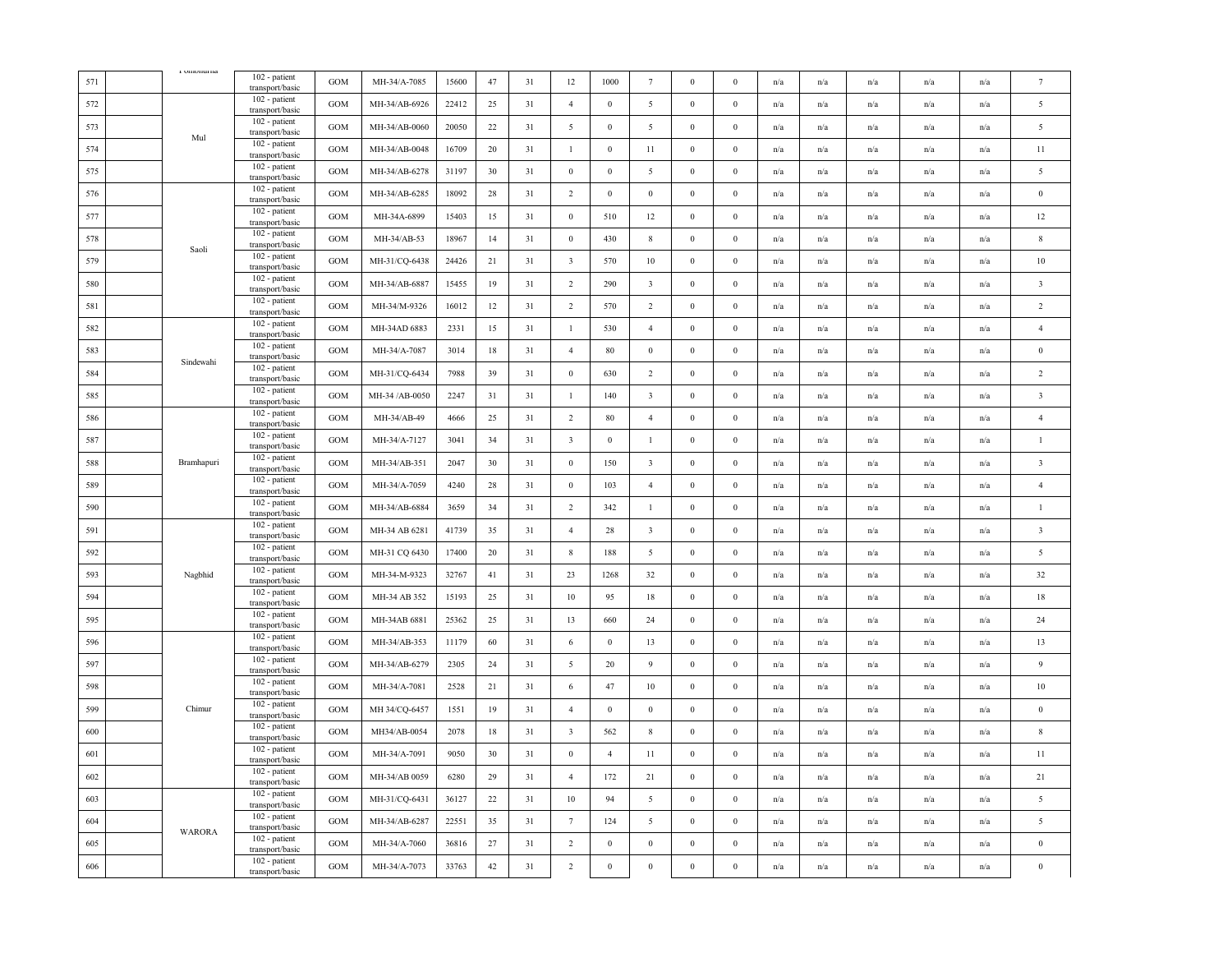|       |            | 102 - patient<br>transport/basic   | GOM                                                                                                                                                                                                                                                                                                                                                                                                         | MH-34A7088    | 15217 | 70 | 31 | $10\,$                  | 750              | $7\phantom{.0}$  | $\mathbf{0}$            | $\mathbf{0}$     | n/a                     | n/a                     | n/a                     | n/a                     | n/a                     | $\tau$           |
|-------|------------|------------------------------------|-------------------------------------------------------------------------------------------------------------------------------------------------------------------------------------------------------------------------------------------------------------------------------------------------------------------------------------------------------------------------------------------------------------|---------------|-------|----|----|-------------------------|------------------|------------------|-------------------------|------------------|-------------------------|-------------------------|-------------------------|-------------------------|-------------------------|------------------|
|       |            | 102 - patient                      | <b>GOM</b>                                                                                                                                                                                                                                                                                                                                                                                                  | MH-34AB0052   | 20690 | 42 | 31 | $\mathbf{0}$            | 25               | $\mathbf{1}$     | $\bf{0}$                | $\bf{0}$         | n/a                     | n/a                     | n/a                     | n/a                     | n/a                     | $\mathbf{1}$     |
|       | Bhadrawati | 102 - patient<br>transport/basic   | GOM                                                                                                                                                                                                                                                                                                                                                                                                         | MH-34AB6280   | 12122 | 34 | 31 | $\overline{5}$          | 580              | 14               | $\boldsymbol{0}$        | $\boldsymbol{0}$ | n/a                     | n/a                     | n/a                     | n/a                     | n/a                     | 14               |
|       |            | 102 - patient<br>transport/basic   | <b>GOM</b>                                                                                                                                                                                                                                                                                                                                                                                                  | MH-34AB6282   | 19189 | 48 | 31 | $\overline{\mathbf{3}}$ | 110              | $7\phantom{.0}$  | $\bf{0}$                | $\bf{0}$         | n/a                     | $\mathrm{n}/\mathrm{a}$ | n/a                     | $\mathrm{n}/\mathrm{a}$ | n/a                     | $\tau$           |
|       |            | 102 - patient                      | <b>GOM</b>                                                                                                                                                                                                                                                                                                                                                                                                  | MH-34A7090    | 15462 | 60 | 31 | $\overline{\mathbf{3}}$ | 1450             | 8                | $\bf{0}$                | $\mathbf{0}$     | n/a                     | n/a                     | n/a                     | n/a                     | n/a                     | $\,$ 8 $\,$      |
|       |            | 102 - patient                      | GOM                                                                                                                                                                                                                                                                                                                                                                                                         | MH-34/AB-0062 | 44123 | 70 | 31 | $5\overline{)}$         | 1400             | $\mathbf{1}$     | $\bf{0}$                | $\boldsymbol{0}$ | n/a                     | n/a                     | n/a                     | n/a                     | n/a                     | $\mathbf{1}$     |
|       | Rajura     | 102 - patient<br>transport/basic   | <b>GOM</b>                                                                                                                                                                                                                                                                                                                                                                                                  | MH-34/A-7083  | 34120 | 70 | 31 | $\,0\,$                 | 4102             | $\boldsymbol{0}$ | $\bf{0}$                | $\boldsymbol{0}$ | n/a                     | n/a                     | n/a                     | n/a                     | n/a                     | $\,0\,$          |
|       |            | 102 - patient<br>transport/basic   | <b>GOM</b>                                                                                                                                                                                                                                                                                                                                                                                                  | MH-34/A-7079  | 27565 | 50 | 31 | $\overline{2}$          | $\boldsymbol{0}$ | -1               | $\mathbf{0}$            | $\mathbf{0}$     | n/a                     | n/a                     | n/a                     | n/a                     | n/a                     | $\mathbf{1}$     |
|       |            | 102 - patient                      | GOM                                                                                                                                                                                                                                                                                                                                                                                                         | MH-34/AB-6284 | 61820 | 70 | 31 | 6                       | 729              | 15               | $\boldsymbol{0}$        | $\boldsymbol{0}$ | $\mathrm{n}/\mathrm{a}$ | n/a                     | n/a                     | $\mathbf{n}/\mathbf{a}$ | n/a                     | 15               |
|       |            | $102$ - patient                    | <b>GOM</b>                                                                                                                                                                                                                                                                                                                                                                                                  | MH-34/AB-64   | 61820 | 65 | 31 | $\overline{2}$          | $\boldsymbol{0}$ | $7\phantom{.0}$  | $\boldsymbol{0}$        | $\bf{0}$         | n/a                     | n/a                     | n/a                     | n/a                     | n/a                     | $\overline{7}$   |
|       |            | 102 - patient                      | GOM                                                                                                                                                                                                                                                                                                                                                                                                         | MH-34/A-7082  | 2670  | 16 | 31 | 8                       | 1000             | $\overline{4}$   | $\boldsymbol{0}$        | $\boldsymbol{0}$ | n/a                     | n/a                     | n/a                     | n/a                     | n/a                     | $\overline{4}$   |
|       | Korpana    | 102 - patient                      | <b>GOM</b>                                                                                                                                                                                                                                                                                                                                                                                                  | MH-34/AB-63   | 1162  | 22 | 31 | $7\phantom{.0}$         | $\bf{0}$         | $\overline{4}$   | $\bf{0}$                | $\bf{0}$         | n/a                     | n/a                     | n/a                     | n/a                     | n/a                     | $\overline{4}$   |
|       |            | 102 - patient<br>transport/basic   | GOM                                                                                                                                                                                                                                                                                                                                                                                                         | MH-34 M-7080  | 1176  | 16 | 31 | $\boldsymbol{0}$        | $\boldsymbol{0}$ | $\boldsymbol{0}$ | $\boldsymbol{0}$        | $\boldsymbol{0}$ | n/a                     | n/a                     | n/a                     | n/a                     | n/a                     | $\bf{0}$         |
| Dhule |            | 102 - patient<br>transport/basic   | GOM                                                                                                                                                                                                                                                                                                                                                                                                         | MH 18 G0116   | 48380 |    | 30 | 39                      | 325              | 39               | $\overline{4}$          |                  | $\mathrm{n}/\mathrm{a}$ | $\mathrm{n}/\mathrm{a}$ | n/a                     | $\mathbf{n}/\mathbf{a}$ | $\mathbf{n}/\mathbf{a}$ | 39               |
|       |            | 102 - patient                      | <b>GOM</b>                                                                                                                                                                                                                                                                                                                                                                                                  | MH 18 G0098   | 51983 |    | 30 | $\,$ 8 $\,$             | 258              | $\,$ 8 $\,$      | $\mathbf{1}$            |                  | n/a                     | n/a                     | n/a                     | n/a                     | n/a                     | $\,$ 8 $\,$      |
|       |            | 102 - patient                      | GOM                                                                                                                                                                                                                                                                                                                                                                                                         | MH 18 G0102   | 48854 |    | 30 | 16                      | 489              | 16               | $\overline{4}$          |                  | n/a                     | n/a                     | n/a                     | n/a                     | n/a                     | 16               |
|       |            | 102 - patient<br>transport/basic   | GOM                                                                                                                                                                                                                                                                                                                                                                                                         | MH 18 G0104   | 60770 |    | 30 | $7\phantom{.0}$         | 180              | $7\phantom{.0}$  | $\overline{4}$          | $\overline{2}$   | n/a                     | n/a                     | n/a                     | n/a                     | n/a                     | $\tau$           |
|       |            | 102 - patient<br>transport/basic   | <b>GOM</b>                                                                                                                                                                                                                                                                                                                                                                                                  | MH 18 G0188   | 41377 |    | 30 | $\,$ 8 $\,$             | 200              | $8\phantom{.0}$  | $\overline{\mathbf{3}}$ |                  | n/a                     | n/a                     | n/a                     | n/a                     | n/a                     | $\,$ 8 $\,$      |
|       |            | 102 - patient                      | GOM                                                                                                                                                                                                                                                                                                                                                                                                         | MH 18 G0103   | 36088 |    | 30 | 12                      | 352              | 12               | $\overline{4}$          |                  | n/a                     | $\mathrm{n}/\mathrm{a}$ | $\mathrm{n}/\mathrm{a}$ | $\mathbf{n}/\mathbf{a}$ | $\mathbf{n}/\mathbf{a}$ | $12\,$           |
|       |            | 102 - patient                      | GOM                                                                                                                                                                                                                                                                                                                                                                                                         | MH 18 G0105   | 38356 |    | 30 | $\overline{4}$          | 120              | $\overline{4}$   | 2                       |                  | n/a                     | n/a                     | n/a                     | n/a                     | n/a                     | $\overline{4}$   |
|       |            | 102 - patient                      | GOM                                                                                                                                                                                                                                                                                                                                                                                                         | MH 12 PA4372  | 35892 |    | 30 | 10                      | 510              | 10               | $\overline{\mathbf{3}}$ |                  | n/a                     | n/a                     | n/a                     | n/a                     | n/a                     | $10\,$           |
|       |            | 102 - patient                      | GOM                                                                                                                                                                                                                                                                                                                                                                                                         | MH 18 G0119   | 35479 |    | 30 | 12                      | 410              | 12               | $\overline{2}$          |                  | $\mathrm{n}/\mathrm{a}$ | n/a                     | n/a                     | $\mathrm{n}/\mathrm{a}$ | n/a                     | $12\,$           |
|       |            | 102 - patient<br>transport/basic   | GOM                                                                                                                                                                                                                                                                                                                                                                                                         | MH18 G0106    | 36348 |    | 30 | 14                      | 500              | 14               | $\sqrt{2}$              |                  | $\mathrm{n}/\mathrm{a}$ | n/a                     | n/a                     | n/a                     | $\mathrm{n}/\mathrm{a}$ | 14               |
|       |            | 102 - patient                      | GOM                                                                                                                                                                                                                                                                                                                                                                                                         | MH 18 G0107   | 46924 |    | 30 | 25                      | 580              | 25               | $\overline{\mathbf{3}}$ |                  | n/a                     | $\mathrm{n}/\mathrm{a}$ | n/a                     | $\mathrm{n}/\mathrm{a}$ | $\mathbf{n}/\mathbf{a}$ | 25               |
|       |            | 102 - patient                      | <b>GOM</b>                                                                                                                                                                                                                                                                                                                                                                                                  | MH12 PA4850   | 42360 |    | 30 | 5                       | 354              | 5                | 2                       |                  | n/a                     | n/a                     | n/a                     | n/a                     | n/a                     | 5                |
|       |            | 102 - patient                      | GOM                                                                                                                                                                                                                                                                                                                                                                                                         | MH12 AA0605   | 34708 |    | 30 | 22                      | 620              | $22\,$           | $\overline{4}$          |                  | n/a                     | n/a                     | n/a                     | n/a                     | n/a                     | $22\,$           |
|       |            | 102 - patient<br>transport/basic   | <b>GOM</b>                                                                                                                                                                                                                                                                                                                                                                                                  | MH18 AG110    | 57588 |    | 30 | $\mathbf{0}$            | $\boldsymbol{0}$ | $\boldsymbol{0}$ | $\mathbf{0}$            |                  | n/a                     | n/a                     | n/a                     | n/a                     | n/a                     | $\,0\,$          |
|       |            | 102 - patient<br>transport/basic   | <b>GOM</b>                                                                                                                                                                                                                                                                                                                                                                                                  | MH12 A 6411   | 40646 |    | 30 | 15                      | 699              | 15               | $\overline{\mathbf{3}}$ |                  | n/a                     | n/a                     | n/a                     | n/a                     | n/a                     | 15               |
|       |            | 102 - patient                      | GOM                                                                                                                                                                                                                                                                                                                                                                                                         | MH 18 G0091   | 58807 |    | 30 | 12                      | 415              | 12               | $\overline{4}$          |                  | n/a                     | n/a                     | n/a                     | n/a                     | n/a                     | $12\,$           |
|       |            | 102 - patient                      | GOM                                                                                                                                                                                                                                                                                                                                                                                                         | MH18 G0048    | 27717 |    | 30 | $\overline{4}$          | 245              | $\overline{4}$   | $\mathbf{1}$            |                  | n/a                     | n/a                     | n/a                     | n/a                     | n/a                     | $\overline{4}$   |
|       |            | 102 - patient                      | GOM                                                                                                                                                                                                                                                                                                                                                                                                         | MH18 G0093    | 29735 |    | 30 | 5                       | 200              | 5                | $\mathbf{1}$            |                  | n/a                     | n/a                     | n/a                     | n/a                     | n/a                     | 5                |
|       |            | 102 - patient                      | <b>GOM</b>                                                                                                                                                                                                                                                                                                                                                                                                  | MH 18 G0049   | 29084 |    | 30 | 12                      | 378              | 12               | 5                       |                  | n/a                     | n/a                     | $\mathrm{n}/\mathrm{a}$ | n/a                     | n/a                     | $12\,$           |
|       |            | 102 - patient<br>transport/basic   | GOM                                                                                                                                                                                                                                                                                                                                                                                                         | MH 12 PA4881  | 31756 |    | 30 | $\boldsymbol{0}$        | $\boldsymbol{0}$ | $\,0\,$          | $\boldsymbol{0}$        |                  | n/a                     | n/a                     | n/a                     | n/a                     | $\mathrm{n}/\mathrm{a}$ | $\boldsymbol{0}$ |
|       |            | 102 - patient<br>transport/basic   | GOM                                                                                                                                                                                                                                                                                                                                                                                                         | MH 12 AH 6081 | 20804 |    | 30 | 12                      | 410              | 12               | $\overline{2}$          |                  | $\mathrm{n}/\mathrm{a}$ | $\mathrm{n}/\mathrm{a}$ | n/a                     | $\mathrm{n}/\mathrm{a}$ | $\mathbf{n}/\mathbf{a}$ | $12\,$           |
|       |            | 102 - patient                      | <b>GOM</b>                                                                                                                                                                                                                                                                                                                                                                                                  | MH 18 G 0094  | 43341 |    | 30 | 11                      | 400              | 11               | $\overline{\mathbf{3}}$ |                  | n/a                     | n/a                     | n/a                     | n/a                     | n/a                     | $11\,$           |
|       |            | $102$ - patient<br>transport/basic | GOM                                                                                                                                                                                                                                                                                                                                                                                                         | MH 12 CA 4158 | 39530 |    | 30 | 15                      | 354              | 15               | $\overline{2}$          |                  | n/a                     | n/a                     | n/a                     | n/a                     | n/a                     | 15               |
|       |            | Jiwati                             | transport/basic<br>transport/basic<br>transport/basic<br>transport/basic<br>transport/basic<br>transport/basic<br>transport/basic<br>transport/basic<br>transport/basic<br>transport/basic<br>transport/basic<br>transport/basic<br>transport/basic<br>transport/basic<br>transport/basic<br>transport/basic<br>transport/basic<br>transport/basic<br>transport/basic<br>transport/basic<br>transport/basic |               |       |    |    |                         |                  |                  |                         |                  |                         |                         |                         |                         |                         |                  |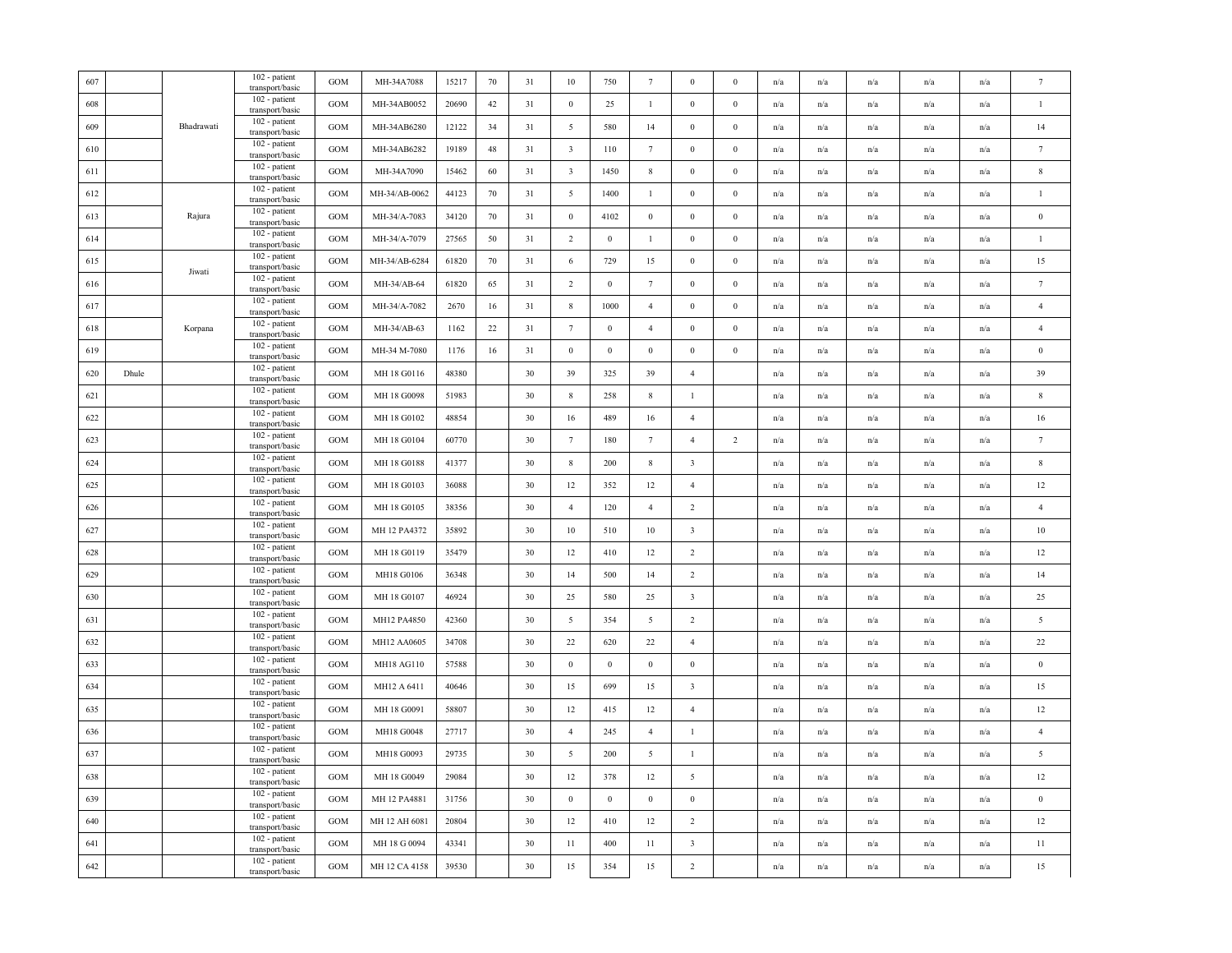| 643 |            |               | 102 - patient<br>transport/basic                    | <b>GOM</b>        | MH 18 G 0038  | 44106   |     | 30               | 18               | 845              | 18              | $\overline{4}$          | $\overline{c}$          | n/a | n/a                     | n/a                     | n/a                     | n/a                     | 18               |
|-----|------------|---------------|-----------------------------------------------------|-------------------|---------------|---------|-----|------------------|------------------|------------------|-----------------|-------------------------|-------------------------|-----|-------------------------|-------------------------|-------------------------|-------------------------|------------------|
| 644 |            |               | 102 - patient<br>transport/basic                    | <b>GOM</b>        | MH 18 G 0092  | 27128   |     | 30               | $\overline{4}$   | 200              | $\overline{4}$  | $\mathbf{1}$            |                         | n/a | n/a                     | n/a                     | n/a                     | n/a                     | $\overline{4}$   |
| 645 |            |               | 102 - patient<br>transport/basic                    | $_{\mathrm{GOM}}$ | MH18 G0037    | 43447   |     | 30               | 18               | 610              | 18              | $7\phantom{.0}$         |                         | n/a | n/a                     | n/a                     | n/a                     | n/a                     | 18               |
| 646 |            |               | 102 - patient<br>transport/basic                    | <b>GOM</b>        | MH 18 G0095   | 53213   |     | 30               | $5\overline{)}$  | 245              | 5               | $\overline{2}$          |                         | n/a | $\mathrm{n}/\mathrm{a}$ | $\mathrm{n}/\mathrm{a}$ | $\mathrm{n}/\mathrm{a}$ | n/a                     | $\sqrt{5}$       |
| 647 |            |               | 102 - patient<br>transport/basic                    | <b>GOM</b>        | MH 18 G 0096  | 28314   |     | 30               | 15               | 450              | 15              | 5                       |                         | n/a | n/a                     | n/a                     | n/a                     | n/a                     | $15\,$           |
| 648 |            |               | 102 - patient<br>transport/basic                    | <b>GOM</b>        | MH 12 A 4751  | 36481   |     | 30               | $7\phantom{.0}$  | 300              | $7\phantom{.0}$ | $\overline{2}$          |                         | n/a | n/a                     | n/a                     | n/a                     | n/a                     | $\tau$           |
| 649 |            |               | 102 - patient<br>transport/basic                    | <b>GOM</b>        | MH 18 G0120   | 27425   |     | 30               | $\,$ 8 $\,$      | 280              | $\,$ 8 $\,$     | $\overline{4}$          |                         | n/a | n/a                     | n/a                     | n/a                     | n/a                     | $\,$ 8 $\,$      |
| 650 |            |               | 102 - patient<br>transport/basic                    | <b>GOM</b>        | MH 18 G 118   | 34555   |     | 30               | 11               | 370              | 11              | 2                       |                         | n/a | n/a                     | n/a                     | n/a                     | n/a                     | 11               |
| 651 |            |               | 102 - patient<br>transport/basic                    | <b>GOM</b>        | MH 18 G 0091  | 29235   |     | 30               | $5\overline{)}$  | 210              | 5               | $\overline{2}$          |                         | n/a | $\mathrm{n}/\mathrm{a}$ | n/a                     | $\mathrm{n}/\mathrm{a}$ | $\mathrm{n}/\mathrm{a}$ | $\overline{5}$   |
| 652 |            |               | 102 - patient<br>transport/basic                    | <b>GOM</b>        | MH 18 G 0051  | 41134   |     | 30               | 12               | 410              | 12              | $\overline{\mathbf{3}}$ | $\overline{\mathbf{3}}$ | n/a | n/a                     | n/a                     | n/a                     | n/a                     | 12               |
| 653 |            |               | 102 - patient<br>transport/basic                    | <b>GOM</b>        | MH 18 G0117   | 59674   |     | 30               | 5                | 320              | 5               | $\mathbf{1}$            |                         | n/a | n/a                     | n/a                     | n/a                     | n/a                     | 5                |
| 654 |            |               | 102 - patient<br>transport/basic                    | <b>GOM</b>        | MH 18 G0086   | 58505   |     | 30               | 14               | 458              | 14              | 5                       | $\overline{\mathbf{3}}$ | n/a | n/a                     | n/a                     | n/a                     | n/a                     | 14               |
| 655 |            |               | 102 - patient<br>transport/basic                    | <b>GOM</b>        | MH 12 AH 4653 | 33977   |     | 30               | $\,$ 8 $\,$      | 245              | $\,$ 8 $\,$     | $\overline{\mathbf{3}}$ |                         | n/a | n/a                     | n/a                     | n/a                     | $\mathrm{n}/\mathrm{a}$ | $\,$ 8 $\,$      |
| 656 |            |               | 102 - patient<br>transport/basic                    | <b>GOM</b>        | MH 18 G0036   | 48344   |     | 30               | 12               | 266              | 12              | $\overline{4}$          |                         | n/a | $\mathrm{n}/\mathrm{a}$ | n/a                     | n/a                     | $\mathrm{n}/\mathrm{a}$ | 12               |
| 657 |            |               | 102 - patient<br>transport/basic                    | <b>GOM</b>        | MH 12 GA 0988 | 54769   |     | 30               | 14               | 320              | 14              | $\overline{\mathbf{3}}$ |                         | n/a | n/a                     | n/a                     | n/a                     | n/a                     | 14               |
| 658 |            |               | 102 - patient<br>transport/basic                    | <b>GOM</b>        | MH 12 0047    | 45448   |     | 30               | 17               | 410              | 17              | $\sqrt{6}$              |                         | n/a | n/a                     | n/a                     | n/a                     | n/a                     | 17               |
| 659 |            |               | 102 - patient<br>transport/basic                    | <b>GOM</b>        | MH 18 G 0089  | 53961   |     | 30               | 10               | 250              | 10              | $\overline{2}$          |                         | n/a | n/a                     | n/a                     | n/a                     | n/a                     | $10\,$           |
| 660 |            |               | 102 - patient<br>transport/basic                    | <b>GOM</b>        | MH 12 JA 0173 | 51240   |     | 30               | $\mathbf{0}$     | $\mathbf{0}$     | $\,0\,$         | $\mathbf{0}$            |                         | n/a | n/a                     | $\mathrm{n}/\mathrm{a}$ | $\mathrm{n}/\mathrm{a}$ | $\mathrm{n}/\mathrm{a}$ | $\,0\,$          |
| 661 |            |               | 102 - patient                                       | <b>GOM</b>        | MH 41 G1018   | 88754   |     | 30               | 50               | 1400             | 50              | 33                      | $\overline{\mathbf{3}}$ | n/a | n/a                     | $\mathrm{n}/\mathrm{a}$ | $\mathrm{n}/\mathrm{a}$ | n/a                     | 50               |
| 662 |            |               | transport/basic<br>102 - patient                    | <b>GOM</b>        | MH 18 G0034   | 57842   |     | 30               | 6                | 300              | 6               | 2                       | 2                       | n/a | n/a                     | n/a                     | n/a                     | n/a                     | 6                |
| 663 |            |               | transport/basic<br>102 - patient<br>transport/basic | <b>GOM</b>        | MH 18 G0184   |         |     | 30               | 57               | 2350             | 57              | 29                      | $\overline{\mathbf{3}}$ | n/a | n/a                     | $\mathrm{n}/\mathrm{a}$ | n/a                     | $\mathrm{n}/\mathrm{a}$ | 57               |
| 664 |            |               | 102 - patient<br>transport/basic                    | <b>GOM</b>        | MH 18 G 0142  |         |     | 30               | $\boldsymbol{0}$ | $\boldsymbol{0}$ | $\,0\,$         | $\boldsymbol{0}$        |                         | n/a | $\mathrm{n}/\mathrm{a}$ | $\mathrm{n}/\mathrm{a}$ | $\mathrm{n}/\mathrm{a}$ | $\mathrm{n}/\mathrm{a}$ | $\,0\,$          |
| 665 |            |               | 102 - patient<br>transport/basic                    | $_{\rm GOM}$      | MH 18 G0052   |         |     | 30               | $5\overline{)}$  | 120              | $\overline{5}$  | $\overline{2}$          |                         | n/a | n/a                     | n/a                     | n/a                     | $\mathrm{n}/\mathrm{a}$ | $\overline{5}$   |
| 666 |            |               | 102 - patient                                       | <b>GOM</b>        | MH 18 G 0062  |         |     | 30               | $22\,$           | 700              | $22\,$          | $\overline{4}$          |                         | n/a | $\mathrm{n}/\mathrm{a}$ | n/a                     | n/a                     | $\mathrm{n}/\mathrm{a}$ | $22\,$           |
| 667 |            |               | transport/basic<br>102 - patient                    | <b>GOM</b>        | MH 26 N 209   |         |     | 30               | $\,$ 8 $\,$      | 310              | 8               | $\overline{\mathbf{3}}$ |                         | n/a | n/a                     | n/a                     | n/a                     | n/a                     | $\,$ 8 $\,$      |
| 668 |            |               | transport/basic<br>102 - patient                    | <b>GOM</b>        | MH 18 G 0141  |         |     | 30               | 12               | 322              | 12              | $\overline{\mathbf{3}}$ |                         | n/a | n/a                     | n/a                     | n/a                     | n/a                     | $12\,$           |
| 669 | Gadchiroli | DH Gadchiroli | transport/basic<br>102 - patient                    | <b>GOM</b>        | MH 33 G 1261  | 1072942 | 200 | 30               | $\boldsymbol{0}$ | $\boldsymbol{0}$ | $\,0\,$         | $\bf{0}$                | $\mathbf{0}$            | n/a | n/a                     | n/a                     | n/a                     | n/a                     | $\bf{0}$         |
| 670 |            | DH Gadchiroli | transport/basic<br>102 - patient<br>transport/basic | <b>GOM</b>        | MH 33 G 1263  | 1072942 | 200 | 30               | 38               | 8758             | 120             | 109                     | 11                      | n/a | n/a                     | n/a                     | n/a                     | n/a                     | 120              |
| 671 |            | DH Gadchiroli | 102 - patient                                       | <b>GOM</b>        | MH 33 G 711   | 1072942 | 200 | 30               | 16               | 3429             | 42              | $\mathbf{0}$            | $\boldsymbol{0}$        | n/a | n/a                     | n/a                     | n/a                     | n/a                     | 42               |
| 672 |            | DH Gadchiroli | transport/basic<br>102 - patient                    | <b>GOM</b>        | MH 33 4737    | 1072942 | 200 | 30               | 30               | 6886             | 75              | 59                      | 16                      | n/a | n/a                     | n/a                     | n/a                     | n/a                     | 75               |
| 673 |            | DH Gadchiroli | transport/basic<br>102 - patient                    | <b>GOM</b>        | MH 33 G 712   | 1072942 | 200 | 30               | 20               | 4027             | 70              | 48                      | 22                      | n/a | n/a                     | n/a                     | n/a                     | n/a                     | 70               |
| 674 |            | DH Gadchiroli | transport/basic<br>102 - patient                    | <b>GOM</b>        | MH 33 G 710   | 1072942 | 200 | $\boldsymbol{0}$ | $\boldsymbol{0}$ | $\boldsymbol{0}$ | $\overline{0}$  | $\bf{0}$                | $\bf{0}$                | n/a | n/a                     | $\mathrm{n}/\mathrm{a}$ | n/a                     | $\mathrm{n}/\mathrm{a}$ | $\boldsymbol{0}$ |
| 675 |            | WH Gadchiroli | transport/basic<br>102 - patient<br>transport/basic | <b>GOM</b>        | MH 33 G 2570  |         |     |                  |                  |                  |                 |                         |                         | n/a | n/a                     | n/a                     | n/a                     | $\mathrm{n}/\mathrm{a}$ | $\boldsymbol{0}$ |
| 676 |            | SDH Aheri     | 102 - patient<br>transport/basic                    | <b>GOM</b>        | MH33G2077     | 14609   | 200 | 30               | 12               | 3922             | 54              | 48                      | 6                       | n/a | $\mathrm{n}/\mathrm{a}$ | n/a                     | $\mathrm{n}/\mathrm{a}$ | $\mathrm{n}/\mathrm{a}$ | 54               |
| 677 |            | SDH Aheri     | 102 - patient<br>transport/basic                    | <b>GOM</b>        | MH33G934      | 14609   | 200 | $\boldsymbol{0}$ | $\,0\,$          | $\bf{0}$         | $\,$ 0 $\,$     | $\bf{0}$                | $\mathbf{0}$            | n/a | n/a                     | n/a                     | n/a                     | n/a                     | $\boldsymbol{0}$ |
| 678 |            | SDH Aheri     | 102 - patient<br>transport/basic                    | GOM               | MH33G713      | 14609   | 200 | 30               | 11               | 1474             | 24              | $22\,$                  | $\overline{2}$          | n/a | n/a                     | n/a                     | n/a                     | n/a                     | 24               |
|     |            |               |                                                     |                   |               |         |     |                  |                  |                  |                 |                         |                         |     |                         |                         |                         |                         |                  |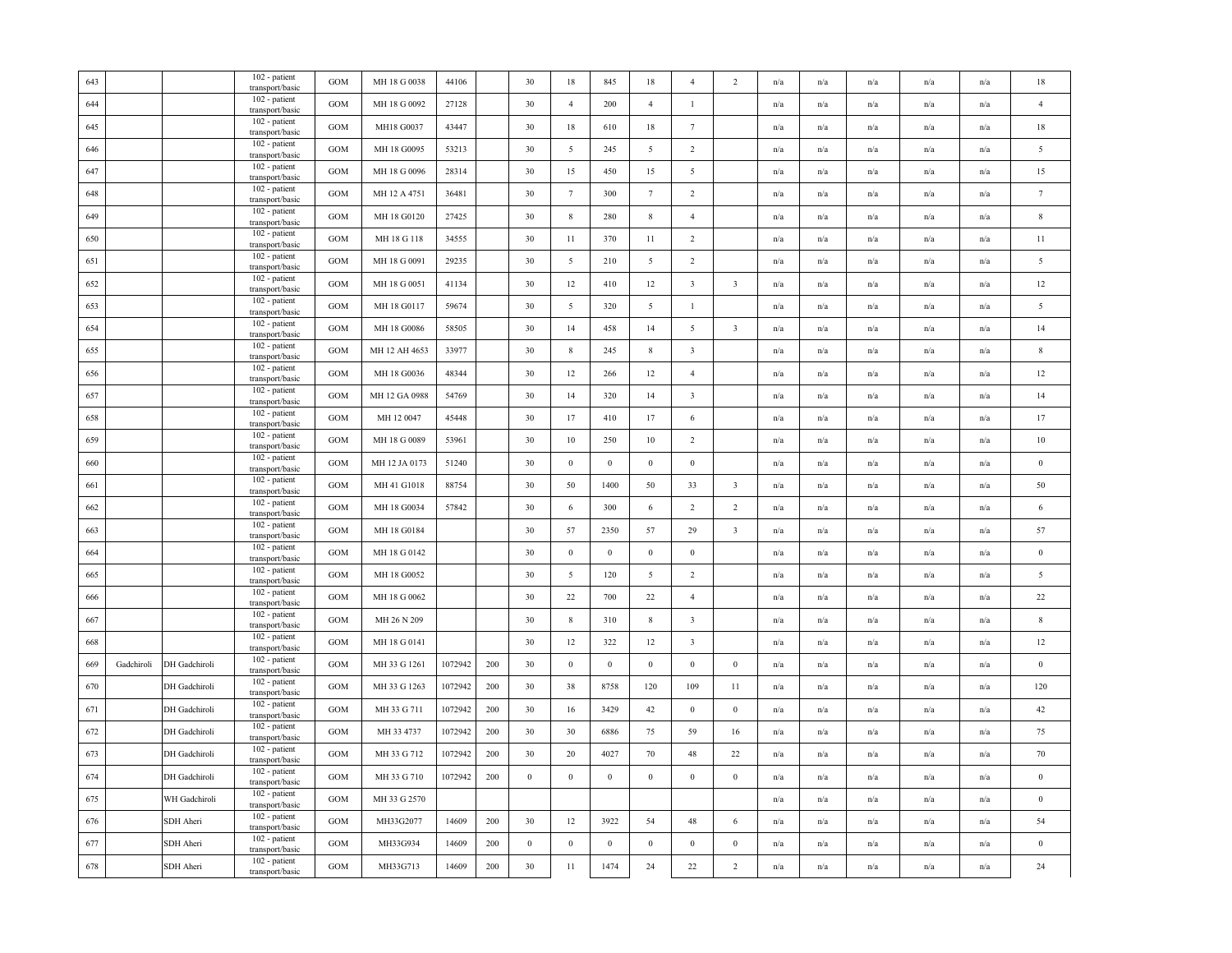| 679 | SDH Kurkheda  | 102 - patient<br>transport/basic | <b>GOM</b>   | MH-33-G-1264  | 77936 | 83968  | 30               | 21               | 717          | 22                      | $\bf{0}$         | $\Omega$         | n/a | n/a                     | n/a                     | n/a                     | n/a                     | $22\,$                  |
|-----|---------------|----------------------------------|--------------|---------------|-------|--------|------------------|------------------|--------------|-------------------------|------------------|------------------|-----|-------------------------|-------------------------|-------------------------|-------------------------|-------------------------|
| 680 | SDH Armori    | 102 - patient<br>transport/basic | <b>GOM</b>   | MH-33-G-      | 18504 | 200    | $\boldsymbol{0}$ | $\boldsymbol{0}$ | $\,0\,$      | $\,0\,$                 | $\mathbf{0}$     | $\bf{0}$         | n/a | n/a                     | n/a                     | n/a                     | n/a                     | $\,0\,$                 |
| 681 | RH Wadsa      | 102 - patient<br>transport/basic | <b>GOM</b>   | MH 33 -4620   | 28781 | 150    | 30               | 13               | 1590         | 14                      | $\boldsymbol{0}$ | $\bf{0}$         | n/a | $\mathrm{n}/\mathrm{a}$ | n/a                     | $\mathrm{n}/\mathrm{a}$ | n/a                     | 14                      |
| 682 | R. H. Korchi  | 102 - patient<br>transport/basic | <b>GOM</b>   | MH 33 G 4621  | 3256  | 160    | 30               | 28               | 1540         | 30                      | $\bf{0}$         | $\mathbf{0}$     | n/a | n/a                     | n/a                     | n/a                     | n/a                     | 30                      |
| 683 | R.H. ASHTI    | 102 - patient<br>transport/basic | <b>GOM</b>   | MH-33-G-1209  | 23000 | 70     | 19               | $\boldsymbol{0}$ | $\bf{0}$     | $\,0\,$                 | $\bf{0}$         | $\boldsymbol{0}$ | n/a | n/a                     | n/a                     | n/a                     | n/a                     | $\,0\,$                 |
| 684 | RH Mulchera   | 102 - patient<br>transport/basic | <b>GOM</b>   | MH 31/CQ 6460 | 3500  | 1800   | 30               | 18               | 1580         | 26                      | $\bf{0}$         | $\bf{0}$         | n/a | n/a                     | n/a                     | n/a                     | n/a                     | 26                      |
| 685 | RH Etapalli   | 102 - patient<br>transport/basic | <b>GOM</b>   | MH 33 G 2096  | 86000 | 150    | 30               | 23               | 2238         | 23                      | $\bf{0}$         | $\bf{0}$         | n/a | n/a                     | n/a                     | $\mathrm{n}/\mathrm{a}$ | $\mathrm{n}/\mathrm{a}$ | 23                      |
| 686 | RH Chamorshi  | 102 - patient<br>transport/basic | <b>GOM</b>   | MH 33 G 1250  | 7800  | 200    | 30               | 57               | 2428         | 57                      | 54               | $\overline{c}$   | n/a | n/a                     | n/a                     | n/a                     | n/a                     | 57                      |
| 687 | RH Dhanora    | 102 - patient<br>transport/basic | GOM          | MH 33 G 1267  | 82675 | 200    | 16               | 25               | 909          | 25                      | $\boldsymbol{0}$ | $\boldsymbol{0}$ | n/a | n/a                     | n/a                     | n/a                     | n/a                     | 25                      |
| 688 | Sironcha RH   | 102 - patient<br>transport/basic | <b>GOM</b>   | MH-33-4619    | 55465 | 200    | 30               | 17               | 720          | 17                      | 12               | 5                | n/a | n/a                     | n/a                     | n/a                     | n/a                     | 17                      |
| 689 | RH Bhamragad  | 102 - patient<br>transport/basic | <b>GOM</b>   | MH-33/G-709   | 32602 | 200    | 20               | $\overline{3}$   | 866          | $\overline{\mathbf{3}}$ | $\bf{0}$         | $\bf{0}$         | n/a | n/a                     | n/a                     | n/a                     | n/a                     | $\overline{\mathbf{3}}$ |
| 690 | Porla         | 102 - patient<br>transport/basic | GOM          | MH-33 G-1025  | 39473 | $40\,$ | 20               | 23               | 910          | $23\,$                  | $18\,$           | 5                | n/a | n/a                     | n/a                     | n/a                     | n/a                     | 23                      |
| 691 | Potegaon      | 102 - patient<br>transport/basic | <b>GOM</b>   | MH-33 4315    | 18912 | 1200   | 27               | $\boldsymbol{0}$ | $\mathbf{0}$ | $\mathbf{0}$            | $\bf{0}$         | $\bf{0}$         | n/a | $\mathrm{n}/\mathrm{a}$ | n/a                     | n/a                     | $\mathrm{n}/\mathrm{a}$ | $\bf{0}$                |
| 692 | Amirza        | 102 - patient<br>transport/basic | <b>GOM</b>   | MH-33 4291    | 24467 | 2500   | 21               | 13               | 320          | 26                      | $\mathbf{0}$     | $\mathbf{0}$     | n/a | n/a                     | n/a                     | n/a                     | n/a                     | 26                      |
| 693 | Bodali        | 102 - patient<br>transport/basic | <b>GOM</b>   | MH-33 G-1350  | 12173 | 15     | 11               | $7\phantom{.0}$  | 200          | $7\phantom{.0}$         | $\bf{0}$         | $\boldsymbol{0}$ | n/a | n/a                     | n/a                     | n/a                     | n/a                     | $\tau$                  |
| 694 | KURUD         | 102 - patient<br>transport/basic | <b>GOM</b>   | MH-33/G-352   | 18346 | 15     | 31               | $10\,$           | 1108         | 20                      | $\boldsymbol{0}$ | $\boldsymbol{0}$ | n/a | n/a                     | n/a                     | n/a                     | n/a                     | 20                      |
| 695 | KOREGAON      | 102 - patient<br>transport/basic | <b>GOM</b>   | MH-33-4656    | 23609 | 20     | 31               | $20\,$           | 940          | 20                      | $\boldsymbol{0}$ | $\boldsymbol{0}$ | n/a | n/a                     | $\mathrm{n}/\mathrm{a}$ | $\mathrm{n}/\mathrm{a}$ | n/a                     | 20                      |
| 696 | SAWANGI       | 102 - patient<br>transport/basic | <b>GOM</b>   | MH-33/G-296   | 15152 | 12     | 31               | 22               | 885          | 22                      | $\boldsymbol{0}$ | $\mathbf{0}$     | n/a | n/a                     | n/a                     | $\mathrm{n}/\mathrm{a}$ | n/a                     | 22                      |
| 697 | Vairagad      | 102 - patient<br>transport/basic | <b>GOM</b>   | MH-31CQ6466   | 3245  | 2140   | $18\,$           | 18               | 2015         | $18\,$                  | $\boldsymbol{0}$ | $\bf{0}$         | n/a | n/a                     | n/a                     | n/a                     | n/a                     | 18                      |
| 698 | Waddha        | 102 - patient<br>transport/basic | <b>GOM</b>   | MH-33/G-744   | 29745 | 1892   | 22               | 11               | 2027         | 29                      | $\bf{0}$         | $\boldsymbol{0}$ | n/a | n/a                     | n/a                     | n/a                     | n/a                     | 29                      |
| 699 | Delanwadi     | 102 - patient<br>transport/basic | <b>GOM</b>   | MH33CQ-6467   | 9809  | 30     | 6                | 6                | 900          | 22                      | $\overline{4}$   | 18               | n/a | $\mathrm{n}/\mathrm{a}$ | n/a                     | $\mathrm{n}/\mathrm{a}$ | $\mathbf{n}/\mathbf{a}$ | 22                      |
| 700 | Bhakrondi     | 102 - patient<br>transport/basic | $_{\rm GOM}$ | MH-33G 294    | 11394 | 100    | 14               | 14               | 1100         | 24                      | 20               | $\overline{4}$   | n/a | n/a                     | n/a                     | n/a                     | n/a                     | 24                      |
| 701 | Amgaon        | 102 - patient<br>transport/basic | <b>GOM</b>   | MH-33/4742    | 31810 | 2135   | 23               | 31               | 2210         | 41                      | $\boldsymbol{0}$ | $\boldsymbol{0}$ | n/a | $\mathrm{n}/\mathrm{a}$ | n/a                     | n/a                     | $\mathbf{n}/\mathbf{a}$ | 41                      |
| 702 | Bhendala(PHU) | 102 - patient<br>transport/basic | <b>GOM</b>   | MH-33/4653    | 33321 | 2030   | 22               | 26               | 1090         | 26                      | $\bf{0}$         | $\bf{0}$         | n/a | n/a                     | n/a                     | n/a                     | n/a                     | 26                      |
| 703 | Kunghada      | 102 - patient<br>transport/basic | <b>GOM</b>   | MH-33/G-82    | 26866 | 1540   | 15               | 11               | 890          | 22                      | $\boldsymbol{0}$ | $\bf{0}$         | n/a | n/a                     | n/a                     | n/a                     | n/a                     | $22\,$                  |
| 704 | Konsari       | 102 - patient<br>transport/basic | <b>GOM</b>   | MH-33/G-295   | 26192 | 1258   | 30               | 28               | 1140         | 30                      | $\bf{0}$         | $\bf{0}$         | n/a | n/a                     | n/a                     | n/a                     | n/a                     | 30                      |
| 705 | Markanda      | 102 - patient<br>transport/basic | <b>GOM</b>   | MH-33/G-293   | 22309 | 1440   | 10               | 10               | 894          | 20                      | $\bf{0}$         | $\bf{0}$         | n/a | n/a                     | n/a                     | $\mathrm{n}/\mathrm{a}$ | $\mathbf{n}/\mathbf{a}$ | 20                      |
| 706 | Ghot          | 102 - patient<br>transport/basic | <b>GOM</b>   | MH-33/C-86    | 2358  | 1890   | 30               | 30               | 2305         | $46\,$                  | $\mathbf{0}$     | $\boldsymbol{0}$ | n/a | n/a                     | n/a                     | n/a                     | n/a                     | 46                      |
| 707 | Regdi         | 102 - patient<br>transport/basic | <b>GOM</b>   | MH-33-4652    | 1150  | 720    | 30               | 13               | 1583         | 13                      | $\boldsymbol{0}$ | $\boldsymbol{0}$ | n/a | n/a                     | n/a                     | n/a                     | n/a                     | 13                      |
| 708 | Godalwhai     | 102 - patient<br>transport/basic | <b>GOM</b>   | MH-33/G-1029  | 21549 | 40     | 30               | 15               | 1653         | 48                      | 43               | 5                | n/a | n/a                     | n/a                     | n/a                     | n/a                     | 48                      |
| 709 | Murumgaon     | 102 - patient<br>transport/basic | <b>GOM</b>   | MH-33/4650    | 21864 | 40     | 30               | 25               | 1165         | 50                      | $\bf{0}$         | $\bf{0}$         | n/a | n/a                     | n/a                     | n/a                     | n/a                     | 50                      |
| 710 | Rangi         | 102 - patient<br>transport/basic | <b>GOM</b>   | MH-33/CQ-6468 | 11564 | 30     | 30               | $7\phantom{.0}$  | 228          | $7\phantom{.0}$         | $\boldsymbol{0}$ | $\mathbf{0}$     | n/a | n/a                     | n/a                     | n/a                     | n/a                     | $\tau$                  |
| 711 | Karwafa       | 102 - patient<br>transport/basic | <b>GOM</b>   | MH-33/C-84    | 12193 | 40     | 30               | 16               | 134          | 16                      | $\mathbf{0}$     | $\bf{0}$         | n/a | $\mathrm{n}/\mathrm{a}$ | n/a                     | $\mathrm{n}/\mathrm{a}$ | $\mathrm{n}/\mathrm{a}$ | $16\,$                  |
| 712 | Pendhari      | 102 - patient<br>transport/basic | <b>GOM</b>   | MH-33/G-1351  | 14353 | 50     | 30               | 11               | 4250         | 25                      | $\mathbf{0}$     | $\mathbf{0}$     | n/a | n/a                     | n/a                     | n/a                     | n/a                     | 25                      |
| 713 | Todsa         | 102 - patient<br>transport/basic | GOM          | MH-33 4741    | 13125 | 3701   | 30               | 27               | 1435         | $32\,$                  | $\boldsymbol{0}$ | $\boldsymbol{0}$ | n/a | n/a                     | n/a                     | n/a                     | n/a                     | 32                      |
| 714 | kasansur      | 102 - patient<br>transport/basic | GOM          | MH-33 4651    | 13448 | 2382   | 30               | 14               | 1830         | $21\,$                  | $\boldsymbol{0}$ | $\boldsymbol{0}$ | n/a | n/a                     | n/a                     | n/a                     | n/a                     | 21                      |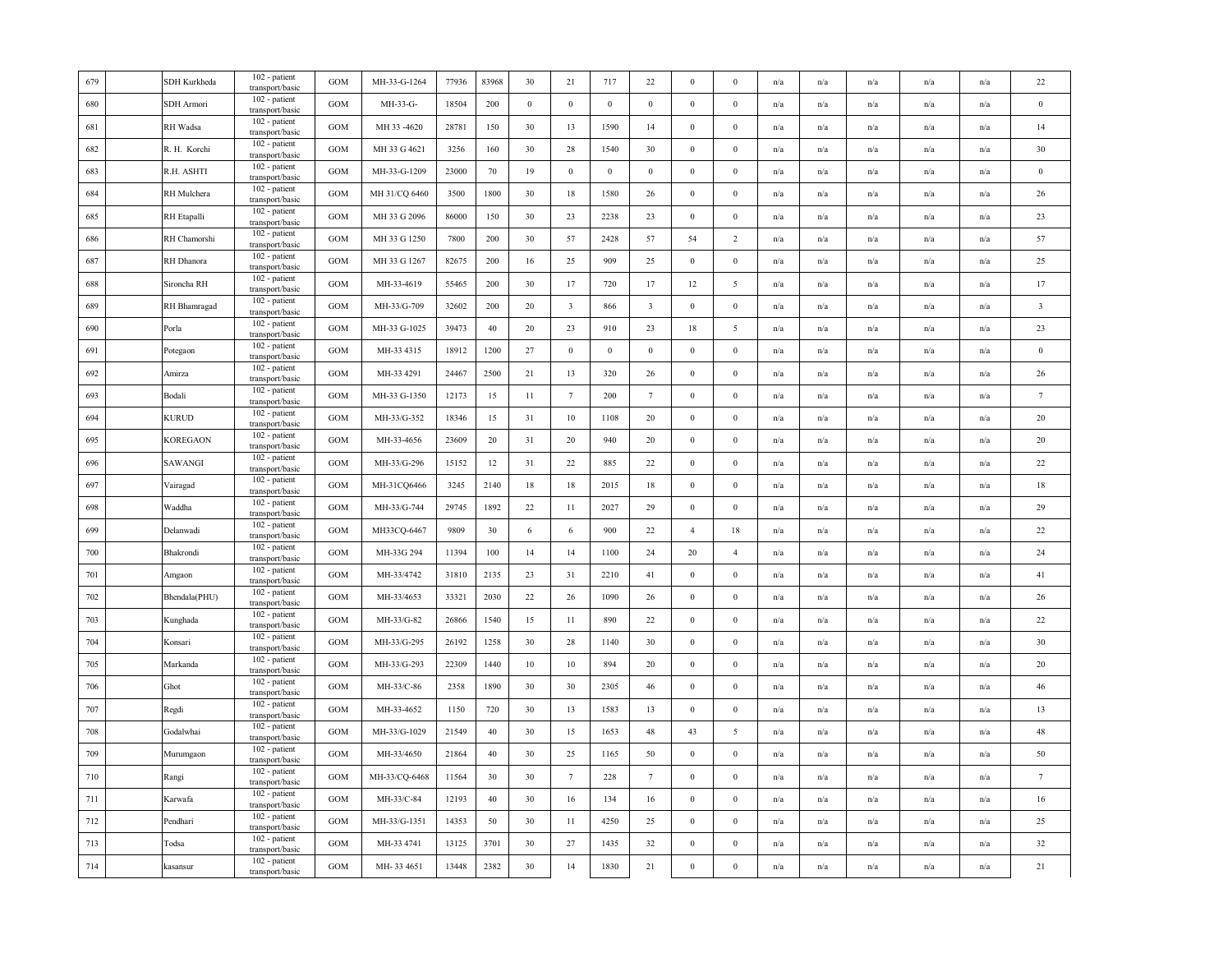| 715 |        | Burgi            | 102 - patient<br>transport/basic | <b>GOM</b>   | MH-33         | $\bf{0}$ | $\bf{0}$ | 30               | 11                      | 1049             | 15               | $\bf{0}$         | $\Omega$         | n/a | n/a                     | n/a                     | n/a                     | n/a                     | 15               |
|-----|--------|------------------|----------------------------------|--------------|---------------|----------|----------|------------------|-------------------------|------------------|------------------|------------------|------------------|-----|-------------------------|-------------------------|-------------------------|-------------------------|------------------|
| 716 |        | Gatta            | 102 - patient<br>transport/basic | <b>GOM</b>   | MH-33 4629    | 16057    | 4592     | 30               | $\boldsymbol{0}$        | $\mathbf{0}$     | $\,0\,$          | $\mathbf{0}$     | $\bf{0}$         | n/a | n/a                     | n/a                     | n/a                     | n/a                     | $\bf{0}$         |
| 717 |        | Botekasa         | 102 - patient<br>transport/basic | <b>GOM</b>   | MH-33-4654    | 34827    | 35221    | 29               | $72\,$                  | 1370             | 74               | $\bf{0}$         | $\bf{0}$         | n/a | $\mathrm{n}/\mathrm{a}$ | n/a                     | $\mathrm{n}/\mathrm{a}$ | n/a                     | 74               |
| 718 |        | Kotgul           | 102 - patient<br>transport/basic | <b>GOM</b>   | MH-33/G-79    | 19201    | 9628     | 15               | 32                      | 1019             | 33               | $\bf{0}$         | $\mathbf{0}$     | n/a | n/a                     | n/a                     | n/a                     | n/a                     | 33               |
| 719 |        | PHC Permili      | 102 - patient<br>transport/basic | <b>GOM</b>   | MH-33 G 697   | 10914    | 30       | 30               | 18                      | 1200             | 18               | $\bf{0}$         | $\mathbf{0}$     | n/a | n/a                     | n/a                     | n/a                     | n/a                     | $18\,$           |
| 720 |        | PHC Dechalipetha | 102 - patient<br>transport/basic | <b>GOM</b>   | MH-33 G 1356  | 8065     | 18       | 30               | $7\phantom{.0}$         | 1600             | 14               | $\bf{0}$         | $\bf{0}$         | n/a | n/a                     | n/a                     | n/a                     | n/a                     | 14               |
| 721 |        | PHC Kamalapur    | 102 - patient<br>transport/basic | <b>GOM</b>   | MH 33 4657    | 18174    | 38       | 30               | 13                      | 1400             | 26               | $\bf{0}$         | $\bf{0}$         | n/a | n/a                     | n/a                     | $\mathrm{n}/\mathrm{a}$ | $\mathrm{n}/\mathrm{a}$ | 26               |
| 722 |        | PHC Jimalgatta   | 102 - patient<br>transport/basic | <b>GOM</b>   | MH-33 C85     | 12540    | 40       | 30               | 16                      | 902              | 26               | $\boldsymbol{0}$ | $\boldsymbol{0}$ | n/a | n/a                     | n/a                     | n/a                     | n/a                     | 26               |
| 723 |        | PHC Mahagaon     | 102 - patient<br>transport/basic | <b>GOM</b>   | MH-33 G349    | 62490    | 1279     | $\boldsymbol{0}$ | $\boldsymbol{0}$        | $\boldsymbol{0}$ | $\boldsymbol{0}$ | $\mathbf{0}$     | $\boldsymbol{0}$ | n/a | n/a                     | n/a                     | n/a                     | n/a                     | $\boldsymbol{0}$ |
| 724 |        | Ankisa           | 102 - patient<br>transport/basic | GOM          | MH-33/G-1028  | 43836    | 40       | $10\,$           | 8                       | 380              | 16               | $\boldsymbol{0}$ | $\Omega$         | n/a | n/a                     | n/a                     | n/a                     | n/a                     | 16               |
| 725 |        | Tekadatala       | 102 - patient<br>transport/basic | <b>GOM</b>   | MH-33-4656    | 19201    | 40       | 30               | $\overline{3}$          | 270              | 6                | $\bf{0}$         | $\bf{0}$         | n/a | n/a                     | n/a                     | n/a                     | n/a                     | 6                |
| 726 |        | Moyabinpetha     | 102 - patient<br>transport/basic | <b>GOM</b>   | MH-33/G-296   | 7704     | 30       | 30               | 6                       | 514              | $10\,$           | $\boldsymbol{0}$ | $\mathbf{0}$     | n/a | n/a                     | n/a                     | n/a                     | n/a                     | $10\,$           |
| 727 |        | Zinganur         | 102 - patient<br>transport/basic | <b>GOM</b>   | MH-33/G-350   | 7107     | 40       | 30               | $\overline{\mathbf{3}}$ | 140              | 6                | $\bf{0}$         | $\bf{0}$         | n/a | n/a                     | n/a                     | n/a                     | $\mathrm{n}/\mathrm{a}$ | 6                |
| 728 |        | Sundarnagar      | 102 - patient<br>transport/basic | <b>GOM</b>   | MH33 C/81     | 26690    | 1705     | 30               | 25                      | 1820             | 25               | $\boldsymbol{0}$ | $\theta$         | n/a | n/a                     | n/a                     | n/a                     | n/a                     | 25               |
| 729 |        | Adpalli          | 102 - patient<br>transport/basic | <b>GOM</b>   | MH33 C/80     | 1467     | $40\,$   | 30               | 16                      | 1090             | 16               | $\bf{0}$         | $\mathbf{0}$     | n/a | n/a                     | n/a                     | n/a                     | n/a                     | 16               |
| 730 |        | Lagam            | 102 - patient<br>transport/basic | <b>GOM</b>   | MH 33/4992    | 600      | 1842     | 30               | 15                      | 2250             | 15               | $\boldsymbol{0}$ | $\bf{0}$         | n/a | n/a                     | n/a                     | n/a                     | n/a                     | 15               |
| 731 |        | Deulgaon         | 102 - patient<br>transport/basic | <b>GOM</b>   | MH 31 CQ 6462 | 59694    | 65       | 30               | 6                       | 1860             | 12               | $\bf{0}$         | $\mathbf{0}$     | n/a | n/a                     | $\mathrm{n}/\mathrm{a}$ | $\mathrm{n}/\mathrm{a}$ | n/a                     | 12               |
| 732 |        | Malewada         | 102 - patient<br>transport/basic | <b>GOM</b>   | MH 33 G 348   | 18173    | 150      | 30               | $\,$ 8 $\,$             | 1308             | $\,$ 8 $\,$      | $\boldsymbol{0}$ | $\mathbf{0}$     | n/a | n/a                     | n/a                     | n/a                     | n/a                     | $\,$ 8 $\,$      |
| 733 |        | Kadholi          | 102 - patient<br>transport/basic | <b>GOM</b>   | MH 31-CQ 6463 | 16945    | 10       | 30               | 20                      | 1575             | 11               | $\boldsymbol{0}$ | $\bf{0}$         | n/a | n/a                     | n/a                     | n/a                     | n/a                     | 11               |
| 734 |        | Aarewada         | 102 - patient<br>transport/basic | <b>GOM</b>   | MH 33 G 1026  | 10204    | 1530     | 30               | 29                      | 500              | 29               | $\bf{0}$         | $\mathbf{0}$     | n/a | n/a                     | n/a                     | n/a                     | n/a                     | 29               |
| 735 |        | Laheri           | 102 - patient<br>transport/basic | <b>GOM</b>   | MH 33 G 1024  | 8509     | 1240     | 30               | 17                      | 1000             | 17               | $\bf{0}$         | $\bf{0}$         | n/a | $\mathrm{n}/\mathrm{a}$ | n/a                     | $\mathrm{n}/\mathrm{a}$ | $\mathrm{n}/\mathrm{a}$ | 17               |
| 736 |        | Mannerajaram     | 102 - patient<br>transport/basic | $_{\rm GOM}$ | MH 33 4626    | 7250     | 1051     | 30               | $\boldsymbol{0}$        | $\,0\,$          | $\,0\,$          | $\boldsymbol{0}$ | $\mathbf{0}$     | n/a | n/a                     | n/a                     | n/a                     | n/a                     | $\bf{0}$         |
| 737 | Gondia | PHC-Rawanwadi    | 102 - patient<br>transport/basic | GOM          | MH 35 K 423   | 59058    | 12       | 30               | 15                      | 170              | 15               | 10               | $\mathbf{0}$     | n/a | $\mathrm{n}/\mathrm{a}$ | n/a                     | n/a                     | $\mathrm{n}/\mathrm{a}$ | 15               |
| 738 |        | PHC KATI         | 102 - patient<br>transport/basic | <b>GOM</b>   | MH 35 K 424   | 32926    | 22       | 30               | 18                      | 505              | 18               | 14               | $\mathbf{0}$     | n/a | n/a                     | n/a                     | n/a                     | n/a                     | 18               |
| 739 |        | PHC KAMTHA       | 102 - patient<br>transport/basic | GOM          | MH 35 K 420   | 29424    | 14       | 30               | $22\,$                  | 450              | $22\,$           | 16               | $\mathbf{0}$     | n/a | n/a                     | n/a                     | n/a                     | n/a                     | $22\,$           |
| 740 |        | PHC DASGAON      | 102 - patient<br>transport/basic | <b>GOM</b>   | MH 35 K 416   | 33022    | 18       | 30               | $\boldsymbol{0}$        | $\bf{0}$         | $\,0\,$          | $\bf{0}$         | $\bf{0}$         | n/a | n/a                     | n/a                     | n/a                     | n/a                     | $\bf{0}$         |
| 741 |        | PHC MORWAHI      | 102 - patient<br>transport/basic | <b>GOM</b>   | MH 35 K 421   | 28504    | 15       | 30               | 12                      | 450              | 12               | 10               | $\bf{0}$         | n/a | $\mathrm{n}/\mathrm{a}$ | n/a                     | n/a                     | n/a                     | 12               |
| 742 |        | PHC DAWNIWAD.    | 102 - patient<br>transport/basic | <b>GOM</b>   | MH 31 PQ 6505 | 27811    | 20       | 30               | 14                      | 600              | 14               | 10               | $\boldsymbol{0}$ | n/a | n/a                     | n/a                     | n/a                     | n/a                     | 14               |
| 743 |        | PHC BHANPUR      | 102 - patient<br>transport/basic | <b>GOM</b>   | MH 35 K 415   | 50899    | 12       | 30               | 17                      | 716              | 17               | 13               | 1                | n/a | n/a                     | n/a                     | n/a                     | n/a                     | 17               |
| 744 |        | PHC-EKODI        | 102 - patient<br>transport/basic | <b>GOM</b>   | MH 35 K 427   | 4147     | 21       | 30               | 9                       | 250              | 9                | 6                | $\mathbf{1}$     | n/a | n/a                     | n/a                     | n/a                     | n/a                     | 9                |
| 745 |        | PHC KHAMARI      | 102 - patient<br>transport/basic | <b>GOM</b>   | MH 35 D-343   | 6794     |          | 30               | 18                      | 252              | 18               | 18               | $\Omega$         | n/a | n/a                     | n/a                     | n/a                     | n/a                     | 18               |
| 746 |        | PHC INDORA       | 102 - patient<br>transport/basic | <b>GOM</b>   | MH 31 CQ 6507 | 46526    | 37       | 30               | 19                      | 1400             | 19               | 16               | $\mathbf{0}$     | n/a | n/a                     | n/a                     | n/a                     | n/a                     | 19               |
| 747 |        | PHC WADEGAON     | 102 - patient<br>transport/basic | <b>GOM</b>   | MH 35 K 425   | 30948    | 44       | 30               | 23                      | 1424             | 23               | 13               | $\mathbf{0}$     | n/a | $\mathrm{n}/\mathrm{a}$ | n/a                     | n/a                     | $\mathrm{n}/\mathrm{a}$ | 23               |
| 748 |        | PHC MUNDIKOT.    | 102 - patient<br>transport/basic | <b>GOM</b>   | MH 31 CQ 6506 | 30517    | 46       | 30               | 25                      | 984              | 25               | 19               | $\theta$         | n/a | n/a                     | n/a                     | n/a                     | n/a                     | 25               |
| 749 |        | phc-sukadi       | 102 - patient<br>transport/basic | GOM          | MH 35 D 281   | 37269    | 44       | 30               | 13                      | 973              | 13               | $10\,$           | $\boldsymbol{0}$ | n/a | n/a                     | n/a                     | n/a                     | n/a                     | 13               |
| 750 |        | РНС СНОРА        | 102 - patient<br>transport/basic | GOM          | MH 35 D 336   | 23653    | 28       | 30               | 14                      | 735              | 14               | $10\,$           | $\Omega$         | n/a | n/a                     | n/a                     | n/a                     | n/a                     | 14               |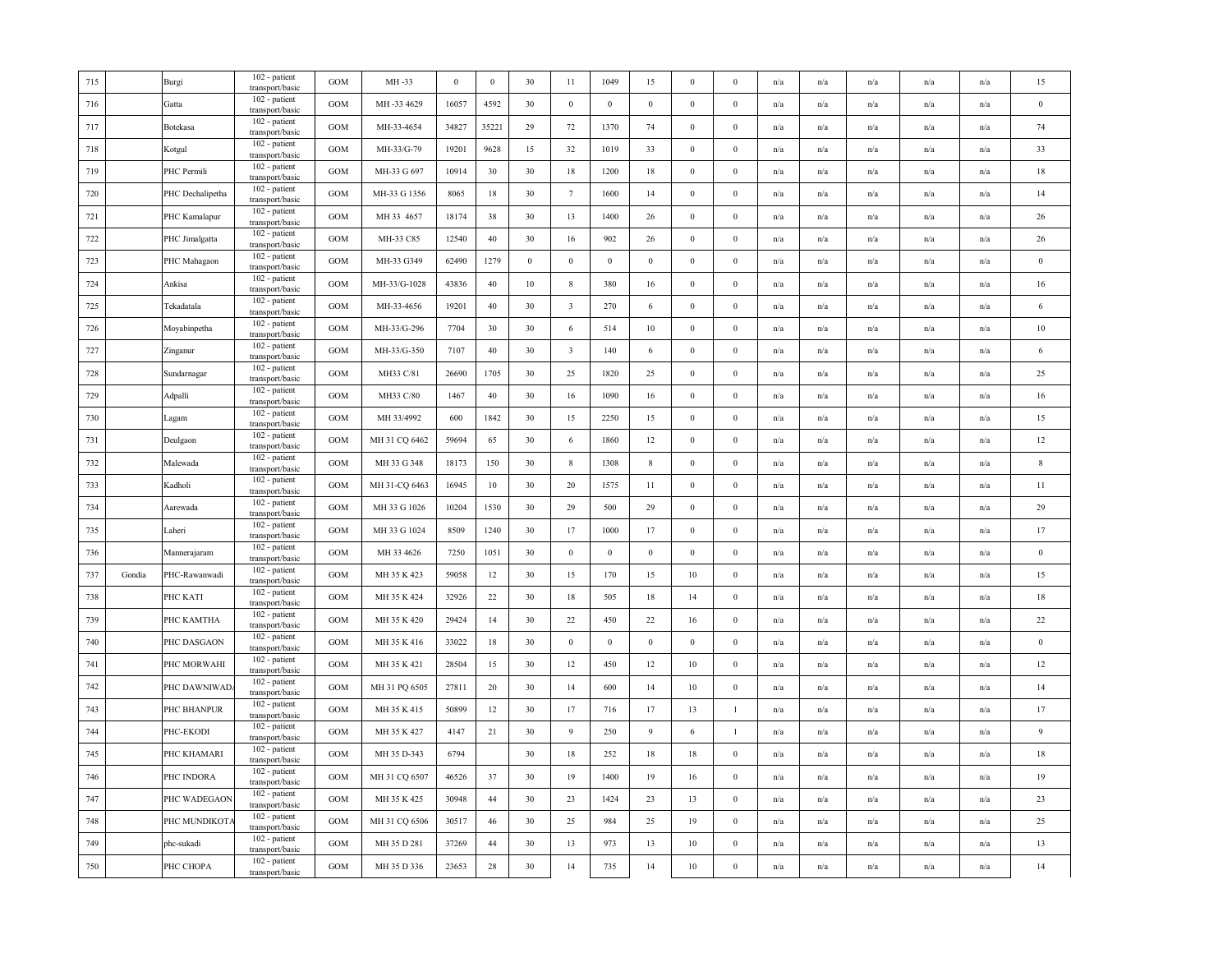| 751 | PHC KURHADI           | 102 - patient<br>transport/basic | <b>GOM</b>        | MH 31 CQ 6498 | 25351   | 22    | 30               | 17               | 561              | 17               | 14                      | $\overline{2}$   | n/a | n/a                     | n/a                     | $\mathrm{n}/\mathrm{a}$ | n/a                     | 17               |
|-----|-----------------------|----------------------------------|-------------------|---------------|---------|-------|------------------|------------------|------------------|------------------|-------------------------|------------------|-----|-------------------------|-------------------------|-------------------------|-------------------------|------------------|
| 752 | PHC KAWLEWAD          | 102 - patient<br>transport/basic | <b>GOM</b>        | MH 31 CQ 6499 | 21670   | 10    | 30               | 30               | 1667             | 30               | 25                      | $\boldsymbol{0}$ | n/a | n/a                     | n/a                     | n/a                     | n/a                     | 30               |
| 753 | PHC SONI              | 102 - patient<br>transport/basic | <b>GOM</b>        | MH 31 CQ 6501 | 34114   | 20    | 30               | $\overline{5}$   | 222              | 5                | 5                       | $\boldsymbol{0}$ | n/a | n/a                     | n/a                     | n/a                     | n/a                     | 5                |
| 754 | PHC TILLI/MOHG        | 102 - patient<br>transport/basic | <b>GOM</b>        | MH 31 CQ 6497 | 20184   | 34    | 30               | 16               | 1600             | 16               | 15                      | $\Omega$         | n/a | n/a                     | n/a                     | n/a                     | n/a                     | 16               |
| 755 | PHC KALIMATI          | 102 - patient<br>transport/basic | <b>GOM</b>        | MH 31 CQ 6502 | 37338   | 62    | 30               | 27               | 1270             | 27               | 18                      | $\mathbf{0}$     | n/a | n/a                     | n/a                     | n/a                     | n/a                     | 27               |
| 756 | PHC BANGAON           | 102 - patient<br>transport/basic | GOM               | MH 31 CQ 6504 | 40704   | 25    | 30               | 37               | 1393             | 37               | 25                      | $\mathbf{1}$     | n/a | n/a                     | n/a                     | n/a                     | n/a                     | 37               |
| 757 | PHC THANA             | 102 - patient<br>transport/basic | GOM               | MH 35 CQ 6503 | 29506   | 12    | 30               | 32               | 2463             | 32               | 27                      | $7\phantom{.0}$  | n/a | n/a                     | $\mathrm{n}/\mathrm{a}$ | n/a                     | n/a                     | 32               |
| 758 | PHC TIGAON            | 102 - patient<br>transport/basic | $_{\mathrm{GOM}}$ | MH 35 D 287   | 26071   | 26    | 30               | 41               | 460              | 41               | 30                      | $\boldsymbol{0}$ | n/a | n/a                     | n/a                     | $\mathrm{n}/\mathrm{a}$ | n/a                     | 41               |
| 759 | PHC Bijepar           | 102 - patient<br>transport/basic | <b>GOM</b>        | MH 35 D 284   | 16463   | 107.6 | 30               | 19               | 1985             | 19               | 16                      | $\boldsymbol{0}$ | n/a | n/a                     | n/a                     | n/a                     | n/a                     | 19               |
| 760 | PHC Satgaon           | 102 - patient<br>transport/basic | <b>GOM</b>        | MH 31 CQ 6492 | 18158   | 94.45 | 30               | 16               | 1245             | 16               | 12                      | $\Omega$         | n/a | n/a                     | n/a                     | n/a                     | n/a                     | 16               |
| 761 | PHC Darekasa          | 102 - patient<br>transport/basic | <b>GOM</b>        | MH 35 D 286   | 25871   | 127.5 | 30               | 17               | 2240             | 17               | 13                      | $\Omega$         | n/a | n/a                     | n/a                     | n/a                     | n/a                     | 17               |
| 762 | PHC Kawarabhandh      | 102 - patient<br>transport/basic | <b>GOM</b>        | MH 35 K 514   | 29532   | 116.9 | 30               | 13               | 1982             | 13               | 12                      | $\boldsymbol{0}$ | n/a | n/a                     | n/a                     | n/a                     | n/a                     | 13               |
| 763 | PHC MULLA             | 102 - patient<br>transport/basic | <b>GOM</b>        | MH 35 K 1163  | 47714   | 6     | 30               | 13               | 2638             | 13               | 13                      | 8                | n/a | n/a                     | n/a                     | n/a                     | n/a                     | 13               |
| 764 | PHC FUTANA            | 102 - patient<br>transport/basic | <b>GOM</b>        | MH 35 K 513   | 24694   | 5     | 30               | $\,$ 8 $\,$      | 2730             | 8                | $\overline{4}$          | $\theta$         | n/a | n/a                     | n/a                     | n/a                     | n/a                     | 8                |
| 765 | PHC GHONADI           | 102 - patient<br>transport/basic | <b>GOM</b>        | MH 35 K 1162  | 22047   | 5     | 30               | $\,$ 8 $\,$      | 2952             | $\,$ 8 $\,$      | $\overline{4}$          | $\mathbf{0}$     | n/a | n/a                     | n/a                     | n/a                     | n/a                     | 8                |
| 766 | PHC KAKODI            | 102 - patient<br>transport/basic | <b>GOM</b>        | MH 35 D 292   | 22212   | 5     | 30               | 19               | 2698             | 19               | 14                      | $\mathbf{0}$     | n/a | n/a                     | n/a                     | n/a                     | n/a                     | 19               |
| 767 | PHC DAWWA             | 102 - patient<br>transport/basic | <b>GOM</b>        | MH 35 D 282   | 25839   | 38    | 30               | 13               | 1705             | 13               | 13                      | $\mathbf{0}$     | n/a | $\mathrm{n}/\mathrm{a}$ | $\mathrm{n}/\mathrm{a}$ | $\mathrm{n}/\mathrm{a}$ | $\mathrm{n}/\mathrm{a}$ | 13               |
| 768 | PHC PANDHRI           | 102 - patient<br>transport/basic | <b>GOM</b>        | MH 35 D 293   | 24844   | 45    | 30               | 11               | 676              | 11               | $\,$ 8 $\,$             | $\boldsymbol{0}$ | n/a | n/a                     | n/a                     | n/a                     | n/a                     | 11               |
| 769 | PHC SHENDA            | 102 - patient<br>transport/basic | <b>GOM</b>        | MH 35 D 285   | 26431   | 64    | 30               | $10\,$           | 3233             | 10               | $\overline{9}$          | $\theta$         | n/a | n/a                     | n/a                     | n/a                     | n/a                     | $10\,$           |
| 770 | PHC KHODSHIWI         | 102 - patient<br>transport/basic | GOM               | MH 35 D 291   | 37299   | 39    | 30               | 30               | 2251             | 30               | 30                      | $\overline{c}$   | n/a | n/a                     | n/a                     | n/a                     | n/a                     | 30               |
| 771 | PHC CHANNABAI         | 102 - patient<br>transport/basic | GOM               | MH 35 D 294   | 26989   | 85    | 30               | 11               | 1632             | 11               | 10                      | $\Omega$         | n/a | n/a                     | n/a                     | $\mathrm{n}/\mathrm{a}$ | n/a                     | 11               |
| 772 | PHC DHABEPOUP         | 102 - patient<br>transport/basic | $_{\rm GOM}$      | MH 35 D 165   | 24347   | 85    | 30               | 10               | 656              | 10               | $7\phantom{.0}$         | $\boldsymbol{0}$ | n/a | n/a                     | n/a                     | n/a                     | n/a                     | $10\,$           |
| 773 | PHC MAHAGAON          | 102 - patient<br>transport/basic | <b>GOM</b>        | MH 35 D 288   | 24142   | 93    | $\boldsymbol{0}$ | $\boldsymbol{0}$ | $\boldsymbol{0}$ | $\boldsymbol{0}$ | $\boldsymbol{0}$        | $\boldsymbol{0}$ | n/a | n/a                     | $\mathrm{n}/\mathrm{a}$ | n/a                     | n/a                     | $\boldsymbol{0}$ |
| 774 | PHC GOTHANGA          | 102 - patient<br>transport/basic | $_{\rm GOM}$      | MH 35 K 1158  | 16850   | 134   | 30               | $\overline{4}$   | 1422             | $\overline{4}$   | $\overline{4}$          | $\overline{2}$   | n/a | n/a                     | n/a                     | n/a                     | n/a                     | $\overline{4}$   |
| 775 | PHC KESHORI           | 102 - patient<br>transport/basic | $_{\mathrm{GOM}}$ | MH 35 K 343   | 23262   | 92    | 30               | 23               | 3117             | 23               | 14                      | $\mathbf{0}$     | n/a | n/a                     | n/a                     | n/a                     | n/a                     | 23               |
| 776 | PHC KORAMBITO         | 102 - patient<br>transport/basic | GOM               | MH 35 D 290   | 31735   | 95    | 30               | 21               | 2015             | 21               | 17                      | $\mathbf{0}$     | n/a | n/a                     | n/a                     | n/a                     | n/a                     | 21               |
| 777 | <b>B.G.W.HOSPITAL</b> | 102 - patient<br>transport/basic | <b>GOM</b>        | MH 35 K 2597  | 1324455 | 5234  | 30               | 144              | 8981             | 144              | 42                      | 55               | n/a | $\mathrm{n}/\mathrm{a}$ | n/a                     | n/a                     | n/a                     | 144              |
| 778 |                       | 102 - patient<br>transport/basic | <b>GOM</b>        | MH 35 K 2577  |         |       | 30               | 121              | 7633             | 121              | 22                      | 48               | n/a | n/a                     | n/a                     | n/a                     | n/a                     | 121              |
| 779 |                       | 102 - patient<br>transport/basic | <b>GOM</b>        | MH 35 K 2515  |         |       | 30               | 196              | 9115             | 196              | 25                      | 87               | n/a | n/a                     | n/a                     | n/a                     | n/a                     | 196              |
| 780 | <b>SDH TIRODA</b>     | 102 - patient<br>transport/basic | GOM               | MH-35-1964    | 25181   | 32    | 30               | 32               | 628              | 32               | $\overline{\mathbf{3}}$ | $\overline{4}$   | n/a | n/a                     | n/a                     | n/a                     | n/a                     | 32               |
| 781 | SDH TIRODA            | 102 - patient<br>transport/basic | <b>GOM</b>        | MH 35 K 2592  | 25181   | 32    | 30               | 15               | 398              | 15               | $\overline{2}$          | $\Omega$         | n/a | n/a                     | n/a                     | n/a                     | n/a                     | 15               |
| 782 | RH-DEORI              | 102 - patient<br>transport/basic | <b>GOM</b>        | MH 35 D 163   | 14579   | 69    | 30               | 39               | 1795             | 39               | $10\,$                  | $\boldsymbol{0}$ | n/a | n/a                     | n/a                     | n/a                     | n/a                     | 39               |
| 783 | RH-CHICHGARH          | 102 - patient<br>transport/basic | <b>GOM</b>        | MH 35 D 162   | 2510    | 89    | 30               | 27               | 2346             | 27               | $\overline{4}$          | $\mathbf{I}$     | n/a | $\mathrm{n}/\mathrm{a}$ | n/a                     | n/a                     | n/a                     | 27               |
| 784 | RH-SALEKASA           | 102 - patient<br>transport/basic | <b>GOM</b>        | MH 35 K 2594  | 1023    | 43    | 30               | 31               | 1864             | 31               | 17                      | $\theta$         | n/a | n/a                     | n/a                     | n/a                     | n/a                     | 31               |
| 785 | RH-SAD.ARJUNI         | 102 - patient<br>transport/basic | $_{\mathrm{GOM}}$ | MH 35 K 2593  | 5975    | 43    | 30               | 5                | 517              | 5                | $\overline{\mathbf{3}}$ | $\boldsymbol{0}$ | n/a | n/a                     | n/a                     | n/a                     | n/a                     | $\overline{5}$   |
| 786 | RH-MOR.ARJUNI         | 102 - patient<br>transport/basic | <b>GOM</b>        | MH 35 1963    | 9472    | 79    | 30               | $\,$ 8 $\,$      | 160              | $\,$ 8 $\,$      | $\mathbf{0}$            | $\boldsymbol{0}$ | n/a | n/a                     | n/a                     | n/a                     | n/a                     | $\,$ 8 $\,$      |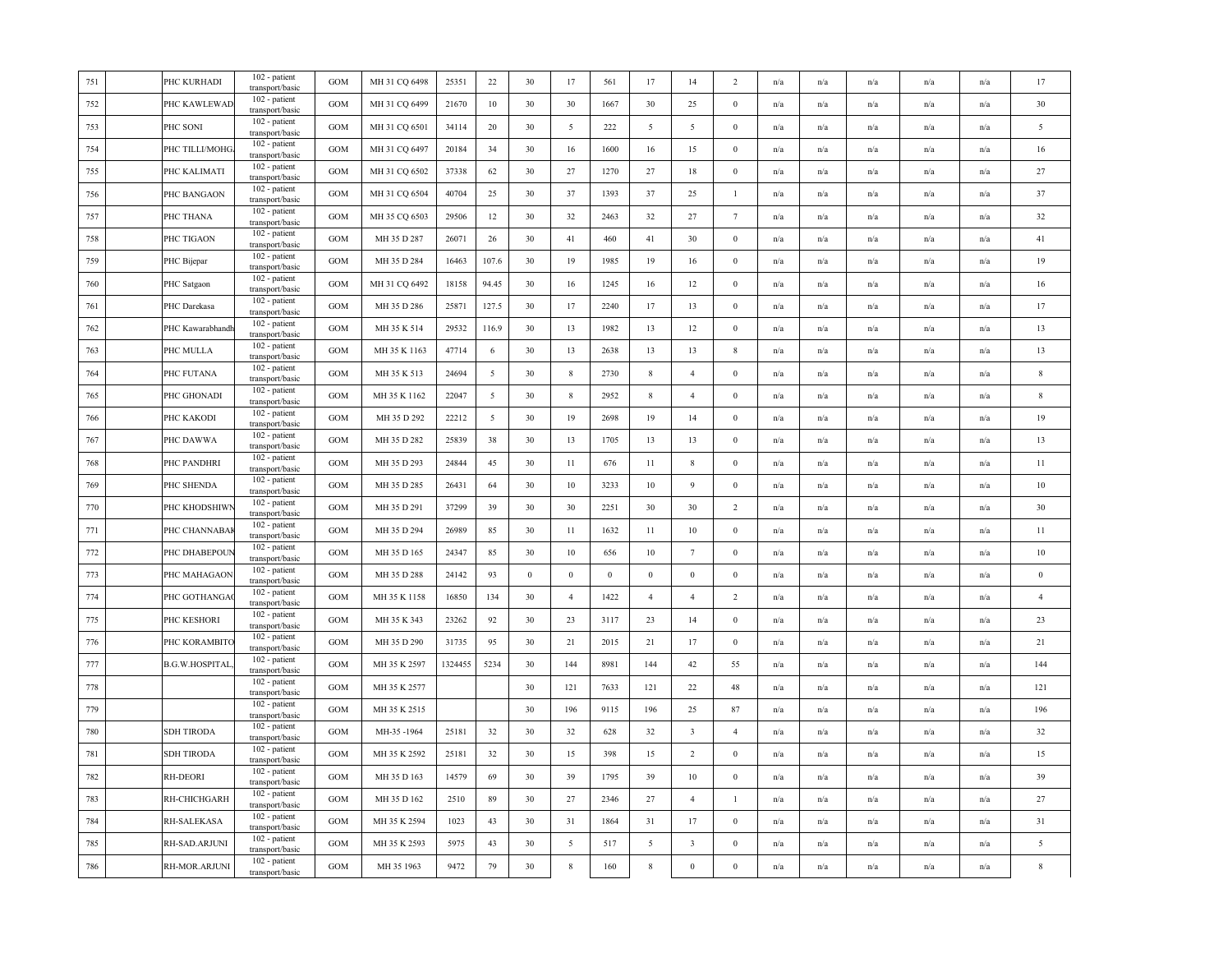| 787     |         | RH-MOR.ARJUNI              | 102 - patient<br>transport/basic              | <b>GOM</b>   | MH 35 D 408   | 9472     | 79               | 30               | 35              | 3050             | 35               | 15                      | 2                       | n/a                     | n/a                     | n/a | n/a                     | n/a                     | 35               |
|---------|---------|----------------------------|-----------------------------------------------|--------------|---------------|----------|------------------|------------------|-----------------|------------------|------------------|-------------------------|-------------------------|-------------------------|-------------------------|-----|-------------------------|-------------------------|------------------|
| 788     |         | RH-NAWEGAON                | 102 - patient<br>transport/basic              | GOM          | MH 35K 3613   | 8662     | 66               | 30               | 19              | 2089             | 19               | 11                      | $\boldsymbol{0}$        | n/a                     | n/a                     | n/a | n/a                     | n/a                     | 19               |
| 789     |         | RH-GOREGAON                | 102 - patient<br>transport/basic              | <b>GOM</b>   | MH 35 K 2590  | 8766     | 13               | 30               | 14              | 991              | 14               | $7\phantom{.0}$         | $\mathbf{1}$            | n/a                     | n/a                     | n/a | $\mathrm{n}/\mathrm{a}$ | n/a                     | 14               |
| 790     |         | RH-AMGAON                  | 102 - patient<br>transport/basic              | GOM          | MH 31 CQ 6489 | 10972    | 27               | $\bf{0}$         | $\mathbf{0}$    | $\bf{0}$         | $\mathbf{0}$     | $\bf{0}$                | $\bf{0}$                | n/a                     | n/a                     | n/a | n/a                     | n/a                     | $\bf{0}$         |
| 791     |         | RH-RAJEGAON                | 102 - patient<br>transport/basic              | GOM          | MH 31 CQ 6490 | 1911     | 13               | 30               | 13              | 671              | 13               | 12                      | $\boldsymbol{0}$        | n/a                     | n/a                     | n/a | n/a                     | n/a                     | 13               |
| 792     |         | RH-SOUNDAD                 | 102 - patient<br>transport/basic              | GOM          | MH 35 D 405   | 7257     | 51               | $\bf{0}$         | $\mathbf{0}$    | $\boldsymbol{0}$ | $\boldsymbol{0}$ | $\boldsymbol{0}$        | $\bf{0}$                | n/a                     | n/a                     | n/a | n/a                     | n/a                     | $\bf{0}$         |
| 793     |         | RH-SOUNDAD                 | 102 - patient<br>transport/basic              | GOM          | MH 31 CQ 6491 | $\bf{0}$ | $\bf{0}$         | $\bf{0}$         | $\mathbf{0}$    | $\bf{0}$         | $\mathbf{0}$     | $\bf{0}$                | $\bf{0}$                | $\mathrm{n}/\mathrm{a}$ | n/a                     | n/a | n/a                     | n/a                     | $\bf{0}$         |
| 794     | Hingoli | DH Hingoli                 | 102 - patient<br>transport/basic              | GOM          | MH 38 G 287   |          | $\mathbf{0}$     | offroad          | 94              | 1648             | 94               | 54                      | 19                      | n/a                     | n/a                     | n/a | n/a                     | n/a                     | 94               |
| 795     |         | DH Hingoli                 | $102$ - patient<br>transport/basic            | <b>GOM</b>   | MH 38 G 286   |          | $\boldsymbol{0}$ | offroad          | 63              | 1680             | 63               | 35                      | 25                      | n/a                     | n/a                     | n/a | n/a                     | n/a                     | 63               |
| 796     |         | DH Hingoli                 | 102 - patient<br>transport/basic              | GOM          | MH 38 G 219   |          | $\bf{0}$         | 30               | 137             | 3534             | 137              | 67                      | 35                      | n/a                     | n/a                     | n/a | n/a                     | n/a                     | 137              |
| 797     |         | DH Hingoli                 | 102 - patient<br>transport/basic              | <b>GOM</b>   | MH 38 G 23    |          | $\bf{0}$         | 30               | 96              | $\mathbf{0}$     | 96               | 96                      | $\bf{0}$                | n/a                     | n/a                     | n/a | n/a                     | n/a                     | 96               |
| 798     |         | RH Kalamnuri               | 102 - patient<br>transport/basic              | GOM          | MH 38 G 271   | 26167    | $\mathbf{0}$     | 21               | 69              | 1230             | 69               | 34                      | $\boldsymbol{0}$        | n/a                     | n/a                     | n/a | n/a                     | n/a                     | 69               |
| 799     |         | WH Basmat                  | 102 - patient<br>transport/basic              | GOM          | MH 38 G 270   |          | $\boldsymbol{0}$ | 20               | 23              | 2812             | 23               | 87                      | $\overline{4}$          | n/a                     | n/a                     | n/a | n/a                     | n/a                     | 23               |
| 800     |         | WH Basmat                  | 102 - patient<br>transport/basic              | GOM          | MH 38 G 269   |          | $\mathbf{0}$     | 22               | 35              | 870              | 35               | $\mathbf{0}$            | $\overline{\mathbf{3}}$ | n/a                     | n/a                     | n/a | n/a                     | n/a                     | 35               |
| 801     |         | RH Sengaon                 | 102 - patient<br>transport/basic              | <b>GOM</b>   | MH-38 G-53    | 8930     | $\bf{0}$         | 25               | 19              | 1500             | 19               | 19                      | $\mathbf{0}$            | n/a                     | n/a                     | n/a | n/a                     | n/a                     | 19               |
| 802     |         | RH Aundha                  | 102 - patient<br>transport/basic              | GOM          | MH 38 G 248   | 15730    | $\,0\,$          | $10\,$           | 73              | 1800             | 73               | 63                      | $\overline{\mathbf{3}}$ | n/a                     | n/a                     | n/a | n/a                     | n/a                     | 73               |
| 803     |         | Jawalabazar                | 102 - patient<br>transport/basic              | <b>GOM</b>   | MH-38 G-35    | 48380    | $\bf{0}$         | 15               | 26              | 1353             | 26               | 10                      | $\mathbf{0}$            | n/a                     | $\mathrm{n}/\mathrm{a}$ | n/a | $\mathrm{n}/\mathrm{a}$ | $\mathrm{n}/\mathrm{a}$ | 26               |
| 804     |         | Lohara Bk.                 | 102 - patient<br>transport/basic              | <b>GOM</b>   | MH-38 G-34    | 41965    | $\mathbf{0}$     | $\overline{4}$   | 12              | 450              | 12               | $\boldsymbol{0}$        | $\mathbf{0}$            | n/a                     | n/a                     | n/a | n/a                     | n/a                     | 12               |
| 805     |         | Pimpaldari                 | 102 - patient<br>transport/basic              | GOM          | MH-38 G-32    | 38440    | $\mathbf{0}$     | 20               | $\,$ 8 $\,$     | 784              | $\,$ 8 $\,$      | 5                       | $\mathbf{1}$            | n/a                     | n/a                     | n/a | n/a                     | n/a                     | $\,$ 8 $\,$      |
| 806     |         | Shiradshapura              | 102 - patient<br>transport/basic              | <b>GOM</b>   | MH-38 G-120   | 47399    | $\bf{0}$         | 15               | $\overline{4}$  | 631              | $\overline{4}$   | $\bf{0}$                | $\bf{0}$                | n/a                     | $\mathrm{n}/\mathrm{a}$ | n/a | $\mathrm{n}/\mathrm{a}$ | n/a                     | $\overline{4}$   |
| 807     |         | Girgaon                    | 102 - patient<br>transport/basic              | <b>GOM</b>   | MH-38 G-52    | 37132    | $\bf{0}$         | 30               | 37              | 1430             | 37               | 16                      | $\mathbf{1}$            | n/a                     | n/a                     | n/a | n/a                     | n/a                     | 37               |
| 808     |         | Hatta                      | $\overline{1}02$ - patient<br>transport/basic | $_{\rm GOM}$ | MH-38 G-38    | 53305    | $\mathbf{0}$     | $\bf 8$          | 9               | 252              | $\overline{9}$   | $\overline{4}$          | $\boldsymbol{0}$        | n/a                     | n/a                     | n/a | n/a                     | n/a                     | $\overline{9}$   |
| 809     |         | Hayatnagar                 | 102 - patient<br>transport/basic              | GOM          | MH-38 G-39    | 42548    | $\bf{0}$         | $\boldsymbol{0}$ | $\overline{4}$  | $\boldsymbol{0}$ | $\overline{4}$   | $\overline{2}$          | $\overline{2}$          | n/a                     | n/a                     | n/a | n/a                     | n/a                     | $\overline{4}$   |
| 810     |         | Kurunda                    | 102 - patient<br>transport/basic              | GOM          | MH-38 G-125   | 45663    | $\bf{0}$         | 12               | $\overline{2}$  | $\mathbf{0}$     | 2                | $\overline{2}$          | $\mathbf{1}$            | $\mathrm{n}/\mathrm{a}$ | n/a                     | n/a | n/a                     | n/a                     | $\sqrt{2}$       |
| 811     |         | Pan.Shinde                 | 102 - patient<br>transport/basic              | $_{\rm GOM}$ | MH-38 G-40    | 30219    | $\bf{0}$         | 30               | 15              | 1442             | 15               | 10                      | $\overline{2}$          | n/a                     | n/a                     | n/a | n/a                     | n/a                     | 15               |
| 812     |         | Tembhurni                  | 102 - patient<br>transport/basic              | GOM          | MH-38 G 68    | 30862    | $\mathbf{0}$     | $8\,$            | 2               | 2456             | $\overline{2}$   | $\boldsymbol{0}$        | $\mathbf{0}$            | n/a                     | n/a                     | n/a | n/a                     | n/a                     | $\overline{2}$   |
| 813     |         | Bhandegaon                 | 102 - patient<br>transport/basic              | <b>GOM</b>   | MH-38 PA-4447 | 47855    | $\bf{0}$         | 25               | $7\phantom{.0}$ | 302              | $7\phantom{.0}$  | $\overline{2}$          | $\boldsymbol{0}$        | n/a                     | n/a                     | n/a | n/a                     | n/a                     | $\boldsymbol{7}$ |
| 814     |         | $\operatorname{\sf False}$ | 102 - patient<br>transport/basic              | <b>GOM</b>   | MH-38 G-37    | 37272    | $\bf{0}$         | 22               | 6               | 665              | 6                | $\mathbf{1}$            | $\mathbf{1}$            | n/a                     | n/a                     | n/a | n/a                     | n/a                     | 6                |
| 815     |         | Narsi                      | 102 - patient<br>transport/basic              | GOM          | MH-38 G-121   | 50273    | $\mathbf{0}$     | 28               | $\,0\,$         | $\boldsymbol{0}$ | $\boldsymbol{0}$ | $\boldsymbol{0}$        | $\boldsymbol{0}$        | n/a                     | n/a                     | n/a | n/a                     | n/a                     | $\bf{0}$         |
| 816     |         | Shirsam                    | 102 - patient<br>transport/basic              | GOM          | MH-38 G-119   | 44063    | $\bf{0}$         | 30               | 61              | 650              | 61               | 26                      | $\mathbf{0}$            | n/a                     | n/a                     | n/a | n/a                     | n/a                     | 61               |
| 817     |         | A. Balapur                 | 102 - patient<br>transport/basic              | <b>GOM</b>   | MH-38 G-124   | 48933    | $\bf{0}$         | 15               | 34              | 910              | 34               | 29                      | $\bf{0}$                | n/a                     | n/a                     | n/a | n/a                     | n/a                     | 34               |
| 818     |         | Dongarkada                 | 102 - patient<br>transport/basic              | <b>GOM</b>   | MH-38 G-116   | 40743    | $\bf{0}$         | 17               | 12              | 1256             | 12               | 6                       | $\bf{0}$                | n/a                     | n/a                     | n/a | n/a                     | n/a                     | 12               |
| 819     |         | Masod IPHS                 | 102 - patient<br>transport/basic              | GOM          | MH-38 G-41    | 36040    | 12               | 18               | 20              | 441              | 20               | $\overline{4}$          | $\bf{0}$                | n/a                     | n/a                     | n/a | n/a                     | n/a                     | $20\,$           |
| 820     |         | Potra                      | 102 - patient<br>transport/basic              | <b>GOM</b>   | MH-38 G-56    | 29785    | 10               | 25               | 20              | 179              | 20               | $\overline{\mathbf{3}}$ | $\bf{0}$                | $\mathrm{n}/\mathrm{a}$ | n/a                     | n/a | $\mathrm{n}/\mathrm{a}$ | $\mathrm{n}/\mathrm{a}$ | $20\,$           |
| 821     |         | Ra.Tanda                   | 102 - patient<br>transport/basic              | <b>GOM</b>   | MH-38 G-42    | 28842    | 19               | 15               | $\overline{9}$  | 870              | $\overline{9}$   | 2                       | $\mathbf{0}$            | n/a                     | n/a                     | n/a | n/a                     | n/a                     | $\overline{9}$   |
| $822\,$ |         | Wakodi                     | 102 - patient<br>transport/basic              | GOM          | MH-38 G-117   | 31166    | $10\,$           | 24               | $10\,$          | 739              | $10\,$           | $\overline{2}$          | $\boldsymbol{0}$        | n/a                     | n/a                     | n/a | n/a                     | n/a                     | $10\,$           |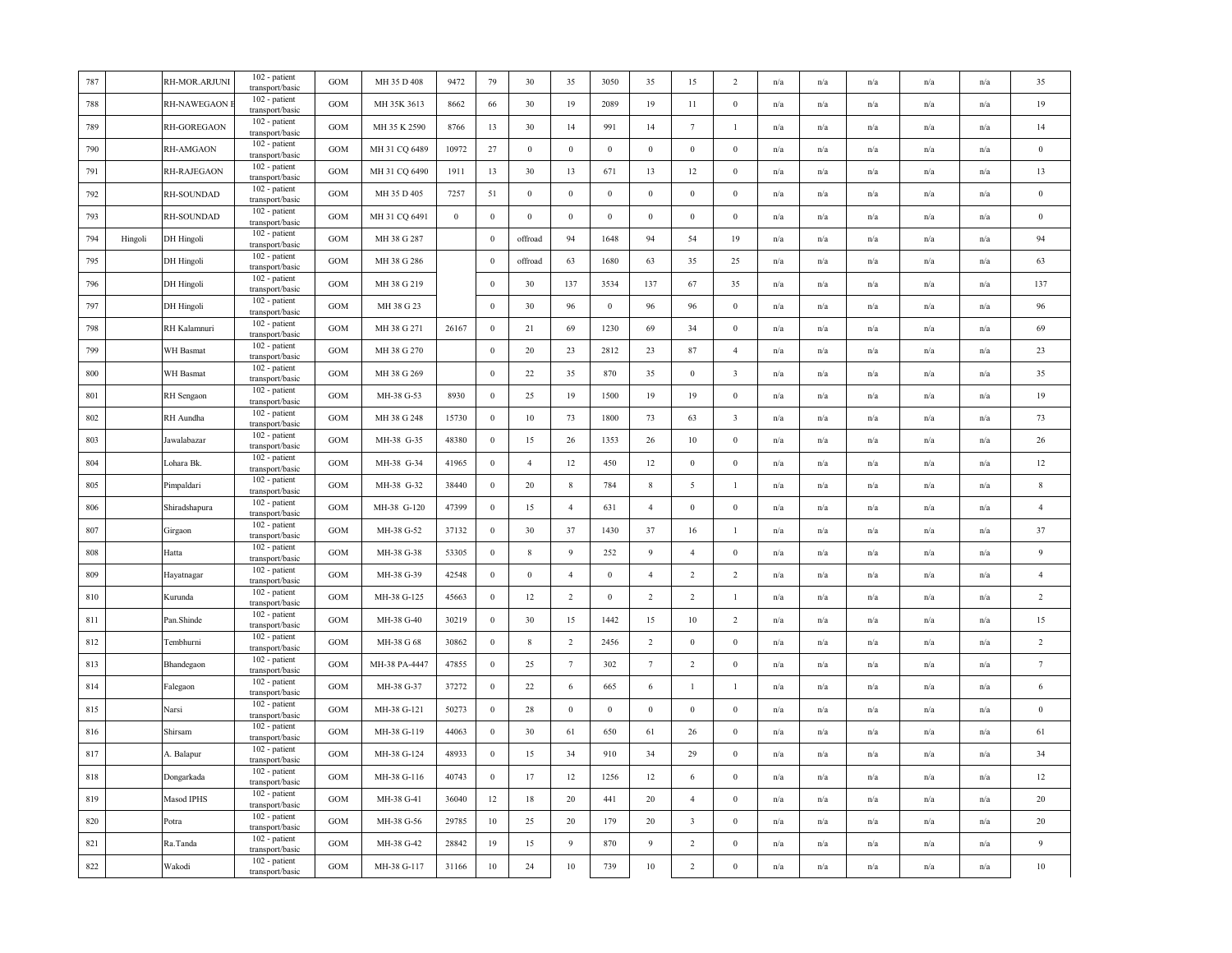| 823 |         | Goregaon      | 102 - patient<br>transport/basic   | <b>GOM</b> | MH-38 G-36    | 66544 | 22             | 30 | 28                      | 736  | 28                      | $\overline{0}$          | $\mathbf{0}$            | n/a                     | n/a | n/a                     | n/a                     | n/a | 28                      |
|-----|---------|---------------|------------------------------------|------------|---------------|-------|----------------|----|-------------------------|------|-------------------------|-------------------------|-------------------------|-------------------------|-----|-------------------------|-------------------------|-----|-------------------------|
| 824 |         | Kapadshingi   | 102 - patient<br>transport/basic   | <b>GOM</b> | MH-38 G-118   | 32943 | $\overline{0}$ | 15 | 6                       | 800  | 6                       | 2                       | $\mathbf{0}$            | n/a                     | n/a | n/a                     | n/a                     | n/a | 6                       |
| 825 |         | Kawtha        | 102 - patient<br>transport/basic   | GOM        | MH-38 G-122   | 46314 | 27             | 30 | 21                      | 605  | 21                      | $\overline{5}$          | $\boldsymbol{0}$        | n/a                     | n/a | n/a                     | n/a                     | n/a | 21                      |
| 826 |         | Sakhara       | 102 - patient<br>transport/basic   | GOM        | MH-38 G-54    | 72344 | 16             | 12 | 16                      | 1230 | 16                      | $\overline{4}$          | $\mathbf{0}$            | $\mathrm{n}/\mathrm{a}$ | n/a | $\mathrm{n}/\mathrm{a}$ | n/a                     | n/a | 16                      |
| 827 | Jalgaon | Patonda       | 102 - patient<br>transport/basic   | <b>GOM</b> | MH 19 M 0206  | 42628 | 16             | 30 | $\overline{\mathbf{3}}$ | 240  | $\overline{\mathbf{3}}$ | $\boldsymbol{0}$        | $\mathbf{0}$            | n/a                     | n/a | n/a                     | n/a                     | n/a | $\overline{\mathbf{3}}$ |
| 828 |         | Marwad        | 102 - patient<br>transport/basic   | GOM        | MH 19 M 0086  | 34134 | 10             | 30 | 11                      | 360  | 11                      | $\boldsymbol{0}$        | $\boldsymbol{0}$        | n/a                     | n/a | n/a                     | n/a                     | n/a | 11                      |
| 829 |         | Janve         | 102 - patient<br>transport/basic   | <b>GOM</b> | MH 19 M 9144  | 30519 | 12             | 30 | $\overline{4}$          | 180  | $\overline{4}$          | $\bf{0}$                | $\mathbf{0}$            | n/a                     | n/a | n/a                     | n/a                     | n/a | $\overline{4}$          |
| 830 |         | Dheku         | 102 - patient<br>transport/basic   | GOM        | MH 19 M 213   | 35212 | 12             | 30 | $\overline{5}$          | 400  | 5                       | $\overline{c}$          | $\mathbf{0}$            | n/a                     | n/a | n/a                     | n/a                     | n/a | $\overline{5}$          |
| 831 |         | Mandal        | 102 - patient<br>transport/basic   | GOM        | MH 19 M 0214  | 33250 | 22             | 30 | $\overline{4}$          | 128  | $\overline{4}$          | $\boldsymbol{0}$        | $\mathbf{1}$            | n/a                     | n/a | n/a                     | n/a                     | n/a | $\overline{4}$          |
| 832 |         | Girad         | 102 - patient<br>transport/basic   | GOM        | MH 19 M 9267  | 49181 | 20             | 30 | 5                       | 214  | 5                       | $\mathbf{0}$            | $\mathbf{0}$            | n/a                     | n/a | n/a                     | n/a                     | n/a | $\overline{5}$          |
| 833 |         | Ghude         | 102 - patient<br>transport/basic   | GOM        | MH 19 M 9130  | 33124 | 20             | 30 | $\overline{4}$          | 234  | $\overline{4}$          | $\mathbf{1}$            | $\mathbf{0}$            | n/a                     | n/a | n/a                     | n/a                     | n/a | $\overline{4}$          |
| 834 |         | Kajgaon       | 102 - patient<br>transport/basic   | GOM        | MH 19 M 208   | 37689 | 16             | 30 | $7\phantom{.0}$         | 457  | $7\phantom{.0}$         | $\boldsymbol{0}$        | $\mathbf{0}$            | n/a                     | n/a | n/a                     | n/a                     | n/a | $7\phantom{.0}$         |
| 835 |         | Pimparkhed    | 102 - patient<br>transport/basic   | GOM        | MH 19 M 211   | 35500 | 23             | 30 | $\overline{\mathbf{3}}$ | 330  | $\overline{\mathbf{3}}$ | $\mathbf{0}$            | $\mathbf{0}$            | n/a                     | n/a | n/a                     | n/a                     | n/a | $\overline{\mathbf{3}}$ |
| 836 |         | Kinihi        | 102 - patient<br>transport/basic   | <b>GOM</b> | MH 19 M 210   | 37247 | 15             | 30 | $\overline{9}$          | 751  | 9                       | 2                       | $\mathbf{0}$            | n/a                     | n/a | n/a                     | n/a                     | n/a | 9                       |
| 837 |         | Pimpalgaon BK | 102 - patient<br>transport/basic   | GOM        | MH 19 M 205   | 20747 | 18             | 30 | $\overline{4}$          | 421  | $\overline{4}$          | $\boldsymbol{0}$        | $\mathbf{1}$            | n/a                     | n/a | n/a                     | n/a                     | n/a | $\overline{4}$          |
| 838 |         | Varadshim     | 102 - patient<br>transport/basic   | GOM        | MH 19 M196    | 63436 | 25             | 30 | $\overline{2}$          | 100  | $\overline{2}$          | $\boldsymbol{0}$        | $\boldsymbol{0}$        | n/a                     | n/a | n/a                     | n/a                     | n/a | $\overline{2}$          |
| 839 |         | Kathora BK    | 102 - patient<br>transport/basic   | <b>GOM</b> | MH 19 M 212   | 31663 | 14             | 30 | $\overline{\mathbf{3}}$ | 200  | $\overline{\mathbf{3}}$ | $\boldsymbol{0}$        | $\mathbf{0}$            | n/a                     | n/a | $\mathrm{n}/\mathrm{a}$ | n/a                     | n/a | $\overline{\mathbf{3}}$ |
| 840 |         | Engaon        | 102 - patient<br>transport/basic   | GOM        | MH 19 M 0198  | 43220 | 25             | 30 | $\mathbf{1}$            | 80   | -1                      | $\boldsymbol{0}$        | $\boldsymbol{0}$        | n/a                     | n/a | n/a                     | $\mathbf{n}/\mathbf{a}$ | n/a | $\mathbf{1}$            |
| 841 |         | Yewati        | 102 - patient<br>transport/basic   | GOM        | MH 19 M 9278  | 35189 | 25             | 30 | 2                       | 100  | $\overline{2}$          | $\mathbf{1}$            | $\boldsymbol{0}$        | n/a                     | n/a | n/a                     | n/a                     | n/a | $\overline{2}$          |
| 842 |         | Ranjangaon    | 102 - patient<br>transport/basic   | <b>GOM</b> | MH 12 P 4863  | 35058 | 18             | 30 | 5                       | 478  | 5                       | $\mathbf{0}$            | 2                       | n/a                     | n/a | n/a                     | n/a                     | n/a | 5                       |
| 843 |         | Khedgaon      | 102 - patient<br>transport/basic   | GOM        | MH 19 M 9140  | 27429 | 17             | 30 | 6                       | 558  | 6                       | $\boldsymbol{0}$        | $\boldsymbol{0}$        | n/a                     | n/a | n/a                     | $\mathrm{n}/\mathrm{a}$ | n/a | 6                       |
| 844 |         | Londhe        | 102 - patient<br>transport/basic   | GOM        | MH 19 M 9337  | 21456 | 13             | 30 | $\overline{2}$          | 140  | $\overline{2}$          | $\overline{\mathbf{3}}$ | $\boldsymbol{0}$        | n/a                     | n/a | n/a                     | n/a                     | n/a | $\overline{2}$          |
| 845 |         | Umbarkhed     | 102 - patient<br>transport/basic   | GOM        | MH 12 JP 0203 | 26128 | 15             | 30 | $\overline{4}$          | 240  | $\overline{4}$          | $\boldsymbol{0}$        | $\boldsymbol{0}$        | n/a                     | n/a | n/a                     | n/a                     | n/a | $\overline{4}$          |
| 846 |         | Dahiwad       | 102 - patient<br>transport/basic   | GOM        | MH 19 M 9276  | 5372  | 10             | 30 | $\overline{4}$          | 190  | $\overline{4}$          | $\mathbf{0}$            | $\mathbf{0}$            | n/a                     | n/a | n/a                     | n/a                     | n/a | $\overline{4}$          |
| 847 |         | Patonda       | 102 - patient<br>transport/basic   | GOM        | MH 19 M 9277  | 35180 | 20             | 30 | $\mathbf{1}$            | 100  | -1                      | $\boldsymbol{0}$        | $\overline{c}$          | n/a                     | n/a | n/a                     | n/a                     | n/a | $\mathbf{1}$            |
| 848 |         | Shirasgaon    | 102 - patient<br>transport/basic   | <b>GOM</b> | MH 19 M 9275  | 42292 | 24             | 30 | $\mathbf{1}$            | 150  | -1                      | -1                      | $\boldsymbol{0}$        | n/a                     | n/a | n/a                     | n/a                     | n/a | $\mathbf{1}$            |
| 849 |         | Talegaon      | 102 - patient<br>transport/basic   | <b>GOM</b> | MH 19 M 9274  | 38400 | 31             | 30 | 5                       | 660  | 5                       | $\mathbf{0}$            | $\overline{\mathbf{3}}$ | n/a                     | n/a | n/a                     | n/a                     | n/a | 5                       |
| 850 |         | Tarwade       | 102 - patient<br>transport/basic   | GOM        | MH 19 M 9273  | 23694 | 28             | 30 | $\overline{2}$          | 180  | $\overline{2}$          | $\boldsymbol{0}$        | $\boldsymbol{0}$        | n/a                     | n/a | n/a                     | n/a                     | n/a | $\overline{2}$          |
| 851 |         | Waghali       | 102 - patient<br>transport/basic   | <b>GOM</b> | MH 19 M 9139  | 26011 | 17             | 30 | $\overline{\mathbf{3}}$ | 350  | $\overline{\mathbf{3}}$ | $\mathbf{1}$            | $\boldsymbol{0}$        | n/a                     | n/a | n/a                     | n/a                     | n/a | $\overline{\mathbf{3}}$ |
| 852 |         | Adawad        | 102 - patient<br>transport/basic   | <b>GOM</b> | MH 19 M 0204  | 43557 | 20             | 30 | 12                      | 780  | 12                      | $\boldsymbol{0}$        | $\boldsymbol{0}$        | n/a                     | n/a | n/a                     | n/a                     | n/a | 12                      |
| 853 |         | Chahardi      | $102$ - patient<br>transport/basic | GOM        | MH 19 M 0215  | 35553 | 25             | 30 | $8\phantom{.0}$         | 450  | $\,$ 8 $\,$             | $\mathbf{0}$            | $\mathbf{0}$            | n/a                     | n/a | n/a                     | $\mathrm{n}/\mathrm{a}$ | n/a | $\,$ 8                  |
| 854 |         | Dhanora       | 102 - patient<br>transport/basic   | GOM        | MH 19 M 9329  | 38345 | 15             | 30 | 11                      | 621  | 11                      | $\boldsymbol{0}$        | $\mathbf{1}$            | $\mathrm{n}/\mathrm{a}$ | n/a | n/a                     | n/a                     | n/a | 11                      |
| 855 |         | Gorgawle      | 102 - patient<br>transport/basic   | <b>GOM</b> | MH 19 M 0197  | 28808 | 30             | 30 | $\overline{\mathbf{3}}$ | 245  | $\overline{\mathbf{3}}$ | 2                       | $\mathbf{0}$            | n/a                     | n/a | n/a                     | n/a                     | n/a | $\overline{\mathbf{3}}$ |
| 856 |         | Vaijapur      | 102 - patient<br>transport/basic   | GOM        | MH 19 M 0203  | 26105 | 20             | 30 | $\overline{4}$          | 200  | $\overline{4}$          | $\boldsymbol{0}$        | $\boldsymbol{0}$        | n/a                     | n/a | n/a                     | n/a                     | n/a | $\overline{4}$          |
| 857 |         | asur          | 102 - patient<br>transport/basic   | GOM        | MH 19 M 9302  | 34383 | 30             | 30 | $\overline{5}$          | 410  | 5                       | $\mathbf{1}$            | $\overline{c}$          | n/a                     | n/a | n/a                     | n/a                     | n/a | $\overline{5}$          |
| 858 |         | Hated         | 102 - patient<br>transport/basic   | <b>GOM</b> | MH 19 Q 9353  | 36238 | 25             | 30 | 5                       | 550  | 5                       | $\boldsymbol{0}$        | $\boldsymbol{0}$        | n/a                     | n/a | $\mathrm{n}/\mathrm{a}$ | n/a                     | n/a | 5                       |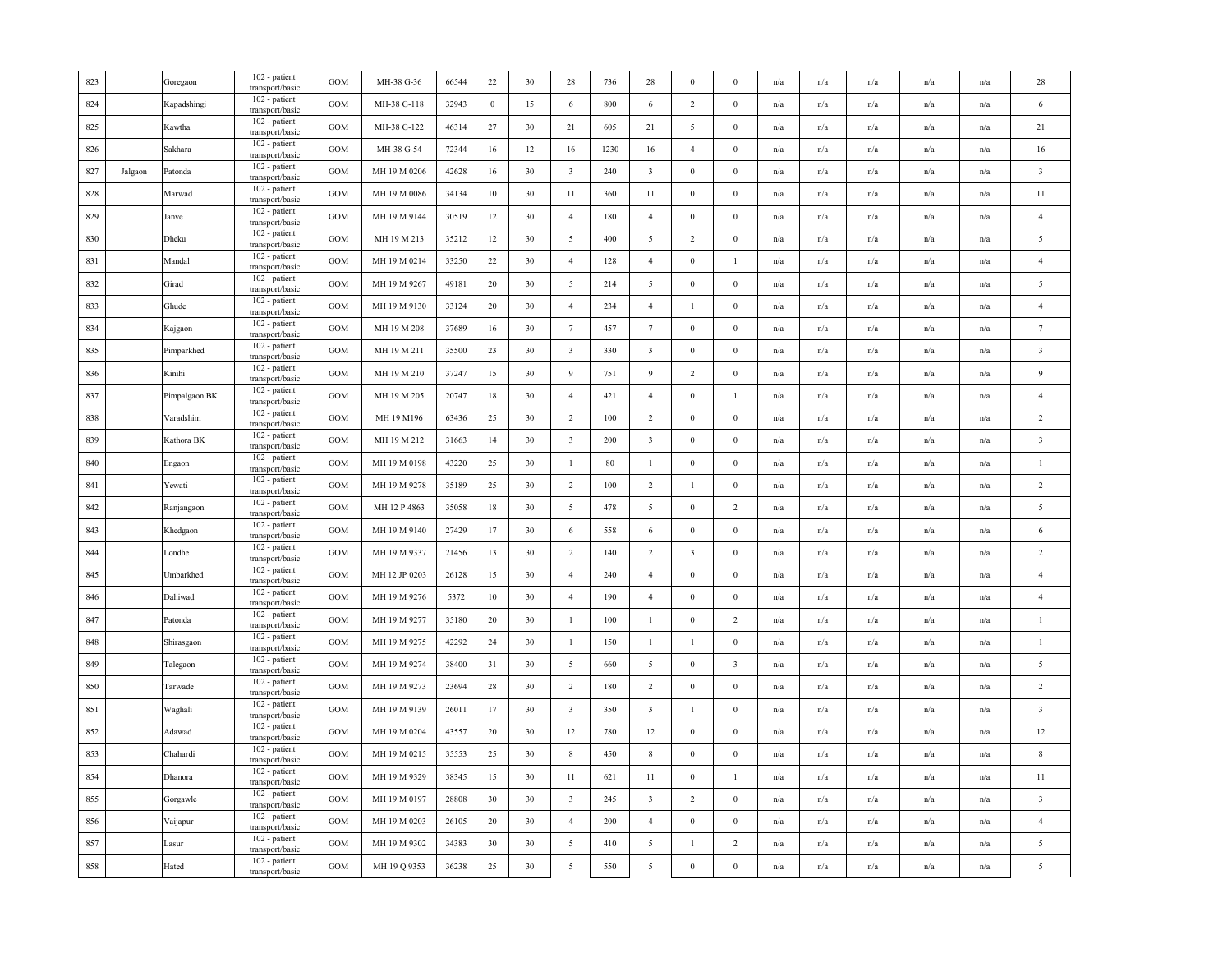| 859 | Chandsar   | 102 - patient<br>transport/basic | <b>GOM</b> | MH 19 M 9263  | 17075 | 28 | 30 | $\overline{\mathbf{3}}$ | 280 | $\overline{\mathbf{3}}$ | $\boldsymbol{0}$        | $\mathbf{0}$     | n/a                     | n/a                     | n/a                     | n/a                     | n/a | $\overline{\mathbf{3}}$ |
|-----|------------|----------------------------------|------------|---------------|-------|----|----|-------------------------|-----|-------------------------|-------------------------|------------------|-------------------------|-------------------------|-------------------------|-------------------------|-----|-------------------------|
| 860 | Nanded     | 102 - patient<br>transport/basic | <b>GOM</b> | MH 19 M 9270  | 48688 | 16 | 30 | $\overline{2}$          | 270 | $\overline{2}$          | -1                      | $\boldsymbol{0}$ | n/a                     | n/a                     | n/a                     | n/a                     | n/a | $\overline{2}$          |
| 861 | Salva      | 102 - patient<br>transport/basic | <b>GOM</b> | MH 19 M 9261  | 14358 | 25 | 30 | $\overline{5}$          | 471 | 5                       | $\boldsymbol{0}$        | $\mathbf{1}$     | n/a                     | $\mathrm{n}/\mathrm{a}$ | $\mathrm{n}/\mathrm{a}$ | n/a                     | n/a | $\overline{5}$          |
| 862 | Sonvad     | 102 - patient<br>transport/basic | GOM        | MH 19 M 9262  | 26718 | 14 | 30 | 10                      | 700 | 10                      | $\bf{0}$                | $\boldsymbol{0}$ | n/a                     | n/a                     | n/a                     | n/a                     | n/a | 10                      |
| 863 | Kasoda     | 102 - patient<br>transport/basic | GOM        | MH 12 W 4643  | 41342 | 20 | 30 | 5                       | 450 | $\overline{5}$          | $\boldsymbol{0}$        | $\boldsymbol{0}$ | n/a                     | n/a                     | n/a                     | n/a                     | n/a | $\overline{5}$          |
| 864 | Talai      | 102 - patient<br>transport/basic | <b>GOM</b> | MH 19 M 0207  | 29806 | 26 | 30 | 5                       | 360 | $\overline{5}$          | $\boldsymbol{0}$        | $\mathbf{0}$     | n/a                     | n/a                     | n/a                     | n/a                     | n/a | $\overline{5}$          |
| 865 | Ringangaon | 102 - patient<br>transport/basic | GOM        | MH 19 M 9265  | 47470 | 45 | 30 | 11                      | 870 | 11                      | $\boldsymbol{0}$        | $\mathbf{0}$     | n/a                     | n/a                     | n/a                     | n/a                     | n/a | 11                      |
| 866 | Bhadli     | 102 - patient<br>transport/basic | GOM        | MH 19 M 9260  | 29896 | 12 | 30 | 5                       | 330 | 5                       | $\overline{\mathbf{3}}$ | $\boldsymbol{0}$ | n/a                     | n/a                     | $\mathrm{n}/\mathrm{a}$ | n/a                     | n/a | $\overline{5}$          |
| 867 | Dhamangaon | 102 - patient<br>transport/basic | GOM        | MH 19 M 9269  | 17896 | 25 | 30 | $7\phantom{.0}$         | 645 | $7\phantom{.0}$         | $\boldsymbol{0}$        | $\boldsymbol{0}$ | n/a                     | n/a                     | n/a                     | n/a                     | n/a | $7\phantom{.0}$         |
| 868 | Kanalda    | 102 - patient<br>transport/basic | GOM        | MH 19 M 9268  | 42822 | 35 | 30 | $\overline{4}$          | 130 | $\overline{4}$          | $\boldsymbol{0}$        | $\boldsymbol{0}$ | n/a                     | n/a                     | n/a                     | n/a                     | n/a | $\overline{4}$          |
| 869 | Mhasawad   | 102 - patient<br>transport/basic | <b>GOM</b> | MH 12 EA 4864 | 58455 | 35 | 30 | $\overline{4}$          | 174 | $\overline{4}$          | $\mathbf{0}$            | $\mathbf{0}$     | n/a                     | n/a                     | n/a                     | n/a                     | n/a | $\overline{4}$          |
| 870 | Nashirabad | 102 - patient<br>transport/basic | GOM        | MH 19 M 9141  | 12460 | 40 | 30 | $\overline{2}$          | 50  | 2                       | $\boldsymbol{0}$        | $\mathbf{0}$     | n/a                     | n/a                     | n/a                     | n/a                     | n/a | $\overline{2}$          |
| 871 | Wakod      | 102 - patient<br>transport/basic | <b>GOM</b> | MH 19 M 9141  | 54433 | 13 | 30 | 2                       | 198 | 2                       | $\mathbf{0}$            | $\mathbf{0}$     | n/a                     | $\mathrm{n}/\mathrm{a}$ | $\mathrm{n}/\mathrm{a}$ | $\mathrm{n}/\mathrm{a}$ | n/a | $\overline{2}$          |
| 872 | Wakdi      | 102 - patient<br>transport/basic | <b>GOM</b> | MH 12 EA 4864 | 23060 | 43 | 30 | $\overline{\mathbf{3}}$ | 240 | $\overline{\mathbf{3}}$ | $\boldsymbol{0}$        | $\boldsymbol{0}$ | n/a                     | n/a                     | n/a                     | n/a                     | n/a | $\overline{\mathbf{3}}$ |
| 873 | Shendurni  | 102 - patient<br>transport/basic | GOM        | MH 19 M 9145  | 36000 | 22 | 30 | 9                       | 610 | 9                       | $\boldsymbol{0}$        | $\boldsymbol{0}$ | n/a                     | n/a                     | n/a                     | n/a                     | n/a | $\overline{9}$          |
| 874 | Fattepur   | 102 - patient<br>transport/basic | GOM        | MH 19 M 9279  | 41914 | 43 | 30 | $\overline{2}$          | 138 | $\overline{2}$          | $\boldsymbol{0}$        | $\boldsymbol{0}$ | n/a                     | n/a                     | n/a                     | n/a                     | n/a | $\overline{2}$          |
| 875 | Neri       | 102 - patient<br>transport/basic | GOM        | MH 18 V 0221  | 44512 | 34 | 30 | $\overline{4}$          | 387 | $\overline{4}$          | $\mathbf{0}$            | $\mathbf{0}$     | n/a                     | $\mathrm{n}/\mathrm{a}$ | $\mathrm{n}/\mathrm{a}$ | n/a                     | n/a | $\overline{4}$          |
| 876 | Betawad    | 102 - patient<br>transport/basic | GOM        | MH 19 Y 0713  | 6879  | 21 | 30 | 5                       | 450 | $\overline{5}$          | $\mathbf{0}$            | $\boldsymbol{0}$ | n/a                     | n/a                     | n/a                     | $\mathrm{n}/\mathrm{a}$ | n/a | 5                       |
| 877 | Garkheda   | 102 - patient<br>transport/basic | GOM        | MH 19 M 9135  | 8451  | 20 | 30 | $\overline{\mathbf{3}}$ | 350 | $\overline{\mathbf{3}}$ | $\boldsymbol{0}$        | $\boldsymbol{0}$ | n/a                     | n/a                     | n/a                     | n/a                     | n/a | $\overline{\mathbf{3}}$ |
| 878 | Anturli    | 102 - patient<br>transport/basic | GOM        | MH 19 M 9136  | 28000 | 11 | 30 | $\mathbf{1}$            | 50  | $\mathbf{1}$            | $\overline{2}$          | $\boldsymbol{0}$ | n/a                     | n/a                     | n/a                     | n/a                     | n/a | $\mathbf{1}$            |
| 879 | Ruikheda   | 102 - patient<br>transport/basic | GOM        | MH 19 M 9147  | 40941 | 18 | 30 | $\overline{2}$          | 140 | $\overline{2}$          | $\boldsymbol{0}$        | $\boldsymbol{0}$ | n/a                     | n/a                     | n/a                     | n/a                     | n/a | $\overline{2}$          |
| 880 | Kurha      | 102 - patient<br>transport/basic | GOM        | MH 19 Q 9396  | 27501 | 12 | 30 | 5                       | 270 | $\overline{5}$          | $\boldsymbol{0}$        | $\boldsymbol{0}$ | n/a                     | n/a                     | n/a                     | n/a                     | n/a | $\overline{5}$          |
| 881 | Uchanda    | 102 - patient<br>transport/basic | GOM        | MH 19 M 9271  | 28152 | 24 | 30 | 6                       | 301 | 6                       | $\boldsymbol{0}$        | $\boldsymbol{0}$ | n/a                     | $\mathrm{n}/\mathrm{a}$ | $\mathrm{n}/\mathrm{a}$ | $\mathrm{n}/\mathrm{a}$ | n/a | 6                       |
| 882 | Nagardevla | 102 - patient<br>transport/basic | GOM        | MH 19 M 9138  | 40893 | 18 | 30 | 5                       | 330 | 5                       | -1                      | $\bf{0}$         | n/a                     | n/a                     | n/a                     | n/a                     | n/a | 5                       |
| 883 | Lohatar    | 102 - patient<br>transport/basic | GOM        | MH 19 M 9146  | 48020 | 25 | 30 | $7\phantom{.0}$         | 458 | $7\phantom{.0}$         | $\boldsymbol{0}$        | $\bf{0}$         | n/a                     | n/a                     | n/a                     | n/a                     | n/a | 7                       |
| 884 | Varkhedi   | 102 - patient<br>transport/basic | <b>GOM</b> | MH 19 M 9257  | 57973 | 20 | 30 | $\overline{\mathbf{3}}$ | 190 | $\overline{\mathbf{3}}$ | $\mathbf{0}$            | $\mathbf{0}$     | n/a                     | n/a                     | n/a                     | n/a                     | n/a | $\overline{\mathbf{3}}$ |
| 885 | Lohara     | 102 - patient<br>transport/basic | GOM        | MH 19 M 9258  | 34547 | 16 | 30 | $\overline{2}$          | 150 | $\overline{2}$          | $\bf{0}$                | $\mathbf{0}$     | n/a                     | n/a                     | n/a                     | n/a                     | n/a | $\overline{2}$          |
| 886 | Nandara    | 102 - patient<br>transport/basic | GOM        | MH 19 M 9256  | 35871 | 15 | 30 | $\overline{5}$          | 540 | $\overline{5}$          | $\mathbf{0}$            | $\boldsymbol{0}$ | n/a                     | n/a                     | n/a                     | n/a                     | n/a | $\overline{5}$          |
| 887 | Shirsode   | 102 - patient<br>transport/basic | GOM        | MH 19 M 9138  | 30956 | 10 | 30 | $\overline{4}$          | 264 | $\overline{4}$          | $\boldsymbol{0}$        | $\boldsymbol{0}$ | n/a                     | n/a                     | n/a                     | n/a                     | n/a | $\overline{4}$          |
| 888 | Mangraul   | 102 - patient<br>transport/basic | GOM        | MH 19 M 9264  | 57961 | 10 | 30 | $\overline{4}$          | 280 | $\overline{4}$          | $\boldsymbol{0}$        | $\boldsymbol{0}$ | n/a                     | n/a                     | n/a                     | n/a                     | n/a | $\overline{4}$          |
| 889 | Tamswadi   | 102 - patient<br>transport/basic | <b>GOM</b> | MH 19 M 9290  | 35843 | 16 | 30 | $\overline{3}$          | 333 | $\overline{\mathbf{3}}$ | $\mathbf{0}$            | $\mathbf{1}$     | n/a                     | n/a                     | n/a                     | n/a                     | n/a | $\overline{\mathbf{3}}$ |
| 890 | Shelave    | 102 - patient<br>transport/basic | GOM        | MH 19 M 9296  | 34106 | 10 | 30 | 5                       | 450 | $5\overline{)}$         | $\boldsymbol{0}$        | $\mathbf{0}$     | n/a                     | n/a                     | n/a                     | n/a                     | n/a | $\overline{5}$          |
| 891 | Ainpur     | 102 - patient<br>transport/basic | <b>GOM</b> | MH 19 M 9137  | 44503 | 18 | 30 | 5                       | 147 | 5                       | $\mathbf{0}$            | $\mathbf{0}$     | n/a                     | $\mathrm{n}/\mathrm{a}$ | $\mathrm{n}/\mathrm{a}$ | $\mathrm{n}/\mathrm{a}$ | n/a | $\overline{5}$          |
| 892 | Chinawal   | 102 - patient<br>transport/basic | <b>GOM</b> | MH 19 M 9133  | 31955 | 10 | 30 | 9                       | 666 | 9                       | $\boldsymbol{0}$        | $\boldsymbol{0}$ | n/a                     | n/a                     | n/a                     | n/a                     | n/a | 9                       |
| 893 | Khiroda    | 102 - patient<br>transport/basic | GOM        | MH 19 M 9132  | 21635 | 32 | 30 | 9                       | 700 | 9                       | $\boldsymbol{0}$        | $\boldsymbol{0}$ | n/a                     | n/a                     | n/a                     | n/a                     | n/a | $\overline{9}$          |
| 894 | Lohara     | 102 - patient<br>transport/basic | GOM        | MH 19 M 0209  | 25855 | 16 | 30 | $\tau$                  | 581 | $\boldsymbol{7}$        | $\boldsymbol{0}$        | $\boldsymbol{0}$ | $\mathrm{n}/\mathrm{a}$ | n/a                     | n/a                     | n/a                     | n/a | $7\phantom{.0}$         |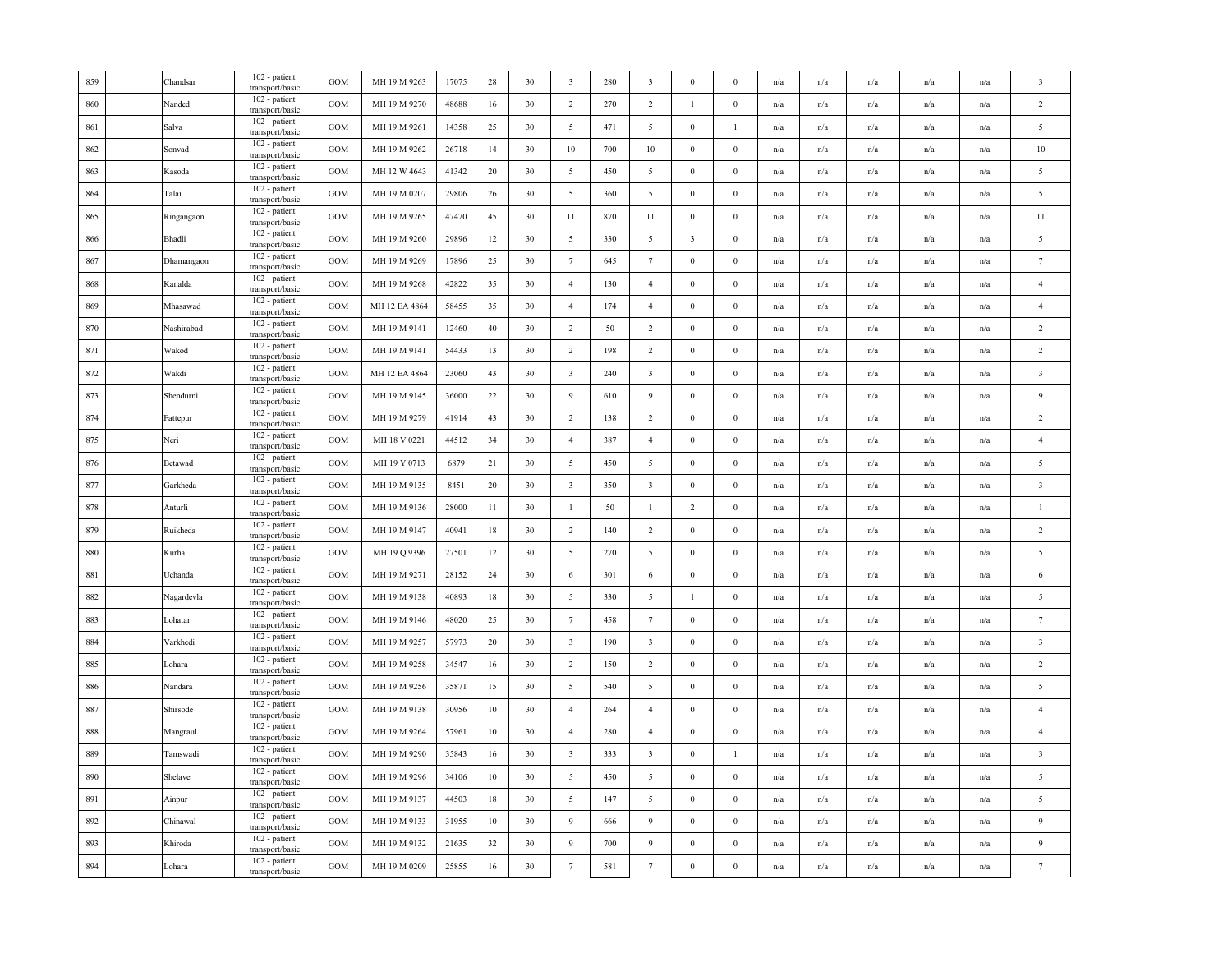| 895 |       | Nimbhora           | 102 - patient<br>transport/basic   | <b>GOM</b> | MH 19 M 0209 | 22426   | 20    | 30                      | $\overline{\mathbf{3}}$ | 150              | $\overline{\mathbf{3}}$ | $\bf{0}$                | $\overline{0}$   | n/a | n/a                     | n/a                     | n/a                     | n/a | $\overline{\mathbf{3}}$ |
|-----|-------|--------------------|------------------------------------|------------|--------------|---------|-------|-------------------------|-------------------------|------------------|-------------------------|-------------------------|------------------|-----|-------------------------|-------------------------|-------------------------|-----|-------------------------|
| 896 |       | Thorgawan          | 102 - patient<br>transport/basic   | GOM        | MH 19 M 9298 | 35843   | 10    | 30                      | 12                      | 897              | 12                      | $\mathbf{0}$            | $\boldsymbol{0}$ | n/a | n/a                     | n/a                     | n/a                     | n/a | 12                      |
| 897 |       | Vaghod             | 102 - patient<br>transport/basic   | GOM        | MH 19 M 9297 | 47325   | 18    | 30                      | $\overline{3}$          | 100              | $\overline{\mathbf{3}}$ | $\bf{0}$                |                  | n/a | n/a                     | n/a                     | n/a                     | n/a | $\overline{\mathbf{3}}$ |
| 898 |       | Bhalod             | 102 - patient<br>transport/basic   | GOM        | MH 19 M 9143 | 28593   | 9     | 30                      | $7\phantom{.0}$         | 480              | $7\phantom{.0}$         | $\bf{0}$                | $\mathbf{0}$     | n/a | n/a                     | n/a                     | n/a                     | n/a | $\,7$                   |
| 899 |       | Hingona            | 102 - patient<br>transport/basic   | GOM        | MH 19 M 9299 | 38008   | 10    | 30                      | $\overline{4}$          | 350              | $\overline{4}$          | $\mathbf{0}$            | $\mathbf{0}$     | n/a | n/a                     | n/a                     | n/a                     | n/a | $\overline{4}$          |
| 900 |       | Kingaon            | 102 - patient<br>transport/basic   | GOM        | MH 19 M 9291 | 38716   | 14    | 30                      | $\mathfrak{S}$          | 330              | $\overline{5}$          | $\bf{0}$                | $\boldsymbol{0}$ | n/a | n/a                     | n/a                     | n/a                     | n/a | $\overline{5}$          |
| 901 |       | Sakali             | 102 - patient<br>transport/basic   | GOM        | MH 19 M 9243 | 28703   | 10    | 30                      | $5\overline{)}$         | 330              | 5                       | $\bf{0}$                | $\mathbf{0}$     | n/a | n/a                     | n/a                     | n/a                     | n/a | $\overline{5}$          |
| 902 |       | Padalsa            | 102 - patient<br>transport/basic   | <b>GOM</b> | MH 19 M 9294 | 29720   | 14    | 30                      | 11                      | 870              | 11                      | $\mathbf{0}$            | $\theta$         | n/a | n/a                     | n/a                     | n/a                     | n/a | 11                      |
| 903 |       | Savkheda           | $102$ - patient<br>transport/basic | GOM        | MH 19 M 9295 | 28435   | 11    | 30                      | $\overline{\mathbf{3}}$ | 359              | $\overline{\mathbf{3}}$ | $\bf{0}$                | $\mathbf{0}$     | n/a | n/a                     | n/a                     | n/a                     | n/a | $\overline{\mathbf{3}}$ |
| 904 |       | Jalgaon Civil      | 102 - patient<br>transport/basic   | GOM        | MH 19 M 9281 | 4224442 | 11765 | 30                      | 128                     | 2405             | 128                     | $18\,$                  | $\overline{4}$   | n/a | n/a                     | n/a                     | n/a                     | n/a | 128                     |
| 905 |       | Jalgaon Civil      | 102 - patient<br>transport/basic   | GOM        | MH 19 M 9180 | 4224442 | 11765 | 30                      | 102                     | 2210             | 102                     | $\bf{0}$                | $\boldsymbol{0}$ | n/a | n/a                     | $\mathrm{n}/\mathrm{a}$ | $\mathrm{n}/\mathrm{a}$ | n/a | 102                     |
| 906 |       | Jalgaon Civil      | 102 - patient<br>transport/basic   | GOM        | MH 19 M 9227 | 4224442 | 11765 | 30                      | $\bf{0}$                | $\boldsymbol{0}$ | $\overline{0}$          | $\bf{0}$                | $\Omega$         | n/a | n/a                     | n/a                     | n/a                     | n/a | $\bf{0}$                |
| 907 |       | Jalgaon Civil      | 102 - patient<br>transport/basic   | GOM        | MH 19 M 0195 | 4224442 | 11765 | 30                      | $\boldsymbol{0}$        | $\boldsymbol{0}$ | $\mathbf{0}$            | $\bf{0}$                | $\mathbf{0}$     | n/a | n/a                     | n/a                     | n/a                     | n/a | $\bf{0}$                |
| 908 |       | Chopda SDH         | 102 - patient<br>transport/basic   | GOM        | MH 19 M 9182 | 271863  | 26    | 30                      | 48                      | 1350             | 48                      | $\sqrt{2}$              | $\overline{2}$   | n/a | n/a                     | n/a                     | n/a                     | n/a | 48                      |
| 909 |       | Jamner SDH         | 102 - patient<br>transport/basic   | GOM        | MH 19 M 9003 | 288804  | 28    | 30                      | 50                      | 1180             | 50                      | $\mathbf{1}$            | $\mathbf{0}$     | n/a | n/a                     | n/a                     | n/a                     | n/a | 50                      |
| 910 |       | MuktaiNagar SDH    | 102 - patient<br>transport/basic   | <b>GOM</b> | MH 19 M 9280 | 137753  | 16    | 30                      | 58                      | 1504             | 58                      | $\overline{2}$          | $\overline{0}$   | n/a | n/a                     | n/a                     | n/a                     | n/a | 58                      |
| 911 |       | Amalner RH         | 102 - patient<br>transport/basic   | GOM        | MH 19 M 9021 | 91923   | 15    | 30                      | 12                      | 780              | 12                      | $\mathbf{0}$            | $\boldsymbol{0}$ | n/a | $\mathrm{n}/\mathrm{a}$ | $\mathrm{n}/\mathrm{a}$ | $\mathrm{n}/\mathrm{a}$ | n/a | 12                      |
| 912 |       | Amalgaon RH        | 102 - patient<br>transport/basic   | GOM        | MH 19 M 9183 | 11000   | 12    | 30                      | $\overline{4}$          | 630              | $\overline{4}$          | $\boldsymbol{0}$        | $\boldsymbol{0}$ | n/a | n/a                     | n/a                     | n/a                     | n/a | $\overline{4}$          |
| 913 |       | <b>Bodwad RH</b>   | 102 - patient<br>transport/basic   | GOM        | MH 19 M 9117 | 28735   | 10    | 30                      | $\overline{2}$          | 120              | $\overline{2}$          | $\boldsymbol{0}$        |                  | n/a | $\mathrm{n}/\mathrm{a}$ | n/a                     | n/a                     | n/a | $\overline{2}$          |
| 914 |       | <b>Bhadgaon RH</b> | 102 - patient<br>transport/basic   | GOM        | MH 19 M 9187 | 40000   | 12    | 30                      | $\,$ 8 $\,$             | 887              | $\,$ 8 $\,$             | $\overline{2}$          | $\mathbf{0}$     | n/a | n/a                     | n/a                     | n/a                     | n/a | 8                       |
| 915 |       | 40 gaon RH         | 102 - patient<br>transport/basic   | GOM        | MH 19 M 9189 | 92008   | 15    | 30                      | 25                      | 1108             | 25                      | $\boldsymbol{0}$        | $\mathbf{0}$     | n/a | n/a                     | n/a                     | n/a                     | n/a | 25                      |
| 916 |       | Dharangaon RH      | 102 - patient<br>transport/basic   | GOM        | MH 19 M 9207 | 36976   | 12    | 30                      | 22                      | 1328             | $22\,$                  | $\boldsymbol{0}$        | $\mathbf{1}$     | n/a | n/a                     | n/a                     | n/a                     | n/a | 22                      |
| 917 |       | Erandoal RH        | 102 - patient<br>transport/basic   | GOM        | MH 19 M 9190 | 31507   | 12    | 30                      | 5                       | 997              | $\overline{5}$          | $\overline{2}$          | $\boldsymbol{0}$ | n/a | n/a                     | n/a                     | n/a                     | n/a | 5                       |
| 918 |       | Mehunbare RH       | 102 - patient<br>transport/basic   | GOM        | MH 19 M 9188 | 20000   | 15    | 30                      | $7\phantom{.0}$         | 1010             | $7\phantom{.0}$         | $\bf{0}$                | $\mathbf{0}$     | n/a | $\mathrm{n}/\mathrm{a}$ | $\mathrm{n}/\mathrm{a}$ | $\mathrm{n}/\mathrm{a}$ | n/a | $7\phantom{.0}$         |
| 919 |       | Nhavi RH           | 102 - patient<br>transport/basic   | GOM        | MH 19 M 9181 | 24982   | 9     | 30                      | $\overline{4}$          | 450              | $\overline{4}$          | $\overline{2}$          | $\boldsymbol{0}$ | n/a | n/a                     | $\mathrm{n}/\mathrm{a}$ | $\mathrm{n}/\mathrm{a}$ | n/a | $\overline{4}$          |
| 920 |       | Pahcora RH         | 102 - patient<br>transport/basic   | GOM        | MH 19 M 9282 | 48858   | 14    | 30                      | 30                      | 998              | 30                      | $\mathbf{0}$            | $\mathbf{1}$     | n/a | n/a                     | n/a                     | n/a                     | n/a | 30                      |
| 921 |       | Parola RH          | 102 - patient<br>transport/basic   | GOM        | MH 19 M 9233 | 39006   | 16    | 30                      | 31                      | 1035             | 31                      | $\boldsymbol{0}$        | $\Omega$         | n/a | n/a                     | n/a                     | n/a                     | n/a | 31                      |
| 922 |       | Pahur RH           | 102 - patient<br>transport/basic   | GOM        | MH 19 M 9186 | 29413   | 13    | 30                      | $\overline{\mathbf{3}}$ | 222              | $\overline{\mathbf{3}}$ | $\bf{0}$                | $\boldsymbol{0}$ | n/a | n/a                     | n/a                     | n/a                     | n/a | $\overline{\mathbf{3}}$ |
| 923 |       | Pimpalgaon Hr.     | 102 - patient<br>transport/basic   | GOM        | MH 19 M 9184 | 38641   | 10    | 30                      | $\overline{4}$          | 425              | $\overline{4}$          | $\overline{2}$          | $\mathbf{1}$     | n/a | n/a                     | n/a                     | n/a                     | n/a | $\overline{4}$          |
| 924 |       | Pal RH             | 102 - patient<br>transport/basic   | GOM        | MH 37 M 5011 | 29785   | 17    | 30                      | $7\phantom{.0}$         | 604              | $7\phantom{.0}$         | $\bf{0}$                | $\mathbf{0}$     | n/a | $\mathrm{n}/\mathrm{a}$ | $\mathrm{n}/\mathrm{a}$ | n/a                     | n/a | $7\phantom{.0}$         |
| 925 |       | Raver RH           | 102 - patient<br>transport/basic   | <b>GOM</b> | MH 19 M 9022 | 28273   | 15    | 30                      | 15                      | 1021             | 15                      | $\mathbf{1}$            | $\theta$         | n/a | n/a                     | n/a                     | n/a                     | n/a | 15                      |
| 926 |       | Varangaon RH       | 102 - patient<br>transport/basic   | GOM        | MH 19 M 9116 | 24356   | 12    | 30                      | $\overline{5}$          | 660              | $\overline{5}$          | $\mathbf{0}$            | $\overline{1}$   | n/a | n/a                     | n/a                     | n/a                     | n/a | 5                       |
| 927 |       | Yawal RH           | 102 - patient<br>transport/basic   | GOM        | MH 19 M 9185 | 33868   | 14    | 30                      | 14                      | 780              | 14                      | $\boldsymbol{0}$        | $\mathbf{0}$     | n/a | n/a                     | n/a                     | n/a                     | n/a | 14                      |
| 928 | Jalna |                    | 102 - patient<br>transport/basic   | <b>GOM</b> | MH 21 L0081  | 35434   | 5.56  | $\overline{\mathbf{3}}$ | $\overline{\mathbf{3}}$ | 500              | $\overline{\mathbf{3}}$ | $\overline{\mathbf{3}}$ | $\mathbf{0}$     | n/a | $\mathrm{n}/\mathrm{a}$ | $\mathrm{n}/\mathrm{a}$ | $\mathrm{n}/\mathrm{a}$ | n/a | $\overline{\mathbf{3}}$ |
| 929 |       |                    | 102 - patient<br>transport/basic   | GOM        | MH 21 L0084  | 31922   | 6.1   | 11                      | $\,$ 8 $\,$             | 1000             | 10                      | $\overline{7}$          | $\mathbf{1}$     | n/a | n/a                     | n/a                     | n/a                     | n/a | 10                      |
| 930 |       | <b>IAINA RIOCK</b> | 102 - patient<br>transport/basic   | GOM        | MH 21 5569   | 29641   | 10.2  | 9                       | $7\phantom{.0}$         | 500              | $\overline{9}$          | $\tau$                  | $\mathbf{1}$     | n/a | n/a                     | n/a                     | n/a                     | n/a | $\mathbf{Q}$            |
|     |       |                    |                                    |            |              |         |       |                         |                         |                  |                         |                         |                  |     |                         |                         |                         |     |                         |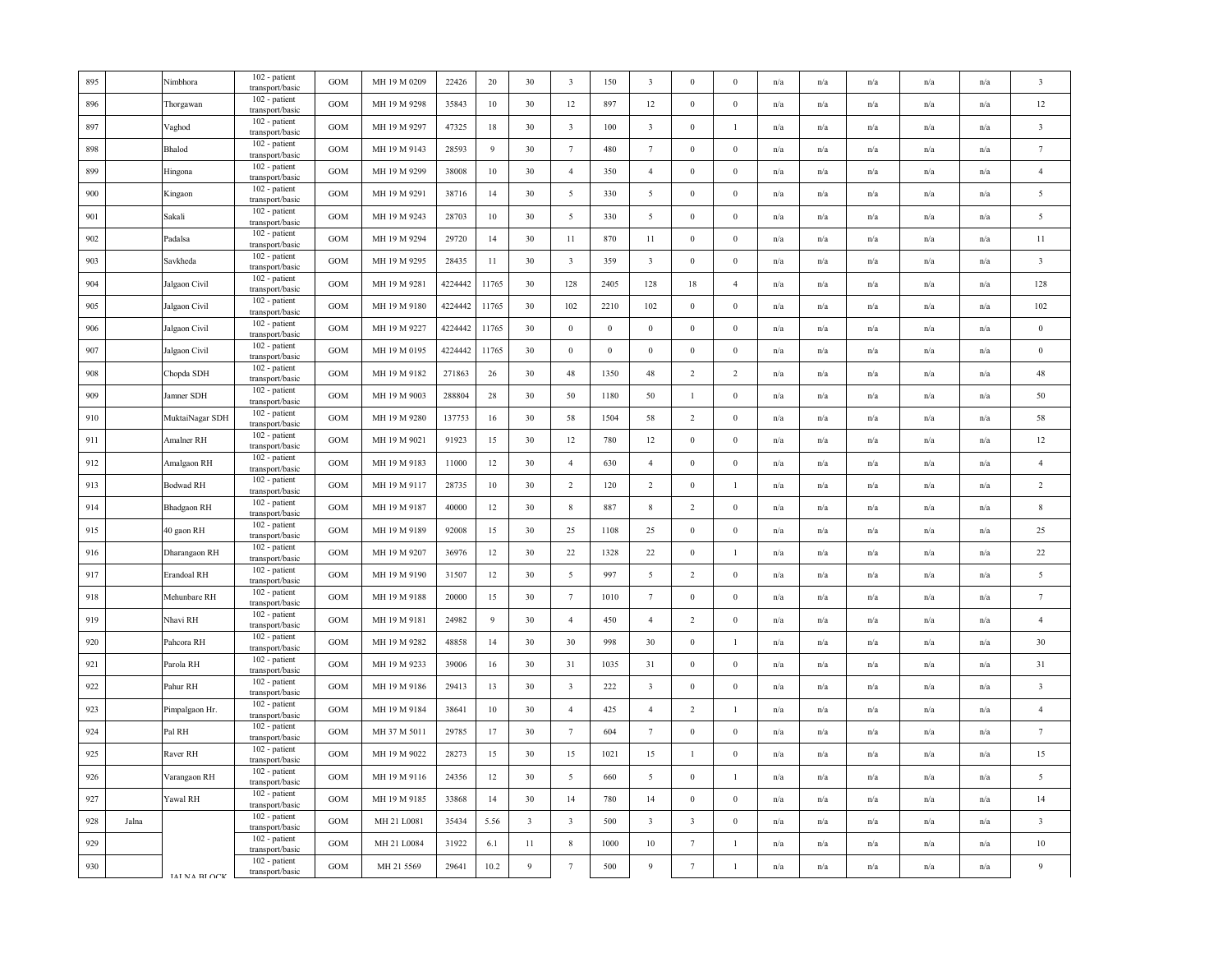| 931 | JALIMA DEOCA          | 102 - patient<br>transport/basic   | GOM               | MH 21 5675  | 36198 | 15.2  | $\tau$         | $7\phantom{.0}$         | 620  | $7\phantom{.0}$         | 6                       | $\mathbf{0}$            | n/a                     | $\mathrm{n}/\mathrm{a}$ | n/a | $\mathrm{n}/\mathrm{a}$ | $\mathrm{n}/\mathrm{a}$ | $\overline{7}$          |
|-----|-----------------------|------------------------------------|-------------------|-------------|-------|-------|----------------|-------------------------|------|-------------------------|-------------------------|-------------------------|-------------------------|-------------------------|-----|-------------------------|-------------------------|-------------------------|
| 932 |                       | 102 - patient<br>transport/basic   | GOM               | MH 21 D193  | 31963 | 5.23  | 12             | $7\phantom{.0}$         | 1023 | $8\phantom{.0}$         | 6                       | $\bf{0}$                | n/a                     | n/a                     | n/a | n/a                     | n/a                     | $\,$ 8 $\,$             |
| 933 |                       | 102 - patient<br>transport/basic   | GOM               | MH 21 5616  | 31133 | 6.11  | 30             | 25                      | 1255 | 30                      | 17                      | $\overline{c}$          | n/a                     | n/a                     | n/a | n/a                     | n/a                     | 30                      |
| 934 |                       | 102 - patient<br>transport/basic   | GOM               | MH 21 5673  | 42553 | 4.82  | 10             | $\,$ 8 $\,$             | 800  | 9                       | $\sqrt{6}$              | $\mathbf{1}$            | n/a                     | n/a                     | n/a | n/a                     | n/a                     | $\overline{9}$          |
| 935 |                       | 102 - patient<br>transport/basic   | GOM               | MH 215578   | 27373 | 10.55 | 9              | $\overline{9}$          | 900  | $\overline{9}$          | 6                       | $\overline{2}$          | n/a                     | n/a                     | n/a | n/a                     | n/a                     | $\overline{9}$          |
| 936 |                       | $102$ - patient<br>transport/basic | $_{\rm GOM}$      | MH 21 5582  | 42480 | 3.05  | 15             | 11                      | 1150 | 12                      | $\overline{9}$          | $\overline{2}$          | n/a                     | n/a                     | n/a | n/a                     | n/a                     | 12                      |
| 937 | AMBAD BLOCK           | 102 - patient<br>transport/basic   | GOM               | MH 21 0093  | 36969 | 15.75 | $\bf 8$        | 6                       | 1340 | $7\phantom{.0}$         | $\overline{4}$          | $\mathbf{1}$            | n/a                     | n/a                     | n/a | n/a                     | n/a                     | $7\phantom{.0}$         |
| 938 |                       | 102 - patient<br>transport/basic   | <b>GOM</b>        | MH 21 0350  | 36106 | 4.32  | $\mathbf{3}$   | $\overline{\mathbf{3}}$ | 851  | $\overline{\mathbf{3}}$ | $\overline{\mathbf{3}}$ | $\mathbf{0}$            | n/a                     | $\mathrm{n}/\mathrm{a}$ | n/a | $\mathbf{n}/\mathbf{a}$ | $\mathrm{n}/\mathrm{a}$ | $\overline{\mathbf{3}}$ |
| 939 |                       | 102 - patient<br>transport/basic   | GOM               | MH 21 5566  | 36658 | 3.45  | $\overline{9}$ | $7\phantom{.0}$         | 966  | 8                       | 5                       | $\overline{2}$          | n/a                     | n/a                     | n/a | n/a                     | n/a                     | $\,$ 8 $\,$             |
| 940 |                       | 102 - patient<br>transport/basic   | <b>GOM</b>        | MH 21 5562  | 36375 | 2.06  | 6              | $\overline{4}$          | 1244 | 5                       | $\overline{\mathbf{3}}$ | $\bf{0}$                | n/a                     | n/a                     | n/a | n/a                     | n/a                     | $\sqrt{5}$              |
| 941 |                       | 102 - patient<br>transport/basic   | GOM               | MH 21 5668  | 48586 | 5.04  | 30             | 27                      | 2523 | 35                      | 21                      | $\overline{4}$          | n/a                     | n/a                     | n/a | n/a                     | n/a                     | 35                      |
| 942 | <b>BADNAPUR BLOCI</b> | 102 - patient<br>transport/basic   | GOM               | MH 21 0091  | 38405 | 6.9   | 20             | 15                      | 1568 | 18                      | 10                      | $\overline{c}$          | $\mathrm{n}/\mathrm{a}$ | n/a                     | n/a | $\mathrm{n}/\mathrm{a}$ | n/a                     | $18\,$                  |
| 943 |                       | 102 - patient<br>transport/basic   | GOM               | MH 21 5617  | 29243 | 3.28  | $\overline{4}$ | $\overline{2}$          | 500  | $\overline{\mathbf{3}}$ | $\overline{\mathbf{3}}$ | $\mathbf{0}$            | n/a                     | $\mathrm{n}/\mathrm{a}$ | n/a | $\mathrm{n}/\mathrm{a}$ | n/a                     | $\overline{\mathbf{3}}$ |
| 944 |                       | 102 - patient<br>transport/basic   | GOM               | MH 21 5579  | 20659 | 4.52  | $\sqrt{2}$     | 2                       | 500  | $\overline{2}$          | $\overline{2}$          | $\boldsymbol{0}$        | n/a                     | n/a                     | n/a | n/a                     | n/a                     | $\sqrt{2}$              |
| 945 |                       | 102 - patient<br>transport/basic   | GOM               | MH 21 0090  | 53530 | 5.2   | 30             | 47                      | 2896 | 53                      | 30                      | $\overline{\mathbf{3}}$ | n/a                     | n/a                     | n/a | $\mathrm{n}/\mathrm{a}$ | n/a                     | 53                      |
| 946 | ANSAWANGI BLC         | 102 - patient<br>transport/basic   | GOM               | MH 21 0087  | 35895 | 9.12  | 20             | 15                      | 1578 | 17                      | 12                      | 2                       | n/a                     | n/a                     | n/a | n/a                     | n/a                     | 17                      |
| 947 |                       | 102 - patient<br>transport/basic   | GOM               | MH 21 0086  | 44873 | 12.4  | 30             | 24                      | 2022 | 28                      | 18                      | $\overline{4}$          | n/a                     | n/a                     | n/a | $\mathrm{n}/\mathrm{a}$ | n/a                     | 28                      |
| 948 |                       | 102 - patient<br>transport/basic   | GOM               | MH 21 5564  | 64000 | 5.2   | 30             | 25                      | 2486 | 29                      | 17                      | $\overline{\mathbf{3}}$ | n/a                     | n/a                     | n/a | n/a                     | n/a                     | 29                      |
| 949 |                       | 102 - patient<br>transport/basic   | GOM               | MH 21 5676  | 30546 | 10.3  | 8              | $5\overline{)}$         | 1000 | 6                       | $\overline{4}$          | 1                       | $\mathrm{n}/\mathrm{a}$ | $\mathrm{n}/\mathrm{a}$ | n/a | $\mathrm{n}/\mathrm{a}$ | $\mathrm{n}/\mathrm{a}$ | 6                       |
| 950 |                       | 102 - patient<br>transport/basic   | $_{\mathrm{GOM}}$ | MH 21 5563  | 26106 | 16.2  | 28             | 21                      | 1000 | 23                      | 13                      | $\sqrt{3}$              | $\mathrm{n}/\mathrm{a}$ | n/a                     | n/a | n/a                     | n/a                     | 23                      |
| 951 |                       | 102 - patient<br>transport/basic   | GOM               | MH 21 C0085 | 32423 | 2.98  | 30             | 35                      | 3498 | 42                      | 24                      | $\sqrt{5}$              | $\mathrm{n}/\mathrm{a}$ | $\mathrm{n}/\mathrm{a}$ | n/a | $\mathrm{n}/\mathrm{a}$ | $\mathrm{n}/\mathrm{a}$ | $42\,$                  |
| 952 |                       | 102 - patient<br>transport/basic   | GOM               | MH 21 5672  | 30113 | 4.25  | 30             | 30                      | 2655 | 34                      | 19                      | $\overline{\mathbf{3}}$ | n/a                     | n/a                     | n/a | n/a                     | n/a                     | 34                      |
| 953 | HOKARDAN BLOC         | 102 - patient<br>transport/basic   | <b>GOM</b>        | MH 21 5613  | 31968 | 6.42  | 13             | 10                      | 1325 | 11                      | 9                       | $\mathbf{1}$            | n/a                     | n/a                     | n/a | n/a                     | $\mathrm{n}/\mathrm{a}$ | 11                      |
| 954 |                       | 102 - patient<br>transport/basic   | GOM               | MH 21 5584  | 31554 | 5.45  | 30             | 50                      | 4182 | 55                      | 33                      | 5                       | n/a                     | n/a                     | n/a | n/a                     | n/a                     | 55                      |
| 955 |                       | 102 - patient<br>transport/basic   | <b>GOM</b>        | MH 21 5580  | 29065 | 3.61  | 30             | 31                      | 2230 | 35                      | 20                      | $\overline{2}$          | n/a                     | n/a                     | n/a | n/a                     | n/a                     | 35                      |
| 956 |                       | 102 - patient<br>transport/basic   | GOM               | MH 21 0089  | 24705 | 3.35  | 12             | $\,$ 8 $\,$             | 700  | $\overline{9}$          | 6                       | -1                      | n/a                     | n/a                     | n/a | n/a                     | n/a                     | $\overline{9}$          |
| 957 |                       | 102 - patient<br>transport/basic   | <b>GOM</b>        | MH 21 5581  | 43227 | 13.5  | 15             | 12                      | 1298 | 16                      | 9                       | $\overline{2}$          | n/a                     | n/a                     | n/a | n/a                     | n/a                     | 16                      |
| 958 | <b>JAFRABAD BLOCI</b> | 102 - patient<br>transport/basic   | GOM               | MH 21 0082  | 49143 | 4.21  | 20             | 15                      | 500  | 16                      | $\overline{9}$          | $\overline{2}$          | n/a                     | n/a                     | n/a | n/a                     | n/a                     | 16                      |
| 959 |                       | 102 - patient<br>transport/basic   | GOM               | MH 21 0083  | 39488 | 3.1   | $\mathbf{3}$   | $\overline{3}$          | 585  | $\overline{\mathbf{3}}$ | $\overline{\mathbf{3}}$ | $\boldsymbol{0}$        | $\mathrm{n}/\mathrm{a}$ | $\mathrm{n}/\mathrm{a}$ | n/a | $\mathrm{n}/\mathrm{a}$ | n/a                     | $\overline{\mathbf{3}}$ |
| 960 |                       | 102 - patient<br>transport/basic   | <b>GOM</b>        | MH 21 0092  | 37927 | 5.2   | 13             | 10                      | 1000 | 11                      | 8                       | $\mathbf{1}$            | n/a                     | n/a                     | n/a | n/a                     | n/a                     | 11                      |
| 961 |                       | 102 - patient<br>transport/basic   | GOM               | MH 21 5674  | 46795 | 8.1   | 16             | 13                      | 1570 | 14                      | $\,$ 8 $\,$             | $\overline{2}$          | n/a                     | n/a                     | n/a | n/a                     | n/a                     | 14                      |
| 962 | <b>MANTHA BLOCK</b>   | 102 - patient<br>transport/basic   | GOM               | MH 21 0088  | 48081 | 11.6  | 10             | $7\phantom{.0}$         | 1103 | $\overline{9}$          | $7\phantom{.0}$         | $\mathbf{1}$            | n/a                     | n/a                     | n/a | n/a                     | n/a                     | $\overline{9}$          |
| 963 |                       | 102 - patient<br>transport/basic   | GOM               | MH 21 5583  | 55869 | 9.4   | $\overline{2}$ | $\overline{2}$          | 500  | $\overline{2}$          | $\overline{2}$          | $\boldsymbol{0}$        | n/a                     | n/a                     | n/a | n/a                     | n/a                     | $\overline{2}$          |
| 964 |                       | $102$ - patient<br>transport/basic | GOM               | MH 21 0094  | 40252 | 6.4   | 25             | 20                      | 1571 | 21                      | 13                      | $\overline{3}$          | n/a                     | n/a                     | n/a | n/a                     | n/a                     | 21                      |
| 965 | PARTUR BLOCK          | 102 - patient<br>transport/basic   | GOM               | MH 21 5570  | 30994 | 4.3   | 20             | 16                      | 1469 | 17                      | $10\,$                  | $\overline{2}$          | n/a                     | n/a                     | n/a | n/a                     | n/a                     | 17                      |
| 966 |                       | 102 - patient<br>transport/basic   | GOM               | MH 21 5615  | 36637 | 6.1   | 15             | $11\,$                  | 980  | 12                      | $\,$ 8 $\,$             | $\overline{2}$          | n/a                     | $\mathrm{n}/\mathrm{a}$ | n/a | $\mathbf{n}/\mathbf{a}$ | $\mathrm{n}/\mathrm{a}$ | $12\,$                  |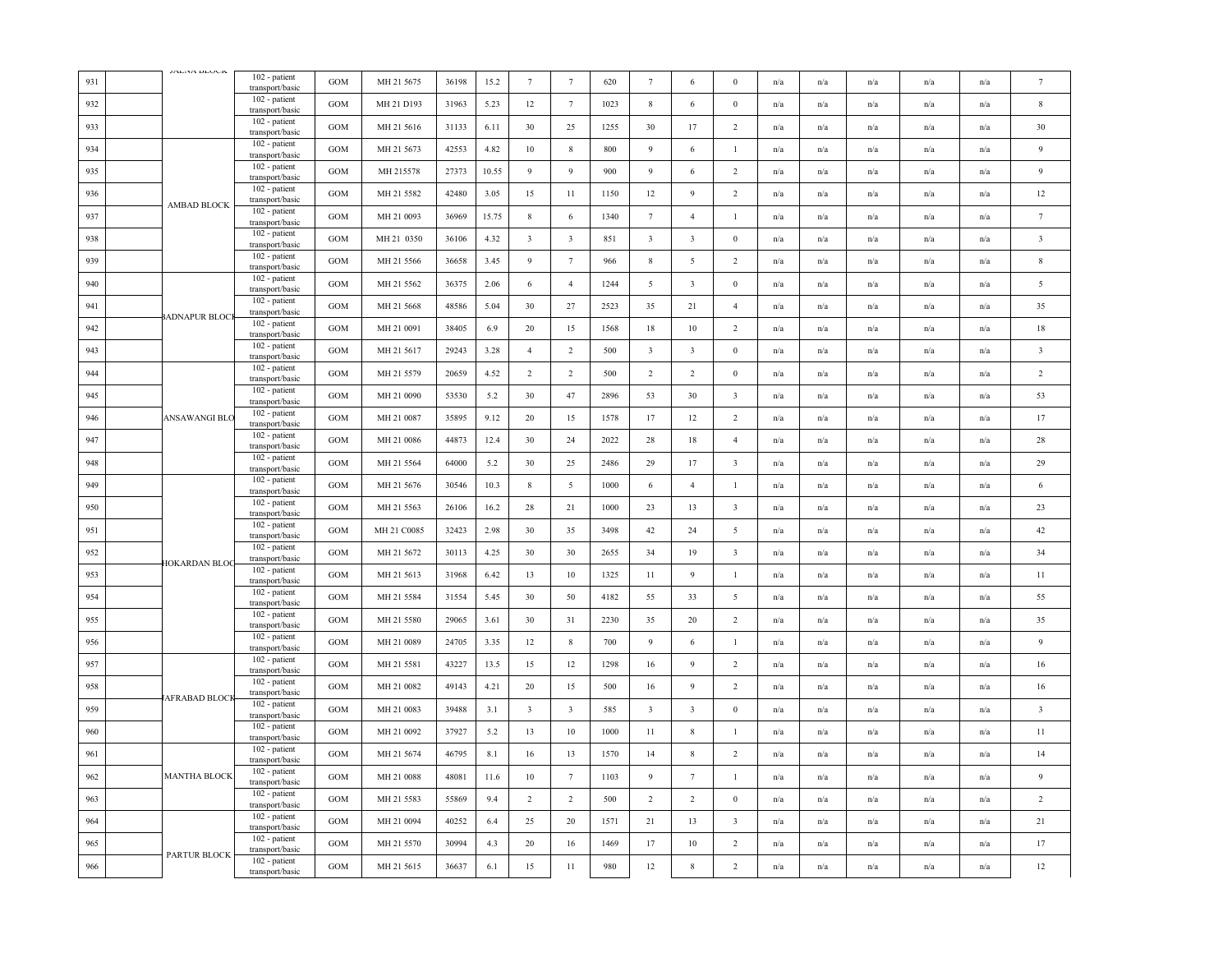| $967\,$ |          |                      | 102 - patient<br>transport/basic   | GOM          | MH 21 0095    | 29111  | 7.2  | 30               | 22              | 2466             | 25              | 15               | 2                       | n/a                     | n/a                     | n/a | n/a                     | n/a                     | 25               |
|---------|----------|----------------------|------------------------------------|--------------|---------------|--------|------|------------------|-----------------|------------------|-----------------|------------------|-------------------------|-------------------------|-------------------------|-----|-------------------------|-------------------------|------------------|
| 968     |          |                      | 102 - patient<br>transport/basic   | GOM          | MH 21 5614    |        | 40   |                  |                 | $\mathbf{0}$     |                 |                  |                         | n/a                     | n/a                     | n/a | n/a                     | n/a                     | 970              |
| 969     |          |                      | 102 - patient<br>transport/basic   | <b>GOM</b>   | MH 21 5671    |        |      |                  |                 | 5652             |                 |                  |                         | n/a                     | n/a                     | n/a | n/a                     | n/a                     | $\,0\,$          |
| 970     |          |                      | 102 - patient<br>transport/basic   | <b>GOM</b>   | MH 21 346     |        |      |                  |                 | 5668             |                 |                  |                         | n/a                     | n/a                     | n/a | n/a                     | n/a                     | $\,0\,$          |
| 971     |          |                      | 102 - patient<br>transport/basic   | GOM          | MH 21 5603    |        |      |                  |                 | $\mathbf{0}$     |                 |                  |                         | n/a                     | n/a                     | n/a | n/a                     | n/a                     | $\bf{0}$         |
| 972     |          | <b>JALNA DIST</b>    | 102 - patient<br>transport/basic   | GOM          | MH 21 284     | 432129 |      | 30               | 913             | 500              | 970             | 518              | 147                     | n/a                     | n/a                     | n/a | n/a                     | n/a                     | $\bf{0}$         |
| 973     |          |                      | 102 - patient<br>transport/basic   | <b>GOM</b>   | MH 21 230     |        |      |                  |                 | 5123             |                 |                  |                         | n/a                     | n/a                     | n/a | n/a                     | n/a                     | $\boldsymbol{0}$ |
| 974     |          |                      | 102 - patient<br>transport/basic   | GOM          | MH 20 W9639   |        |      |                  |                 | 510              |                 |                  |                         | n/a                     | n/a                     | n/a | n/a                     | n/a                     | $\boldsymbol{0}$ |
| 975     |          |                      | 102 - patient<br>transport/basic   | <b>GOM</b>   | MH21L309      |        |      |                  |                 | 5789             |                 |                  |                         | n/a                     | $\mathrm{n}/\mathrm{a}$ | n/a | $\mathbf{n}/\mathbf{a}$ | n/a                     | $\bf{0}$         |
| 976     |          |                      | 102 - patient<br>transport/basic   | GOM          | MH-21 8901    |        | 50   | 30               | 346             | 7890             | 365             | 198              | 18                      | n/a                     | n/a                     | n/a | n/a                     | n/a                     | 365              |
| 977     |          | AMBAD TALUKA         | 102 - patient<br>transport/basic   | GOM          | MH-21 D 9613  | 207142 |      | $\bf{0}$         | $\mathbf{0}$    | 6895             | $\mathbf{0}$    | $\boldsymbol{0}$ | $\mathbf{0}$            | $\mathrm{n}/\mathrm{a}$ | $\mathrm{n}/\mathrm{a}$ | n/a | $\mathbf{n}/\mathbf{a}$ | $\mathrm{n}/\mathrm{a}$ | $\bf{0}$         |
| 978     |          | <b>BADNAPUR TAL</b>  | 102 - patient<br>transport/basic   | GOM          | MH-21 c5620   | 67613  | 30   | 20               | 13              | 1500             | 14              | 11               | $\mathbf{1}$            | n/a                     | n/a                     | n/a | n/a                     | n/a                     | 14               |
| 979     |          | PARTUR TALUKA        | 102 - patient<br>transport/basic   | GOM          | MH-21 307     | 28941  | 46   | 30               | $37\,$          | 4055             | 42              | 24               | $\tau$                  | n/a                     | n/a                     | n/a | n/a                     | n/a                     | 42               |
| 980     |          | <b>BHOKARDAN TA</b>  | 102 - patient<br>transport/basic   | GOM          | MH-21 8945    | 24433  | 52   | 30               | 83              | 4680             | 91              | 50               | $\overline{9}$          | n/a                     | n/a                     | n/a | n/a                     | n/a                     | 91               |
| 981     |          | JAFARABAD TAI        | 102 - patient<br>transport/basic   | <b>GOM</b>   | MH-21 5618    | 69969  | 56   | 22               | 16              | 2560             | 19              | 11               | $\overline{2}$          | n/a                     | n/a                     | n/a | n/a                     | n/a                     | 19               |
| 982     |          |                      | 102 - patient<br>transport/basic   | GOM          | MH-21 306     |        |      | 30               | 69              | 6542             | 75              | 42               | 6                       | $\mathrm{n}/\mathrm{a}$ | n/a                     | n/a | n/a                     | n/a                     | 75               |
| 983     |          | <b>MANTHA TALUK.</b> | 102 - patient<br>transport/basic   | GOM          | MH 21 5619    | 130179 | 60   | $\boldsymbol{0}$ | $\,0\,$         | $\boldsymbol{0}$ | $\,0\,$         | $\boldsymbol{0}$ | $\mathbf{0}$            | n/a                     | n/a                     | n/a | $\mathrm{n}/\mathrm{a}$ | n/a                     | $\bf{0}$         |
| 984     |          | GHANSAWANGI          | 102 - patient<br>transport/basic   | <b>GOM</b>   | MH-21 0345    | 173082 | 55   | 30               | 79              | 5610             | 84              | 48               | $\tau$                  | n/a                     | n/a                     | n/a | n/a                     | n/a                     | 84               |
| 985     |          | JAFARABAD TAL        | 102 - patient<br>transport/basic   | GOM          | MH-21 5588    | 547511 | 24   | 20               | 14              | 2560             | 15              | 9                | $\overline{\mathbf{3}}$ | n/a                     | n/a                     | n/a | n/a                     | n/a                     | 15               |
| 986     |          | <b>JALNA DIST</b>    | 102 - patient<br>transport/basic   | GOM          | MH-21 5607    | 6782   | 31   | 25               | $18\,$          | 2302             | 20              | 14               | $\mathbf{1}$            | n/a                     | n/a                     | n/a | n/a                     | n/a                     | 20               |
| 987     | Kolhapur | S.D.H.Gadhingalaj    | 102 - patient<br>transport/basic   | <b>GOM</b>   | MH 09 AG 9594 | 874015 | 1150 | 20               | 45              | 1616             | 282             | 202              | 80                      | n/a                     | $\mathrm{n}/\mathrm{a}$ | n/a | $\mathbf{n}/\mathbf{a}$ | $\mathrm{n}/\mathrm{a}$ | 282              |
| 988     |          | S.D.H.Kodoli         | 102 - patient<br>transport/basic   | <b>GOM</b>   | MH 09 U 8584  | 70000  | 1125 | 25               | 35              | 80               | 17              | 10               | $\overline{7}$          | n/a                     | n/a                     | n/a | n/a                     | n/a                     | 17               |
| 989     |          | Servises Hospt K. B  | 102 - patient<br>transport/basic   | GOM          | MH 09 AG 9600 | 493005 | 1132 | 21               | 26              | 152              | 34              | 19               | 15                      | n/a                     | n/a                     | n/a | n/a                     | n/a                     | 34               |
| 990     |          | Colony Hospt Gand    | 102 - patient<br>transport/basic   | <b>GOM</b>   | MH 12 AH 5214 | 391000 | 1145 | 22               | 21              | 168              | 26              | 21               | 5                       | n/a                     | n/a                     | n/a | n/a                     | n/a                     | 26               |
| 991     |          | R H Khupire          | 102 - patient<br>transport/basic   | GOM          | MH 09 U 8522  | 6892   | 110  | 23               | 19              | 32               | $\overline{4}$  | $\overline{4}$   | $\bf{0}$                | n/a                     | n/a                     | n/a | n/a                     | $\mathrm{n}/\mathrm{a}$ | $\overline{4}$   |
| 992     |          | R H Panhala          | 102 - patient<br>transport/basic   | $_{\rm GOM}$ | MH 09 AG 9586 | 1600   | 132  | 25               | 11              | 45               | $\mathbf{0}$    | $\boldsymbol{0}$ | $\boldsymbol{0}$        | n/a                     | n/a                     | n/a | n/a                     | n/a                     | $\bf{0}$         |
| 993     |          | R H Malakapur        | 102 - patient<br>transport/basic   | GOM          | MH 09 U 8542  | 5503   | 120  | 26               | $\mathbf{0}$    | 304              | 47              | 38               | $\overline{9}$          | n/a                     | n/a                     | n/a | $\mathbf{n}/\mathbf{a}$ | n/a                     | 47               |
| 994     |          | R H Hatkanangle      | 102 - patient<br>transport/basic   | GOM          | MH 12 A 7155  | 11869  | 140  | 17               | $\mathbf{0}$    | 56               | $7\phantom{.0}$ | $7\phantom{.0}$  | $\mathbf{0}$            | n/a                     | n/a                     | n/a | n/a                     | n/a                     | $7\phantom{.0}$  |
| 995     |          | R H Pargaon          | 102 - patient<br>transport/basic   | GOM          | MH 12 UA 7147 | 13130  | 150  | 19               | $7\phantom{.0}$ | 48               | 6               | 6                | $\mathbf{0}$            | n/a                     | n/a                     | n/a | n/a                     | n/a                     | $\sqrt{6}$       |
| 996     |          | R H Shirol           | 102 - patient<br>transport/basic   | GOM          | MH 09 AG 9518 | 24512  | 214  | 24               | $\,0\,$         | 88               | 11              | 11               | $\boldsymbol{0}$        | n/a                     | n/a                     | n/a | n/a                     | n/a                     | 11               |
| 997     |          | R H Dattawad         | 102 - patient<br>transport/basic   | GOM          | MH 09 AG 8583 | 9711   | 120  | 25               | $8\phantom{.0}$ | 72               | 9               | 9                | $\bf{0}$                | n/a                     | n/a                     | n/a | n/a                     | n/a                     | $\overline{9}$   |
| 998     |          | R H Nesari           | 102 - patient<br>transport/basic   | <b>GOM</b>   | MH 09 AG 9528 | 6993   | 130  | 22               | $\mathbf{0}$    | $\mathbf{0}$     | $\bf{0}$        | $\bf{0}$         | $\bf{0}$                | n/a                     | n/a                     | n/a | $\mathbf{n}/\mathbf{a}$ | n/a                     | $\boldsymbol{0}$ |
| 999     |          | R H Kagal            | 102 - patient<br>transport/basic   | GOM          | MH 09 AG 463  | 25481  | 145  | 23               | 23              | 40               | 5               | 5                | $\bf{0}$                | $\mathrm{n}/\mathrm{a}$ | n/a                     | n/a | n/a                     | n/a                     | $\sqrt{5}$       |
| 1000    |          | R H Murgud           | 102 - patient<br>transport/basic   | <b>GOM</b>   | MH 09 AG 9567 | 1090   | 130  | 21               | 28              | 136              | 22              | 17               | 5                       | n/a                     | $\mathrm{n}/\mathrm{a}$ | n/a | $\mathbf{n}/\mathbf{a}$ | n/a                     | 22               |
| 1001    |          | R H Gargoti          | 102 - patient<br>transport/basic   | <b>GOM</b>   | MH 09 AG 8540 | 13774  | 120  | 22               | 23              | 392              | 49              | 49               | $\mathbf{0}$            | n/a                     | n/a                     | n/a | n/a                     | n/a                     | 49               |
| 1002    |          | R H Radhanagari      | $102$ - patient<br>transport/basic | GOM          | MH 09 AG 9517 | 6197   | 125  | 26               | 35              | 72               | 13              | 9                | $\overline{4}$          | n/a                     | n/a                     | n/a | n/a                     | n/a                     | 13               |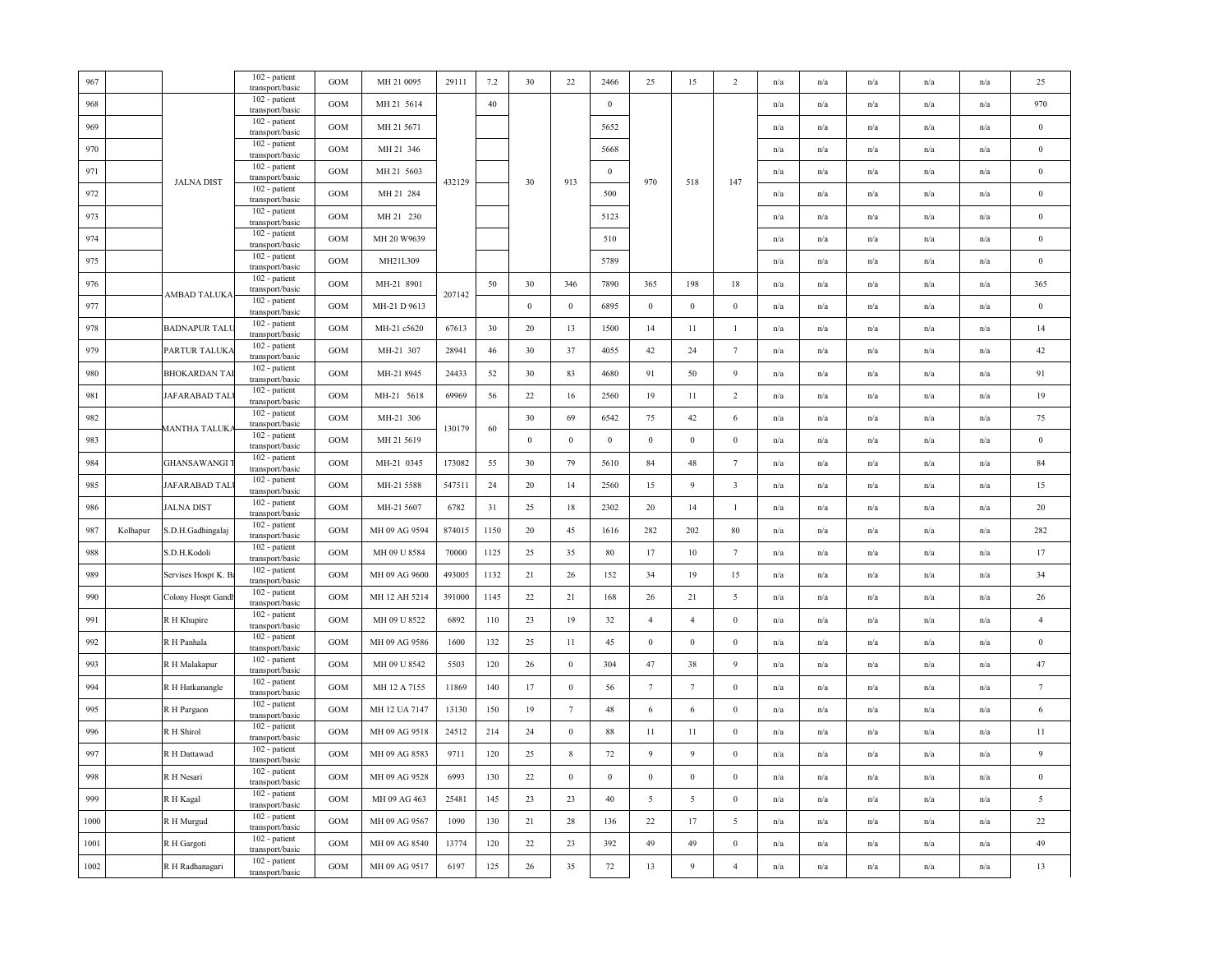| 1003 | R H Solankur    | 102 - patient<br>transport/basic   | GOM               | MH 09 AJ 9561 | 2714  | 160 | 22       | $7\phantom{.0}$         | 64               | 8                       | 8                       | $\Omega$                | n/a | n/a                     | n/a                     | n/a                     | n/a                     | $\mathbf{8}$            |
|------|-----------------|------------------------------------|-------------------|---------------|-------|-----|----------|-------------------------|------------------|-------------------------|-------------------------|-------------------------|-----|-------------------------|-------------------------|-------------------------|-------------------------|-------------------------|
| 1004 | R H Chandgad    | 102 - patient<br>transport/basic   | GOM               | MH 09 AG 9585 | 10205 | 150 | 21       | 48                      | 520              | 81                      | 65                      | 16                      | n/a | n/a                     | n/a                     | n/a                     | n/a                     | $81\,$                  |
| 1005 | R H Ajara       | 102 - patient<br>transport/basic   | <b>GOM</b>        | MH 09 AG 9516 | 7828  | 120 | 21       | 16                      | 64               | $\,$ 8 $\,$             | 8                       | $\bf{0}$                | n/a | $\mathrm{n}/\mathrm{a}$ | $\mathrm{n}/\mathrm{a}$ | n/a                     | $\mathrm{n}/\mathrm{a}$ | 8                       |
| 1006 | R H Gaganbawada | 102 - patient<br>transport/basic   | GOM               | MH 09 AG 9519 | 3874  | 110 | 20       | $\mathbf{0}$            | 65               | $7\phantom{.0}$         | $\tau$                  | $\mathbf{0}$            | n/a | n/a                     | n/a                     | n/a                     | n/a                     | $7\phantom{.0}$         |
| 1007 | PHC Bhadwan     | 102 - patient<br>transport/basic   | <b>GOM</b>        | MH 09 AG 398  | 3107  | 100 | 22       | $\overline{\mathbf{3}}$ | 560              | $\overline{\mathbf{3}}$ | $\overline{2}$          | -1                      | n/a | n/a                     | n/a                     | n/a                     | n/a                     | $\overline{\mathbf{3}}$ |
| 1008 | PHC Maligre     | 102 - patient<br>transport/basic   | <b>GOM</b>        | MH 12 PA 4668 | 1688  | 135 | 21       | $\,$ 8 $\,$             | $\boldsymbol{0}$ | -1                      | -1                      | $\boldsymbol{0}$        | n/a | n/a                     | n/a                     | n/a                     | n/a                     | $\mathbf{1}$            |
| 1009 | PHC Uttur       | 102 - patient<br>transport/basic   | GOM               | MH 09 AG 9515 | 3808  | 152 | 22       | $\mathbf{0}$            | 963              | 5                       | $\overline{\mathbf{3}}$ | $\overline{c}$          | n/a | n/a                     | n/a                     | n/a                     | n/a                     | 5                       |
| 1010 | PHC Watangi     | 102 - patient<br>transport/basic   | GOM               | MH 12 AH 6430 | 2035  | 123 | 21       | 11                      | 754              | $\mathbf{1}$            | $\mathbf{1}$            | $\mathbf{0}$            | n/a | n/a                     | n/a                     | n/a                     | n/a                     | $\mathbf{1}$            |
| 1011 | PHC Kadgaon     | 102 - patient<br>transport/basic   | GOM               | MH 09 U 8592  | 2884  | 132 | 20       | 2                       | 60               | 5                       | $\overline{\mathbf{3}}$ | $\overline{2}$          | n/a | n/a                     | n/a                     | n/a                     | $\mathrm{n}/\mathrm{a}$ | 5                       |
| 1012 | PHC Madilge Bu. | 102 - patient<br>transport/basic   | GOM               | MH 09 AG 9587 | 5175  | 150 | 20       | 15                      | 3250             | 20                      | 14                      | 6                       | n/a | n/a                     | n/a                     | n/a                     | n/a                     | 20                      |
| 1013 | PHC Minch Kh.   | 102 - patient<br>transport/basic   | <b>GOM</b>        | MH 09 AG 9597 | 1439  | 100 | 21       | 20                      | 3185             | $\bf{0}$                | $\mathbf{0}$            | $\mathbf{0}$            | n/a | n/a                     | n/a                     | n/a                     | n/a                     | $\bf{0}$                |
| 1014 | PHC Patagaon    | 102 - patient<br>transport/basic   | <b>GOM</b>        | MH 09 U 8591  | 1495  | 110 | 21       | $10\,$                  | 990              | $\boldsymbol{0}$        | $\boldsymbol{0}$        | $\mathbf{0}$            | n/a | n/a                     | n/a                     | n/a                     | n/a                     | $\overline{0}$          |
| 1015 | PHC Pimpalgaon  | 102 - patient<br>transport/basic   | <b>GOM</b>        | MH 09 AG 9556 | 2833  | 120 | 22       | 21                      | 90               | $\overline{\mathbf{3}}$ | $\overline{2}$          | -1                      | n/a | n/a                     | n/a                     | n/a                     | n/a                     | $\overline{\mathbf{3}}$ |
| 1016 | PHC Adkur       | 102 - patient<br>transport/basic   | GOM               | MH 09 AG 9542 | 2944  | 140 | 22       | 20                      | 50               | $\mathbf{1}$            | $\mathbf{1}$            | $\mathbf{0}$            | n/a | n/a                     | n/a                     | $\mathrm{n}/\mathrm{a}$ | $\mathrm{n}/\mathrm{a}$ | $\overline{1}$          |
| 1017 | PHC Kanur       | 102 - patient<br>transport/basic   | <b>GOM</b>        | MH 09 AG 9591 | 1627  | 150 | 21       | $\overline{\mathbf{3}}$ | $\boldsymbol{0}$ | $\,0\,$                 | $\boldsymbol{0}$        | $\boldsymbol{0}$        | n/a | n/a                     | n/a                     | n/a                     | n/a                     | $\boldsymbol{0}$        |
| 1018 | PHC Here        | 102 - patient<br>transport/basic   | GOM               | MH 09 CV 54   | 2155  | 140 | $\bf{0}$ | $\mathbf{0}$            | $\boldsymbol{0}$ | $\mathbf{0}$            | $\boldsymbol{0}$        | $\bf{0}$                | n/a | n/a                     | n/a                     | n/a                     | n/a                     | $\bf{0}$                |
| 1019 | PHC Kowade      | 102 - patient<br>transport/basic   | GOM               | MH 09 U 8596  | 3837  | 120 | 23       | 19                      | $\bf{0}$         | $\overline{0}$          | $\bf{0}$                | $\mathbf{0}$            | n/a | n/a                     | n/a                     | n/a                     | n/a                     | $\bf{0}$                |
| 1020 | PHC Mangaon     | 102 - patient<br>transport/basic   | GOM               | MH 09 AG 9510 | 3721  | 130 | 24       | 18                      | 290              | $\overline{5}$          | 5                       | $\bf{0}$                | n/a | n/a                     | n/a                     | n/a                     | n/a                     | $\overline{5}$          |
| 1021 | PHC Tudiye      | 102 - patient<br>transport/basic   | GOM               | MH 09 AG 9512 | 3985  | 145 | 26       | 20                      | 200              | $\overline{\mathbf{3}}$ | $\overline{\mathbf{3}}$ | $\bf{0}$                | n/a | n/a                     | n/a                     | n/a                     | n/a                     | $\overline{\mathbf{3}}$ |
| 1022 | PHC Mungurwadi  | 102 - patient<br>transport/basic   | GOM               | MH 09 BC 2711 | 6283  | 130 | 21       | $\overline{\mathbf{3}}$ | 191              | $\overline{2}$          | $\mathbf{1}$            | $\mathbf{1}$            | n/a | n/a                     | n/a                     | n/a                     | n/a                     | 2                       |
| 1023 | PHC Kadgaon     | 102 - patient<br>transport/basic   | GOM               | MH 09 AG 9543 | 5775  | 120 | 23       | 12                      | 340              | 6                       | $\overline{4}$          | $\overline{2}$          | n/a | n/a                     | $\mathrm{n}/\mathrm{a}$ | $\mathrm{n}/\mathrm{a}$ | $\mathrm{n}/\mathrm{a}$ | 6                       |
| 1024 | PHC Nool        | 102 - patient<br>transport/basic   | GOM               | MH 09 AG 9513 | 1058  | 125 | $22\,$   | 25                      | 330              | $\,0\,$                 | $\boldsymbol{0}$        | $\mathbf{0}$            | n/a | n/a                     | n/a                     | n/a                     | n/a                     | $\bf{0}$                |
| 1025 | PHC Mahagaon    | 102 - patient<br>transport/basic   | $_{\mathrm{GOM}}$ | MH 09 AG 9568 | 7020  | 160 | 21       | 13                      | 323              | $7\phantom{.0}$         | 5                       | $\overline{c}$          | n/a | n/a                     | n/a                     | n/a                     | n/a                     | $\overline{7}$          |
| 1026 | PHC Halkarni    | 102 - patient<br>transport/basic   | GOM               | MH 09 AG 412  | 5953  | 150 | 24       | 10                      | 164              | $\bf{0}$                | $\bf{0}$                | $\mathbf{0}$            | n/a | n/a                     | n/a                     | n/a                     | n/a                     | $\bf{0}$                |
| 1027 | PHC Kandewadi   | 102 - patient<br>transport/basic   | GOM               | MH 09 AG 9569 | 1036  | 120 | 21       | $\boldsymbol{0}$        | 46               | 12                      | 12                      | $\mathbf{0}$            | n/a | n/a                     | n/a                     | n/a                     | n/a                     | 12                      |
| 1028 | PHC Gariwade    | 102 - patient<br>transport/basic   | GOM               | MH 09 AG 9593 | 15816 | 110 | 22       | 14                      | $\mathbf{0}$     | $\overline{0}$          | $\bf{0}$                | $\bf{0}$                | n/a | n/a                     | n/a                     | n/a                     | $\mathrm{n}/\mathrm{a}$ | $\bf{0}$                |
| 1029 | PHC Niwade      | 102 - patient<br>transport/basic   | <b>GOM</b>        | MH 09 AG 9545 | 19381 | 100 | 22       | 26                      | 409              | $7\phantom{.0}$         | 5                       | $\sqrt{2}$              | n/a | n/a                     | n/a                     | n/a                     | n/a                     | $7\phantom{.0}$         |
| 1030 | PHC Alate       | 102 - patient<br>transport/basic   | <b>GOM</b>        | MH 09 AG 9509 | 11006 | 135 | $23\,$   | 15                      | 315              | $\mathbf{1}$            | $\mathbf{1}$            | $\bf{0}$                | n/a | n/a                     | n/a                     | n/a                     | n/a                     | $\mathbf{1}$            |
| 1031 | PHC Ambap       | 102 - patient<br>transport/basic   | <b>GOM</b>        | MH 09 AG 9572 | 6661  | 250 | 21       | 10                      | 129              | $\overline{\mathbf{3}}$ | $\overline{2}$          | $\mathbf{1}$            | n/a | n/a                     | n/a                     | n/a                     | n/a                     | $\overline{\mathbf{3}}$ |
| 1032 | PHC Bhadole     | 102 - patient<br>transport/basic   | GOM               | MH 09 U 9508  | 5725  | 150 | 22       | 12                      | 20               | $\overline{\mathbf{3}}$ | $\overline{\mathbf{3}}$ | $\bf{0}$                | n/a | n/a                     | n/a                     | n/a                     | n/a                     | $\overline{\mathbf{3}}$ |
| 1033 | PHC Herle       | 102 - patient<br>transport/basic   | GOM               | MH 09 U 8593  | 12645 | 130 | 21       | 9                       | 48               | $\overline{2}$          | $\overline{2}$          | $\mathbf{0}$            | n/a | n/a                     | $\mathrm{n}/\mathrm{a}$ | n/a                     | $\mathrm{n}/\mathrm{a}$ | $\overline{2}$          |
| 1034 | PHC Hupari      | 102 - patient<br>transport/basic   | GOM               | MH 09 BC 2710 | 14715 | 150 | 24       | 25                      | 325              | $\overline{5}$          | 5                       | $\bf{0}$                | n/a | n/a                     | n/a                     | n/a                     | n/a                     | $\overline{5}$          |
| 1035 | PHC P. Kodoli   | 102 - patient<br>transport/basic   | GOM               | MH 09 AG 9503 | 18573 | 140 | 22       | 21                      | 235              | 12                      | $\,$ 8 $\,$             | $\overline{4}$          | n/a | n/a                     | n/a                     | n/a                     | n/a                     | 12                      |
| 1036 | PHC Pu. Shiroli | $102$ - patient<br>transport/basic | GOM               | MH 09 AG 9538 | 29707 | 130 | 21       | 20                      | 86               | 26                      | 21                      | 5                       | n/a | n/a                     | n/a                     | n/a                     | n/a                     | 26                      |
| 1037 | PHC Sajani      | 102 - patient<br>transport/basic   | GOM               | MH 09 AG 0399 | 5406  | 120 | 23       | $11\,$                  | 90               | $\mathbf{1}$            | $\mathbf{1}$            | $\boldsymbol{0}$        | n/a | n/a                     | n/a                     | n/a                     | n/a                     | $\mathbf{1}$            |
| 1038 | PHC Sawarde     | 102 - patient<br>transport/basic   | GOM               | MH 09 AG 9511 | 7548  | 152 | 22       | 13                      | 45               | $7\phantom{.0}$         | $\overline{4}$          | $\overline{\mathbf{3}}$ | n/a | n/a                     | $\mathrm{n}/\mathrm{a}$ | $\mathrm{n}/\mathrm{a}$ | $\mathrm{n}/\mathrm{a}$ | $7\phantom{.0}$         |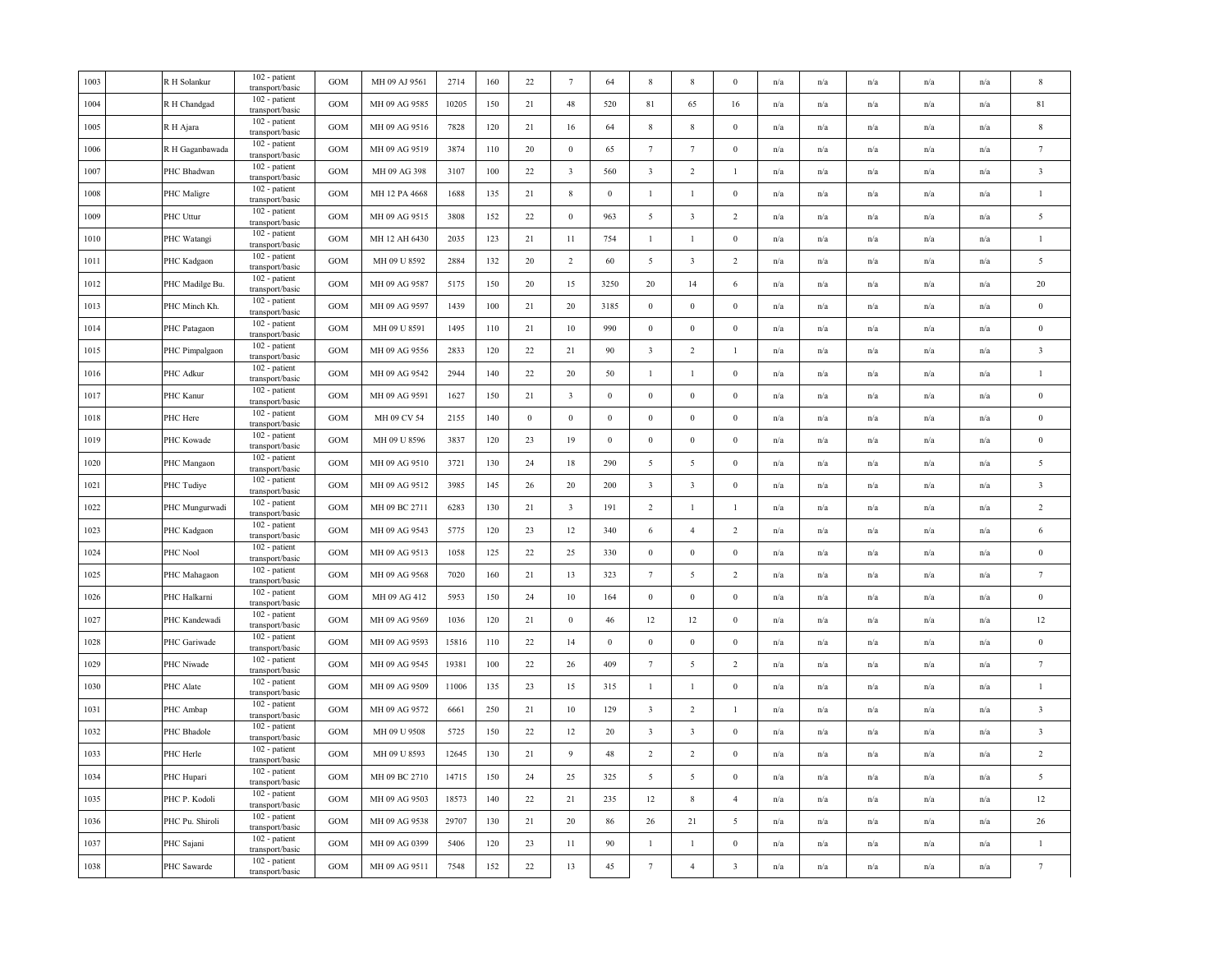| 1039 | PHC Pimpalgaon  | 102 - patient<br>transport/basic   | <b>GOM</b> | MH 09 AG 9563 | 7689     | 123          | 21             | 19                      | 245              | 9                       | 6                       | $\overline{\mathbf{3}}$ | n/a | n/a                     | n/a                     | n/a                     | n/a                     | $\mathbf{Q}$            |
|------|-----------------|------------------------------------|------------|---------------|----------|--------------|----------------|-------------------------|------------------|-------------------------|-------------------------|-------------------------|-----|-------------------------|-------------------------|-------------------------|-------------------------|-------------------------|
| 1040 | PHC Kapshi      | 102 - patient<br>transport/basic   | <b>GOM</b> | MH 09 AG 9514 | 5896     | 132          | 25             | 23                      | 474              | $\bf{0}$                | $\mathbf{0}$            | $\mathbf{0}$            | n/a | n/a                     | n/a                     | $\mathrm{n}/\mathrm{a}$ | n/a                     | $\overline{0}$          |
| 1041 | PHC Chikhali    | 102 - patient<br>transport/basic   | <b>GOM</b> | MH 09 AG 9588 | 5808     | 150          | 24             | 25                      | 155              | 5                       | $\overline{\mathbf{3}}$ | $\overline{c}$          | n/a | n/a                     | n/a                     | n/a                     | n/a                     | 5                       |
| 1042 | PHC K.Sangaon   | 102 - patient<br>transport/basic   | <b>GOM</b> | MH 09 AG 409  | 5782     | 100          | 22             | 21                      | 192              | $\overline{2}$          | $\overline{2}$          | $\bf{0}$                | n/a | $\mathrm{n}/\mathrm{a}$ | $\mathrm{n}/\mathrm{a}$ | $\mathrm{n}/\mathrm{a}$ | $\mathrm{n}/\mathrm{a}$ | $\overline{2}$          |
| 1043 | PHC Sidhdanerli | 102 - patient<br>transport/basic   | GOM        | MH 09 AG 9557 | 4586     | 110          | 21             | 18                      | 122              | 5                       | $\overline{4}$          | -1                      | n/a | n/a                     | $\mathrm{n}/\mathrm{a}$ | n/a                     | n/a                     | 5                       |
| 1044 | PHC Mudshingi   | 102 - patient<br>transport/basic   | GOM        | MH 09 AG 403  | 5489     | 120          | 23             | $\overline{\mathbf{3}}$ | 200              | $\overline{\mathbf{3}}$ | $\overline{\mathbf{3}}$ | $\bf{0}$                | n/a | n/a                     | n/a                     | n/a                     | n/a                     | $\overline{\mathbf{3}}$ |
| 1045 | PHC Sangrul     | 102 - patient<br>transport/basic   | <b>GOM</b> | MH 12 AH 9570 | 7548     | 140          | 21             | 15                      | 40               | $\bf{0}$                | $\bf{0}$                | $\bf{0}$                | n/a | n/a                     | n/a                     | n/a                     | n/a                     | $\bf{0}$                |
| 1046 | PHC Uchgaon     | 102 - patient<br>transport/basic   | GOM        | MH 09 U 8599  | 7689     | 150          | 24             | 10                      | $\overline{3}$   | $\boldsymbol{0}$        | $\boldsymbol{0}$        | $\mathbf{0}$            | n/a | n/a                     | n/a                     | n/a                     | n/a                     | $\bf{0}$                |
| 1047 | PHC Vadanage    | 102 - patient<br>transport/basic   | GOM        | MH 09 U 7068  | 5896     | 140          | 22             | $\,0\,$                 | $\boldsymbol{0}$ | $\boldsymbol{0}$        | $\boldsymbol{0}$        | $\boldsymbol{0}$        | n/a | n/a                     | n/a                     | n/a                     | n/a                     | $\boldsymbol{0}$        |
| 1048 | PHC Bhuye       | 102 - patient<br>transport/basic   | GOM        | MH 12 PA 4893 | 5808     | 120          | 23             | 9                       | 20               | 6                       | 5                       | $\mathbf{1}$            | n/a | n/a                     | n/a                     | n/a                     | $\mathrm{n}/\mathrm{a}$ | $\,6\,$                 |
| 1049 | PHC Hasur Du.   | 102 - patient<br>transport/basic   | GOM        | MH 09 AG 9501 | 5782     | 130          | 22             | 9                       | 204              | 2                       | 2                       | $\mathbf{0}$            | n/a | n/a                     | n/a                     | n/a                     | n/a                     | 2                       |
| 1050 | PHC Ispurli     | 102 - patient<br>transport/basic   | GOM        | MH 09 AG 9541 | 3458     | 145          | 23             | $\mathbf{1}$            | 110              | $\mathbf{0}$            | $\boldsymbol{0}$        | $\mathbf{0}$            | n/a | n/a                     | n/a                     | n/a                     | n/a                     | $\bf{0}$                |
| 1051 | PHC Kaneri      | 102 - patient<br>transport/basic   | GOM        | MH 09 AG 9502 | 2548     | 130          | 21             | 16                      | $\mathbf{0}$     | $\mathbf{0}$            | $\bf{0}$                | $\bf{0}$                | n/a | n/a                     | n/a                     | n/a                     | n/a                     | $\bf{0}$                |
| 1052 | PHC M.Shiroli   | 102 - patient<br>transport/basic   | GOM        | MH 09 AG 408  | 2354     | 120          | 20             | 11                      | $\mathbf{0}$     | $\bf{0}$                | $\bf{0}$                | $\mathbf{0}$            | n/a | n/a                     | n/a                     | n/a                     | n/a                     | $\overline{0}$          |
| 1053 | PHC B. Bhogaon  | $102$ - patient<br>transport/basic | GOM        | MH 09 AG 411  | 2487     | 125          | 21             | $10\,$                  | 1098             | $\overline{2}$          | $\overline{2}$          | $\boldsymbol{0}$        | n/a | n/a                     | n/a                     | n/a                     | n/a                     | $\overline{2}$          |
| 1054 | PHC Borpadale   | 102 - patient<br>transport/basic   | <b>GOM</b> | MH 09 AG 401  | 3154     | 160          | 25             | 9                       | 870              | 14                      | 10                      | $\overline{4}$          | n/a | n/a                     | n/a                     | n/a                     | n/a                     | 14                      |
| 1055 | PHC Kale        | 102 - patient<br>transport/basic   | <b>GOM</b> | MH 09 AG 9555 | 4587     | 150          | 22             | 10                      | 480              | 18                      | 11                      | $7\phantom{.0}$         | n/a | $\mathrm{n}/\mathrm{a}$ | $\mathrm{n}/\mathrm{a}$ | $\mathrm{n}/\mathrm{a}$ | $\mathrm{n}/\mathrm{a}$ | 18                      |
| 1056 | PHC Kekhale     | 102 - patient<br>transport/basic   | GOM        | MH 09 AG 0026 | 5489     | 120          | 24             | 11                      | 342              | $\overline{\mathbf{3}}$ | $\overline{\mathbf{3}}$ | $\mathbf{0}$            | n/a | n/a                     | $\mathrm{n}/\mathrm{a}$ | n/a                     | $\mathrm{n}/\mathrm{a}$ | $\overline{\mathbf{3}}$ |
| 1057 | PHC Kotoli      | 102 - patient<br>transport/basic   | GOM        | MH 09 AG 9520 | 5654     | 110          | 23             | 15                      | 327              | 6                       | 5                       | -1                      | n/a | n/a                     | n/a                     | n/a                     | n/a                     | 6                       |
| 1058 | PHC Padal       | 102 - patient<br>transport/basic   | <b>GOM</b> | MH 09 AG 9558 | 5123     | 100          | 23             | 8                       | 702              | 5                       | 5                       | $\bf{0}$                | n/a | n/a                     | n/a                     | n/a                     | n/a                     | 5                       |
| 1059 | PHC Dhamod      | $102$ - patient<br>transport/basic | GOM        | MH 09 U 8594  | 6548     | 135          | 22             | 9                       | 327              | $7\phantom{.0}$         | $\tau$                  | $\mathbf{0}$            | n/a | n/a                     | n/a                     | n/a                     | n/a                     | $7\phantom{.0}$         |
| 1060 | PHC Rashiwade   | 102 - patient<br>transport/basic   | GOM        | MH 09 U 9539  | 7548     | 124          | $20\,$         | $10\,$                  | 540              | $\overline{5}$          | $\overline{4}$          | $\mathbf{1}$            | n/a | n/a                     | n/a                     | n/a                     | n/a                     | $\overline{5}$          |
| 1061 | PHC Sarawade    | 102 - patient<br>transport/basic   | GOM        | MH 09 AG 9564 | 7689     | 126          | 21             | 15                      | 490              | $\overline{\mathbf{3}}$ | $\overline{2}$          | $\mathbf{1}$            | n/a | $\mathrm{n}/\mathrm{a}$ | $\mathrm{n}/\mathrm{a}$ | n/a                     | $\mathrm{n}/\mathrm{a}$ | $\overline{\mathbf{3}}$ |
| 1062 | PHC Tarale      | 102 - patient<br>transport/basic   | GOM        | MH 09 AG 9504 | 5896     | 135          | 21             | 6                       | 210              | $\mathbf{0}$            | $\bf{0}$                | $\mathbf{0}$            | n/a | n/a                     | n/a                     | n/a                     | n/a                     | $\bf{0}$                |
| 1063 | PHC Thikpurli   | 102 - patient<br>transport/basic   | <b>GOM</b> | MH 09 AG 9589 | 5808     | 136          | 20             | 9                       | 140              | $\mathbf{0}$            | $\boldsymbol{0}$        | $\mathbf{0}$            | n/a | n/a                     | n/a                     | n/a                     | n/a                     | $\bf{0}$                |
| 1064 | PHC Walave      | 102 - patient<br>transport/basic   | GOM        | MH 09 O 8598  | 5782     | 154          | 23             | 18                      | 300              | $\overline{\mathbf{3}}$ | $\overline{\mathbf{3}}$ | $\mathbf{0}$            | n/a | n/a                     | n/a                     | n/a                     | n/a                     | $\overline{\mathbf{3}}$ |
| 1065 | PHC Amba        | 102 - patient<br>transport/basic   | GOM        | MH 09 AG 406  | 7586     | 164          | 21             | 16                      | 50               | -1                      | $\mathbf{1}$            | $\Omega$                | n/a | n/a                     | n/a                     | n/a                     | n/a                     | $\overline{1}$          |
| 1066 | PHC Bambawade   | 102 - patient<br>transport/basic   | GOM        | MH 09 U 9565  | 7548     | 100          | 23             | 23                      | 120              | 10                      | $7\phantom{.0}$         | $\overline{\mathbf{3}}$ | n/a | n/a                     | n/a                     | n/a                     | n/a                     | $10\,$                  |
| 1067 | PHC Bhedasgaon  | 102 - patient<br>transport/basic   | <b>GOM</b> | MH 09 AG 410  | 7689     | 150          | 20             | 22                      | 195              | 17                      | 12                      | 5                       | n/a | n/a                     | n/a                     | n/a                     | n/a                     | 17                      |
| 1068 | PHC Karanjfen   | 102 - patient<br>transport/basic   | <b>GOM</b> | MH 09 AG 9590 | 5896     | 100          | 21             | $\overline{2}$          | 48               | $\mathbf{1}$            | $\mathbf{1}$            | $\bf{0}$                | n/a | n/a                     | n/a                     | n/a                     | n/a                     | $\mathbf{1}$            |
| 1069 | PHC Man         | 102 - patient<br>transport/basic   | GOM        | MH 09 AG 405  | 5808     | 140          | 20             | 21                      | 75               | $\overline{4}$          | $\overline{\mathbf{3}}$ | -1                      | n/a | n/a                     | $\mathrm{n}/\mathrm{a}$ | n/a                     | $\mathrm{n}/\mathrm{a}$ | $\overline{4}$          |
| 1070 | PHC Manjare     | 102 - patient<br>transport/basic   | GOM        | MH 09 AG 9554 | 7548     | 110          | $\overline{4}$ | $\boldsymbol{0}$        | 45               | -1                      | $\mathbf{1}$            | $\bf{0}$                | n/a | n/a                     | n/a                     | n/a                     | n/a                     | $\overline{1}$          |
| 1071 | PHC P.Ninai     | 102 - patient<br>transport/basic   | GOM        | MH 09 AG 9506 | 7689     | 130          | 20             | 25                      | 22               | 6                       | $\overline{\mathbf{3}}$ | $\overline{\mathbf{3}}$ | n/a | n/a                     | n/a                     | n/a                     | n/a                     | 6                       |
| 1072 | PHC Sarud       | $102$ - patient<br>transport/basic | GOM        | No            | $\bf{0}$ | $\mathbf{0}$ | $\bf{0}$       | $\bf{0}$                | $\boldsymbol{0}$ | $\boldsymbol{0}$        | $\bf{0}$                | $\mathbf{0}$            | n/a | n/a                     | n/a                     | n/a                     | n/a                     | $\bf{0}$                |
| 1073 | PHC Shittur     | 102 - patient<br>transport/basic   | <b>GOM</b> | MH 09 AG 9505 | 5896     | 120          | 22             | $7\phantom{.0}$         | 30               | $\mathbf{1}$            | $\mathbf{1}$            | $\boldsymbol{0}$        | n/a | n/a                     | n/a                     | n/a                     | n/a                     | $\mathbf{1}$            |
| 1074 | PHC Ghalwad     | 102 - patient<br>transport/basic   | GOM        | MH 09 U 8597  | 5808     | 100          | 20             | $\,$ 8 $\,$             | 332              | $\overline{2}$          | $\mathbf{1}$            | $\mathbf{1}$            | n/a | n/a                     | $\mathrm{n}/\mathrm{a}$ | $\mathrm{n}/\mathrm{a}$ | $\mathrm{n}/\mathrm{a}$ | 2                       |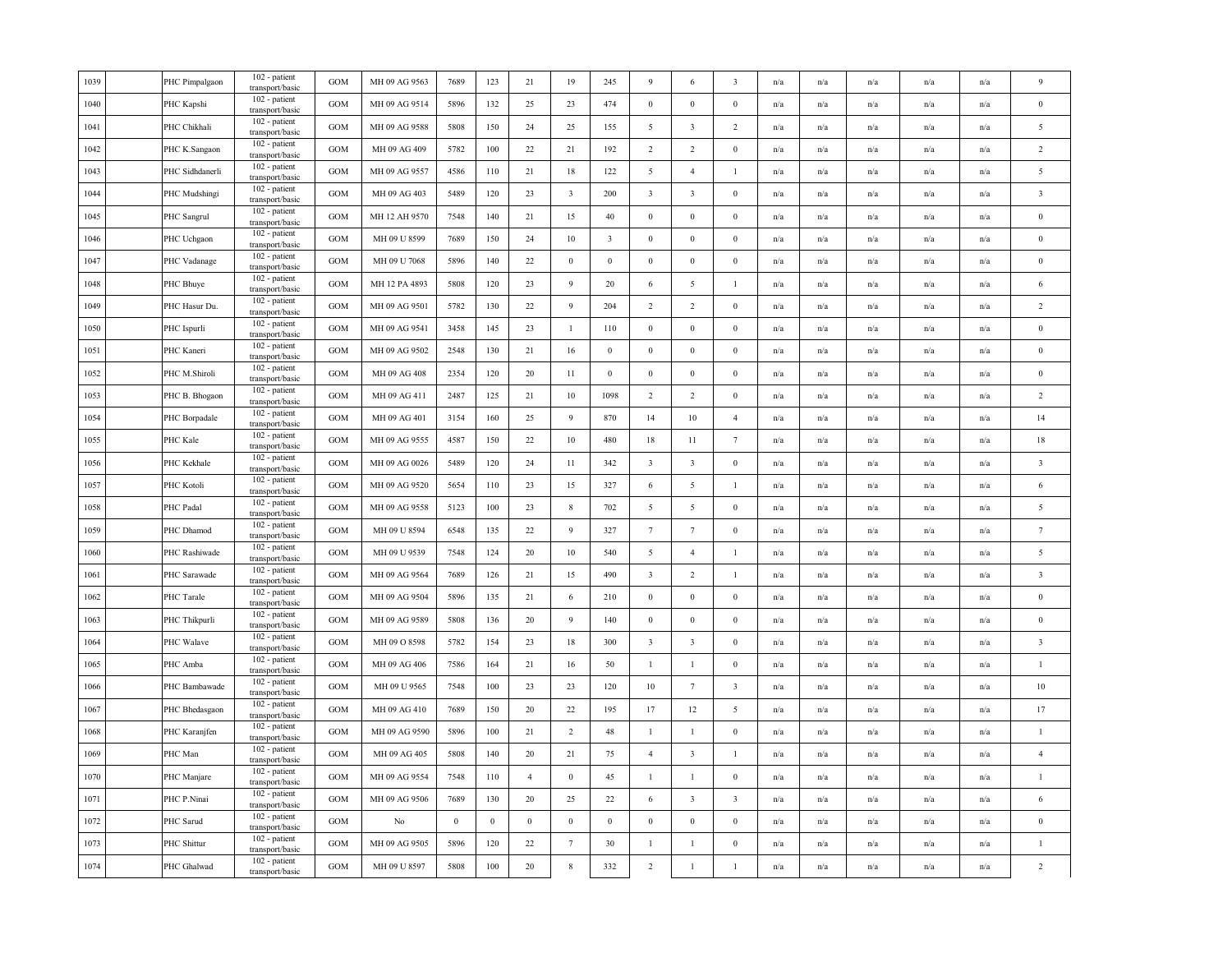| 1075 |       | PHC N. Wadi     | 102 - patient<br>transport/basic | <b>GOM</b>        | MH 09 AG 9553 | 7548  | 110     | 21               | 9                | 760          | $8\phantom{1}$          | 6                       | $\overline{c}$   | n/a | n/a                     | n/a                     | n/a                     | n/a                     | $\mathbf{\mathbf{8}}$   |
|------|-------|-----------------|----------------------------------|-------------------|---------------|-------|---------|------------------|------------------|--------------|-------------------------|-------------------------|------------------|-----|-------------------------|-------------------------|-------------------------|-------------------------|-------------------------|
| 1076 |       | PHC Takali      | 102 - patient<br>transport/basic | <b>GOM</b>        | MH 09 AG 9544 | 7548  | 154     | 24               | 23               | 1403         | $\mathbf{1}$            | $\mathbf{1}$            | $\mathbf{0}$     | n/a | n/a                     | n/a                     | n/a                     | n/a                     | $\overline{1}$          |
| 1077 |       | PHC A. Lat      | 102 - patient<br>transport/basic | GOM               | MH 09 U 8595  | 7689  | 120     | 25               | 16               | 352          | 13                      | $\,$ 8 $\,$             | 5                | n/a | n/a                     | $\mathrm{n}/\mathrm{a}$ | n/a                     | n/a                     | 13                      |
| 1078 |       | PHC Nandani     | 102 - patient<br>transport/basic | <b>GOM</b>        | MH 09 AG 9552 | 5896  | 130     | 22               | 23               | 937          | $\boldsymbol{0}$        | $\boldsymbol{0}$        | $\boldsymbol{0}$ | n/a | $\mathrm{n}/\mathrm{a}$ | $\mathrm{n}/\mathrm{a}$ | $\mathrm{n}/\mathrm{a}$ | n/a                     | $\,0\,$                 |
| 1079 |       | PHC Jayshingpur | 102 - patient<br>transport/basic | <b>GOM</b>        | MH 09 AG 9507 | 5808  | 125     | 23               | 22               | 345          | 6                       | $\overline{\mathbf{3}}$ | $\overline{3}$   | n/a | n/a                     | n/a                     | n/a                     | n/a                     | 6                       |
| 1080 |       | PHC Danoli      | 102 - patient<br>transport/basic | <b>GOM</b>        | MH 09 AG 9592 | 5782  | 150     | 21               | 18               | 462          | 2                       | $\overline{2}$          | $\boldsymbol{0}$ | n/a | n/a                     | n/a                     | n/a                     | n/a                     | $\sqrt{2}$              |
| 1081 | Latur |                 | 102 - patient<br>transport/basic | <b>GOM</b>        | MH 24-J 5381  | 38545 | 450     | 30               | 6                | 760          | 6                       | $\boldsymbol{0}$        | $\bf{0}$         | n/a | n/a                     | n/a                     | n/a                     | n/a                     | $\sqrt{6}$              |
| 1082 |       |                 | 102 - patient<br>transport/basic | GOM               | MH 24-F 7302  | 36118 | 650     | $\bf{0}$         | $\boldsymbol{0}$ | $\mathbf{0}$ | $\boldsymbol{0}$        | $\boldsymbol{0}$        | $\theta$         | n/a | $\mathrm{n}/\mathrm{a}$ | n/a                     | $\mathrm{n}/\mathrm{a}$ | $\mathrm{n}/\mathrm{a}$ | $\bf{0}$                |
| 1083 |       |                 | 102 - patient<br>transport/basic | GOM               | MH 24-D 7720  | 47708 | 650     | 30               | $\,$ 8 $\,$      | 1062         | $\,$ 8 $\,$             | $\boldsymbol{0}$        | $\boldsymbol{0}$ | n/a | n/a                     | n/a                     | $\mathrm{n}/\mathrm{a}$ | n/a                     | $\,$ 8 $\,$             |
| 1084 |       |                 | 102 - patient<br>transport/basic | GOM               | MH 24-F9957   | 48918 | 700     | 30               | 28               | 858          | 28                      | $\boldsymbol{0}$        | $\bf{0}$         | n/a | n/a                     | n/a                     | n/a                     | n/a                     | $28\,$                  |
| 1085 |       |                 | 102 - patient<br>transport/basic | GOM               | MH 24 B 7718  | 52662 | 550     | 30               | 22               | 590          | 22                      | $\boldsymbol{0}$        | $\boldsymbol{0}$ | n/a | n/a                     | n/a                     | n/a                     | n/a                     | 22                      |
| 1086 |       |                 | 102 - patient<br>transport/basic | GOM               | MH 24 F 9958  | 30854 | 650     | 30               | $40\,$           | 588          | 40                      | $\mathbf{0}$            | $\mathbf{0}$     | n/a | n/a                     | n/a                     | n/a                     | n/a                     | $40\,$                  |
| 1087 |       |                 | 102 - patient<br>transport/basic | GOM               | MH 24-F 6286  | 25742 | 450     | 30               | 14               | 788          | 14                      | $\boldsymbol{0}$        | $\boldsymbol{0}$ | n/a | n/a                     | n/a                     | n/a                     | $\mathrm{n}/\mathrm{a}$ | 14                      |
| 1088 |       |                 | 102 - patient<br>transport/basic | <b>GOM</b>        | MH 24-D 7730  | 20473 | 500     | 30               | 14               | 866          | 14                      | $\mathbf{0}$            | $\boldsymbol{0}$ | n/a | $\mathrm{n}/\mathrm{a}$ | n/a                     | $\mathrm{n}/\mathrm{a}$ | $\mathrm{n}/\mathrm{a}$ | 14                      |
| 1089 |       |                 | 102 - patient<br>transport/basic | GOM               | MH 24 D 7731  | 29196 | 80 K. M | 30               | 22               | 870          | 22                      | $\mathbf{0}$            | $\bf{0}$         | n/a | n/a                     | n/a                     | n/a                     | n/a                     | 22                      |
| 1090 |       |                 | 102 - patient<br>transport/basic | <b>GOM</b>        | MH-24-F-6353  | 27651 | 32 K. M | 30               | $18\,$           | 540          | $18\,$                  | $\boldsymbol{0}$        | $\boldsymbol{0}$ | n/a | n/a                     | n/a                     | n/a                     | n/a                     | $18\,$                  |
| 1091 |       |                 | 102 - patient<br>transport/basic | <b>GOM</b>        | MH-24-F-6285  | 20663 | 22 K. M | 30               | 18               | 685          | 18                      | $\boldsymbol{0}$        | $\boldsymbol{0}$ | n/a | n/a                     | n/a                     | n/a                     | n/a                     | $18\,$                  |
| 1092 |       |                 | 102 - patient<br>transport/basic | <b>GOM</b>        | MH-24-F-7304  | 34292 | 50 K. M | 30               | 56               | 1550         | 56                      | $\boldsymbol{0}$        | $\bf{0}$         | n/a | n/a                     | $\mathrm{n}/\mathrm{a}$ | $\mathrm{n}/\mathrm{a}$ | $\mathrm{n}/\mathrm{a}$ | 56                      |
| 1093 |       |                 | 102 - patient<br>transport/basic | <b>GOM</b>        | MH-24-F-7305  | 14847 | 15 K. M | 30               | 20               | 822          | $20\,$                  | $\boldsymbol{0}$        | $\boldsymbol{0}$ | n/a | $\mathrm{n}/\mathrm{a}$ | $\mathrm{n}/\mathrm{a}$ | $\mathrm{n}/\mathrm{a}$ | n/a                     | 20                      |
| 1094 |       |                 | 102 - patient<br>transport/basic | <b>GOM</b>        | MH-24 F-9956  | 25509 | 100     | 30               | $\overline{3}$   | 130          | $\overline{\mathbf{3}}$ | $\mathbf{0}$            | $\bf{0}$         | n/a | n/a                     | n/a                     | n/a                     | n/a                     | $\overline{\mathbf{3}}$ |
| 1095 |       |                 | 102 - patient<br>transport/basic | GOM               | MH-24 F7310   | 26125 | 520     | 30               | 6                | 1050         | 6                       | $\boldsymbol{0}$        | $\mathbf{0}$     | n/a | n/a                     | n/a                     | n/a                     | n/a                     | 6                       |
| 1096 |       |                 | 102 - patient<br>transport/basic | <b>GOM</b>        | MH-24 D-7726  | 52141 | 250     | 30               | 11               | 775          | 11                      | $\boldsymbol{0}$        | $\bf{0}$         | n/a | $\mathrm{n}/\mathrm{a}$ | n/a                     | $\mathrm{n}/\mathrm{a}$ | $\mathrm{n}/\mathrm{a}$ | 11                      |
| 1097 |       |                 | 102 - patient<br>transport/basic | $_{\mathrm{GOM}}$ | MH-24 7308    | 30515 | 100     | 30               | $\overline{4}$   | 457          | $\overline{4}$          | $\,0\,$                 | $\boldsymbol{0}$ | n/a | n/a                     | n/a                     | n/a                     | $\mathrm{n}/\mathrm{a}$ | $\overline{4}$          |
| 1098 |       |                 | 102 - patient<br>transport/basic | $_{\rm GOM}$      | MH-24 F-6354  | 29740 | 457     | 30               | 12               | 290          | 12                      | $\boldsymbol{0}$        | $\boldsymbol{0}$ | n/a | $\mathrm{n}/\mathrm{a}$ | $\mathrm{n}/\mathrm{a}$ | $\mathrm{n}/\mathrm{a}$ | $\mathrm{n}/\mathrm{a}$ | $12\,$                  |
| 1099 |       |                 | 102 - patient<br>transport/basic | <b>GOM</b>        | MH-20 F-8411  | 22802 | 1100    | 30               | 6                | 1350         | 6                       | $\mathbf{0}$            | $\mathbf{0}$     | n/a | n/a                     | n/a                     | n/a                     | n/a                     | 6                       |
| 1100 |       |                 | 102 - patient<br>transport/basic | GOM               | MH-24 D-7475  | 29174 | $88\,$  | 30               | 20               | 810          | $20\,$                  | $\boldsymbol{0}$        | $\boldsymbol{0}$ | n/a | n/a                     | n/a                     | n/a                     | n/a                     | 20                      |
| 1101 |       |                 | 102 - patient<br>transport/basic | <b>GOM</b>        | MH-24-F-6351  | 39218 | 350     | 30               | 6                | 135          | 6                       | $\boldsymbol{0}$        | $\boldsymbol{0}$ | n/a | n/a                     | n/a                     | n/a                     | n/a                     | $\sqrt{6}$              |
| 1102 |       |                 | 102 - patient<br>transport/basic | GOM               | MH-24-F-7295  | 28193 | 280     | 30               | 14               | 825          | 14                      | $\boldsymbol{0}$        | $\theta$         | n/a | n/a                     | n/a                     | n/a                     | n/a                     | 14                      |
| 1103 |       |                 | 102 - patient<br>transport/basic | <b>GOM</b>        | MH-24-F-8413  | 41753 | 200     | 30               | 10               | 420          | 10                      | $\mathbf{0}$            | $\boldsymbol{0}$ | n/a | n/a                     | n/a                     | $\mathrm{n}/\mathrm{a}$ | n/a                     | $10\,$                  |
| 1104 |       |                 | 102 - patient<br>transport/basic | <b>GOM</b>        | MH-24-F-7309  | 50317 | 420     | $\boldsymbol{0}$ | $\bf{0}$         | $\mathbf{0}$ | $\bf{0}$                | $\mathbf{0}$            | $\bf{0}$         | n/a | n/a                     | n/a                     | n/a                     | n/a                     | $\boldsymbol{0}$        |
| 1105 |       |                 | 102 - patient<br>transport/basic | <b>GOM</b>        | MH-24-F-7300  | 32034 | 320     | 30               | 26               | 710          | 26                      | $\boldsymbol{0}$        | $\mathbf{0}$     | n/a | n/a                     | n/a                     | n/a                     | n/a                     | 26                      |
| 1106 |       |                 | 102 - patient<br>transport/basic | <b>GOM</b>        | MH-F-7303     | 45902 | 160     | 30               | $\mathbf{1}$     | 60           | $\mathbf{1}$            | $\boldsymbol{0}$        | $\bf{0}$         | n/a | n/a                     | n/a                     | n/a                     | $\mathrm{n}/\mathrm{a}$ | $\mathbf{1}$            |
| 1107 |       |                 | 102 - patient<br>transport/basic | <b>GOM</b>        | MH-24 F-7306  | 46528 | 170     | 30               | $\overline{9}$   | 1150         | 9                       | $\boldsymbol{0}$        | $\bf{0}$         | n/a | n/a                     | n/a                     | n/a                     | $\mathrm{n}/\mathrm{a}$ | $\overline{9}$          |
| 1108 |       |                 | 102 - patient<br>transport/basic | <b>GOM</b>        | MH 24 D 7721  | 42952 | 150     | 30               | 5                | 131          | 5                       | $\bf{0}$                | $\bf{0}$         | n/a | $\mathrm{n}/\mathrm{a}$ | n/a                     | $\mathrm{n}/\mathrm{a}$ | $\mathrm{n}/\mathrm{a}$ | $\sqrt{5}$              |
| 1109 |       |                 | 102 - patient<br>transport/basic | GOM               | MH-24 F 7572  | 46440 | 802     | $30\,$           | 12               | 161          | 12                      | $\mathbf{0}$            | $\bf{0}$         | n/a | n/a                     | n/a                     | n/a                     | n/a                     | $12\,$                  |
| 1110 |       |                 | 102 - patient<br>transport/basic | GOM               | MH-24 F-7311  | 50187 | 600     | 30               | 13               | 358          | 13                      | $\boldsymbol{0}$        | $\boldsymbol{0}$ | n/a | n/a                     | n/a                     | n/a                     | n/a                     | 13                      |
|      |       |                 |                                  |                   |               |       |         |                  |                  |              |                         |                         |                  |     |                         |                         |                         |                         |                         |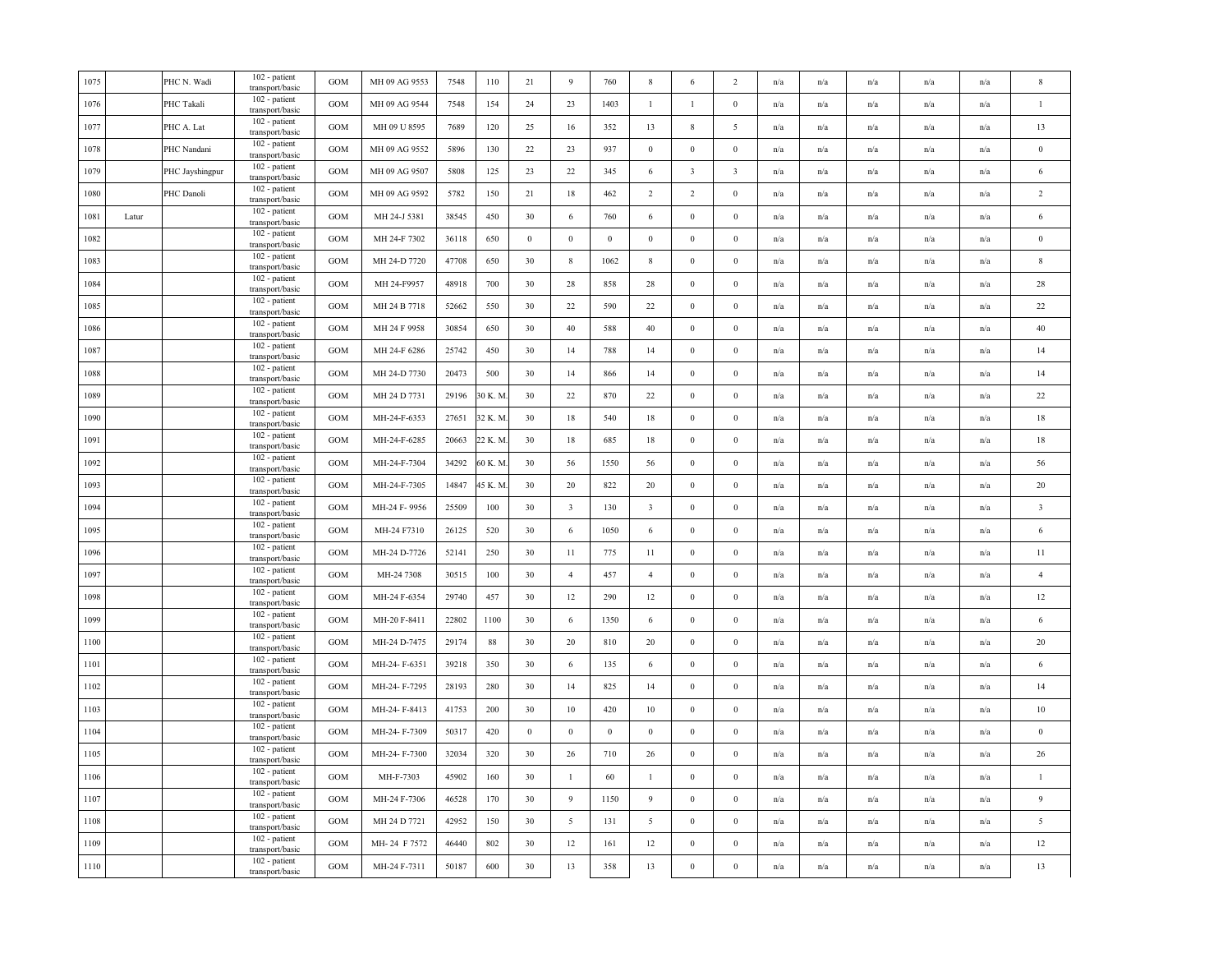|  | 102 - patient<br>transport/basic | <b>GOM</b>                                                                                                                                                                                                                                                                                                                                                                                                                                                                                                 | MH 24 D 7710  | 30115  | 480  | 30               | $\overline{4}$   | 240              | $\overline{4}$   | $\bf{0}$         | $\Omega$         | n/a | $\mathrm{n}/\mathrm{a}$ | n/a                     | n/a                     | $\mathrm{n}/\mathrm{a}$ | $\overline{4}$   |
|--|----------------------------------|------------------------------------------------------------------------------------------------------------------------------------------------------------------------------------------------------------------------------------------------------------------------------------------------------------------------------------------------------------------------------------------------------------------------------------------------------------------------------------------------------------|---------------|--------|------|------------------|------------------|------------------|------------------|------------------|------------------|-----|-------------------------|-------------------------|-------------------------|-------------------------|------------------|
|  | 102 - patient<br>transport/basic | GOM                                                                                                                                                                                                                                                                                                                                                                                                                                                                                                        | MH-24 8409    | 32991  | 500  | 30               | 22               | 698              | $22\,$           | $\boldsymbol{0}$ | $\boldsymbol{0}$ | n/a | n/a                     | n/a                     | n/a                     | n/a                     | $22\,$           |
|  | 102 - patient<br>transport/basic | <b>GOM</b>                                                                                                                                                                                                                                                                                                                                                                                                                                                                                                 | MH-24 F-7312  | 34973  | 540  | 30               | $\overline{4}$   | 172              | $\overline{4}$   | $\boldsymbol{0}$ | $\boldsymbol{0}$ | n/a | $\mathrm{n}/\mathrm{a}$ | n/a                     | $\mathrm{n}/\mathrm{a}$ | n/a                     | $\overline{4}$   |
|  | 102 - patient                    | GOM                                                                                                                                                                                                                                                                                                                                                                                                                                                                                                        | MH 24 D 7719  | 21350  | 520  | 30               | 6                | 204              | 6                | $\bf{0}$         | $\boldsymbol{0}$ | n/a | n/a                     | n/a                     | n/a                     | n/a                     | 6                |
|  | 102 - patient                    | GOM                                                                                                                                                                                                                                                                                                                                                                                                                                                                                                        | MH 24 D 7724  | 72550  | 400  | 30               | 11               | 1250             | 11               | $\bf{0}$         | $\bf{0}$         | n/a | n/a                     | n/a                     | n/a                     | n/a                     | 11               |
|  | 102 - patient                    | GOM                                                                                                                                                                                                                                                                                                                                                                                                                                                                                                        | MH 24 D 7722  | 59564  | 425  | 30               | 20               | 1500             | 20               | $\bf{0}$         | $\bf{0}$         | n/a | n/a                     | n/a                     | n/a                     | n/a                     | 20               |
|  | 102 - patient                    | GOM                                                                                                                                                                                                                                                                                                                                                                                                                                                                                                        | MH 24 D 7725  | 48342  | 358  | 30               | 10               | 659              | 10               | $\bf{0}$         | $\boldsymbol{0}$ | n/a | $\mathrm{n}/\mathrm{a}$ | n/a                     | $\mathrm{n}/\mathrm{a}$ | $\mathrm{n}/\mathrm{a}$ | $10\,$           |
|  | 102 - patient                    | GOM                                                                                                                                                                                                                                                                                                                                                                                                                                                                                                        | MH-24 J 5380  | 22358  | 320  | 30               | 10               | 139              | 10               | $\mathbf{0}$     | $\boldsymbol{0}$ | n/a | n/a                     | n/a                     | n/a                     | n/a                     | $10\,$           |
|  | 102 - patient                    | <b>GOM</b>                                                                                                                                                                                                                                                                                                                                                                                                                                                                                                 | MH-24 F 8412  | 58650  | 690  | $\boldsymbol{0}$ | $\boldsymbol{0}$ | $41\,$           | $\,0\,$          | $\boldsymbol{0}$ | $\boldsymbol{0}$ | n/a | n/a                     | n/a                     | n/a                     | n/a                     | $\boldsymbol{0}$ |
|  | 102 - patient                    | GOM                                                                                                                                                                                                                                                                                                                                                                                                                                                                                                        | MH-24 F 7307  | 21203  | 180  | 30               | $10\,$           | 62               | 10               | $\boldsymbol{0}$ | $\bf{0}$         | n/a | n/a                     | $\mathrm{n}/\mathrm{a}$ | n/a                     | n/a                     | $10\,$           |
|  | 102 - patient                    | <b>GOM</b>                                                                                                                                                                                                                                                                                                                                                                                                                                                                                                 | MH-24 F 7296  | 48650  | 330  | 30               | 5                | 79               | 5                | $\bf{0}$         | $\bf{0}$         | n/a | n/a                     | n/a                     | n/a                     | n/a                     | 5                |
|  | 102 - patient                    | $_{\rm GOM}$                                                                                                                                                                                                                                                                                                                                                                                                                                                                                               | MH-24 F 9959  | 40212  | 420  | 30               | $\mathbf{1}$     | 66               | $\mathbf{1}$     | $\boldsymbol{0}$ | $\boldsymbol{0}$ | n/a | n/a                     | n/a                     | n/a                     | n/a                     | $\mathbf{1}$     |
|  | 102 - patient                    | GOM                                                                                                                                                                                                                                                                                                                                                                                                                                                                                                        | MH-24 F 7297  | 38596  | 380  | 30               | $\overline{4}$   | 52               | $\overline{4}$   | $\bf{0}$         | $\bf{0}$         | n/a | n/a                     | n/a                     | n/a                     | n/a                     | $\overline{4}$   |
|  | 102 - patient                    | GOM                                                                                                                                                                                                                                                                                                                                                                                                                                                                                                        | MH-24 F 7298  | 40232  | 210  | 30               | 11               | 98               | 11               | $\mathbf{0}$     | $\mathbf{0}$     | n/a | n/a                     | n/a                     | n/a                     | n/a                     | 11               |
|  | 102 - patient                    | GOM                                                                                                                                                                                                                                                                                                                                                                                                                                                                                                        | MH 24 -F 6398 | 47095  | 540  | 30               | 12               | 756              | 12               | $\boldsymbol{0}$ | $\boldsymbol{0}$ | n/a | n/a                     | n/a                     | n/a                     | n/a                     | 12               |
|  | 102 - patient                    | GOM                                                                                                                                                                                                                                                                                                                                                                                                                                                                                                        | MH-24 F 8414  | 30225  | 420  | 30               | 14               | 654              | 14               | $\,0\,$          | $\boldsymbol{0}$ | n/a | n/a                     | n/a                     | n/a                     | n/a                     | 14               |
|  | 102 - patient                    | GOM                                                                                                                                                                                                                                                                                                                                                                                                                                                                                                        | MH12 CT-2968  | 340526 | 2000 | $\boldsymbol{0}$ | $\,0\,$          | $\boldsymbol{0}$ | $\boldsymbol{0}$ | $\mathbf{0}$     | $\boldsymbol{0}$ | n/a | $\mathrm{n}/\mathrm{a}$ | n/a                     | $\mathrm{n}/\mathrm{a}$ | n/a                     | $\boldsymbol{0}$ |
|  | 102 - patient                    | GOM                                                                                                                                                                                                                                                                                                                                                                                                                                                                                                        | MH24 F9324    | 340526 | 2000 | $\bf{0}$         | $\,0\,$          | $\boldsymbol{0}$ | $\overline{0}$   | $\bf{0}$         | $\mathbf{0}$     | n/a | n/a                     | n/a                     | n/a                     | n/a                     | $\boldsymbol{0}$ |
|  | 102 - patient                    | GOM                                                                                                                                                                                                                                                                                                                                                                                                                                                                                                        | MH24 D7671    | 340526 | 2000 | 30               | $72\,$           | 3545             | $72\,$           | $\boldsymbol{0}$ | $\boldsymbol{0}$ | n/a | n/a                     | n/a                     | n/a                     | n/a                     | $72\,$           |
|  | 102 - patient                    | GOM                                                                                                                                                                                                                                                                                                                                                                                                                                                                                                        | MH24 D7672    | 340526 | 2000 | $\bf{0}$         | $\mathbf{0}$     | $\boldsymbol{0}$ | $\boldsymbol{0}$ | $\mathbf{0}$     | $\boldsymbol{0}$ | n/a | $\mathrm{n}/\mathrm{a}$ | n/a                     | $\mathrm{n}/\mathrm{a}$ | $\mathrm{n}/\mathrm{a}$ | $\bf{0}$         |
|  | 102 - patient                    | <b>GOM</b>                                                                                                                                                                                                                                                                                                                                                                                                                                                                                                 | MH-24 F-7553  | 250465 | 2000 | $\bf{0}$         | $\mathbf{0}$     | $\boldsymbol{0}$ | $\bf{0}$         | $\mathbf{0}$     | $\boldsymbol{0}$ | n/a | n/a                     | n/a                     | n/a                     | n/a                     | $\bf{0}$         |
|  | $\overline{102}$ - patient       | $_{\rm GOM}$                                                                                                                                                                                                                                                                                                                                                                                                                                                                                               | Mh 24 F-5957  | 250465 | 2000 | 30               | 63               | 2040             | 63               | $\boldsymbol{0}$ | $\boldsymbol{0}$ | n/a | n/a                     | n/a                     | n/a                     | n/a                     | 63               |
|  | 102 - patient                    | GOM                                                                                                                                                                                                                                                                                                                                                                                                                                                                                                        | MH-24 D-7705  | 230523 | 1500 | 30               | 48               | 2632             | 48               | $\boldsymbol{0}$ | $\boldsymbol{0}$ | n/a | n/a                     | n/a                     | n/a                     | n/a                     | 48               |
|  | 102 - patient<br>transport/basic | GOM                                                                                                                                                                                                                                                                                                                                                                                                                                                                                                        | MH-24 F-9181  | 230523 | 1500 | 30               | 25               | 721              | 25               | $\boldsymbol{0}$ | $\bf{0}$         | n/a | $\mathrm{n}/\mathrm{a}$ | $\mathrm{n}/\mathrm{a}$ | $\mathrm{n}/\mathrm{a}$ | n/a                     | 25               |
|  | 102 - patient                    | $_{\rm GOM}$                                                                                                                                                                                                                                                                                                                                                                                                                                                                                               | MH 24 F 4528  | 230523 | 1500 | $\bf{0}$         | $\mathbf{0}$     | $\mathbf{0}$     | $\mathbf{0}$     | $\boldsymbol{0}$ | $\boldsymbol{0}$ | n/a | n/a                     | n/a                     | n/a                     | n/a                     | $\bf{0}$         |
|  | 102 - patient                    | GOM                                                                                                                                                                                                                                                                                                                                                                                                                                                                                                        | MH-24-8416    | 230523 | 1500 | $\boldsymbol{0}$ | $\boldsymbol{0}$ | $\boldsymbol{0}$ | $\boldsymbol{0}$ | $\boldsymbol{0}$ | $\boldsymbol{0}$ | n/a | n/a                     | n/a                     | n/a                     | n/a                     | $\boldsymbol{0}$ |
|  | 102 - patient<br>transport/basic | <b>GOM</b>                                                                                                                                                                                                                                                                                                                                                                                                                                                                                                 | MH-24 F-6379  | 128970 | 1000 | $\bf{0}$         | $\,0\,$          | $\boldsymbol{0}$ | $\bf{0}$         | $\bf{0}$         | $\boldsymbol{0}$ | n/a | n/a                     | n/a                     | n/a                     | n/a                     | $\boldsymbol{0}$ |
|  | 102 - patient<br>transport/basic | <b>GOM</b>                                                                                                                                                                                                                                                                                                                                                                                                                                                                                                 | MH-24D-7716   | 128970 | 1000 | 30               | 26               | 1020             | 26               | $\mathbf{0}$     | $\boldsymbol{0}$ | n/a | n/a                     | n/a                     | n/a                     | n/a                     | 26               |
|  | 102 - patient                    | GOM                                                                                                                                                                                                                                                                                                                                                                                                                                                                                                        | MH24F6377     | 40250  | 620  | 30               | 61               | 3140             | 61               | $\boldsymbol{0}$ | $\boldsymbol{0}$ | n/a | n/a                     | n/a                     | n/a                     | n/a                     | 61               |
|  | 102 - patient                    | GOM                                                                                                                                                                                                                                                                                                                                                                                                                                                                                                        | MH24F9175     | 40250  | 620  | 30               | $\overline{4}$   | 223              | $\overline{4}$   | $\boldsymbol{0}$ | $\boldsymbol{0}$ | n/a | n/a                     | n/a                     | n/a                     | n/a                     | $\overline{4}$   |
|  | 102 - patient                    | <b>GOM</b>                                                                                                                                                                                                                                                                                                                                                                                                                                                                                                 | MH 24 D 7570  | 125649 | 1000 | 30               | 33               | 3191             | 33               | $\bf{0}$         | $\bf{0}$         | n/a | n/a                     | n/a                     | n/a                     | n/a                     | 33               |
|  | 102 - patient                    | <b>GOM</b>                                                                                                                                                                                                                                                                                                                                                                                                                                                                                                 | MH 24 F 6284  | 122192 | 552  | 30               | 45               | 1762             | 45               | $\bf{0}$         | $\bf{0}$         | n/a | n/a                     | $\mathrm{n}/\mathrm{a}$ | n/a                     | n/a                     | 45               |
|  | 102 - patient<br>transport/basic | GOM                                                                                                                                                                                                                                                                                                                                                                                                                                                                                                        | MH 24 F 6380  | 61000  | 750  | $\boldsymbol{0}$ | $\,0\,$          | $\boldsymbol{0}$ | $\,0\,$          | $\mathbf{0}$     | $\boldsymbol{0}$ | n/a | n/a                     | n/a                     | n/a                     | $\mathrm{n}/\mathrm{a}$ | $\boldsymbol{0}$ |
|  | 102 - patient<br>transport/basic | GOM                                                                                                                                                                                                                                                                                                                                                                                                                                                                                                        | MH 24 F 7568  | 75122  | 800  | 30               | 9                | 354              | $\overline{9}$   | $\mathbf{0}$     | $\boldsymbol{0}$ | n/a | $\mathrm{n}/\mathrm{a}$ | n/a                     | $\mathrm{n}/\mathrm{a}$ | $\mathrm{n}/\mathrm{a}$ | $\overline{9}$   |
|  | 102 - patient<br>transport/basic | <b>GOM</b>                                                                                                                                                                                                                                                                                                                                                                                                                                                                                                 | MH 24 F 6378  | 45546  | 600  | 30               | 17               | 843              | 17               | $\bf{0}$         | $\bf{0}$         | n/a | n/a                     | n/a                     | n/a                     | n/a                     | 17               |
|  | 102 - patient<br>transport/basic | GOM                                                                                                                                                                                                                                                                                                                                                                                                                                                                                                        | MH 24 F 7578  | 6983   | 1500 | 30               | $\overline{4}$   | 245              | $\overline{4}$   | $\boldsymbol{0}$ | $\boldsymbol{0}$ | n/a | n/a                     | n/a                     | n/a                     | n/a                     | $\overline{4}$   |
|  |                                  | transport/basic<br>transport/basic<br>transport/basic<br>transport/basic<br>transport/basic<br>transport/basic<br>transport/basic<br>transport/basic<br>transport/basic<br>transport/basic<br>transport/basic<br>transport/basic<br>transport/basic<br>transport/basic<br>transport/basic<br>transport/basic<br>transport/basic<br>transport/basic<br>transport/basic<br>transport/basic<br>transport/basic<br>transport/basic<br>transport/basic<br>transport/basic<br>transport/basic<br>transport/basic |               |        |      |                  |                  |                  |                  |                  |                  |     |                         |                         |                         |                         |                  |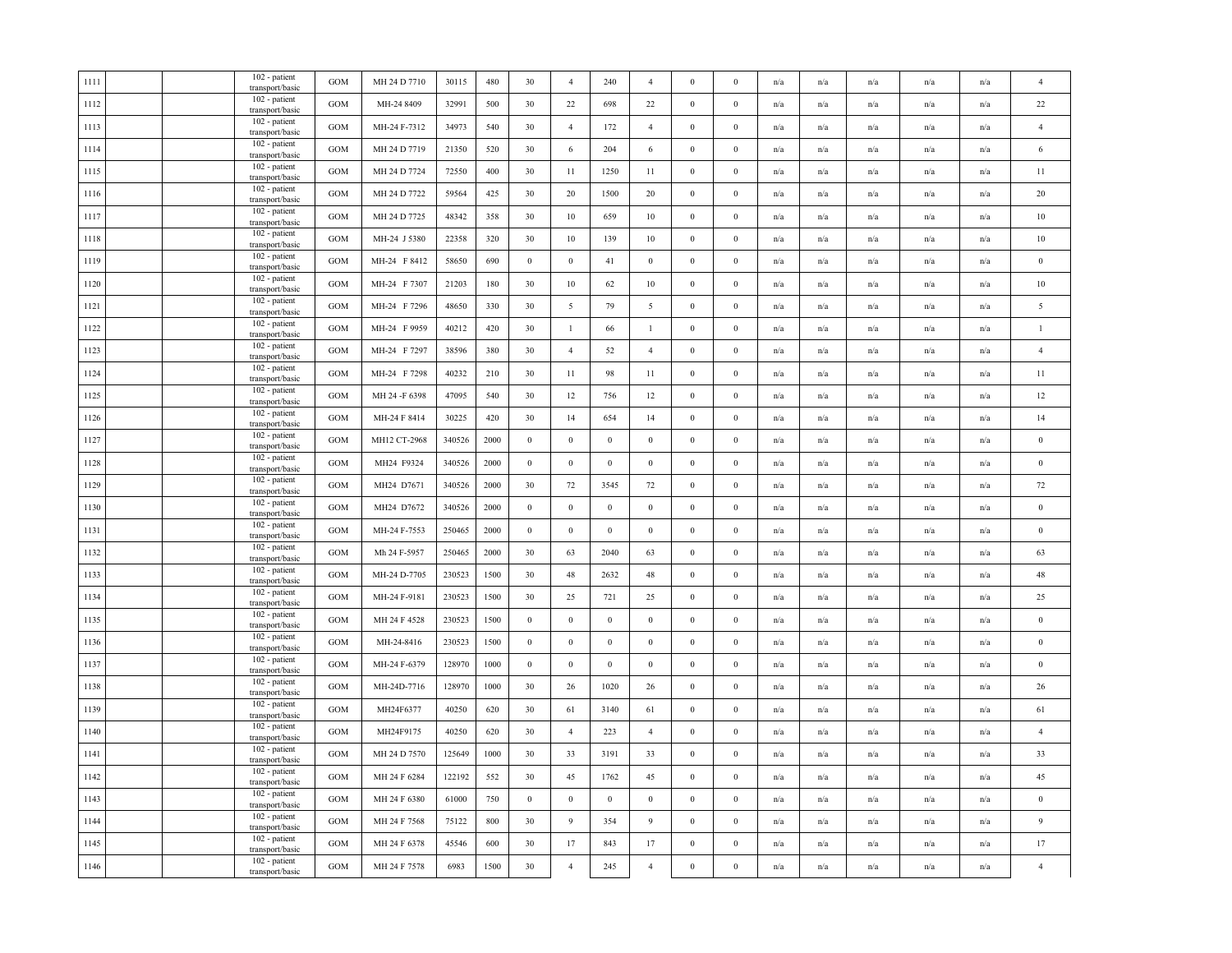| 1147 |        |                    | 102 - patient<br>transport/basic        | GOM               | MH 24 F 7571    | 10000   | 540             | 30               | 49                      | 1296             | 49                      | $\bf{0}$                | $\bf{0}$                | n/a | n/a                     | n/a                     | n/a                     | n/a                     | 49                      |
|------|--------|--------------------|-----------------------------------------|-------------------|-----------------|---------|-----------------|------------------|-------------------------|------------------|-------------------------|-------------------------|-------------------------|-----|-------------------------|-------------------------|-------------------------|-------------------------|-------------------------|
| 1148 |        |                    | 102 - patient<br>transport/basic        | GOM               | MH-24 D 7650    | 683626  | 2000            | 30               | 157                     | 4115             | 157                     | $\mathbf{0}$            | 11                      | n/a | n/a                     | n/a                     | n/a                     | n/a                     | 157                     |
| 1149 |        |                    | 102 - patient<br>transport/basic        | GOM               | MH-24 D 7669    | 683626  | 2000            | $\boldsymbol{0}$ | $\boldsymbol{0}$        | $\boldsymbol{0}$ | $\,0\,$                 | $\boldsymbol{0}$        | $\boldsymbol{0}$        | n/a | $\mathrm{n}/\mathrm{a}$ | $\mathrm{n}/\mathrm{a}$ | n/a                     | n/a                     | $\boldsymbol{0}$        |
| 1150 | Nagpur |                    | 102 - patient<br>transport/basic        | GOM               | MH-31 7296      |         |                 | 30               |                         | $\boldsymbol{0}$ | $\mathbf{0}$            | $\bf{0}$                | $\bf{0}$                | n/a | n/a                     | n/a                     | n/a                     | n/a                     | $\bf{0}$                |
| 1151 |        |                    | 102 - patient<br>transport/basic        | <b>GOM</b>        | MH-31 CB 3936   |         |                 | 30               |                         | 1785             | 96                      | $\overline{4}$          | $\bf{0}$                | n/a | n/a                     | n/a                     | n/a                     | n/a                     | 96                      |
| 1152 |        |                    | 102 - patient<br>transport/basic        | GOM               | MH 31 CQ 9439   |         |                 | 30               |                         | 170              | 11                      | $\overline{2}$          | $\mathbf{1}$            | n/a | n/a                     | n/a                     | n/a                     | n/a                     | $11\,$                  |
| 1153 |        |                    | 102 - patient<br>transport/basic        | GOM               | MH 49 C0014     |         |                 | 30               |                         | $\bf{0}$         | $\,0\,$                 | $\bf{0}$                | $\boldsymbol{0}$        | n/a | n/a                     | n/a                     | n/a                     | n/a                     | $\bf{0}$                |
| 1154 |        |                    | $102$ - patient $\,$<br>transport/basic | GOM               | MH 49 C0015     |         |                 | 30               |                         | 3361             | 162                     | 5                       | $\mathbf{0}$            | n/a | n/a                     | n/a                     | n/a                     | $\mathrm{n}/\mathrm{a}$ | 162                     |
| 1155 |        | WH-Daga            | 102 - patient<br>transport/basic        | GOM               | MH 49 C0018     |         |                 | 30               |                         | 2215             | 134                     | $\overline{\mathbf{3}}$ | 2                       | n/a | n/a                     | n/a                     | n/a                     | $\mathrm{n}/\mathrm{a}$ | 134                     |
| 1156 |        | Hospital Nagpur    | 102 - patient<br>transport/basic        | GOM               | MH 49 C0019     | 2405665 |                 | 30               |                         | 1003             | 49                      | $\overline{2}$          | $\boldsymbol{0}$        | n/a | n/a                     | n/a                     | n/a                     | n/a                     | 49                      |
| 1157 |        |                    | 102 - patient<br>transport/basic        | <b>GOM</b>        | MH 49 C0021     |         |                 | 30               |                         | 3408             | 173                     | 2                       | $\overline{\mathbf{3}}$ | n/a | n/a                     | n/a                     | n/a                     | n/a                     | 173                     |
| 1158 |        |                    | 102 - patient<br>transport/basic        | GOM               | MH 49 C0023     |         |                 | 30               |                         | 1838             | 121                     | $\mathbf{3}$            | $\mathbf{0}$            | n/a | n/a                     | n/a                     | n/a                     | n/a                     | 121                     |
| 1159 |        |                    | 102 - patient<br>transport/basic        | GOM               | MH 31 AG 9641   |         |                 | 30               |                         | 1709             | $\bf{0}$                | $\bf{0}$                | $\bf{0}$                | n/a | n/a                     | n/a                     | n/a                     | $\mathrm{n}/\mathrm{a}$ | $\bf{0}$                |
| 1160 |        |                    | 102 - patient<br>transport/basic        | GOM               | MH 01 YA 4312   |         |                 | 30               |                         | 3227             | $\boldsymbol{0}$        | $\boldsymbol{0}$        | $\mathbf{0}$            | n/a | n/a                     | $\mathrm{n}/\mathrm{a}$ | $\mathrm{n}/\mathrm{a}$ | $\mathrm{n}/\mathrm{a}$ | $\bf{0}$                |
| 1161 |        |                    | 102 - patient<br>transport/basic        | GOM               | MH12 Q0154      |         |                 | 30               |                         | $\boldsymbol{0}$ | $\,0\,$                 | $\boldsymbol{0}$        | $\boldsymbol{0}$        | n/a | n/a                     | n/a                     | n/a                     | n/a                     | $\boldsymbol{0}$        |
| 1162 |        |                    | 102 - patient<br>transport/basic        | GOM               | MH 40 7955      |         |                 | 30               | $\boldsymbol{0}$        | $\boldsymbol{0}$ | $\mathbf{0}$            | $\boldsymbol{0}$        | $\boldsymbol{0}$        | n/a | n/a                     | n/a                     | n/a                     | n/a                     | $\bf{0}$                |
| 1163 |        | SDH Kamptee        | 102 - patient<br>transport/basic        | <b>GOM</b>        | MH 40 9558      |         | 238870 287.56 h | 30               | 27                      | 1867             | 41                      | $\bf{0}$                | $\mathbf{0}$            | n/a | n/a                     | n/a                     | n/a                     | n/a                     | 41                      |
| 1164 |        |                    | $102$ - patient<br>transport/basic      | GOM               | MH 40 7975      |         |                 | 30               | $\,0\,$                 | 761              | 18                      | $\bf{0}$                | $\boldsymbol{0}$        | n/a | n/a                     | n/a                     | n/a                     | n/a                     | 18                      |
| 1165 |        | <b>SDH</b> Ramtek  | 102 - patient<br>transport/basic        | GOM               | MH 40 7956      | 158643  | 701.55 h        | 30               | $\,0\,$                 | 2481             | 28                      | $\boldsymbol{0}$        | -1                      | n/a | n/a                     | n/a                     | n/a                     | n/a                     | $28\,$                  |
| 1166 |        | <b>RH</b> Katol    | 102 - patient<br>transport/basic        | GOM               | MH31 CQ 6523    | 163808  | 224.84 h        | 30               | $\mathbf{0}$            | 507              | 16                      | $\overline{2}$          | $\overline{2}$          | n/a | n/a                     | n/a                     | n/a                     | n/a                     | 16                      |
| 1167 |        | RH Umred           | 102 - patient<br>transport/basic        | GOM               | MH31 CQ 6520    | 55259   | 116.55h         | 30               | $\,0\,$                 | 2570             | 37                      | $\overline{4}$          | $\mathbf{0}$            | n/a | n/a                     | $\mathrm{n}/\mathrm{a}$ | $\mathrm{n}/\mathrm{a}$ | $\mathrm{n}/\mathrm{a}$ | 37                      |
| 1168 |        | RH Narkhed         | 102 - patient<br>transport/basic        | GOM               | MH40 9518       | 147907  | 494.11h         | 30               | $\boldsymbol{0}$        | 663              | 13                      | $\sqrt{2}$              | $\overline{2}$          | n/a | n/a                     | n/a                     | n/a                     | n/a                     | 13                      |
| 1169 |        | RH Parshivni       | 102 - patient<br>transport/basic        | $_{\mathrm{GOM}}$ | MH-40 7933      | 143019  | 909.32 h        | 30               | $\bf{0}$                | 1340             | 21                      | $\boldsymbol{0}$        | $\boldsymbol{0}$        | n/a | $\mathrm{n}/\mathrm{a}$ | n/a                     | n/a                     | $\mathrm{n}/\mathrm{a}$ | 21                      |
| 1170 |        |                    | 102 - patient<br>transport/basic        | GOM               | MH 31 7346      |         |                 | 30               | $\mathbf{0}$            | 586              | 14                      | $\overline{\mathbf{3}}$ | $\overline{1}$          | n/a | n/a                     | n/a                     | n/a                     | n/a                     | 14                      |
| 1171 |        | RH Kuhi            | 102 - patient<br>transport/basic        | GOM               | MH 40 7936      | 123977  | 495.88 h        | 30               | $\boldsymbol{0}$        | $\boldsymbol{0}$ | $\boldsymbol{0}$        | $\boldsymbol{0}$        | $\mathbf{0}$            | n/a | n/a                     | n/a                     | n/a                     | $\mathrm{n}/\mathrm{a}$ | $\bf{0}$                |
| 1172 |        | <b>RH</b> Bhivapur | 102 - patient<br>transport/basic        | GOM               | MH31 7355       | 81519   | 323.62 h        | 30               | $\mathbf{0}$            | 1231             | 16                      | $\bf{0}$                | $\mathbf{0}$            | n/a | n/a                     | n/a                     | $\mathrm{n}/\mathrm{a}$ | $\mathrm{n}/\mathrm{a}$ | 16                      |
| 1173 |        |                    | 102 - patient<br>transport/basic        | GOM               | MH 40 9527      | 122363  |                 | 30               | $\mathbf{0}$            | 300              | $\overline{4}$          | $\boldsymbol{0}$        | $\mathbf{0}$            | n/a | n/a                     | n/a                     | n/a                     | n/a                     | $\overline{4}$          |
| 1174 |        | RH Kalmeshwar      | 102 - patient<br>transport/basic        | GOM               | MH 40 7950      |         | 515.69 h        | 30               | $\,$ 0 $\,$             | 2358             | 31                      | $\boldsymbol{0}$        | $\bf{0}$                | n/a | n/a                     | n/a                     | n/a                     | n/a                     | 31                      |
| 1175 |        | RH Hingna          | 102 - patient<br>transport/basic        | GOM               | MH40 9515       | 8500    |                 | 30               | $\,0\,$                 | 134              | 6                       | $\boldsymbol{0}$        | $\mathbf{1}$            | n/a | n/a                     | n/a                     | n/a                     | n/a                     | 6                       |
| 1176 |        | RH Deolapar        | 102 - patient<br>transport/basic        | GOM               | MH40 7915       |         |                 | 30               | $\mathbf{0}$            | 860              | 45                      | $\bf{0}$                | $\bf{0}$                | n/a | n/a                     | n/a                     | n/a                     | n/a                     | 45                      |
| 1177 |        | PHC Borkhedi       | 102 - patient<br>transport/basic        | GOM               | MH 40 7963      | 86660   |                 | 30               | 14                      | 401              | 10                      | $\boldsymbol{0}$        | $\mathbf{0}$            | n/a | n/a                     | $\mathrm{n}/\mathrm{a}$ | n/a                     | $\mathrm{n}/\mathrm{a}$ | $10\,$                  |
| 1178 |        | PHC Vyahad         | 102 - patient<br>transport/basic        | GOM               | MH 40 7969      | 93104   |                 | 30               | $\,$ 8 $\,$             | 1345             | $\overline{\mathbf{3}}$ | $\boldsymbol{0}$        | $\bf{0}$                | n/a | n/a                     | n/a                     | n/a                     | n/a                     | $\overline{\mathbf{3}}$ |
| 1179 |        | PHC Gumthala       | 102 - patient<br>transport/basic        | GOM               | MH 31 CQ 1428   | 60523   | 26              | 30               | 6                       | 156              | $\mathbf{1}$            | $\mathbf{0}$            | $\boldsymbol{0}$        | n/a | n/a                     | n/a                     | n/a                     | n/a                     | $\mathbf{1}$            |
| 1180 |        | PHC Gumthi         | $102$ - patient<br>transport/basic      | GOM               | MH 31 CQ 6527   | 80666   | 40              | 30               | $7\phantom{.0}$         | 160              | $\overline{2}$          | $\bf{0}$                | $\bf{0}$                | n/a | n/a                     | n/a                     | n/a                     | n/a                     | $\overline{2}$          |
| 1181 |        | PHC Mansar         | 102 - patient<br>transport/basic        | GOM               | MH 40 - 7947    | 19675   |                 | 30               | $\overline{2}$          | 50               | $\mathbf{1}$            | $\boldsymbol{0}$        | $\mathbf{1}$            | n/a | n/a                     | n/a                     | n/a                     | n/a                     | $\mathbf{1}$            |
| 1182 |        | PHC Bhandarbodi    | 102 - patient<br>transport/basic        | GOM               | MH-31 - CQ 1407 | 23695   |                 | 30               | $\overline{\mathbf{3}}$ | 102              | $10\,$                  | $\boldsymbol{0}$        | $\mathbf{1}$            | n/a | n/a                     | $\mathrm{n}/\mathrm{a}$ | $\mathrm{n}/\mathrm{a}$ | $\mathrm{n}/\mathrm{a}$ | $10\,$                  |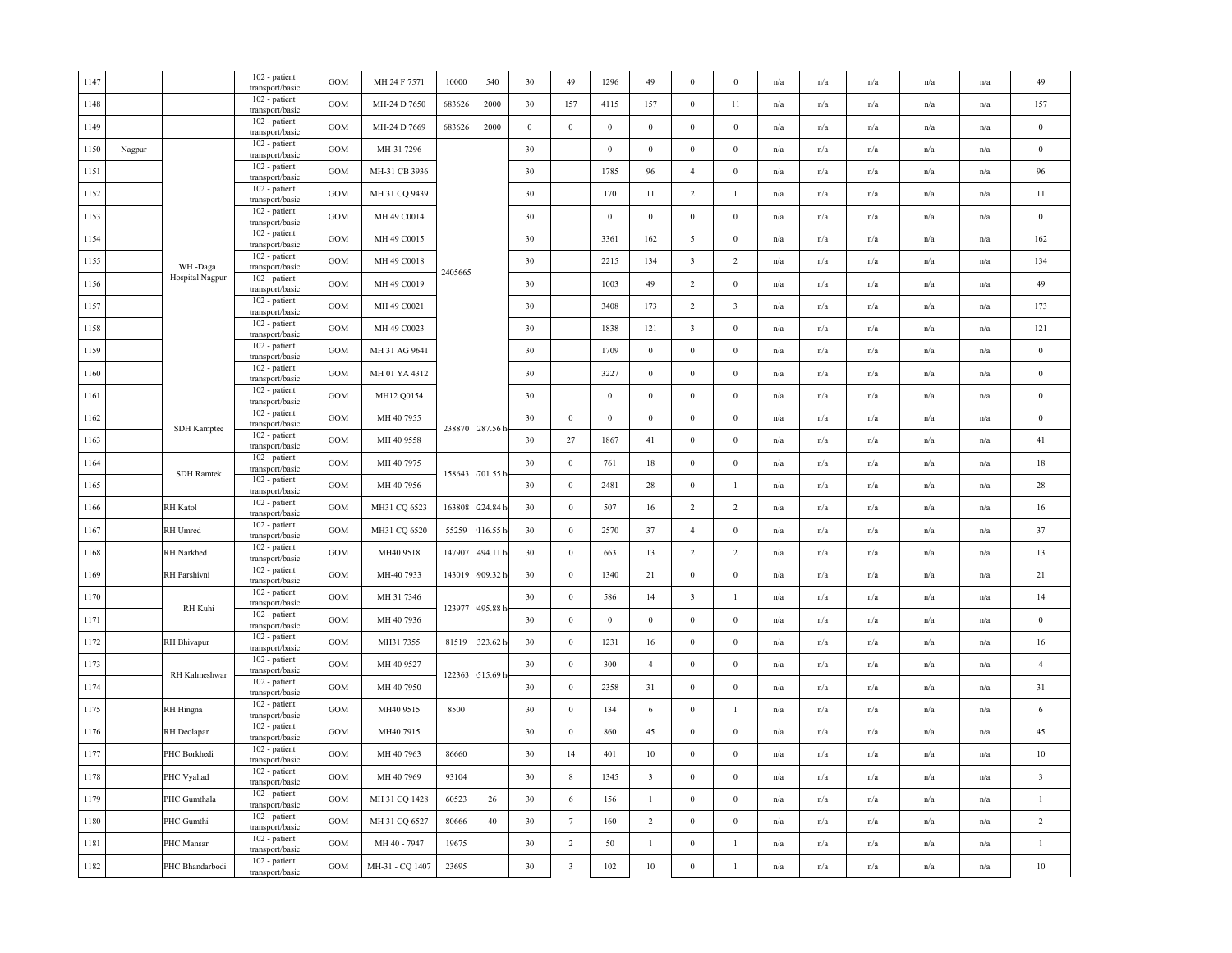| 1183 | PHC Nagardhan     | 102 - patient<br>transport/basic   | <b>GOM</b>        | MH-40 - 7973    | 17813  |                 | 30 | 6                       | 59               | 5                       | $\bf{0}$                | 3                | n/a                     | n/a                     | n/a | n/a                     | n/a | 5                       |
|------|-------------------|------------------------------------|-------------------|-----------------|--------|-----------------|----|-------------------------|------------------|-------------------------|-------------------------|------------------|-------------------------|-------------------------|-----|-------------------------|-----|-------------------------|
| 1184 | PHC Hiwarabazar   | 102 - patient<br>transport/basic   | <b>GOM</b>        | MH-12 - CT 451  | 28310  |                 | 30 | 5                       | 93               | 6                       | $\bf{0}$                | $\bf{0}$         | n/a                     | n/a                     | n/a | n/a                     | n/a | $\sqrt{6}$              |
| 1185 | PHC Karwahi       | 102 - patient<br>transport/basic   | <b>GOM</b>        | MH-31 - CB 2701 | 28024  |                 | 30 | $\overline{4}$          | 32               | 5                       | $\boldsymbol{0}$        | $\bf{0}$         | n/a                     | n/a                     | n/a | $\mathbf{n}/\mathbf{a}$ | n/a | 5                       |
| 1186 | PHC Makardhokda   | 102 - patient<br>transport/basic   | GOM               | MH 31 CQ 6536   | 37474  | 2600            | 30 | 10                      | 155              | $\overline{4}$          | 5                       | $\bf{0}$         | n/a                     | n/a                     | n/a | n/a                     | n/a | $\overline{4}$          |
| 1187 | PHC Pachgaon      | 102 - patient<br>transport/basic   | GOM               | MH 40 7962      | 93725  | 3200            | 30 | 9                       | 160              | 6                       | 6                       | $\bf{0}$         | n/a                     | n/a                     | n/a | n/a                     | n/a | 6                       |
| 1188 | PHC Sirsi         | 102 - patient<br>transport/basic   | <b>GOM</b>        | MH 31 CQ 4139   | 14075  | 1500            | 30 | 11                      | 20               | $\overline{2}$          | 6                       | $\bf{0}$         | n/a                     | n/a                     | n/a | n/a                     | n/a | $\sqrt{2}$              |
| 1189 | PHC Bela          | 102 - patient<br>transport/basic   | GOM               | MH 31 CB 2696   | 22444  | 2200            | 30 | 9                       | 160              | 6                       | 5                       | $\bf{0}$         | $\mathrm{n}/\mathrm{a}$ | n/a                     | n/a | n/a                     | n/a | 6                       |
| 1190 | PHC Gondkhairy    | 102 - patient<br>transport/basic   | GOM               | MH 40 7971      | 60252  | 40 km           | 30 | $10\,$                  | 472              | $\boldsymbol{0}$        | $\mathbf{0}$            | $\mathbf{0}$     | n/a                     | n/a                     | n/a | n/a                     | n/a | $\bf{0}$                |
| 1191 | PHC Mohpa         | 102 - patient<br>transport/basic   | <b>GOM</b>        | MH 31 CQ 6538   | 26475  | $10 \text{ km}$ | 30 | 15                      | 181              | $\overline{2}$          | $\sqrt{2}$              | $\bf{0}$         | n/a                     | n/a                     | n/a | n/a                     | n/a | $\sqrt{2}$              |
| 1192 | PHC Dhapewada     | 102 - patient<br>transport/basic   | GOM               | MH 31 CB 2698   | 23705  | 8 km            | 30 | 19                      | 840              | 6                       | $\overline{c}$          | $\mathbf{1}$     | n/a                     | n/a                     | n/a | n/a                     | n/a | 6                       |
| 1193 | PHC Tishti        | 102 - patient<br>transport/basic   | <b>GOM</b>        | MH 31 CG 6534   | 19627  | 8 km            | 30 | 9                       | 670              | 9                       | $\bf{0}$                | $\bf{0}$         | n/a                     | n/a                     | n/a | n/a                     | n/a | 9                       |
| 1194 | PHC Kacharisawang | 102 - patient<br>transport/basic   | GOM               | MH 31 CQ 6533   | 36678  | 500             | 30 | $\overline{2}$          | 345              | $\overline{\mathbf{3}}$ | $\boldsymbol{0}$        | $\boldsymbol{0}$ | n/a                     | n/a                     | n/a | n/a                     | n/a | $\overline{\mathbf{3}}$ |
| 1195 | PHC Kondhali      | 102 - patient<br>transport/basic   | <b>GOM</b>        | MH 31 CQ 6532   | 37195  | 500             | 30 | $7\phantom{.0}$         | 345              | $\overline{\mathbf{3}}$ | $\bf{0}$                | $\bf{0}$         | n/a                     | n/a                     | n/a | n/a                     | n/a | $\overline{\mathbf{3}}$ |
| 1196 | PHC Yenwa         | 102 - patient<br>transport/basic   | GOM               | MH 31 CQ 1443   | 40337  | 500             | 30 | $\bf{0}$                | $\mathbf{0}$     | $\bf{0}$                | $\mathbf{0}$            | $\mathbf{0}$     | n/a                     | n/a                     | n/a | n/a                     | n/a | $\mathbf{0}$            |
| 1197 | PHC Raipur        | 102 - patient<br>transport/basic   | GOM               | MH 31 CB 8852   | 178147 | 440.327         | 30 | $\overline{2}$          | 120              | $\boldsymbol{0}$        | 5                       | $\mathbf{1}$     | n/a                     | n/a                     | n/a | n/a                     | n/a | $\,0\,$                 |
| 1198 | PHC Takalghat     | 102 - patient<br>transport/basic   | GOM               | MH 31 CQ 1632   | 40609  | 133.891         | 30 | 34                      | 154              | $\overline{4}$          | 17                      | $\mathbf{0}$     | n/a                     | n/a                     | n/a | n/a                     | n/a | $\overline{4}$          |
| 1199 | PHC Kanholibara   | 102 - patient<br>transport/basic   | <b>GOM</b>        | MH 31 CQ 1440   | 25606  | 87.7707         | 30 | 14                      | $\boldsymbol{0}$ | $\boldsymbol{0}$        | $\mathbf{1}$            | $\mathbf{0}$     | n/a                     | $\mathrm{n}/\mathrm{a}$ | n/a | $\mathbf{n}/\mathbf{a}$ | n/a | $\bf{0}$                |
| 1200 | PHC Adegaon       | 102 - patient<br>transport/basic   | GOM               | MH 31 CQ 2588   | 12567  | 54.9248         | 30 | $8\phantom{.0}$         | 4960             | 11                      | $\boldsymbol{0}$        | $\mathbf{0}$     | n/a                     | n/a                     | n/a | n/a                     | n/a | 11                      |
| 1201 | PHC Sawargaon     | 102 - patient<br>transport/basic   | GOM               | MH 31 CQ 6524   | 34466  | 625             | 30 | 11                      | 235              | 6                       | $\boldsymbol{0}$        | $\boldsymbol{0}$ | n/a                     | n/a                     | n/a | n/a                     | n/a | $\sqrt{6}$              |
| 1202 | PHC Jalalkheda    | 102 - patient<br>transport/basic   | <b>GOM</b>        | MH 31 CQ 1439   | 27172  | 729             | 30 | 13                      | 870              | 12                      | $\bf{0}$                | $\bf{0}$         | n/a                     | $\mathrm{n}/\mathrm{a}$ | n/a | $\mathrm{n}/\mathrm{a}$ | n/a | 12                      |
| 1203 | PHC Mowad         | 102 - patient<br>transport/basic   | <b>GOM</b>        | MH 40 7967      | 21191  | 576             | 30 | 20                      | 245              | 5                       | $\boldsymbol{0}$        | $\bf{0}$         | n/a                     | n/a                     | n/a | n/a                     | n/a | 5                       |
| 1204 | PHC Mendhala      | 102 - patient<br>transport/basic   | $_{\mathrm{GOM}}$ | MH 40 7965      | 26939  | 784             | 30 | 2                       | 403              | $\overline{2}$          | $\boldsymbol{0}$        | $\boldsymbol{0}$ | n/a                     | n/a                     | n/a | n/a                     | n/a | $\overline{2}$          |
| 1205 | PHC Jawali        | 102 - patient<br>transport/basic   | GOM               | MH 31CQ 6530    | 22299  | 260             | 30 | $\overline{\mathbf{3}}$ | 480              | $\overline{2}$          | $\overline{2}$          | $\boldsymbol{0}$ | n/a                     | n/a                     | n/a | n/a                     | n/a | $\sqrt{2}$              |
| 1206 | PHC Nand (Nagpur  | 102 - patient<br>transport/basic   | GOM               | MH31-CQ5460     | 26285  | 442             | 30 | 6                       | 850              | 5                       | $\overline{\mathbf{3}}$ | $\bf{0}$         | n/a                     | n/a                     | n/a | n/a                     | n/a | $\sqrt{5}$              |
| 1207 | PHC Somnala       | 102 - patient<br>transport/basic   | $_{\mathrm{GOM}}$ | MH 31 CQ 6526   | 33040  | 192             | 30 | $\mathbf{0}$            | 360              | 2                       | $\overline{1}$          | $\mathbf{0}$     | n/a                     | n/a                     | n/a | n/a                     | n/a | $\overline{2}$          |
| 1208 | PHC Mandhal       | 102 - patient<br>transport/basic   | GOM               | MH 12 W 4613    | 38894  |                 | 30 | 30                      | 942              | 6                       | $7\phantom{.0}$         | $\mathbf{0}$     | n/a                     | n/a                     | n/a | n/a                     | n/a | 6                       |
| 1209 | PHC Salwa         | 102 - patient<br>transport/basic   | <b>GOM</b>        | MH 31 CD 2702   | 20401  |                 | 30 | 8                       | 821              | $\overline{4}$          | -1                      | $\boldsymbol{0}$ | n/a                     | n/a                     | n/a | n/a                     | n/a | $\overline{4}$          |
| 1210 | PHC Titur         | 102 - patient<br>transport/basic   | <b>GOM</b>        | MH 31 CQ 6528   | 43042  |                 | 30 | 9                       | 945              | 6                       | 6                       | $\bf{0}$         | n/a                     | n/a                     | n/a | n/a                     | n/a | 6                       |
| 1211 | PHC Veltur        | 102 - patient<br>transport/basic   | GOM               | MH 12 PA 4777   | 36837  |                 | 30 | 11                      | 1021             | 11                      | 6                       | $\boldsymbol{0}$ | n/a                     | n/a                     | n/a | n/a                     | n/a | 11                      |
| 1212 | PHC Dhahegaon Jo. | 102 - patient<br>transport/basic   | GOM               | MH 12 W 4531    | 30040  | 1688            | 30 | 14                      | 1200             | 10                      | $\overline{4}$          | $\mathbf{0}$     | n/a                     | n/a                     | n/a | n/a                     | n/a | 10                      |
| 1213 | PHC Dorali        | 102 - patient<br>transport/basic   | <b>GOM</b>        | MH 12 W 4527    | 13187  | 92              | 30 | 20                      | 2137             | 11                      | 12                      | 1                | n/a                     | n/a                     | n/a | n/a                     | n/a | 11                      |
| 1214 | PHC Kanhan        | 102 - patient<br>transport/basic   | <b>GOM</b>        | MH 31 CQ 1408   | 60003  | 2422            | 30 | 24                      | $\boldsymbol{0}$ | $\overline{0}$          | 17                      | $\mathbf{1}$     | n/a                     | n/a                     | n/a | n/a                     | n/a | $\boldsymbol{0}$        |
| 1215 | PHC Navagaon Kha  | 102 - patient<br>transport/basic   | GOM               | MH 31 CQ 1442   | 16660  | 18              | 30 | 11                      | 572              | 13                      | 9                       | 9                | n/a                     | n/a                     | n/a | n/a                     | n/a | 13                      |
| 1216 | PHC Satak         | 102 - patient<br>transport/basic   | GOM               | MH 31 CQ 6537   | 17504  | 994             | 30 | $\overline{3}$          | 203              | -1                      | $10\,$                  | $\bf{0}$         | $\mathrm{n}/\mathrm{a}$ | n/a                     | n/a | n/a                     | n/a | $\mathbf{1}$            |
| 1217 | PHC Khat          | 102 - patient<br>transport/basic   | <b>GOM</b>        | MH 31 CD 2695   | 24243  | 20              | 30 | $\overline{4}$          | 560              | 6                       | $\overline{\mathbf{3}}$ | $\mathbf{1}$     | n/a                     | n/a                     | n/a | n/a                     | n/a | 6                       |
| 1218 | PHC Kodamendhi    | $102$ - patient<br>transport/basic | GOM               | MH 12 CT 443    | 25010  | 18              | 30 | $12\,$                  | 412              | 14                      | $10\,$                  | $\boldsymbol{0}$ | n/a                     | n/a                     | n/a | n/a                     | n/a | 14                      |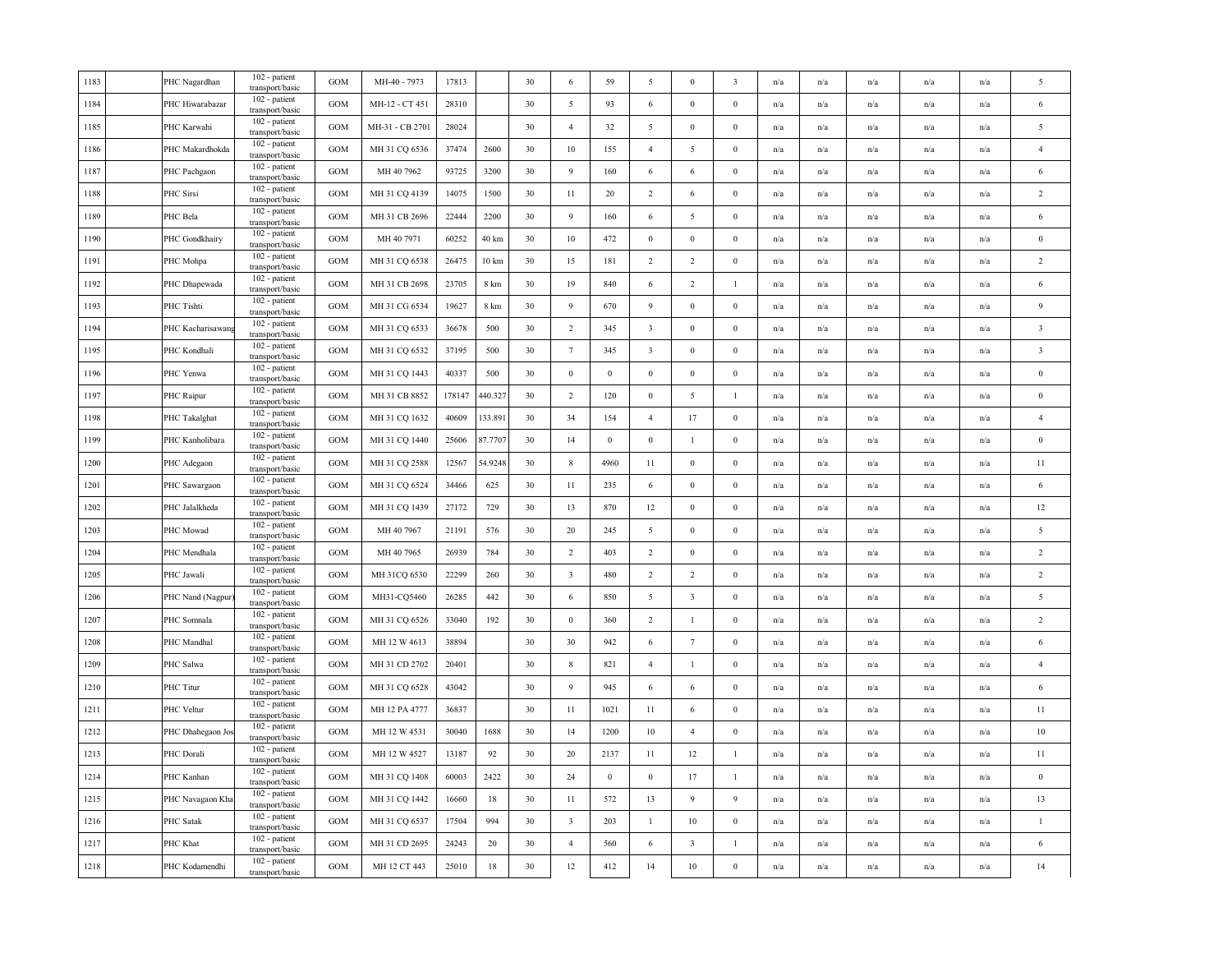| 1219 |        | PHC Mouda       | $102$ - patient<br>transport/basic | GOM               | MH 12 CT 454  | 56957 | 25   | 30               | 18               | 3020             | 27                      | 14               | $\bf{0}$                | n/a | n/a                     | n/a                     | n/a                     | n/a                     | $27\,$                  |
|------|--------|-----------------|------------------------------------|-------------------|---------------|-------|------|------------------|------------------|------------------|-------------------------|------------------|-------------------------|-----|-------------------------|-------------------------|-------------------------|-------------------------|-------------------------|
| 1220 |        | PHC Tarsa       | 102 - patient<br>transport/basic   | GOM               | MH 31 CQ 4138 | 37710 | 22   | 30               | 15               | 340              | $\overline{5}$          | 9                | $\bf{0}$                | n/a | n/a                     | n/a                     | n/a                     | n/a                     | $\overline{5}$          |
| 1221 |        | PHC Badegaon    | 102 - patient<br>transport/basic   | GOM               | MH 31 CQ 6531 | 22118 | 3500 | 30               | 9                | 674              | $\overline{\mathbf{3}}$ | $\boldsymbol{0}$ | $\bf{0}$                | n/a | $\mathrm{n}/\mathrm{a}$ | $\mathrm{n}/\mathrm{a}$ | $\mathrm{n}/\mathrm{a}$ | $\mathrm{n}/\mathrm{a}$ | $\overline{\mathbf{3}}$ |
| 1222 |        | PHC Khapa       | 102 - patient<br>transport/basic   | GOM               | MH 12 CT 4053 | 17315 | 3000 | 30               | 18               | 943              | 6                       | $\bf{0}$         | $\bf{0}$                | n/a | n/a                     | n/a                     | n/a                     | n/a                     | 6                       |
| 1223 |        | PHC Patansaongi | 102 - patient<br>transport/basic   | <b>GOM</b>        | MH 31 CB 8853 | 48501 | 5000 | 30               | $\,$ 8 $\,$      | 843              | $7\phantom{.0}$         | $\bf{0}$         | $\mathbf{0}$            | n/a | n/a                     | n/a                     | n/a                     | n/a                     | $7\phantom{.0}$         |
| 1224 |        | PHC Chicholi    | 102 - patient<br>transport/basic   | GOM               | MH 12 JA 7012 | 49513 | 6000 | 30               | 10               | 912              | $7\phantom{.0}$         | $\bf{0}$         | $\boldsymbol{0}$        | n/a | n/a                     | n/a                     | n/a                     | n/a                     | $7\phantom{.0}$         |
| 1225 |        | PHC Kelwad      | 102 - patient<br>transport/basic   | GOM               | MH 31 CQ 6522 | 29621 | 4000 | 30               | 10               | 851              | 16                      | $\bf{0}$         | $\boldsymbol{0}$        | n/a | n/a                     | n/a                     | n/a                     | n/a                     | 16                      |
| 1226 | Nanded |                 | 102 - patient<br>transport/basic   | GOM               | MH 26 R 1072  | 38416 | 42   | 30               | 24               | 830              | 12                      | 20               | $\mathbf{0}$            | n/a | n/a                     | n/a                     | n/a                     | $\mathrm{n}/\mathrm{a}$ | 12                      |
| 1227 |        |                 | 102 - patient<br>transport/basic   | GOM               | MH 26 R 103   | 48090 | 48   | 30               | $\,$ 8 $\,$      | 192              | $\overline{4}$          | $7\phantom{.0}$  | $\mathbf{0}$            | n/a | n/a                     | n/a                     | n/a                     | $\mathrm{n}/\mathrm{a}$ | $\overline{4}$          |
| 1228 |        | Naigaon         | 102 - patient<br>transport/basic   | GOM               | MH 26 H 1130  | 85175 | 60   | 30               | 16               | 870              | 15                      | 13               | -1                      | n/a | n/a                     | n/a                     | n/a                     | n/a                     | 15                      |
| 1229 |        |                 | 102 - patient<br>transport/basic   | GOM               | MH 26 R 9005  |       |      | $\bf{0}$         | $\mathbf{0}$     | $\bf{0}$         | $\bf{0}$                | $\bf{0}$         | $\mathbf{0}$            | n/a | n/a                     | n/a                     | n/a                     | n/a                     | $\bf{0}$                |
| 1230 |        |                 | 102 - patient<br>transport/basic   | GOM               | MH 26N3767    | 14280 | 30   | 30               | $40\,$           | 839              | 14                      | $\,$ 8 $\,$      | $\overline{c}$          | n/a | n/a                     | n/a                     | n/a                     | n/a                     | 14                      |
| 1231 |        |                 | 102 - patient<br>transport/basic   | GOM               | MH 26 N 8915  |       |      | 20               | 99               | 4590             | 99                      | 49               | $\overline{c}$          | n/a | $\mathrm{n}/\mathrm{a}$ | n/a                     | n/a                     | n/a                     | 99                      |
| 1232 |        |                 | 102 - patient<br>transport/basic   | GOM               | MH 26 R 106   | 54476 | 50   | 30               | 27               | 936              | 21                      | 17               | $\boldsymbol{0}$        | n/a | n/a                     | $\mathbf{n}/\mathbf{a}$ | $\mathrm{n}/\mathrm{a}$ | $\mathrm{n}/\mathrm{a}$ | $21\,$                  |
| 1233 |        |                 | 102 - patient<br>transport/basic   | GOM               | MH 26 H 1061  | 33493 | 28   | 30               | $7\phantom{.0}$  | 219              | $\overline{5}$          | 5                | $\boldsymbol{0}$        | n/a | n/a                     | n/a                     | n/a                     | n/a                     | $\overline{5}$          |
| 1234 |        |                 | 102 - patient<br>transport/basic   | GOM               | MH 26 H 1059  | 47934 | 30   | 30               | 17               | 180              | $\overline{9}$          | 14               | $\boldsymbol{0}$        | n/a | n/a                     | n/a                     | n/a                     | n/a                     | $\overline{9}$          |
| 1235 |        |                 | 102 - patient<br>transport/basic   | <b>GOM</b>        | MH 26 H 1134  | 45368 | 30   | 30               | 11               | 367              | 9                       | 8                | $\bf{0}$                | n/a | n/a                     | n/a                     | n/a                     | n/a                     | 9                       |
| 1236 |        |                 | $102$ - patient<br>transport/basic | GOM               | MH 26 H 1071  | 30718 | 25   | 30               | 32               | 650              | 16                      | 19               | $\bf{0}$                | n/a | n/a                     | n/a                     | n/a                     | n/a                     | 16                      |
| 1237 |        | Mukhed          | 102 - patient<br>transport/basic   | GOM               | MH 26 R 462   | 22312 | 20   | 30               | $7\phantom{.0}$  | 102              | $\overline{5}$          | 5                | $\mathbf{1}$            | n/a | n/a                     | n/a                     | n/a                     | n/a                     | $\overline{5}$          |
| 1238 |        |                 | 102 - patient<br>transport/basic   | GOM               | MH 26 H 1133  | 15127 | 15   | 30               | $\mathbf{0}$     | $\boldsymbol{0}$ | $\mathbf{0}$            | $\mathbf{0}$     | $\boldsymbol{0}$        | n/a | n/a                     | n/a                     | n/a                     | n/a                     | $\bf{0}$                |
| 1239 |        |                 | 102 - patient<br>transport/basic   | GOM               | MH 26 R 175   |       |      | 30               | 50               | 3753             | 99                      | 25               | $\mathbf{1}$            | n/a | n/a                     | $\mathbf{n}/\mathbf{a}$ | $\mathrm{n}/\mathrm{a}$ | $\mathrm{n}/\mathrm{a}$ | 99                      |
| 1240 |        |                 | 102 - patient<br>transport/basic   | GOM               | MH 26 L 5011  | 36531 |      | $\boldsymbol{0}$ | $\,0\,$          | $\boldsymbol{0}$ | $\,0\,$                 | $\boldsymbol{0}$ | $\mathbf{0}$            | n/a | n/a                     | n/a                     | n/a                     | n/a                     | $\bf{0}$                |
| 1241 |        |                 | 102 - patient<br>transport/basic   | $_{\mathrm{GOM}}$ | MH 26 N 8914  |       | 20   | $\bf{0}$         | $\bf{0}$         | $\boldsymbol{0}$ | $\bf{0}$                | $\boldsymbol{0}$ | $\boldsymbol{0}$        | n/a | n/a                     | n/a                     | n/a                     | n/a                     | $\boldsymbol{0}$        |
| 1242 |        |                 | 102 - patient<br>transport/basic   | GOM               | MH 26 R 9004  |       |      | 30               | 15               | 146              | 13                      | 2                | $\mathbf{0}$            | n/a | n/a                     | n/a                     | n/a                     | n/a                     | 13                      |
| 1243 |        |                 | 102 - patient<br>transport/basic   | GOM               | MH 26 H 1056  | 54368 | 35   | 30               | 13               | 560              | $\overline{9}$          | 11               | $\mathbf{0}$            | n/a | n/a                     | n/a                     | n/a                     | n/a                     | $\overline{9}$          |
| 1244 |        |                 | 102 - patient<br>transport/basic   | GOM               | MH26H2104     | 49812 | 35   | 30               | 14               | 350              | $\,$ 8 $\,$             | 8                | $\mathbf{0}$            | n/a | n/a                     | n/a                     | $\mathrm{n}/\mathrm{a}$ | $\mathrm{n}/\mathrm{a}$ | $\boldsymbol{8}$        |
| 1245 |        | Degloor         | 102 - patient<br>transport/basic   | GOM               | MH 26R 216    | 56830 | 45   | $\boldsymbol{0}$ | $\mathbf{0}$     | $\boldsymbol{0}$ | $\mathbf{0}$            | $\boldsymbol{0}$ | $\mathbf{0}$            | n/a | n/a                     | n/a                     | n/a                     | n/a                     | $\bf{0}$                |
| 1246 |        |                 | 102 - patient<br>transport/basic   | GOM               | MH 26 R 007   |       |      | $\boldsymbol{0}$ | $\boldsymbol{0}$ | $\bf{0}$         | $\boldsymbol{0}$        | $\boldsymbol{0}$ | $\bf{0}$                | n/a | n/a                     | n/a                     | n/a                     | n/a                     | $\,0\,$                 |
| 1247 |        |                 | 102 - patient<br>transport/basic   | GOM               | MH 26 M 210   | 61600 | 30   | 10               | 15               | 1010             | 20                      | $\overline{4}$   | $\mathbf{1}$            | n/a | n/a                     | n/a                     | n/a                     | n/a                     | $20\,$                  |
| 1248 |        |                 | 102 - patient<br>transport/basic   | GOM               | MH 26 N 8911  |       |      | 30               | 24               | 690              | 14                      | 14               | $\bf{0}$                | n/a | n/a                     | n/a                     | n/a                     | n/a                     | 14                      |
| 1249 |        |                 | 102 - patient<br>transport/basic   | GOM               | MH 26H R 247  | 63000 | 35   | 30               | 13               | 610              | $\,$ 8 $\,$             | 11               | $\mathbf{0}$            | n/a | n/a                     | $\mathrm{n}/\mathrm{a}$ | n/a                     | $\mathrm{n}/\mathrm{a}$ | $\,$ 8                  |
| 1250 |        |                 | 102 - patient<br>transport/basic   | GOM               | MH 26H 2109   | 30282 | 25   | 30               | $10\,$           | 610              | $\overline{5}$          | 5                | $\bf{0}$                | n/a | n/a                     | n/a                     | n/a                     | n/a                     | $\overline{5}$          |
| 1251 |        |                 | 102 - patient<br>transport/basic   | GOM               | MH 26H 1139   | 33363 | 40   | $\bf{0}$         | $\mathbf{0}$     | $\boldsymbol{0}$ | $\mathbf{0}$            | $\mathbf{0}$     | $\boldsymbol{0}$        | n/a | n/a                     | n/a                     | n/a                     | n/a                     | $\bf{0}$                |
| 1252 |        | Bhokar          | $102$ - patient<br>transport/basic | GOM               | MH 269 R 9001 |       |      | $\bf{0}$         | $\,0\,$          | $\boldsymbol{0}$ | $\,0\,$                 | $\bf{0}$         | $\bf{0}$                | n/a | n/a                     | n/a                     | n/a                     | n/a                     | $\boldsymbol{0}$        |
| 1253 |        |                 | 102 - patient<br>transport/basic   | GOM               | MH 269 R 9014 | 37313 | 25   | 20               | 38               | 2781             | 39                      | 19               | $\overline{\mathbf{3}}$ | n/a | n/a                     | n/a                     | n/a                     | n/a                     | 39                      |
| 1254 |        |                 | 102 - patient<br>transport/basic   | GOM               | MH 26 N 8906  |       |      | 30               | $22\,$           | 619              | 13                      | 14               | $\bf{0}$                | n/a | n/a                     | $\mathrm{n}/\mathrm{a}$ | $\mathrm{n}/\mathrm{a}$ | $\mathrm{n}/\mathrm{a}$ | 13                      |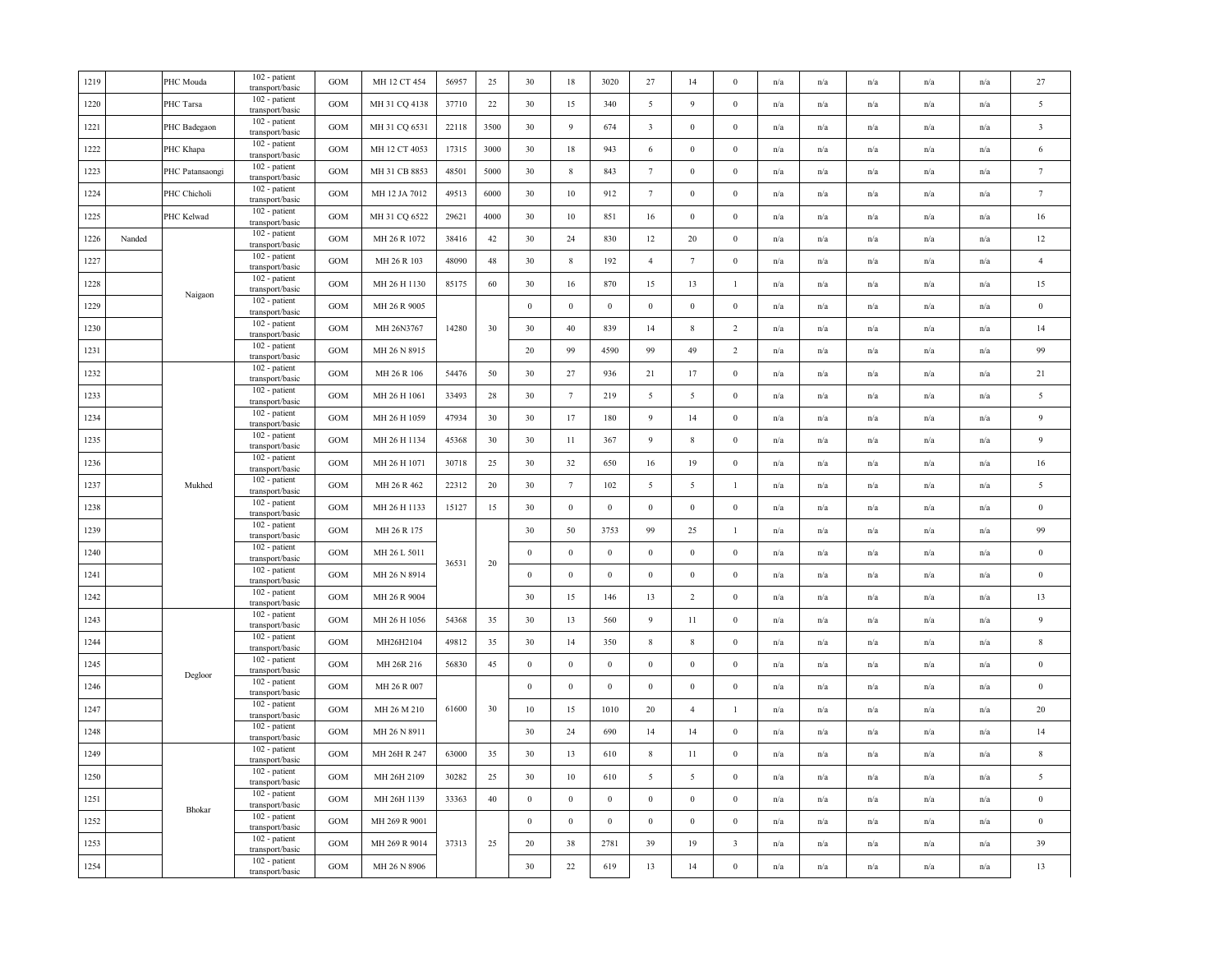|              | 102 - patient<br>transport/basic | GOM                                                                                                                                                                                                                                                                                                                                                                                                                                                                                                                           | MH-26-R-112   | 26070       | 20                      | 30               | 25               | 710              | 13                      | 18                      | $\mathbf{1}$            | n/a | n/a                     | n/a                     | n/a                     | n/a                     | 13                      |
|--------------|----------------------------------|-------------------------------------------------------------------------------------------------------------------------------------------------------------------------------------------------------------------------------------------------------------------------------------------------------------------------------------------------------------------------------------------------------------------------------------------------------------------------------------------------------------------------------|---------------|-------------|-------------------------|------------------|------------------|------------------|-------------------------|-------------------------|-------------------------|-----|-------------------------|-------------------------|-------------------------|-------------------------|-------------------------|
|              | 102 - patient<br>transport/basic | <b>GOM</b>                                                                                                                                                                                                                                                                                                                                                                                                                                                                                                                    | MH-26-H-2110  | 23511       | 25                      | 30               | 37               | 1822             | 29                      | 18                      | $\mathbf{1}$            | n/a | n/a                     | n/a                     | n/a                     | n/a                     | 29                      |
|              | 102 - patient<br>transport/basic | <b>GOM</b>                                                                                                                                                                                                                                                                                                                                                                                                                                                                                                                    | MH-26-R-106   | 32658       | 30                      | 30               | $\mathbf{1}$     | 50               | $\mathbf{1}$            | $\mathbf{1}$            | $\mathbf{0}$            | n/a | n/a                     | n/a                     | n/a                     | n/a                     | $\,1\,$                 |
|              | 102 - patient                    | <b>GOM</b>                                                                                                                                                                                                                                                                                                                                                                                                                                                                                                                    | MH 26 AH 6264 | 58348       | 35                      | 30               | 15               | 514              | 10                      | 10                      | $\bf{0}$                | n/a | $\mathrm{n}/\mathrm{a}$ | $\mathrm{n}/\mathrm{a}$ | $\mathrm{n}/\mathrm{a}$ | n/a                     | $10\,$                  |
| Hadgaon      | 102 - patient                    | <b>GOM</b>                                                                                                                                                                                                                                                                                                                                                                                                                                                                                                                    | MH-26-1132    | 32668       | 25                      | 30               | 5                | 312              | 6                       | 2                       | $\overline{\mathbf{3}}$ | n/a | n/a                     | n/a                     | n/a                     | n/a                     | 6                       |
|              | 102 - patient                    | <b>GOM</b>                                                                                                                                                                                                                                                                                                                                                                                                                                                                                                                    | MH-26-H-1062  | 35829       | 30                      | 30               | 55               | 4202             | 75                      | 17                      | $\overline{c}$          | n/a | n/a                     | n/a                     | n/a                     | n/a                     | 75                      |
|              | 102 - patient                    | <b>GOM</b>                                                                                                                                                                                                                                                                                                                                                                                                                                                                                                                    | MH 26-R-0211  |             |                         | $\boldsymbol{0}$ | $\boldsymbol{0}$ | $\boldsymbol{0}$ | $\,0\,$                 | $\bf{0}$                | $\boldsymbol{0}$        | n/a | n/a                     | n/a                     | n/a                     | n/a                     | $\,0\,$                 |
|              | 102 - patient                    | <b>GOM</b>                                                                                                                                                                                                                                                                                                                                                                                                                                                                                                                    | MH 26 N 8911  | 31196       | 40                      | $\boldsymbol{0}$ | $\boldsymbol{0}$ | $\boldsymbol{0}$ | $\mathbf{0}$            | $\mathbf{0}$            | $\boldsymbol{0}$        | n/a | n/a                     | n/a                     | n/a                     | n/a                     | $\bf{0}$                |
|              | 102 - patient                    | <b>GOM</b>                                                                                                                                                                                                                                                                                                                                                                                                                                                                                                                    | MH 26 N 1619  |             |                         | 30               | 25               | 314              | 15                      | 12                      | $\mathbf{0}$            | n/a | n/a                     | n/a                     | n/a                     | n/a                     | 15                      |
|              | 102 - patient                    | <b>GOM</b>                                                                                                                                                                                                                                                                                                                                                                                                                                                                                                                    | MH-26 R 0063  | 27540       | 30                      | 30               | 10               | 218              | 8                       | 6                       | $\bf{0}$                | n/a | n/a                     | n/a                     | n/a                     | n/a                     | $\,$ 8 $\,$             |
|              | 102 - patient                    | <b>GOM</b>                                                                                                                                                                                                                                                                                                                                                                                                                                                                                                                    | MH-26 H 2106  | 38638       | 30                      | 30               | 11               | 310              | $\overline{4}$          | 9                       | $\bf{0}$                | n/a | n/a                     | n/a                     | n/a                     | n/a                     | $\overline{4}$          |
|              | 102 - patient                    | <b>GOM</b>                                                                                                                                                                                                                                                                                                                                                                                                                                                                                                                    | MH-26 R 0243  | 22262       | 20                      | 30               | 16               | 200              | 9                       | 11                      | $\overline{1}$          | n/a | n/a                     | n/a                     | n/a                     | n/a                     | 9                       |
|              | 102 - patient                    | <b>GOM</b>                                                                                                                                                                                                                                                                                                                                                                                                                                                                                                                    | MH-26 R 0068  | 23601       | 20                      | 30               | $\overline{2}$   | 56               | $\mathbf{1}$            | 1                       | $\bf{0}$                | n/a | n/a                     | n/a                     | n/a                     | n/a                     | $\mathbf{1}$            |
| Nanded       | 102 - patient                    | <b>GOM</b>                                                                                                                                                                                                                                                                                                                                                                                                                                                                                                                    | MH-26 H 2105  | 26882       | 20                      | 30               | 2                | 52               | $\mathbf{0}$            | 2                       | $\bf{0}$                | n/a | $\mathrm{n}/\mathrm{a}$ | n/a                     | n/a                     | $\mathrm{n}/\mathrm{a}$ | $\bf{0}$                |
|              | 102 - patient                    | <b>GOM</b>                                                                                                                                                                                                                                                                                                                                                                                                                                                                                                                    | MH-26 R 0065  | 13996       | 15                      | $\bf{0}$         | $\boldsymbol{0}$ | $\bf{0}$         | $\boldsymbol{0}$        | $\bf{0}$                | $\mathbf{0}$            | n/a | n/a                     | n/a                     | n/a                     | n/a                     | $\bf{0}$                |
|              | 102 - patient                    | <b>GOM</b>                                                                                                                                                                                                                                                                                                                                                                                                                                                                                                                    | MH-26 8624    |             |                         | $\boldsymbol{0}$ | $\boldsymbol{0}$ | $\boldsymbol{0}$ | $\,0\,$                 | $\bf{0}$                | $\boldsymbol{0}$        | n/a | n/a                     | n/a                     | n/a                     | n/a                     | $\,0\,$                 |
|              | 102 - patient                    | <b>GOM</b>                                                                                                                                                                                                                                                                                                                                                                                                                                                                                                                    | MH 26 R 174   |             |                         | 30               | 54               | 1148             | 61                      | 22                      | $\overline{4}$          | n/a | n/a                     | n/a                     | n/a                     | n/a                     | 61                      |
|              | 102 - patient<br>transport/basic | GOM                                                                                                                                                                                                                                                                                                                                                                                                                                                                                                                           | NH 26 N 8905  | 40000       | 25                      | 30               | 12               | 1930             | $8\phantom{.0}$         | $10\,$                  | $\bf{0}$                | n/a | n/a                     | $\mathrm{n}/\mathrm{a}$ | $\mathrm{n}/\mathrm{a}$ | $\mathrm{n}/\mathrm{a}$ | $\,$ 8 $\,$             |
|              | 102 - patient                    | GOM                                                                                                                                                                                                                                                                                                                                                                                                                                                                                                                           | MH 26-H-2108  | 56086       | 30                      | 30               | 12               | 1143             | $\,$ 8 $\,$             | 12                      | $\mathbf{0}$            | n/a | $\mathrm{n}/\mathrm{a}$ | n/a                     | $\mathrm{n}/\mathrm{a}$ | n/a                     | $\,$ 8 $\,$             |
| Himayatnagar | 102 - patient                    | <b>GOM</b>                                                                                                                                                                                                                                                                                                                                                                                                                                                                                                                    | MH 26-H-1131  | 44504       | 40                      | 15               | 16               | 1260             | 16                      | 5                       | $\bf{0}$                | n/a | n/a                     | n/a                     | n/a                     | n/a                     | $16\,$                  |
|              | 102 - patient<br>transport/basic | <b>GOM</b>                                                                                                                                                                                                                                                                                                                                                                                                                                                                                                                    | MH 26 R-58    | 20230       | 30                      | 30               | 16               | 300              | 10                      | 9                       | $\boldsymbol{0}$        | n/a | n/a                     | n/a                     | n/a                     | n/a                     | $10\,$                  |
|              | 102 - patient                    | <b>GOM</b>                                                                                                                                                                                                                                                                                                                                                                                                                                                                                                                    | MH-26 H1070   | 85518       | 35                      | 30               | 45               | 3000             | 54                      | 25                      | 2                       | n/a | $\mathrm{n}/\mathrm{a}$ | n/a                     | $\mathrm{n}/\mathrm{a}$ | $\mathrm{n}/\mathrm{a}$ | 54                      |
| Umri         | 102 - patient<br>transport/basic | $_{\rm GOM}$                                                                                                                                                                                                                                                                                                                                                                                                                                                                                                                  | MH-26 R 59    |             |                         | 30               | 30               | 1152             | 53                      | 5                       | $\overline{c}$          | n/a | n/a                     | n/a                     | n/a                     | n/a                     | 53                      |
|              | 102 - patient                    | <b>GOM</b>                                                                                                                                                                                                                                                                                                                                                                                                                                                                                                                    | MH 26 N 8909  |             |                         | 30               | $7\phantom{.0}$  | 56               | $\overline{4}$          | $\overline{4}$          | $\boldsymbol{0}$        | n/a | $\mathrm{n}/\mathrm{a}$ | n/a                     | n/a                     | $\mathrm{n}/\mathrm{a}$ | $\overline{4}$          |
|              | 102 - patient                    | <b>GOM</b>                                                                                                                                                                                                                                                                                                                                                                                                                                                                                                                    | MH26 H 1066   | 56830       | 25                      | 30               | 21               | 2625             | 23                      | 10                      | 2                       | n/a | n/a                     | n/a                     | n/a                     | n/a                     | 23                      |
|              | 102 - patient                    | $_{\rm GOM}$                                                                                                                                                                                                                                                                                                                                                                                                                                                                                                                  | MH26 H-1048 & | 39505       | 35                      | 30               | 5                | 99               | $\overline{\mathbf{3}}$ | $\overline{\mathbf{3}}$ | $\bf{0}$                | n/a | n/a                     | n/a                     | n/a                     | n/a                     |                         |
|              | 102 - patient                    | <b>GOM</b>                                                                                                                                                                                                                                                                                                                                                                                                                                                                                                                    | MH 26 N 3402  | 54122       | 25                      | 30               | 11               | 275              | $\,$ 8 $\,$             | 6                       | $\mathbf{0}$            | n/a | n/a                     | n/a                     | n/a                     | n/a                     | $\overline{\mathbf{3}}$ |
|              | 102 - patient                    | <b>GOM</b>                                                                                                                                                                                                                                                                                                                                                                                                                                                                                                                    | MH 26 H 1138  | 32290       | 25                      | $\boldsymbol{0}$ | $\boldsymbol{0}$ | $\boldsymbol{0}$ | $\mathbf{0}$            | $\mathbf{0}$            | $\boldsymbol{0}$        | n/a | n/a                     | n/a                     | n/a                     | n/a                     | $\bf{0}$                |
|              | 102 - patient                    | GOM                                                                                                                                                                                                                                                                                                                                                                                                                                                                                                                           | MH 26 N N8910 |             | 30                      | 30               | 50               | 3776             | 65                      | 43                      | $\overline{4}$          | n/a | n/a                     | n/a                     | n/a                     | n/a                     | 65                      |
|              | 102 - patient                    | <b>GOM</b>                                                                                                                                                                                                                                                                                                                                                                                                                                                                                                                    | MH 26 R 0057  |             | 30                      | 30               | 22               | 1290             | 15                      | 10                      | $\bf{0}$                | n/a | n/a                     | n/a                     | n/a                     | n/a                     | 15                      |
|              | 102 - patient                    | <b>GOM</b>                                                                                                                                                                                                                                                                                                                                                                                                                                                                                                                    | MH 26 H1057   | 62312       | 35                      | 30               | 33               | 768              | 18                      | 23                      | $\boldsymbol{0}$        | n/a | n/a                     | n/a                     | n/a                     | n/a                     | 18                      |
|              | 102 - patient                    | <b>GOM</b>                                                                                                                                                                                                                                                                                                                                                                                                                                                                                                                    | MH 26 H1254   | 40229       | 35                      | 30               | 14               | 600              | $\overline{4}$          | 14                      | $\bf{0}$                | n/a | n/a                     | n/a                     | n/a                     | n/a                     | $\overline{4}$          |
|              | 102 - patient<br>transport/basic | <b>GOM</b>                                                                                                                                                                                                                                                                                                                                                                                                                                                                                                                    | MH 26 H 1519  | 32332       | 20                      | 30               | 18               | 495              | 13                      | 14                      | -1                      | n/a | n/a                     | n/a                     | n/a                     | n/a                     | 13                      |
|              | 102 - patient<br>transport/basic | GOM                                                                                                                                                                                                                                                                                                                                                                                                                                                                                                                           | MH 26 H 1058  | 19992       | 25                      | 30               | 14               | 1130             | 9                       | 10                      | $\bf{0}$                | n/a | $\mathrm{n}/\mathrm{a}$ | n/a                     | $\mathrm{n}/\mathrm{a}$ | $\mathrm{n}/\mathrm{a}$ | $\overline{9}$          |
|              | 102 - patient                    | <b>GOM</b>                                                                                                                                                                                                                                                                                                                                                                                                                                                                                                                    | MH 26 H 1510  | 16628       | 20                      | 30               | $7\overline{ }$  | 378              | 5                       | 5                       | $\mathbf{0}$            | n/a | n/a                     | n/a                     | n/a                     | n/a                     | $\sqrt{5}$              |
| Mahur        | 102 - patient<br>transport/basic | GOM                                                                                                                                                                                                                                                                                                                                                                                                                                                                                                                           | MH 26 H 1509  | 16801       | $20\,$                  | 30               | 36               | 585              | $21\,$                  | 22                      | 6                       | n/a | n/a                     | n/a                     | n/a                     | n/a                     | 21                      |
|              | Dharmabad<br>Mudkhed<br>Ardhapur | transport/basic<br>transport/basic<br>transport/basic<br>transport/basic<br>transport/basic<br>transport/basic<br>transport/basic<br>transport/basic<br>transport/basic<br>transport/basic<br>transport/basic<br>transport/basic<br>transport/basic<br>transport/basic<br>transport/basic<br>transport/basic<br>transport/basic<br>transport/basic<br>transport/basic<br>transport/basic<br>transport/basic<br>transport/basic<br>transport/basic<br>transport/basic<br>transport/basic<br>transport/basic<br>transport/basic |               | MH-26 R 173 | 5 Lac<br>20763<br>26799 | 10<br>30         |                  |                  |                         |                         |                         |     |                         |                         |                         |                         |                         |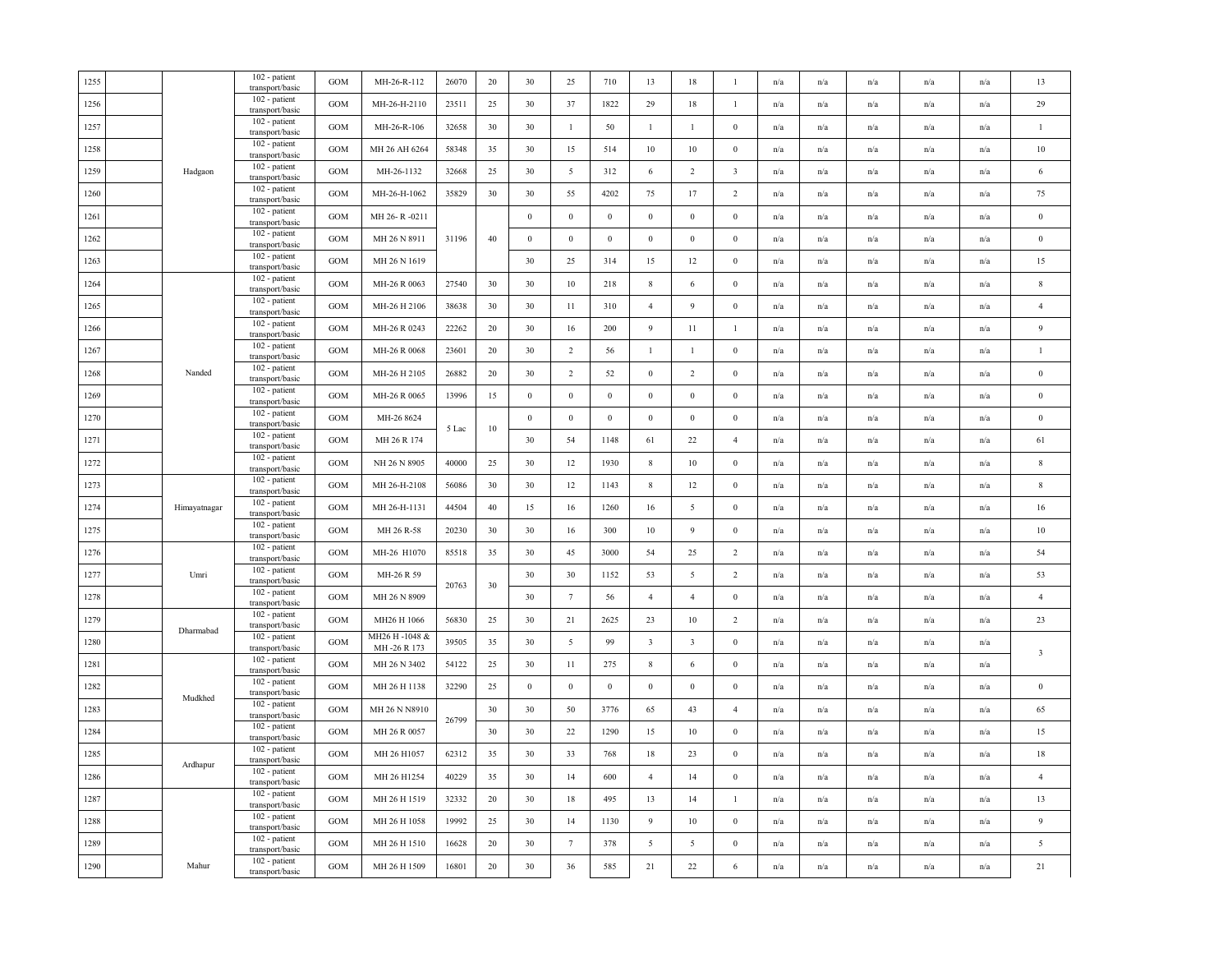|      |         | 102 - patient                    |                   |                                             |       |        |                  |                         |                  |                  |                  |                  |                         |                         |                         |                         |                         |                  |
|------|---------|----------------------------------|-------------------|---------------------------------------------|-------|--------|------------------|-------------------------|------------------|------------------|------------------|------------------|-------------------------|-------------------------|-------------------------|-------------------------|-------------------------|------------------|
| 1291 |         | transport/basic                  | <b>GOM</b>        | MH 26 H 1512                                | 15530 | 25     | $\boldsymbol{0}$ | $\boldsymbol{0}$        | $\boldsymbol{0}$ | $\boldsymbol{0}$ | $\bf{0}$         | $\mathbf{0}$     | n/a                     | n/a                     | n/a                     | n/a                     | n/a                     | $\boldsymbol{0}$ |
| 1292 |         | 102 - patient<br>transport/basic | <b>GOM</b>        | MH 26 R 476                                 | 17268 | 40     | $\boldsymbol{0}$ | $\boldsymbol{0}$        | $\boldsymbol{0}$ | $\,0\,$          | $\boldsymbol{0}$ | $\boldsymbol{0}$ | n/a                     | n/a                     | n/a                     | n/a                     | n/a                     | $\boldsymbol{0}$ |
| 1293 |         | 102 - patient<br>transport/basic | GOM               | MH 26 N 8913                                |       |        | 30               | 29                      | 990              | 25               | $10\,$           | $\overline{2}$   | $\mathrm{n}/\mathrm{a}$ | $\mathrm{n}/\mathrm{a}$ | $\mathrm{n}/\mathrm{a}$ | n/a                     | n/a                     | 25               |
| 1294 |         | 102 - patient<br>transport/basic | $_{\mathrm{GOM}}$ | MH26 H1068                                  | 39612 | 40     | 30               | $\,$ 8 $\,$             | 269              | $\overline{4}$   | $7\phantom{.0}$  | -1               | n/a                     | n/a                     | n/a                     | n/a                     | n/a                     | $\overline{4}$   |
| 1295 |         | 102 - patient<br>transport/basic | GOM               | MH 26 H1508                                 | 48632 | 35     | 30               | $8\,$                   | 485              | $\overline{4}$   | $\tau$           | $\mathbf{1}$     | n/a                     | n/a                     | n/a                     | n/a                     | n/a                     | $\overline{4}$   |
| 1296 |         | 102 - patient<br>transport/basic | GOM               | MH 26 R246                                  | 38379 | 40     | 30               | 11                      | 406              | 6                | $\,$ 8 $\,$      | $\boldsymbol{0}$ | n/a                     | n/a                     | $\mathrm{n}/\mathrm{a}$ | n/a                     | n/a                     | 6                |
| 1297 | Kandhar | 102 - patient<br>transport/basic | GOM               | MH 26 R214                                  | 41317 | 45     | 30               | 19                      | 300              | 12               | 12               | $\mathbf{0}$     | n/a                     | $\mathrm{n}/\mathrm{a}$ | $\mathrm{n}/\mathrm{a}$ | $\mathrm{n}/\mathrm{a}$ | n/a                     | 12               |
| 1298 |         | 102 - patient<br>transport/basic | GOM               | MH 26 H1063<br>(WH Nanded from<br>Jan17)    | 32446 | 35     | 30               | 49                      | 3942             | 57               | 33               | $\overline{c}$   | n/a                     | n/a                     | n/a                     | n/a                     | n/a                     | 57               |
| 1299 |         | 102 - patient<br>transport/basic | GOM               | MH 26 1039                                  |       |        | $\boldsymbol{0}$ | $\,0\,$                 | $\boldsymbol{0}$ | $\,0\,$          | $\boldsymbol{0}$ | $\boldsymbol{0}$ | n/a                     | n/a                     | $\mathrm{n}/\mathrm{a}$ | n/a                     | n/a                     | $\boldsymbol{0}$ |
| 1300 |         | 102 - patient<br>transport/basic | $_{\mathrm{GOM}}$ | MH 26 N 8908                                | 27920 | 40     | 30               | 14                      | 300              | $8\phantom{.0}$  | 9                | $\boldsymbol{0}$ | n/a                     | n/a                     | n/a                     | n/a                     | n/a                     | $\,$ 8 $\,$      |
| 1301 |         | 102 - patient<br>transport/basic | GOM               | MH26H1136                                   | 29064 | 35     | 30               | 43                      | 829              | 29               | 31               | $\mathbf{1}$     | n/a                     | n/a                     | n/a                     | n/a                     | n/a                     | 29               |
| 1302 |         | 102 - patient<br>transport/basic | GOM               | MH26H1137                                   | 52358 | 35     | 30               | 43                      | 884              | 29               | 25               | $\boldsymbol{0}$ | n/a                     | $\mathrm{n}/\mathrm{a}$ | $\mathrm{n}/\mathrm{a}$ | n/a                     | n/a                     | 29               |
| 1303 |         | 102 - patient<br>transport/basic | GOM               | MH26N153                                    | 33100 | 30     | 30               | 24                      | 826              | 12               | 20               | $\boldsymbol{0}$ | n/a                     | $\mathrm{n}/\mathrm{a}$ | $\mathrm{n}/\mathrm{a}$ | n/a                     | n/a                     | 12               |
| 1304 | Loha    | 102 - patient<br>transport/basic | GOM               | MH26H-103                                   | 48659 | 35     | 30               | $\overline{4}$          | 256              | 2                | $\overline{2}$   | $\boldsymbol{0}$ | n/a                     | n/a                     | n/a                     | n/a                     | n/a                     | $\overline{2}$   |
| 1305 |         | 102 - patient<br>transport/basic | <b>GOM</b>        | MH26H1135                                   | 40500 | 25     | 30               | 67                      | 3967             | 73               | $48\,$           | -1               | n/a                     | n/a                     | n/a                     | n/a                     | n/a                     | 73               |
| 1306 |         | 102 - patient<br>transport/basic | <b>GOM</b>        | MH 26 H 176                                 |       |        | $\boldsymbol{0}$ | $\boldsymbol{0}$        | $\bf{0}$         | $\,0\,$          | $\boldsymbol{0}$ | $\boldsymbol{0}$ | n/a                     | n/a                     | n/a                     | n/a                     | n/a                     | $\boldsymbol{0}$ |
| 1307 |         | 102 - patient<br>transport/basic | $_{\mathrm{GOM}}$ | MH 26 R 213                                 | 27660 | 40     | 30               | 18                      | 273              | 13               | 9                | $\mathbf{1}$     | n/a                     | n/a                     | n/a                     | n/a                     | n/a                     | 13               |
| 1308 |         | 102 - patient<br>transport/basic | <b>GOM</b>        | MH 26 1064                                  | 20010 | 25     | 30               | 18                      | 450              | $\,0\,$          | 18               | $\boldsymbol{0}$ | n/a                     | $\mathrm{n}/\mathrm{a}$ | $\mathrm{n}/\mathrm{a}$ | n/a                     | n/a                     | $\boldsymbol{0}$ |
| 1309 |         | 102 - patient<br>transport/basic | <b>GOM</b>        | MH-26 H 1065                                | 25932 | 25     | 30               | $\overline{\mathbf{3}}$ | 120              | $\mathbf{1}$     | $\overline{2}$   | $\boldsymbol{0}$ | n/a                     | n/a                     | n/a                     | n/a                     | n/a                     | $\,1\,$          |
| 1310 |         | 102 - patient<br>transport/basic | GOM               | MH - 26 R 109                               | 29244 | 25     | 30               | 12                      | 420              | 6                | $\,$ 8 $\,$      | $\boldsymbol{0}$ | n/a                     | n/a                     | n/a                     | n/a                     | n/a                     | 6                |
| 1311 |         | 102 - patient<br>transport/basic | <b>GOM</b>        | MH-26 H 1506                                | 13208 | 30     | 30               | 22                      | 500              | 11               | 17               | $\boldsymbol{0}$ | n/a                     | $\mathrm{n}/\mathrm{a}$ | $\mathrm{n}/\mathrm{a}$ | n/a                     | n/a                     | 11               |
| 1312 |         | 102 - patient<br>transport/basic | $_{\mathrm{GOM}}$ | MH-26 R 69                                  | 22417 | 25     | 30               | $8\,$                   | 350              | $\overline{4}$   | $7\phantom{.0}$  | $\boldsymbol{0}$ | n/a                     | n/a                     | $\mathrm{n}/\mathrm{a}$ | n/a                     | n/a                     | $\overline{4}$   |
| 1313 |         | 102 - patient<br>transport/basic | GOM               | MH 26 H 1580                                | 10350 | 25     | 30               | 31                      | 317              | 17               | 17               | $\boldsymbol{0}$ | n/a                     | n/a                     | n/a                     | n/a                     | n/a                     | 17               |
| 1314 | Kinwat  | 102 - patient<br>transport/basic | GOM               | MH-26 H 1115<br>MH-26 R67                   | 51921 | 35     | $\bf{0}$         | $\bf{0}$                | $\mathbf{0}$     | $\mathbf{0}$     | $\bf{0}$         | $\mathbf{0}$     | n/a                     | n/a                     | n/a                     | n/a                     | n/a                     | $\bf{0}$         |
| 1315 |         | 102 - patient<br>transport/basic | GOM               | MH - 26 R 70                                | 14463 | $20\,$ | 30               | 19                      | 620              | $11\,$           | 10               | $\mathbf{1}$     | n/a                     | n/a                     | n/a                     | n/a                     | n/a                     | 11               |
| 1316 |         | 102 - patient<br>transport/basic | $_{\mathrm{GOM}}$ | MH-26 H2107                                 | 16376 | 20     | 30               | 10                      | 400              | 6                | 6                | $\boldsymbol{0}$ | n/a                     | n/a                     | n/a                     | n/a                     | n/a                     | $\,6\,$          |
| 1317 |         | 102 - patient<br>transport/basic | $_{\mathrm{GOM}}$ | MH-26 R 173                                 |       |        | 30               | 76                      | 1508             | 118              | 35               | $\overline{4}$   | n/a                     | n/a                     | n/a                     | n/a                     | n/a                     | 118              |
| 1318 |         | 102 - patient<br>transport/basic | GOM               | MH-26 R 177<br>(Dharmabad in<br>June $16$ ) | 11420 | 45     | $\boldsymbol{0}$ | $\boldsymbol{0}$        | $\boldsymbol{0}$ | $\,0\,$          | $\bf{0}$         | $\boldsymbol{0}$ | n/a                     | n/a                     | n/a                     | n/a                     | n/a                     | $\boldsymbol{0}$ |
| 1319 |         | 102 - patient<br>transport/basic | GOM               | MH-26 N 8909                                |       |        | $\boldsymbol{0}$ | $\boldsymbol{0}$        | $\boldsymbol{0}$ | $\boldsymbol{0}$ | $\boldsymbol{0}$ | $\boldsymbol{0}$ | n/a                     | n/a                     | n/a                     | n/a                     | n/a                     | $\boldsymbol{0}$ |
| 1320 |         | 102 - patient<br>transport/basic | <b>GOM</b>        | MH 26 R 61                                  | 10016 | 15     | $\bf{0}$         | $\mathbf{0}$            | $\bf{0}$         | $\bf{0}$         | $\bf{0}$         | $\mathbf{0}$     | n/a                     | n/a                     | n/a                     | n/a                     | n/a                     | $\bf{0}$         |
| 1321 |         | 102 - patient<br>transport/basic | <b>GOM</b>        | MH-26 H-1060                                | 21526 | 30     | 30               | 10                      | 166              | 6                | $\overline{4}$   | $\mathbf{0}$     | n/a                     | n/a                     | n/a                     | n/a                     | n/a                     | 6                |
| 1322 |         | 102 - patient<br>transport/basic | GOM               | MH-26 H-1073                                | 40993 | 25     | 30               | 11                      | 354              | $7\phantom{.0}$  | 5                | $\boldsymbol{0}$ | n/a                     | n/a                     | $\mathrm{n}/\mathrm{a}$ | n/a                     | n/a                     | $\tau$           |
| 1323 |         | 102 - patient<br>transport/basic | GOM               | MH-26 H-1140                                | 19819 | 35     | 30               | $\overline{2}$          | 70               | $\mathbf{0}$     | $\overline{2}$   | $\mathbf{0}$     | $\mathrm{n}/\mathrm{a}$ | $\mathrm{n}/\mathrm{a}$ | $\mathrm{n}/\mathrm{a}$ | n/a                     | n/a                     | $\boldsymbol{0}$ |
| 1324 | Biloli  | 102 - patient<br>transport/basic | <b>GOM</b>        | MH-26 H-3401                                | 28221 | 20     | 30               | 18                      | 943              | 10               | 14               | $\mathbf{0}$     | n/a                     | n/a                     | n/a                     | n/a                     | n/a                     | $10\,$           |
| 1325 |         | 102 - patient<br>transport/basic | GOM               | MH 26 R 460                                 | 20782 | $20\,$ | 30               | $\,0\,$                 | $\boldsymbol{0}$ | $\,$ 0 $\,$      | $\boldsymbol{0}$ | $\boldsymbol{0}$ | n/a                     | n/a                     | n/a                     | n/a                     | $\mathrm{n}/\mathrm{a}$ | $\boldsymbol{0}$ |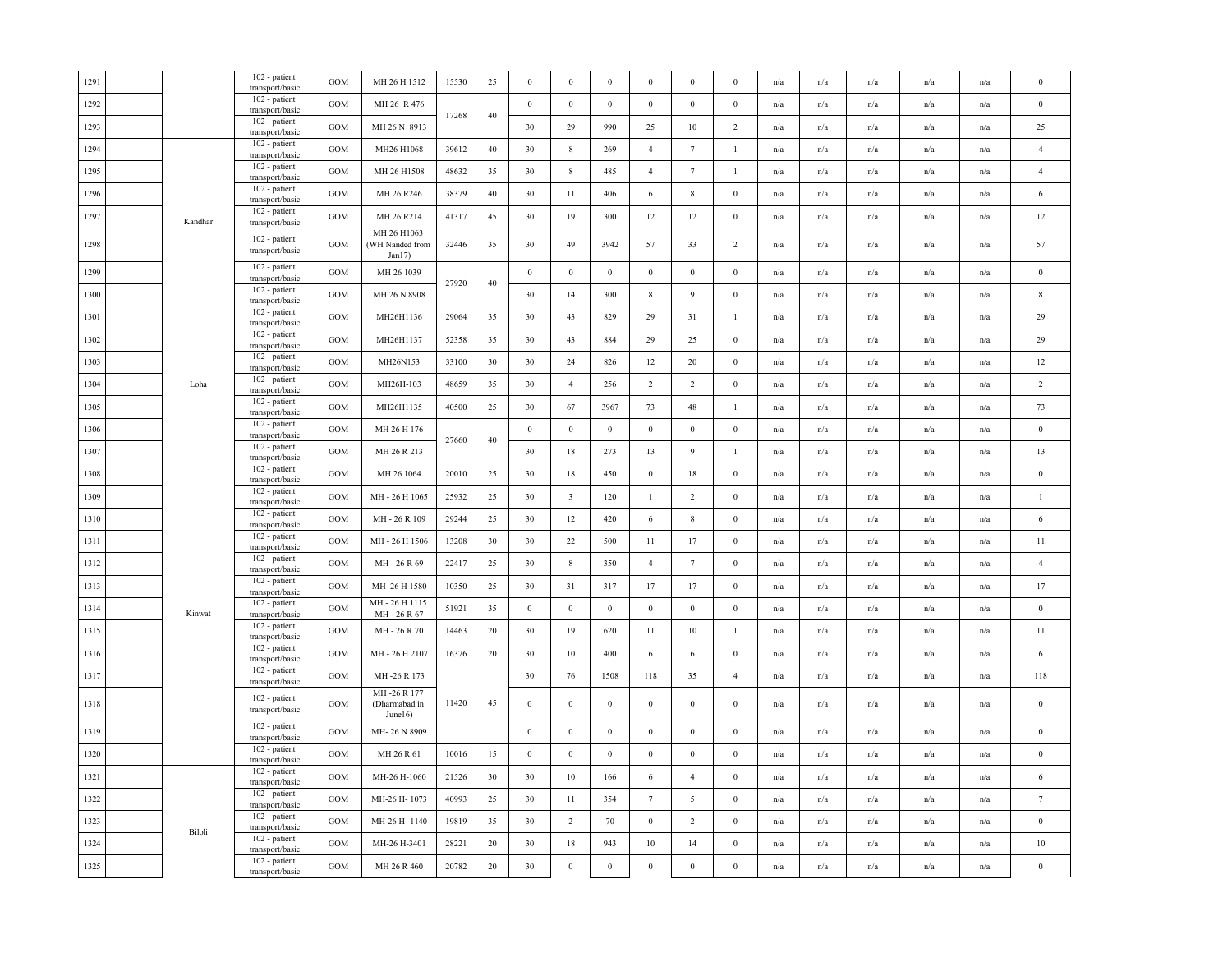| 1326 |           | 102 - patient<br>transport/basic | GOM               | MH-26 1123    | 20264   | 35      | 30               | 33               | 1900             | 33                      | 10                      | $\mathbf{1}$            | n/a                     | n/a                     | n/a                     | n/a                     | n/a                     | 33                      |
|------|-----------|----------------------------------|-------------------|---------------|---------|---------|------------------|------------------|------------------|-------------------------|-------------------------|-------------------------|-------------------------|-------------------------|-------------------------|-------------------------|-------------------------|-------------------------|
| 1327 | Nandurbar | 102 - patient<br>transport/basic | <b>GOM</b>        | MH-39 A -7084 | 1030000 | 3731.88 | $\bf{0}$         | $\bf{0}$         | $\bf{0}$         | $\bf{0}$                | $\bf{0}$                | $\mathbf{0}$            | n/a                     | n/a                     | n/a                     | n/a                     | n/a                     | $\bf{0}$                |
| 1328 |           | 102 - patient<br>transport/basic | GOM               | MH-39 A -7078 | 1030000 | 3731.88 | $\bf{0}$         | $\boldsymbol{0}$ | $\boldsymbol{0}$ | $\boldsymbol{0}$        | $\boldsymbol{0}$        | $\mathbf{0}$            | n/a                     | n/a                     | $\mathrm{n}/\mathrm{a}$ | n/a                     | n/a                     | $\,0\,$                 |
| 1329 |           | 102 - patient<br>transport/basic | GOM               | MH-39 A -0249 | 103000  | 3731.88 | 30               | 25               | 3458             | 244                     | 146                     | 103                     | n/a                     | $\mathrm{n}/\mathrm{a}$ | $\mathrm{n}/\mathrm{a}$ | $\mathrm{n}/\mathrm{a}$ | n/a                     | 244                     |
| 1330 |           | 102 - patient<br>transport/basic | GOM               | MH-39 A -0250 | 103000  | 3731.88 | 30               | 28               | 3652             | 301                     | 186                     | 110                     | n/a                     | n/a                     | n/a                     | n/a                     | n/a                     | 301                     |
| 1331 |           | 102 - patient<br>transport/basic | <b>GOM</b>        | MH-39-A-0247  | 34207   | 123.938 | 30               | 22               | 2845             | 49                      | 40                      | 9                       | n/a                     | n/a                     | n/a                     | n/a                     | n/a                     | 49                      |
| 1332 |           | 102 - patient<br>transport/basic | <b>GOM</b>        | MH39-A-0248   | 34208   | 123.942 | 25               | 23               | 1425             | 44                      | 29                      | 15                      | n/a                     | n/a                     | n/a                     | n/a                     | n/a                     | 44                      |
| 1333 |           | 102 - patient<br>transport/basic | GOM               | MH-39-A-7054  | 26363   | 95.5181 | 24               | 26               | 3625             | 39                      | 33                      | 6                       | n/a                     | n/a                     | $\mathrm{n}/\mathrm{a}$ | $\mathrm{n}/\mathrm{a}$ | $\mathrm{n}/\mathrm{a}$ | 39                      |
| 1334 |           | 102 - patient<br>transport/basic | $_{\rm GOM}$      | MH-39-0251    | 31849   | 115.395 | 24               | 26               | 4125             | 94                      | 90                      | $\overline{4}$          | n/a                     | n/a                     | n/a                     | n/a                     | n/a                     | 94                      |
| 1335 |           | 102 - patient<br>transport/basic | $_{\mathrm{GOM}}$ | MH-39-A-7087  | 31850   | 115.399 | 24               | 28               | 1547             | 43                      | 40                      | $\overline{\mathbf{3}}$ | n/a                     | $\mathrm{n}/\mathrm{a}$ | $\mathrm{n}/\mathrm{a}$ | $\mathrm{n}/\mathrm{a}$ | n/a                     | 43                      |
| 1336 |           | 102 - patient<br>transport/basic | $_{\rm GOM}$      | MH-39-A-7083  | 29573   | 107.149 | 10               | 15               | 1254             | 6                       | 6                       | $\bf{0}$                | n/a                     | n/a                     | n/a                     | n/a                     | n/a                     | 6                       |
| 1337 |           | 102 - patient<br>transport/basic | <b>GOM</b>        | MH-39 A -7078 | 27435   | 99.4022 | $\mathbf{0}$     | $\mathbf{0}$     | $\bf{0}$         | $\bf{0}$                | $\mathbf{0}$            | $\mathbf{0}$            | n/a                     | n/a                     | n/a                     | n/a                     | n/a                     | $\bf{0}$                |
| 1338 |           | 102 - patient<br>transport/basic | GOM               | MH-39-A-7079  | 65325   | 236.685 | $\bf{0}$         | $\boldsymbol{0}$ | $\boldsymbol{0}$ | $\boldsymbol{0}$        | $\boldsymbol{0}$        | $\boldsymbol{0}$        | n/a                     | n/a                     | n/a                     | n/a                     | n/a                     | $\bf{0}$                |
| 1339 |           | 102 - patient<br>transport/basic | GOM               | MH-39A-7020   | 40484   | 146.681 | 20               | 22               | 2214             | 46                      | 43                      | $\overline{\mathbf{3}}$ | n/a                     | n/a                     | n/a                     | n/a                     | n/a                     | 46                      |
| 1340 |           | 102 - patient<br>transport/basic | GOM               | MH-39-A-7032  | 35684   | 129.29  | $20\,$           | 24               | 2451             | 38                      | 36                      | $\overline{2}$          | n/a                     | n/a                     | $\mathrm{n}/\mathrm{a}$ | $\mathrm{n}/\mathrm{a}$ | n/a                     | 38                      |
| 1341 |           | 102 - patient<br>transport/basic | GOM               | MH-39-A-7035  | 34399   | 124.634 | $\boldsymbol{0}$ | $\boldsymbol{0}$ | $\boldsymbol{0}$ | $80\,$                  | 78                      | $\overline{2}$          | n/a                     | n/a                     | $\mathrm{n}/\mathrm{a}$ | n/a                     | n/a                     | $80\,$                  |
| 1342 |           | 102 - patient<br>transport/basic | GOM               | MH-39-A-7033  | 31849   | 115.395 | 22               | 30               | 3021             | 33                      | 33                      | $\boldsymbol{0}$        | n/a                     | n/a                     | n/a                     | n/a                     | n/a                     | 33                      |
| 1343 |           | 102 - patient<br>transport/basic | GOM               | MH-39-A-7085  | 21849   | 79.163  | $\mathbf{0}$     | $\mathbf{0}$     | $\boldsymbol{0}$ | $\bf{0}$                | $\bf{0}$                | $\mathbf{0}$            | n/a                     | n/a                     | n/a                     | n/a                     | n/a                     | $\boldsymbol{0}$        |
| 1344 |           | 102 - patient<br>transport/basic | GOM               | MH-39-A-7034  | 21523   | 77.9819 | $10\,$           | 15               | 150              | $\mathbf{1}$            | $\mathbf{1}$            | $\boldsymbol{0}$        | n/a                     | n/a                     | $\mathrm{n}/\mathrm{a}$ | n/a                     | n/a                     | $\mathbf{1}$            |
| 1345 |           | 102 - patient<br>transport/basic | GOM               | MH-39-A-7109  | 34398   | 124.63  | 18               | 15               | 400              | 28                      | 28                      | $\mathbf{0}$            | $\mathrm{n}/\mathrm{a}$ | n/a                     | $\mathrm{n}/\mathrm{a}$ | $\mathrm{n}/\mathrm{a}$ | n/a                     | $28\,$                  |
| 1346 |           | 102 - patient<br>transport/basic | GOM               | MH-39-A-7009  | 34399   | 124.634 | 10               | 5                | 150              | $\overline{\mathbf{3}}$ | $\overline{\mathbf{3}}$ | $\boldsymbol{0}$        | n/a                     | n/a                     | n/a                     | n/a                     | n/a                     | $\overline{\mathbf{3}}$ |
| 1347 |           | 102 - patient<br>transport/basic | <b>GOM</b>        | MH-39-A-7065  | 36352   | 131.71  | $\mathbf{0}$     | $\boldsymbol{0}$ | $\boldsymbol{0}$ | $\overline{4}$          | $\overline{4}$          | $\boldsymbol{0}$        | n/a                     | n/a                     | $\mathrm{n}/\mathrm{a}$ | $\mathrm{n}/\mathrm{a}$ | n/a                     | $\overline{4}$          |
| 1348 |           | 102 - patient<br>transport/basic | GOM               | MH-12 PA 4703 | 35677   | 129.264 | 10               | $\,$ 8 $\,$      | 300              | $\overline{4}$          | $\overline{4}$          | $\mathbf{0}$            | n/a                     | n/a                     | n/a                     | n/a                     | n/a                     | $\overline{4}$          |
| 1349 |           | 102 - patient<br>transport/basic | GOM               | MH-39 A 7017  | 36352   | 131.71  | 12               | 6                | 500              | 12                      | 12                      | $\mathbf{0}$            | n/a                     | n/a                     | n/a                     | n/a                     | n/a                     | 12                      |
| 1350 |           | 102 - patient<br>transport/basic | $_{\rm GOM}$      | MH-39 A 7010  | 33542   | 121.529 | $10\,$           | 10               | 400              | 15                      | 15                      | $\boldsymbol{0}$        | n/a                     | n/a                     | n/a                     | n/a                     | n/a                     | 15                      |
| 1351 |           | 102 - patient<br>transport/basic | <b>GOM</b>        | MH-39-A-7110  | 35677   | 129.264 | $10\,$           | 10               | 400              | 5                       | 5                       | $\boldsymbol{0}$        | n/a                     | n/a                     | n/a                     | n/a                     | n/a                     | $\sqrt{5}$              |
| 1352 |           | 102 - patient<br>transport/basic | GOM               | MH-39-A-7112  | 43087   | 156.112 | $20\,$           | 18               | 544              | 14                      | 14                      | $\mathbf{0}$            | n/a                     | n/a                     | $\mathrm{n}/\mathrm{a}$ | $\mathbf{n}/\mathbf{a}$ | $\mathbf{n}/\mathbf{a}$ | 14                      |
| 1353 |           | 102 - patient<br>transport/basic | GOM               | MH-39-A-7111  | 43720   | 158.406 | 15               | 15               | 455              | 16                      | 16                      | $\boldsymbol{0}$        | n/a                     | n/a                     | n/a                     | n/a                     | n/a                     | 16                      |
| 1354 |           | 102 - patient<br>transport/basic | <b>GOM</b>        | MH39-A-7113   | 33929   | 122.931 | $15\,$           | $10\,$           | 698              | 15                      | 15                      | $\mathbf{0}$            | n/a                     | n/a                     | n/a                     | n/a                     | n/a                     | 15                      |
| 1355 |           | 102 - patient<br>transport/basic | GOM               | MH39 A7012    | 11454   | 41.5    | 10               | 10               | 658              | 9                       | 9                       | $\mathbf{0}$            | n/a                     | n/a                     | $\mathrm{n}/\mathrm{a}$ | n/a                     | n/a                     | 9                       |
| 1356 |           | 102 - patient<br>transport/basic | <b>GOM</b>        | MH 39 A 7061  | 35016   | 126.87  | 28               | 22               | 700              | 36                      | 36                      | $\mathbf{0}$            | n/a                     | n/a                     | n/a                     | n/a                     | n/a                     | 36                      |
| 1357 |           | 102 - patient<br>transport/basic | $_{\rm GOM}$      | MH 39 A 7096  | 33285   | 120.598 | 22               | 250              | 400              | 27                      | 27                      | $\boldsymbol{0}$        | n/a                     | n/a                     | n/a                     | n/a                     | n/a                     | 27                      |
| 1358 |           | 102 - patient<br>transport/basic | GOM               | MH 39 A 7098  | 32600   | 118.116 | 23               | 20               | 366              | 28                      | 28                      | $\mathbf{0}$            | n/a                     | $\mathrm{n}/\mathrm{a}$ | $\mathrm{n}/\mathrm{a}$ | $\mathbf{n}/\mathbf{a}$ | n/a                     | $28\,$                  |
| 1359 |           | 102 - patient<br>transport/basic | GOM               | MH 39 A 7117  | 32039   | 116.083 | 20               | 20               | 455              | 24                      | 24                      | $\boldsymbol{0}$        | n/a                     | n/a                     | n/a                     | n/a                     | n/a                     | 24                      |
| 1360 |           | 102 - patient<br>transport/basic | $_{\mathrm{GOM}}$ | MH 39 A 7097  | 27959   | 101.301 | $22\,$           | 18               | 569              | 27                      | $27\,$                  | $\boldsymbol{0}$        | n/a                     | n/a                     | n/a                     | n/a                     | n/a                     | 27                      |
| 1361 |           | 102 - patient<br>transport/basic | $_{\mathrm{GOM}}$ | MH 39 A 7008  | 33768   | 122.348 | $18\,$           | $10\,$           | 688              | $24\,$                  | 24                      | $\boldsymbol{0}$        | $\mathrm{n}/\mathrm{a}$ | n/a                     | n/a                     | n/a                     | n/a                     | $24\,$                  |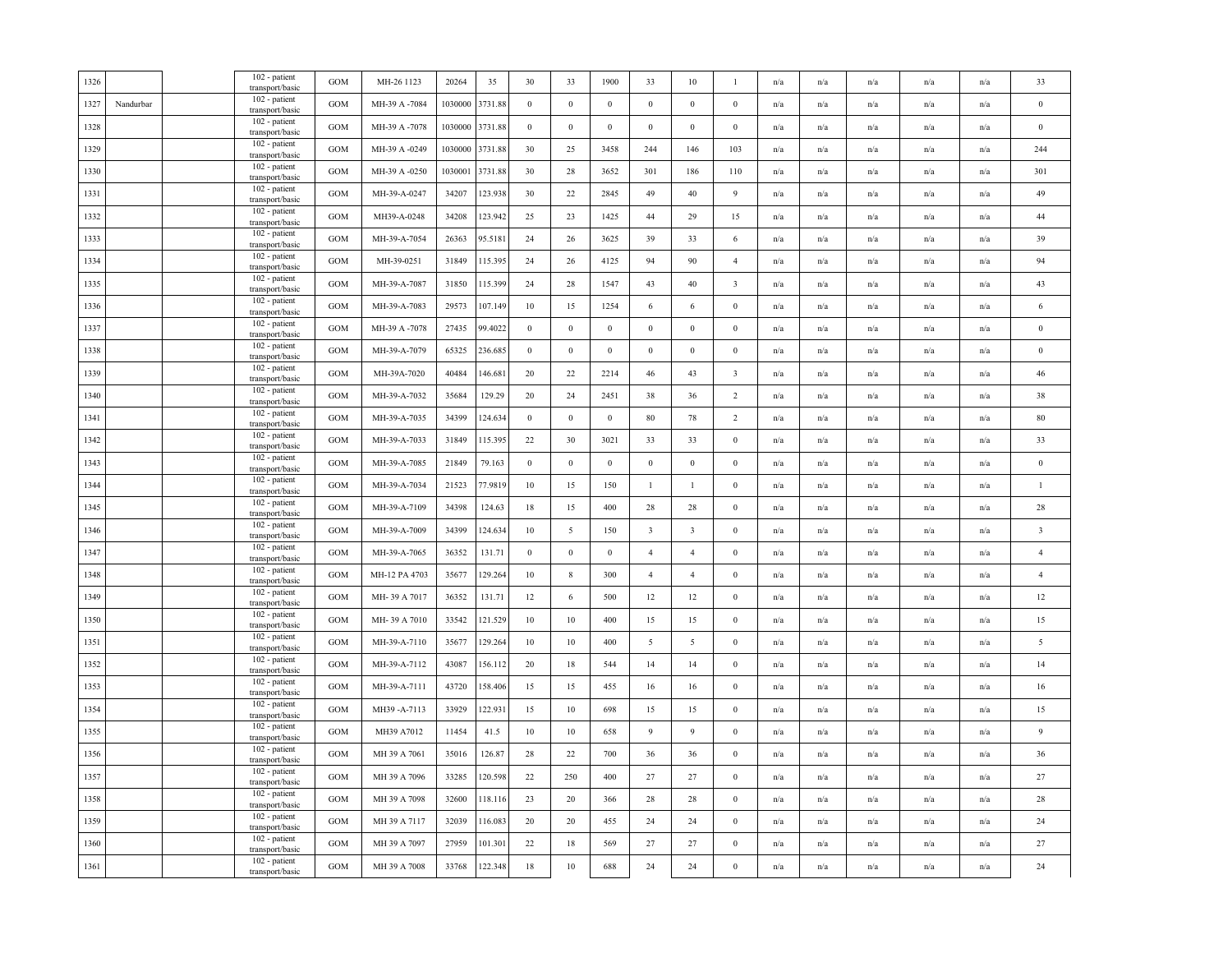| 1362 |  | 102 - patient<br>transport/basic        | GOM               | MH 39 A 7045  | 40031 | 145.04  | 20               | 12                      | 655              | 36                      | 36                      | $\bf{0}$         | n/a | n/a                     | n/a                     | n/a                     | n/a                     | 36                      |
|------|--|-----------------------------------------|-------------------|---------------|-------|---------|------------------|-------------------------|------------------|-------------------------|-------------------------|------------------|-----|-------------------------|-------------------------|-------------------------|-------------------------|-------------------------|
| 1363 |  | 102 - patient<br>transport/basic        | GOM               | MH 39 A 7050  | 18051 | 65.4022 | 6                | $\overline{\mathbf{3}}$ | 501              | 9                       | 9                       | $\mathbf{0}$     | n/a | n/a                     | n/a                     | n/a                     | n/a                     | 9                       |
| 1364 |  | 102 - patient<br>transport/basic        | <b>GOM</b>        | MH 39 A 7099  | 28938 | 104.848 | 12               | 6                       | 425              | 17                      | 17                      | $\bf{0}$         | n/a | $\mathrm{n}/\mathrm{a}$ | $\mathrm{n}/\mathrm{a}$ | $\mathrm{n}/\mathrm{a}$ | n/a                     | 17                      |
| 1365 |  | 102 - patient<br>transport/basic        | GOM               | MH 39 E 7006  | 28143 | 101.967 | 25               | 15                      | 547              | 44                      | 44                      | $\bf{0}$         | n/a | n/a                     | n/a                     | n/a                     | n/a                     | 44                      |
| 1366 |  | 102 - patient<br>transport/basic        | GOM               | MH 39 A 7095  | 28928 | 104.812 | 22               | 20                      | 323              | 25                      | 25                      | $\mathbf{0}$     | n/a | n/a                     | n/a                     | $\mathrm{n}/\mathrm{a}$ | n/a                     | 25                      |
| 1367 |  | 102 - patient<br>transport/basic        | GOM               | MH 39 A 7052  | 20488 | 74.2319 | 12               | 10                      | 477              | 24                      | 24                      | $\mathbf{0}$     | n/a | n/a                     | n/a                     | n/a                     | n/a                     | 24                      |
| 1368 |  | 102 - patient<br>transport/basic        | GOM               | MH39 A7101    | 31891 | 115.547 | 10               | $5\overline{)}$         | 430              | 11                      | 11                      | $\mathbf{1}$     | n/a | n/a                     | n/a                     | n/a                     | $\mathrm{n}/\mathrm{a}$ | 11                      |
| 1369 |  | 102 - patient<br>transport/basic        | GOM               | MH39 A-6036   | 30830 | 111.703 | $\overline{4}$   | $\overline{2}$          | $\boldsymbol{0}$ | 6                       | 6                       | $\mathbf{0}$     | n/a | $\mathrm{n}/\mathrm{a}$ | $\mathrm{n}/\mathrm{a}$ | n/a                     | $\mathrm{n}/\mathrm{a}$ | 6                       |
| 1370 |  | 102 - patient<br>transport/basic        | GOM               | MH39 A7102    | 19195 | 69.5471 | $\overline{2}$   | 2                       | 300              | $\overline{4}$          | $\overline{4}$          | $\mathbf{0}$     | n/a | n/a                     | n/a                     | n/a                     | n/a                     | $\overline{4}$          |
| 1371 |  | 102 - patient<br>transport/basic        | $_{\mathrm{GOM}}$ | MH39 A7011    | 17669 | 64.0181 | $\bf{0}$         | $\bf{0}$                | 120              | $\bf{0}$                | $\bf{0}$                | $\boldsymbol{0}$ | n/a | n/a                     | n/a                     | n/a                     | n/a                     | $\boldsymbol{0}$        |
| 1372 |  | 102 - patient<br>transport/basic        | <b>GOM</b>        | MH39 A7043    | 22981 | 83.2645 | $\overline{2}$   | $\overline{2}$          | 200              | $\mathbf{1}$            | $\mathbf{1}$            | $\mathbf{0}$     | n/a | n/a                     | n/a                     | n/a                     | $\mathrm{n}/\mathrm{a}$ | $\mathbf{1}$            |
| 1373 |  | 102 - patient<br>transport/basic        | GOM               | MH39 A7104    | 46252 | 167.58  | $\overline{2}$   | $\overline{2}$          | 370              | $\overline{\mathbf{3}}$ | $\overline{\mathbf{3}}$ | $\mathbf{0}$     | n/a | n/a                     | n/a                     | n/a                     | $\mathrm{n}/\mathrm{a}$ | $\overline{\mathbf{3}}$ |
| 1374 |  | 102 - patient<br>transport/basic        | GOM               | MH39 A7013    | 19757 | 71.5833 | $\overline{2}$   | 2                       | 255              | $\overline{2}$          | $\overline{2}$          | $\mathbf{0}$     | n/a | n/a                     | n/a                     | $\mathrm{n}/\mathrm{a}$ | $\mathrm{n}/\mathrm{a}$ | $\overline{2}$          |
| 1375 |  | 102 - patient<br>transport/basic        | GOM               | MH39 A7103    | 25379 | 91.9529 | $\boldsymbol{0}$ | $\mathbf{0}$            | $\boldsymbol{0}$ | $\mathbf{0}$            | $\mathbf{0}$            | $\boldsymbol{0}$ | n/a | n/a                     | n/a                     | n/a                     | n/a                     | $\bf{0}$                |
| 1376 |  | 102 - patient<br>transport/basic        | GOM               | MH39 A7100    | 38896 | 140.928 | $\boldsymbol{0}$ | $\,0\,$                 | $\boldsymbol{0}$ | $\boldsymbol{0}$        | $\boldsymbol{0}$        | $\bf{0}$         | n/a | n/a                     | n/a                     | n/a                     | n/a                     | $\boldsymbol{0}$        |
| 1377 |  | 102 - patient<br>transport/basic        | GOM               | MH 39 A7106   | 28653 | 103.815 | 28               | 22                      | 923              | 45                      | 45                      | $\mathbf{1}$     | n/a | n/a                     | n/a                     | n/a                     | n/a                     | 45                      |
| 1378 |  | 102 - patient<br>transport/basic        | GOM               | MH39 A7057    | 28346 | 102.703 | 6                | $\overline{4}$          | 500              | 10                      | 10                      | $\boldsymbol{0}$ | n/a | n/a                     | n/a                     | n/a                     | n/a                     | 10                      |
| 1379 |  | 102 - patient<br>transport/basic        | <b>GOM</b>        | MH-39A7060    | 15269 | 55.3225 | $\overline{2}$   | 2                       | 300              | $\overline{\mathbf{3}}$ | $\overline{\mathbf{3}}$ | $\mathbf{0}$     | n/a | n/a                     | n/a                     | n/a                     | n/a                     | $\overline{\mathbf{3}}$ |
| 1380 |  | 102 - patient<br>transport/basic        | GOM               | MH39 A7051    | 13160 | 47.6812 | $\overline{2}$   | $\overline{2}$          | 200              | $\overline{2}$          | $\overline{2}$          | $\bf{0}$         | n/a | n/a                     | n/a                     | n/a                     | n/a                     | $\overline{2}$          |
| 1381 |  | 102 - patient<br>transport/basic        | GOM               | MH-39 A 7056  | 8165  | 29.5833 | $\mathbf{1}$     | 1                       | 310              | $\mathbf{1}$            | 1                       | $\mathbf{0}$     | n/a | n/a                     | n/a                     | n/a                     | $\mathrm{n}/\mathrm{a}$ | $\mathbf{1}$            |
| 1382 |  | $102$ - patient $\,$<br>transport/basic | <b>GOM</b>        | MH39 A7063    | 10860 | 39.3478 | $\bf{0}$         | $\mathbf{0}$            | $\boldsymbol{0}$ | $\boldsymbol{0}$        | $\mathbf{0}$            | $\mathbf{0}$     | n/a | $\mathrm{n}/\mathrm{a}$ | $\mathrm{n}/\mathrm{a}$ | $\mathrm{n}/\mathrm{a}$ | n/a                     | $\bf{0}$                |
| 1383 |  | 102 - patient<br>transport/basic        | $\rm GOM$         | MH39 A7037    | 16005 | 57.9891 | $\overline{2}$   | 2                       | 300              | $\overline{2}$          | $\overline{2}$          | $\mathbf{0}$     | n/a | n/a                     | $\mathrm{n}/\mathrm{a}$ | n/a                     | n/a                     | $\overline{2}$          |
| 1384 |  | 102 - patient<br>transport/basic        | $\rm GOM$         | MH39 A7115    | 13752 | 49.8261 | 6                | $\overline{4}$          | 411              | $10\,$                  | $10\,$                  | $\mathbf{0}$     | n/a | $\mathrm{n}/\mathrm{a}$ | $\mathrm{n}/\mathrm{a}$ | $\mathrm{n}/\mathrm{a}$ | $\mathrm{n}/\mathrm{a}$ | $10\,$                  |
| 1385 |  | 102 - patient<br>transport/basic        | GOM               | MH39 A7064    | 12451 | 45.1123 | 6                | $\overline{4}$          | 521              | $7\phantom{.0}$         | $\tau$                  | $\bf{0}$         | n/a | n/a                     | n/a                     | n/a                     | n/a                     | $7\phantom{.0}$         |
| 1386 |  | 102 - patient<br>transport/basic        | GOM               | MH-39 A 7108  | 10373 | 37.5833 | $\overline{4}$   | $\overline{2}$          | 365              | 5                       | 5                       | $\bf{0}$         | n/a | n/a                     | n/a                     | n/a                     | n/a                     | $\overline{5}$          |
| 1387 |  | 102 - patient<br>transport/basic        | GOM               | MH - 39 A7049 | 26251 | 95.1123 | $\overline{4}$   | $\overline{4}$          | 354              | $\overline{4}$          | $\overline{4}$          | $\mathbf{0}$     | n/a | n/a                     | n/a                     | n/a                     | n/a                     | $\overline{4}$          |
| 1388 |  | 102 - patient<br>transport/basic        | GOM               | MH-39 A 7105  | 45520 | 164.928 | 10               | 6                       | 565              | 16                      | 16                      | $\mathbf{0}$     | n/a | $\mathrm{n}/\mathrm{a}$ | n/a                     | n/a                     | $\mathrm{n}/\mathrm{a}$ | 16                      |
| 1389 |  | 102 - patient<br>transport/basic        | GOM               | MH39 A7040    | 18062 | 65.442  | $\overline{4}$   | $\,0\,$                 | 320              | $\overline{4}$          | $\overline{4}$          | $\mathbf{0}$     | n/a | n/a                     | n/a                     | n/a                     | n/a                     | $\overline{4}$          |
| 1390 |  | 102 - patient<br>transport/basic        | GOM               | MH-39-A-7062  | 11854 | 42.9493 | $\overline{4}$   | $\overline{4}$          | 300              | $\overline{4}$          | $\overline{4}$          | $\mathbf{0}$     | n/a | n/a                     | n/a                     | n/a                     | n/a                     | $\overline{4}$          |
| 1391 |  | 102 - patient<br>transport/basic        | GOM               | MH-39-A-7041  | 22725 | 82.337  | 12               | 6                       | 400              | 12                      | 12                      | $\mathbf{0}$     | n/a | n/a                     | n/a                     | n/a                     | n/a                     | 12                      |
| 1392 |  | 102 - patient<br>transport/basic        | <b>GOM</b>        | MH39 A7114    | 19155 | 69.4022 | $\mathbf{1}$     | $\mathbf{1}$            | 150              | $\mathbf{1}$            | $\mathbf{1}$            | $\mathbf{0}$     | n/a | n/a                     | n/a                     | n/a                     | n/a                     | $\mathbf{1}$            |
| 1393 |  | 102 - patient<br>transport/basic        | GOM               | MH-39-A-7055  | 17681 | 64.0616 | $7\phantom{.0}$  | 6                       | 569              | $7\phantom{.0}$         | $7\phantom{.0}$         | $\mathbf{0}$     | n/a | n/a                     | n/a                     | n/a                     | $\mathrm{n}/\mathrm{a}$ | $7\phantom{.0}$         |
| 1394 |  | 102 - patient<br>transport/basic        | GOM               | MH-39-A-7047  | 10633 | 38.5254 | 9                | $\,$ 8 $\,$             | 458              | 9                       | 9                       | $\bf{0}$         | n/a | n/a                     | $\mathrm{n}/\mathrm{a}$ | $\mathrm{n}/\mathrm{a}$ | $\mathrm{n}/\mathrm{a}$ | $\overline{9}$          |
| 1395 |  | 102 - patient<br>transport/basic        | GOM               | MH-39-A-7044  | 14991 | 54.3152 | $\mathbf{1}$     | $\mathbf{1}$            | 200              | $\mathbf{1}$            | $\mathbf{1}$            | $\mathbf{0}$     | n/a | n/a                     | n/a                     | n/a                     | n/a                     | $\overline{1}$          |
| 1396 |  | 102 - patient<br>transport/basic        | GOM               | MH-39-A-7119  | 13443 | 48.7065 | 9                | $\,$ 8 $\,$             | 655              | 9                       | $\boldsymbol{9}$        | $\boldsymbol{0}$ | n/a | n/a                     | n/a                     | n/a                     | n/a                     | $\overline{9}$          |
| 1397 |  | 102 - patient<br>transport/basic        | GOM               | MH-39-A-7039  | 13492 | 48.8841 | 6                | $\overline{4}$          | 369              | $\sqrt{6}$              | $\sqrt{6}$              | $\boldsymbol{0}$ | n/a | n/a                     | n/a                     | n/a                     | $\mathrm{n}/\mathrm{a}$ | 6                       |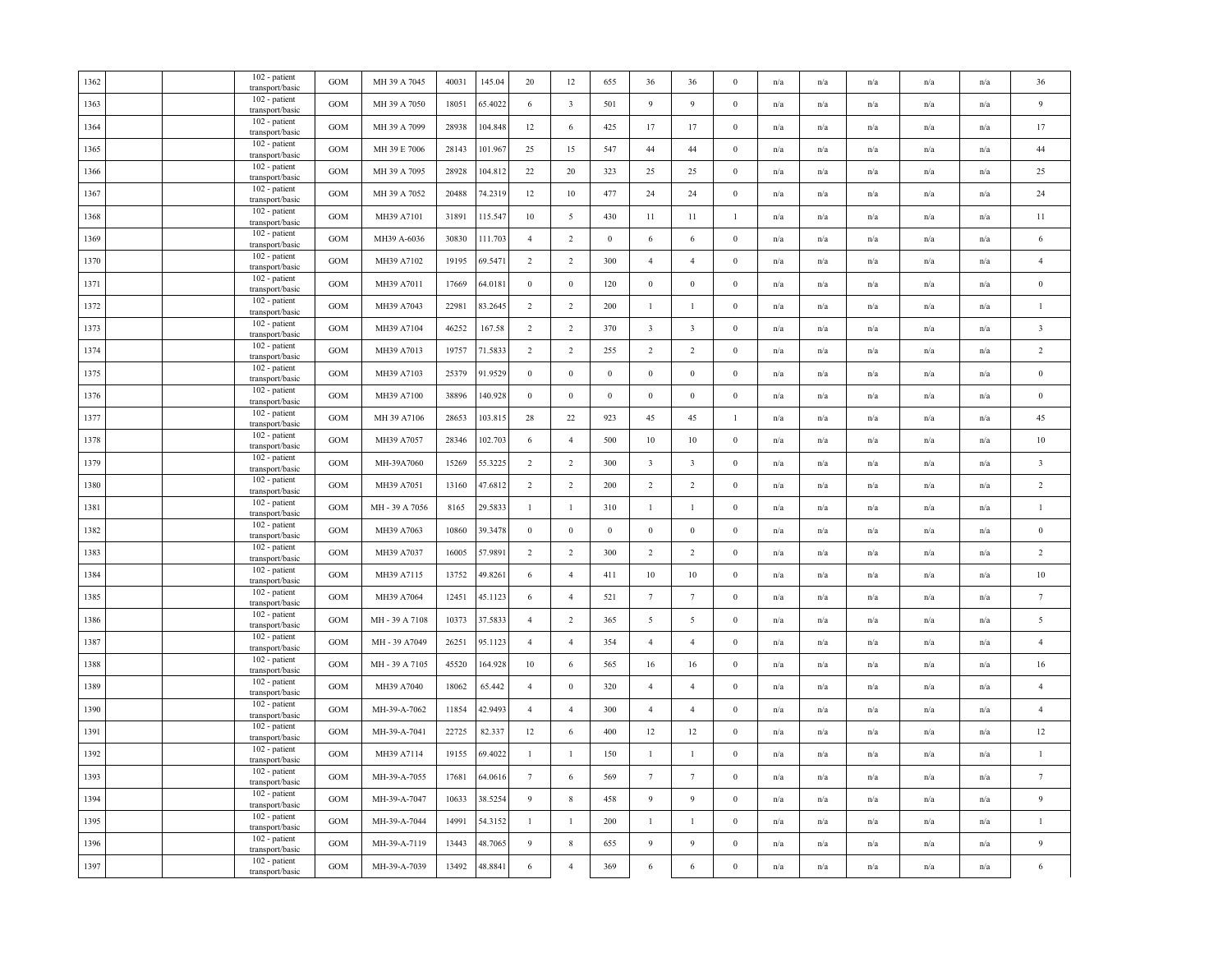| 1398 |        |               | 102 - patient<br>transport/basic | <b>GOM</b>   | MH-39-A-7116                   | 7771  | 28.1558 | $\mathbf{1}$            | $\mathbf{1}$            | 325              | 1                       | $\mathbf{1}$     | $\Omega$         | n/a | n/a                     | n/a                     | n/a                     | n/a                     | $\overline{1}$          |
|------|--------|---------------|----------------------------------|--------------|--------------------------------|-------|---------|-------------------------|-------------------------|------------------|-------------------------|------------------|------------------|-----|-------------------------|-------------------------|-------------------------|-------------------------|-------------------------|
| 1399 |        |               | 102 - patient<br>transport/basic | <b>GOM</b>   | MH-39-A-7038                   | 24230 | 87.7899 | $\overline{4}$          | $\overline{2}$          | 300              | $\overline{4}$          | $\overline{4}$   | $\boldsymbol{0}$ | n/a | n/a                     | n/a                     | n/a                     | n/a                     | $\overline{4}$          |
| 1400 |        |               | 102 - patient<br>transport/basic | <b>GOM</b>   | MH39 A7066                     | 16582 | 60.0797 | $\boldsymbol{0}$        | $\boldsymbol{0}$        | 500              | $\,0\,$                 | $\boldsymbol{0}$ | $\boldsymbol{0}$ | n/a | n/a                     | n/a                     | $\mathrm{n}/\mathrm{a}$ | n/a                     | $\bf{0}$                |
| 1401 |        |               | 102 - patient<br>transport/basic | <b>GOM</b>   | MH39 A7118                     | 15847 | 57.4167 | $\overline{2}$          | $\overline{2}$          | 500              | 2                       | 2                | $\mathbf{0}$     | n/a | n/a                     | n/a                     | n/a                     | n/a                     | $\overline{2}$          |
| 1402 |        |               | 102 - patient<br>transport/basic | <b>GOM</b>   | MH-39-A-7019                   | 23342 | 84.5725 | $\mathbf{1}$            | $\boldsymbol{0}$        | 200              | $\mathbf{1}$            | 1                | $\mathbf{0}$     | n/a | n/a                     | n/a                     | n/a                     | n/a                     | $\mathbf{1}$            |
| 1403 | Nashik | Ambasan       | 102 - patient<br>transport/basic | <b>GOM</b>   | MH 12 PA 4259                  | 48650 | 253     | 5                       | $\overline{4}$          | 1965             | 5                       | $\bf{0}$         | $\bf{0}$         | n/a | n/a                     | n/a                     | n/a                     | n/a                     | $\sqrt{5}$              |
| 1404 |        | Aliyabad      | 102 - patient<br>transport/basic | <b>GOM</b>   | MH 12 AH 6230                  | 25576 | 87      | 6                       | 6                       | 1820             | 14                      | $\bf{0}$         | $\bf{0}$         | n/a | n/a                     | n/a                     | $\mathrm{n}/\mathrm{a}$ | $\mathrm{n}/\mathrm{a}$ | 14                      |
| 1405 |        | Brahamngaon   | 102 - patient<br>transport/basic | <b>GOM</b>   | MH 15 AB 5024                  | 56430 | 155     | $\overline{\mathbf{3}}$ | $\overline{\mathbf{3}}$ | 255              | 10                      | $\boldsymbol{0}$ | $\boldsymbol{0}$ | n/a | n/a                     | n/a                     | n/a                     | n/a                     | $10\,$                  |
| 1406 |        | Jaikheda      | 102 - patient<br>transport/basic | $_{\rm GOM}$ | MH 15 AB 5017                  | 37009 | 98      | 9                       | $\overline{9}$          | 220              | $\overline{9}$          | $\boldsymbol{0}$ | $\boldsymbol{0}$ | n/a | n/a                     | n/a                     | n/a                     | n/a                     | $\overline{9}$          |
| 1407 |        | Kelzar        | 102 - patient<br>transport/basic | <b>GOM</b>   | MH 41 A 0084                   | 16741 | 70      | $\overline{4}$          | $\overline{4}$          | 48               | $\overline{2}$          | $\boldsymbol{0}$ | $\Omega$         | n/a | n/a                     | n/a                     | n/a                     | n/a                     | $\sqrt{2}$              |
| 1408 |        | Kapaleshwar   | 102 - patient<br>transport/basic | <b>GOM</b>   | MH 41 A 0085                   | 17192 | 85      | $\overline{2}$          | 2                       | 351              | $\overline{\mathbf{3}}$ | $\bf{0}$         | $\mathbf{0}$     | n/a | n/a                     | n/a                     | n/a                     | n/a                     | $\overline{\mathbf{3}}$ |
| 1409 |        | Mulher        | 102 - patient<br>transport/basic | $_{\rm GOM}$ | MH 12 PA 4007                  | 27237 | 83      | 11                      | 11                      | 425              | 15                      | $\boldsymbol{0}$ | $\mathbf{0}$     | n/a | n/a                     | n/a                     | n/a                     | n/a                     | 15                      |
| 1410 |        | Nirpur        | 102 - patient<br>transport/basic | <b>GOM</b>   | MH 15 AB 5035                  | 32202 | 84      | 2                       | $\overline{2}$          | 44               | 2                       | $\boldsymbol{0}$ | $\bf{0}$         | n/a | n/a                     | n/a                     | n/a                     | n/a                     | $\overline{2}$          |
| 1411 |        | Salher        | 102 - patient<br>transport/basic | <b>GOM</b>   | MH 15 AB 5023                  | 8540  | 15      | $\overline{\mathbf{3}}$ | $\overline{2}$          | 155              | 5                       | $\boldsymbol{0}$ | $\theta$         | n/a | n/a                     | n/a                     | n/a                     | n/a                     | 5                       |
| 1412 |        | Taharabad     | 102 - patient<br>transport/basic | <b>GOM</b>   | MH 12 PA 4245                  | 32927 | 110     | 9                       | 9                       | 1325             | 9                       | $\bf{0}$         | $\mathbf{0}$     | n/a | n/a                     | n/a                     | n/a                     | n/a                     | 9                       |
| 1413 |        | Virgaon       | 102 - patient<br>transport/basic | <b>GOM</b>   | MH 15 AB 5072                  | 26666 | 51      | 5                       | $\overline{4}$          | 485              | 5                       | $\boldsymbol{0}$ | $\bf{0}$         | n/a | n/a                     | n/a                     | n/a                     | n/a                     | $\sqrt{5}$              |
| 1414 |        | Kazisangvi    | 102 - patient<br>transport/basic | <b>GOM</b>   | MH 15 AB 5013                  | 41565 | 21      | $\overline{4}$          | $\overline{4}$          | 120              | $\overline{4}$          | $\boldsymbol{0}$ | $\bf{0}$         | n/a | n/a                     | $\mathrm{n}/\mathrm{a}$ | $\mathrm{n}/\mathrm{a}$ | n/a                     | $\overline{4}$          |
| 1415 |        | Talegaonrohi  | 102 - patient<br>transport/basic | <b>GOM</b>   | MH 15 AB 5036                  | 40677 | 32      | $\overline{2}$          | $\overline{2}$          | 78               | $\overline{2}$          | $\mathbf{0}$     | $\mathbf{0}$     | n/a | n/a                     | n/a                     | $\mathrm{n}/\mathrm{a}$ | n/a                     | $\overline{2}$          |
| 1416 |        | Uswad         | 102 - patient<br>transport/basic | GOM          | MH 15 AB 5067                  | 66653 | 53      | $\boldsymbol{0}$        | $\boldsymbol{0}$        | $\boldsymbol{0}$ | $\mathbf{0}$            | $\boldsymbol{0}$ | $\bf{0}$         | n/a | n/a                     | n/a                     | n/a                     | n/a                     | $\boldsymbol{0}$        |
| 1417 |        | Vadalibhoi    | 102 - patient<br>transport/basic | <b>GOM</b>   | MH 15 AB 5045                  | 47584 | 52      | 12                      | 12                      | 280              | 12                      | $\bf{0}$         | $\mathbf{0}$     | n/a | n/a                     | n/a                     | n/a                     | n/a                     | 12                      |
| 1418 |        | Vadnerbhairav | 102 - patient<br>transport/basic | <b>GOM</b>   | MH 15 AB 5039                  | 48055 | 52      | $\overline{4}$          | $\overline{4}$          | 279              | $\overline{4}$          | $\bf{0}$         | $\mathbf{0}$     | n/a | $\mathrm{n}/\mathrm{a}$ | n/a                     | $\mathrm{n}/\mathrm{a}$ | n/a                     | $\overline{4}$          |
| 1419 |        | Dahiwad       | 102 - patient<br>transport/basic | $_{\rm GOM}$ | MH 15 AB 5058                  | 37468 | 180     | $7\phantom{.0}$         | $7\phantom{.0}$         | 112              | $\,$ 8 $\,$             | $\boldsymbol{0}$ | $\mathbf{0}$     | n/a | n/a                     | n/a                     | n/a                     | n/a                     | $\,$ 8 $\,$             |
| 1420 |        | Khamkheda     | 102 - patient<br>transport/basic | <b>GOM</b>   | MH 15 AB 5028                  | 15530 | 210     | 11                      | 11                      | 870              | 11                      | $7\phantom{.0}$  | $\overline{4}$   | n/a | $\mathrm{n}/\mathrm{a}$ | n/a                     | n/a                     | $\mathrm{n}/\mathrm{a}$ | 11                      |
| 1421 |        | Kharda        | 102 - patient<br>transport/basic | <b>GOM</b>   | MH 12 W4435                    | 23560 | 284     | 9                       | 9                       | 772              | $\overline{4}$          | $\overline{4}$   | 2                | n/a | n/a                     | n/a                     | n/a                     | n/a                     | $\overline{4}$          |
| 1422 |        | Lohoner       | 102 - patient<br>transport/basic | <b>GOM</b>   | MH 15 AB 5012                  | 30487 | 64      | 19                      | 19                      | 575              | 19                      | $\overline{c}$   | $\mathbf{0}$     | n/a | n/a                     | n/a                     | n/a                     | n/a                     | 19                      |
| 1423 |        | Meshi         | 102 - patient<br>transport/basic | <b>GOM</b>   | MH12 BA4264                    | 29103 | 185     | 13                      | 13                      | 246              | $8\phantom{.0}$         | $\mathbf{1}$     | $\mathbf{0}$     | n/a | n/a                     | n/a                     | n/a                     | n/a                     | $\,$ 8 $\,$             |
| 1424 |        | Mohadi        | 102 - patient<br>transport/basic | <b>GOM</b>   | MH-12 AH 6195                  | 39950 | 33      | 8                       | 10                      | 1610             | 12                      | $\mathbf{1}$     | 2                | n/a | n/a                     | n/a                     | $\mathrm{n}/\mathrm{a}$ | n/a                     | 12                      |
| 1425 |        | Kochargaon    | 102 - patient<br>transport/basic | <b>GOM</b>   | MH-15 AB 5019                  | 21435 | 25      | 10                      | 10                      | 451              | 10                      | $\mathbf{0}$     | $\mathbf{0}$     | n/a | n/a                     | n/a                     | n/a                     | n/a                     | $10\,$                  |
| 1426 |        | Nigdol        | 102 - patient<br>transport/basic | <b>GOM</b>   | MH-15 AB 125 /<br>MH-15 E 4815 | 16761 | 13      | 12                      | 12                      | 120              | 22                      | $\mathbf{1}$     | $\boldsymbol{0}$ | n/a | n/a                     | n/a                     | n/a                     | n/a                     | 22                      |
| 1427 |        | Nanashi       | 102 - patient<br>transport/basic | <b>GOM</b>   | MH 15 AB 106                   | 24900 | 13      | 22                      | 22                      | 1225             | 22                      | $\bf{0}$         | $\mathbf{0}$     | n/a | n/a                     | n/a                     | n/a                     | n/a                     | $22\,$                  |
| 1428 |        | Pandane       | 102 - patient<br>transport/basic | <b>GOM</b>   | MH 15 AB 0129                  | 48365 | 18      | 16                      | 16                      | 450              | 36                      | $\bf{0}$         | $\bf{0}$         | n/a | n/a                     | n/a                     | n/a                     | n/a                     | 36                      |
| 1429 |        | Talegaon      | 102 - patient<br>transport/basic | <b>GOM</b>   | MH-15-AB-5018                  | 41479 | 45      | 29                      | 32                      | 1310             | 32                      | $\bf{0}$         | $\mathbf{0}$     | n/a | n/a                     | $\mathrm{n}/\mathrm{a}$ | n/a                     | n/a                     | 32                      |
| 1430 |        | Umarale       | 102 - patient<br>transport/basic | <b>GOM</b>   | MH-15-AB-5160                  | 26847 | 51      | 22                      | 22                      | 460              | 22                      | $\mathbf{0}$     | $\bf{0}$         | n/a | $\mathrm{n}/\mathrm{a}$ | n/a                     | n/a                     | n/a                     | $22\,$                  |
| 1431 |        | Vare          | 102 - patient<br>transport/basic | <b>GOM</b>   | MH-15 AB 5074                  | 26112 | 62      | 11                      | 11                      | 715              | 11                      | $\mathbf{0}$     | $\theta$         | n/a | n/a                     | n/a                     | n/a                     | n/a                     | 11                      |
| 1432 |        | Varkheda      | 102 - patient<br>transport/basic | <b>GOM</b>   | MH-15 AB 5021                  | 34524 | $22\,$  | $10\,$                  | 10                      | 268              | 10                      | $\boldsymbol{0}$ | $\mathbf{0}$     | n/a | n/a                     | n/a                     | n/a                     | n/a                     | $10\,$                  |
| 1433 |        | Khedgaon      | 102 - patient<br>transport/basic | GOM          | MH 12 PA 4253                  | 35775 | 35      | $\,$ 8 $\,$             | $\,$ 8 $\,$             | 1261             | $\,$ 8 $\,$             | $\boldsymbol{0}$ | $\boldsymbol{0}$ | n/a | n/a                     | n/a                     | n/a                     | $\mathrm{n}/\mathrm{a}$ | $\,$ 8 $\,$             |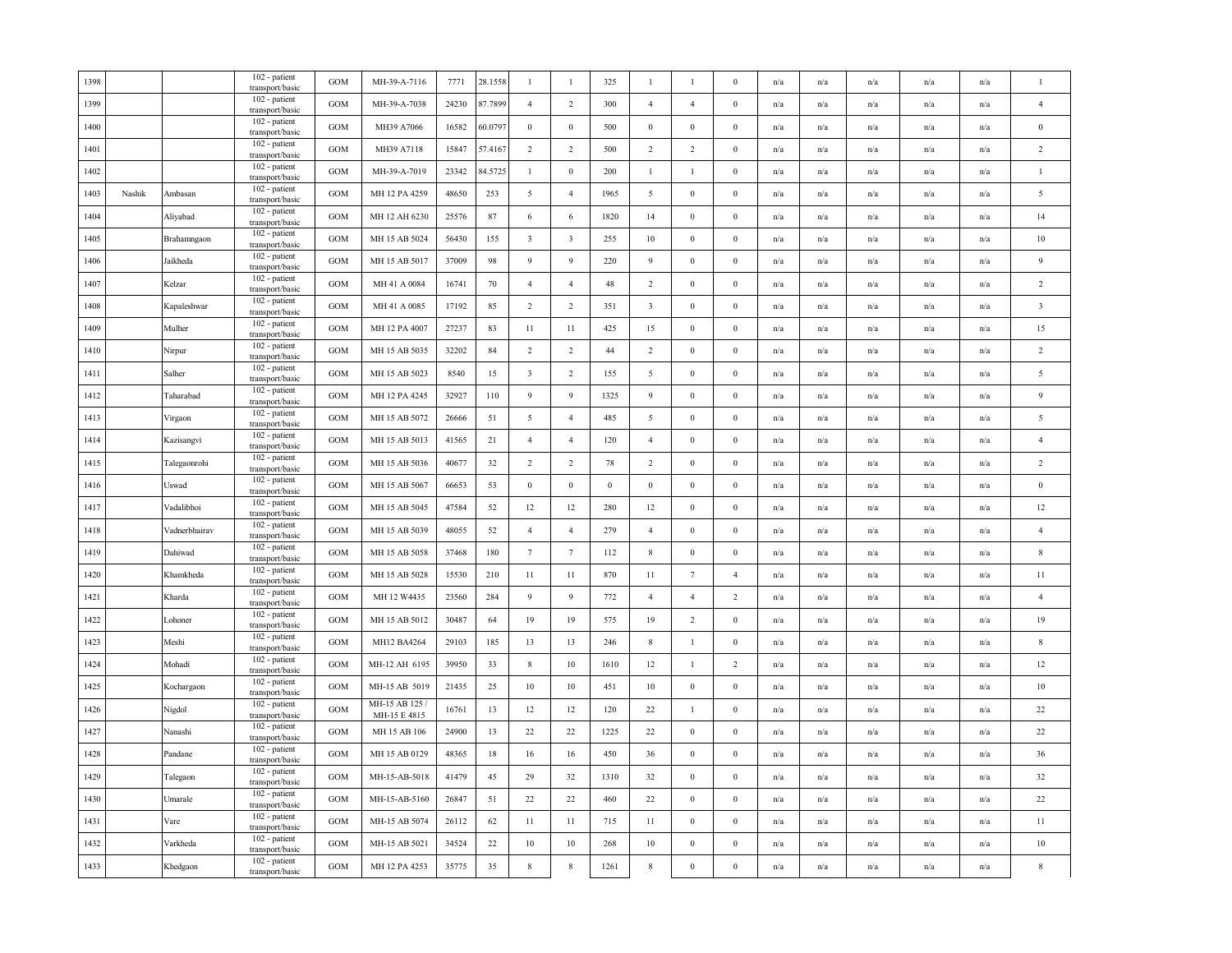| 1434     | Kananwadi     | 102 - patient<br>transport/basic | <b>GOM</b>   | MH 15 AB - 93     | 35000            | 19              | 26                      | 26                      | 415      | $22\,$                  | $\bf{0}$                | $\Omega$         | n/a | n/a                     | n/a                     | n/a                     | n/a                     | 22                      |
|----------|---------------|----------------------------------|--------------|-------------------|------------------|-----------------|-------------------------|-------------------------|----------|-------------------------|-------------------------|------------------|-----|-------------------------|-------------------------|-------------------------|-------------------------|-------------------------|
| 1435     | Khed          | 102 - patient<br>transport/basic | GOM          | MH AB - 5048      | 44535            | 52              | 24                      | 24                      | 520      | 23                      | $\mathbf{0}$            | $\boldsymbol{0}$ | n/a | n/a                     | n/a                     | n/a                     | n/a                     | 23                      |
| 1436     | Vaitarna      | 102 - patient<br>transport/basic | <b>GOM</b>   | MH 15 - AB - 98   | 29549            | 45              | 28                      | 28                      | 550      | 24                      | $\boldsymbol{0}$        |                  | n/a | $\mathrm{n}/\mathrm{a}$ | n/a                     | $\mathrm{n}/\mathrm{a}$ | n/a                     | 24                      |
| 1437     | Kaluste       | 102 - patient<br>transport/basic | GOM          | MH 15 AB - 110    | 17574            | 55              | 29                      | 29                      | 656      | 17                      | $\bf{0}$                | $\bf{0}$         | n/a | n/a                     | n/a                     | n/a                     | n/a                     | 17                      |
| 1438     | Nandgaon Sado | 102 - patient<br>transport/basic | <b>GOM</b>   | MH 15 AB 168      | 23791            | 60              | $\overline{4}$          | $\overline{4}$          | $\bf{0}$ | $\overline{0}$          | $\bf{0}$                | $\mathbf{0}$     | n/a | n/a                     | n/a                     | n/a                     | n/a                     | $\boldsymbol{0}$        |
| 1439     | Dhamangaon    | 102 - patient<br>transport/basic | <b>GOM</b>   | MH 15 - AB - 5014 | 25784            | 63              | 28                      | 28                      | 550      | 19                      | $\bf{0}$                | $\bf{0}$         | n/a | n/a                     | n/a                     | n/a                     | n/a                     | 19                      |
| 1440     | Wadivrhe      | 102 - patient<br>transport/basic | GOM          | MH-15 AB-127      | 27588            | 65              | 29                      | 29                      | 700      | 35                      | $\bf{0}$                | $\bf{0}$         | n/a | n/a                     | n/a                     | $\mathrm{n}/\mathrm{a}$ | $\mathrm{n}/\mathrm{a}$ | 35                      |
| 1441     | Belgaon Kurhe | 102 - patient<br>transport/basic | <b>GOM</b>   | MH 12 - PA- 4773  | 28454            | 60              | 26                      | 26                      | 432      | 22                      | $\boldsymbol{0}$        | $\boldsymbol{0}$ | n/a | n/a                     | n/a                     | n/a                     | n/a                     | 22                      |
| $1442\,$ | Dalwat        | 102 - patient<br>transport/basic | GOM          | MH12 PA 4246      | 19161            | 45              | 16                      | 16                      | 410      | 16                      | $\boldsymbol{0}$        | $\boldsymbol{0}$ | n/a | n/a                     | n/a                     | n/a                     | n/a                     | 16                      |
| 1443     | Jaidar        | 102 - patient<br>transport/basic | <b>GOM</b>   | MH12 W4423        | 18500            | 22              | 13                      | 13                      | 1055     | 13                      | $\boldsymbol{0}$        | $\Omega$         | n/a | n/a                     | n/a                     | n/a                     | n/a                     | 13                      |
| 1444     | Kanashi       | 102 - patient<br>transport/basic | <b>GOM</b>   | MH12 W4736        | 24759            | 33              | 9                       | 9                       | 742      | 9                       | $\bf{0}$                | $\mathbf{0}$     | n/a | n/a                     | n/a                     | n/a                     | n/a                     | 9                       |
| 1445     | Mokbhangi     | 102 - patient<br>transport/basic | $_{\rm GOM}$ | MH15 PA 4655      | 37577            | 28              | $\sqrt{5}$              | 5                       | 112      | 5                       | $\boldsymbol{0}$        | $\mathbf{0}$     | n/a | n/a                     | n/a                     | n/a                     | n/a                     | $\sqrt{5}$              |
| 1446     | Navibej       | 102 - patient<br>transport/basic | GOM          | MH15 AB5033       | 30339            | 23              | $\overline{2}$          | $\overline{2}$          | 1021     | 2                       | $\bf{0}$                | $\bf{0}$         | n/a | n/a                     | n/a                     | n/a                     | $\mathrm{n}/\mathrm{a}$ | $\overline{2}$          |
| 1447     | Otur          | 102 - patient<br>transport/basic | GOM          | MH 12 PA 4247     | 31909            | 25              | $\overline{4}$          | $\overline{4}$          | 910      | $\overline{4}$          | $\boldsymbol{0}$        | $\theta$         | n/a | n/a                     | n/a                     | n/a                     | n/a                     | $\overline{4}$          |
| 1448     | Tirhal        | 102 - patient<br>transport/basic | <b>GOM</b>   | MH 15 AB 5028     | 19221            | 15              | $\,$ 8 $\,$             | $\,$ 8 $\,$             | 640      | $\,$ 8 $\,$             | $\bf{0}$                | $\mathbf{0}$     | n/a | n/a                     | n/a                     | n/a                     | n/a                     | $\,$ 8 $\,$             |
| 1449     | Naudri        | 102 - patient<br>transport/basic | <b>GOM</b>   | MH-41 A 402       | $\boldsymbol{0}$ | $7\phantom{.0}$ | $\mathbf{1}$            | $\mathbf{1}$            | 518      | $\mathbf{1}$            | $\boldsymbol{0}$        | $\bf{0}$         | n/a | n/a                     | n/a                     | n/a                     | n/a                     | $\overline{1}$          |
| 1450     | Chihalohal    | 102 - patient<br>transport/basic | <b>GOM</b>   | MH-15 AB 5043     | 52500            | 40              | 12                      | 10                      | 950      | 6                       | $\overline{\mathbf{3}}$ | $\bf{0}$         | n/a | n/a                     | $\mathrm{n}/\mathrm{a}$ | $\mathrm{n}/\mathrm{a}$ | n/a                     | 6                       |
| 1451     | Kalwadi       | 102 - patient<br>transport/basic | GOM          | MH-15 AB 5059     | 47298            | 54              | 30                      | 14                      | 360      | 14                      | $\mathbf{0}$            | $\mathbf{0}$     | n/a | n/a                     | n/a                     | n/a                     | n/a                     | 14                      |
| 1452     | Karanjgavhan  | 102 - patient<br>transport/basic | GOM          | MH-15 AB 5032     | 44440            | 16              | 11                      | 12                      | 260      | $\overline{4}$          | $\boldsymbol{0}$        | $\bf{0}$         | n/a | n/a                     | n/a                     | n/a                     | n/a                     | $\overline{4}$          |
| 1453     | Malgaon       | 102 - patient<br>transport/basic | <b>GOM</b>   | MH 41 B 0109      | 39040            | 35              | $\overline{4}$          | 25                      | 1720     | 20                      | $\bf{0}$                | $\mathbf{0}$     | n/a | n/a                     | n/a                     | n/a                     | n/a                     | 20                      |
| 1454     | Nimgaon       | 102 - patient<br>transport/basic | <b>GOM</b>   | MH-15 AB 5043     | 26465            | 20              | $\,$ 8 $\,$             | 6                       | 160      | $\overline{\mathbf{3}}$ | $\bf{0}$                | $\bf{0}$         | n/a | $\mathrm{n}/\mathrm{a}$ | n/a                     | $\mathrm{n}/\mathrm{a}$ | $\mathrm{n}/\mathrm{a}$ | $\overline{\mathbf{3}}$ |
| 1455     | Ravalgaon     | 102 - patient<br>transport/basic | $_{\rm GOM}$ | MH-15 AB 5030     | 45455            | 50              | $\overline{4}$          | 9                       | 375      | 5                       | $\boldsymbol{0}$        | $\mathbf{0}$     | n/a | n/a                     | n/a                     | n/a                     | n/a                     | $\sqrt{5}$              |
| 1456     | Soundane      | 102 - patient<br>transport/basic | <b>GOM</b>   | MH 41 A 0104      | 31037            | 40              | $\sqrt{5}$              | 12                      | 150      | $\overline{2}$          | $\boldsymbol{0}$        | $\boldsymbol{0}$ | n/a | $\mathrm{n}/\mathrm{a}$ | n/a                     | n/a                     | $\mathrm{n}/\mathrm{a}$ | $\overline{2}$          |
| 1457     | Sonaj         | 102 - patient<br>transport/basic | <b>GOM</b>   | MH 41 A 0103      | 42244            | 45              | 6                       | $\,$ 8 $\,$             | 480      | $\overline{4}$          | $\bf{0}$                | $\bf{0}$         | n/a | n/a                     | n/a                     | n/a                     | n/a                     | $\overline{4}$          |
| 1458     | Vadner Kh     | 102 - patient<br>transport/basic | <b>GOM</b>   | MH 41 A 0098      | 54124            | 40              | 16                      | 10                      | 720      | $\,$ 8 $\,$             | $\boldsymbol{0}$        | $\mathbf{0}$     | n/a | n/a                     | n/a                     | n/a                     | n/a                     | $\,$ 8 $\,$             |
| 1459     | Naidongari    | 102 - patient<br>transport/basic | <b>GOM</b>   | MH 15 AB 5034     | 19314            | $7\phantom{.0}$ | 9                       | 9                       | 940      | 9                       | $\bf{0}$                | $\mathbf{0}$     | n/a | n/a                     | n/a                     | n/a                     | n/a                     | $\overline{9}$          |
| 1460     | Pimparkhed    | 102 - patient<br>transport/basic | <b>GOM</b>   | MH 15 AB 5056     | 40648            | 64              | $\bf{0}$                | $\boldsymbol{0}$        | $\bf{0}$ | $\bf{0}$                | $\bf{0}$                | $\bf{0}$         | n/a | $\mathrm{n}/\mathrm{a}$ | n/a                     | $\mathrm{n}/\mathrm{a}$ | n/a                     | $\bf{0}$                |
| 1461     | Hiswal kh     | 102 - patient<br>transport/basic | GOM          | MH 15 AB 5044     | 61292            | 118             | 12                      | 12                      | 579      | 15                      | 2                       | $\mathbf{1}$     | n/a | n/a                     | n/a                     | n/a                     | n/a                     | 15                      |
| 1462     | Vehelgaon     | 102 - patient<br>transport/basic | GOM          | MH 15 AB 5038     | 41235            | 31              | $\sqrt{5}$              | 5                       | 690      | $\overline{5}$          | $\overline{\mathbf{3}}$ | $\boldsymbol{0}$ | n/a | n/a                     | n/a                     | n/a                     | n/a                     | $\sqrt{5}$              |
| 1463     | Bolthan       | 102 - patient<br>transport/basic | <b>GOM</b>   | MH 15 AA 5171     | 27936            | 15              | 19                      | 19                      | 922      | 19                      | $\bf{0}$                | $\mathbf{0}$     | n/a | n/a                     | n/a                     | n/a                     | n/a                     | 19                      |
| 1464     | Chandori      | 102 - patient<br>transport/basic | <b>GOM</b>   | MH 12 W 4640      | 30000            | 27              | 17                      | 17                      | 758      | 17                      | $\bf{0}$                | $\bf{0}$         | n/a | n/a                     | $\mathbf{n}/\mathbf{a}$ | n/a                     | n/a                     | 17                      |
| 1465     | Deogaon       | 102 - patient<br>transport/basic | <b>GOM</b>   | MH-15AB-5159      | 48762            | 13              | $\overline{4}$          | $\overline{4}$          | 599      | $\overline{4}$          | $\mathbf{0}$            | $\mathbf{0}$     | n/a | n/a                     | n/a                     | n/a                     | n/a                     | $\overline{4}$          |
| 1466     | Kasbe Sukhene | 102 - patient<br>transport/basic | GOM          | MH-12,4618        | 35300            | 16              | $\sqrt{6}$              | 6                       | 602      | 6                       | $\mathbf{0}$            | $\bf{0}$         | n/a | $\mathrm{n}/\mathrm{a}$ | n/a                     | n/a                     | n/a                     | 6                       |
| 1467     | Mhalsakore    | 102 - patient<br>transport/basic | <b>GOM</b>   | MH 15 AB 5031     | 36057            | 10              | $\overline{2}$          | $\overline{2}$          | 451      | $\overline{2}$          | $\mathbf{0}$            | $\theta$         | n/a | n/a                     | n/a                     | n/a                     | n/a                     | $\overline{2}$          |
| 1468     | Naitale       | 102 - patient<br>transport/basic | <b>GOM</b>   | MH 15-AB131       | 34315            | 22              | $\boldsymbol{0}$        | $\boldsymbol{0}$        | 648      | $\,0\,$                 | $\boldsymbol{0}$        | $\mathbf{0}$     | n/a | n/a                     | n/a                     | n/a                     | n/a                     | $\,0\,$                 |
| 1469     | Nimgaon W     | 102 - patient<br>transport/basic | GOM          | MH 12 PA9446      | 48319            | $11\,$          | $\overline{\mathbf{3}}$ | $\overline{\mathbf{3}}$ | 541      | $\overline{\mathbf{3}}$ | $\boldsymbol{0}$        | $\boldsymbol{0}$ | n/a | n/a                     | n/a                     | n/a                     | n/a                     | $\overline{\mathbf{3}}$ |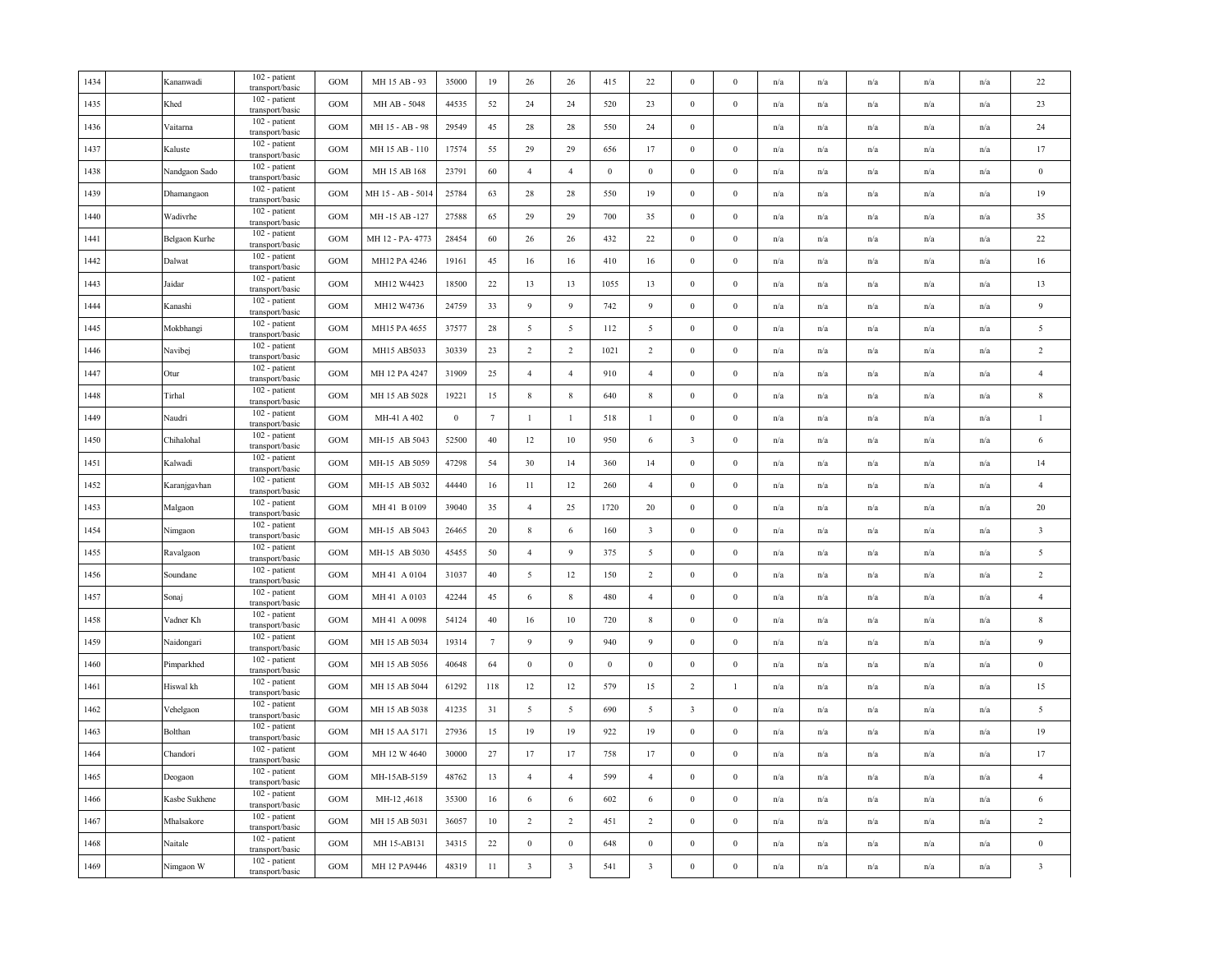| 1470 | Ozar         | 102 - patient<br>transport/basic | <b>GOM</b> | MH 12 BV 5029     | 260612 | 19     | 30               | 30              | 387              | 30                       | $\mathbf{0}$            | $\mathbf{0}$            | n/a | n/a                     | n/a                     | n/a                     | n/a | 30               |
|------|--------------|----------------------------------|------------|-------------------|--------|--------|------------------|-----------------|------------------|--------------------------|-------------------------|-------------------------|-----|-------------------------|-------------------------|-------------------------|-----|------------------|
| 1471 | Palkhed      | 102 - patient<br>transport/basic | GOM        | MH 12 AH6196      | 40932  | 12     | $\sqrt{5}$       | 5               | 548              | 5                        | $\mathbf{0}$            | $\boldsymbol{0}$        | n/a | n/a                     | n/a                     | n/a                     | n/a | $\overline{5}$   |
| 1472 | Pimpalgaon B | 102 - patient<br>transport/basic | <b>GOM</b> | MH 15 AB 5054     | 57301  | 13     | 18               | 18              | 541              | 18                       | $\boldsymbol{0}$        | $\boldsymbol{0}$        | n/a | $\mathrm{n}/\mathrm{a}$ | $\mathrm{n}/\mathrm{a}$ | n/a                     | n/a | 18               |
| 1473 | Dhamngaon    | 102 - patient<br>transport/basic | GOM        | MH 15 AB 5075     | 65840  | 60     | 19               | 38              | 478              | 13                       | $\overline{4}$          | $\mathbf{1}$            | n/a | n/a                     | n/a                     | n/a                     | n/a | 13               |
| 1474 | Jategaon     | 102 - patient<br>transport/basic | GOM        | MH 15 AB 5073     | 45220  | 60     | 22               | 44              | 467              | 20                       | 12                      | $\overline{c}$          | n/a | n/a                     | n/a                     | n/a                     | n/a | 20               |
| 1475 | Shinde       | 102 - patient<br>transport/basic | <b>GOM</b> | MH 15 AB 5016     | 108098 | 60     | 20               | 42              | 787              | 17                       | $\overline{4}$          | $\mathbf{1}$            | n/a | n/a                     | n/a                     | n/a                     | n/a | 17               |
| 1476 | sayda pimpri | 102 - patient<br>transport/basic | GOM        | Mh-15 AB 136      | 38210  | 82     | 10               | 20              | 105              | $\overline{4}$           | $\overline{\mathbf{3}}$ | $\mathbf{0}$            | n/a | n/a                     | n/a                     | n/a                     | n/a | $\overline{4}$   |
| 1477 | Ambe         | 102 - patient<br>transport/basic | GOM        | MH 15 AB5027      | 30000  | 112    | $\tau$           | $7\phantom{.0}$ | 189              | $7\phantom{.0}$          | $\overline{4}$          | $\boldsymbol{0}$        | n/a | n/a                     | $\mathrm{n}/\mathrm{a}$ | n/a                     | n/a | $7\phantom{.0}$  |
| 1478 | Bhuvan       | 102 - patient<br>transport/basic | GOM        | MH 15 AB 5046     | 13248  | 88     | $\sqrt{5}$       | $\overline{5}$  | 120              | $\overline{\phantom{0}}$ | $\sqrt{2}$              | $\boldsymbol{0}$        | n/a | n/a                     | n/a                     | n/a                     | n/a | 5                |
| 1479 | Jogmodi      | 102 - patient<br>transport/basic | GOM        | MH 12 PA 4244     | 12400  | 438    | $\tau$           | $7\phantom{.0}$ | 780              | $7\phantom{.0}$          | $\overline{c}$          | $\boldsymbol{0}$        | n/a | n/a                     | n/a                     | n/a                     | n/a | $7\phantom{.0}$  |
| 1480 | Karanjali    | 102 - patient<br>transport/basic | GOM        | MH 15 BB 5020     | 18576  | 208    | 8                | 8               | 570              | 8                        | $\overline{\mathbf{3}}$ | $\overline{\mathbf{3}}$ | n/a | n/a                     | n/a                     | n/a                     | n/a | 8                |
| 1481 | Kumbhale     | 102 - patient<br>transport/basic | GOM        | MH 15 AB 5047     | 20408  | 161    | 6                | 6               | 395              | 6                        | $\overline{4}$          | $\mathbf{0}$            | n/a | n/a                     | n/a                     | n/a                     | n/a | 6                |
| 1482 | Kulwandi     | 102 - patient<br>transport/basic | GOM        | MH-15-AB-5063     | 23292  | 206    | $7\phantom{.0}$  | $7\phantom{.0}$ | 655              | $7\phantom{.0}$          | $\overline{\mathbf{3}}$ | $\mathbf{I}$            | n/a | $\mathrm{n}/\mathrm{a}$ | $\mathrm{n}/\mathrm{a}$ | $\mathrm{n}/\mathrm{a}$ | n/a | $\overline{7}$   |
| 1483 | Kohor        | 102 - patient<br>transport/basic | GOM        | MH 115 AB 91      | 17712  | 258    | 12               | 12              | 940              | 12                       | $\overline{2}$          | $\boldsymbol{0}$        | n/a | n/a                     | n/a                     | n/a                     | n/a | 12               |
| 1484 | Dapur        | 102 - patient<br>transport/basic | GOM        | MH - 15 AB - 5015 | 12727  | 181    | $\mathbf{1}$     | $\mathbf{1}$    | 86               | $\mathbf{1}$             | $\boldsymbol{0}$        | $\boldsymbol{0}$        | n/a | n/a                     | n/a                     | n/a                     | n/a | $\overline{1}$   |
| 1485 | Devpur       | 102 - patient<br>transport/basic | <b>GOM</b> | MH - 15 AB - 5060 | 48296  | 69     | $\boldsymbol{0}$ | $\,0\,$         | $\,0\,$          | $\bf{0}$                 | $\boldsymbol{0}$        | $\boldsymbol{0}$        | n/a | n/a                     | n/a                     | n/a                     | n/a | $\boldsymbol{0}$ |
| 1486 | Pandhurli    | 102 - patient<br>transport/basic | <b>GOM</b> | MH - 15 AB - 134  | 61139  | 68     | 13               | 13              | 487              | 13                       | $\boldsymbol{0}$        | $\mathbf{0}$            | n/a | $\mathrm{n}/\mathrm{a}$ | $\mathrm{n}/\mathrm{a}$ | n/a                     | n/a | 13               |
| 1487 | Naigaon      | 102 - patient<br>transport/basic | GOM        | MH - 15 AB - 5076 | 49671  | 72     | $12 \,$          | 12              | 354              | 12                       | $\boldsymbol{0}$        | $\boldsymbol{0}$        | n/a | n/a                     | $\mathrm{n}/\mathrm{a}$ | $\mathrm{n}/\mathrm{a}$ | n/a | 12               |
| 1488 | Wavi         | 102 - patient<br>transport/basic | GOM        | MH - 15 AB - 5011 | 82421  | 107    | 9                | $\overline{9}$  | 780              | 9                        | $\boldsymbol{0}$        | $\boldsymbol{0}$        | n/a | n/a                     | n/a                     | n/a                     | n/a | $\overline{9}$   |
| 1489 | Thangaon     | 102 - patient<br>transport/basic | GOM        | MH - 15 AB - 135  | 38762  | 39     | 5                | 5               | 14               | 5                        | $\boldsymbol{0}$        | $\boldsymbol{0}$        | n/a | n/a                     | n/a                     | n/a                     | n/a | $\overline{5}$   |
| 1490 | Barhe        | 102 - patient<br>transport/basic | GOM        | MH 15 AB 132      | 24254  | 24     | 9                | 9               | 365              | 8                        | $\boldsymbol{0}$        | $\mathbf{1}$            | n/a | n/a                     | n/a                     | n/a                     | n/a | $\,$ 8           |
| 1491 | Borgaon      | 102 - patient<br>transport/basic | GOM        | MH 12 AB 5062     | 26435  | $20\,$ | 21               | 33              | 485              | 18                       | $\overline{\mathbf{3}}$ | $\boldsymbol{0}$        | n/a | n/a                     | n/a                     | n/a                     | n/a | 18               |
| 1492 | Bubli        | 102 - patient<br>transport/basic | GOM        | MH 15 AB 5061     | 18390  | 17     | $12 \,$          | 24              | 600              | 12                       | $\overline{4}$          | $\mathbf{1}$            | n/a | $\mathrm{n}/\mathrm{a}$ | $\mathrm{n}/\mathrm{a}$ | $\mathrm{n}/\mathrm{a}$ | n/a | 12               |
| 1493 | Mani         | 102 - patient<br>transport/basic | GOM        | MH 15 AB 95       | 35247  | 26     | 25               | $\overline{4}$  | 25               | 2                        | $\bf{0}$                | $\bf{0}$                | n/a | n/a                     | n/a                     | n/a                     | n/a | 2                |
| 1494 | Mankhed      | 102 - patient<br>transport/basic | GOM        | MH 15 AB 97       | 15110  | 18     | 13               | 19              | 710              | 11                       | 5                       | $\overline{c}$          | n/a | n/a                     | n/a                     | n/a                     | n/a | 11               |
| 1495 | Palsan       | 102 - patient<br>transport/basic | <b>GOM</b> | MH 15 AB 5022     | 19470  | 41     | 24               | 36              | 947              | 24                       | $\overline{2}$          | $\overline{c}$          | n/a | n/a                     | n/a                     | n/a                     | n/a | 24               |
| 1496 | Pangarne     | 102 - patient<br>transport/basic | GOM        | MH 15 AB 103      | 16768  | 26     | 12               | 17              | 139              | 10                       | 6                       | $\mathbf{0}$            | n/a | n/a                     | n/a                     | n/a                     | n/a | 10               |
| 1497 | Umbarthan    | 102 - patient<br>transport/basic | GOM        | MH 15 AB 94       | 20142  | 18     | $\overline{2}$   | $\overline{4}$  | 75               | 2                        | $\mathbf{0}$            | $\boldsymbol{0}$        | n/a | n/a                     | n/a                     | n/a                     | n/a | 2                |
| 1498 | Amboli       | 102 - patient<br>transport/basic | GOM        | MH-15-AB-0133     | 17351  | 41     | $\sqrt{6}$       | 6               | 413              | 6                        | $\overline{5}$          | $\boldsymbol{0}$        | n/a | n/a                     | n/a                     | n/a                     | n/a | $\sqrt{6}$       |
| 1499 | Chinchohol   | 102 - patient<br>transport/basic | GOM        | MH-15-AB-5055     | 10347  | 29     | 16               | 16              | 210              | 16                       | $\overline{4}$          | $\mathbf{1}$            | n/a | n/a                     | n/a                     | n/a                     | n/a | 16               |
| 1500 | Mulvad       | 102 - patient<br>transport/basic | <b>GOM</b> | MH-15-AB-5025     | 9824   | 28     | $\,$ 8 $\,$      | 8               | 206              | 8                        | $\mathbf{0}$            | $\mathbf{0}$            | n/a | n/a                     | n/a                     | n/a                     | n/a | 8                |
| 1501 | Rohile       | 102 - patient<br>transport/basic | <b>GOM</b> | MH-15-AB-5042     | 15869  | 36     | $\overline{4}$   | $\overline{4}$  | 12               | $\overline{4}$           | $\boldsymbol{0}$        | $\boldsymbol{0}$        | n/a | n/a                     | $\mathrm{n}/\mathrm{a}$ | n/a                     | n/a | $\overline{4}$   |
| 1502 | Shirasgaon   | 102 - patient<br>transport/basic | GOM        | MH-15-AB-0108     | 16534  | 39     | 10               | 10              | 393              | 10                       | 5                       | $\mathbf{I}$            | n/a | $\mathrm{n}/\mathrm{a}$ | $\mathrm{n}/\mathrm{a}$ | $\mathrm{n}/\mathrm{a}$ | n/a | $10\,$           |
| 1503 | Thanapada    | 102 - patient<br>transport/basic | GOM        | MH-15-AB-0102     | 26654  | 40     | 9                | 9               | 150              | 9                        | $\overline{\mathbf{3}}$ | $\mathbf{1}$            | n/a | n/a                     | n/a                     | n/a                     | n/a | 9                |
| 1504 | Andarsul     | 102 - patient<br>transport/basic | GOM        | MH-15-AB-5057     | 46580  | 283    | $\boldsymbol{0}$ | $\,0\,$         | $\boldsymbol{0}$ | $\boldsymbol{0}$         | $\boldsymbol{0}$        | $\boldsymbol{0}$        | n/a | n/a                     | n/a                     | n/a                     | n/a | $\boldsymbol{0}$ |
| 1505 | Mukhed       | 102 - patient<br>transport/basic | GOM        | MH-12-PA-4354     | 59653  | 126    | $\sqrt{6}$       | $\sqrt{6}$      | 150              | 6                        | $\boldsymbol{0}$        | $\boldsymbol{0}$        | n/a | n/a                     | n/a                     | n/a                     | n/a | 6                |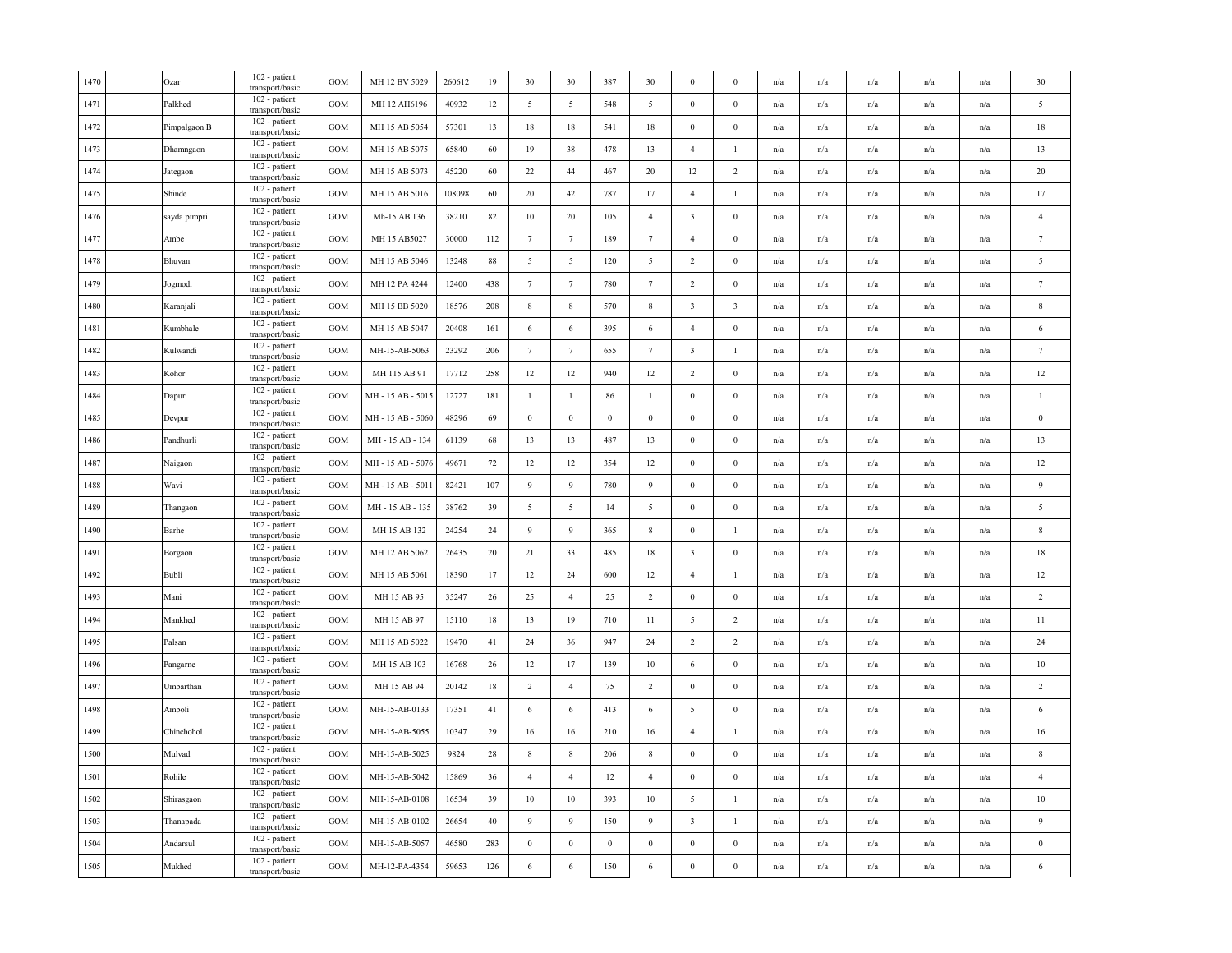| 1506 | Patoda             | 102 - patient<br>transport/basic | GOM        | MH-12-AH-6193 | 40028   | 112     | $\boldsymbol{0}$ | $\bf{0}$         | $\mathbf{0}$     | $\bf{0}$        | $\mathbf{0}$            | $\Omega$         | n/a | n/a                     | n/a                     | n/a                     | n/a                     | $\mathbf{0}$     |
|------|--------------------|----------------------------------|------------|---------------|---------|---------|------------------|------------------|------------------|-----------------|-------------------------|------------------|-----|-------------------------|-------------------------|-------------------------|-------------------------|------------------|
| 1507 | Savargaon          | 102 - patient<br>transport/basic | <b>GOM</b> | MH-15-AB-5049 | 40718   | 138     | 16               | 16               | 420              | 16              | $\bf{0}$                | $\bf{0}$         | n/a | n/a                     | n/a                     | n/a                     | n/a                     | 16               |
| 1508 | Bharab             | 102 - patient<br>transport/basic | <b>GOM</b> | Mh-15 AB 153  |         |         |                  |                  | new PHC          |                 |                         |                  | n/a | n/a                     | n/a                     | n/a                     | n/a                     | $\,0\,$          |
| 1509 | DH-Nashik          | 102 - patient<br>transport/basic | <b>GOM</b> | MH 15 AB 4248 |         |         | 29               | 29               | 4478             | 110             | $\boldsymbol{0}$        | $\boldsymbol{0}$ | n/a | n/a                     | n/a                     | n/a                     | n/a                     | 110              |
| 1510 | DH-Nashik          | 102 - patient<br>transport/basic | <b>GOM</b> | MH 15 AB 8464 |         |         | 24               | 24               | 2560             | 76              | $\bf{0}$                | $\bf{0}$         | n/a | n/a                     | n/a                     | n/a                     | n/a                     | 76               |
| 1511 | DH-Nashik          | 102 - patient<br>transport/basic | GOM        | MH 15 AB 4249 | 1475117 | 5545.78 | 28               | 28               | 3747             | 91              | $\mathbf{0}$            | $\mathbf{0}$     | n/a | n/a                     | n/a                     | $\mathrm{n}/\mathrm{a}$ | n/a                     | 91               |
| 1512 | DH-Nashik          | 102 - patient<br>transport/basic | GOM        | MH 15 AB 69   |         |         | 23               | 23               | 3871             | 84              | $\boldsymbol{0}$        | $\bf{0}$         | n/a | n/a                     | n/a                     | n/a                     | n/a                     | 84               |
| 1513 | DH-Nashik          | 102 - patient<br>transport/basic | <b>GOM</b> | MH15 AB 4250  |         |         | 26               | 26               | 3321             | 89              | $\bf{0}$                | $\bf{0}$         | n/a | n/a                     | n/a                     | $\mathrm{n}/\mathrm{a}$ | $\mathrm{n}/\mathrm{a}$ | 89               |
| 1514 | GH Malegaon        | 102 - patient<br>transport/basic | <b>GOM</b> | MH 41 AA5020  |         |         | 30               | 45               | 2449             | 52              | $\bf{0}$                | $\mathbf{0}$     | n/a | n/a                     | n/a                     | n/a                     | n/a                     | 52               |
| 1515 | <b>GH</b> Malegaon | 102 - patient<br>transport/basic | <b>GOM</b> | MH-12 DT 8534 |         | 1539.11 | 30               | 39               | 2510             | $46\,$          | $\boldsymbol{0}$        | $\boldsymbol{0}$ | n/a | n/a                     | n/a                     | n/a                     | n/a                     | $46\,$           |
| 1516 | Kalwan             | 102 - patient<br>transport/basic | <b>GOM</b> | MH 41 A 80    | 19500   |         | 16               | 16               | 1250             | 25              | $\boldsymbol{0}$        | $\Omega$         | n/a | n/a                     | n/a                     | n/a                     | n/a                     | 25               |
| 1517 | Kalwan             | 102 - patient<br>transport/basic | <b>GOM</b> | MH 41 A 96    |         |         | 27               | 27               | 2240             | 48              | $\boldsymbol{0}$        | $\mathbf{0}$     | n/a | n/a                     | n/a                     | n/a                     | n/a                     | 48               |
| 1518 | Chandwad           | 102 - patient<br>transport/basic | GOM        | MH 15 AB 31   | 224000  | 73.31   | 10               | 10               | 1262             | 17              | $\overline{\mathbf{3}}$ | $\overline{4}$   | n/a | n/a                     | n/a                     | n/a                     | n/a                     | 17               |
| 1519 | Manmad             | 102 - patient<br>transport/basic | <b>GOM</b> | MH-15 AB 52   | 125000  |         | 8                | $\overline{9}$   | 475              | 22              | $\bf{0}$                | $\mathbf{0}$     | n/a | n/a                     | n/a                     | n/a                     | n/a                     | 22               |
| 1520 | Niphad             | 102 - patient<br>transport/basic | <b>GOM</b> | MH 15 AB 82   | 18671   | 842.11  | 28               | 28               | 679              | 66              | $\bf{0}$                | $\mathbf{0}$     | n/a | n/a                     | n/a                     | n/a                     | n/a                     | 66               |
| 1521 | Dabhadi            | 102 - patient<br>transport/basic | <b>GOM</b> | MH 41 A 72    | 17216   | 469.92  | 6                | $7\phantom{.0}$  | 118              | 9               | $\overline{\mathbf{3}}$ | $\mathbf{0}$     | n/a | n/a                     | n/a                     | n/a                     | n/a                     | 9                |
| 1522 | Dindori            | 102 - patient<br>transport/basic | GOM        | MH 15 AB 78   | 15330   |         | 27               | 57               | 2429             | 48              | $\sqrt{6}$              | $\mathbf{0}$     | n/a | n/a                     | n/a                     | n/a                     | n/a                     | 48               |
| 1523 | Dodi               | 102 - patient<br>transport/basic | <b>GOM</b> | MH 39 A 7002  | 5290    | 70.19   | $\boldsymbol{0}$ | $\boldsymbol{0}$ | $\boldsymbol{0}$ | $\,0\,$         | $\boldsymbol{0}$        | $\boldsymbol{0}$ | n/a | n/a                     | n/a                     | n/a                     | n/a                     | $\,0\,$          |
| 1524 | Lasalgaon          | 102 - patient<br>transport/basic | <b>GOM</b> | MH 15 AB 50   | 12532   | 64.72   | 9                | 10               | 200              | 10              | $\mathbf{1}$            | $\bf{0}$         | n/a | $\mathrm{n}/\mathrm{a}$ | n/a                     | $\mathrm{n}/\mathrm{a}$ | n/a                     | 10               |
| 1525 | Nagarsul           | 102 - patient<br>transport/basic | GOM        | MH 15 AB 81   | 9321    | 57.63   | 15               | 17               | 892              | 16              | $\overline{\mathbf{3}}$ | $\mathbf{0}$     | n/a | n/a                     | n/a                     | n/a                     | n/a                     | 16               |
| 1526 | Nampur             | 102 - patient<br>transport/basic | <b>GOM</b> | MH 15 AB 72   | 12458   | 19.89   | 23               | 24               | 1190             | 26              | $\bf{0}$                | $\boldsymbol{0}$ | n/a | n/a                     | n/a                     | n/a                     | n/a                     | 26               |
| 1527 | Nandgaon           | 102 - patient<br>transport/basic | <b>GOM</b> | MH 41 G 4385  | 23195   | 47.11   | 30               | 30               | 1755             | 80              | $\boldsymbol{0}$        | $\bf{0}$         | n/a | n/a                     | n/a                     | n/a                     | n/a                     | 80               |
| 1528 | Satana             | 102 - patient<br>transport/basic | <b>GOM</b> | MH 41 A 73    | 32561   | 35.04   | 29               | 29               | 791              | 36              | $\boldsymbol{0}$        | $\mathbf{0}$     | n/a | n/a                     | n/a                     | n/a                     | n/a                     | 36               |
| 1529 | Umrane             | 102 - patient<br>transport/basic | <b>GOM</b> | MH 15 AB 51   | 8828    | 46.83   | $\mathbf{3}$     | $7\overline{ }$  | 234              | $\,$ 8 $\,$     | $\boldsymbol{0}$        | $\mathbf{0}$     | n/a | n/a                     | $\mathbf{n}/\mathbf{a}$ | n/a                     | n/a                     | $\,$ 8 $\,$      |
| 1530 | Yeola              | 102 - patient<br>transport/basic | <b>GOM</b> | MH 15 AB 70   | 43207   | 87.2    |                  |                  |                  | amb.undr repair |                         |                  | n/a | n/a                     | n/a                     | n/a                     | n/a                     | $\,0\,$          |
| 1531 | Zodga              | 102 - patient<br>transport/basic | <b>GOM</b> | MH 41 G 4375  | 6803    | 122.41  | 9                | $\overline{9}$   | 180              | 10              | $\mathbf{0}$            | $\boldsymbol{0}$ | n/a | $\mathrm{n}/\mathrm{a}$ | n/a                     | $\mathrm{n}/\mathrm{a}$ | $\mathrm{n}/\mathrm{a}$ | $10\,$           |
| 1532 | Abhona             | 102 - patient<br>transport/basic | <b>GOM</b> | MH 15 AB 53   | 5506    | 33.19   | 29               | 30               | 1074             | 41              | $\mathbf{1}$            | $\mathbf{1}$     | n/a | n/a                     | n/a                     | n/a                     | n/a                     | 41               |
| 1533 | Barhe              | 102 - patient<br>transport/basic | <b>GOM</b> | MH 15 AB 71   | 21397   | 162.43  | $\boldsymbol{0}$ | $\boldsymbol{0}$ | $\bf{0}$         | $\overline{0}$  | $\boldsymbol{0}$        | $\mathbf{0}$     | n/a | n/a                     | n/a                     | n/a                     | n/a                     | $\,0\,$          |
| 1534 | Dangsaundane       | 102 - patient<br>transport/basic | <b>GOM</b> | MH 15 AB 52   | 2683    | 25.58   | $18\,$           | 19               | 373              | 18              | 5                       | $\overline{c}$   | n/a | n/a                     | n/a                     | n/a                     | n/a                     | $18\,$           |
| 1535 | Deola              | 102 - patient<br>transport/basic | GOM        | MH 41 G 4329  | 9928    | 20.7    | 20               | 20               | 244              | 25              | $\mathbf{0}$            | $\mathbf{0}$     | n/a | n/a                     | n/a                     | n/a                     | n/a                     | 25               |
| 1536 | Girnare            | 102 - patient<br>transport/basic | <b>GOM</b> | MH 15 AB 142  | 5023    | 80.44   | $\boldsymbol{0}$ | $\,0\,$          | $\boldsymbol{0}$ | $\bf{0}$        | $\mathbf{0}$            | $\mathbf{0}$     | n/a | n/a                     | n/a                     | n/a                     | n/a                     | $\boldsymbol{0}$ |
| 1537 | Ghoti              | 102 - patient<br>transport/basic | GOM        | MH 15 AB 3912 | 20206   | 10.09   | 30               | 44               | 912              | 44              | $\boldsymbol{0}$        | $\overline{c}$   | n/a | n/a                     | n/a                     | n/a                     | n/a                     | $44$             |
| 1538 | Harsul             | 102 - patient<br>transport/basic | <b>GOM</b> | MH 15 AB 79   | 4311    | 37.32   | 28               | 30               | 1915             | 40              | 16                      | $\mathbf{0}$     | n/a | $\mathrm{n}/\mathrm{a}$ | n/a                     | $\mathrm{n}/\mathrm{a}$ | n/a                     | 40               |
| 1539 | Igatpuri           | 102 - patient<br>transport/basic | GOM        | MH 15 AB 118  | 27746   | 18.88   | 20               | 20               | 661              | 20              | 1                       | $\mathbf{0}$     | n/a | n/a                     | n/a                     | n/a                     | n/a                     | 20               |
| 1540 | Peth               | 102 - patient<br>transport/basic | <b>GOM</b> | MH 15 AA 242  |         | 75.96   | 30               | 36               | 2223             | 44              | 9                       | $\bf{0}$         | n/a | n/a                     | n/a                     | n/a                     | n/a                     | 44               |
| 1541 | Peth               | 102 - patient<br>transport/basic | <b>GOM</b> | MH 15 AB 4252 | 7489    | 16.21   |                  |                  |                  |                 |                         |                  | n/a | n/a                     | n/a                     | n/a                     | n/a                     | $\bf{0}$         |
|      |                    |                                  |            |               |         |         |                  |                  |                  |                 |                         |                  |     |                         |                         |                         |                         |                  |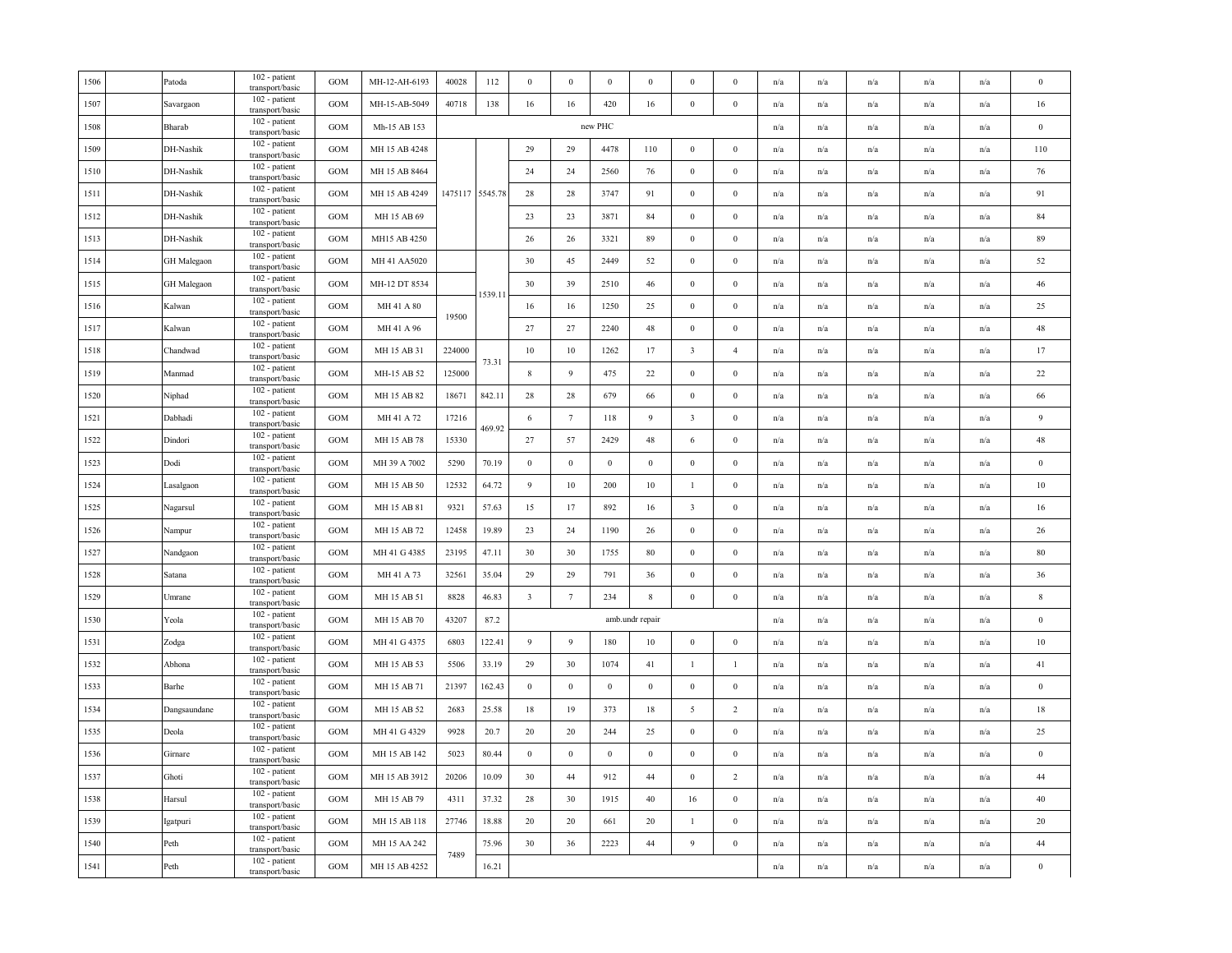| 1542 |           | Surgana        | 102 - patient<br>transport/basic | <b>GOM</b> | MH 15 AB 149                  | 6272   | 104.31 | 29     | 32             | 1889     | 34                      | 2                       | $\Omega$                | n/a | n/a                     | n/a                     | n/a                     | n/a                     | 34                      |
|------|-----------|----------------|----------------------------------|------------|-------------------------------|--------|--------|--------|----------------|----------|-------------------------|-------------------------|-------------------------|-----|-------------------------|-------------------------|-------------------------|-------------------------|-------------------------|
| 1543 |           | Surgana        | 102 - patient<br>transport/basic | <b>GOM</b> | MH 15 AB 80                   |        | 28.15  | 12     | 12             | 742      | 12                      | $\bf{0}$                | $\overline{\mathbf{3}}$ | n/a | n/a                     | n/a                     | n/a                     | n/a                     | $12\,$                  |
| 1544 |           | R.H.TRIMBAK    | 102 - patient<br>transport/basic | <b>GOM</b> | MH 15 AB 5070                 | 12000  |        |        |                |          | under repair            |                         |                         | n/a | n/a                     | n/a                     | n/a                     | n/a                     | $\,0\,$                 |
| 1545 |           | R.H.TRIMBAK    | 102 - patient<br>transport/basic | <b>GOM</b> | MH 15 AB 4240                 |        |        | $28\,$ | 28             | 1450     | 30                      | $\mathbf{0}$            | $\mathbf{0}$            | n/a | $\mathrm{n}/\mathrm{a}$ | $\mathbf{n}/\mathbf{a}$ | $\mathrm{n}/\mathrm{a}$ | n/a                     | 30                      |
| 1546 |           | Vani           | 102 - patient<br>transport/basic | GOM        | MH 15 AB 117                  | 13583  | 23.58  | 18     | 22             | 1379     | 42                      | $\overline{4}$          | $\mathbf{0}$            | n/a | n/a                     | n/a                     | $\mathrm{n}/\mathrm{a}$ | n/a                     | 42                      |
| 1547 | Osmanabad | WH Osmanabad   | 102 - patient<br>transport/basic | <b>GOM</b> | MH 25 U 0782,<br>MH 25 U 0781 | 101556 | 489    | 30     | 64             | 12530    | 267                     | 196                     | 71                      | n/a | n/a                     | n/a                     | n/a                     | n/a                     | 267                     |
| 1548 |           | Omerga         | 102 - patient<br>transport/basic | <b>GOM</b> | MH 25 U 488                   | 36628  | 170    | 30     | 44.5           | 830      | 89                      | 78                      | 11                      | n/a | n/a                     | n/a                     | n/a                     | n/a                     | 89                      |
| 1549 |           | <b>PARANDA</b> | 102 - patient<br>transport/basic | <b>GOM</b> | MH 25 C 6226                  | 22992  | 103    | 30     | 15.5           | 970      | 31                      | 18                      | 13                      | n/a | n/a                     | n/a                     | n/a                     | n/a                     | 31                      |
| 1550 |           | TULJAPUR       | 102 - patient<br>transport/basic | <b>GOM</b> | MH 25 U 0449                  | 38824  | 181    | 30     | 39.5           | 4465     | 79                      | 61                      | 18                      | n/a | n/a                     | n/a                     | n/a                     | n/a                     | 79                      |
| 1551 |           | WASHI          | 102 - patient<br>transport/basic | <b>GOM</b> | MH 25 U 0779                  | 20543  | 102    | 30     | 17             | 1476     | 34                      | 32                      | $\overline{2}$          | n/a | $\mathrm{n}/\mathrm{a}$ | n/a                     | n/a                     | $\mathrm{n}/\mathrm{a}$ | 34                      |
| 1552 |           | <b>BHOOM</b>   | 102 - patient<br>transport/basic | <b>GOM</b> | MH 25 C 6229                  | 22516  | 101    | 30     | 12.5           | 1667     | 25                      | 23                      | 2                       | n/a | n/a                     | n/a                     | n/a                     | n/a                     | 25                      |
| 1553 |           | <b>KALAMB</b>  | 102 - patient<br>transport/basic | <b>GOM</b> | MH 25 U 442                   | 30710  | 141    | 30     | 8.5            | 300      | 17                      | 17                      | $\mathbf{0}$            | n/a | n/a                     | n/a                     | n/a                     | n/a                     | 17                      |
| 1554 |           | <b>SASTUR</b>  | 102 - patient<br>transport/basic | <b>GOM</b> | MH 02 XA 9199                 | 8240   | 33     | 30     | 12             | 1250     | 24                      | 22                      | $\overline{c}$          | n/a | n/a                     | n/a                     | n/a                     | n/a                     | 24                      |
| 1555 |           | TER            | 102 - patient<br>transport/basic | <b>GOM</b> | MH 25 9692                    | 13511  | 67     | 30     | 3.5            | 650      | $7\phantom{.0}$         | $7\phantom{.0}$         | $\bf{0}$                | n/a | n/a                     | n/a                     | n/a                     | n/a                     | $7\phantom{.0}$         |
| 1556 |           | <b>MURUM</b>   | 102 - patient<br>transport/basic | GOM        | MH 25 B 9694                  | 21979  | 98     | 30     | $\overline{9}$ | 555      | 18                      | 16                      | $\overline{2}$          | n/a | n/a                     | n/a                     | n/a                     | n/a                     | 18                      |
| 1557 |           | LOHARA         | 102 - patient<br>transport/basic | GOM        | MH 25 R 1339                  | 9710   | 43     | 30     | 9.5            | 700      | 19                      | 19                      | $\boldsymbol{0}$        | n/a | n/a                     | n/a                     | n/a                     | n/a                     | 19                      |
| 1558 |           | Asu            | 102 - patient<br>transport/basic | <b>GOM</b> | MH 12 H 4590                  | 28419  | 133    | 30     | $\overline{4}$ | 1165     | $\,$ 8 $\,$             | 8                       | $\boldsymbol{0}$        | n/a | n/a                     | n/a                     | n/a                     | n/a                     | $\,$ 8 $\,$             |
| 1559 |           | Anala          | 102 - patient<br>transport/basic | <b>GOM</b> | MH 25 C 6220                  | 34872  | 182    | 30     | 5              | 861      | 10                      | $\tau$                  | $\overline{\mathbf{3}}$ | n/a | n/a                     | n/a                     | n/a                     | n/a                     | $10\,$                  |
| 1560 |           | Jawala Ni.     | 102 - patient<br>transport/basic | <b>GOM</b> | MH 25 B 7573                  | 29096  | 303    | 30     | $\overline{2}$ | 104      | $\overline{4}$          | $\overline{4}$          | $\mathbf{0}$            | n/a | n/a                     | n/a                     | n/a                     | n/a                     | $\overline{4}$          |
| 1561 |           | Shelgaon       | 102 - patient<br>transport/basic | <b>GOM</b> | MH 25 C 6213                  | 25720  | 131    | 30     | 8.5            | 1416     | 17                      | 17                      | $\bf{0}$                | n/a | $\mathrm{n}/\mathrm{a}$ | n/a                     | n/a                     | n/a                     | 17                      |
| 1562 |           | Ieet           | 102 - patient<br>transport/basic | <b>GOM</b> | MH 25 C 6597                  | 26406  | 153    | 30     | 5.5            | 941      | 11                      | 11                      | $\mathbf{0}$            | n/a | n/a                     | n/a                     | n/a                     | n/a                     | 11                      |
| 1563 |           | Walwad         | 102 - patient<br>transport/basic | <b>GOM</b> | MH 25 6373                    | 24821  | 135    | 30     | 7.5            | 1211     | 15                      | 15                      | $\boldsymbol{0}$        | n/a | $\mathrm{n}/\mathrm{a}$ | n/a                     | n/a                     | $\mathrm{n}/\mathrm{a}$ | 15                      |
| 1564 |           | Mankeshwar     | 102 - patient<br>transport/basic | <b>GOM</b> | MH 25 6353                    | 27016  | 132    | 30     | 4.5            | 958      | $\overline{9}$          | $\overline{9}$          | $\bf{0}$                | n/a | n/a                     | n/a                     | n/a                     | n/a                     | $\overline{9}$          |
| 1565 |           | Ambhi          | 102 - patient<br>transport/basic | <b>GOM</b> | MH 25 C 6459                  | 10573  | 53     | 30     | 3.5            | 1234     | $7\phantom{.0}$         | $\tau$                  | $\mathbf{0}$            | n/a | n/a                     | n/a                     | n/a                     | n/a                     | $\tau$                  |
| 1566 |           | Pathrud        | 102 - patient<br>transport/basic | <b>GOM</b> | MH 25 C 6457                  | 23027  | 107    | 30     | $\overline{4}$ | 1754     | $8\phantom{.0}$         | 8                       | $\mathbf{0}$            | n/a | n/a                     | n/a                     | n/a                     | n/a                     | $\,$ 8 $\,$             |
| 1567 |           | ANDUR          | 102 - patient<br>transport/basic | <b>GOM</b> | MH 25 C 6808                  | 45358  | 229    | 30     | 7.5            | 2312     | 15                      | 15                      | $\mathbf{0}$            | n/a | n/a                     | n/a                     | n/a                     | n/a                     | 15                      |
| 1568 |           | JALKOT         | 102 - patient<br>transport/basic | <b>GOM</b> | MH 25 C 6291                  | 30315  | 145    | 30     | 6              | 1322     | 12                      | 12                      | $\boldsymbol{0}$        | n/a | $\mathrm{n}/\mathrm{a}$ | n/a                     | n/a                     | $\mathrm{n}/\mathrm{a}$ | 12                      |
| 1569 |           | <b>KATGAON</b> | 102 - patient<br>transport/basic | GOM        | MH 25 C 6218                  | 24474  | 177    | 30     | 1.5            | 701      | $\overline{\mathbf{3}}$ | $\overline{\mathbf{3}}$ | $\mathbf{0}$            | n/a | n/a                     | n/a                     | n/a                     | n/a                     | $\overline{\mathbf{3}}$ |
| 1570 |           | MANGRUL Tu.    | 102 - patient<br>transport/basic | <b>GOM</b> | MH 25 C 6217                  | 37834  | 115    | 30     | $\mathbf{0}$   | $\bf{0}$ | $\,$ 0 $\,$             | $\bf{0}$                | $\bf{0}$                | n/a | n/a                     | n/a                     | n/a                     | n/a                     | $\boldsymbol{0}$        |
| 1571 |           | NALDURG        | 102 - patient<br>transport/basic | <b>GOM</b> | MH 25 B 9693                  | 21827  | 89     | 30     | 14             | 1571     | 28                      | 28                      | $\Omega$                | n/a | n/a                     | n/a                     | n/a                     | n/a                     | 28                      |
| 1572 |           | SALGARA DI     | 102 - patient<br>transport/basic | <b>GOM</b> | MH 23 AP 4023                 | 33160  | 148    | 30     | 11             | 1723     | 22                      | 20                      | 2                       | n/a | n/a                     | n/a                     | n/a                     | n/a                     | 22                      |
| 1573 |           | SAWARGAON      | 102 - patient<br>transport/basic | <b>GOM</b> | MH 12 JA 0592                 | 38734  | 193    | 30     | 15             | 3007     | 30                      | 26                      | $\overline{4}$          | n/a | n/a                     | n/a                     | n/a                     | n/a                     | 30                      |
| 1574 |           | Para           | 102 - patient<br>transport/basic | <b>GOM</b> | MH 25 C 6299                  | 43237  | 247    | 30     | $\overline{4}$ | 213      | $\,$ 8 $\,$             | $\,$ 8 $\,$             | $\bf{0}$                | n/a | $\mathrm{n}/\mathrm{a}$ | n/a                     | n/a                     | $\mathrm{n}/\mathrm{a}$ | $\,$ 8 $\,$             |
| 1575 |           | Pargaon        | 102 - patient<br>transport/basic | GOM        | MH 25 C 6216                  | 25620  | 246    | 30     | $\mathbf{1}$   | 228      | $\overline{2}$          | $\overline{2}$          | $\mathbf{0}$            | n/a | n/a                     | n/a                     | n/a                     | n/a                     | $\overline{2}$          |
| 1576 |           | Bembli         | 102 - patient<br>transport/basic | <b>GOM</b> | MH 25 C 6288                  | 29230  | 130    | 30     | 5.5            | 891      | $11\,$                  | 11                      | $\boldsymbol{0}$        | n/a | n/a                     | n/a                     | n/a                     | n/a                     | 11                      |
| 1577 |           | Dhoki          | 102 - patient<br>transport/basic | GOM        | MH 24 F 6354                  | 59633  | 299    | 30     | 7.5            | 1307     | 15                      | 15                      | $\boldsymbol{0}$        | n/a | n/a                     | n/a                     | n/a                     | $\mathrm{n}/\mathrm{a}$ | 15                      |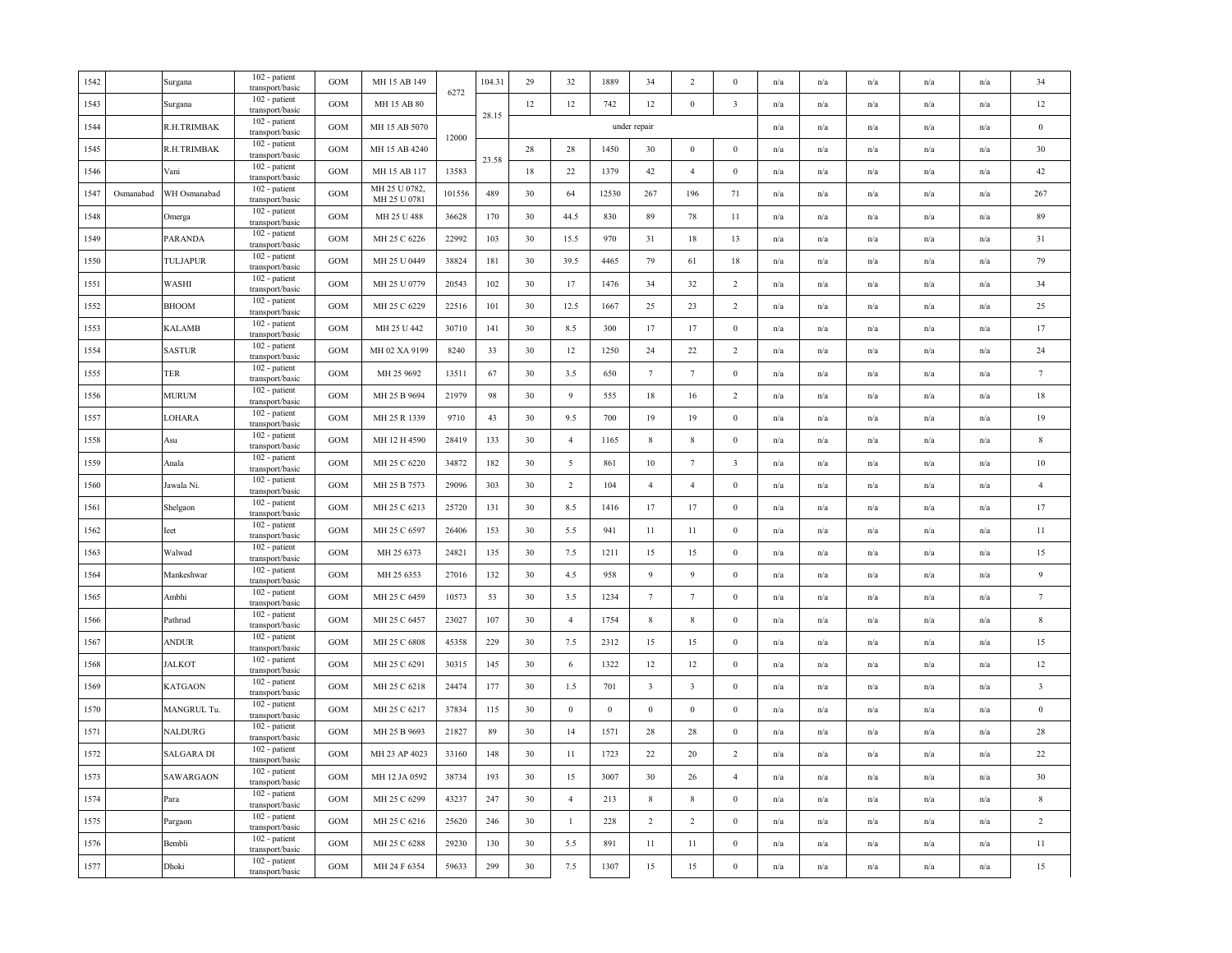| 1578 |         | Jagaji          | 102 - patient<br>transport/basic | <b>GOM</b> | MH 25 B 7570  | 31391            | 213          | 30               | 6                       | 1450             | 12                      | 12                      | $\Omega$         | n/a | n/a                     | n/a | n/a                     | n/a                     | $12\,$                  |
|------|---------|-----------------|----------------------------------|------------|---------------|------------------|--------------|------------------|-------------------------|------------------|-------------------------|-------------------------|------------------|-----|-------------------------|-----|-------------------------|-------------------------|-------------------------|
| 1579 |         | Keshegaon       | 102 - patient<br>transport/basic | GOM        | MH 25 B 7571  | 29192            | 127          | 30               | $8\,$                   | 933              | 16                      | 16                      | $\bf{0}$         | n/a | n/a                     | n/a | n/a                     | n/a                     | 16                      |
| 1580 |         | Kond            | 102 - patient<br>transport/basic | <b>GOM</b> | MH 13 AH 6031 | 20142            | 91           | 30               | 19                      | 1649             | 38                      | 38                      | $\boldsymbol{0}$ | n/a | $\mathrm{n}/\mathrm{a}$ | n/a | $\mathrm{n}/\mathrm{a}$ | n/a                     | 38                      |
| 1581 |         | Padoli A        | 102 - patient<br>transport/basic | GOM        | MH 25 C 6301  | 21701            | 105          | 30               | 10.5                    | 1759             | 21                      | 19                      | 2                | n/a | n/a                     | n/a | n/a                     | n/a                     | 21                      |
| 1582 |         | Patoda          | 102 - patient<br>transport/basic | <b>GOM</b> | MH 25 C 6225  | 19384            | 86           | 30               | $\overline{\mathbf{3}}$ | 453              | 6                       | 6                       | $\mathbf{0}$     | n/a | n/a                     | n/a | n/a                     | n/a                     | $\,6\,$                 |
| 1583 |         | Pohner          | 102 - patient<br>transport/basic | <b>GOM</b> | MH 12 W 4587  | 34262            | 187          | 30               | $5\overline{)}$         | 570              | 10                      | 10                      | $\bf{0}$         | n/a | n/a                     | n/a | n/a                     | n/a                     | $10\,$                  |
| 1584 |         | Samudrawani     | 102 - patient<br>transport/basic | GOM        | MH 25 C 6209  | 38170            | 167          | 30               | $5\overline{)}$         | 1242             | 10                      | 6                       | $\overline{4}$   | n/a | n/a                     | n/a | $\mathrm{n}/\mathrm{a}$ | $\mathrm{n}/\mathrm{a}$ | $10\,$                  |
| 1585 |         | Yedshi          | 102 - patient<br>transport/basic | <b>GOM</b> | MH 25 C 6210  | 31438            | 141          | 30               | $\overline{3}$          | 803              | 6                       | $\sqrt{6}$              | $\boldsymbol{0}$ | n/a | n/a                     | n/a | n/a                     | n/a                     | $\sqrt{6}$              |
| 1586 |         | kanegaon        | 102 - patient<br>transport/basic | GOM        | MH 25 R 3327  | 42268            | 219          | 30               | $\mathbf{1}$            | 250              | $\overline{2}$          | $\overline{2}$          | $\boldsymbol{0}$ | n/a | n/a                     | n/a | n/a                     | n/a                     | $\sqrt{2}$              |
| 1587 |         | Makani          | 102 - patient<br>transport/basic | <b>GOM</b> | MH 25 6212    | 37336            | 174          | 30               | 3.5                     | 675              | $7\phantom{.0}$         | $\tau$                  | $\mathbf{0}$     | n/a | n/a                     | n/a | n/a                     | n/a                     | $\tau$                  |
| 1588 |         | Jewali          | 102 - patient<br>transport/basic | <b>GOM</b> | MH 13 M 2303  | 28522            | 130          | 30               | 5                       | $\mathbf{0}$     | 10                      | 10                      | $\bf{0}$         | n/a | n/a                     | n/a | n/a                     | n/a                     | 10                      |
| 1589 |         | Ashta Ka        | 102 - patient<br>transport/basic | <b>GOM</b> | MH 25 C 326   | 19162            | 85           | 30               | $\overline{4}$          | 1425             | $\,$ 8 $\,$             | $\,$ 8 $\,$             | $\mathbf{0}$     | n/a | n/a                     | n/a | n/a                     | $\mathrm{n}/\mathrm{a}$ | $\,$ 8 $\,$             |
| 1590 |         | Alur            | 102 - patient<br>transport/basic | <b>GOM</b> | MH 25 C 6296  | 31827            | 140          | 30               | $\boldsymbol{0}$        | $\mathbf{0}$     | $\boldsymbol{0}$        | $\bf{0}$                | $\mathbf{0}$     | n/a | n/a                     | n/a | n/a                     | n/a                     | $\boldsymbol{0}$        |
| 1591 |         | Mulaj           | 102 - patient<br>transport/basic | <b>GOM</b> | MH 25 C 6298  | 73038            | 383          | 30               | $\bf{0}$                | $\boldsymbol{0}$ | $\bf{0}$                | $\mathbf{0}$            | $\mathbf{0}$     | n/a | n/a                     | n/a | n/a                     | n/a                     | $\boldsymbol{0}$        |
| 1592 |         | Naichakur       | 102 - patient<br>transport/basic | <b>GOM</b> | MH 12 E 6584  | 52384            | 285          | 30               | $\overline{2}$          | 1185             | $\overline{4}$          | $\overline{4}$          | $\boldsymbol{0}$ | n/a | n/a                     | n/a | n/a                     | n/a                     | $\overline{4}$          |
| 1593 |         | Yenegur         | 102 - patient<br>transport/basic | <b>GOM</b> | MH 25 B 7175  | 53247            | 243          | 30               | $\,0\,$                 | $\boldsymbol{0}$ | $\,0\,$                 | $\boldsymbol{0}$        | $\boldsymbol{0}$ | n/a | n/a                     | n/a | n/a                     | n/a                     | $\bf{0}$                |
| 1594 |         | Itkur           | 102 - patient<br>transport/basic | <b>GOM</b> | MH 25 B 6219  | 33428            | 147          | 30               | $\,$ 8 $\,$             | 1021             | 16                      | 16                      | $\boldsymbol{0}$ | n/a | $\mathrm{n}/\mathrm{a}$ | n/a | n/a                     | $\mathrm{n}/\mathrm{a}$ | 16                      |
| 1595 |         | Shiradhon       | 102 - patient<br>transport/basic | <b>GOM</b> | MH 25 B 7569  | 48965            | 243          | 30               | 13                      | 1022             | 26                      | 26                      | $\mathbf{0}$     | n/a | n/a                     | n/a | n/a                     | n/a                     | 26                      |
| 1596 |         | Mangrul Kal.    | 102 - patient<br>transport/basic | <b>GOM</b> | MH 25 C 6295  | 38933            | 202          | 30               | 0.5                     | $\,0\,$          | $\mathbf{1}$            | $\mathbf{1}$            | $\bf{0}$         | n/a | n/a                     | n/a | n/a                     | n/a                     | $\,1\,$                 |
| 1597 |         | Yermala         | 102 - patient<br>transport/basic | <b>GOM</b> | MH 25 7552    | 23443            | 92           | 30               | 1.5                     | 1120             | $\overline{\mathbf{3}}$ | $\overline{\mathbf{3}}$ | $\bf{0}$         | n/a | $\mathrm{n}/\mathrm{a}$ | n/a | n/a                     | n/a                     | $\overline{\mathbf{3}}$ |
| 1598 |         | Dahiphal        | 102 - patient<br>transport/basic | <b>GOM</b> | MH 12 J 6032  | 20884            | 98           | 30               | 1.5                     | 968              | $\overline{\mathbf{3}}$ | $\overline{\mathbf{3}}$ | $\boldsymbol{0}$ | n/a | n/a                     | n/a | n/a                     | n/a                     | $\overline{\mathbf{3}}$ |
| 1599 |         | moha            | 102 - patient<br>transport/basic | <b>GOM</b> | MH 25 C 6294  | 28212            | 130          | 30               | $\mathbf{1}$            | 1020             | $\overline{2}$          | 2                       | $\boldsymbol{0}$ | n/a | n/a                     | n/a | n/a                     | n/a                     | $\overline{2}$          |
| 1600 | Palghar | SDH DAHANU      | 102 - patient<br>transport/basic | <b>GOM</b> | MH-48 C 0025  | 52227            | $\bf{0}$     | 30               | $\boldsymbol{0}$        | 18635            | $\,0\,$                 | 30                      | 13               | n/a | n/a                     | n/a | n/a                     | n/a                     | $\,0\,$                 |
| 1601 |         | SDH KASA        | 102 - patient<br>transport/basic | GOM        | MH-04 AM 335  | $\boldsymbol{0}$ | $\bf{0}$     | 30               | 36                      | 4874             | 12                      | $\overline{\mathbf{3}}$ | $\overline{c}$   | n/a | $\mathrm{n}/\mathrm{a}$ | n/a | n/a                     | $\mathrm{n}/\mathrm{a}$ | 12                      |
| 1602 |         | RH PALGHAR      | 102 - patient<br>transport/basic | <b>GOM</b> | MH-48 C0030   | 700000           | 273          | 30               | 66                      | 273              | $\mathbf{0}$            | $\boldsymbol{0}$        | $\mathbf{0}$     | n/a | n/a                     | n/a | n/a                     | n/a                     | $\bf{0}$                |
| 1603 |         | RH MANOR        | 102 - patient<br>transport/basic | <b>GOM</b> | MH-04, AM315  | 10000            | 765          | 10               | 42                      | 765              | 42                      | $\boldsymbol{0}$        | $\theta$         | n/a | n/a                     | n/a | n/a                     | n/a                     | 42                      |
| 1604 |         | RH BOISAR       | 102 - patient<br>transport/basic | GOM        | MH-04H 512    | 50000            | 380          | 9                | 9                       | 315              | 5                       | $\bf{0}$                | $\bf{0}$         | n/a | n/a                     | n/a | n/a                     | n/a                     | $\sqrt{5}$              |
| 1605 |         | RH WANGAON      | 102 - patient<br>transport/basic | <b>GOM</b> | MH04AM324     | 10000            | 355          | $\,$ 8 $\,$      | $\,$ 8 $\,$             | 298              | 6                       | $\bf{0}$                | $\mathbf{0}$     | n/a | n/a                     | n/a | n/a                     | n/a                     | $\sqrt{6}$              |
| 1606 |         | <b>RH WADA</b>  | 102 - patient<br>transport/basic | <b>GOM</b> | MH04EP53      | $\boldsymbol{0}$ | $\mathbf{0}$ | $\boldsymbol{0}$ | $\boldsymbol{0}$        | $\mathbf{0}$     | $\,0\,$                 | $\mathbf{0}$            | $\boldsymbol{0}$ | n/a | n/a                     | n/a | n/a                     | n/a                     | $\,0\,$                 |
| 1607 |         | RH TALASARI     | 102 - patient<br>transport/basic | <b>GOM</b> | MH48 K-317    | 150000           | 2894         | 30               | 51                      | 70               | 15                      | 51                      | $\boldsymbol{0}$ | n/a | n/a                     | n/a | n/a                     | n/a                     | 15                      |
| 1608 |         | RH VIKRAMGAD    | 102 - patient<br>transport/basic | <b>GOM</b> | MH 04 AM 316  | $\bf{0}$         | 759          | 13               | 41                      | 759              | 39                      | $\bf{0}$                | $\mathbf{0}$     | n/a | n/a                     | n/a | n/a                     | n/a                     | 39                      |
| 1609 |         | RH MOKHADA      | 102 - patient<br>transport/basic | <b>GOM</b> | MH 04 EP 0059 | 80000            | $\bf{0}$     | 30               | 32                      | 1240             | 32                      | $\overline{4}$          | $\bf{0}$         | n/a | n/a                     | n/a | n/a                     | n/a                     | 32                      |
| 1610 |         |                 | 102 - patient<br>transport/basic | <b>GOM</b> | MH 04 AM 317  | 80000            | $\mathbf{0}$ | 30               | 9                       | 257              | 9                       | 5                       | $\bf{0}$         | n/a | n/a                     | n/a | n/a                     | $\mathrm{n}/\mathrm{a}$ | $\overline{9}$          |
| 1611 |         | <b>RH VIRAR</b> | 102 - patient<br>transport/basic | GOM        | MH 04 M 515   | $\bf{0}$         | 620          | 30               | 11                      | 30               | 10                      | $\bf{0}$                | $\bf{0}$         | n/a | n/a                     | n/a | n/a                     | $\mathrm{n}/\mathrm{a}$ | $10\,$                  |
| 1612 |         | PHC Saphale     | 102 - patient<br>transport/basic | <b>GOM</b> | MH 04 AM 299  | 51284            | 42           | 30               | 23                      | 90               | 23                      | 21                      | $\mathbf{0}$     | n/a | n/a                     | n/a | n/a                     | n/a                     | 23                      |
| 1613 |         | PHC Tarapur     | 102 - patient<br>transport/basic | GOM        | MH 04 H 384   | 85093            | 45           | 30               | $\boldsymbol{9}$        | 312              | $\overline{9}$          | $\overline{\mathbf{3}}$ | $\overline{c}$   | n/a | n/a                     | n/a | n/a                     | n/a                     | $\overline{9}$          |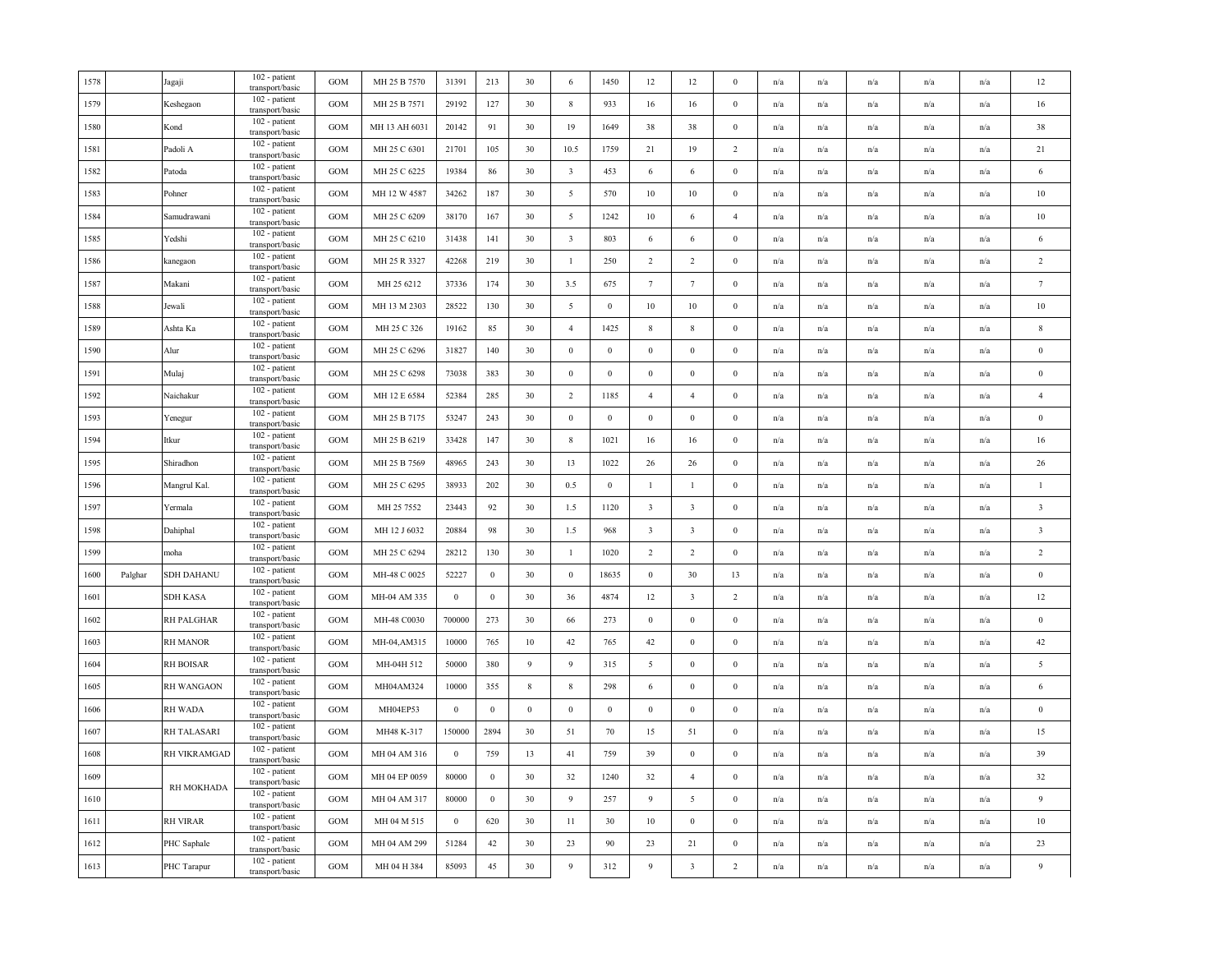| PHC Maswan        | 102 - patient<br>transport/basic              | <b>GOM</b>                                                                          | MH 04 308        | 38617            | 42           | 30               | $\bf{0}$         | $\mathbf{0}$     | $\bf{0}$         | $\bf{0}$         | $\bf{0}$         | n/a                     | n/a                     | n/a                     | n/a                     | n/a                     | $\bf{0}$         |
|-------------------|-----------------------------------------------|-------------------------------------------------------------------------------------|------------------|------------------|--------------|------------------|------------------|------------------|------------------|------------------|------------------|-------------------------|-------------------------|-------------------------|-------------------------|-------------------------|------------------|
| <b>PHC Durves</b> | 102 - patient<br>transport/basic              | GOM                                                                                 | MH 04 EQ 4       | 50111            | 60           | 30               | 36               | 360              | 36               | 31               | $\overline{2}$   | n/a                     | n/a                     | n/a                     | n/a                     | n/a                     | 36               |
| PHC Somta         | 102 - patient<br>transport/basic              | <b>GOM</b>                                                                          | MH 04 H 384      | 47574            | 30           | 30               | $18\,$           | 114              | 18               | 16               | $\bf{0}$         | n/a                     | $\mathrm{n}/\mathrm{a}$ | n/a                     | $\mathrm{n}/\mathrm{a}$ | n/a                     | $18\,$           |
| PHCMurbe          | 102 - patient                                 | GOM                                                                                 | MH 04 H 489      | 37098            | 30           | 30               | -1               | 56               | -1               | $\bf{0}$         | $\bf{0}$         | n/a                     | n/a                     | n/a                     | n/a                     | n/a                     | -1               |
| PHC K.Mahim       | 102 - patient                                 | GOM                                                                                 | MH 04 H 493      | 37603            | 22           | 30               | 12               | 270              | 12               | $\tau$           | $\boldsymbol{0}$ | n/a                     | n/a                     | n/a                     | n/a                     | n/a                     | $12\,$           |
| PHC Satpati       | 102 - patient<br>transport/basic              | GOM                                                                                 | MH 04 H 496      | 40156            | 25           | 30               | $\,0\,$          | $\boldsymbol{0}$ | $\boldsymbol{0}$ | $\bf{0}$         | $\boldsymbol{0}$ | n/a                     | n/a                     | n/a                     | n/a                     | n/a                     | $\,0\,$          |
| PHC Edwan         | 102 - patient<br>transport/basic              | GOM                                                                                 | MH 12 PA 4279    | 25299            | 20           | 30               | $\overline{4}$   | 90               | $\overline{4}$   | $\mathbf{1}$     | $\bf{0}$         | $\mathrm{n}/\mathrm{a}$ | n/a                     | n/a                     | n/a                     | $\mathrm{n}/\mathrm{a}$ | $\overline{4}$   |
| PHC Dandi         | 102 - patient<br>transport/basic              | GOM                                                                                 | MH 04 EP 48      | 139154           | 20           | 30               | $\overline{4}$   | 170              | $\overline{4}$   | $\overline{2}$   | $\mathbf{0}$     | n/a                     | n/a                     | n/a                     | n/a                     | n/a                     | $\overline{4}$   |
| Aina              | $102$ - patient<br>transport/basic            | <b>GOM</b>                                                                          | MH04/H478        | 35000            | $\bf{0}$     | 30               | 34               | 991              | 34               | $\,$ 8 $\,$      | $\mathbf{1}$     | n/a                     | n/a                     | n/a                     | n/a                     | n/a                     | 34               |
| Ashagad           | 102 - patient<br>transport/basic              | GOM                                                                                 | MH04/H913        | 44062            | $\bf{0}$     | 30               | 84               | 1424             | 49               | $\tau$           | $\boldsymbol{0}$ | n/a                     | n/a                     | n/a                     | n/a                     | n/a                     | 49               |
| Chinchani         | 102 - patient<br>transport/basic              | <b>GOM</b>                                                                          | MH04 AM 295      | 41712            | $\bf{0}$     | 23               | 23               | 530              | 21               | 11               | $\bf{0}$         | n/a                     | n/a                     | n/a                     | n/a                     | n/a                     | 21               |
| Dhundalwadi       | 102 - patient<br>transport/basic              | GOM                                                                                 | MH04 H476        | 48360            | $\mathbf{0}$ | $\bf{0}$         | $\mathbf{0}$     | $\boldsymbol{0}$ | $\mathbf{0}$     | $\boldsymbol{0}$ | $\boldsymbol{0}$ | n/a                     | n/a                     | n/a                     | $\mathbf{n}/\mathbf{a}$ | n/a                     | $\bf{0}$         |
| Ganjad            | 102 - patient<br>transport/basic              | GOM                                                                                 | MH-04 AM381      | 47747            | $\bf{0}$     | 28               | 36               | 1760             | 12               | $7\phantom{.0}$  | 2                | n/a                     | n/a                     | n/a                     | n/a                     | n/a                     | 12               |
| Gholwad           | 102 - patient<br>transport/basic              | GOM                                                                                 | MH04/477         | 43056            | $\bf{0}$     | 28               | 84               | 1424             | 51               | $\tau$           | $\boldsymbol{0}$ | n/a                     | n/a                     | n/a                     | n/a                     | n/a                     | 51               |
| Saiwan            | 102 - patient                                 | GOM                                                                                 | MH-04-475        | 53708            | $\,0\,$      | $\boldsymbol{0}$ | $\,0\,$          | $\boldsymbol{0}$ | $\boldsymbol{0}$ | $\boldsymbol{0}$ | $\boldsymbol{0}$ | n/a                     | n/a                     | n/a                     | n/a                     | n/a                     | $\,0\,$          |
| chandranagar      | 102 - patient<br>transport/basic              | GOM                                                                                 | $\,0\,$          | $\boldsymbol{0}$ | $\,0\,$      | $\boldsymbol{0}$ | $\,0\,$          | $\boldsymbol{0}$ | $\,0\,$          | $\boldsymbol{0}$ | $\mathbf{0}$     | n/a                     | n/a                     | n/a                     | n/a                     | n/a                     | $\,0\,$          |
| PHC tawa          | 102 - patient<br>transport/basic              | GOM                                                                                 | $\,0\,$          | $\bf{0}$         | $\bf{0}$     | $\bf{0}$         | $\,0\,$          | $\boldsymbol{0}$ | $\boldsymbol{0}$ | $\bf{0}$         | $\bf{0}$         | n/a                     | $\mathrm{n}/\mathrm{a}$ | n/a                     | $\mathrm{n}/\mathrm{a}$ | n/a                     | $\,0\,$          |
| PHC Kurze         | 102 - patient<br>transport/basic              | GOM                                                                                 | MH04H483         | 50250            | 620          | $\bf{0}$         | $\bf{0}$         | $\boldsymbol{0}$ | $\overline{0}$   | $\bf{0}$         | $\mathbf{0}$     | n/a                     | n/a                     | n/a                     | n/a                     | n/a                     | $\boldsymbol{0}$ |
| PHC Talwada       | 102 - patient<br>transport/basic              | GOM                                                                                 | MH04FA8419       | 40119            | 110          | $\boldsymbol{0}$ | $\,0\,$          | $\boldsymbol{0}$ | $\,0\,$          | $\bf{0}$         | $\boldsymbol{0}$ | n/a                     | n/a                     | n/a                     | n/a                     | n/a                     | $\,0\,$          |
| PHCMalwada        | 102 - patient<br>transport/basic              | <b>GOM</b>                                                                          | MH04MA383        | 45218            | 90           | $\bf{0}$         | $\mathbf{0}$     | $\boldsymbol{0}$ | $\mathbf{0}$     | $\bf{0}$         | $\bf{0}$         | n/a                     | $\mathrm{n}/\mathrm{a}$ | n/a                     | $\mathrm{n}/\mathrm{a}$ | n/a                     | $\bf{0}$         |
| PHC Khodala       | 102 - patient<br>transport/basic              | <b>GOM</b>                                                                          | MH 04 H 914      | 14800            | 32           | 26               | 36               | 1126             | 14               |                  |                  | n/a                     | n/a                     | n/a                     | n/a                     | n/a                     | 14               |
| PHCMorhanda       | transport/basic                               | GOM                                                                                 | MH 04 EP 49      | 12100            | 22           | 28               | 30               | 928              | 10               | $\sim$           |                  | n/a                     | n/a                     | n/a                     | n/a                     | n/a                     | $10\,$           |
| PHCvashala        | 102 - patient<br>transport/basic              | GOM                                                                                 | MH 04 AM 382     | 7800             | 20           | 24               | 26               | 722              | $\,$ 8 $\,$      | $\sim$           | $\sim$           | n/a                     | n/a                     | n/a                     | n/a                     | n/a                     | $\,$ 8 $\,$      |
| PHCAse            | 102 - patient<br>transport/basic              | GOM                                                                                 | MH 04 AM 385     | 9300             | 28           | 26               | 28               | 1034             | $7\phantom{.0}$  | $\sim$           |                  | $\mathrm{n}/\mathrm{a}$ | n/a                     | $\mathrm{n}/\mathrm{a}$ | n/a                     | n/a                     | $\tau$           |
| Nandgave          | 102 - patient<br>transport/basic              | $_{\rm GOM}$                                                                        | $\,0\,$          | $\bf{0}$         | $\bf{0}$     | $\bf{0}$         | $\mathbf{0}$     | $\mathbf{0}$     | $\mathbf{0}$     | $\boldsymbol{0}$ | $\boldsymbol{0}$ | n/a                     | n/a                     | n/a                     | n/a                     | n/a                     | $\bf{0}$         |
| Sakur             | 102 - patient<br>transport/basic              | GOM                                                                                 | 33357            | 33357            | $\bf{0}$     | $\bf{0}$         | $\boldsymbol{0}$ | $\boldsymbol{0}$ | $\mathbf{0}$     | $\boldsymbol{0}$ | $\mathbf{0}$     | n/a                     | n/a                     | n/a                     | n/a                     | n/a                     | $\bf{0}$         |
| Sakharshet        | 102 - patient<br>transport/basic              | <b>GOM</b>                                                                          | 38139            | 38139            | $\bf{0}$     | $\bf{0}$         | $\bf{0}$         | $\boldsymbol{0}$ | $\bf{0}$         | $\boldsymbol{0}$ | $\boldsymbol{0}$ | n/a                     | n/a                     | n/a                     | n/a                     | n/a                     | $\boldsymbol{0}$ |
| Jamsar            | 102 - patient<br>transport/basic              | <b>GOM</b>                                                                          | $\bf{0}$         | $\bf{0}$         | $\bf{0}$     | $\boldsymbol{0}$ | $\mathbf{0}$     | $\mathbf{0}$     | $\boldsymbol{0}$ | $\bf{0}$         | $\bf{0}$         | n/a                     | n/a                     | n/a                     | $\mathrm{n}/\mathrm{a}$ | n/a                     | $\bf{0}$         |
| PHCkudus          | 102 - patient<br>transport/basic              | GOM                                                                                 | MH04H915         | $\bf{0}$         | 2751         | $\boldsymbol{0}$ | 87               | $\boldsymbol{0}$ | $\boldsymbol{0}$ | $\boldsymbol{0}$ | $\boldsymbol{0}$ | n/a                     | n/a                     | n/a                     | n/a                     | n/a                     | $\,0\,$          |
| PHCkhaniwali      | 102 - patient<br>transport/basic              | GOM                                                                                 | MH04H285         | 43147            | $\bf{0}$     | $\bf{0}$         | 15               | 1161             | 15               | $\boldsymbol{0}$ | $\mathbf{0}$     | n/a                     | n/a                     | n/a                     | n/a                     | n/a                     | 15               |
| PHC gorha         | 102 - patient<br>transport/basic              | <b>GOM</b>                                                                          | MH04AM305        | 549              | $\bf{0}$     | 51               | $\bf{0}$         | $\bf{0}$         | 42               | $\bf{0}$         | $\bf{0}$         | n/a                     | n/a                     | n/a                     | n/a                     | n/a                     | 42               |
| PHC parali        | 102 - patient<br>transport/basic              | <b>GOM</b>                                                                          | MH04 H650        | $\bf{0}$         | $\bf{0}$     | $\bf{0}$         | $\bf{0}$         | 250              | 15               | $\overline{2}$   | $\mathbf{1}$     | n/a                     | n/a                     | n/a                     | n/a                     | n/a                     | 15               |
| PHC AGASHI        | 102 - patient<br>transport/basic              | GOM                                                                                 | MH04H495         | $\boldsymbol{0}$ | $\bf{0}$     | $\boldsymbol{0}$ | $\,0\,$          | $\boldsymbol{0}$ | $\,0\,$          | $\boldsymbol{0}$ | $\bf{0}$         | n/a                     | n/a                     | n/a                     | n/a                     | n/a                     | $\bf{0}$         |
| PHC SOPARA        | 102 - patient<br>transport/basic              | GOM                                                                                 | $\boldsymbol{0}$ | $\boldsymbol{0}$ | $\bf{0}$     | $\bf{0}$         | $\mathbf{0}$     | $\boldsymbol{0}$ | $\boldsymbol{0}$ | $\bf{0}$         | $\bf{0}$         | $\mathrm{n}/\mathrm{a}$ | n/a                     | n/a                     | $\mathrm{n}/\mathrm{a}$ | $\mathbf{n}/\mathbf{a}$ | $\bf{0}$         |
| PHC NAVGHAR       | 102 - patient<br>transport/basic              | <b>GOM</b>                                                                          | $\boldsymbol{0}$ | 21075            | $\bf{0}$     | $\boldsymbol{0}$ | $\boldsymbol{0}$ | $\mathbf{0}$     | $\,0\,$          | $\bf{0}$         | $\bf{0}$         | n/a                     | n/a                     | n/a                     | n/a                     | n/a                     | $\bf{0}$         |
| PHC KAMAN         | $\overline{102}$ - patient<br>transport/basic | GOM                                                                                 | MH48C-0069       | 35395            | 60           | $\boldsymbol{0}$ | $\boldsymbol{0}$ | $\boldsymbol{0}$ | $\,0\,$          | $\boldsymbol{0}$ | $\boldsymbol{0}$ | n/a                     | n/a                     | n/a                     | n/a                     | n/a                     | $\,0\,$          |
|                   |                                               | transport/basic<br>transport/basic<br>transport/basic<br>$\overline{1}02$ - patient |                  |                  |              |                  |                  |                  |                  |                  |                  |                         |                         |                         |                         |                         |                  |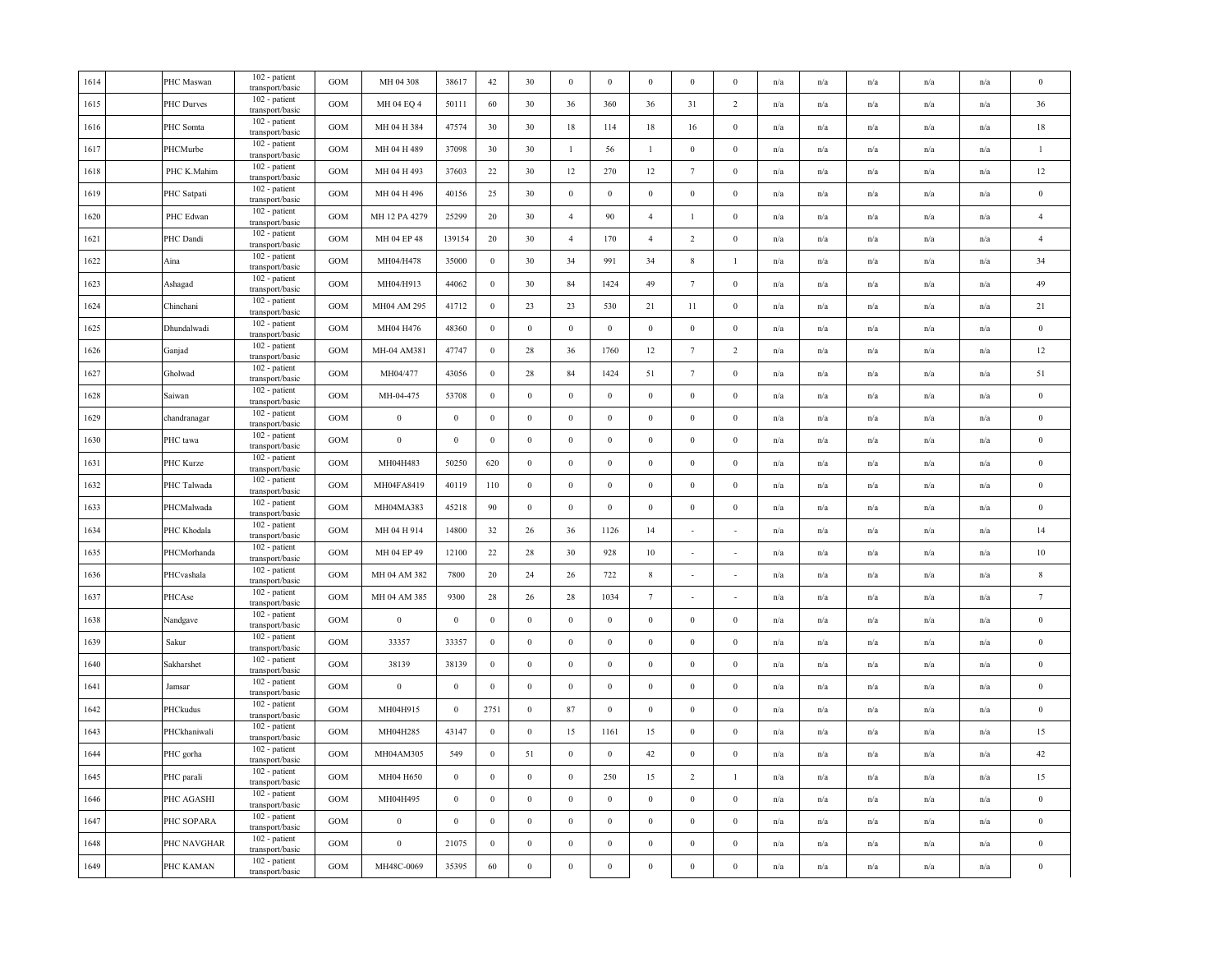| 1650 |          | PHC CHANDANS     | 102 - patient<br>transport/basic   | <b>GOM</b> | MH48C-0042       | 8497     | $\bf{0}$        | $\boldsymbol{0}$ | $\boldsymbol{0}$        | $\boldsymbol{0}$ | $\boldsymbol{0}$        | $\boldsymbol{0}$        | $\mathbf{0}$     | n/a                     | n/a                     | n/a                     | n/a                     | n/a                     | $\bf{0}$                |
|------|----------|------------------|------------------------------------|------------|------------------|----------|-----------------|------------------|-------------------------|------------------|-------------------------|-------------------------|------------------|-------------------------|-------------------------|-------------------------|-------------------------|-------------------------|-------------------------|
| 1651 |          | PHC NIRMAL       | 102 - patient<br>transport/basic   | GOM        | $\boldsymbol{0}$ | $\bf{0}$ | $\bf{0}$        | $\boldsymbol{0}$ | $\,0\,$                 | $\boldsymbol{0}$ | $\boldsymbol{0}$        | $\bf{0}$                | $\bf{0}$         | n/a                     | n/a                     | n/a                     | n/a                     | n/a                     | $\bf{0}$                |
| 1652 |          | PHC PAROL        | 102 - patient<br>transport/basic   | GOM        | $\boldsymbol{0}$ |          | 80              | $\overline{2}$   | $\overline{2}$          | 80               | $\overline{2}$          | $\overline{2}$          | $\mathbf{0}$     | n/a                     | n/a                     | n/a                     | n/a                     | n/a                     | $\sqrt{2}$              |
| 1653 |          | PHC Amgaon       | 102 - patient<br>transport/basic   | <b>GOM</b> | MH-04 C-8370     | 54336    | $8\phantom{.0}$ | $\bf{0}$         | $\mathbf{0}$            | $\bf{0}$         | $\bf{0}$                | $\bf{0}$                | $\mathbf{0}$     | n/a                     | n/a                     | n/a                     | n/a                     | n/a                     | $\bf{0}$                |
| 1654 |          | PHC Vasa         | 102 - patient<br>transport/basic   | GOM        | MH-04 87         | 50996    | 5               | $\boldsymbol{0}$ | $\,0\,$                 | $\boldsymbol{0}$ | $\boldsymbol{0}$        | $\boldsymbol{0}$        | $\boldsymbol{0}$ | n/a                     | n/a                     | n/a                     | n/a                     | n/a                     | $\,0\,$                 |
| 1655 |          | PHC Sutrakar     | 102 - patient<br>transport/basic   | GOM        | $\boldsymbol{0}$ | 42873    | $\mathbf{0}$    | $\bf{0}$         | $\mathbf{0}$            | $\bf{0}$         | $\mathbf{0}$            | $\bf{0}$                | $\bf{0}$         | $\mathrm{n}/\mathrm{a}$ | n/a                     | n/a                     | n/a                     | n/a                     | $\boldsymbol{0}$        |
| 1656 |          | PHC Udhava       | 102 - patient<br>transport/basic   | <b>GOM</b> | MH-14 CL-1292    | 20615    | 13              | $\boldsymbol{0}$ | $\mathbf{0}$            | 1210             | $\bf{0}$                | $\boldsymbol{0}$        | $\bf{0}$         | n/a                     | n/a                     | n/a                     | n/a                     | n/a                     | $\bf{0}$                |
| 1657 | Parbhani |                  | 102 - patient<br>transport/basic   | GOM        | MH22-D7938       |          |                 | 30               | 73                      | 3204             | 367                     | 181                     | $40\,$           | n/a                     | n/a                     | n/a                     | n/a                     | n/a                     | 367                     |
| 1658 |          | DH/WH            | 102 - patient<br>transport/basic   | <b>GOM</b> | MH22-D7940       |          |                 | 30               | 91                      | 6167             | 532                     | 277                     | 64               | n/a                     | n/a                     | n/a                     | n/a                     | n/a                     | 532                     |
| 1659 |          | PARBBHANI        | 102 - patient<br>transport/basic   | <b>GOM</b> | MH22-D7942       | 307191   | 6214            | 30               | 16                      | 559              | 100                     | 45                      | 26               | n/a                     | n/a                     | n/a                     | n/a                     | n/a                     | 100                     |
| 1660 |          |                  | 102 - patient<br>transport/basic   | GOM        | MH2-D-1498       |          |                 | 30               | $18\,$                  | 900              | 86                      | 76                      | $\bf{0}$         | n/a                     | n/a                     | n/a                     | n/a                     | n/a                     | 86                      |
| 1661 |          | SDH Gangakhed    | 102 - patient<br>transport/basic   | GOM        | MH22-D-7822      | 49332    | 40              | 30               | 24                      | 1045             | 124                     | 67                      | 13               | n/a                     | n/a                     | n/a                     | n/a                     | n/a                     | 124                     |
| 1662 |          | <b>SDH</b> Sailu | 102 - patient<br>transport/basic   | GOM        | MH22-D-7821      | 48712    | 40              | 30               | 30                      | 1832             | 217                     | 120                     | 31               | n/a                     | n/a                     | n/a                     | n/a                     | n/a                     | 217                     |
| 1663 |          | RH Bori          | 102 - patient<br>transport/basic   | <b>GOM</b> | MH22-D-7889      | 14372    | 40              | 20               | 20                      | 500              | 43                      | 26                      | $\bf{0}$         | n/a                     | n/a                     | n/a                     | n/a                     | n/a                     | 43                      |
| 1664 |          | <b>RH</b> Jintur | 102 - patient<br>transport/basic   | GOM        | MH22-D-7808      | 48139    | 40              | 20               | 28                      | 1800             | 150                     | 86                      | 14               | n/a                     | n/a                     | n/a                     | n/a                     | n/a                     | 150                     |
| 1665 |          | <b>RH</b> Manwat | 102 - patient<br>transport/basic   | GOM        | MH22-D-7888      | 40181    | 40              | 30               | 20                      | 1000             | 90                      | 52                      | $\mathbf{0}$     | n/a                     | $\mathrm{n}/\mathrm{a}$ | $\mathrm{n}/\mathrm{a}$ | $\mathrm{n}/\mathrm{a}$ | n/a                     | 90                      |
| 1666 |          | RH Purna         | 102 - patient<br>transport/basic   | <b>GOM</b> | MH22-D-7890      | 37096    | 40              | 15               | 15                      | 600              | 60                      | 34                      | $\bf{0}$         | n/a                     | n/a                     | n/a                     | $\mathrm{n}/\mathrm{a}$ | n/a                     | 60                      |
| 1667 |          | RH Pathari       | 102 - patient<br>transport/basic   | <b>GOM</b> | MH22-D-7809      | 39458    | 40              | 30               | 25                      | 995              | 120                     | 65                      | $\bf{0}$         | n/a                     | n/a                     | n/a                     | n/a                     | n/a                     | 120                     |
| 1668 |          | RH Palam         | 102 - patient<br>transport/basic   | GOM        | MH22-D-7939      | 15000    | 60              | 30               | 25                      | 764              | 45                      | 34                      | $\bf{0}$         | n/a                     | n/a                     | n/a                     | n/a                     | n/a                     | 45                      |
| 1669 |          | PHC Dharasur     | 102 - patient<br>transport/basic   | GOM        | MH 22 D 7805     | 5000     | 35              | 30               | $\,0\,$                 | $\boldsymbol{0}$ | $\boldsymbol{0}$        | $\bf{0}$                | $\bf{0}$         | $\mathrm{n}/\mathrm{a}$ | n/a                     | n/a                     | n/a                     | $\mathrm{n}/\mathrm{a}$ | $\boldsymbol{0}$        |
| 1670 |          | PHC Kodri        | 102 - patient<br>transport/basic   | GOM        | MH 22 D 7815     | 3200     | 65              | 30               | 11                      | 640              | $11\,$                  | $7\phantom{.0}$         | $\boldsymbol{0}$ | n/a                     | n/a                     | n/a                     | n/a                     | n/a                     | 11                      |
| 1671 |          | PHC Mahatpuri    | 102 - patient<br>transport/basic   | GOM        | MH 22 D 7804     | 5000     | 65              | 30               | $\overline{9}$          | 800              | 6                       | $\overline{\mathbf{3}}$ | $\boldsymbol{0}$ | $\mathrm{n}/\mathrm{a}$ | n/a                     | n/a                     | n/a                     | n/a                     | $\sqrt{6}$              |
| 1672 |          | PHC Pimpaldari   | 102 - patient<br>transport/basic   | GOM        | MH 22 D 7834     | 3600     | 75              | 30               | 5                       | 500              | $\overline{\mathbf{3}}$ | $\overline{2}$          | $\boldsymbol{0}$ | n/a                     | n/a                     | n/a                     | n/a                     | n/a                     | $\overline{\mathbf{3}}$ |
| 1673 |          | PHC Rani Sawarga | 102 - patient<br>transport/basic   | GOM        | MH 22 D 7831     | 9000     | 60              | 30               | 22                      | 1510             | 32                      | 19                      | $\overline{4}$   | n/a                     | n/a                     | n/a                     | n/a                     | n/a                     | 32                      |
| 1674 |          | PHC Aadgaon      | 102 - patient<br>transport/basic   | GOM        | MH 22 D 7803     | 5300     | 62              | 30               | 15                      | 742              | 14                      | $\,$ 8 $\,$             | $\boldsymbol{0}$ | n/a                     | n/a                     | n/a                     | n/a                     | n/a                     | 14                      |
| 1675 |          | PHC Aasegaon     | 102 - patient<br>transport/basic   | GOM        | MH 22 D 7847     | 3900     | 35              | 30               | 16                      | 925              | 12                      | $7\phantom{.0}$         | $\bf{0}$         | n/a                     | n/a                     | n/a                     | n/a                     | n/a                     | 12                      |
| 1676 |          | PHC Charthana    | 102 - patient<br>transport/basic   | <b>GOM</b> | MH 22 D 7835     | 8000     | 60              | 30               | $18\,$                  | 1100             | $27\,$                  | 13                      | $\mathbf{0}$     | n/a                     | n/a                     | n/a                     | $\mathbf{n}/\mathbf{a}$ | n/a                     | 27                      |
| 1677 |          | PHC Kausadi      | 102 - patient<br>transport/basic   | <b>GOM</b> | MH 22 D 7817     | 7500     | 30              | 30               | 12                      | 517              | 19                      | 11                      | $\overline{4}$   | n/a                     | n/a                     | n/a                     | n/a                     | n/a                     | 19                      |
| 1678 |          | PHC Vazar Budruk | 102 - patient<br>transport/basic   | GOM        | MH 22 D 7810     | 3500     | 90              | 30               | 14                      | 921              | 9                       | 6                       | $\bf{0}$         | n/a                     | n/a                     | n/a                     | n/a                     | n/a                     | $\overline{9}$          |
| 1679 |          | PHC Yeldari      | 102 - patient<br>transport/basic   | <b>GOM</b> | MH 22 D 7848     | 8400     | 55              | 30               | 26                      | 1765             | 28                      | 16                      | 2                | n/a                     | n/a                     | n/a                     | n/a                     | n/a                     | 28                      |
| 1680 |          | PHC Kolha        | 102 - patient<br>transport/basic   | GOM        | MH 22 D 7818     | 3400     | 25              | 30               | 15                      | 600              | 26                      | 15                      | $\bf{0}$         | n/a                     | n/a                     | n/a                     | n/a                     | n/a                     | 26                      |
| 1681 |          | PHC Rampuri      | 102 - patient<br>transport/basic   | GOM        | MH 22 D 7802     | 4400     | 40              | 20               | $\overline{\mathbf{3}}$ | 300              | $\overline{2}$          | $\mathbf{1}$            | $\bf{0}$         | n/a                     | n/a                     | n/a                     | n/a                     | n/a                     | $\overline{2}$          |
| 1682 |          | PHC Chatori      | 102 - patient<br>transport/basic   | GOM        | MH 22 D 7813     | 4600     | 70              | 30               | 17                      | 1200             | 24                      | 17                      | $\mathbf{0}$     | n/a                     | n/a                     | n/a                     | n/a                     | n/a                     | 24                      |
| 1683 |          | PHC Ravrajur     | $102$ - patient<br>transport/basic | <b>GOM</b> | MH 22 D 7843     | 3300     | 61              | 30               | 6                       | 300              | $\overline{\mathbf{3}}$ | $\overline{\mathbf{3}}$ | $\bf{0}$         | n/a                     | n/a                     | n/a                     | n/a                     | n/a                     | $\overline{\mathbf{3}}$ |
| 1684 |          | PHC Daithana     | 102 - patient<br>transport/basic   | GOM        | MH 22 D 7816     | 7000     | 23              | 30               | 21                      | 980              | 28                      | 15                      | $\overline{4}$   | n/a                     | n/a                     | n/a                     | n/a                     | n/a                     | $28\,$                  |
| 1685 |          | PHC Jamb         | 102 - patient<br>transport/basic   | <b>GOM</b> | MH 22 D 7819     | 5000     | 9               | 30               | 9                       | 400              | 6                       | 6                       | $\mathbf{0}$     | n/a                     | $\mathrm{n}/\mathrm{a}$ | n/a                     | $\mathrm{n}/\mathrm{a}$ | $\mathrm{n}/\mathrm{a}$ | 6                       |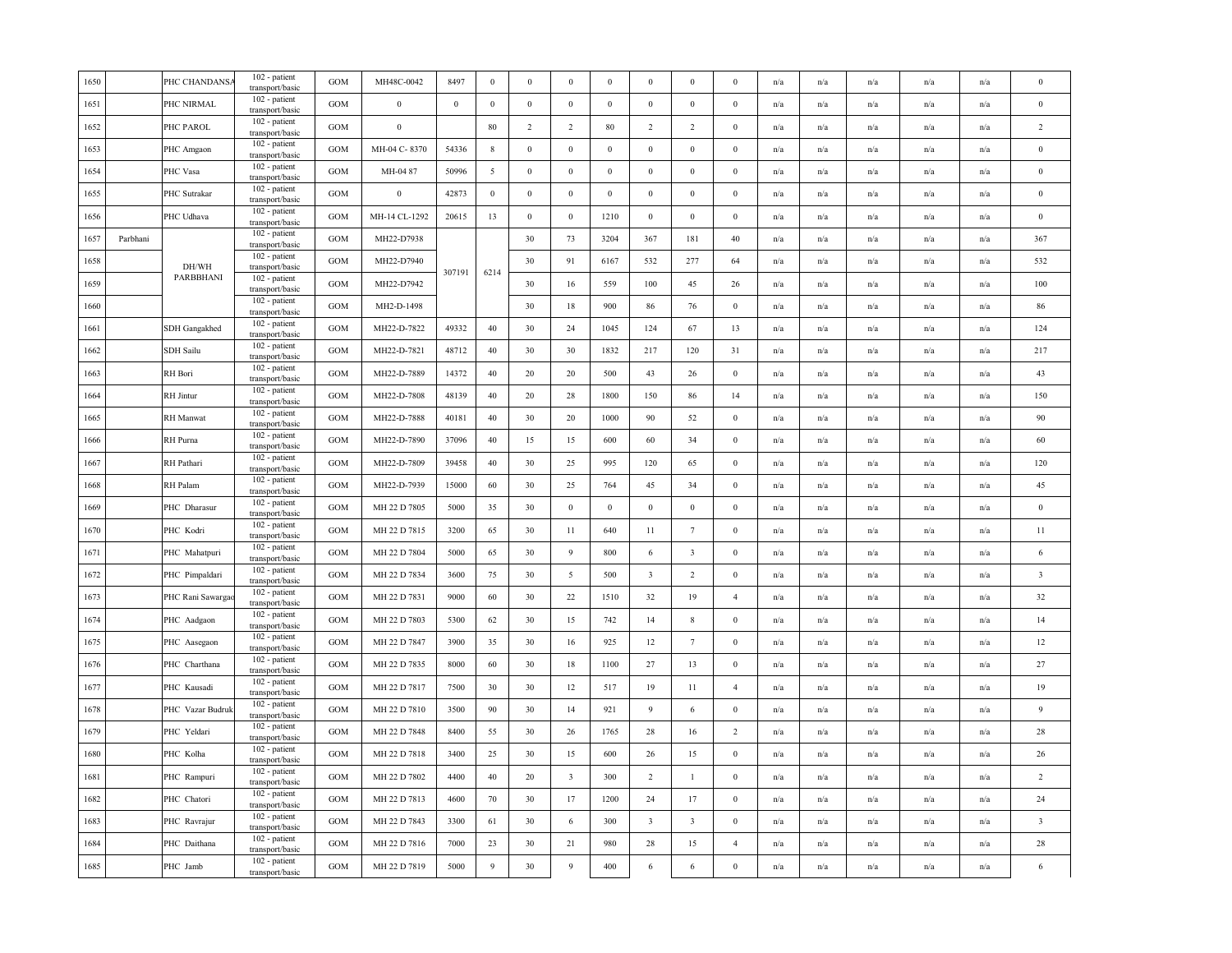|      | PHC Pedgaon         | 102 - patient                      | <b>GOM</b>                                            | MH 22 D 7836            | 8000   | 18   | 30               | 14                      | 842              | 20                      | 14               | 6                       | n/a                     | n/a                     | n/a | n/a                     | n/a                     | 20                      |
|------|---------------------|------------------------------------|-------------------------------------------------------|-------------------------|--------|------|------------------|-------------------------|------------------|-------------------------|------------------|-------------------------|-------------------------|-------------------------|-----|-------------------------|-------------------------|-------------------------|
|      | PHC Pingali         | 102 - patient<br>transport/basic   | GOM                                                   | MH 22 D 7811            | 6500   | 10   | 30               | 11                      | 650              | 17                      | 9                | $\bf{0}$                | n/a                     | n/a                     | n/a | n/a                     | n/a                     | 17                      |
|      | PHC Zari            | 102 - patient<br>transport/basic   | <b>GOM</b>                                            | MH 22 D 7812            | 9500   | 20   | 30               | 16                      | 900              | 17                      | 10               | $\bf{0}$                | n/a                     | $\mathrm{n}/\mathrm{a}$ | n/a | $\mathrm{n}/\mathrm{a}$ | n/a                     | 17                      |
|      | PHC Babulgaon       | 102 - patient<br>transport/basic   | GOM                                                   | MH 22 D 7806            | 4200   | 70   | 30               | $\,$ 8 $\,$             | 700              | $8\phantom{.0}$         | 5                | $\bf{0}$                | n/a                     | n/a                     | n/a | n/a                     | n/a                     | $\,$ 8 $\,$             |
|      | PHC Hatgaon         | 102 - patient                      | GOM                                                   | MH 22 D 7801            | 3600   | 65   | 30               | $7\phantom{.0}$         | 600              | $7\phantom{.0}$         | 5                | $\boldsymbol{0}$        | n/a                     | n/a                     | n/a | n/a                     | n/a                     | $7\phantom{.0}$         |
|      | PHC Pathargavhan    | 102 - patient<br>transport/basic   | <b>GOM</b>                                            | MH 22 D 7845            | 2700   | 72   | 30               | 6                       | 840              | $\,$ 8 $\,$             | 6                | $\overline{c}$          | n/a                     | n/a                     | n/a | n/a                     | n/a                     | $\,$ 8 $\,$             |
|      | PHC Waghala         | 102 - patient<br>transport/basic   | GOM                                                   | MH 22 D 7814            | 3000   | 60   | 30               | $\overline{\mathbf{3}}$ | 300              | $\overline{2}$          | $\mathbf{1}$     | 2                       | $\mathrm{n}/\mathrm{a}$ | n/a                     | n/a | n/a                     | n/a                     | $\sqrt{2}$              |
|      | PHC Dha. Kale       | 102 - patient<br>transport/basic   | GOM                                                   | MH 22 D 7830            | 3000   | 35   | 30               | $7\phantom{.0}$         | 600              | 12                      | $7\phantom{.0}$  | $\mathbf{0}$            | n/a                     | n/a                     | n/a | n/a                     | n/a                     | $12\,$                  |
|      | PHC Kantheshwar     | 102 - patient<br>transport/basic   | <b>GOM</b>                                            | MH 22 D 7841            | 1500   | 50   | 20               | $\boldsymbol{0}$        | $\boldsymbol{0}$ | $\boldsymbol{0}$        | $\boldsymbol{0}$ | $\boldsymbol{0}$        | n/a                     | n/a                     | n/a | n/a                     | n/a                     | $\boldsymbol{0}$        |
|      | PHC kawalgaon       | 102 - patient<br>transport/basic   | GOM                                                   | MH 22 D 7832            | 5300   | 60   | 30               | 19                      | 935              | 20                      | 11               | $\overline{4}$          | $\mathrm{n}/\mathrm{a}$ | n/a                     | n/a | n/a                     | n/a                     | 20                      |
|      | PHC Tadkalas        | 102 - patient<br>transport/basic   | <b>GOM</b>                                            | MH 22 D 7833            | 7500   | 24   | 30               | 13                      | 765              | 17                      | 8                | 2                       | n/a                     | n/a                     | n/a | n/a                     | n/a                     | 17                      |
|      | PHC deulgaon Gat    | 102 - patient<br>transport/basic   | GOM                                                   | MH 22 D 7807            | 4200   | 62   | 15               | $\mathbf{0}$            | $\boldsymbol{0}$ | $\mathbf{0}$            | $\boldsymbol{0}$ | $\boldsymbol{0}$        | n/a                     | n/a                     | n/a | n/a                     | n/a                     | $\bf{0}$                |
|      | PHC Walur           | 102 - patient<br>transport/basic   | GOM                                                   | MH 22 D 7842            | 11000  | 52   | $\bf{0}$         | $\boldsymbol{0}$        | $\mathbf{0}$     | $\overline{4}$          | $\overline{4}$   | $\bf{0}$                | n/a                     | n/a                     | n/a | n/a                     | n/a                     | $\overline{4}$          |
|      | PHC Sonepeth        | 102 - patient<br>transport/basic   | GOM                                                   | MH 22 D 7844            | 16000  | 78   | 30               | 30                      | 1810             | 113                     | 59               | $\overline{4}$          | n/a                     | n/a                     | n/a | n/a                     | n/a                     | 113                     |
|      | PHC BABULGAON       | 102 - patient                      | GOM                                                   | MH14-CL-0534            | 4400   | 20   | 30               | 63                      | 4177             | 168                     | 168              | $\overline{4}$          | n/a                     | n/a                     | n/a | n/a                     | n/a                     | 168                     |
|      | PHC DAITHNA         | 102 - patient<br>transport/basic   | GOM                                                   | MH14-CL-0970            | 7000   | 23   | 30               | 69                      | 3566             | 189                     | 189              | 11                      | n/a                     | n/a                     | n/a | n/a                     | n/a                     | 189                     |
|      | <b>SDH GANGAKHE</b> | 102 - patient<br>transport/basic   | <b>GOM</b>                                            | MH14-CL-0926            | 49332  | 40   | 30               | 69                      | 4802             | 157                     | 157              |                         | n/a                     | $\mathrm{n}/\mathrm{a}$ | n/a | $\mathbf{n}/\mathbf{a}$ | $\mathrm{n}/\mathrm{a}$ | 157                     |
|      | <b>RH JINTUR</b>    | 102 - patient<br>transport/basic   | GOM                                                   | MH14-CL-1181            | 48139  | 40   | 30               | 72                      | 5178             | 212                     | 212              |                         | n/a                     | n/a                     | n/a | n/a                     | n/a                     | 212                     |
|      | PHC KOLHA           | 102 - patient<br>transport/basic   | GOM                                                   | MH14-CW-2584            | 3400   | 25   | 30               | 96                      | 5441             | 176                     | 176              | 11                      | n/a                     | n/a                     | n/a | n/a                     | n/a                     | 176                     |
|      | RH PALAM            | 102 - patient<br>transport/basic   | <b>GOM</b>                                            | MH14-CL-0993            | 15000  | 60   | 30               | 67                      | 5052             | 197                     | 197              | 2                       | n/a                     | $\mathrm{n}/\mathrm{a}$ | n/a | $\mathbf{n}/\mathbf{a}$ | n/a                     | 197                     |
|      | <b>DH PARBHANI</b>  | 102 - patient<br>transport/basic   | <b>GOM</b>                                            | MH14-CL-0917            | 307191 | 20   | 30               | 64                      | 3604             | 156                     | 156              | 3                       | n/a                     | n/a                     | n/a | n/a                     | n/a                     | 156                     |
|      | <b>RH PATHRI</b>    | 102 - patient<br>transport/basic   | GOM                                                   | MH14-CL-0996            | 39458  | 40   | 30               | 86                      | 6894             | 216                     | 216              | $\mathbf{1}$            | n/a                     | n/a                     | n/a | n/a                     | n/a                     | 216                     |
|      | <b>RH PURNA</b>     | 102 - patient<br>transport/basic   | GOM                                                   | MH14-CL-0969            | 16000  | 40   | 30               | 68                      | 3818             | 223                     | 223              |                         | n/a                     | n/a                     | n/a | n/a                     | n/a                     | 223                     |
|      | PHC RAMPURI         | 102 - patient<br>transport/basic   | GOM                                                   | MH14-CL-0984            | 4400   | 39   | 30               | 48                      | 4241             | 243                     | 243              | $\overline{c}$          | n/a                     | n/a                     | n/a | n/a                     | n/a                     | 243                     |
|      | <b>SDH SELU</b>     | 102 - patient<br>transport/basic   | GOM                                                   | MH14-CL-1322            | 48712  | 40   | 30               | 64                      | 5250             | 140                     | 140              | $\sqrt{5}$              | n/a                     | n/a                     | n/a | n/a                     | $\mathrm{n}/\mathrm{a}$ | 140                     |
|      | PHC SONPETH         | 102 - patient<br>transport/basic   | GOM                                                   | MH14-CL-0962            | 16000  | 80   | 30               | 61                      | 2889             | 180                     | 180              | $\overline{2}$          | n/a                     | n/a                     | n/a | n/a                     | n/a                     | 180                     |
|      | PHC ZARI            | 102 - patient<br>transport/basic   | <b>GOM</b>                                            | MH14-CL-0960            | 9500   | 15   | 30               | 96                      | 5346             | 262                     | 262              | $\overline{\mathbf{3}}$ | n/a                     | n/a                     | n/a | n/a                     | n/a                     | 262                     |
| Pune |                     | 102 - patient<br>transport/basic   | <b>GOM</b>                                            | MH 14 CJ 0136           |        |      |                  |                         |                  |                         |                  |                         | n/a                     | n/a                     | n/a | $\mathrm{n}/\mathrm{a}$ | n/a                     | 75                      |
|      |                     | 102 - patient<br>transport/basic   | GOM                                                   | MH 14 CL 0057           |        |      |                  |                         |                  |                         |                  |                         | n/a                     | n/a                     | n/a | n/a                     | n/a                     | $\,0\,$                 |
|      |                     | 102 - patient<br>transport/basic   | GOM                                                   | MH 12 CT 2696           |        |      |                  |                         |                  |                         |                  |                         | n/a                     | n/a                     | n/a | n/a                     | n/a                     | $\bf{0}$                |
|      |                     | 102 - patient<br>transport/basic   | <b>GOM</b>                                            | MH 42 B 6509            |        |      |                  |                         |                  |                         |                  |                         | n/a                     | n/a                     | n/a | n/a                     | n/a                     | $\bf{0}$                |
|      | Bhor                | 102 - patient<br>transport/basic   | <b>GOM</b>                                            | MH12HB9043              | 165000 | 155  |                  | 18                      | 30               | 18                      | $\,$ 8 $\,$      | $\mathbf{1}$            | n/a                     | n/a                     | n/a | n/a                     | n/a                     | 18                      |
|      | Indapur             | 102 - patient<br>transport/basic   | GOM                                                   | MH12AH5321              | 28000  | 250  |                  | $\boldsymbol{0}$        | 1361             | $\,0\,$                 | $\boldsymbol{0}$ | $\bf{0}$                | n/a                     | n/a                     | n/a | n/a                     | n/a                     | $\bf{0}$                |
|      | Daund               | 102 - patient<br>transport/basic   | GOM                                                   | MH12AU8435              | 25000  | 200  |                  | $\boldsymbol{0}$        | $\boldsymbol{0}$ | $\mathbf{0}$            | $\bf{0}$         | $\bf{0}$                | $\mathrm{n}/\mathrm{a}$ | n/a                     | n/a | $\mathrm{n}/\mathrm{a}$ | $\mathrm{n}/\mathrm{a}$ | $\bf{0}$                |
|      | Ambegaon            | 102 - patient<br>transport/basic   | <b>GOM</b>                                            | MH149821                | 75000  | 2050 |                  | $\overline{\mathbf{3}}$ | 3000             | $\overline{\mathbf{3}}$ | $\bf{0}$         | $\mathbf{0}$            | n/a                     | n/a                     | n/a | n/a                     | n/a                     | $\overline{\mathbf{3}}$ |
|      | Baramati            | $102$ - patient<br>transport/basic | GOM                                                   | MH12CC2969/MH<br>426761 |        |      |                  | 24                      | 1219             | $24\,$                  | $\,$ 8 $\,$      | $\mathbf{1}$            | n/a                     | n/a                     | n/a | n/a                     | n/a                     | 24                      |
|      |                     | DH                                 | transport/basic<br>transport/basic<br>transport/basic |                         |        |      | 160000<br>725150 |                         | 75               | NA                      | 75               | $\boldsymbol{0}$        | $\boldsymbol{0}$        |                         |     |                         |                         |                         |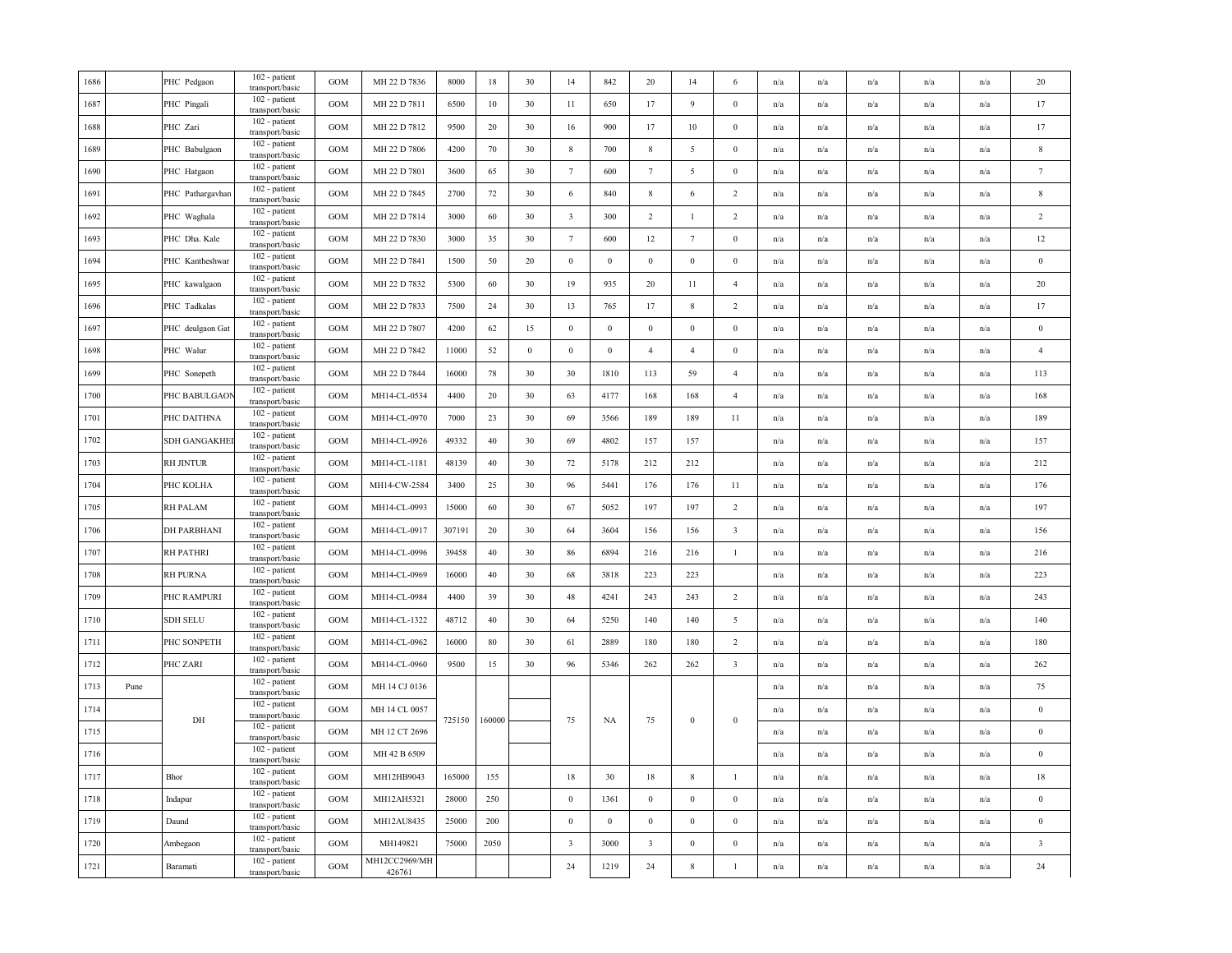| 1722 | Purandar | 102 - patient<br>transport/basic | GOM          | MH12FC9773  | 60000 | 1300        | 35                      | 500      | 35                      | $\mathbf{0}$            | $\mathbf{0}$     | n/a | n/a                     | n/a                     | n/a                     | n/a                     | 35                      |
|------|----------|----------------------------------|--------------|-------------|-------|-------------|-------------------------|----------|-------------------------|-------------------------|------------------|-----|-------------------------|-------------------------|-------------------------|-------------------------|-------------------------|
| 1723 | Purandar | 102 - patient<br>transport/basic | <b>GOM</b>   | MH12FC9766  | 60000 | 2500        | $\boldsymbol{0}$        | $\bf{0}$ | $\overline{0}$          | $\bf{0}$                | $\bf{0}$         | n/a | n/a                     | n/a                     | n/a                     | n/a                     | $\bf{0}$                |
| 1724 | Baramati | 102 - patient<br>transport/basic | <b>GOM</b>   | MH12AH5312  | 51000 | 4719.25     | $\,0\,$                 | $\,0\,$  | $\,0\,$                 | $\boldsymbol{0}$        | $\bf{0}$         | n/a | n/a                     | n/a                     | n/a                     | n/a                     | $\,0\,$                 |
| 1725 | Baramati | 102 - patient<br>transport/basic | <b>GOM</b>   | MH12AH5317  | 75000 | 2500        | $\mathbf{1}$            | 119      | $\mathbf{1}$            | $\bf{0}$                | $\bf{0}$         | n/a | $\mathrm{n}/\mathrm{a}$ | $\mathrm{n}/\mathrm{a}$ | $\mathrm{n}/\mathrm{a}$ | n/a                     | $\mathbf{1}$            |
| 1726 | Daund    | 102 - patient<br>transport/basic | <b>GOM</b>   | MH12B6639   | 30000 | 2500        | 28                      | 612      | 28                      | 9                       | $\mathbf{0}$     | n/a | n/a                     | n/a                     | n/a                     | n/a                     | 28                      |
| 1727 | Khed     | 102 - patient<br>transport/basic | <b>GOM</b>   | MH14CJ137   | 62000 | 3000        | $\mathbf{1}$            | 20       | $\mathbf{1}$            | $\bf{0}$                | $\bf{0}$         | n/a | n/a                     | n/a                     | n/a                     | n/a                     | $\mathbf{1}$            |
| 1728 | Khed     | 102 - patient<br>transport/basic | <b>GOM</b>   | MH12FC9783  | 56000 | 2000        | 15                      | 610      | 15                      | $\overline{4}$          | $\overline{4}$   | n/a | n/a                     | n/a                     | n/a                     | n/a                     | 15                      |
| 1729 | Khed     | 102 - patient<br>transport/basic | <b>GOM</b>   | MH14CJ135   |       |             | 17                      | 120      | 17                      | 2                       | $\boldsymbol{0}$ | n/a | n/a                     | n/a                     | n/a                     | n/a                     | 17                      |
| 1730 | Velha    | 102 - patient<br>transport/basic | <b>GOM</b>   | MH12CT457   | 50000 | 1000        | $\overline{\mathbf{3}}$ | 60       | $\overline{\mathbf{3}}$ | $\boldsymbol{0}$        | $\mathbf{0}$     | n/a | n/a                     | n/a                     | n/a                     | n/a                     | $\overline{\mathbf{3}}$ |
| 1731 | Ambegaon | 102 - patient<br>transport/basic | <b>GOM</b>   | MH12AH5299  | 25000 | 2400        | 67                      | 3986     | 67                      | $\bf{0}$                | -1               | n/a | n/a                     | n/a                     | n/a                     | n/a                     | 67                      |
| 1732 | Indapur  | 102 - patient<br>transport/basic | <b>GOM</b>   | MH112AH5321 | 25000 | 1500        | $\tau$                  | 130      | $7\phantom{.0}$         | $\mathbf{1}$            | $\mathbf{0}$     | n/a | n/a                     | n/a                     | n/a                     | n/a                     | $\tau$                  |
| 1733 | Junnar   | 102 - patient<br>transport/basic | <b>GOM</b>   | MH14CJ0134  | 40000 | 1100        | 59                      | 1522     | 59                      | 6                       | $\overline{4}$   | n/a | n/a                     | n/a                     | n/a                     | n/a                     | 59                      |
| 1734 | Khed     | 102 - patient<br>transport/basic | <b>GOM</b>   | MH12HB9030  | 21416 | 3000        | 14                      | 190      | 14                      | $\boldsymbol{0}$        | -1               | n/a | n/a                     | n/a                     | n/a                     | n/a                     | 14                      |
| 1735 | Junnar   | 102 - patient<br>transport/basic | GOM          | MH-12AH5308 | 80000 | 1500        | 10                      | NA       | 10                      | $\bf{0}$                | $\bf{0}$         | n/a | $\mathrm{n}/\mathrm{a}$ | n/a                     | n/a                     | $\mathrm{n}/\mathrm{a}$ | $10\,$                  |
| 1736 | Shirur   | 102 - patient<br>transport/basic | <b>GOM</b>   | MH12FC9767  | 80000 | 3500        | 8                       | 135      | $\,$ 8 $\,$             | $\bf{0}$                | $\mathbf{0}$     | n/a | n/a                     | n/a                     | n/a                     | n/a                     | $\,$ 8 $\,$             |
| 1737 | Shirur   | 102 - patient<br>transport/basic | <b>GOM</b>   | MH12FC9796  |       |             | $\boldsymbol{0}$        | $\bf{0}$ | $\,0\,$                 | $\bf{0}$                | $\boldsymbol{0}$ | n/a | n/a                     | n/a                     | n/a                     | n/a                     | $\,0\,$                 |
| 1738 | Mulshi   | 102 - patient<br>transport/basic | <b>GOM</b>   | MH12AU0951  | 25000 | 1000        | $\overline{9}$          | 270      | 9                       | $\bf{0}$                | $\boldsymbol{0}$ | n/a | n/a                     | n/a                     | n/a                     | n/a                     | $\overline{9}$          |
| 1739 | Mulshi   | 102 - patient<br>transport/basic | <b>GOM</b>   | MH14CJ133   | 15000 | 1200        | $\overline{2}$          | 160      | $\overline{2}$          | $\bf{0}$                | $\bf{0}$         | n/a | n/a                     | $\mathrm{n}/\mathrm{a}$ | $\mathrm{n}/\mathrm{a}$ | n/a                     | $\sqrt{2}$              |
| 1740 | Mawal    | 102 - patient<br>transport/basic | <b>GOM</b>   | MH14CL0311  | 15000 | 1000        | 2                       | 130      | $\overline{2}$          | $\boldsymbol{0}$        | $\mathbf{0}$     | n/a | n/a                     | $\mathrm{n}/\mathrm{a}$ | $\mathrm{n}/\mathrm{a}$ | n/a                     | $\sqrt{2}$              |
| 1741 | Baramati | 102 - patient<br>transport/basic | <b>GOM</b>   | MH13B7210   | 90000 | 3500        | 227                     | 1808     | 227                     | $\bf{0}$                | $\bf{0}$         | n/a | n/a                     | n/a                     | n/a                     | n/a                     | 227                     |
| 1742 |          | 102 - patient<br>transport/basic | <b>GOM</b>   | MH12FC9605  | 8529  | 400         | $\overline{4}$          | 489      | $\overline{4}$          | $\overline{\mathbf{3}}$ | $\boldsymbol{0}$ | n/a | n/a                     | n/a                     | n/a                     | n/a                     | $\overline{4}$          |
| 1743 |          | 102 - patient<br>transport/basic | <b>GOM</b>   | MH12CH9271  | 32815 | 320         | $\boldsymbol{0}$        | 1959     | $\,0\,$                 | $\bf{0}$                | $\mathbf{0}$     | n/a | $\mathrm{n}/\mathrm{a}$ | $\mathrm{n}/\mathrm{a}$ | $\mathrm{n}/\mathrm{a}$ | $\mathrm{n}/\mathrm{a}$ | $\,0\,$                 |
| 1744 |          | 102 - patient<br>transport/basic | $_{\rm GOM}$ | MH42B6629   | 23500 | 400         | $\overline{2}$          | 230      | $\overline{2}$          | $\boldsymbol{0}$        | $\boldsymbol{0}$ | n/a | n/a                     | n/a                     | n/a                     | n/a                     | $\sqrt{2}$              |
| 1745 | Ambegaon | 102 - patient<br>transport/basic | <b>GOM</b>   | MH42B6620   | 70803 | 500         | $\overline{5}$          | 1520     | 5                       | 5                       | $\boldsymbol{0}$ | n/a | $\mathrm{n}/\mathrm{a}$ | n/a                     | n/a                     | $\mathrm{n}/\mathrm{a}$ | $\sqrt{5}$              |
| 1746 |          | 102 - patient<br>transport/basic | <b>GOM</b>   | MH12FC9619  | 44925 | 350         | $\overline{4}$          | 1330     | $\overline{4}$          | $\bf{0}$                | $\mathbf{0}$     | n/a | n/a                     | n/a                     | n/a                     | n/a                     | $\overline{4}$          |
| 1747 |          | 102 - patient<br>transport/basic | <b>GOM</b>   | MH426628    | 23700 | 200         | $\overline{4}$          | 580      | $\overline{4}$          | $\boldsymbol{0}$        | $\bf{0}$         | n/a | n/a                     | n/a                     | n/a                     | n/a                     | $\overline{4}$          |
| 1748 |          | 102 - patient<br>transport/basic | <b>GOM</b>   | MH426695    | 8815  | 300         | $\overline{4}$          | 550      | $\overline{4}$          | $\bf{0}$                | $\mathbf{0}$     | n/a | n/a                     | n/a                     | n/a                     | n/a                     | $\overline{4}$          |
| 1749 |          | 102 - patient<br>transport/basic | <b>GOM</b>   | MH12FC9611  | 32183 | $\,$ 8 $\,$ | 17                      | 742      | 17                      | 5                       | $\bf{0}$         | n/a | n/a                     | n/a                     | n/a                     | n/a                     | 17                      |
| 1750 |          | 102 - patient<br>transport/basic | <b>GOM</b>   | MH12FC9614  | 52212 | 32          | 19                      | 821      | 19                      | 5                       | $\boldsymbol{0}$ | n/a | n/a                     | n/a                     | n/a                     | n/a                     | 19                      |
| 1751 |          | 102 - patient<br>transport/basic | <b>GOM</b>   | MH12CH7304  | 19487 | 9           | 10                      | 764      | 10                      | 2                       | $\bf{0}$         | n/a | n/a                     | n/a                     | n/a                     | n/a                     | $10\,$                  |
| 1752 |          | 102 - patient<br>transport/basic | <b>GOM</b>   | MH12CH9277  | 27002 | 38          | $7\phantom{.0}$         | 641      | $7\phantom{.0}$         | $\overline{\mathbf{3}}$ | $\bf{0}$         | n/a | n/a                     | n/a                     | n/a                     | n/a                     | $\tau$                  |
| 1753 | Baramati | 102 - patient<br>transport/basic | <b>GOM</b>   | MH42B6592   | 42246 | 35          | 47                      | 1854     | 47                      | $\overline{4}$          | $\bf{0}$         | n/a | n/a                     | n/a                     | n/a                     | n/a                     | 47                      |
| 1754 |          | 102 - patient<br>transport/basic | <b>GOM</b>   | MH42B6627   | 10517 | 41          | $\,$ 8 $\,$             | 932      | $8\,$                   | $\overline{4}$          | $\bf{0}$         | n/a | n/a                     | n/a                     | n/a                     | n/a                     | $\,$ 8 $\,$             |
| 1755 |          | 102 - patient<br>transport/basic | GOM          | MH12CT462   | 54583 | 15          | 6                       | 1237     | 6                       | $\overline{\mathbf{3}}$ | $\bf{0}$         | n/a | $\mathrm{n}/\mathrm{a}$ | n/a                     | $\mathrm{n}/\mathrm{a}$ | $\mathrm{n}/\mathrm{a}$ | $\sqrt{6}$              |
| 1756 |          | 102 - patient<br>transport/basic | <b>GOM</b>   | MH12CH9278  | 38096 | 16          | $\overline{9}$          | 567      | 9                       | 5                       | $\bf{0}$         | n/a | n/a                     | n/a                     | n/a                     | n/a                     | $\overline{9}$          |
| 1757 |          | 102 - patient<br>transport/basic | GOM          | MH12CH9274  | 35057 | 30          | $\sqrt{6}$              | 1500     | 6                       | $\sqrt{2}$              | $\boldsymbol{0}$ | n/a | n/a                     | n/a                     | n/a                     | n/a                     | $\sqrt{6}$              |
|      |          |                                  |              |             |       |             |                         |          |                         |                         |                  |     |                         |                         |                         |                         |                         |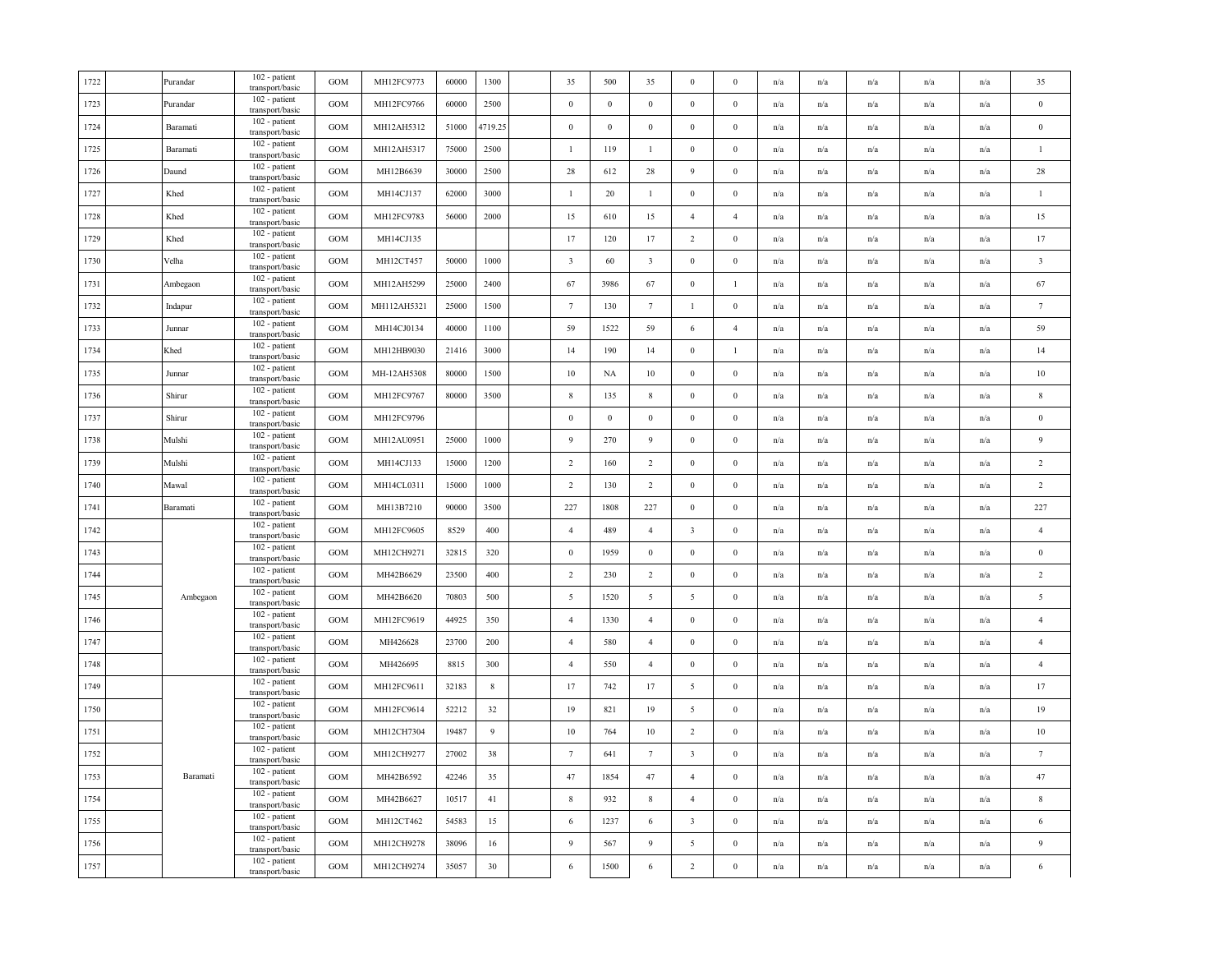| 1758 |             | 102 - patient<br>transport/basic | <b>GOM</b>   | MH12FC9578  | 29712  | 49             | 12               | 623              | 12              | 6                       | $\bf{0}$         | n/a | n/a                     | n/a                     | n/a                     | n/a                     | 12               |
|------|-------------|----------------------------------|--------------|-------------|--------|----------------|------------------|------------------|-----------------|-------------------------|------------------|-----|-------------------------|-------------------------|-------------------------|-------------------------|------------------|
| 1759 |             | 102 - patient<br>transport/basic | <b>GOM</b>   | MH12CH9273  | 18467  | 14             | $7\phantom{.0}$  | 376              | $7\phantom{.0}$ | $\overline{\mathbf{3}}$ | $\boldsymbol{0}$ | n/a | n/a                     | n/a                     | n/a                     | n/a                     | $\tau$           |
| 1760 | <b>BHOR</b> | 102 - patient<br>transport/basic | $_{\rm GOM}$ | MH42B6619   | 39418  | 43             | 9                | 481              | 9               | $\overline{5}$          | $\mathbf{0}$     | n/a | n/a                     | n/a                     | n/a                     | n/a                     | $\overline{9}$   |
| 1761 |             | 102 - patient<br>transport/basic | <b>GOM</b>   | MH42B6688   | 52307  | 47             | 12               | 954              | 12              | 12                      | $\boldsymbol{0}$ | n/a | n/a                     | n/a                     | n/a                     | n/a                     | 12               |
| 1762 |             | 102 - patient<br>transport/basic | <b>GOM</b>   | MH42B6691   | 39418  | 71             | 10               | 765              | 10              | 6                       | $\boldsymbol{0}$ | n/a | n/a                     | n/a                     | n/a                     | n/a                     | $10\,$           |
| 1763 |             | 102 - patient<br>transport/basic | <b>GOM</b>   | MH12 FC9608 | 26302  | 20             | $\mathbf{0}$     | $\mathbf{0}$     | $\mathbf{0}$    | $\boldsymbol{0}$        | $\mathbf{0}$     | n/a | n/a                     | n/a                     | n/a                     | n/a                     | $\,0\,$          |
| 1764 |             | 102 - patient<br>transport/basic | <b>GOM</b>   | MH12FC9606  | 52629  | 22             | $\overline{9}$   | 940              | 9               | $\sqrt{3}$              | $\bf{0}$         | n/a | n/a                     | n/a                     | n/a                     | n/a                     | $\overline{9}$   |
| 1765 |             | 102 - patient<br>transport/basic | <b>GOM</b>   | MH42B6795   | 48280  | 22             | 25               | 1257             | 25              | 6                       | $\boldsymbol{0}$ | n/a | n/a                     | n/a                     | n/a                     | n/a                     | 25               |
| 1766 | Daund       | 102 - patient<br>transport/basic | <b>GOM</b>   | MH42 B6621  | 46373  | 25             | 11               | 1103             | 11              | 5                       | $\boldsymbol{0}$ | n/a | $\mathrm{n}/\mathrm{a}$ | n/a                     | n/a                     | $\mathbf{n}/\mathbf{a}$ | 11               |
| 1767 |             | 102 - patient<br>transport/basic | GOM          | MH12CH9249  | 27496  | 21             | $8\,$            | 1430             | $8\,$           | 6                       | $\mathbf{0}$     | n/a | n/a                     | n/a                     | n/a                     | $\mathbf{n}/\mathbf{a}$ | $\,$ 8 $\,$      |
| 1768 |             | 102 - patient<br>transport/basic | <b>GOM</b>   | MH12 AH6231 | 40115  | 23             | $\boldsymbol{0}$ | $\boldsymbol{0}$ | $\mathbf{0}$    | $\mathbf{0}$            | $\boldsymbol{0}$ | n/a | $\mathrm{n}/\mathrm{a}$ | n/a                     | n/a                     | $\mathbf{n}/\mathbf{a}$ | $\boldsymbol{0}$ |
| 1769 |             | 102 - patient<br>transport/basic | <b>GOM</b>   | MH42F6692   | 31325  | 20             | 11               | 710              | 11              | 1                       | $\bf{0}$         | n/a | n/a                     | n/a                     | n/a                     | n/a                     | 11               |
| 1770 |             | 102 - patient<br>transport/basic | <b>GOM</b>   | MH42B6696   | 58555  | 21             | 12               | 1446             | 12              | $\,$ 8 $\,$             | $\bf{0}$         | n/a | n/a                     | n/a                     | n/a                     | n/a                     | $12\,$           |
| 1771 |             | 102 - patient<br>transport/basic | <b>GOM</b>   | MH12CH9272  | 24139  | $\overline{5}$ | 24               | 1151             | 24              | $\boldsymbol{0}$        | $\bf{0}$         | n/a | n/a                     | n/a                     | n/a                     | n/a                     | 24               |
| 1772 |             | 102 - patient<br>transport/basic | <b>GOM</b>   | MH12CH9248  | 115444 | 15             | 24               | 1240             | 24              | $\mathbf{0}$            | $\boldsymbol{0}$ | n/a | n/a                     | n/a                     | n/a                     | n/a                     | 24               |
| 1773 |             | 102 - patient<br>transport/basic | $_{\rm GOM}$ | MH2B6622    | 79008  | 10             | 16               | 1281             | 16              | $\boldsymbol{0}$        | $\mathbf{0}$     | n/a | n/a                     | n/a                     | n/a                     | n/a                     | 16               |
| 1774 |             | 102 - patient<br>transport/basic | GOM          | MH12CH9247  | 15113  | 15             | $12\,$           | 1301             | 12              | $\boldsymbol{0}$        | $\boldsymbol{0}$ | n/a | n/a                     | n/a                     | n/a                     | n/a                     | 12               |
| 1775 |             | 102 - patient<br>transport/basic | <b>GOM</b>   | MH12CH9534  | 68146  | 20             | 10               | 1015             | 10              | $\bf{0}$                | $\bf{0}$         | n/a | n/a                     | n/a                     | n/a                     | n/a                     | 10               |
| 1776 | Haveli      | 102 - patient<br>transport/basic | <b>GOM</b>   | MH12CH9276  | 33597  | $8\,$          | 30               | 1641             | 30              | $\bf{0}$                | $\mathbf{0}$     | n/a | n/a                     | n/a                     | n/a                     | n/a                     | 30               |
| 1777 |             | 102 - patient<br>transport/basic | <b>GOM</b>   | MH12CH9238  | 149380 | 6              | 130              | 1401             | 130             | $\boldsymbol{0}$        | $\bf{0}$         | n/a | $\mathrm{n}/\mathrm{a}$ | n/a                     | n/a                     | $\mathrm{n}/\mathrm{a}$ | 130              |
| 1778 |             | 102 - patient<br>transport/basic | GOM          | MH42B6632   | 28953  | 10             | 6                | 1340             | 6               | $\mathbf{0}$            | $\bf{0}$         | n/a | $\mathrm{n}/\mathrm{a}$ | n/a                     | $\mathrm{n}/\mathrm{a}$ | $\mathrm{n}/\mathrm{a}$ | $\sqrt{6}$       |
| 1779 |             | 102 - patient<br>transport/basic | <b>GOM</b>   | MH12B6638   | 55725  | 15             | 14               | 1201             | 14              | $\mathbf{0}$            | $\boldsymbol{0}$ | n/a | n/a                     | n/a                     | n/a                     | n/a                     | 14               |
| 1780 |             | 102 - patient<br>transport/basic | $_{\rm GOM}$ | MH12FC9612  | 45424  | 10             | 14               | 1161             | 14              | $\boldsymbol{0}$        | $\mathbf{0}$     | n/a | n/a                     | n/a                     | n/a                     | n/a                     | 14               |
| 1781 |             | 102 - patient<br>transport/basic | <b>GOM</b>   | MH42B6637   | 22836  | $10\,$         | 18               | 1055             | 18              | $\bf{0}$                | $\bf{0}$         | n/a | n/a                     | n/a                     | n/a                     | n/a                     | 18               |
| 1782 |             | 102 - patient<br>transport/basic | <b>GOM</b>   | MH12FC9609  | 123539 | $10\,$         | 74               | 1540             | 74              | $\bf{0}$                | $\mathbf{0}$     | n/a | n/a                     | n/a                     | n/a                     | $\mathrm{n}/\mathrm{a}$ | 74               |
| 1783 |             | 102 - patient<br>transport/basic | $_{\rm GOM}$ | MH12CH9245  | 61904  | 28             | 17               | 725              | 17              | $\overline{\mathbf{3}}$ | $\mathbf{0}$     | n/a | n/a                     | n/a                     | n/a                     | $\mathrm{n}/\mathrm{a}$ | 17               |
| 1784 |             | 102 - patient<br>transport/basic | <b>GOM</b>   | MH12FC9610  | 38342  | 26             | 2                | 701              | $\overline{2}$  | $\boldsymbol{0}$        | $\mathbf{0}$     | n/a | n/a                     | n/a                     | n/a                     | n/a                     | $\overline{2}$   |
| 1785 |             | 102 - patient<br>transport/basic | <b>GOM</b>   | MH12CH9759  | 56086  | 22             | $\,$ 8 $\,$      | 825              | $8\phantom{.0}$ | $\overline{4}$          | $\boldsymbol{0}$ | n/a | n/a                     | n/a                     | n/a                     | n/a                     | $\,$ 8 $\,$      |
| 1786 |             | 102 - patient<br>transport/basic | <b>GOM</b>   | MH42B6633   | 15677  | 18             | 10               | 536              | 10              | 6                       | $\mathbf{0}$     | n/a | n/a                     | n/a                     | n/a                     | n/a                     | $10\,$           |
| 1787 | Indapur     | 102 - patient<br>transport/basic | <b>GOM</b>   | MH42B6625   | 48603  | 16             | 20               | 662              | 20              | 6                       | $\boldsymbol{0}$ | n/a | n/a                     | n/a                     | n/a                     | n/a                     | 20               |
| 1788 |             | 102 - patient<br>transport/basic | <b>GOM</b>   | MH12CH9244  | 32079  | 20             | 28               | 847              | 28              | $\overline{2}$          | $\boldsymbol{0}$ | n/a | n/a                     | $\mathrm{n}/\mathrm{a}$ | n/a                     | n/a                     | 28               |
| 1789 |             | 102 - patient<br>transport/basic | <b>GOM</b>   | MH12FC9598  | 54940  | 37             | 11               | 715              | 11              | $\overline{\mathbf{3}}$ | $\bf{0}$         | n/a | n/a                     | $\mathrm{n}/\mathrm{a}$ | $\mathrm{n}/\mathrm{a}$ | n/a                     | 11               |
| 1790 |             | 102 - patient<br>transport/basic | $_{\rm GOM}$ | MH42B6685   | 37455  | 18             | 12               | 769              | 12              | $\overline{4}$          | $\boldsymbol{0}$ | n/a | n/a                     | n/a                     | n/a                     | $\mathrm{n}/\mathrm{a}$ | $12\,$           |
| 1791 |             | 102 - patient<br>transport/basic | <b>GOM</b>   | MH42B6686   | 27969  | 10             | 28               | NA               | 28              | $\overline{2}$          | $\boldsymbol{0}$ | n/a | $\mathrm{n}/\mathrm{a}$ | n/a                     | $\mathrm{n}/\mathrm{a}$ | $\mathrm{n}/\mathrm{a}$ | $28\,$           |
| 1792 |             | 102 - patient<br>transport/basic | <b>GOM</b>   | MH12FC9617  | 31323  | 41             | 18               | NA               | 18              | 12                      | $\bf{0}$         | n/a | n/a                     | n/a                     | n/a                     | n/a                     | $18\,$           |
| 1793 |             | 102 - patient<br>transport/basic | GOM          | MH42B6626   | 24443  | 15             | $22\,$           | NA               | $22\,$          | 11                      | $\mathbf{1}$     | n/a | n/a                     | n/a                     | n/a                     | n/a                     | $22\,$           |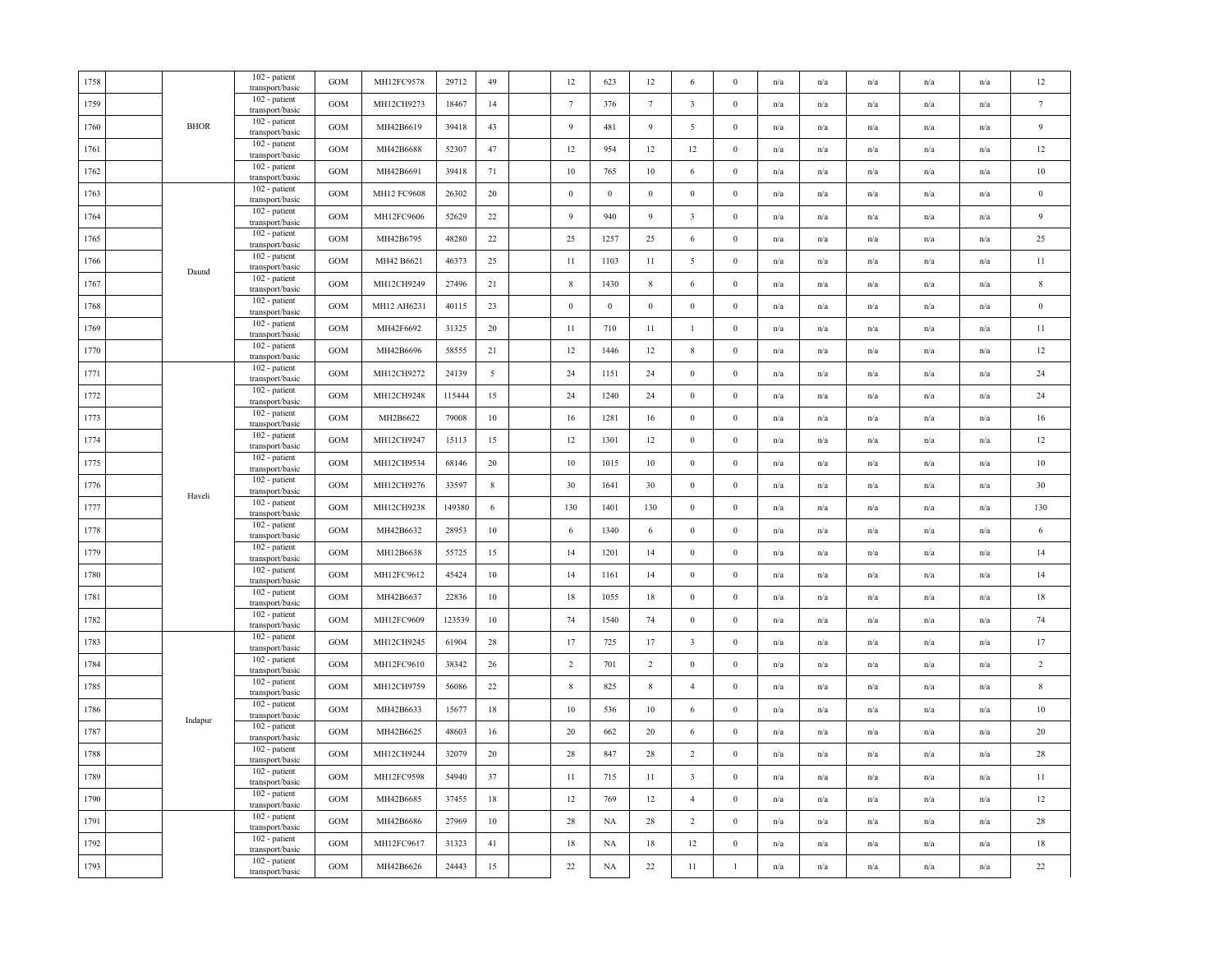| 1794 |          | 102 - patient<br>transport/basic   | GOM               | MH 12 CT 445 | 15483 | 25  | 6                | NA               | 6               | 6                | $\mathbf{0}$     | n/a                     | n/a                     | n/a                     | n/a                     | n/a                     | 6                |
|------|----------|------------------------------------|-------------------|--------------|-------|-----|------------------|------------------|-----------------|------------------|------------------|-------------------------|-------------------------|-------------------------|-------------------------|-------------------------|------------------|
| 1795 |          | 102 - patient<br>transport/basic   | <b>GOM</b>        | MH42B6674    | 25079 | 50  | 20               | NA               | 20              | 6                | $\mathbf{0}$     | n/a                     | n/a                     | n/a                     | n/a                     | n/a                     | 20               |
| 1796 |          | 102 - patient<br>transport/basic   | GOM               | MH12CH9761   | 22165 | 15  | 20               | NA               | 20              | $\boldsymbol{0}$ | $\boldsymbol{0}$ | n/a                     | n/a                     | n/a                     | n/a                     | n/a                     | 20               |
| 1797 | Junnar   | 102 - patient<br>transport/basic   | GOM               | MH12CH9280   | 53127 | 20  | 30               | NA               | 30              | $7\phantom{.0}$  | $\mathbf{1}$     | n/a                     | n/a                     | $\mathrm{n}/\mathrm{a}$ | $\mathrm{n}/\mathrm{a}$ | n/a                     | 30               |
| 1798 |          | 102 - patient<br>transport/basic   | GOM               | MH12FC9613   | 25820 | 30  | 23               | NA               | 23              | $7\phantom{.0}$  | $\bf{0}$         | n/a                     | n/a                     | $\mathrm{n}/\mathrm{a}$ | n/a                     | n/a                     | 23               |
| 1799 |          | 102 - patient<br>transport/basic   | <b>GOM</b>        | MH42B6676    | 20143 | 15  | 10               | NA               | $10\,$          | $\boldsymbol{0}$ | $\bf{0}$         | n/a                     | n/a                     | n/a                     | n/a                     | n/a                     | $10\,$           |
| 1800 |          | 102 - patient<br>transport/basic   | GOM               | MH14CL0352   | 30565 | 8   | 52               | NA               | 52              | 6                | $\bf{0}$         | n/a                     | n/a                     | n/a                     | n/a                     | n/a                     | 52               |
| 1801 |          | 102 - patient<br>transport/basic   | GOM               | MH42B6624    | 55657 | 20  | 12               | NA               | 12              | $\bf{0}$         | $\mathbf{0}$     | n/a                     | n/a                     | n/a                     | n/a                     | n/a                     | $12\,$           |
| 1802 |          | $102$ - patient<br>transport/basic | GOM               | MH42B6675    | 17860 | 15  | 17               | NA               | 17              | $\mathbf{3}$     | $\boldsymbol{0}$ | n/a                     | n/a                     | n/a                     | n/a                     | n/a                     | 17               |
| 1803 |          | 102 - patient<br>transport/basic   | GOM               | MH42 B6673   | 9169  | 34  | $10\,$           | 900              | 10              | $\boldsymbol{0}$ | $\bf{0}$         | $\mathrm{n}/\mathrm{a}$ | n/a                     | n/a                     | n/a                     | n/a                     | $10\,$           |
| 1804 |          | 102 - patient<br>transport/basic   | GOM               | MH42 B6687   | 11521 | 34  | 14               | 1125             | 14              | $\overline{4}$   | $\bf{0}$         | n/a                     | n/a                     | n/a                     | n/a                     | n/a                     | 14               |
| 1805 |          | 102 - patient<br>transport/basic   | GOM               | MH12 CH9884  | 25177 | 25  | $\boldsymbol{0}$ | $\boldsymbol{0}$ | $\mathbf{0}$    | $\boldsymbol{0}$ | $\boldsymbol{0}$ | n/a                     | n/a                     | n/a                     | n/a                     | $\mathrm{n}/\mathrm{a}$ | $\boldsymbol{0}$ |
| 1806 |          | 102 - patient<br>transport/basic   | GOM               | MH12 CH5797  | 81502 | 34  | 10               | 435              | 10              | 6                | $\bf{0}$         | n/a                     | n/a                     | n/a                     | n/a                     | n/a                     | $10\,$           |
| 1807 |          | 102 - patient<br>transport/basic   | <b>GOM</b>        | MH42 B6597   | 9796  | 35  | $7\phantom{.0}$  | 364              | $7\phantom{.0}$ | -1               | $\bf{0}$         | n/a                     | n/a                     | n/a                     | n/a                     | n/a                     | $\tau$           |
| 1808 | Khed     | 102 - patient<br>transport/basic   | GOM               | MH12 FC9618  | 16489 | 32  | 12               | 820              | 12              | $\overline{2}$   | $\boldsymbol{0}$ | n/a                     | n/a                     | n/a                     | n/a                     | n/a                     | $12\,$           |
| 1809 |          | 102 - patient<br>transport/basic   | GOM               | MH12 FC9616  | 63340 | 30  | $10\,$           | 478              | $10\,$          | 6                | $\boldsymbol{0}$ | n/a                     | n/a                     | n/a                     | n/a                     | n/a                     | 10               |
| 1810 |          | 102 - patient<br>transport/basic   | GOM               | MH12 CH9885  | 57441 | 36  | 52               | 998              | 52              | 18               | $\overline{c}$   | n/a                     | n/a                     | $\mathrm{n}/\mathrm{a}$ | $\mathrm{n}/\mathrm{a}$ | n/a                     | 52               |
| 1811 |          | 102 - patient<br>transport/basic   | GOM               | MH12 CH9236  | 21840 | 24  | $\,$ 8 $\,$      | 836              | $\,$ 8 $\,$     | $\boldsymbol{0}$ | $\boldsymbol{0}$ | n/a                     | n/a                     | $\mathrm{n}/\mathrm{a}$ | $\mathrm{n}/\mathrm{a}$ | n/a                     | $\,$ 8 $\,$      |
| 1812 |          | 102 - patient<br>transport/basic   | <b>GOM</b>        | MH 12 CH9269 | 33000 | 26  | $\boldsymbol{0}$ | $\boldsymbol{0}$ | $\,0\,$         | $\boldsymbol{0}$ | $\bf{0}$         | n/a                     | n/a                     | n/a                     | n/a                     | n/a                     | $\bf{0}$         |
| 1813 |          | 102 - patient<br>transport/basic   | <b>GOM</b>        | MH12CH9883   | 45727 | 344 | 30               | 2000             | 30              | 20               | $\bf{0}$         | n/a                     | n/a                     | n/a                     | n/a                     | n/a                     | 30               |
| 1814 |          | 102 - patient<br>transport/basic   | GOM               | MH12CH9758   | 41039 | 212 | 71               | 228              | 71              | 19               | $\boldsymbol{0}$ | n/a                     | n/a                     | $\mathrm{n}/\mathrm{a}$ | $\mathbf{n}/\mathbf{a}$ | n/a                     | 71               |
| 1815 | Maval    | 102 - patient<br>transport/basic   | GOM               | MH12CH9242   | 56240 | 372 | 50               | 876              | 50              | 12               | $\boldsymbol{0}$ | n/a                     | n/a                     | n/a                     | n/a                     | n/a                     | 50               |
| 1816 |          | 102 - patient<br>transport/basic   | GOM               | MH12CH9881   | 27137 | 608 | 43               | $\boldsymbol{0}$ | 43              | 23               | $\boldsymbol{0}$ | $\mathrm{n}/\mathrm{a}$ | n/a                     | n/a                     | $\mathrm{n}/\mathrm{a}$ | $\mathrm{n}/\mathrm{a}$ | 43               |
| 1817 |          | 102 - patient<br>transport/basic   | $_{\mathrm{GOM}}$ | MH12CH9243   | 34845 | 479 | 12               | 450              | 12              | 6                | $\bf{0}$         | n/a                     | n/a                     | n/a                     | n/a                     | n/a                     | 12               |
| 1818 |          | 102 - patient<br>transport/basic   | GOM               | MH 42 B 6633 | 27624 | 479 | 30               | 1107             | 30              | $10\,$           | $\boldsymbol{0}$ | n/a                     | n/a                     | n/a                     | n/a                     | n/a                     | 30               |
| 1819 |          | 102 - patient<br>transport/basic   | <b>GOM</b>        | MH42B6689    | 50210 | 408 | 36               | 725              | 36              | 14               | $\bf{0}$         | n/a                     | n/a                     | n/a                     | n/a                     | n/a                     | 36               |
| 1820 | Mulshi   | 102 - patient<br>transport/basic   | <b>GOM</b>        | MH12FC9604   | 58219 | 40  | $\mathbf{0}$     | $\mathbf{0}$     | $\bf{0}$        | $\bf{0}$         | $\bf{0}$         | n/a                     | n/a                     | n/a                     | n/a                     | n/a                     | $\bf{0}$         |
| 1821 |          | 102 - patient<br>transport/basic   | GOM               | MH42B6684    | 34305 | 34  | $10\,$           | $\boldsymbol{0}$ | 10              | $\boldsymbol{0}$ | $\boldsymbol{0}$ | n/a                     | n/a                     | n/a                     | n/a                     | n/a                     | $10\,$           |
| 1822 |          | 102 - patient<br>transport/basic   | GOM               | MH42B6678    | 7860  | 60  | $\,$ 8 $\,$      | 150              | $\,$ 8 $\,$     | $\boldsymbol{0}$ | $\boldsymbol{0}$ | n/a                     | n/a                     | n/a                     | n/a                     | n/a                     | $\,$ 8 $\,$      |
| 1823 |          | 102 - patient<br>transport/basic   | GOM               | MH42B6690    | 35350 | 191 | $\mathbf{0}$     | $\boldsymbol{0}$ | $\mathbf{0}$    | $\bf{0}$         | $\bf{0}$         | n/a                     | n/a                     | n/a                     | n/a                     | n/a                     | $\,0\,$          |
| 1824 |          | 102 - patient<br>transport/basic   | $_{\mathrm{GOM}}$ | MH12FC9620   | 42741 | 181 | $\overline{4}$   | 60               | $\overline{4}$  | $\boldsymbol{0}$ | $\bf{0}$         | n/a                     | n/a                     | $\mathrm{n}/\mathrm{a}$ | n/a                     | n/a                     | $\overline{4}$   |
| 1825 | Purandar | 102 - patient<br>transport/basic   | GOM               | MH12CH9279   | 23721 | 33  | $\,$ 8 $\,$      | 120              | $\,$ 8 $\,$     | $\mathbf{0}$     | $\bf{0}$         | n/a                     | n/a                     | n/a                     | n/a                     | n/a                     | $\,$ 8 $\,$      |
| 1826 |          | 102 - patient<br>transport/basic   | <b>GOM</b>        | MH42B6677    | 53371 | 363 | 2                | 30               | 2               | $\bf{0}$         | $\bf{0}$         | n/a                     | n/a                     | n/a                     | n/a                     | n/a                     | 2                |
| 1827 |          | $102$ - patient<br>transport/basic | GOM               | MH12CH9880   | 22820 | 96  | $\overline{2}$   | 30               | $\overline{2}$  | $\bf{0}$         | $\boldsymbol{0}$ | n/a                     | n/a                     | n/a                     | n/a                     | n/a                     | $\sqrt{2}$       |
| 1828 |          | 102 - patient<br>transport/basic   | GOM               | MH12CH9196   | 38870 | 25  | 12               | 200              | 12              | $\boldsymbol{0}$ | $\boldsymbol{0}$ | n/a                     | n/a                     | n/a                     | n/a                     | n/a                     | $12\,$           |
| 1829 |          | 102 - patient<br>transport/basic   | GOM               | MH426634     | 21198 | 25  | $20\,$           | 600              | $20\,$          | $\overline{4}$   | $\boldsymbol{0}$ | n/a                     | $\mathrm{n}/\mathrm{a}$ | n/a                     | $\mathrm{n}/\mathrm{a}$ | $\mathrm{n}/\mathrm{a}$ | $20\,$           |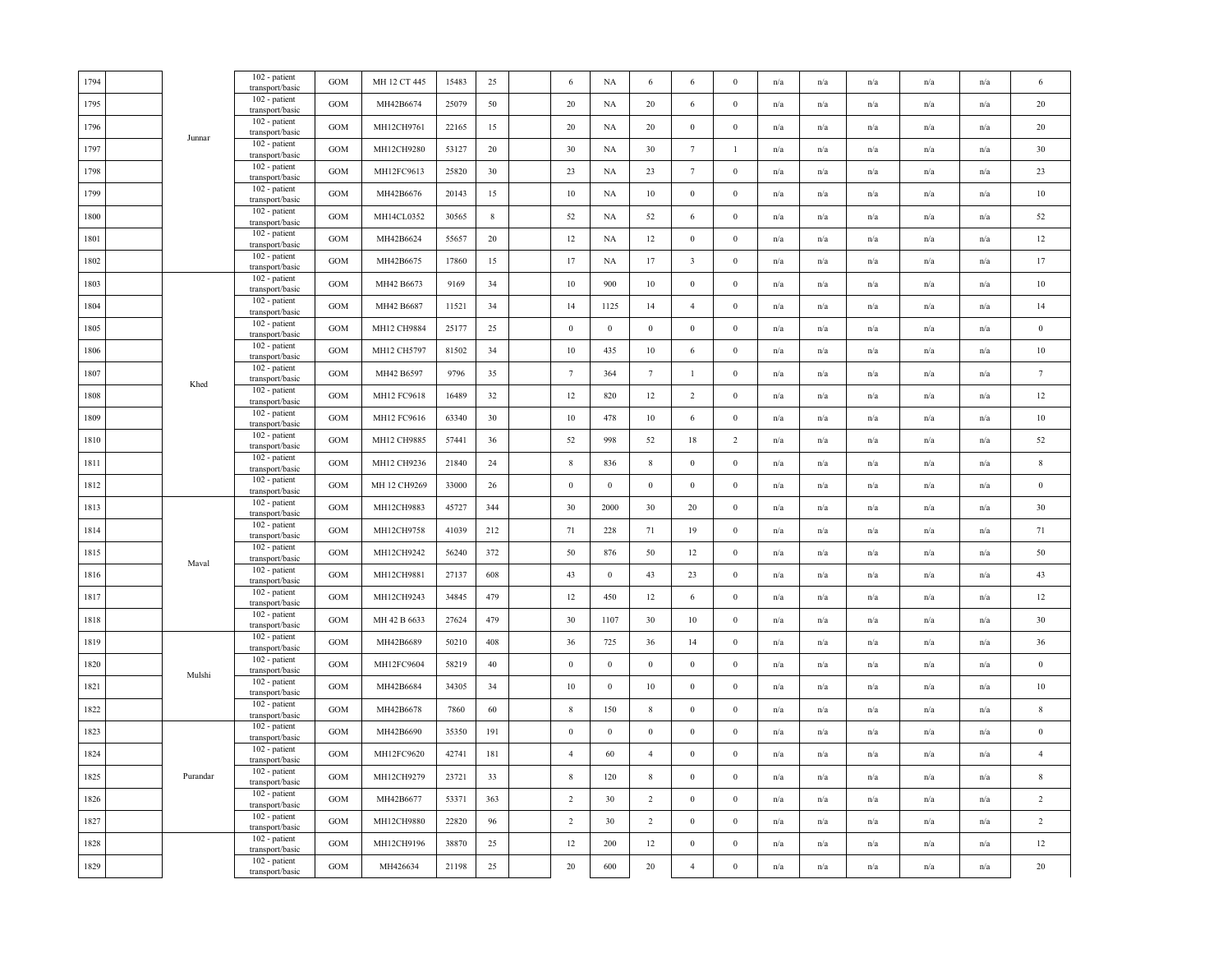| 1830     |        |               | 102 - patient<br>transport/basic | <b>GOM</b> | MH42B6591     | 54017  | 25  |                  | 24                      | 1210             | 24                      | 6                       | $\bf{0}$         | n/a                     | n/a                     | n/a                     | n/a                     | n/a | 24                      |
|----------|--------|---------------|----------------------------------|------------|---------------|--------|-----|------------------|-------------------------|------------------|-------------------------|-------------------------|------------------|-------------------------|-------------------------|-------------------------|-------------------------|-----|-------------------------|
| 1831     |        | Shirur        | 102 - patient<br>transport/basic | GOM        | MH12HB9033    | 37837  | 25  |                  | 13                      | 100              | 13                      | 5                       | $\mathbf{0}$     | n/a                     | n/a                     | n/a                     | n/a                     | n/a | 13                      |
| 1832     |        |               | 102 - patient<br>transport/basic | GOM        | MH12PA4752    | 40255  | 25  |                  | 5                       | NA               | $\overline{5}$          | $\mathbf{1}$            | $\boldsymbol{0}$ | n/a                     | n/a                     | n/a                     | n/a                     | n/a | $\overline{5}$          |
| 1833     |        |               | 102 - patient<br>transport/basic | GOM        | MH12FC9607    | 30592  | 25  |                  | 16                      | NA               | 16                      | 6                       | $\boldsymbol{0}$ | n/a                     | n/a                     | n/a                     | n/a                     | n/a | 16                      |
| 1834     |        |               | 102 - patient<br>transport/basic | GOM        | MH42B6631     | 28198  | 25  |                  | 19                      | 560              | 19                      | $\overline{\mathbf{3}}$ | $\overline{2}$   | n/a                     | n/a                     | n/a                     | $\mathrm{n}/\mathrm{a}$ | n/a | 19                      |
| 1835     |        |               | 102 - patient<br>transport/basic | GOM        | MH42 B6635    | 100479 | 25  |                  | 30                      | 475              | 30                      | $10\,$                  | $\mathbf{0}$     | n/a                     | n/a                     | $\mathrm{n}/\mathrm{a}$ | n/a                     | n/a | 30                      |
| 1836     |        |               | 102 - patient<br>transport/basic | GOM        | MH12PA4705    | 42156  | 838 |                  | $\overline{3}$          | $\,0\,$          | $\overline{\mathbf{3}}$ | $\overline{\mathbf{3}}$ | $\boldsymbol{0}$ | n/a                     | n/a                     | n/a                     | n/a                     | n/a | $\overline{\mathbf{3}}$ |
| 1837     |        | Velha         | 102 - patient<br>transport/basic | <b>GOM</b> | MH42B6630     | 6301   | 177 |                  | -1                      | $\mathbf{0}$     | $\mathbf{1}$            | 1                       | $\mathbf{0}$     | n/a                     | n/a                     | n/a                     | n/a                     | n/a | $\mathbf{1}$            |
| 1838     | Raigad | Poynad        | 102 - patient<br>transport/basic | GOM        | MH 06 K 9869  | 57412  | 35  | 30               | $\overline{4}$          | 180              | 5                       | $\boldsymbol{0}$        | $\boldsymbol{0}$ | n/a                     | n/a                     | n/a                     | n/a                     | n/a | 5                       |
| 1839     |        | Chikhali      | 102 - patient<br>transport/basic | GOM        | MH 06 K 9839  | 17476  | 35  | 30               | $7\phantom{.0}$         | 373              | 10                      | $7\phantom{.0}$         | $\mathbf{1}$     | n/a                     | n/a                     | n/a                     | n/a                     | n/a | $10\,$                  |
| 1840     |        | Pedhambe      | 102 - patient<br>transport/basic | GOM        | MH 06 K 9861  | 42436  | 35  | 30               | $\mathbf{0}$            | $\,0\,$          | $\bf{0}$                | $\boldsymbol{0}$        | $\mathbf{0}$     | n/a                     | n/a                     | n/a                     | n/a                     | n/a | $\boldsymbol{0}$        |
| 1841     |        | Revdanda      | 102 - patient<br>transport/basic | GOM        | MH 06K 9835   | 74884  | 35  | 30               | $\overline{3}$          | 302              | $\overline{\mathbf{3}}$ | 1                       | $\mathbf{0}$     | n/a                     | n/a                     | n/a                     | n/a                     | n/a | $\overline{\mathbf{3}}$ |
| 1842     |        | Dhokawade     | 102 - patient<br>transport/basic | <b>GOM</b> | MH 06 K 9923  | 57413  | 35  | $\boldsymbol{0}$ | $\mathbf{1}$            | 30               | -1                      | $\boldsymbol{0}$        | $\boldsymbol{0}$ | n/a                     | n/a                     | n/a                     | n/a                     | n/a | $\mathbf{1}$            |
| 1843     |        | Gadab         | 102 - patient<br>transport/basic | GOM        | MH 06 K 9863  | 59754  | 35  | $\bf{0}$         | 10                      | 320              | 17                      | $\,$ 8 $\,$             | $\boldsymbol{0}$ | n/a                     | n/a                     | n/a                     | n/a                     | n/a | 17                      |
| 1844     |        | Kamarli       | 102 - patient<br>transport/basic | GOM        | MH 06 K 9853  | 38025  | 35  | 30               | $\overline{\mathbf{3}}$ | 120              | 6                       | $\overline{4}$          | $\boldsymbol{0}$ | n/a                     | n/a                     | n/a                     | n/a                     | n/a | 6                       |
| 1845     |        | Jite          | 102 - patient<br>transport/basic | GOM        | MH 06 K 9840  | 47080  | 35  | 30               | $\,0\,$                 | $\,0\,$          | $\boldsymbol{0}$        | $\boldsymbol{0}$        | $\boldsymbol{0}$ | n/a                     | n/a                     | n/a                     | n/a                     | n/a | $\boldsymbol{0}$        |
| 1846     |        | Washi         | 102 - patient<br>transport/basic | GOM        | MH 06 K 9841  | 36215  | 35  | 30               | $\overline{\mathbf{3}}$ | 50               | $\overline{\mathbf{3}}$ | $\mathbf{1}$            | $\boldsymbol{0}$ | n/a                     | n/a                     | n/a                     | n/a                     | n/a | $\overline{\mathbf{3}}$ |
| 1847     |        | Nere          | 102 - patient<br>transport/basic | GOM        | MH 06 K 9952  | 114951 | 35  | 30               | $\mathbf{1}$            | 20               | -1                      | 1                       | $\boldsymbol{0}$ | n/a                     | n/a                     | $\mathrm{n}/\mathrm{a}$ | n/a                     | n/a | $\mathbf{1}$            |
| 1848     |        | Wawanje       | 102 - patient<br>transport/basic | GOM        | MH 06 K 9867  | 118268 | 35  | $\bf{0}$         | 5                       | $\rm 84$         | $\,$ 8 $\,$             | 6                       | $\mathbf{0}$     | n/a                     | n/a                     | n/a                     | n/a                     | n/a | $\,$ 8                  |
| 1849     |        | Gavhan        | 102 - patient<br>transport/basic | <b>GOM</b> | MH06 K 9865   | 53894  | 35  | 30               | $\boldsymbol{0}$        | $\boldsymbol{0}$ | $\mathbf{0}$            | $\mathbf{0}$            | $\boldsymbol{0}$ | n/a                     | n/a                     | n/a                     | n/a                     | n/a | $\bf{0}$                |
| 1850     |        | Ajivali       | 102 - patient<br>transport/basic | <b>GOM</b> | MH 06 K 9859  | 55916  | 35  | 30               | $\overline{\mathbf{3}}$ | 20               | $\overline{\mathbf{3}}$ | 1                       | $\mathbf{0}$     | n/a                     | n/a                     | n/a                     | n/a                     | n/a | $\overline{\mathbf{3}}$ |
| 1851     |        | Apta          | 102 - patient<br>transport/basic | GOM        | MH 06 K 9866  | 50775  | 35  | 30               | $\overline{2}$          | 351              | $\overline{2}$          | $\boldsymbol{0}$        | $\boldsymbol{0}$ | n/a                     | n/a                     | n/a                     | n/a                     | n/a | $\overline{2}$          |
| $1852\,$ |        | Koproli       | 102 - patient<br>transport/basic | GOM        | MH 06 K 9844  | 143854 | 35  | $\boldsymbol{0}$ | $\overline{2}$          | 40               | $\overline{2}$          | $\overline{2}$          | $\boldsymbol{0}$ | n/a                     | n/a                     | n/a                     | n/a                     | n/a | $\overline{2}$          |
| 1853     |        | Mohili        | 102 - patient<br>transport/basic | GOM        | MH 06 K 9858  | 25085  | 35  | 30               | $\overline{2}$          | 30               | $\overline{2}$          | $\boldsymbol{0}$        | $\boldsymbol{0}$ | n/a                     | n/a                     | n/a                     | n/a                     | n/a | $\overline{2}$          |
| 1854     |        | Neral         | 102 - patient<br>transport/basic | GOM        | MH 06 K 8573  | 57964  | 35  | $\boldsymbol{0}$ | 15                      | 632              | 48                      | 22                      | $\mathbf{0}$     | n/a                     | n/a                     | n/a                     | n/a                     | n/a | $48\,$                  |
| 1855     |        | Kadav         | 102 - patient<br>transport/basic | GOM        | MH 06 J 8573  | 42951  | 35  | 30               | $\overline{5}$          | 234              | 9                       | $\overline{4}$          | $\mathbf{0}$     | $\mathrm{n}/\mathrm{a}$ | $\mathrm{n}/\mathrm{a}$ | $\mathrm{n}/\mathrm{a}$ | n/a                     | n/a | 9                       |
| 1856     |        | Khandas       | 102 - patient<br>transport/basic | <b>GOM</b> | MH 12 AH 6447 | 17105  | 35  | 30               | $\overline{4}$          | 42               | $\overline{4}$          | $\overline{2}$          | $\boldsymbol{0}$ | n/a                     | n/a                     | n/a                     | n/a                     | n/a | $\overline{4}$          |
| 1857     |        | Ambiwali      | 102 - patient<br>transport/basic | GOM        | MH 06 K 9860  | 22235  | 35  | 30               | $7\phantom{.0}$         | 124              | 10                      | 6                       | $\boldsymbol{0}$ | n/a                     | n/a                     | n/a                     | n/a                     | n/a | $10\,$                  |
| 1858     |        | Kalamb        | 102 - patient<br>transport/basic | GOM        | MH 06 J 8572  | 24706  | 35  | 30               | $10\,$                  | 400              | 16                      | $7\phantom{.0}$         | $\boldsymbol{0}$ | n/a                     | n/a                     | n/a                     | n/a                     | n/a | 16                      |
| 1859     |        | Khalapur      | 102 - patient<br>transport/basic | GOM        | MH 06 K 9868  | 50959  | 35  | $\bf{0}$         | $\mathbf{1}$            | 20               | $\mathbf{1}$            | $\mathbf{1}$            | $\mathbf{0}$     | n/a                     | n/a                     | $\mathrm{n}/\mathrm{a}$ | n/a                     | n/a | $\mathbf{1}$            |
| 1860     |        | Lohop         | 102 - patient<br>transport/basic | <b>GOM</b> | MH 06 K 9922  | 47811  | 35  | $\bf{0}$         | $\bf{0}$                | $\mathbf{0}$     | $\bf{0}$                | $\mathbf{0}$            | $\mathbf{0}$     | n/a                     | n/a                     | n/a                     | n/a                     | n/a | $\bf{0}$                |
| 1861     |        | Wawoshi       | 102 - patient<br>transport/basic | GOM        | MH 06 K 9842  | 23163  | 35  | 30               | $\overline{2}$          | 132              | 2                       | $\mathbf{1}$            | $\mathbf{0}$     | n/a                     | n/a                     | n/a                     | n/a                     | n/a | 2                       |
| 1862     |        | Chouk         | 102 - patient<br>transport/basic | <b>GOM</b> | MH 06 K 9953  | 32429  | 35  | 30               | 13                      | 260              | 22                      | 18                      | $\boldsymbol{0}$ | n/a                     | n/a                     | n/a                     | n/a                     | n/a | 22                      |
| 1863     |        | Borli Mandala | 102 - patient<br>transport/basic | <b>GOM</b> | MH 06 K 9912  | 45498  | 35  | 30               | $\overline{\mathbf{3}}$ | 368              | $\overline{\mathbf{3}}$ | 1                       | $\mathbf{0}$     | n/a                     | n/a                     | n/a                     | n/a                     | n/a | $\overline{\mathbf{3}}$ |
| 1864     |        | Agardanda     | 102 - patient<br>transport/basic | GOM        | MH 06 K 9852  | 27887  | 35  | 30               | $\,0\,$                 | $\,0\,$          | $\boldsymbol{0}$        | $\boldsymbol{0}$        | $\boldsymbol{0}$ | n/a                     | n/a                     | n/a                     | n/a                     | n/a | $\boldsymbol{0}$        |
| 1865     |        | Nagothane     | 102 - patient<br>transport/basic | GOM        | MH 06 K 9870  | 63208  | 35  | 30               | $12\,$                  | 850              | 26                      | $10\,$                  | $\boldsymbol{0}$ | $\mathrm{n}/\mathrm{a}$ | n/a                     | n/a                     | n/a                     | n/a | $26\,$                  |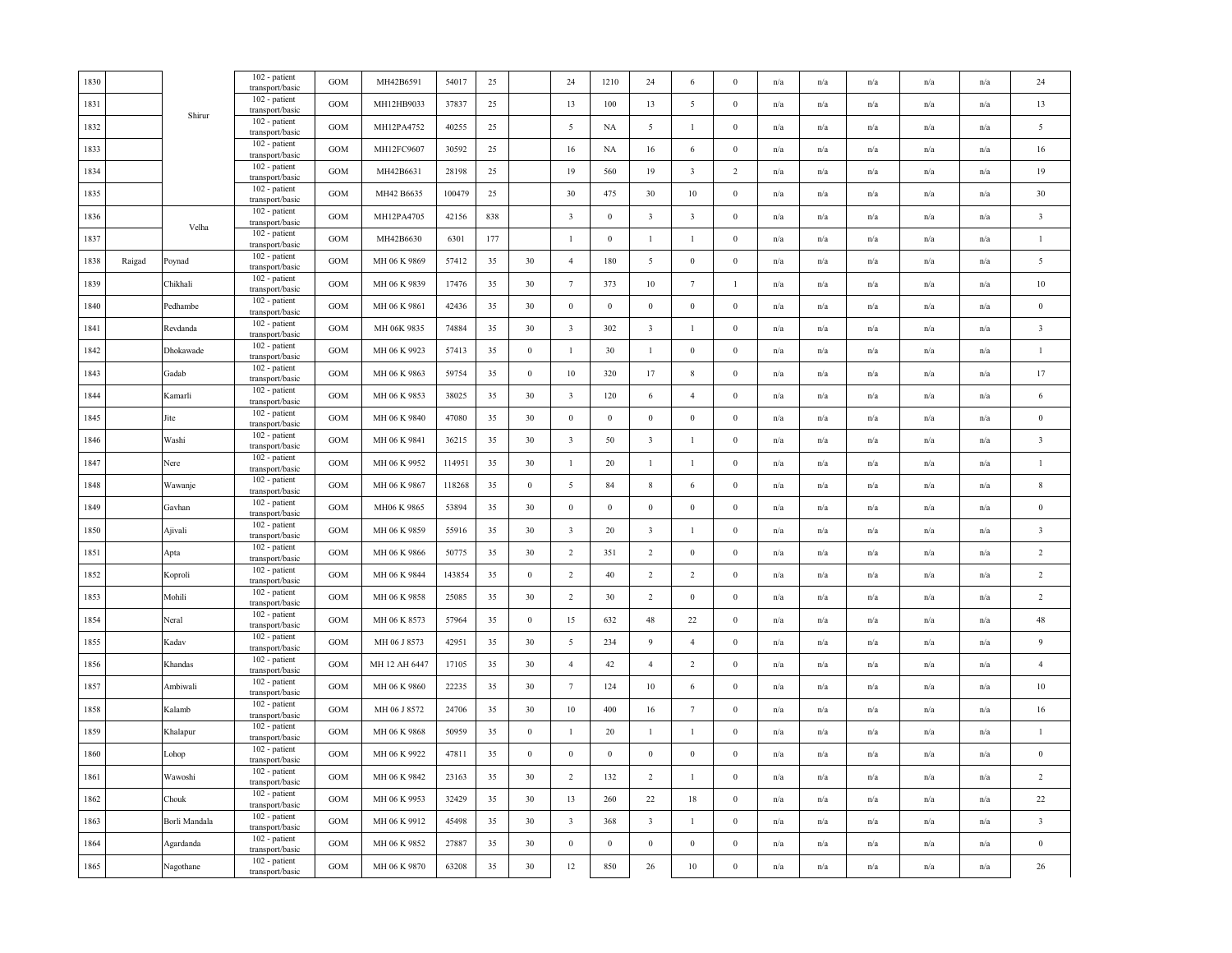| 1866 | Ambewadi       | 102 - patient<br>transport/basic | <b>GOM</b> | MH 06 K 9846             | 68471  | 35 | 30               | $7\phantom{.0}$         | 433              | 9                       | 5                       | $\mathbf{0}$     | n/a                     | n/a                     | n/a                     | n/a                     | n/a | 9                       |
|------|----------------|----------------------------------|------------|--------------------------|--------|----|------------------|-------------------------|------------------|-------------------------|-------------------------|------------------|-------------------------|-------------------------|-------------------------|-------------------------|-----|-------------------------|
| 1867 | Kokban         | 102 - patient<br>transport/basic | GOM        | MH 06 K 9862             | 43893  | 35 | 30               | $\,$ 8 $\,$             | 146              | 12                      | $\boldsymbol{0}$        | $\mathbf{1}$     | n/a                     | n/a                     | n/a                     | $\mathrm{n}/\mathrm{a}$ | n/a | 12                      |
| 1868 | Pali           | 102 - patient<br>transport/basic | GOM        | MH 06 K 9863             | 46605  | 35 | 30               | $\overline{4}$          | 200              | $\,$ 8 $\,$             | $\overline{4}$          | $\boldsymbol{0}$ | n/a                     | $\mathrm{n}/\mathrm{a}$ | $\mathrm{n}/\mathrm{a}$ | n/a                     | n/a | $\,$ 8 $\,$             |
| 1869 | Jambhulpada    | 102 - patient<br>transport/basic | GOM        | MH 06 K 9864             | 31069  | 35 | 30               | 13                      | 210              | 18                      | $10\,$                  | $\bf{0}$         | n/a                     | n/a                     | n/a                     | n/a                     | n/a | 18                      |
| 1870 | Tala           | 102 - patient<br>transport/basic | GOM        | MH 06 K 9865             | 33737  | 35 | 30               | 6                       | 324              | 6                       | $\overline{4}$          | $\boldsymbol{0}$ | n/a                     | n/a                     | n/a                     | n/a                     | n/a | $\sqrt{6}$              |
| 1871 | Sai            | 102 - patient<br>transport/basic | GOM        | MH06AL5429<br>MH06AN5781 | 47733  | 35 | 30               | $\overline{2}$          | 24               | 6                       | $\overline{\mathbf{3}}$ | $\mathbf{1}$     | n/a                     | n/a                     | n/a                     | n/a                     | n/a | 6                       |
| 1872 | Goregaon       | 102 - patient<br>transport/basic | GOM        | MH 06 K 9866             | 35369  | 35 | 30               | 18                      | 1008             | 42                      | 28                      | $\mathbf{0}$     | n/a                     | n/a                     | n/a                     | n/a                     | n/a | 42                      |
| 1873 | Nijampur       | 102 - patient<br>transport/basic | GOM        | MH 06 K 9867             | 48503  | 35 | 30               | $7\phantom{.0}$         | 890              | 14                      | $10\,$                  | $\sqrt{6}$       | n/a                     | n/a                     | $\mathrm{n}/\mathrm{a}$ | n/a                     | n/a | 14                      |
| 1874 | Shirvali       | 102 - patient<br>transport/basic | GOM        | MH 06 K 9869             | 26241  | 35 | 30               | 16                      | 1168             | 43                      | 30                      | $\boldsymbol{0}$ | n/a                     | n/a                     | n/a                     | n/a                     | n/a | 43                      |
| 1875 | Indapur        | 102 - patient<br>transport/basic | GOM        | MH 06 K 9870             | 38687  | 35 | 30               | $\overline{4}$          | 354              | $\overline{4}$          | $\overline{c}$          | $\boldsymbol{0}$ | n/a                     | n/a                     | n/a                     | n/a                     | n/a | $\overline{4}$          |
| 1876 | Nandavi        | 102 - patient<br>transport/basic | <b>GOM</b> | MH 06 K 9868             | 10909  | 35 | $\bf{0}$         | $7\phantom{.0}$         | 832              | 11                      | 6                       | $\mathbf{0}$     | n/a                     | n/a                     | n/a                     | n/a                     | n/a | 11                      |
| 1877 | Mhasala        | 102 - patient<br>transport/basic | GOM        | MH 06 K 9872             | 30874  | 35 | 30               | 12                      | 473              | 16                      | 6                       | $\mathbf{0}$     | n/a                     | n/a                     | n/a                     | n/a                     | n/a | 16                      |
| 1878 | Mendadi        | 102 - patient<br>transport/basic | GOM        | MH 06 K 9873             | 18097  | 35 | $\bf{0}$         | 6                       | 35               | $\,$ 8 $\,$             | $\overline{4}$          | $\boldsymbol{0}$ | n/a                     | $\mathrm{n}/\mathrm{a}$ | $\mathrm{n}/\mathrm{a}$ | $\mathrm{n}/\mathrm{a}$ | n/a | 8                       |
| 1879 | Khamgaon       | 102 - patient<br>transport/basic | GOM        | MH 06 K 9874             | 26391  | 35 | $\boldsymbol{0}$ | $\mathbf{0}$            | $\mathbf{0}$     | $\mathbf{0}$            | $\boldsymbol{0}$        | $\boldsymbol{0}$ | n/a                     | n/a                     | n/a                     | n/a                     | n/a | $\bf{0}$                |
| 1880 | Borlipanchatan | 102 - patient<br>transport/basic | GOM        | MH 06 K 9914             | 30754  | 35 | 30               | $\,0\,$                 | $\boldsymbol{0}$ | $\boldsymbol{0}$        | $\boldsymbol{0}$        | $\boldsymbol{0}$ | n/a                     | n/a                     | n/a                     | n/a                     | n/a | $\boldsymbol{0}$        |
| 1881 | Walwati        | 102 - patient<br>transport/basic | GOM        | MH 06 K 9857             | 47663  | 35 | 30               | $\overline{2}$          | 1150             | $\overline{2}$          | $\mathbf{1}$            | $\boldsymbol{0}$ | n/a                     | n/a                     | n/a                     | n/a                     | n/a | $\overline{2}$          |
| 1882 | Birwadi        | 102 - patient<br>transport/basic | GOM        | MH 06 K 9850             | 42105  | 35 | 30               | 6                       | 1414             | 6                       | $\overline{4}$          | $\mathbf{0}$     | $\mathrm{n}/\mathrm{a}$ | $\mathrm{n}/\mathrm{a}$ | $\mathrm{n}/\mathrm{a}$ | n/a                     | n/a | 6                       |
| 1883 | Vinehere       | 102 - patient<br>transport/basic | GOM        | MH 06 K 9872             | 34083  | 35 | $\bf{0}$         | 10                      | 978              | 15                      | $10\,$                  | $\boldsymbol{0}$ | n/a                     | n/a                     | $\mathrm{n}/\mathrm{a}$ | $\mathrm{n}/\mathrm{a}$ | n/a | 15                      |
| 1884 | Pachad         | 102 - patient<br>transport/basic | GOM        | MH 06 K 9836             | 34086  | 35 | $\bf{0}$         | $\,0\,$                 | $\boldsymbol{0}$ | $\mathbf{0}$            | $\boldsymbol{0}$        | $\boldsymbol{0}$ | n/a                     | n/a                     | n/a                     | n/a                     | n/a | $\bf{0}$                |
| 1885 | Chimbhave      | 102 - patient<br>transport/basic | GOM        | MH 06 K 9921             | 32083  | 35 | 30               | $\bf{0}$                | $\bf{0}$         | $\bf{0}$                | $\boldsymbol{0}$        | $\boldsymbol{0}$ | n/a                     | n/a                     | n/a                     | n/a                     | n/a | $\boldsymbol{0}$        |
| 1886 | Dasgoan        | 102 - patient<br>transport/basic | GOM        | MH 06 K 9855             | 40103  | 35 | 30               | $\overline{\mathbf{3}}$ | 57               | $\overline{\mathbf{3}}$ | $\overline{2}$          | $\boldsymbol{0}$ | n/a                     | n/a                     | n/a                     | n/a                     | n/a | $\overline{\mathbf{3}}$ |
| 1887 | Varandh        | 102 - patient<br>transport/basic | GOM        | MH 06 K 9856             | 18046  | 35 | $\boldsymbol{0}$ | $\,0\,$                 | $\,0\,$          | $\boldsymbol{0}$        | $\boldsymbol{0}$        | $\boldsymbol{0}$ | n/a                     | n/a                     | n/a                     | n/a                     | n/a | $\boldsymbol{0}$        |
| 1888 | Palchil        | 102 - patient<br>transport/basic | GOM        | MH 06 K 9883             | 28496  | 35 | 30               | $\overline{5}$          | 135              | 6                       | $\overline{4}$          | $\boldsymbol{0}$ | n/a                     | $\mathrm{n}/\mathrm{a}$ | $\mathrm{n}/\mathrm{a}$ | $\mathrm{n}/\mathrm{a}$ | n/a | 6                       |
| 1889 | Pitalwadi      | 102 - patient<br>transport/basic | GOM        | MH 06 K 9884             | 28254  | 35 | 30               | $7\phantom{.0}$         | 872              | $\,$ 8 $\,$             | 6                       | $\boldsymbol{0}$ | n/a                     | n/a                     | n/a                     | n/a                     | n/a | 8                       |
| 1890 | SDH Pen        | 102 - patient<br>transport/basic | GOM        | MH 06 K 9881             | 39596  | 35 | 30               | 26                      | 2284             | 50                      | 7                       | $\bf{0}$         | n/a                     | n/a                     | n/a                     | n/a                     | n/a | 50                      |
| 1891 | SDH Karjat     | 102 - patient<br>transport/basic | GOM        | MH 46 k 5038             | 15317  | 35 | 30               | 16                      | 216              | 26                      | $7\phantom{.0}$         | $\bf{0}$         | n/a                     | n/a                     | n/a                     | n/a                     | n/a | $26\,$                  |
| 1892 |                | 102 - patient<br>transport/basic | GOM        | MH 46 k 0039             | 15317  | 35 | 30               | $\bf{0}$                | $\mathbf{0}$     | $\bf{0}$                | $\bf{0}$                | $\mathbf{0}$     | n/a                     | n/a                     | n/a                     | n/a                     | n/a | $\bf{0}$                |
| 1893 | SDH Mangaon    | 102 - patient<br>transport/basic | GOM        | MH 06 K 9954             | 6680   | 35 | $\boldsymbol{0}$ | 24                      | 4030             | 57                      | 23                      | $\boldsymbol{0}$ | n/a                     | n/a                     | n/a                     | n/a                     | n/a | 57                      |
| 1894 |                | 102 - patient<br>transport/basic | GOM        | MH 06 K 9950             | 6692   |    | 30               | $\boldsymbol{0}$        | $\,0\,$          | $\boldsymbol{0}$        | $\boldsymbol{0}$        | $\boldsymbol{0}$ | n/a                     | n/a                     | n/a                     | n/a                     | n/a | $\bf{0}$                |
| 1895 | RH Shriwardhan | 102 - patient<br>transport/basic | GOM        | MH.06 k 9829             | 756    | 35 | 30               | 23                      | 1812             | 46                      | 20                      | $\boldsymbol{0}$ | n/a                     | n/a                     | n/a                     | n/a                     | n/a | 46                      |
| 1896 |                | 102 - patient<br>transport/basic | <b>GOM</b> | MH06 K 9921              | 756    |    | 30               | $\overline{0}$          | $\mathbf{0}$     | $\mathbf{0}$            | $\boldsymbol{0}$        | $\mathbf{0}$     | n/a                     | n/a                     | n/a                     | n/a                     | n/a | $\bf{0}$                |
| 1897 | RH Poladapur   | 102 - patient<br>transport/basic | GOM        | MH 06 K 9831             | 5297   | 35 | 30               | 13                      | 427              | 18                      | $7\phantom{.0}$         | $\mathbf{0}$     | n/a                     | n/a                     | $\mathrm{n}/\mathrm{a}$ | n/a                     | n/a | 18                      |
| 1898 | RH Mahad       | 102 - patient<br>transport/basic | GOM        | MH.06 k 9955             | 26087  | 35 | 30               | 15                      | 1049             | 65                      | $\mathbf{0}$            | $\mathbf{0}$     | n/a                     | $\mathrm{n}/\mathrm{a}$ | $\mathrm{n}/\mathrm{a}$ | $\mathrm{n}/\mathrm{a}$ | n/a | 65                      |
| 1899 |                | 102 - patient<br>transport/basic | GOM        | MH.06 k 9833             | 26087  | 35 | 30               | $\mathbf{0}$            | 780              | $\mathbf{0}$            | $\boldsymbol{0}$        | $\boldsymbol{0}$ | n/a                     | n/a                     | n/a                     | n/a                     | n/a | $\bf{0}$                |
| 1900 | RH Roha        | 102 - patient<br>transport/basic | GOM        | MH06 K 9918              | 21284  | 35 | $\boldsymbol{0}$ | 6                       | 190              | 6                       | $\mathbf{1}$            | $\boldsymbol{0}$ | n/a                     | n/a                     | n/a                     | n/a                     | n/a | $\sqrt{6}$              |
| 1901 | RH Panvel      | 102 - patient<br>transport/basic | GOM        | MH 06 K 9939             | 198273 | 35 | $\boldsymbol{0}$ | $\boldsymbol{0}$        | $\,0\,$          | $\boldsymbol{0}$        | $\boldsymbol{0}$        | $\boldsymbol{0}$ | n/a                     | n/a                     | n/a                     | n/a                     | n/a | $\theta$                |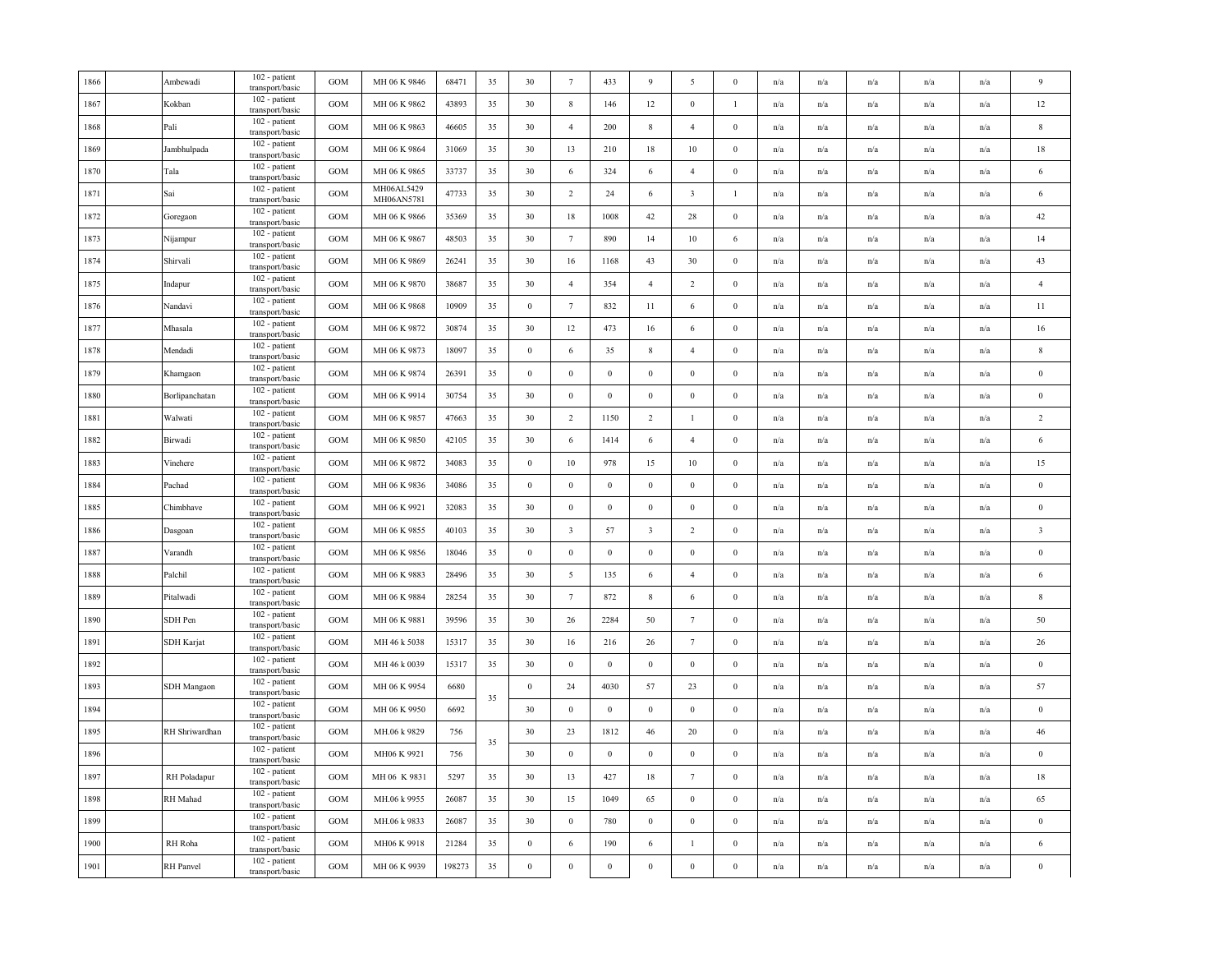|           | RH Uran<br>RH Kashele<br>RH Jasawali<br>RH Chowk | 102 - patient<br>transport/basic<br>102 - patient<br>transport/basic<br>102 - patient<br>transport/basic | GOM<br>GOM                                                                                                                                                                                                                                                                                                   | MH.46 K 9934<br>MH 06 K 9935 | 36007<br>21650 | 35    | 30               | $\,$ 8 $\,$             | 280              | 10                      | $\overline{4}$          | $\boldsymbol{0}$ | n/a | n/a                     | n/a                     | n/a                     | n/a                     | $10\,$                  |
|-----------|--------------------------------------------------|----------------------------------------------------------------------------------------------------------|--------------------------------------------------------------------------------------------------------------------------------------------------------------------------------------------------------------------------------------------------------------------------------------------------------------|------------------------------|----------------|-------|------------------|-------------------------|------------------|-------------------------|-------------------------|------------------|-----|-------------------------|-------------------------|-------------------------|-------------------------|-------------------------|
|           |                                                  |                                                                                                          |                                                                                                                                                                                                                                                                                                              |                              |                |       |                  |                         |                  |                         |                         |                  |     |                         |                         |                         |                         |                         |
|           |                                                  |                                                                                                          |                                                                                                                                                                                                                                                                                                              |                              |                | 35    | 30               | 19                      | 2091             | 34                      | 11                      | $7\phantom{.0}$  | n/a | n/a                     | n/a                     | n/a                     | n/a                     | 34                      |
|           |                                                  |                                                                                                          | GOM                                                                                                                                                                                                                                                                                                          | MH 06 K 9829                 | 25201          | 35    | $\mathbf{0}$     | $\mathbf{0}$            | $\mathbf{0}$     | $\mathbf{0}$            | $\mathbf{0}$            | $\boldsymbol{0}$ | n/a | n/a                     | n/a                     | n/a                     | n/a                     | $\boldsymbol{0}$        |
|           |                                                  | $102$ - patient<br>transport/basic                                                                       | <b>GOM</b>                                                                                                                                                                                                                                                                                                   | MH 46 G 0013                 | 20156          | 35    | $\bf{0}$         | $7\phantom{.0}$         | 120              | $8\phantom{.0}$         | $\overline{2}$          | $\mathbf{0}$     | n/a | n/a                     | $\mathbf{n}/\mathbf{a}$ | n/a                     | n/a                     | $\,$ 8 $\,$             |
|           | RH Murud                                         | 102 - patient<br>transport/basic                                                                         | <b>GOM</b>                                                                                                                                                                                                                                                                                                   | MH 06 K 9884                 | 22025          | 35    | $\boldsymbol{0}$ | $\overline{4}$          | 43               | $8\,$                   | $\overline{2}$          | $\bf{0}$         | n/a | n/a                     | n/a                     | n/a                     | n/a                     | $\,$ 8 $\,$             |
|           |                                                  | 102 - patient<br>transport/basic                                                                         | GOM                                                                                                                                                                                                                                                                                                          | MH 06K 9949                  |                |       | 30               | 23                      | 3204             | $87\,$                  |                         |                  | n/a | $\mathrm{n}/\mathrm{a}$ | n/a                     | $\mathrm{n}/\mathrm{a}$ | $\mathbf{n}/\mathbf{a}$ | 87                      |
|           |                                                  | 102 - patient                                                                                            | GOM                                                                                                                                                                                                                                                                                                          | MH 06 K 9948                 |                |       | 30               | $\boldsymbol{0}$        | $\boldsymbol{0}$ | $\mathbf{0}$            |                         |                  | n/a | n/a                     | n/a                     | n/a                     | n/a                     | $\bf{0}$                |
|           |                                                  | 102 - patient                                                                                            | $_{\rm GOM}$                                                                                                                                                                                                                                                                                                 | MH 06 K 9933                 |                |       | $\boldsymbol{0}$ | $\boldsymbol{0}$        | $\boldsymbol{0}$ | $\,0\,$                 |                         |                  | n/a | n/a                     | n/a                     | n/a                     | n/a                     | $\,0\,$                 |
|           | Alibag                                           | 102 - patient                                                                                            | GOM                                                                                                                                                                                                                                                                                                          | MH 06 K 9832                 |                |       | $\boldsymbol{0}$ | $\boldsymbol{0}$        | $\boldsymbol{0}$ | $\,0\,$                 |                         |                  | n/a | n/a                     | n/a                     | n/a                     | n/a                     | $\boldsymbol{0}$        |
|           |                                                  | 102 - patient                                                                                            | GOM                                                                                                                                                                                                                                                                                                          | MH 06 K 9937                 |                |       | 30               | 30                      | 3426             | 85                      |                         |                  | n/a | n/a                     | n/a                     | n/a                     | n/a                     | 85                      |
|           |                                                  | 102 - patient                                                                                            | <b>GOM</b>                                                                                                                                                                                                                                                                                                   | MH 06 K 9917                 |                |       | $\boldsymbol{0}$ | $\mathbf{0}$            | $\mathbf{0}$     | $\mathbf{0}$            |                         |                  | n/a | n/a                     | n/a                     | n/a                     | n/a                     | $\bf{0}$                |
|           |                                                  | 102 - patient                                                                                            | $_{\rm GOM}$                                                                                                                                                                                                                                                                                                 | MH 06 K 9924                 |                |       | $\boldsymbol{0}$ | $\boldsymbol{0}$        | $\boldsymbol{0}$ | $\,0\,$                 |                         |                  | n/a | n/a                     | n/a                     | n/a                     | n/a                     | $\,0\,$                 |
|           |                                                  | 102 - patient                                                                                            | GOM                                                                                                                                                                                                                                                                                                          | MH 06 K 9925                 |                |       | 12               | $\boldsymbol{0}$        | $\bf{0}$         | $\,0\,$                 |                         |                  | n/a | $\mathrm{n}/\mathrm{a}$ | n/a                     | n/a                     | $\mathbf{n}/\mathbf{a}$ | $\bf{0}$                |
|           |                                                  | 102 - patient                                                                                            | GOM                                                                                                                                                                                                                                                                                                          | MH 06 K 9881                 |                |       | $\boldsymbol{0}$ | 30                      | 4327             | 83                      |                         |                  | n/a | n/a                     | n/a                     | n/a                     | n/a                     | 83                      |
|           |                                                  | 102 - patient                                                                                            | <b>GOM</b>                                                                                                                                                                                                                                                                                                   | MH06 k 9934                  |                |       | 30               | $\mathbf{0}$            | $\bf{0}$         | $\,$ 0 $\,$             |                         |                  | n/a | n/a                     | n/a                     | n/a                     | n/a                     | $\boldsymbol{0}$        |
| Ratnagiri |                                                  | 102 - patient                                                                                            | <b>GOM</b>                                                                                                                                                                                                                                                                                                   | MH 08 G 0173                 | 19841          | 24    | 30               | $\,0\,$                 | $\,0\,$          | $\,0\,$                 | $\bf{0}$                | $\boldsymbol{0}$ | n/a | n/a                     | n/a                     | n/a                     | n/a                     | $\,0\,$                 |
|           | MANDANGAD                                        | 102 - patient<br>transport/basic                                                                         | <b>GOM</b>                                                                                                                                                                                                                                                                                                   | MH 08 G 0036                 | 19638          | 29    | 30               | $\overline{2}$          | 1111             | $\overline{2}$          | $\bf{0}$                | $\bf{0}$         | n/a | n/a                     | $\mathrm{n}/\mathrm{a}$ | $\mathrm{n}/\mathrm{a}$ | n/a                     | $\sqrt{2}$              |
|           |                                                  | 102 - patient                                                                                            | <b>GOM</b>                                                                                                                                                                                                                                                                                                   | MH 08 G 0035                 | 18305          | 34    | 30               | $\mathbf{0}$            | $\,0\,$          | $\,0\,$                 | $\boldsymbol{0}$        | $\mathbf{0}$     | n/a | n/a                     | n/a                     | $\mathrm{n}/\mathrm{a}$ | n/a                     | $\boldsymbol{0}$        |
|           |                                                  | 102 - patient                                                                                            | $_{\rm GOM}$                                                                                                                                                                                                                                                                                                 | MH 08 G 0037                 | 13240          | 29    | 30               | $\mathbf{0}$            | $\boldsymbol{0}$ | $\,0\,$                 | $\mathbf{0}$            | $\boldsymbol{0}$ | n/a | n/a                     | n/a                     | n/a                     | n/a                     | $\boldsymbol{0}$        |
|           |                                                  | 102 - patient<br>transport/basic                                                                         | <b>GOM</b>                                                                                                                                                                                                                                                                                                   | MH 08 G 0091                 | 14176          | 31    | 30               | $\boldsymbol{0}$        | 69               | $\,0\,$                 | $\bf{0}$                | $\bf{0}$         | n/a | $\mathrm{n}/\mathrm{a}$ | $\mathrm{n}/\mathrm{a}$ | $\mathrm{n}/\mathrm{a}$ | $\mathrm{n}/\mathrm{a}$ | $\,0\,$                 |
|           |                                                  | 102 - patient<br>transport/basic                                                                         | <b>GOM</b>                                                                                                                                                                                                                                                                                                   | MH 08 G 0174                 | 28657          | 30    | 30               | $\overline{2}$          | 150              | $\overline{2}$          | $\mathbf{1}$            | $\boldsymbol{0}$ | n/a | n/a                     | n/a                     | $\mathrm{n}/\mathrm{a}$ | n/a                     | $\overline{2}$          |
|           |                                                  | 102 - patient<br>transport/basic                                                                         | $_{\rm GOM}$                                                                                                                                                                                                                                                                                                 | MH 08 G 0070                 | 22184          | 28    | 30               | $\mathbf{1}$            | $\,0\,$          | $\mathbf{1}$            | $\mathbf{1}$            | $\mathbf{0}$     | n/a | $\mathrm{n}/\mathrm{a}$ | n/a                     | $\mathrm{n}/\mathrm{a}$ | n/a                     | $\mathbf{1}$            |
|           |                                                  | 102 - patient<br>transport/basic                                                                         | $_{\mathrm{GOM}}$                                                                                                                                                                                                                                                                                            | MH 08 G 0038                 | 25528          | 36    | 30               | $\overline{3}$          | 350              | $\overline{\mathbf{3}}$ | $\mathbf{0}$            | $\boldsymbol{0}$ | n/a | n/a                     | n/a                     | n/a                     | n/a                     | $\sqrt{3}$              |
|           |                                                  | 102 - patient                                                                                            | <b>GOM</b>                                                                                                                                                                                                                                                                                                   | MH 08 G 0071                 | 15857          | 28    | 30               | $\boldsymbol{0}$        | $\boldsymbol{0}$ | $\bf{0}$                | $\boldsymbol{0}$        | $\mathbf{0}$     | n/a | n/a                     | n/a                     | n/a                     | n/a                     | $\boldsymbol{0}$        |
|           |                                                  | 102 - patient                                                                                            | $_{\rm GOM}$                                                                                                                                                                                                                                                                                                 | MH 08 G 0178                 | 19696          | 26    | 30               | $\overline{2}$          | 256              | $\overline{2}$          | $\mathbf{1}$            | $\mathbf{0}$     | n/a | n/a                     | n/a                     | n/a                     | n/a                     | $\overline{2}$          |
|           |                                                  | 102 - patient<br>transport/basic                                                                         | <b>GOM</b>                                                                                                                                                                                                                                                                                                   | MH 08 G 0169                 | 19974          | 27    | 30               | $\overline{\mathbf{3}}$ | $\mathbf{0}$     | $\overline{\mathbf{3}}$ | $\mathbf{1}$            | $\mathbf{0}$     | n/a | n/a                     | n/a                     | n/a                     | n/a                     | $\overline{\mathbf{3}}$ |
|           |                                                  | 102 - patient<br>transport/basic                                                                         | <b>GOM</b>                                                                                                                                                                                                                                                                                                   | MH 08 G 0069                 | 16270          | 151   | 30               | $\boldsymbol{0}$        | $\boldsymbol{0}$ | $\mathbf{0}$            | $\mathbf{0}$            | $\mathbf{0}$     | n/a | n/a                     | n/a                     | n/a                     | n/a                     | $\boldsymbol{0}$        |
|           |                                                  | 102 - patient<br>transport/basic                                                                         | <b>GOM</b>                                                                                                                                                                                                                                                                                                   | MH 08 G 0072                 | 20756          | 93    | 30               | 6                       | 215              | 6                       | 5                       | $\mathbf{0}$     | n/a | n/a                     | n/a                     | n/a                     | n/a                     | 6                       |
|           |                                                  | 102 - patient<br>transport/basic                                                                         | $_{\rm GOM}$                                                                                                                                                                                                                                                                                                 | MH 08 G 0040                 | 26743          | 118   | 30               | $\bf{0}$                | $\,0\,$          | $\,0\,$                 | $\boldsymbol{0}$        | $\mathbf{0}$     | n/a | n/a                     | n/a                     | n/a                     | n/a                     | $\,0\,$                 |
|           |                                                  | 102 - patient<br>transport/basic                                                                         | <b>GOM</b>                                                                                                                                                                                                                                                                                                   | MH 08 G 0041                 | 22560          | 175   | 30               | $\mathbf{0}$            | $\boldsymbol{0}$ | $\,0\,$                 | $\mathbf{0}$            | $\boldsymbol{0}$ | n/a | $\mathrm{n}/\mathrm{a}$ | n/a                     | $\mathrm{n}/\mathrm{a}$ | n/a                     | $\boldsymbol{0}$        |
|           |                                                  | 102 - patient                                                                                            | GOM                                                                                                                                                                                                                                                                                                          | MH 08 G 0073                 | 13096          | 151   | 30               | 6                       | $\boldsymbol{0}$ | 6                       | 6                       | $\bf{0}$         | n/a | n/a                     | n/a                     | n/a                     | n/a                     | 6                       |
|           |                                                  | 102 - patient                                                                                            | <b>GOM</b>                                                                                                                                                                                                                                                                                                   | MH 08 G 0031                 | 26076          | 102   | 30               | $\mathbf{1}$            | 34               | -1                      | $\mathbf{1}$            | $\mathbf{0}$     | n/a | n/a                     | n/a                     | n/a                     | n/a                     | $\mathbf{1}$            |
|           |                                                  | 102 - patient<br>transport/basic                                                                         | <b>GOM</b>                                                                                                                                                                                                                                                                                                   | MH 08 G 0039                 | 22478          | 80    | 30               | 25                      | 216              | 25                      | 16                      | $\bf{0}$         | n/a | n/a                     | n/a                     | n/a                     | n/a                     | $25\,$                  |
|           |                                                  | 102 - patient<br>transport/basic                                                                         | <b>GOM</b>                                                                                                                                                                                                                                                                                                   | MH 08 G 0156                 | 16744          | 122   | 30               | 2                       | 120              | $\overline{2}$          | $\mathbf{1}$            | $\bf{0}$         | n/a | $\mathrm{n}/\mathrm{a}$ | n/a                     | $\mathrm{n}/\mathrm{a}$ | $\mathrm{n}/\mathrm{a}$ | $\sqrt{2}$              |
|           |                                                  | 102 - patient<br>transport/basic                                                                         | <b>GOM</b>                                                                                                                                                                                                                                                                                                   | MH 08 G 0043                 | 22259          | 26    | 30               | 2                       | 577              | $\overline{2}$          | $\mathbf{0}$            | $\boldsymbol{0}$ | n/a | n/a                     | n/a                     | n/a                     | n/a                     | $\sqrt{2}$              |
|           |                                                  | 102 - patient<br>transport/basic                                                                         | GOM                                                                                                                                                                                                                                                                                                          | MH 08 G 0170                 | 19345          | 28    | 30               | $\sqrt{6}$              | 1204             | 6                       | $\overline{\mathbf{3}}$ | $\boldsymbol{0}$ | n/a | n/a                     | n/a                     | n/a                     | n/a                     | $\sqrt{6}$              |
|           |                                                  | <b>DAPOLI</b><br><b>KHED</b>                                                                             | transport/basic<br>transport/basic<br>transport/basic<br>transport/basic<br>transport/basic<br>transport/basic<br>transport/basic<br>transport/basic<br>transport/basic<br>transport/basic<br>transport/basic<br>transport/basic<br>transport/basic<br>transport/basic<br>transport/basic<br>transport/basic |                              |                | 21048 | 35               |                         |                  |                         |                         | 126              | 20  |                         |                         |                         |                         |                         |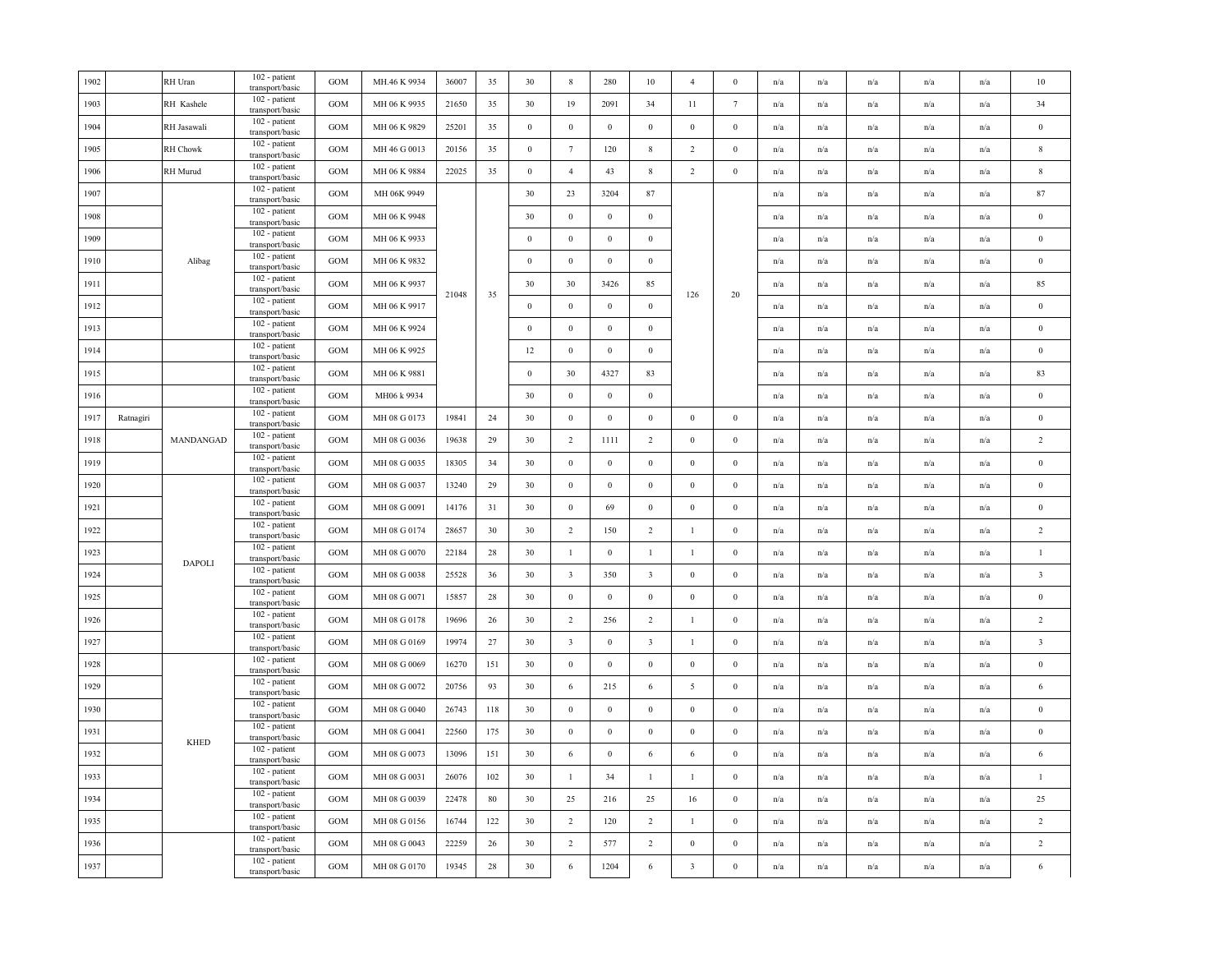| 1938 | <b>GUHAGAR</b>   | 102 - patient<br>transport/basic | <b>GOM</b>   | MH 08 G 0042 | 24425 | 26 | 30               | 8                | 1577             | 8                       | $7\phantom{.0}$  | $\mathbf{0}$     | n/a | n/a                     | n/a                     | n/a                     | n/a                     | $\,$ 8 $\,$             |
|------|------------------|----------------------------------|--------------|--------------|-------|----|------------------|------------------|------------------|-------------------------|------------------|------------------|-----|-------------------------|-------------------------|-------------------------|-------------------------|-------------------------|
| 1939 |                  | 102 - patient<br>transport/basic | <b>GOM</b>   | MH 08 G 0074 | 19760 | 30 | 30               | $\bf{0}$         | $\mathbf{0}$     | $\overline{0}$          | $\mathbf{0}$     | $\mathbf{0}$     | n/a | n/a                     | n/a                     | n/a                     | n/a                     | $\mathbf{0}$            |
| 1940 |                  | 102 - patient<br>transport/basic | $_{\rm GOM}$ | MH 08 G 0177 | 30296 | 29 | 30               | $\boldsymbol{0}$ | 56               | $\,0\,$                 | $\mathbf{0}$     | $\mathbf{0}$     | n/a | n/a                     | n/a                     | n/a                     | n/a                     | $\,0\,$                 |
| 1941 |                  | 102 - patient<br>transport/basic | GOM          | MH 07 F 0028 | 22129 | 27 | 30               | $\overline{2}$   | 20               | $\overline{2}$          | $\mathbf{1}$     | $\boldsymbol{0}$ | n/a | $\mathrm{n}/\mathrm{a}$ | n/a                     | n/a                     | n/a                     | $\sqrt{2}$              |
| 1942 |                  | 102 - patient<br>transport/basic | GOM          | MH 08 E 0075 | 15840 | 26 | 30               | $\mathbf{0}$     | 121              | $\mathbf{0}$            | $\mathbf{0}$     | $\boldsymbol{0}$ | n/a | n/a                     | n/a                     | n/a                     | n/a                     | $\bf{0}$                |
| 1943 |                  | 102 - patient<br>transport/basic | <b>GOM</b>   | MH 08 E 0047 | 21698 | 37 | 30               | 6                | 320              | 6                       | 5                | $\mathbf{0}$     | n/a | n/a                     | n/a                     | n/a                     | n/a                     | $\sqrt{6}$              |
| 1944 |                  | 102 - patient<br>transport/basic | GOM          | MH 08 G 0172 | 23172 | 26 | 30               | 6                | 169              | $\sqrt{6}$              | $\sqrt{5}$       | $\bf{0}$         | n/a | n/a                     | n/a                     | n/a                     | n/a                     | 6                       |
| 1945 | <b>CHIPLUN</b>   | 102 - patient<br>transport/basic | <b>GOM</b>   | MH 08 G 0048 | 37031 | 24 | 30               | $\mathbf{1}$     | 32               | $\mathbf{1}$            | $\bf{0}$         | $\boldsymbol{0}$ | n/a | n/a                     | n/a                     | n/a                     | n/a                     | $\mathbf{1}$            |
| 1946 |                  | 102 - patient<br>transport/basic | GOM          | MH 08 G 0076 | 23905 | 30 | 30               | $\boldsymbol{0}$ | 139              | $\mathbf{0}$            | $\mathbf{0}$     | $\boldsymbol{0}$ | n/a | $\mathrm{n}/\mathrm{a}$ | n/a                     | n/a                     | n/a                     | $\bf{0}$                |
| 1947 |                  | 102 - patient<br>transport/basic | $_{\rm GOM}$ | MH 08 F 0041 | 35645 | 27 | 30               | $\boldsymbol{0}$ | 35               | $\,0\,$                 | $\boldsymbol{0}$ | $\mathbf{0}$     | n/a | n/a                     | n/a                     | n/a                     | $\mathrm{n}/\mathrm{a}$ | $\boldsymbol{0}$        |
| 1948 |                  | 102 - patient<br>transport/basic | $_{\rm GOM}$ | MH 08 G 0045 | 13564 | 28 | 30               | $\overline{3}$   | 152              | $\overline{\mathbf{3}}$ | $\overline{2}$   | $\boldsymbol{0}$ | n/a | $\mathrm{n}/\mathrm{a}$ | n/a                     | n/a                     | $\mathrm{n}/\mathrm{a}$ | $\overline{\mathbf{3}}$ |
| 1949 |                  | 102 - patient<br>transport/basic | GOM          | MH 08 2046   | 21529 | 29 | 30               | $\overline{2}$   | 90               | 2                       | $\mathbf{0}$     | 1                | n/a | n/a                     | n/a                     | n/a                     | n/a                     | $\overline{2}$          |
| 1950 |                  | 102 - patient<br>transport/basic | $_{\rm GOM}$ | MH 08 G 0052 | 14184 | 30 | 30               | $\boldsymbol{0}$ | $\bf{0}$         | $\,0\,$                 | $\bf{0}$         | $\bf{0}$         | n/a | n/a                     | n/a                     | n/a                     | n/a                     | $\,0\,$                 |
| 1951 |                  | 102 - patient<br>transport/basic | <b>GOM</b>   | MH 08 G 0049 | 14869 | 29 | 30               | $\boldsymbol{0}$ | 459              | $\,0\,$                 | $\boldsymbol{0}$ | $\mathbf{0}$     | n/a | n/a                     | n/a                     | n/a                     | n/a                     | $\bf{0}$                |
| 1952 |                  | 102 - patient<br>transport/basic | <b>GOM</b>   | MH 08 G 0171 | 12672 | 30 | 30               | $\boldsymbol{0}$ | 211              | $\mathbf{0}$            | $\mathbf{0}$     | $\boldsymbol{0}$ | n/a | n/a                     | n/a                     | n/a                     | n/a                     | $\bf{0}$                |
| 1953 |                  | 102 - patient<br>transport/basic | <b>GOM</b>   | MH 08 G 0032 | 18563 | 35 | 30               | $\mathbf{0}$     | 270              | $\,0\,$                 | $\mathbf{0}$     | $\mathbf{0}$     | n/a | $\mathrm{n}/\mathrm{a}$ | n/a                     | $\mathrm{n}/\mathrm{a}$ | n/a                     | $\bf{0}$                |
| 1954 |                  | 102 - patient<br>transport/basic | GOM          | MH 08 G 0113 | 12672 | 31 | 30               | $\mathbf{0}$     | $\boldsymbol{0}$ | $\,0\,$                 | $\boldsymbol{0}$ | $\boldsymbol{0}$ | n/a | $\mathrm{n}/\mathrm{a}$ | n/a                     | n/a                     | n/a                     | $\boldsymbol{0}$        |
| 1955 | SANGAMESHWAR     | 102 - patient<br>transport/basic | <b>GOM</b>   | MH 08 G 0158 | 14591 | 27 | 30               | 6                | 310              | 6                       | 6                | $\bf{0}$         | n/a | n/a                     | n/a                     | n/a                     | n/a                     | 6                       |
| 1956 |                  | 102 - patient<br>transport/basic | <b>GOM</b>   | MH 08 G 0078 | 13616 | 31 | 30               | $\boldsymbol{0}$ | $\mathbf{0}$     | $\,0\,$                 | $\bf{0}$         | $\mathbf{0}$     | n/a | n/a                     | $\mathrm{n}/\mathrm{a}$ | n/a                     | $\mathrm{n}/\mathrm{a}$ | $\boldsymbol{0}$        |
| 1957 |                  | 102 - patient<br>transport/basic | <b>GOM</b>   | MH 08 G 0104 | 15925 | 27 | 30               | $\overline{2}$   | 140              | $\overline{2}$          | $\mathbf{1}$     | $\bf{0}$         | n/a | $\mathrm{n}/\mathrm{a}$ | n/a                     | n/a                     | $\mathrm{n}/\mathrm{a}$ | $\sqrt{2}$              |
| 1958 |                  | 102 - patient<br>transport/basic | GOM          | MH 08 G 0050 | 25303 | 35 | 30               | $7\phantom{.0}$  | 930              | $7\phantom{.0}$         | $\mathbf{0}$     | $\boldsymbol{0}$ | n/a | n/a                     | n/a                     | $\mathrm{n}/\mathrm{a}$ | $\mathrm{n}/\mathrm{a}$ | $\boldsymbol{7}$        |
| 1959 |                  | 102 - patient<br>transport/basic | <b>GOM</b>   | MH 08 G 0051 | 15838 | 29 | 30               | $\boldsymbol{0}$ | 539              | $\mathbf{0}$            | $\mathbf{0}$     | $\boldsymbol{0}$ | n/a | n/a                     | n/a                     | n/a                     | n/a                     | $\bf{0}$                |
| 1960 |                  | 102 - patient<br>transport/basic | $_{\rm GOM}$ | MH 08 G 0114 | 11818 | 29 | 30               | $\overline{9}$   | 203              | $\overline{9}$          | $\overline{2}$   | $\overline{4}$   | n/a | n/a                     | n/a                     | n/a                     | n/a                     | $\overline{9}$          |
| 1961 |                  | 102 - patient<br>transport/basic | <b>GOM</b>   | MH 08 G 0103 | 33092 | 26 | 30               | 17               | 544              | 17                      | 12               | $\overline{2}$   | n/a | n/a                     | n/a                     | n/a                     | n/a                     | 17                      |
| 1962 |                  | 102 - patient<br>transport/basic | <b>GOM</b>   | MH 08 G 0079 | 21295 | 31 | 30               | $\mathbf{0}$     | $\mathbf{0}$     | $\mathbf{0}$            | $\bf{0}$         | $\mathbf{0}$     | n/a | $\mathrm{n}/\mathrm{a}$ | $\mathbf{n}/\mathbf{a}$ | n/a                     | $\mathbf{n}/\mathbf{a}$ | $\,0\,$                 |
| 1963 |                  | 102 - patient<br>transport/basic | $_{\rm GOM}$ | MH 08 G 0057 | 18407 | 33 | 30               | $\mathbf{1}$     | 33               | $\mathbf{1}$            | $\mathbf{1}$     | $\mathbf{0}$     | n/a | n/a                     | n/a                     | n/a                     | $\mathbf{n}/\mathbf{a}$ | $\mathbf{1}$            |
| 1964 |                  | 102 - patient<br>transport/basic | $_{\rm GOM}$ | MH 08 G 0053 | 25567 | 34 | 30               | $\,$ 8 $\,$      | 85               | $\,$ 8 $\,$             | $\mathbf{0}$     | $\mathbf{0}$     | n/a | $\mathrm{n}/\mathrm{a}$ | n/a                     | n/a                     | $\mathrm{n}/\mathrm{a}$ | $\,$ 8 $\,$             |
| 1965 | <b>RATNAGIRI</b> | 102 - patient<br>transport/basic | <b>GOM</b>   | MH 08 G 0054 | 31301 | 28 | 30               | $\mathbf{1}$     | $\boldsymbol{0}$ | $\mathbf{1}$            | $\mathbf{1}$     | $\boldsymbol{0}$ | n/a | n/a                     | n/a                     | n/a                     | n/a                     | $\mathbf{1}$            |
| 1966 |                  | 102 - patient<br>transport/basic | <b>GOM</b>   | MH 08 G 0155 | 38327 | 28 | 30               | $\overline{9}$   | 67               | $\overline{9}$          | $\overline{4}$   | $\boldsymbol{0}$ | n/a | n/a                     | n/a                     | n/a                     | n/a                     | $\overline{9}$          |
| 1967 |                  | 102 - patient<br>transport/basic | <b>GOM</b>   | MH 08 G 0080 | 17758 | 31 | 30               | $\overline{2}$   | 140              | $\overline{2}$          | $\overline{2}$   | $\boldsymbol{0}$ | n/a | n/a                     | n/a                     | n/a                     | n/a                     | $\sqrt{2}$              |
| 1968 |                  | 102 - patient<br>transport/basic | <b>GOM</b>   | MH 08 G 0056 | 50915 | 38 | 30               | $\overline{2}$   | $\boldsymbol{0}$ | $\overline{2}$          | $\overline{c}$   | $\bf{0}$         | n/a | n/a                     | $\mathbf{n}/\mathbf{a}$ | $\mathrm{n}/\mathrm{a}$ | n/a                     | $\sqrt{2}$              |
| 1969 |                  | 102 - patient<br>transport/basic | <b>GOM</b>   | MH 08 G 0157 | 18267 | 28 | 30               | $\mathbf{0}$     | $\bf{0}$         | $\,0\,$                 | $\bf{0}$         | $\bf{0}$         | n/a | n/a                     | n/a                     | n/a                     | n/a                     | $\,0\,$                 |
| 1970 |                  | 102 - patient<br>transport/basic | $_{\rm GOM}$ | MH 08 G 0058 | 19335 | 27 | 30               | $\mathbf{0}$     | $\mathbf{0}$     | $\,0\,$                 | $\mathbf{0}$     | $\boldsymbol{0}$ | n/a | n/a                     | n/a                     | $\mathrm{n}/\mathrm{a}$ | $\mathrm{n}/\mathrm{a}$ | $\boldsymbol{0}$        |
| 1971 |                  | 102 - patient<br>transport/basic | <b>GOM</b>   | MH 08 G 0112 | 16209 | 30 | 30               | $\mathbf{0}$     | $\mathbf{0}$     | $\mathbf{0}$            | $\mathbf{0}$     | $\mathbf{0}$     | n/a | $\mathrm{n}/\mathrm{a}$ | n/a                     | $\mathrm{n}/\mathrm{a}$ | $\mathrm{n}/\mathrm{a}$ | $\boldsymbol{0}$        |
| 1972 | LANJA            | 102 - patient<br>transport/basic | <b>GOM</b>   | MH 08 G 0082 | 15524 | 28 | $\boldsymbol{0}$ | $\overline{2}$   | 38               | $\overline{2}$          | 2                | $\mathbf{0}$     | n/a | n/a                     | n/a                     | n/a                     | n/a                     | $\overline{2}$          |
| 1973 |                  | 102 - patient<br>transport/basic | GOM          | MH 08 G 0059 | 15170 | 29 | $30\,$           | $\mathbf{0}$     | $\boldsymbol{0}$ | $\,$ 0 $\,$             | $\boldsymbol{0}$ | $\boldsymbol{0}$ | n/a | n/a                     | n/a                     | n/a                     | n/a                     | $\boldsymbol{0}$        |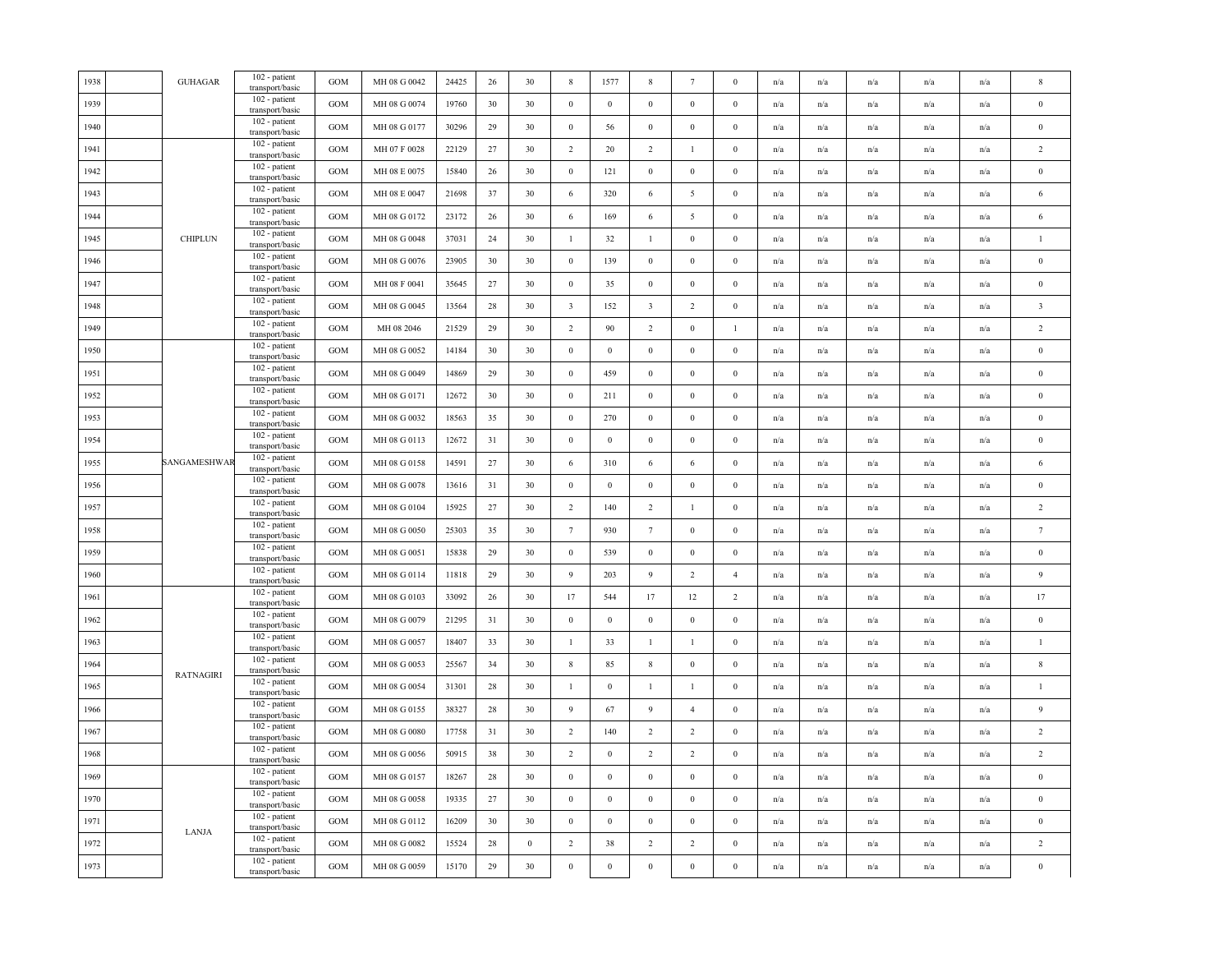|        |                     | 102 - patient<br>transport/basic                                                                | GOM                                                                                                                                                                    | MH 08 G 0081 | 12775 | 31                                                             | 30                                               | $\bf{0}$         | $\mathbf{0}$                                               | $\bf{0}$         | $\mathbf{0}$                                  | $\mathbf{0}$                                 | n/a                                                                                     | n/a                     | n/a                     | n/a                     | n/a                     | $\mathbf{0}$     |
|--------|---------------------|-------------------------------------------------------------------------------------------------|------------------------------------------------------------------------------------------------------------------------------------------------------------------------|--------------|-------|----------------------------------------------------------------|--------------------------------------------------|------------------|------------------------------------------------------------|------------------|-----------------------------------------------|----------------------------------------------|-----------------------------------------------------------------------------------------|-------------------------|-------------------------|-------------------------|-------------------------|------------------|
|        |                     | 102 - patient<br>transport/basic                                                                | <b>GOM</b>                                                                                                                                                             | MH 08 G 0063 | 17286 | 27                                                             | 30                                               | $\boldsymbol{0}$ | $\boldsymbol{0}$                                           | $\mathbf{0}$     | $\bf{0}$                                      | $\bf{0}$                                     | n/a                                                                                     | n/a                     | n/a                     | n/a                     | n/a                     | $\bf{0}$         |
|        |                     | transport/basic                                                                                 | <b>GOM</b>                                                                                                                                                             | MH 08 G 0110 | 14799 | 26                                                             | 30                                               | $\mathbf{1}$     | 65                                                         | $\mathbf{1}$     | $\mathbf{1}$                                  | $\boldsymbol{0}$                             | n/a                                                                                     | n/a                     | n/a                     | n/a                     | n/a                     | $\mathbf{1}$     |
|        |                     | 102 - patient<br>transport/basic                                                                | <b>GOM</b>                                                                                                                                                             | MH 08 G 0060 | 10079 | 35                                                             | 30                                               | $\overline{2}$   | $\mathbf{0}$                                               | $\overline{2}$   | 2                                             | $\boldsymbol{0}$                             | n/a                                                                                     | n/a                     | n/a                     | n/a                     | n/a                     | $\overline{2}$   |
|        |                     | 102 - patient                                                                                   | <b>GOM</b>                                                                                                                                                             | MH 08 G 0083 | 12167 | 31                                                             | 30                                               | $\mathbf{0}$     | $\bf{0}$                                                   | $\,0\,$          | $\bf{0}$                                      | $\bf{0}$                                     | n/a                                                                                     | n/a                     | n/a                     | n/a                     | n/a                     | $\,0\,$          |
|        | <b>RAJAPUR</b>      | 102 - patient                                                                                   | <b>GOM</b>                                                                                                                                                             | MH 08 G 0176 | 17678 | 26                                                             | 30                                               | $\overline{4}$   | 370                                                        | $\overline{4}$   | $\overline{\mathbf{3}}$                       | $\mathbf{0}$                                 | n/a                                                                                     | n/a                     | n/a                     | $\mathrm{n}/\mathrm{a}$ | n/a                     | $\overline{4}$   |
|        |                     | 102 - patient<br>transport/basic                                                                | <b>GOM</b>                                                                                                                                                             | MH 08 G 0116 | 20064 | 30                                                             | 30                                               | 6                | 215                                                        | 6                | $\mathbf{1}$                                  | -1                                           | n/a                                                                                     | n/a                     | n/a                     | n/a                     | n/a                     | $\sqrt{6}$       |
|        |                     | 102 - patient<br>transport/basic                                                                | <b>GOM</b>                                                                                                                                                             | MH 08 G 0175 | 15238 | 32                                                             | 30                                               | $\overline{4}$   | 780                                                        | $\overline{4}$   | $\overline{4}$                                | $\boldsymbol{0}$                             | n/a                                                                                     | n/a                     | n/a                     | n/a                     | n/a                     | $\overline{4}$   |
|        |                     | 102 - patient<br>transport/basic                                                                | <b>GOM</b>                                                                                                                                                             | MH 08 G 0061 | 20318 | 28                                                             | 30                                               | $\boldsymbol{0}$ | $\boldsymbol{0}$                                           | $\boldsymbol{0}$ | $\bf{0}$                                      | $\mathbf{0}$                                 | n/a                                                                                     | n/a                     | n/a                     | n/a                     | $\mathbf{n}/\mathbf{a}$ | $\,0\,$          |
|        |                     | 102 - patient<br>transport/basic                                                                | $_{\rm GOM}$                                                                                                                                                           | MH 08 G 0062 | 24009 | 33                                                             | 30                                               | $\boldsymbol{0}$ | 101                                                        | $\,0\,$          | $\boldsymbol{0}$                              | $\mathbf{0}$                                 | n/a                                                                                     | n/a                     | n/a                     | n/a                     | n/a                     | $\boldsymbol{0}$ |
|        | CHIPLUN - SDH       | 102 - patient<br>transport/basic                                                                | <b>GOM</b>                                                                                                                                                             | MH 08 J 0163 |       |                                                                | 30                                               |                  | 312                                                        |                  |                                               |                                              | n/a                                                                                     | $\mathrm{n}/\mathrm{a}$ | n/a                     | n/a                     | $\mathrm{n}/\mathrm{a}$ | 49               |
|        |                     | transport/basic                                                                                 | GOM                                                                                                                                                                    | MH-08-G 0085 |       |                                                                | 30                                               |                  | 1919                                                       |                  |                                               |                                              | n/a                                                                                     | n/a                     | n/a                     | n/a                     | n/a                     | $\bf{0}$         |
|        | KHED - SDH          | 102 - patient<br>transport/basic                                                                | $_{\rm GOM}$                                                                                                                                                           | MH 08 G 0166 |       |                                                                | 30                                               |                  | $\bf{0}$                                                   |                  |                                               |                                              | n/a                                                                                     | n/a                     | n/a                     | n/a                     | n/a                     | 41               |
|        |                     | 102 - patient<br>transport/basic                                                                | <b>GOM</b>                                                                                                                                                             | MH 08 G 0140 |       |                                                                | 30                                               |                  | $\mathbf{0}$                                               |                  |                                               |                                              | n/a                                                                                     | n/a                     | n/a                     | n/a                     | n/a                     | $\bf{0}$         |
|        | DAPOLI - SDH        | 102 - patient<br>transport/basic                                                                | <b>GOM</b>                                                                                                                                                             | MH 08 G 0164 |       |                                                                | 30                                               |                  | $\boldsymbol{0}$                                           |                  |                                               |                                              | n/a                                                                                     | n/a                     | n/a                     | n/a                     | n/a                     | 160              |
|        |                     | 102 - patient<br>transport/basic                                                                | <b>GOM</b>                                                                                                                                                             | MH 08 J 0168 |       |                                                                | $\boldsymbol{0}$                                 |                  | 5470                                                       |                  |                                               |                                              | n/a                                                                                     | n/a                     | n/a                     | n/a                     | n/a                     | $\bf{0}$         |
|        | SANGAMESHWA         | 102 - patient<br>transport/basic                                                                | <b>GOM</b>                                                                                                                                                             | MH 08 G 0151 | 12500 | 35                                                             | 30                                               | 13               | $\,0\,$                                                    | 28               | 5                                             | 6                                            | n/a                                                                                     | n/a                     | n/a                     | n/a                     | n/a                     | $28\,$           |
|        | SANGAMESHWA         | 102 - patient<br>transport/basic                                                                | <b>GOM</b>                                                                                                                                                             | MH 08 G 0152 | 3500  | 36                                                             | 30                                               | 41               | 1055                                                       | 37               | 24                                            | $\overline{4}$                               | n/a                                                                                     | $\mathrm{n}/\mathrm{a}$ | $\mathbf{n}/\mathbf{a}$ | $\mathrm{n}/\mathrm{a}$ | n/a                     | 37               |
|        | RAJAPUR - RH RA     | 102 - patient<br>transport/basic                                                                | <b>GOM</b>                                                                                                                                                             | MH 08 G 0160 | 9753  | 29                                                             | 30                                               | 54               | 2747                                                       | 34               | 31                                            | 2                                            | n/a                                                                                     | n/a                     | n/a                     | $\mathrm{n}/\mathrm{a}$ | n/a                     | 34               |
|        | <b>GUHAGAR - RH</b> | 102 - patient<br>transport/basic                                                                | <b>GOM</b>                                                                                                                                                             | MH 08 G 0154 |       |                                                                | 30                                               |                  | 2155                                                       |                  |                                               |                                              | n/a                                                                                     | n/a                     | n/a                     | n/a                     | n/a                     | 49               |
|        |                     | 102 - patient<br>transport/basic                                                                | <b>GOM</b>                                                                                                                                                             | MH 08 G 0067 |       |                                                                | 30                                               |                  | $\,0\,$                                                    |                  |                                               |                                              | n/a                                                                                     | n/a                     | n/a                     | n/a                     | n/a                     | $\mathbf{0}$     |
|        | MANDANGAD-          | 102 - patient<br>transport/basic                                                                | GOM                                                                                                                                                                    | MH 08 G 0135 |       |                                                                | 30                                               |                  | $\boldsymbol{0}$                                           |                  |                                               |                                              | n/a                                                                                     | $\mathrm{n}/\mathrm{a}$ | n/a                     | $\mathrm{n}/\mathrm{a}$ | $\mathrm{n}/\mathrm{a}$ | 9                |
|        | MANDANGAD           | transport/basic                                                                                 | $_{\rm GOM}$                                                                                                                                                           | MH 08 G 0165 |       |                                                                | 30                                               |                  | 146                                                        |                  |                                               |                                              | n/a                                                                                     | $\mathrm{n}/\mathrm{a}$ | n/a                     | n/a                     | $\mathrm{n}/\mathrm{a}$ | $\bf{0}$         |
|        | RATNAGIRI - RH      | transport/basic                                                                                 | $_{\rm GOM}$                                                                                                                                                           | MH 08 G 0136 |       |                                                                | 30                                               |                  | $\boldsymbol{0}$                                           |                  |                                               |                                              | n/a                                                                                     | n/a                     | n/a                     | n/a                     | n/a                     | 19               |
|        |                     | transport/basic                                                                                 | <b>GOM</b>                                                                                                                                                             | MH 08 G 0162 |       |                                                                | 30                                               |                  | 420                                                        |                  |                                               |                                              | n/a                                                                                     | n/a                     | n/a                     | n/a                     | n/a                     | $\boldsymbol{0}$ |
|        | LANJA - RHA LAN     | transport/basic                                                                                 | GOM                                                                                                                                                                    | MH 08 G 0161 | 8289  | 38                                                             | 30                                               | 25               | 54                                                         | 25               | 14                                            | $\bf{0}$                                     | n/a                                                                                     | n/a                     | n/a                     | n/a                     | n/a                     | 25               |
|        | <b>RAJAPUR - RH</b> | transport/basic                                                                                 | $_{\rm GOM}$                                                                                                                                                           | MH 08 G 0134 |       |                                                                | 30                                               |                  | 1198                                                       |                  |                                               |                                              | n/a                                                                                     | $\mathrm{n}/\mathrm{a}$ | n/a                     | n/a                     | $\mathrm{n}/\mathrm{a}$ | 14               |
|        |                     | 102 - patient<br>transport/basic                                                                | <b>GOM</b>                                                                                                                                                             | MH 08 G 0159 |       |                                                                | 30                                               |                  | $\mathbf{0}$                                               |                  |                                               |                                              | n/a                                                                                     | n/a                     | n/a                     | n/a                     | n/a                     | $\boldsymbol{0}$ |
|        |                     | 102 - patient<br>transport/basic                                                                | <b>GOM</b>                                                                                                                                                             | MH 08 G 0153 |       |                                                                | 30                                               |                  | 4918                                                       |                  |                                               |                                              | n/a                                                                                     | n/a                     | n/a                     | n/a                     | n/a                     | 566              |
|        |                     | 102 - patient<br>transport/basic                                                                | $_{\rm GOM}$                                                                                                                                                           | MH 08 G 0132 |       |                                                                | 30                                               |                  | $\mathbf{0}$                                               |                  |                                               |                                              | n/a                                                                                     | n/a                     | n/a                     | n/a                     | n/a                     | $\,0\,$          |
|        | RATNAGIRI - DH      | 102 - patient<br>transport/basic                                                                | <b>GOM</b>                                                                                                                                                             | MH 08 G 0167 |       |                                                                | 30                                               |                  | 4694                                                       |                  |                                               |                                              | n/a                                                                                     | n/a                     | n/a                     | n/a                     | n/a                     | $\boldsymbol{0}$ |
|        | RATNAGIRI           | 102 - patient<br>transport/basic                                                                | <b>GOM</b>                                                                                                                                                             | MH 08 G 0139 |       |                                                                | 30                                               |                  | $\mathbf{0}$                                               |                  |                                               |                                              | n/a                                                                                     | n/a                     | n/a                     | n/a                     | n/a                     | $\boldsymbol{0}$ |
|        |                     | 102 - patient<br>transport/basic                                                                | <b>GOM</b>                                                                                                                                                             | MH 08 G 0138 |       |                                                                | 30                                               |                  | $\mathbf{0}$                                               |                  |                                               |                                              | n/a                                                                                     | n/a                     | $\mathrm{n}/\mathrm{a}$ | n/a                     | n/a                     | $\boldsymbol{0}$ |
|        |                     | 102 - patient<br>transport/basic                                                                | <b>GOM</b>                                                                                                                                                             | MH 08 G 0133 |       |                                                                | 30                                               |                  | $\mathbf{0}$                                               |                  |                                               |                                              | n/a                                                                                     | n/a                     | $\mathrm{n}/\mathrm{a}$ | n/a                     | n/a                     | $\bf{0}$         |
| Sangli |                     | 102 - patient<br>transport/basic                                                                | GOM                                                                                                                                                                    | MH 10 P 0037 | 41492 | 33                                                             | $\sqrt{6}$                                       | 6                | 869                                                        | 6                | $\overline{4}$                                | $\boldsymbol{0}$                             | n/a                                                                                     | $\mathrm{n}/\mathrm{a}$ | n/a                     | n/a                     | $\mathrm{n}/\mathrm{a}$ | $\sqrt{6}$       |
|        |                     | 102 - patient<br>transport/basic                                                                | <b>GOM</b>                                                                                                                                                             | MH 10 P 161  | 35945 | 45                                                             | 9                                                | $\overline{9}$   | 1336                                                       | $\overline{9}$   | $\overline{4}$                                | $\theta$                                     | n/a                                                                                     | n/a                     | n/a                     | n/a                     | n/a                     | $\overline{9}$   |
|        |                     | KAMATHE<br><b>KALAMBANI</b><br><b>DAPOLI</b><br><b>GUHAGAR</b><br>RH<br>PALI<br><b>RAIPATAN</b> | 102 - patient<br>transport/basic<br>transport/basic<br>102 - patient<br>102 - patient<br>$\overline{102}$ - patient<br>102 - patient<br>102 - patient<br>102 - patient |              |       | 2182<br>1410<br>17417<br>2632<br>3395<br>2085<br>1556<br>78175 | 27<br>49<br>45<br>$27\,$<br>29<br>30<br>34<br>29 |                  | 49<br>41<br>160<br>49<br>$\overline{9}$<br>19<br>14<br>566 |                  | 49<br>41<br>160<br>49<br>9<br>19<br>14<br>566 | 28<br>19<br>80<br>30<br>5<br>11<br>11<br>198 | 12<br>12<br>21<br>$\mathbf{0}$<br>$\boldsymbol{0}$<br>$\bf{0}$<br>$\overline{c}$<br>127 |                         |                         |                         |                         |                  |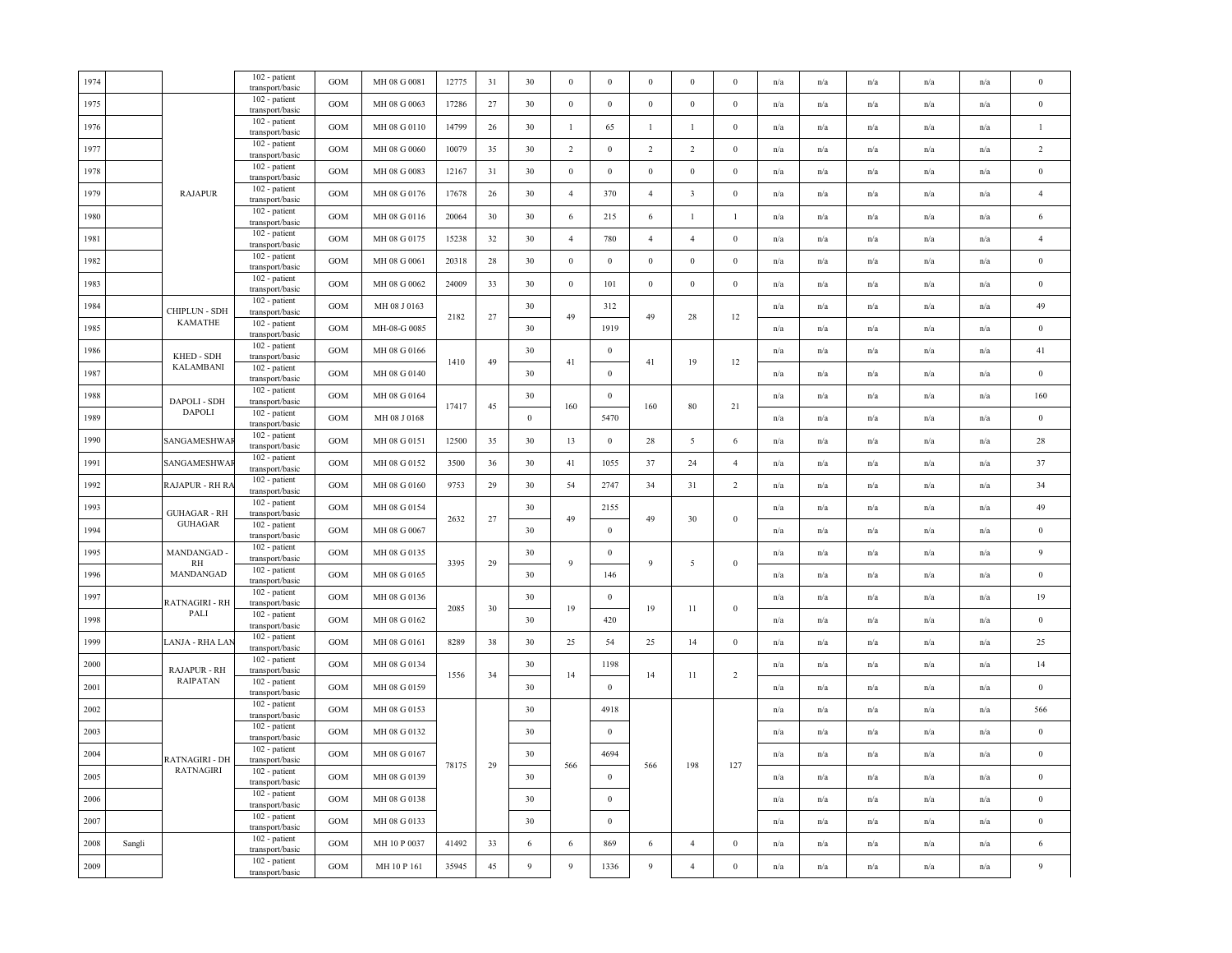| 2010 | <b>ATPADI</b>  | 102 - patient<br>transport/basic | <b>GOM</b>   | MH 10 P 0043   | 31523  | 52 | 6                       | 6                       | 2028             | 6                       | $\overline{\mathbf{3}}$ | $\mathbf{0}$            | n/a                     | n/a                     | n/a                     | n/a                     | n/a                     | 6                       |
|------|----------------|----------------------------------|--------------|----------------|--------|----|-------------------------|-------------------------|------------------|-------------------------|-------------------------|-------------------------|-------------------------|-------------------------|-------------------------|-------------------------|-------------------------|-------------------------|
| 2011 |                | 102 - patient<br>transport/basic | <b>GOM</b>   | MH 10 P 0064   | 33727  | 33 | $\overline{\mathbf{3}}$ | $\overline{\mathbf{3}}$ | 874              | $\overline{\mathbf{3}}$ | 2                       | $\mathbf{0}$            | n/a                     | n/a                     | n/a                     | n/a                     | n/a                     | $\overline{\mathbf{3}}$ |
| 2012 |                | 102 - patient<br>transport/basic | GOM          | MH-10 T 120    | 42222  | 14 | 30                      | 56                      | 495              | 56                      | 39                      | $\mathbf{1}$            | n/a                     | n/a                     | n/a                     | n/a                     | n/a                     | 56                      |
| 2013 |                | 102 - patient<br>transport/basic | GOM          | Mh-10P160      | 42162  | 60 | 6                       | 6                       | 2200             | 6                       | $\overline{4}$          | $\boldsymbol{0}$        | n/a                     | n/a                     | n/a                     | n/a                     | n/a                     | $\sqrt{6}$              |
| 2014 |                | 102 - patient<br>transport/basic | GOM          | Mh-10P106      | 34851  | 65 | 20                      | 20                      | 2140             | 20                      | $10\,$                  | $\boldsymbol{0}$        | n/a                     | n/a                     | n/a                     | $\mathrm{n}/\mathrm{a}$ | n/a                     | $20\,$                  |
| 2015 |                | 102 - patient<br>transport/basic | GOM          | Mh-10P41       | 31216  | 80 | 15                      | 15                      | 2430             | 15                      | 9                       | $\mathbf{0}$            | n/a                     | n/a                     | n/a                     | n/a                     | n/a                     | 15                      |
| 2016 |                | 102 - patient<br>transport/basic | $_{\rm GOM}$ | Mh-10P61       | 43303  | 90 | 16                      | 16                      | 1198             | 16                      | $\overline{9}$          | $\mathbf{0}$            | n/a                     | n/a                     | $\mathrm{n}/\mathrm{a}$ | n/a                     | $\mathrm{n}/\mathrm{a}$ | $16\,$                  |
| 2017 |                | 102 - patient<br>transport/basic | GOM          | Mh-10P49       | 53490  | 55 | 21                      | 21                      | 2050             | 21                      | 15                      | $\overline{\mathbf{3}}$ | n/a                     | n/a                     | n/a                     | n/a                     | n/a                     | 21                      |
| 2018 | <b>JATH</b>    | 102 - patient<br>transport/basic | <b>GOM</b>   | Mh-10P82       | 41558  | 85 | 9                       | $\overline{9}$          | 1845             | 9                       | 6                       | $\boldsymbol{0}$        | n/a                     | n/a                     | n/a                     | n/a                     | n/a                     | $\overline{9}$          |
| 2019 |                | 102 - patient<br>transport/basic | GOM          | Mh-10P70       | 37012  | 80 | 26                      | 26                      | 2055             | 26                      | 14                      | $\boldsymbol{0}$        | n/a                     | n/a                     | n/a                     | n/a                     | n/a                     | 26                      |
| 2020 |                | 102 - patient<br>transport/basic | GOM          | Mh-10P155      | 36381  | 80 | 29                      | 29                      | 1340             | 29                      | 19                      | $\mathbf{0}$            | n/a                     | n/a                     | n/a                     | n/a                     | n/a                     | 29                      |
| 2021 |                | 102 - patient<br>transport/basic | <b>GOM</b>   | MH - 10P137    | 31421  | 50 | $\bf{0}$                | $\mathbf{0}$            | $\boldsymbol{0}$ | $\mathbf{0}$            | $\boldsymbol{0}$        | $\mathbf{0}$            | n/a                     | n/a                     | n/a                     | n/a                     | n/a                     | $\boldsymbol{0}$        |
| 2022 |                | 102 - patient<br>transport/basic | GOM          | MS-10 P 123    | 9000   | 10 | 9                       | 9                       | 1050             | 9                       | $\overline{4}$          | $\mathbf{0}$            | n/a                     | n/a                     | n/a                     | n/a                     | n/a                     | $\overline{9}$          |
| 2023 |                | 102 - patient<br>transport/basic | <b>GOM</b>   | MH10-p-95      | 47412  | 35 | $\overline{\mathbf{3}}$ | $\overline{\mathbf{3}}$ | 74               | $\overline{\mathbf{3}}$ | 2                       | $\boldsymbol{0}$        | n/a                     | n/a                     | $\mathrm{n}/\mathrm{a}$ | $\mathrm{n}/\mathrm{a}$ | $\mathrm{n}/\mathrm{a}$ | $\overline{\mathbf{3}}$ |
| 2024 |                | 102 - patient<br>transport/basic | GOM          | MH-10P 36      | 41291  | 45 | 24                      | 24                      | 851              | 24                      | 16                      | $\boldsymbol{0}$        | n/a                     | n/a                     | n/a                     | n/a                     | n/a                     | 24                      |
| 2025 |                | 102 - patient<br>transport/basic | <b>GOM</b>   | MH-12 PA 4869  | 32232  | 84 | $\overline{2}$          | 2                       | 373              | $\overline{2}$          | $\mathbf{1}$            | $\boldsymbol{0}$        | n/a                     | n/a                     | n/a                     | n/a                     | n/a                     | $\sqrt{2}$              |
| 2026 |                | 102 - patient<br>transport/basic | <b>GOM</b>   | MH-10P 51      | 49336  | 70 | $\boldsymbol{0}$        | $\mathbf{0}$            | $\mathbf{0}$     | $\mathbf{0}$            | $\bf{0}$                | $\mathbf{0}$            | n/a                     | n/a                     | n/a                     | n/a                     | n/a                     | $\boldsymbol{0}$        |
| 2027 | <b>MIRAJ</b>   | 102 - patient<br>transport/basic | <b>GOM</b>   | MH 10 P - 0068 | 46673  | 25 | $\overline{4}$          | $\overline{4}$          | 860              | $\overline{4}$          | $\overline{2}$          | $\mathbf{0}$            | n/a                     | n/a                     | $\mathrm{n}/\mathrm{a}$ | n/a                     | n/a                     | $\overline{4}$          |
| 2028 |                | 102 - patient<br>transport/basic | GOM          | MH-10-p-58     | 51301  | 35 | 9                       | 9                       | 932              | 9                       | 6                       | $\boldsymbol{0}$        | n/a                     | n/a                     | $\mathrm{n}/\mathrm{a}$ | n/a                     | n/a                     | $\overline{9}$          |
| 2029 |                | 102 - patient<br>transport/basic | GOM          | MH-10-p-69     | 35444  | 39 | 6                       | 6                       | 679              | 6                       | $\overline{\mathbf{3}}$ | $\mathbf{0}$            | n/a                     | $\mathrm{n}/\mathrm{a}$ | $\mathbf{n}/\mathbf{a}$ | $\mathrm{n}/\mathrm{a}$ | $\mathbf{n}/\mathbf{a}$ | $\sqrt{6}$              |
| 2030 |                | 102 - patient<br>transport/basic | GOM          | MH-10-p-103    | 47621  | 65 | $10\,$                  | $10\,$                  | 377              | 10                      | 6                       | $\boldsymbol{0}$        | n/a                     | n/a                     | n/a                     | n/a                     | n/a                     | $10\,$                  |
| 2031 |                | 102 - patient<br>transport/basic | GOM          | MH-10 AQ 7020  | 5900   | 15 | $\overline{4}$          | $\overline{4}$          | 847              | $\overline{4}$          | $\overline{2}$          | $\boldsymbol{0}$        | n/a                     | $\mathrm{n}/\mathrm{a}$ | $\mathbf{n}/\mathbf{a}$ | $\mathrm{n}/\mathrm{a}$ | $\mathbf{n}/\mathbf{a}$ | $\overline{4}$          |
| 2032 |                | 102 - patient<br>transport/basic | GOM          | MH 10 P 93     | 86799  | 25 | 14                      | 14                      | 700              | 14                      | $7\phantom{.0}$         | $\boldsymbol{0}$        | n/a                     | n/a                     | n/a                     | n/a                     | n/a                     | 14                      |
| 2033 | <b>PALUS</b>   | 102 - patient<br>transport/basic | GOM          | MH 10 PA 4865  | 72142  | 25 | $\bf{0}$                | $\mathbf{0}$            | 500              | $\mathbf{0}$            | $\boldsymbol{0}$        | $\boldsymbol{0}$        | n/a                     | n/a                     | n/a                     | n/a                     | n/a                     | $\bf{0}$                |
| 2034 |                | 102 - patient<br>transport/basic | GOM          | MH-12-QA-7146  | 161877 | 25 | 12                      | 12                      | 288              | 12                      | 5                       | $\boldsymbol{0}$        | n/a                     | n/a                     | n/a                     | n/a                     | n/a                     | $12\,$                  |
| 2035 |                | 102 - patient<br>transport/basic | GOM          | MH-12-PA-4839  | 19399  | 17 | 6                       | 6                       | 545              | 6                       | $\overline{\mathbf{3}}$ | $\boldsymbol{0}$        | n/a                     | n/a                     | n/a                     | n/a                     | n/a                     | $\sqrt{6}$              |
| 2036 |                | 102 - patient<br>transport/basic | GOM          | MH-10-P-150    | 37219  | 41 | $\overline{4}$          | $\overline{4}$          | 750              | $\overline{4}$          | $\overline{2}$          | $\mathbf{0}$            | n/a                     | n/a                     | n/a                     | n/a                     | n/a                     | $\overline{4}$          |
| 2037 |                | 102 - patient<br>transport/basic | GOM          | MH-12-P-570    | 23540  | 32 | 14                      | 14                      | 758              | 14                      | $10\,$                  | $\boldsymbol{0}$        | n/a                     | n/a                     | n/a                     | n/a                     | n/a                     | 14                      |
| 2038 |                | 102 - patient<br>transport/basic | GOM          | MH-10-P-39     | 21049  | 22 | $\overline{4}$          | $\overline{4}$          | 700              | $\overline{4}$          | $\overline{2}$          | $\boldsymbol{0}$        | n/a                     | n/a                     | n/a                     | n/a                     | n/a                     | $\sqrt{4}$              |
| 2039 | <b>SHIRALA</b> | 102 - patient<br>transport/basic | GOM          | MH-10-P-104    | 25603  | 21 | $\mathbf{1}$            | $\mathbf{1}$            | 373              | $\mathbf{1}$            | $\mathbf{0}$            | $\boldsymbol{0}$        | n/a                     | n/a                     | n/a                     | n/a                     | n/a                     | $\mathbf{1}$            |
| 2040 |                | 102 - patient<br>transport/basic | GOM          | MH-10-P-38     | 23905  | 16 | $7\phantom{.0}$         | $7\phantom{.0}$         | 257              | $7\phantom{.0}$         | $\boldsymbol{0}$        | $\mathbf{0}$            | n/a                     | n/a                     | n/a                     | n/a                     | n/a                     | $\tau$                  |
| 2041 |                | 102 - patient<br>transport/basic | GOM          | MH-10-P-47     | 12594  | 17 | 6                       | 6                       | 902              | 6                       | $\overline{\mathbf{3}}$ | $\mathbf{0}$            | n/a                     | n/a                     | n/a                     | n/a                     | n/a                     | $\,$ 6 $\,$             |
| 2042 |                | 102 - patient<br>transport/basic | GOM          | MH14 F 9905    | 23350  | 12 | $\bf{0}$                | $\overline{0}$          | $\bf{0}$         | $\bf{0}$                | $\boldsymbol{0}$        | $\boldsymbol{0}$        | n/a                     | n/a                     | n/a                     | n/a                     | n/a                     | $\boldsymbol{0}$        |
| 2043 |                | 102 - patient<br>transport/basic | <b>GOM</b>   | MS-10 P 121    | 25396  | 12 | $\boldsymbol{0}$        | $\overline{0}$          | 180              | $\overline{0}$          | $\boldsymbol{0}$        | $\boldsymbol{0}$        | n/a                     | n/a                     | $\mathrm{n}/\mathrm{a}$ | $\mathbf{n}/\mathbf{a}$ | $\mathrm{n}/\mathrm{a}$ | $\,0\,$                 |
| 2044 |                | 102 - patient<br>transport/basic | GOM          | MH-10 P-52     | 19748  | 46 | $12\,$                  | 12                      | 200              | 12                      | $\,$ 8 $\,$             | $\boldsymbol{0}$        | $\mathrm{n}/\mathrm{a}$ | n/a                     | n/a                     | n/a                     | n/a                     | $12\,$                  |
| 2045 |                | 102 - patient<br>transport/basic | GOM          | MH-10-T-148    | 31972  | 48 | $\sqrt{5}$              | 5                       | 710              | 5                       | $\sqrt{2}$              | $\boldsymbol{0}$        | n/a                     | n/a                     | $\mathrm{n}/\mathrm{a}$ | n/a                     | $\mathrm{n}/\mathrm{a}$ | $\sqrt{5}$              |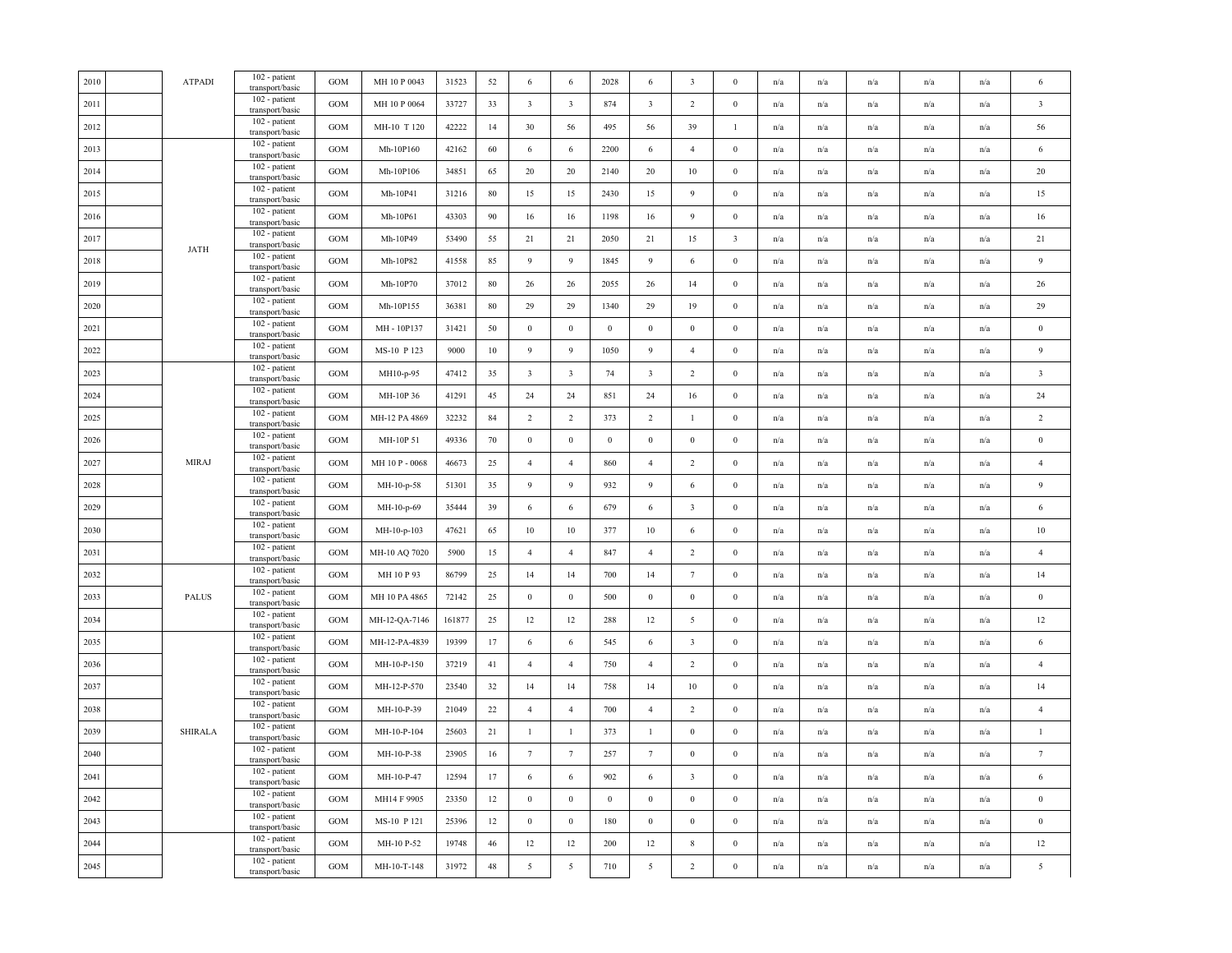| 2046 |                 | $102$ - patient<br>transport/basic            | GOM               | MH-10 P-63    | 31740 | 71     | 6                       | 6                       | 600          | 6                       | $\overline{\mathbf{3}}$ | $\mathbf{0}$     | n/a | n/a                     | n/a                     | n/a                     | n/a                     | 6                       |
|------|-----------------|-----------------------------------------------|-------------------|---------------|-------|--------|-------------------------|-------------------------|--------------|-------------------------|-------------------------|------------------|-----|-------------------------|-------------------------|-------------------------|-------------------------|-------------------------|
| 2047 |                 | 102 - patient<br>transport/basic              | <b>GOM</b>        | MH-10 P-50    | 30133 | 57     | 13                      | 13                      | 950          | 13                      | 6                       | $\mathbf{0}$     | n/a | n/a                     | n/a                     | n/a                     | n/a                     | 13                      |
| 2048 | <b>TASGAON</b>  | 102 - patient<br>transport/basic              | GOM               | MH-10 P-60    | 13319 | 23     | 15                      | 15                      | 850          | 15                      | 11                      | $\mathbf{1}$     | n/a | n/a                     | n/a                     | n/a                     | n/a                     | 15                      |
| 2049 |                 | 102 - patient<br>transport/basic              | GOM               | MH-10-T-149   | 37933 | 76     | 30                      | 30                      | 1005         | 30                      | 17                      | $\boldsymbol{0}$ | n/a | $\mathrm{n}/\mathrm{a}$ | $\mathrm{n}/\mathrm{a}$ | $\mathrm{n}/\mathrm{a}$ | $\mathrm{n}/\mathrm{a}$ | 30                      |
| 2050 |                 | 102 - patient<br>transport/basic              | <b>GOM</b>        | MH-10 P-67    | 31042 | 94     | $\bf{0}$                | $\overline{0}$          | $\mathbf{0}$ | $\mathbf{0}$            | $\bf{0}$                | $\mathbf{0}$     | n/a | n/a                     | n/a                     | n/a                     | n/a                     | $\bf{0}$                |
| 2051 |                 | 102 - patient<br>transport/basic              | GOM               | MH-10 P-48    | 19580 | 33     | $7\phantom{.0}$         | $7\phantom{.0}$         | 490          | $7\phantom{.0}$         | $\overline{5}$          | $\boldsymbol{0}$ | n/a | n/a                     | n/a                     | n/a                     | n/a                     | $7\phantom{.0}$         |
| 2052 |                 | 102 - patient<br>transport/basic              | GOM               | MH-10 P 57    | 36275 | 36     | 10                      | 10                      | 247          | $10\,$                  | $\overline{5}$          | $\boldsymbol{0}$ | n/a | n/a                     | n/a                     | n/a                     | n/a                     | $10\,$                  |
| 2053 |                 | 102 - patient<br>transport/basic              | <b>GOM</b>        | mh 10 p 153   | 39045 | 19     | $\overline{2}$          | $\overline{2}$          | 550          | $\overline{2}$          | $\mathbf{1}$            | $\boldsymbol{0}$ | n/a | n/a                     | n/a                     | n/a                     | n/a                     | $\overline{2}$          |
| 2054 |                 | $102$ - patient $\,$<br>transport/basic       | $_{\rm GOM}$      | mh 10 p 102   | 41000 | 15     | $\overline{2}$          | 2                       | 888          | $\overline{2}$          | $\mathbf{1}$            | $\boldsymbol{0}$ | n/a | $\mathrm{n}/\mathrm{a}$ | $\mathrm{n}/\mathrm{a}$ | $\mathrm{n}/\mathrm{a}$ | $\mathrm{n}/\mathrm{a}$ | $\sqrt{2}$              |
| 2055 | <b>KHANAPUR</b> | 102 - patient<br>transport/basic              | <b>GOM</b>        | mh 10 p 40    | 36135 | 15     | 6                       | 6                       | 993          | 6                       | $\overline{\mathbf{3}}$ | $\mathbf{0}$     | n/a | n/a                     | n/a                     | n/a                     | n/a                     | $\sqrt{6}$              |
| 2056 |                 | 102 - patient<br>transport/basic              | GOM               | MH-10 P 53    | 49792 | 10     | 30                      | 35                      | 1450         | 35                      | 15                      | $\mathbf{0}$     | n/a | n/a                     | n/a                     | n/a                     | n/a                     | 35                      |
| 2057 |                 | 102 - patient<br>transport/basic              | GOM               | MH-10 P-122   | 30230 | 22     | $\bf{0}$                | $\mathbf{0}$            | $\bf{0}$     | $\bf{0}$                | $\bf{0}$                | $\mathbf{0}$     | n/a | n/a                     | n/a                     | n/a                     | n/a                     | $\boldsymbol{0}$        |
| 2058 |                 | 102 - patient<br>transport/basic              | GOM               | MA10P62       | 29292 | 30     | $\sqrt{6}$              | 6                       | 968          | 6                       | $\overline{\mathbf{3}}$ | $\boldsymbol{0}$ | n/a | n/a                     | $\mathrm{n}/\mathrm{a}$ | n/a                     | n/a                     | $\sqrt{6}$              |
| 2059 |                 | 102 - patient<br>transport/basic              | <b>GOM</b>        | MA10P0059     | 32405 | 10     | $\boldsymbol{0}$        | $\mathbf{0}$            | 370          | $\mathbf{0}$            | $\mathbf{0}$            | $\boldsymbol{0}$ | n/a | n/a                     | n/a                     | n/a                     | $\mathrm{n}/\mathrm{a}$ | $\boldsymbol{0}$        |
| 2060 |                 | 102 - patient<br>transport/basic              | <b>GOM</b>        | MH-10 P 154   | 32448 | 10     | $\overline{4}$          | $\overline{4}$          | 530          | $\overline{4}$          | 2                       | $\mathbf{0}$     | n/a | n/a                     | n/a                     | n/a                     | n/a                     | $\overline{4}$          |
| 2061 |                 | 102 - patient<br>transport/basic              | GOM               | MH10C45       | 31026 | 10     | $\,$ 8 $\,$             | $\,$ 8 $\,$             | 287          | $\,$ 8 $\,$             | $\overline{4}$          | $\boldsymbol{0}$ | n/a | n/a                     | n/a                     | n/a                     | n/a                     | $\,$ 8 $\,$             |
| 2062 |                 | 102 - patient<br>transport/basic              | GOM               | MH12RA4867    | 31869 | 14     | 6                       | 6                       | 985          | 6                       | $\overline{\mathbf{3}}$ | $\boldsymbol{0}$ | n/a | n/a                     | n/a                     | n/a                     | n/a                     | $\sqrt{6}$              |
| 2063 |                 | 102 - patient<br>transport/basic              | GOM               | MH10 P 42     | 32317 | 24     | $\mathfrak{S}$          | 5                       | 731          | 5                       | $\overline{4}$          | $\mathbf{1}$     | n/a | n/a                     | $\mathrm{n}/\mathrm{a}$ | $\mathrm{n}/\mathrm{a}$ | n/a                     | $\sqrt{5}$              |
| 2064 | <b>WALWA</b>    | 102 - patient<br>transport/basic              | GOM               | MH-10-P-151   | 32115 | 30     | $\overline{4}$          | $\overline{4}$          | 575          | $\overline{4}$          | $\overline{\mathbf{3}}$ | $\boldsymbol{0}$ | n/a | $\mathrm{n}/\mathrm{a}$ | n/a                     | $\mathrm{n}/\mathrm{a}$ | n/a                     | $\overline{4}$          |
| 2065 |                 | 102 - patient<br>transport/basic              | GOM               | MH-10-P-152   | 32370 | 10     | 12                      | 12                      | 368          | 12                      | 6                       | $\mathbf{0}$     | n/a | n/a                     | n/a                     | n/a                     | n/a                     | 12                      |
| 2066 |                 | 102 - patient<br>transport/basic              | GOM               | MH12KH6567    | 22607 | 10     | 12                      | 12                      | 278          | 12                      | 6                       | $\mathbf{0}$     | n/a | n/a                     | n/a                     | n/a                     | n/a                     | 12                      |
| 2067 |                 | 102 - patient<br>transport/basic              | GOM               | MH10P159      | 29997 | $40\,$ | $\overline{4}$          | $\overline{4}$          | 525          | $\overline{4}$          | $\overline{2}$          | $\boldsymbol{0}$ | n/a | $\mathrm{n}/\mathrm{a}$ | $\mathrm{n}/\mathrm{a}$ | $\mathrm{n}/\mathrm{a}$ | $\mathrm{n}/\mathrm{a}$ | $\overline{4}$          |
| 2068 |                 | 102 - patient<br>transport/basic              | $_{\mathrm{GOM}}$ | MH10P147      | 45561 | 12     | $\overline{4}$          | $\overline{4}$          | 305          | $\overline{4}$          | $\overline{2}$          | $\boldsymbol{0}$ | n/a | n/a                     | n/a                     | n/a                     | n/a                     | $\sqrt{4}$              |
| 2069 |                 | 102 - patient<br>transport/basic              | GOM               | MH-10 P 0030  | 16176 | 15     | $\mathbf{1}$            | $\mathbf{1}$            | 27           | $\mathbf{1}$            | $\boldsymbol{0}$        | $\boldsymbol{0}$ | n/a | n/a                     | n/a                     | n/a                     | $\mathrm{n}/\mathrm{a}$ | $\mathbf{1}$            |
| 2070 |                 | 102 - patient<br>transport/basic              | GOM               | MH-10 P 124   | 36300 | 32     | 6                       | 6                       | 649          | 6                       | 2                       | $\mathbf{0}$     | n/a | n/a                     | n/a                     | n/a                     | n/a                     | 6                       |
| 2071 |                 | 102 - patient<br>transport/basic              | GOM               | MH10 P 96     | 39670 | 30     | $18\,$                  | 18                      | 1150         | 18                      | 14                      | $\boldsymbol{0}$ | n/a | n/a                     | n/a                     | n/a                     | n/a                     | $18\,$                  |
| 2072 |                 | 102 - patient<br>transport/basic              | GOM               | MH P-65       | 39868 | 40     | 16                      | 16                      | 761          | 16                      | 11                      | $\mathbf{0}$     | n/a | n/a                     | n/a                     | n/a                     | n/a                     | $16\,$                  |
| 2073 | K.MAHANKAL      | 102 - patient<br>transport/basic              | <b>GOM</b>        | MH-12PA-4868  | 36704 | 25     | $\overline{4}$          | $\overline{4}$          | 482          | $\overline{4}$          | $\overline{\mathbf{3}}$ | $\theta$         | n/a | n/a                     | n/a                     | $\mathbf{n}/\mathbf{a}$ | n/a                     | $\overline{4}$          |
| 2074 |                 | $\overline{1}02$ - patient<br>transport/basic | GOM               | Mh12 ah 6255  | 38061 | 17     | $\,$ 8 $\,$             | $\,$ 8 $\,$             | 210          | $\,$ 8 $\,$             | $7\phantom{.0}$         | $\boldsymbol{0}$ | n/a | n/a                     | n/a                     | n/a                     | n/a                     | $\,$ 8 $\,$             |
| 2075 |                 | 102 - patient<br>transport/basic              | <b>GOM</b>        | MH-12 CT 2969 | 16174 | 25     | 30                      | 53                      | 192          | 53                      | 26                      | $\mathbf{0}$     | n/a | n/a                     | n/a                     | n/a                     | n/a                     | 53                      |
| 2076 |                 | 102 - patient<br>transport/basic              | GOM               | MH-10 p 105   | 43710 | 18     | $\overline{4}$          | $\overline{4}$          | 700          | $\overline{4}$          | $\overline{\mathbf{3}}$ | $\boldsymbol{0}$ | n/a | n/a                     | n/a                     | n/a                     | n/a                     | $\overline{4}$          |
| 2077 |                 | 102 - patient<br>transport/basic              | GOM               | MH-10 p 162   | 42745 | 15     | $\bf{0}$                | $\bf{0}$                | 991          | $\mathbf{0}$            | $\bf{0}$                | $\mathbf{0}$     | n/a | n/a                     | n/a                     | n/a                     | n/a                     | $\,0\,$                 |
| 2078 | <b>KADEGAON</b> | 102 - patient<br>transport/basic              | GOM               | MH-10 p 0046  | 32019 | 15     | $\overline{\mathbf{3}}$ | $\overline{\mathbf{3}}$ | 310          | $\overline{\mathbf{3}}$ | $\overline{2}$          | $\boldsymbol{0}$ | n/a | n/a                     | n/a                     | n/a                     | $\mathrm{n}/\mathrm{a}$ | $\overline{\mathbf{3}}$ |
| 2079 |                 | 102 - patient<br>transport/basic              | GOM               | MH-10 p 156   | 17682 | 15     | $\overline{2}$          | 2                       | 553          | 2                       | $\overline{2}$          | $\boldsymbol{0}$ | n/a | $\mathrm{n}/\mathrm{a}$ | n/a                     | $\mathrm{n}/\mathrm{a}$ | $\mathrm{n}/\mathrm{a}$ | $\sqrt{2}$              |
| 2080 |                 | 102 - patient<br>transport/basic              | <b>GOM</b>        | MH-10 P 0054  | 50000 | 10     | 14                      | 14                      | 1064         | 14                      | 5                       | $\overline{4}$   | n/a | n/a                     | n/a                     | n/a                     | n/a                     | 14                      |
| 2081 |                 | $102$ - patient<br>transport/basic            | GOM               | MH-10-P-0139  | 10175 | 25     | 30                      | 30                      | 615          | 30                      | 15                      | $\sqrt{2}$       | n/a | n/a                     | n/a                     | n/a                     | n/a                     | 30                      |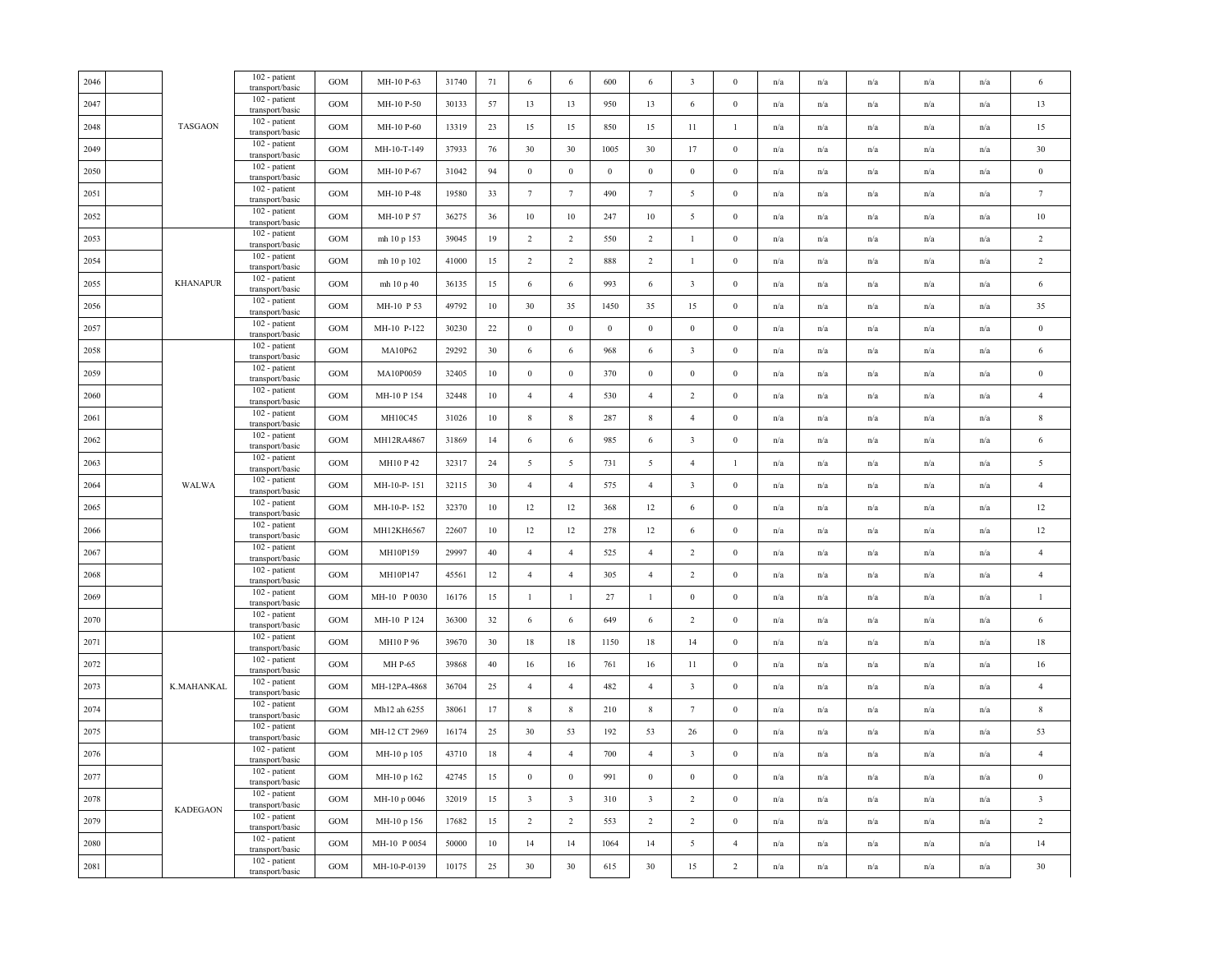| 2082 | Satara | Satara        | 102 - patient<br>transport/basic   | <b>GOM</b>        | MH-11 AB 8112  | 35355 | 123.188 | 30 | $\mathbf{0}$            | $\mathbf{0}$     | $\mathbf{0}$            | $\overline{2}$          | $\Omega$         | n/a | n/a                     | n/a                     | n/a                     | n/a                     | $\bf{0}$                |
|------|--------|---------------|------------------------------------|-------------------|----------------|-------|---------|----|-------------------------|------------------|-------------------------|-------------------------|------------------|-----|-------------------------|-------------------------|-------------------------|-------------------------|-------------------------|
| 2083 |        | Satara        | 102 - patient<br>transport/basic   | <b>GOM</b>        | MH-11 AB 8187  | 67326 | 234.585 | 30 | $\overline{\mathbf{3}}$ | 70               | $\overline{\mathbf{3}}$ | $\mathbf{1}$            | $\mathbf{0}$     | n/a | n/a                     | n/a                     | $\mathbf{n}/\mathbf{a}$ | n/a                     | $\overline{\mathbf{3}}$ |
| 2084 |        | Satara        | 102 - patient<br>transport/basic   | <b>GOM</b>        | MH-11 AB 8023  | 27287 | 95.0767 | 30 | $\,0\,$                 | $\mathbf{0}$     | $\mathbf{0}$            | $\bf{0}$                | $\boldsymbol{0}$ | n/a | $\mathrm{n}/\mathrm{a}$ | $\mathbf{n}/\mathbf{a}$ | $\mathrm{n}/\mathrm{a}$ | n/a                     | $\bf{0}$                |
| 2085 |        | Satara        | 102 - patient<br>transport/basic   | GOM               | MH-11 AB 8016  | 92045 | 320.714 | 30 | 6                       | 215              | 6                       | $\overline{\mathbf{3}}$ | $\bf{0}$         | n/a | n/a                     | n/a                     | n/a                     | n/a                     | 6                       |
| 2086 |        | Satara        | 102 - patient<br>transport/basic   | GOM               | MH-11 AB 8118  | 13750 | 47.9094 | 30 | 12                      | 350              | 12                      | $7\phantom{.0}$         | $\mathbf{0}$     | n/a | n/a                     | n/a                     | n/a                     | n/a                     | 12                      |
| 2087 |        | Satara        | 102 - patient<br>transport/basic   | <b>GOM</b>        | MH-11 AB 8015  | 53451 | 186.24  | 30 | 5                       | 63               | 5                       | $\overline{4}$          | $\mathbf{0}$     | n/a | n/a                     | n/a                     | n/a                     | n/a                     | $\sqrt{5}$              |
| 2088 |        | Satara        | 102 - patient<br>transport/basic   | GOM               | MH-11 AB 8183  | 13669 | 47.6272 | 30 | $\bf{0}$                | 98               | $\mathbf{0}$            | $\bf{0}$                | $\mathbf{0}$     | n/a | n/a                     | n/a                     | n/a                     | $\mathrm{n}/\mathrm{a}$ | $\bf{0}$                |
| 2089 |        | Satara        | 102 - patient<br>transport/basic   | GOM               | MH-11 AB 8025  | 46225 | 161.063 | 30 | 6                       | $\boldsymbol{0}$ | 6                       | $\overline{2}$          | $\boldsymbol{0}$ | n/a | n/a                     | n/a                     | n/a                     | n/a                     | $\sqrt{6}$              |
| 2090 |        | Wai           | 102 - patient<br>transport/basic   | <b>GOM</b>        | MH-11 AB 8014  | 34823 | 148.25  | 30 | 21                      | 777              | 21                      | $\tau$                  | $\boldsymbol{0}$ | n/a | n/a                     | n/a                     | n/a                     | n/a                     | 21                      |
| 2091 |        | Wai           | 102 - patient<br>transport/basic   | GOM               | MH-11 AB 8152  | 47798 | 145.25  | 30 | 14                      | 569              | 14                      | 6                       | $\overline{0}$   | n/a | n/a                     | n/a                     | n/a                     | n/a                     | 14                      |
| 2092 |        | Wai           | 102 - patient<br>transport/basic   | GOM               | MH-11 AB 8021  | 50521 | 130.25  | 30 | 24                      | 1500             | 24                      | 12                      | $\mathbf{0}$     | n/a | n/a                     | n/a                     | n/a                     | n/a                     | 24                      |
| 2093 |        | Wai           | 102 - patient<br>transport/basic   | $_{\mathrm{GOM}}$ | MH-11 AB 8017  | 36808 | 110.25  | 30 | $\mathbf{0}$            | $\mathbf{0}$     | $\mathbf{0}$            | $\boldsymbol{0}$        | $\boldsymbol{0}$ | n/a | n/a                     | n/a                     | n/a                     | n/a                     | $\bf{0}$                |
| 2094 |        | Khandala      | 102 - patient<br>transport/basic   | GOM               | MH 50 - C 9914 | 40187 | 168.526 | 30 | 16                      | $\mathbf{0}$     | 16                      | 8                       | $\mathbf{1}$     | n/a | n/a                     | n/a                     | n/a                     | n/a                     | 16                      |
| 2095 |        | Khandala      | 102 - patient<br>transport/basic   | GOM               | MH-11 AB 8107  | 51317 | 182.303 | 30 | 32                      | 375              | 32                      | 16                      | $\mathbf{0}$     | n/a | n/a                     | n/a                     | n/a                     | n/a                     | 32                      |
| 2096 |        | Khandala      | 102 - patient<br>transport/basic   | <b>GOM</b>        | MH-11 AB 8016  | 46694 | 170.209 | 30 | 24                      | 280              | 24                      | 12                      | $\mathbf{1}$     | n/a | n/a                     | n/a                     | n/a                     | n/a                     | 24                      |
| 2097 |        | Mahabaleshwar | 102 - patient<br>transport/basic   | <b>GOM</b>        | MH-11 AB 8110  | 21430 | 95.01   | 30 | 15                      | 15               | 15                      | $\overline{9}$          | $\boldsymbol{0}$ | n/a | n/a                     | n/a                     | n/a                     | n/a                     | 15                      |
| 2098 |        | Mahabaleshwar | 102 - patient<br>transport/basic   | <b>GOM</b>        | MH-11 AB 8009  | 10160 | 76.12   | 30 | $\mathbf{1}$            | $7\phantom{.0}$  | $\mathbf{1}$            | 1                       | $\boldsymbol{0}$ | n/a | $\mathrm{n}/\mathrm{a}$ | $\mathrm{n}/\mathrm{a}$ | $\mathrm{n}/\mathrm{a}$ | $\mathrm{n}/\mathrm{a}$ | $\mathbf{1}$            |
| 2099 |        | Mahabaleshwar | 102 - patient<br>transport/basic   | <b>GOM</b>        | MH-11 AB 8071  | 12953 | 45.46   | 30 | $\bf{0}$                | $\mathbf{1}$     | $\boldsymbol{0}$        | $\bf{0}$                | $\mathbf{0}$     | n/a | n/a                     | n/a                     | n/a                     | n/a                     | $\boldsymbol{0}$        |
| 2100 |        | Jaoli         | 102 - patient<br>transport/basic   | GOM               | MH-11 AB 8031  | 27185 | 107.41  | 30 | $\,$ 8 $\,$             | $\,0\,$          | $\,$ 8 $\,$             | $\overline{4}$          | $\mathbf{0}$     | n/a | n/a                     | n/a                     | n/a                     | n/a                     | $\,$ 8 $\,$             |
| 2101 |        | Jaoli         | 102 - patient<br>transport/basic   | GOM               | MH 11-AB 8011  | 33152 | 105.29  | 30 | 14                      | $\mathbf{0}$     | 14                      | $\overline{5}$          | $\mathbf{0}$     | n/a | $\mathrm{n}/\mathrm{a}$ | n/a                     | $\mathrm{n}/\mathrm{a}$ | $\mathrm{n}/\mathrm{a}$ | 14                      |
| 2102 |        | Jaoli         | 102 - patient<br>transport/basic   | <b>GOM</b>        | MH-11 AB 8010  | 11887 | 40.6    | 30 | 13                      | $\mathbf{0}$     | 13                      | $\overline{2}$          | $\boldsymbol{0}$ | n/a | n/a                     | n/a                     | n/a                     | n/a                     | 13                      |
| 2103 |        | Jaoli         | 102 - patient<br>transport/basic   | GOM               | MH-11 AB 8134  | 27193 | 100.13  | 30 | 25                      | 1470             | 25                      | $7\phantom{.0}$         | $\boldsymbol{0}$ | n/a | n/a                     | n/a                     | n/a                     | n/a                     | 25                      |
| 2104 |        | Jaoli         | $102$ - patient<br>transport/basic | GOM               | No Vehicle     | 7104  | 26.28   | 30 | $\overline{4}$          | $\,0\,$          | $\overline{4}$          | $\sqrt{2}$              | $\boldsymbol{0}$ | n/a | n/a                     | n/a                     | n/a                     | n/a                     | $\overline{4}$          |
| 2105 |        | Koregaon      | 102 - patient<br>transport/basic   | GOM               | MH-11 AB 8185  | 41914 | 151.36  | 30 | 14                      | 180              | 14                      | $\overline{4}$          | $\mathbf{0}$     | n/a | $\mathrm{n}/\mathrm{a}$ | $\mathbf{n}/\mathbf{a}$ | n/a                     | $\mathbf{n}/\mathbf{a}$ | 14                      |
| 2106 |        | Koregaon      | 102 - patient<br>transport/basic   | $_{\mathrm{GOM}}$ | MH-11 AB 8106  | 28775 | 105.18  | 30 | 20                      | 100              | 20                      | $\,$ 8 $\,$             | $\boldsymbol{0}$ | n/a | n/a                     | n/a                     | n/a                     | n/a                     | 20                      |
| 2107 |        | Koregaon      | 102 - patient<br>transport/basic   | $_{\mathrm{GOM}}$ | No Vehicle     | 40237 | 148.57  | 30 | $\,$ 8 $\,$             | $\mathbf{0}$     | $\,$ 8 $\,$             | $\overline{4}$          | $\mathbf{0}$     | n/a | n/a                     | n/a                     | n/a                     | n/a                     | $\,$ 8 $\,$             |
| 2108 |        | Koregaon      | 102 - patient<br>transport/basic   | GOM               | MH-11 AB 8179  | 73182 | 246.12  | 30 | 34                      | 710              | 34                      | 5                       | $\boldsymbol{0}$ | n/a | n/a                     | n/a                     | n/a                     | n/a                     | 34                      |
| 2109 |        | Koregaon      | 102 - patient<br>transport/basic   | <b>GOM</b>        | MH 11 AB 8185  | 34363 | 124.72  | 30 | $8\phantom{.0}$         | 215              | 8                       | $\bf{0}$                | $\mathbf{0}$     | n/a | n/a                     | n/a                     | n/a                     | n/a                     | $\,$ 8 $\,$             |
| 2110 |        | Koregaon      | 102 - patient<br>transport/basic   | <b>GOM</b>        |                |       |         | 30 | $\,0\,$                 | $\,0\,$          | $\,0\,$                 | $\boldsymbol{0}$        | $\boldsymbol{0}$ | n/a | n/a                     | n/a                     | n/a                     | n/a                     | $\,0\,$                 |
| 2111 |        | Koregaon      | 102 - patient<br>transport/basic   | GOM               | MH-11 AB 8176  | 39996 | 143.36  | 30 | 20                      | $\mathbf{0}$     | 20                      | $10\,$                  | $\boldsymbol{0}$ | n/a | n/a                     | n/a                     | n/a                     | n/a                     | 20                      |
| 2112 |        | Phaltan       | 102 - patient<br>transport/basic   | <b>GOM</b>        | MH-11 AB 8029  | 60188 | 198.95  | 30 | 6                       | 440              | 6                       | $\overline{\mathbf{3}}$ | $\bf{0}$         | n/a | n/a                     | n/a                     | n/a                     | n/a                     | 6                       |
| 2113 |        | Phaltan       | 102 - patient<br>transport/basic   | <b>GOM</b>        | MH 11 AB 8028  | 51019 | 155.98  | 30 | 16                      | 180              | 16                      | 5                       | 6                | n/a | n/a                     | n/a                     | n/a                     | n/a                     | 16                      |
| 2114 |        | Phaltan       | 102 - patient<br>transport/basic   | GOM               | MH 11 AB 8018  | 35630 | 138.95  | 30 | $\overline{4}$          | 100              | $\overline{4}$          | $\overline{2}$          | $\mathbf{0}$     | n/a | n/a                     | n/a                     | n/a                     | n/a                     | $\overline{4}$          |
| 2115 |        | Phaltan       | 102 - patient<br>transport/basic   | GOM               | MH 11 AB 8108  | 54806 | 185.23  | 30 | $\overline{2}$          | 320              | $\overline{2}$          | $\mathbf{1}$            | $\mathbf{0}$     | n/a | n/a                     | n/a                     | n/a                     | $\mathbf{n}/\mathbf{a}$ | $\sqrt{2}$              |
| 2116 |        | Phaltan       | 102 - patient<br>transport/basic   | <b>GOM</b>        | MH-11 AB 8013  | 39549 | 130.36  | 30 | 22                      | 204              | 22                      | 10                      | $\mathbf{0}$     | n/a | n/a                     | n/a                     | n/a                     | n/a                     | 22                      |
| 2117 |        | Phaltan       | 102 - patient<br>transport/basic   | GOM               | MH 11 AB 8188  | 40792 | 170.68  | 30 | 18                      | 235              | $18\,$                  | 6                       | $\boldsymbol{0}$ | n/a | n/a                     | n/a                     | n/a                     | n/a                     | $18\,$                  |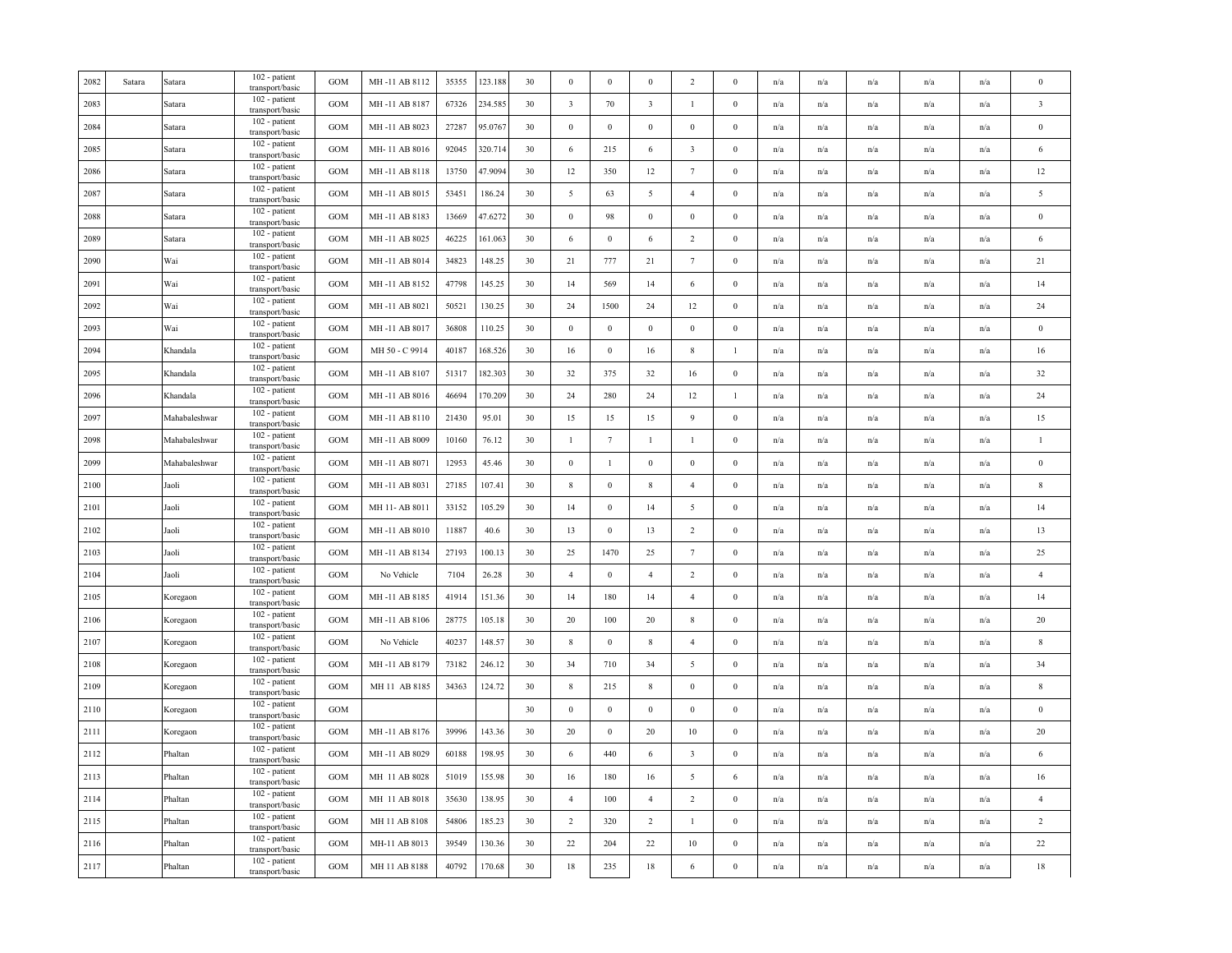| 2118 | Man    | $102$ - patient<br>transport/basic            | GOM               | MH-11 AB 8022  | 34944 | 256.35  | 30 | 12               | 162              | 12                      | $\overline{4}$          | $\mathbf{0}$     | n/a                     | n/a                     | n/a                     | n/a                     | n/a | 12                      |
|------|--------|-----------------------------------------------|-------------------|----------------|-------|---------|----|------------------|------------------|-------------------------|-------------------------|------------------|-------------------------|-------------------------|-------------------------|-------------------------|-----|-------------------------|
| 2119 | Man    | 102 - patient<br>transport/basic              | <b>GOM</b>        | MH-11 AB 8177  | 31681 | 215.85  | 30 | 24               | 1112             | 24                      | 6                       | $\bf{0}$         | n/a                     | n/a                     | n/a                     | n/a                     | n/a | 24                      |
| 2120 | Man    | $102$ - patient<br>transport/basic            | <b>GOM</b>        | No Vehicle     | 28128 | 215.25  | 30 | $\boldsymbol{0}$ | $\boldsymbol{0}$ | $\,0\,$                 | $\overline{4}$          | $\boldsymbol{0}$ | n/a                     | n/a                     | n/a                     | n/a                     | n/a | $\boldsymbol{0}$        |
| 2121 | Man    | 102 - patient<br>transport/basic              | <b>GOM</b>        | MH-11 AB 8109  | 38778 | 300.12  | 30 | 27               | 196              | 27                      | 12                      | $\mathbf{0}$     | $\mathrm{n}/\mathrm{a}$ | n/a                     | n/a                     | n/a                     | n/a | 27                      |
| 2122 | Man    | 102 - patient<br>transport/basic              | <b>GOM</b>        | MH-11 AB 8180  | 34195 | 310.32  | 30 | 19               | 430              | 19                      | 13                      | $\bf{0}$         | n/a                     | n/a                     | n/a                     | $\mathrm{n}/\mathrm{a}$ | n/a | 19                      |
| 2123 | Khatav | 102 - patient<br>transport/basic              | <b>GOM</b>        | MH-11 AB 8030  | 33694 | 145.26  | 30 | 12               | $\boldsymbol{0}$ | 12                      | 12                      | $\boldsymbol{0}$ | n/a                     | n/a                     | n/a                     | n/a                     | n/a | 12                      |
| 2124 | Khatav | 102 - patient<br>transport/basic              | GOM               | MH-11 AB 8027  | 28068 | 126.42  | 30 | $\boldsymbol{0}$ | $\boldsymbol{0}$ | $\overline{0}$          | $\mathbf{1}$            | $\boldsymbol{0}$ | n/a                     | n/a                     | n/a                     | n/a                     | n/a | $\,0\,$                 |
| 2125 | Khatav | 102 - patient<br>transport/basic              | GOM               | MH-11 AB 8151  | 50145 | 165.89  | 30 | 6                | 134              | 6                       | $\overline{\mathbf{3}}$ | $\mathbf{0}$     | n/a                     | n/a                     | n/a                     | n/a                     | n/a | 6                       |
| 2126 | Khatav | $\overline{1}02$ - patient<br>transport/basic | $_{\mathrm{GOM}}$ | MH-11 AB 8175  | 47941 | 170.36  | 30 | 21               | 197              | 21                      | 10                      | $\mathbf{1}$     | n/a                     | n/a                     | n/a                     | n/a                     | n/a | 21                      |
| 2127 | Khatav | 102 - patient<br>transport/basic              | <b>GOM</b>        | MH-11 AB 8178  | 38610 | 160.45  | 30 | 8                | 105              | 8                       | $\overline{4}$          | $\bf{0}$         | n/a                     | n/a                     | n/a                     | n/a                     | n/a | $\,$ 8 $\,$             |
| 2128 | Khatav | 102 - patient<br>transport/basic              | GOM               | MH-11 AB 8194  | 38706 | 140.68  | 30 | $10\,$           | 425              | 10                      | 5                       | $\boldsymbol{0}$ | n/a                     | n/a                     | n/a                     | n/a                     | n/a | 10                      |
| 2129 | Khatav | 102 - patient<br>transport/basic              | GOM               | MH-11 AB 8194  | 43476 | 153.25  | 30 | 29               | 423              | 29                      | 11                      | $\overline{c}$   | n/a                     | n/a                     | n/a                     | n/a                     | n/a | 29                      |
| 2130 | Karad  | 102 - patient<br>transport/basic              | GOM               | MH-50 C 9904   | 45565 | 101.763 | 30 | 22               | 270              | 22                      | $\overline{2}$          | $\bf{0}$         | n/a                     | n/a                     | n/a                     | n/a                     | n/a | $22\,$                  |
| 2131 | Karad  | 102 - patient<br>transport/basic              | GOM               | MH-50 C 9903   | 52208 | 80      | 30 | $\mathbf{0}$     | 84               | $\bf{0}$                | $\boldsymbol{0}$        | $\mathbf{0}$     | n/a                     | $\mathrm{n}/\mathrm{a}$ | n/a                     | $\mathrm{n}/\mathrm{a}$ | n/a | $\bf{0}$                |
| 2132 | Karad  | 102 - patient<br>transport/basic              | <b>GOM</b>        | MH 50 - C 9905 | 43872 | 85      | 30 | $\mathbf{0}$     | 101              | $\mathbf{0}$            | $\mathbf{0}$            | $\bf{0}$         | n/a                     | $\mathbf{n}/\mathbf{a}$ | n/a                     | $\mathbf{n}/\mathbf{a}$ | n/a | $\bf{0}$                |
| 2133 | Karad  | 102 - patient<br>transport/basic              | GOM               | MH 50 - C 9902 | 38772 | 53.2091 | 30 | $\overline{4}$   | 258              | $\overline{4}$          | $\overline{2}$          | $\boldsymbol{0}$ | n/a                     | n/a                     | n/a                     | n/a                     | n/a | $\overline{4}$          |
| 2134 | Karad  | 102 - patient<br>transport/basic              | GOM               | MH 50 - C 9908 | 65850 | 96.36   | 30 | 23               | 195              | 23                      | 11                      | $\boldsymbol{0}$ | n/a                     | n/a                     | n/a                     | n/a                     | n/a | 23                      |
| 2135 | Karad  | 102 - patient<br>transport/basic              | <b>GOM</b>        | MH-11 AB 8112  | 32354 | 105     | 30 | 12               | 160              | 12                      | $\overline{4}$          | $\bf{0}$         | n/a                     | n/a                     | n/a                     | $\mathrm{n}/\mathrm{a}$ | n/a | 12                      |
| 2136 | Karad  | 102 - patient<br>transport/basic              | <b>GOM</b>        | MH-11 AB 8133  | 57896 | 101.36  | 30 | 20               | 130              | 20                      | 6                       | $\mathbf{0}$     | n/a                     | n/a                     | n/a                     | $\mathrm{n}/\mathrm{a}$ | n/a | 20                      |
| 2137 | Karad  | 102 - patient<br>transport/basic              | GOM               | MH-12 CT 448   | 47109 | 90.8641 | 30 | 9                | 60               | $\overline{9}$          | $\overline{\mathbf{3}}$ | $\bf{0}$         | n/a                     | n/a                     | n/a                     | n/a                     | n/a | 9                       |
| 2138 | Karad  | 102 - patient<br>transport/basic              | GOM               | MH-50 C 9907   | 46505 | 110     | 30 | $\overline{3}$   | 35               | $\overline{\mathbf{3}}$ | $\mathbf{1}$            | $\boldsymbol{0}$ | n/a                     | n/a                     | n/a                     | n/a                     | n/a | $\overline{\mathbf{3}}$ |
| 2139 | Karad  | 102 - patient<br>transport/basic              | GOM               | MH 50- C 9908  | 37709 | 98      | 30 | $\overline{4}$   | 275              | $\overline{4}$          | $\overline{\mathbf{3}}$ | $\bf{0}$         | n/a                     | n/a                     | n/a                     | $\mathrm{n}/\mathrm{a}$ | n/a | $\overline{4}$          |
| 2140 | Karad  | 102 - patient<br>transport/basic              | $_{\mathrm{GOM}}$ | MH-50 C 9910   | 15271 | 105.094 | 30 | $\overline{4}$   | 79               | $\overline{4}$          | $\overline{\mathbf{3}}$ | $\boldsymbol{0}$ | n/a                     | n/a                     | n/a                     | n/a                     | n/a | $\overline{4}$          |
| 2141 | Patan  | 102 - patient<br>transport/basic              | GOM               | MH-11 M 2961   | 22338 | 77.8328 | 30 | $\,$ 8 $\,$      | 350              | 8                       | $\overline{4}$          | $\mathbf{0}$     | n/a                     | $\mathrm{n}/\mathrm{a}$ | $\mathrm{n}/\mathrm{a}$ | n/a                     | n/a | $\boldsymbol{8}$        |
| 2142 | Patan  | 102 - patient<br>transport/basic              | GOM               | No Vehicle     | 22380 | 77.9791 | 30 | $\overline{0}$   | $\bf{0}$         | $\mathbf{0}$            | $\mathbf{0}$            | $\overline{0}$   | n/a                     | n/a                     | n/a                     | n/a                     | n/a | $\bf{0}$                |
| 2143 | Patan  | 102 - patient<br>transport/basic              | GOM               | MH-50 C 9919   | 20819 | 72.5401 | 30 | 6                | 250              | 6                       | $\overline{\mathbf{3}}$ | $\bf{0}$         | n/a                     | n/a                     | n/a                     | n/a                     | n/a | 6                       |
| 2144 | Patan  | 102 - patient<br>transport/basic              | GOM               | MH 11AB 8111   | 36282 | 126.418 | 30 | 6                | 110              | 6                       | $\overline{\mathbf{3}}$ | $\bf{0}$         | n/a                     | n/a                     | n/a                     | n/a                     | n/a | 6                       |
| 2145 | Patan  | 102 - patient<br>transport/basic              | <b>GOM</b>        | No Vehicle     | 30195 | 105.209 | 30 | 26               | 210              | 26                      | 12                      | $\mathbf{0}$     | n/a                     | n/a                     | n/a                     | n/a                     | n/a | $26\,$                  |
| 2146 | Patan  | 102 - patient<br>transport/basic              | GOM               | MH 11-QO 8040  | 36038 | 125.568 | 30 | $\overline{2}$   | 1200             | $\overline{2}$          | $\mathbf{1}$            | $\mathbf{0}$     | n/a                     | n/a                     | n/a                     | n/a                     | n/a | $\overline{2}$          |
| 2147 | Patan  | 102 - patient<br>transport/basic              | GOM               | MH-50 C 9917   | 13380 | 46.6202 | 30 | 2                | 120              | $\overline{2}$          | 1                       | $\bf{0}$         | n/a                     | n/a                     | n/a                     | n/a                     | n/a | $\overline{2}$          |
| 2148 | Patan  | 102 - patient<br>transport/basic              | GOM               | MH-50 C 9920   | 16671 | 58.087  | 30 | $\bf{0}$         | 70               | $\bf{0}$                | $\boldsymbol{0}$        | $\boldsymbol{0}$ | n/a                     | n/a                     | n/a                     | n/a                     | n/a | $\bf{0}$                |
| 2149 | Patan  | 102 - patient<br>transport/basic              | GOM               | MH 12 CT 452   | 29334 | 102.209 | 30 | 18               | 910              | 18                      | 9                       | $\bf{0}$         | n/a                     | n/a                     | n/a                     | n/a                     | n/a | 18                      |
| 2150 | Patan  | 102 - patient<br>transport/basic              | GOM               | MH 50-C 9918   | 24899 | 86.7561 | 30 | 6                | 128              | 6                       | $\overline{\mathbf{3}}$ | $\mathbf{0}$     | n/a                     | n/a                     | n/a                     | n/a                     | n/a | 6                       |
| 2151 | Patan  | 102 - patient<br>transport/basic              | GOM               | MH 50-C 9913   | 23134 | 80.6063 | 30 | 21               | 318              | 21                      | 10                      | $\bf{0}$         | n/a                     | n/a                     | $\mathrm{n}/\mathrm{a}$ | n/a                     | n/a | 21                      |
| 2152 | Patan  | 102 - patient<br>transport/basic              | GOM               | MH 11-AN 9221  | 22666 | 78.9756 | 30 | $\overline{4}$   | 250              | $\overline{4}$          | 2                       | $\bf{0}$         | n/a                     | n/a                     | n/a                     | $\mathrm{n}/\mathrm{a}$ | n/a | $\sqrt{4}$              |
| 2153 | Patan  | 102 - patient<br>transport/basic              | GOM               | MH 50 -C 9912  | 11822 | 41.1916 | 30 | $\overline{4}$   | 320              | $\overline{4}$          | $\overline{2}$          | $\boldsymbol{0}$ | n/a                     | n/a                     | n/a                     | n/a                     | n/a | $\overline{4}$          |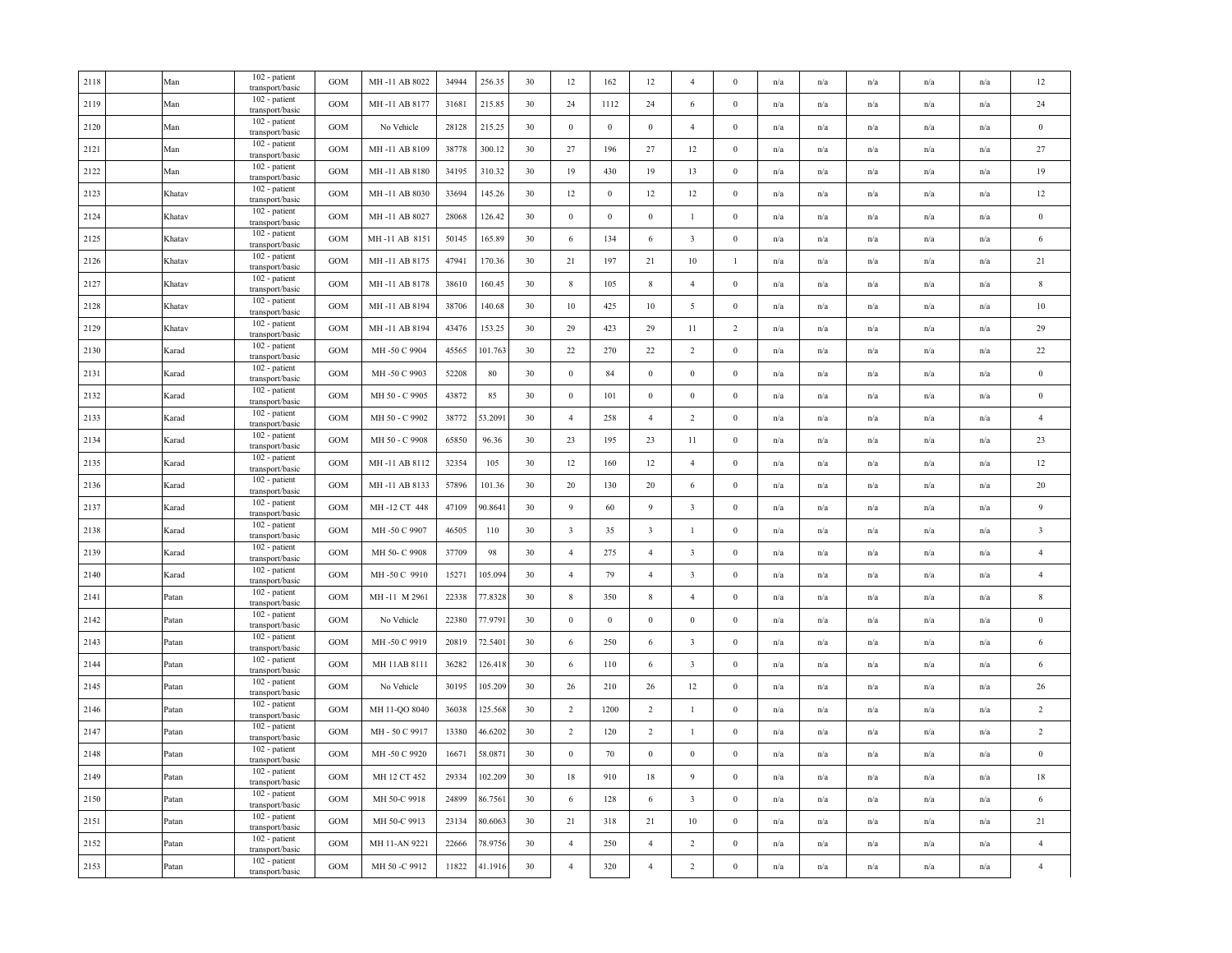| 2154 |            | Satara         | 102 - patient<br>transport/basic | <b>GOM</b> | MH 11 A B 8168      | 2796906  | 9745.32          | 30               | 467                     | 7167             | 467                     | 360                     | 110              | n/a | n/a                     | n/a                     | n/a                     | n/a | 467                     |
|------|------------|----------------|----------------------------------|------------|---------------------|----------|------------------|------------------|-------------------------|------------------|-------------------------|-------------------------|------------------|-----|-------------------------|-------------------------|-------------------------|-----|-------------------------|
| 2155 |            | Satara         | 102 - patient<br>transport/basic | <b>GOM</b> | MH 11 A B 8167      |          |                  |                  |                         |                  |                         |                         |                  | n/a | n/a                     | n/a                     | n/a                     | n/a | $\boldsymbol{0}$        |
| 2156 |            | Karad          | 102 - patient<br>transport/basic | <b>GOM</b> | MH 11 - AB 8136     | 487875   | 1699.91          | 30               | 441                     | 6102             | 441                     | 326                     | 66               | n/a | n/a                     | n/a                     | n/a                     | n/a | 441                     |
| 2157 |            | Karad          | 102 - patient<br>transport/basic | GOM        | MH 50 - 5606        |          |                  |                  |                         |                  |                         |                         |                  | n/a | $\mathrm{n}/\mathrm{a}$ | $\mathrm{n}/\mathrm{a}$ | n/a                     | n/a | $\boldsymbol{0}$        |
| 2158 |            | Phaltan        | 102 - patient<br>transport/basic | <b>GOM</b> | MH 11 AB 8002       | 44847    | 156.261          | 30               | 50                      | 315              | 50                      | 31                      | $\mathbf{0}$     | n/a | n/a                     | n/a                     | n/a                     | n/a | 50                      |
| 2159 |            | Karad          | 102 - patient<br>transport/basic | GOM        | MH 11 - AB 8139     | 139024   | 484.404          | 30               | 56                      | 641              | 56                      | 31                      | $\boldsymbol{0}$ | n/a | n/a                     | n/a                     | n/a                     | n/a | 56                      |
| 2160 |            | Wai            | 102 - patient<br>transport/basic | <b>GOM</b> | MH 11-AB 8008       | 189336   | 659.707          | 30               | 9                       | 213              | 9                       | $7\phantom{.0}$         | $\boldsymbol{0}$ | n/a | n/a                     | n/a                     | n/a                     | n/a | $\overline{9}$          |
| 2161 |            | Patan          | 102 - patient<br>transport/basic | GOM        | MH 50 - 0305        | 198730   | 692.439          | 30               | 23                      | 649              | 23                      | 23                      | $\boldsymbol{0}$ | n/a | n/a                     | n/a                     | $\mathbf{n}/\mathbf{a}$ | n/a | $23\,$                  |
| 2162 |            | Khandala       | 102 - patient<br>transport/basic | GOM        | MH 11 AB 8003       | 119819   | 417.488          | 30               | 2                       | 134              | 2                       | $\overline{2}$          | $\boldsymbol{0}$ | n/a | n/a                     | n/a                     | n/a                     | n/a | $\overline{2}$          |
| 2163 |            | M,shwar        | 102 - patient<br>transport/basic | <b>GOM</b> | MH 11- AB 8039      | 54546    | 190.056          | 30               | 2                       | 230              | 2                       | $\overline{2}$          | $\mathbf{0}$     | n/a | n/a                     | n/a                     | n/a                     | n/a | $\overline{2}$          |
| 2164 |            | Khatav         | 102 - patient<br>transport/basic | GOM        | MH 19-M 9282        | 120475   | 419.774          | 30               | 11                      | 198              | 11                      | 6                       | $\boldsymbol{0}$ | n/a | n/a                     | n/a                     | n/a                     | n/a | 11                      |
| 2165 |            | Koregaon       | 102 - patient<br>transport/basic | GOM        | MH 11 AB 8687       | 168752   | 587.986          | 30               | 9                       | 246              | 9                       | 6                       | $\mathbf{0}$     | n/a | n/a                     | n/a                     | n/a                     | n/a | 9                       |
| 2166 |            | Man            | 102 - patient<br>transport/basic | GOM        | MH 12 A 6877        | 89373    | 311.404          | 30               | $\overline{\mathbf{3}}$ | 36               | $\overline{\mathbf{3}}$ | $\sqrt{2}$              | $\mathbf{0}$     | n/a | n/a                     | n/a                     | n/a                     | n/a | $\overline{\mathbf{3}}$ |
| 2167 |            | Khatav         | 102 - patient<br>transport/basic | GOM        | MH 11 AB 8140       | 84530    | 294.53           | 30               | 5                       | $\mathbf{0}$     | 5                       | $\overline{\mathbf{3}}$ | $\boldsymbol{0}$ | n/a | $\mathrm{n}/\mathrm{a}$ | $\mathrm{n}/\mathrm{a}$ | $\mathrm{n}/\mathrm{a}$ | n/a | $\overline{5}$          |
| 2168 |            | Patan          | 102 - patient<br>transport/basic | <b>GOM</b> | MH 11 - AB 8141     | 99365    | 346.22           | 30               | 14                      | 348              | 14                      | 13                      | $\mathbf{0}$     | n/a | n/a                     | n/a                     | n/a                     | n/a | 14                      |
| 2169 |            | Khatav         | 102 - patient<br>transport/basic | <b>GOM</b> | Vehical not avaible | 55946    | 194.934          | 30               | $\,0\,$                 | $\,0\,$          | $\bf{0}$                | $\,0\,$                 | $\boldsymbol{0}$ | n/a | n/a                     | n/a                     | n/a                     | n/a | $\boldsymbol{0}$        |
| 2170 |            | Koregaon       | 102 - patient<br>transport/basic | <b>GOM</b> | MH 11 AB 8166       | 84375    | 293.99           | 30               | 25                      | 346              | 25                      | 13                      | $\boldsymbol{0}$ | n/a | n/a                     | n/a                     | n/a                     | n/a | 25                      |
| 2171 |            | Man            | 102 - patient<br>transport/basic | <b>GOM</b> | MH 11 AB 8141       | 110215   | 384.024          | 30               | $\overline{4}$          | 201              | $\overline{4}$          | $\overline{\mathbf{3}}$ | $\mathbf{0}$     | n/a | n/a                     | n/a                     | n/a                     | n/a | $\overline{4}$          |
| 2172 |            | Jaoli          | 102 - patient<br>transport/basic | GOM        | MH 11 AB 8019       | 79530    | 277.108          | 30               | $\overline{2}$          | 78               | 2                       | $\mathbf{1}$            | $\mathbf{0}$     | n/a | n/a                     | n/a                     | n/a                     | n/a | $\overline{2}$          |
| 2173 |            | Jaoli          | 102 - patient<br>transport/basic | <b>GOM</b> | MH 11 - AB 8170     | 45070    | 157.038          | 30               | $\boldsymbol{0}$        | 65               | $\bf{0}$                | 1                       | $\mathbf{0}$     | n/a | n/a                     | n/a                     | n/a                     | n/a | $\bf{0}$                |
| 2174 | Sindhudurg |                | 102 - patient<br>transport/basic | GOM        | MH 07 G 6039        |          |                  | $\boldsymbol{0}$ | $\bf{0}$                | $\bf{0}$         | $\bf{0}$                | $\boldsymbol{0}$        | $\boldsymbol{0}$ | n/a | n/a                     | n/a                     | n/a                     | n/a | $\bf{0}$                |
| 2175 |            |                | 102 - patient<br>transport/basic | GOM        | MH 07 G 6048        |          |                  | 30               | $\mathbf{1}$            | 2078             | -1                      | $\overline{c}$          | $\boldsymbol{0}$ | n/a | n/a                     | n/a                     | n/a                     | n/a | $\mathbf{1}$            |
| 2176 |            | DH-OROS        | 102 - patient<br>transport/basic | GOM        | MH 07 G 6049        | 868825   | 5207             | 30               | 9                       | 1367             | 9                       | $\overline{c}$          | $\mathbf{1}$     | n/a | n/a                     | n/a                     | n/a                     | n/a | $\overline{9}$          |
| 2177 |            |                | 102 - patient<br>transport/basic | GOM        | MH 07 G 6015        |          |                  | $\bf{0}$         | $\boldsymbol{0}$        | $\mathbf{0}$     | $\mathbf{0}$            | $\mathbf{1}$            | $\boldsymbol{0}$ | n/a | $\mathrm{n}/\mathrm{a}$ | $\mathrm{n}/\mathrm{a}$ | $\mathrm{n}/\mathrm{a}$ | n/a | $\bf{0}$                |
| 2178 |            |                | 102 - patient<br>transport/basic | <b>GOM</b> | MH 04 FK 1108       |          |                  | 30               | $7\overline{ }$         | 830              | $7\phantom{.0}$         | $\mathbf{0}$            | $\mathbf{0}$     | n/a | n/a                     | n/a                     | n/a                     | n/a | $7\phantom{.0}$         |
| 2179 |            | SDH Kankawali  | 102 - patient<br>transport/basic | GOM        | MH 07 G 6051        | 138167   | 778              | 30               | 12                      | 4309             | 12                      | 21                      | $\overline{c}$   | n/a | n/a                     | n/a                     | n/a                     | n/a | 12                      |
| 2180 |            |                | 102 - patient<br>transport/basic | <b>GOM</b> | MH 07 G 6009        |          |                  | 30               | $\bf{0}$                | $\bf{0}$         | $\bf{0}$                | $\boldsymbol{0}$        | $\bf{0}$         | n/a | n/a                     | n/a                     | n/a                     | n/a | $\bf{0}$                |
| 2181 |            | SDH Sawantwadi | 102 - patient<br>transport/basic | <b>GOM</b> | MH 07 G 6047        | 148980   | 838              | 30               | 48                      | 8086             | 48                      | 1                       | $\boldsymbol{0}$ | n/a | n/a                     | n/a                     | n/a                     | n/a | $48\,$                  |
| 2182 |            | SDH Shiroda    | 102 - patient<br>transport/basic | GOM        | MH 07 C 0266        | 58764    | 454              | 30               | $\overline{4}$          | 1180             | $\overline{4}$          | $\sqrt{2}$              | $\boldsymbol{0}$ | n/a | n/a                     | n/a                     | n/a                     | n/a | $\overline{4}$          |
| 2183 |            | RH Devgad      | 102 - patient<br>transport/basic | <b>GOM</b> | MH 07 G 6050        | 82319    | 778              | 30               | 17                      | 4424             | 17                      | $\overline{\mathbf{3}}$ | $\mathbf{0}$     | n/a | n/a                     | n/a                     | n/a                     | n/a | 17                      |
| 2184 |            | RH Dodamarg    | 102 - patient<br>transport/basic | GOM        | MH 07 C 0265        | 50032    | 498              | 30               | 9                       | 1424             | 9                       | $\overline{\mathbf{3}}$ | -1               | n/a | n/a                     | n/a                     | n/a                     | n/a | $\overline{9}$          |
| 2185 |            | RH Kudal       | 102 - patient<br>transport/basic | <b>GOM</b> | MH 07 G 6037        | 152939   | 820              | 30               | 23                      | 5164             | 23                      | 18                      | $\overline{4}$   | n/a | n/a                     | n/a                     | n/a                     | n/a | 23                      |
| 2186 |            | RH Malvan      | 102 - patient<br>transport/basic | GOM        | MH 07 C 0274        | $\bf{0}$ | $\boldsymbol{0}$ | 30               | $\overline{\mathbf{3}}$ | 1609             | $\overline{\mathbf{3}}$ | $\,$ 8 $\,$             | $\boldsymbol{0}$ | n/a | n/a                     | n/a                     | n/a                     | n/a | $\overline{\mathbf{3}}$ |
| 2187 |            | RH Pendurkatta | 102 - patient<br>transport/basic | GOM        | MH 07 G 6014        | 7685     | 135              | 30               | 6                       | 910              | 6                       | $\mathbf{0}$            | $\boldsymbol{0}$ | n/a | n/a                     | $\mathrm{n}/\mathrm{a}$ | n/a                     | n/a | 6                       |
| 2188 |            | RH Vengurla    | 102 - patient<br>transport/basic | <b>GOM</b> | MH 07 G 6003        | 88387    | 454              | 30               | $\boldsymbol{0}$        | $\boldsymbol{0}$ | $\bf{0}$                | 1                       | $\mathbf{0}$     | n/a | n/a                     | n/a                     | $\mathbf{n}/\mathbf{a}$ | n/a | $\boldsymbol{0}$        |
| 2189 |            |                | 102 - patient<br>transport/basic | GOM        | MH 07 G 6015        |          |                  |                  | $\,0\,$                 | 332              | $\boldsymbol{0}$        | $\boldsymbol{0}$        | $\boldsymbol{0}$ | n/a | n/a                     | n/a                     | n/a                     | n/a | $\mathbf{0}$            |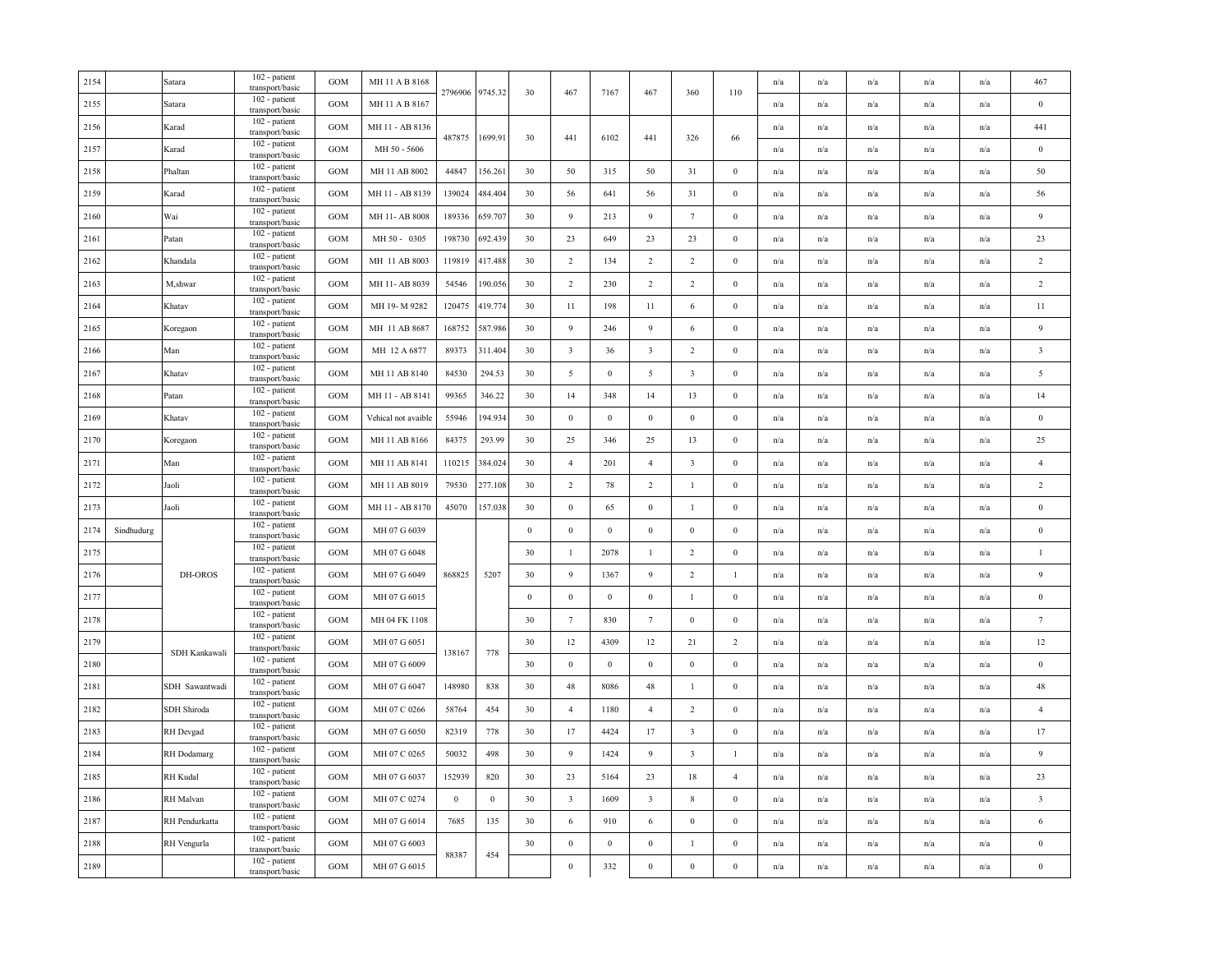| RH Vaibhavwadi | 102 - patient                    | <b>GOM</b>                                          | MH 07 G 6036  | 48350 | 427 | 30               | $\overline{4}$          | 1565             | $\overline{4}$          | 8                | $\mathbf{0}$     | n/a | n/a                     | n/a | n/a                     | n/a                     | $\overline{4}$          |
|----------------|----------------------------------|-----------------------------------------------------|---------------|-------|-----|------------------|-------------------------|------------------|-------------------------|------------------|------------------|-----|-------------------------|-----|-------------------------|-------------------------|-------------------------|
| Vaibhavwadi    | 102 - patient<br>transport/basic | <b>GOM</b>                                          | MH 12 PA 4033 | 18558 | 45  | $\bf{0}$         | $\boldsymbol{0}$        | $\mathbf{0}$     | $\mathbf{0}$            | $\bf{0}$         | $\bf{0}$         | n/a | n/a                     | n/a | n/a                     | n/a                     | $\bf{0}$                |
| Umbarde        | 102 - patient<br>transport/basic | <b>GOM</b>                                          | MH 07 G 6032  | 24113 | 35  | 20               | $\boldsymbol{0}$        | $\boldsymbol{0}$ | $\,0\,$                 | $\boldsymbol{0}$ | $\boldsymbol{0}$ | n/a | n/a                     | n/a | n/a                     | n/a                     | $\boldsymbol{0}$        |
| Kharepatan     | 102 - patient<br>transport/basic | <b>GOM</b>                                          | MH 07 G 6017  | 12944 | 29  | 30               | 6                       | 1509             | 6                       | $\mathbf{1}$     | $\boldsymbol{0}$ | n/a | n/a                     | n/a | n/a                     | n/a                     | $\sqrt{6}$              |
| Kasarde        | 102 - patient<br>transport/basic | <b>GOM</b>                                          | MH 07 G 6041  | 12450 | 29  | $\boldsymbol{0}$ | $\overline{4}$          | 1789             | $\overline{4}$          | $\mathbf{1}$     | $\bf{0}$         | n/a | n/a                     | n/a | n/a                     | n/a                     | $\overline{4}$          |
| Kanedi         | 102 - patient<br>transport/basic | $_{\rm GOM}$                                        | MH 07 G 6034  | 18074 | 33  | 30               | $5\overline{)}$         | 1096             | $\overline{5}$          | $\bf{0}$         | $\mathbf{0}$     | n/a | n/a                     | n/a | n/a                     | n/a                     | $\sqrt{5}$              |
| Phonda         | 102 - patient<br>transport/basic | <b>GOM</b>                                          | MH 12 PA 4656 | 19154 | 33  | 30               | $\boldsymbol{0}$        | $\bf{0}$         | $\,0\,$                 | $\bf{0}$         | $\bf{0}$         | n/a | n/a                     | n/a | n/a                     | n/a                     | $\bf{0}$                |
| Kalasuli       | 102 - patient<br>transport/basic | <b>GOM</b>                                          | MH 12 AH 6445 | 16192 | 36  | 30               | 10                      | 1274             | $10\,$                  | $\mathbf{0}$     | $\boldsymbol{0}$ | n/a | n/a                     | n/a | n/a                     | n/a                     | 10                      |
| Varvade        | transport/basic                  | <b>GOM</b>                                          | MH 12 PA 4684 | 26553 | 45  | 30               | $\mathbf{1}$            | $\bf{0}$         | -1                      | $\mathbf{1}$     | $\mathbf{0}$     | n/a | n/a                     | n/a | n/a                     | $\mathrm{n}/\mathrm{a}$ | $\mathbf{1}$            |
| Nandgaon       | 102 - patient<br>transport/basic | $_{\rm GOM}$                                        | MH 07 G 6052  | 18175 | 32  | 30               | $\,$ 8 $\,$             | 5975             | $\,$ 8 $\,$             | $\mathbf{1}$     | $\mathbf{0}$     | n/a | n/a                     | n/a | n/a                     | n/a                     | $\,$ 8 $\,$             |
| Padel          | 102 - patient<br>transport/basic | <b>GOM</b>                                          | MH 12 PA 4660 | 25630 | 23  | 30               | 11                      | 1862             | 11                      | $\mathbf{1}$     | 6                | n/a | $\mathrm{n}/\mathrm{a}$ | n/a | n/a                     | $\mathrm{n}/\mathrm{a}$ | 11                      |
| Mond           | 102 - patient<br>transport/basic | <b>GOM</b>                                          | MH 12 AH 6412 | 17874 | 23  | 30               | $\mathbf{0}$            | $\bf{0}$         | $\mathbf{0}$            | $\bf{0}$         | $\bf{0}$         | n/a | n/a                     | n/a | n/a                     | n/a                     | $\bf{0}$                |
| Phanasgaon     | 102 - patient<br>transport/basic | <b>GOM</b>                                          | MH 07 G 6025  | 17175 | 20  | 30               | 2                       | 68               | $\overline{2}$          | $\bf{0}$         | $\Omega$         | n/a | n/a                     | n/a | n/a                     | n/a                     | $\overline{2}$          |
| Mithbav        | 102 - patient<br>transport/basic | <b>GOM</b>                                          | MH 07 G 6028  | 19693 | 25  | 30               | $\boldsymbol{0}$        | $\bf{0}$         | $\boldsymbol{0}$        | $\bf{0}$         | $\bf{0}$         | n/a | n/a                     | n/a | n/a                     | n/a                     | $\bf{0}$                |
| Ilaye          | 102 - patient<br>transport/basic | <b>GOM</b>                                          | MH 07 G 6045  | 22522 | 12  | 30               | $\boldsymbol{0}$        | 12               | $\mathbf{0}$            | $\mathbf{1}$     | $\mathbf{0}$     | n/a | n/a                     | n/a | n/a                     | n/a                     | $\bf{0}$                |
| Shirgaon       | 102 - patient<br>transport/basic | <b>GOM</b>                                          | MH 12 AH 6724 | 22394 | 15  | 30               | $\boldsymbol{0}$        | 68               | $\mathbf{0}$            | $\boldsymbol{0}$ | $\boldsymbol{0}$ | n/a | n/a                     | n/a | n/a                     | n/a                     | $\boldsymbol{0}$        |
| Achara         | 102 - patient<br>transport/basic | <b>GOM</b>                                          | MH 07 G 6035  | 20008 | 42  | $\boldsymbol{0}$ | $\overline{4}$          | 625              | $\overline{4}$          | $\,0\,$          | $\overline{1}$   | n/a | n/a                     | n/a | n/a                     | n/a                     | $\sqrt{4}$              |
| Masure         | 102 - patient<br>transport/basic | <b>GOM</b>                                          | MH 07 G 6018  | 16869 | 32  | 30               | $\overline{\mathbf{3}}$ | 543              | $\overline{\mathbf{3}}$ | $\bf{0}$         | $\overline{c}$   | n/a | n/a                     | n/a | n/a                     | n/a                     | $\overline{\mathbf{3}}$ |
| Chuake         | 102 - patient                    | <b>GOM</b>                                          | MH 07 G 6042  | 20899 | 31  | 30               | $\overline{4}$          | 545              | $\overline{4}$          | $\bf{0}$         | 1                | n/a | n/a                     | n/a | $\mathrm{n}/\mathrm{a}$ | n/a                     | $\overline{4}$          |
| Golavan        | 102 - patient<br>transport/basic | GOM                                                 | MH 07 G 6027  | 16660 | 24  | 30               | $\overline{2}$          | 557              | $\overline{2}$          | $\boldsymbol{0}$ | $\mathbf{0}$     | n/a | n/a                     | n/a | n/a                     | n/a                     | $\sqrt{2}$              |
| Hivale         | 102 - patient<br>transport/basic | <b>GOM</b>                                          | MH 07 G 6020  | 15359 | 32  | 30               | $\overline{\mathbf{3}}$ | 757              | $\overline{\mathbf{3}}$ | $\bf{0}$         | $\mathbf{1}$     | n/a | n/a                     | n/a | n/a                     | n/a                     | $\overline{\mathbf{3}}$ |
| Kadaval        | 102 - patient<br>transport/basic | <b>GOM</b>                                          | MH 07 6033    | 14715 | 50  | 30               | $\boldsymbol{0}$        | $\bf{0}$         | $\,0\,$                 | $\bf{0}$         | $\bf{0}$         | n/a | n/a                     | n/a | n/a                     | $\mathrm{n}/\mathrm{a}$ | $\bf{0}$                |
| Kasal          | 102 - patient<br>transport/basic | $_{\rm GOM}$                                        | MH 07 G 6026  | 22563 | 50  | 30               | $\boldsymbol{0}$        | 180              | $\,0\,$                 | $\boldsymbol{0}$ | $\mathbf{0}$     | n/a | n/a                     | n/a | n/a                     | $\mathrm{n}/\mathrm{a}$ | $\bf{0}$                |
| Mangaon        | 102 - patient<br>transport/basic | $_{\rm GOM}$                                        | MH 07 G 6053  | 26981 | 60  | 30               | 5                       | 516              | 5                       | $\overline{5}$   | $\mathbf{0}$     | n/a | n/a                     | n/a | n/a                     | n/a                     | $\mathfrak{s}$          |
| Walawal        | 102 - patient<br>transport/basic | <b>GOM</b>                                          | MH 07 G 6022  | 24577 | 53  | 30               | $\bf{0}$                | 330              | $\bf{0}$                | $\boldsymbol{0}$ | $\Omega$         | n/a | n/a                     | n/a | n/a                     | n/a                     | $\boldsymbol{0}$        |
| Pandur         | 102 - patient<br>transport/basic | <b>GOM</b>                                          | MH 07 G 6030  | 35711 | 59  | 30               | 2                       | 117              | 2                       | 2                | $\mathbf{0}$     | n/a | n/a                     | n/a | n/a                     | n/a                     | $\sqrt{2}$              |
| Hirlok         | 102 - patient<br>transport/basic | $_{\rm GOM}$                                        | MH 07 c 0277  | 22259 | 42  | 30               | $\overline{2}$          | 167              | $\overline{2}$          | $\overline{2}$   | $\mathbf{0}$     | n/a | n/a                     | n/a | n/a                     | $\mathrm{n}/\mathrm{a}$ | $\overline{2}$          |
| Parula         | 102 - patient<br>transport/basic | <b>GOM</b>                                          | MH 12 PA4658  | 15407 | 31  | 30               | $\,$ 8 $\,$             | 323              | $8\phantom{1}$          | $\mathbf{0}$     | $\mathbf{0}$     | n/a | n/a                     | n/a | n/a                     | n/a                     | $\,$ 8 $\,$             |
| Adeli          | 102 - patient<br>transport/basic | <b>GOM</b>                                          | MH 07 G 6029  | 17186 | 34  | 30               | $\bf{0}$                | $\mathbf{0}$     | $\bf{0}$                | $\mathbf{0}$     | $\Omega$         | n/a | n/a                     | n/a | n/a                     | n/a                     | $\boldsymbol{0}$        |
| Tulas          | 102 - patient<br>transport/basic | $_{\rm GOM}$                                        | MH 07 G 6021  | 25237 | 52  | 30               | 6                       | 1067             | 6                       | $\boldsymbol{0}$ | $\mathbf{0}$     | n/a | n/a                     | n/a | n/a                     | n/a                     | $\sqrt{6}$              |
| Redi           | 102 - patient<br>transport/basic | <b>GOM</b>                                          | MH 07 G 6043  | 18086 | 33  | 30               | $\,$ 8 $\,$             | 2432             | $\,$ 8 $\,$             | $\boldsymbol{0}$ | $\boldsymbol{0}$ | n/a | n/a                     | n/a | n/a                     | n/a                     | $\,$ 8 $\,$             |
| Malewad        | 102 - patient<br>transport/basic | <b>GOM</b>                                          | MH 07 G 6023  | 23526 | 49  | $\bf{0}$         | 6                       | 674              | 6                       | $\bf{0}$         | $\bf{0}$         | n/a | n/a                     | n/a | $\mathrm{n}/\mathrm{a}$ | n/a                     | $\sqrt{6}$              |
| Sangeli        | 102 - patient<br>transport/basic | <b>GOM</b>                                          | MH 07 G 6019  | 28534 | 39  | 30               | $\mathbf{1}$            | 570              | -1                      | $\mathbf{0}$     | $\mathbf{0}$     | n/a | n/a                     | n/a | n/a                     | n/a                     | $\mathbf{1}$            |
| Nirwade        | 102 - patient<br>transport/basic | GOM                                                 | MH 07 G 6024  | 34891 | 41  | 30               | 14                      | 4307             | 14                      | $\bf{0}$         | $\mathbf{0}$     | n/a | n/a                     | n/a | n/a                     | n/a                     | 14                      |
| Amboli         | 102 - patient<br>transport/basic | GOM                                                 | MH 07 G 6031  | 15790 | 35  | 15               | $\overline{\mathbf{3}}$ | 2966             | $\overline{3}$          | $\mathbf{0}$     | $\mathbf{0}$     | n/a | $\mathrm{n}/\mathrm{a}$ | n/a | n/a                     | n/a                     | $\overline{\mathbf{3}}$ |
| Banda          | 102 - patient<br>transport/basic | <b>GOM</b>                                          | MH 07 G 4661  | 23338 | 46  | 30               | $\boldsymbol{0}$        | 450              | $\mathbf{0}$            | $\mathbf{0}$     | $\theta$         | n/a | n/a                     | n/a | n/a                     | n/a                     | $\boldsymbol{0}$        |
|                |                                  | transport/basic<br>102 - patient<br>transport/basic |               |       |     |                  |                         |                  |                         |                  |                  |     |                         |     |                         |                         |                         |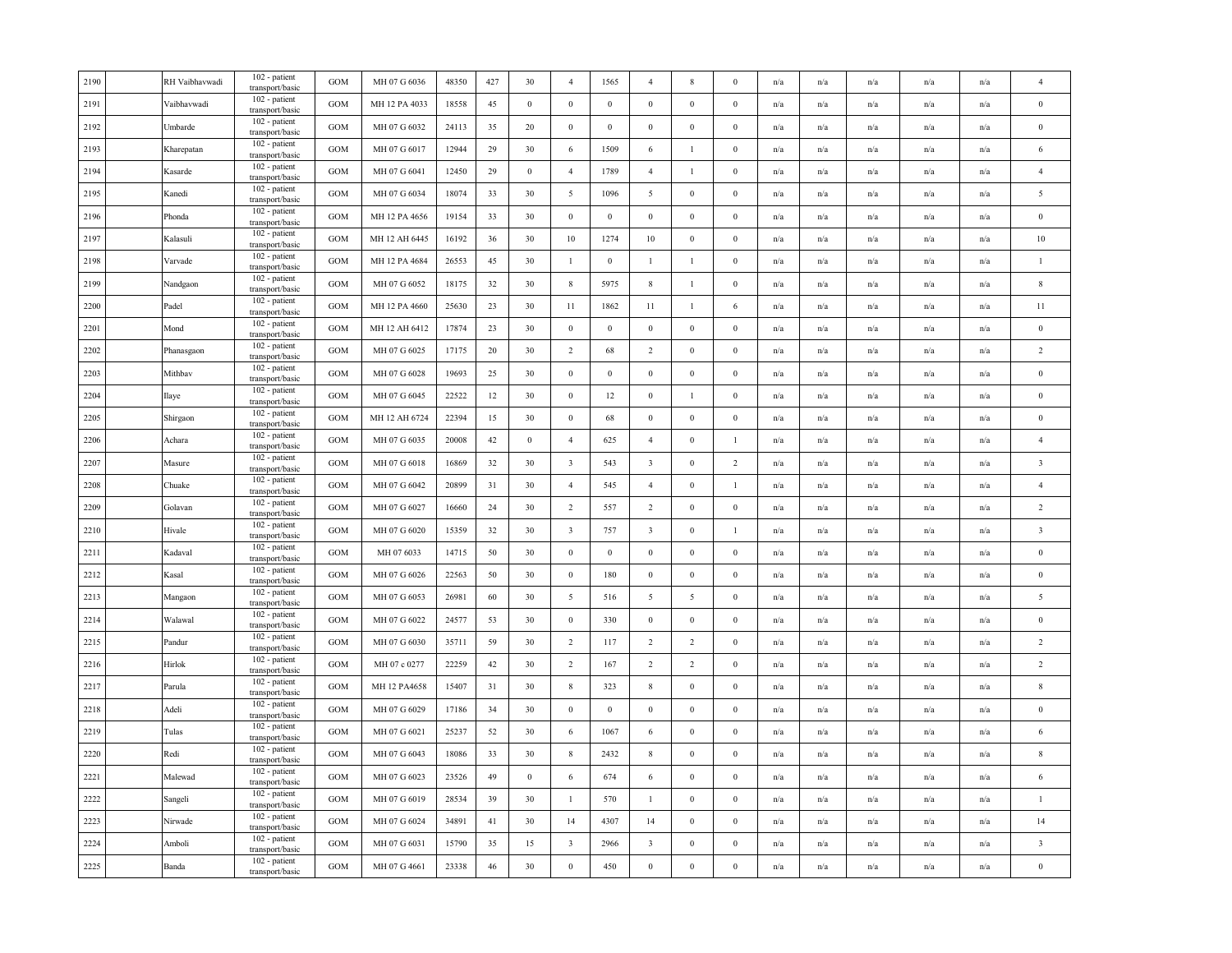| 2226 |         | Bhedashi       | 102 - patient<br>transport/basic | <b>GOM</b> | MH 07 G 6016  | 20321 | 58     | 30               | 6                | 810          | 6                       | $\mathbf{0}$            | $\mathbf{0}$     | n/a | n/a                     | n/a                     | n/a                     | n/a | 6                       |
|------|---------|----------------|----------------------------------|------------|---------------|-------|--------|------------------|------------------|--------------|-------------------------|-------------------------|------------------|-----|-------------------------|-------------------------|-------------------------|-----|-------------------------|
| 2227 |         | Morgaon        | 102 - patient<br>transport/basic | <b>GOM</b> | MH 12 AH 6410 | 21744 | 55     | 30               | $\overline{4}$   | 240          | $\overline{4}$          | $\boldsymbol{0}$        | $\boldsymbol{0}$ | n/a | n/a                     | n/a                     | n/a                     | n/a | $\overline{4}$          |
| 2228 |         | Talkat         | 102 - patient<br>transport/basic | <b>GOM</b> | MH 07 G 6044  | 12906 | 40     | 30               | $\mathbf{1}$     | 487          | $\mathbf{1}$            | $\boldsymbol{0}$        | $\boldsymbol{0}$ | n/a | $\mathrm{n}/\mathrm{a}$ | $\mathrm{n}/\mathrm{a}$ | n/a                     | n/a | $\mathbf{1}$            |
| 2229 | Solapur | Aurad          | 102 - patient<br>transport/basic | GOM        | MH 13 B 7252  | 30972 | 45     | 30               | 51               | 700          | $\,$ 8 $\,$             | $\overline{2}$          | $\bf{0}$         | n/a | n/a                     | n/a                     | n/a                     | n/a | 8                       |
| 2230 |         | Bhandar kawate | 102 - patient<br>transport/basic | GOM        | MH 13 B 7282  | 24537 | 35     | 30               | 52               | 950          | 10                      | -1                      | $\overline{c}$   | n/a | n/a                     | n/a                     | n/a                     | n/a | 10                      |
| 2231 |         | Boramani       | 102 - patient<br>transport/basic | GOM        | MH 13 B 7095  | 40687 | 55     | 30               | 61               | 640          | 10                      | $\mathbf{1}$            | $\mathbf{0}$     | n/a | n/a                     | n/a                     | n/a                     | n/a | $10\,$                  |
| 2232 |         | Hotagi         | 102 - patient<br>transport/basic | GOM        | MH 13 B 7096  | 35363 | 48     | 30               | 54               | 460          | 8                       | 1                       | $\mathbf{0}$     | n/a | n/a                     | $\mathrm{n}/\mathrm{a}$ | n/a                     | n/a | $\,$ 8                  |
| 2233 |         | Kandalgaon     | 102 - patient<br>transport/basic | GOM        | MH 13 B 7251  | 37745 | 40     | 30               | 38               | 400          | $\overline{4}$          | $\boldsymbol{0}$        | $\boldsymbol{0}$ | n/a | n/a                     | n/a                     | n/a                     | n/a | $\overline{4}$          |
| 2234 |         | Valsang        | 102 - patient<br>transport/basic | <b>GOM</b> | MH 13 B 7092  | 41706 | 124    | 30               | 79               | 365          | $\,$ 8 $\,$             | $\boldsymbol{0}$        | $\mathbf{I}$     | n/a | n/a                     | n/a                     | n/a                     | n/a | $\,$ 8 $\,$             |
| 2235 |         | Kalman         | 102 - patient<br>transport/basic | GOM        | MH 13 B 7099  | 35790 | 195    | 30               | 13               | 565          | $\bf{0}$                | $\boldsymbol{0}$        | $\boldsymbol{0}$ | n/a | n/a                     | n/a                     | n/a                     | n/a | $\boldsymbol{0}$        |
| 2236 |         | Kondi          | 102 - patient<br>transport/basic | <b>GOM</b> | MH 13 B 7094  | 24187 | 90     | 30               | 10               | 110          | $\bf{0}$                | $\mathbf{0}$            | $\mathbf{0}$     | n/a | n/a                     | n/a                     | n/a                     | n/a | $\bf{0}$                |
| 2237 |         | Mardi          | 102 - patient<br>transport/basic | GOM        | MH 13 B 7206  | 23849 | 111    | 30               | 16               | 563          | $7\phantom{.0}$         | 1                       | $\mathbf{0}$     | n/a | n/a                     | n/a                     | n/a                     | n/a | $7\phantom{.0}$         |
| 2238 |         | Tirhe          | 102 - patient<br>transport/basic | <b>GOM</b> | MH 13 B 7091  | 22895 | 150    | 30               | $\bf{0}$         | $\mathbf{0}$ | $\bf{0}$                | $\mathbf{0}$            | $\mathbf{0}$     | n/a | n/a                     | n/a                     | n/a                     | n/a | $\overline{0}$          |
| 2239 |         | Vairag         | 102 - patient<br>transport/basic | <b>GOM</b> | MH 13 B 7169  | 19449 | 12     | 30               | 13               | 280          | $\overline{4}$          | $\mathbf{0}$            | $\mathbf{0}$     | n/a | n/a                     | n/a                     | n/a                     | n/a | $\overline{4}$          |
| 2240 |         | Agalgaon       | 102 - patient<br>transport/basic | GOM        | MH 13 B 7113  | 7302  | 18     | 26               | 11               | 265          | $\mathbf{1}$            | $\boldsymbol{0}$        | $\boldsymbol{0}$ | n/a | n/a                     | n/a                     | n/a                     | n/a | $\mathbf{1}$            |
| 2241 |         | Chikharde      | 102 - patient<br>transport/basic | GOM        | MH 13 B 7121  | 49050 | 32     | 29               | 14               | 239          | $\boldsymbol{0}$        | $\boldsymbol{0}$        | $\boldsymbol{0}$ | n/a | n/a                     | n/a                     | n/a                     | n/a | $\boldsymbol{0}$        |
| 2242 |         | Gaudgaon       | 102 - patient<br>transport/basic | <b>GOM</b> | MH 13 B 7264  | 22430 | 20     | 26               | 16               | 584          | $\boldsymbol{0}$        | $\boldsymbol{0}$        | $\boldsymbol{0}$ | n/a | $\mathrm{n}/\mathrm{a}$ | $\mathrm{n}/\mathrm{a}$ | $\mathrm{n}/\mathrm{a}$ | n/a | $\bf{0}$                |
| 2243 |         | Pangaon        | 102 - patient<br>transport/basic | <b>GOM</b> | MH 13 B 7263  | 35906 | 30     | 27               | 12               | 342          | $\bf{0}$                | $\boldsymbol{0}$        | $\mathbf{0}$     | n/a | n/a                     | n/a                     | n/a                     | n/a | $\bf{0}$                |
| 2244 |         | Tadwale        | 102 - patient<br>transport/basic | GOM        | MH 13 B 7221  | 19400 | 12     | 29               | 9                | 295          | $\boldsymbol{0}$        | $\boldsymbol{0}$        | $\bf{0}$         | n/a | n/a                     | n/a                     | n/a                     | n/a | $\boldsymbol{0}$        |
| 2245 |         | Upaledumal     | 102 - patient<br>transport/basic | <b>GOM</b> | MH 13 B 7174  | 20000 | 20     | 26               | 15               | 234          | $\overline{\mathbf{3}}$ | 1                       | $\mathbf{0}$     | n/a | $\mathrm{n}/\mathrm{a}$ | $\mathrm{n}/\mathrm{a}$ | $\mathrm{n}/\mathrm{a}$ | n/a | $\overline{\mathbf{3}}$ |
| 2246 |         | Kamati         | 102 - patient<br>transport/basic | <b>GOM</b> | MH 13 B 7215  | 22225 | 120    | 30               | 16               | 390          | 5                       | 1                       | $\boldsymbol{0}$ | n/a | n/a                     | n/a                     | n/a                     | n/a | 5                       |
| 2247 |         | Anagar         | 102 - patient<br>transport/basic | GOM        | MH 13 B 7200  | 47600 | 132    | $\boldsymbol{0}$ | $\boldsymbol{0}$ | $\mathbf{0}$ | $\boldsymbol{0}$        | $\boldsymbol{0}$        | $\boldsymbol{0}$ | n/a | n/a                     | n/a                     | n/a                     | n/a | $\bf{0}$                |
| 2248 |         | Ankoli         | 102 - patient<br>transport/basic | GOM        | MH 13 B 7276  | 17956 | 142    | 30               | 10               | 159          | $\overline{2}$          | $\boldsymbol{0}$        | $\boldsymbol{0}$ | n/a | n/a                     | n/a                     | n/a                     | n/a | $\overline{2}$          |
| 2249 |         | Begampur       | 102 - patient<br>transport/basic | GOM        | MH 13 B 7277  | 24270 | 128    | 30               | 12               | 257          | $\overline{\mathbf{3}}$ | $\boldsymbol{0}$        | $\mathbf{0}$     | n/a | n/a                     | n/a                     | n/a                     | n/a | $\overline{\mathbf{3}}$ |
| 2250 |         | Kurul          | 102 - patient<br>transport/basic | GOM        | MH 13 B 7280  | 23725 | 140    | 30               | 5                | 75           | $\boldsymbol{0}$        | $\boldsymbol{0}$        | $\mathbf{0}$     | n/a | n/a                     | n/a                     | n/a                     | n/a | $\bf{0}$                |
| 2251 |         | Narkhed        | 102 - patient<br>transport/basic | GOM        | MH 13 B 7098  | 26939 | 125    | 30               | 17               | 397          | $\overline{\mathbf{3}}$ | $\boldsymbol{0}$        | $\boldsymbol{0}$ | n/a | n/a                     | n/a                     | n/a                     | n/a | $\overline{\mathbf{3}}$ |
| 2252 |         | Patkul         | 102 - patient<br>transport/basic | <b>GOM</b> | MH 13 B 7202  | 43578 | 127    | 30               | 14               | 349          | $\overline{4}$          | $\overline{2}$          | $\boldsymbol{0}$ | n/a | n/a                     | n/a                     | n/a                     | n/a | $\overline{4}$          |
| 2253 |         | Shirapur       | 102 - patient<br>transport/basic | <b>GOM</b> | MH 13 B 7269  | 60000 | 135    | 30               | 18               | 450          | $\overline{\mathbf{3}}$ | 1                       | $\mathbf{0}$     | n/a | n/a                     | n/a                     | n/a                     | n/a | $\overline{\mathbf{3}}$ |
| 2254 |         | Jeoor          | 102 - patient<br>transport/basic | GOM        | MH 13 B 7167  | 34116 | 28     | 30               | 31               | 1989         | 10                      | $\overline{2}$          | $\boldsymbol{0}$ | n/a | n/a                     | n/a                     | n/a                     | n/a | 10                      |
| 2255 |         | Karjagi        | 102 - patient<br>transport/basic | <b>GOM</b> | MH 13 B 7175  | 44145 | 24     | 30               | 83               | 2204         | 12                      | 5                       | $\boldsymbol{0}$ | n/a | n/a                     | n/a                     | n/a                     | n/a | 12                      |
| 2256 |         | Chapalgaon     | 102 - patient<br>transport/basic | <b>GOM</b> | MH 13 B 7138  | 33096 | 22     | 30               | 34               | 1529         | 6                       | -1                      | $\mathbf{0}$     | n/a | n/a                     | n/a                     | n/a                     | n/a | 6                       |
| 2257 |         | Dudhani        | 102 - patient<br>transport/basic | <b>GOM</b> | MH 13 B 7261  | 23085 | 20     | 30               | 41               | 1063         | 8                       | $\boldsymbol{0}$        | $\mathbf{0}$     | n/a | n/a                     | n/a                     | n/a                     | n/a | 8                       |
| 2258 |         | Mendargi       | 102 - patient<br>transport/basic | GOM        | MH 13 B 454   | 33500 | 22     | 30               | 51               | 1045         | 13                      | $\overline{\mathbf{3}}$ | $\mathbf{0}$     | n/a | n/a                     | n/a                     | n/a                     | n/a | 13                      |
| 2259 |         | Nagansur       | 102 - patient<br>transport/basic | GOM        | MH 13 B 7265  | 26354 | 18     | 30               | 48               | 1109         | 9                       | $\overline{\mathbf{3}}$ | $\mathbf{0}$     | n/a | n/a                     | $\mathrm{n}/\mathrm{a}$ | n/a                     | n/a | 9                       |
| 2260 |         | Shirwal        | 102 - patient<br>transport/basic | <b>GOM</b> | MH 13 B 7079  | 28726 | 20     | 30               | 51               | 959          | $7\phantom{.0}$         | 2                       | $\mathbf{0}$     | n/a | n/a                     | n/a                     | $\mathbf{n}/\mathbf{a}$ | n/a | $\tau$                  |
| 2261 |         | Wagdari        | 102 - patient<br>transport/basic | GOM        | MH 13 B 7115  | 22002 | $22\,$ | 30               | $\overline{9}$   | 781          | $\boldsymbol{0}$        | $\overline{5}$          | $\boldsymbol{0}$ | n/a | n/a                     | n/a                     | n/a                     | n/a | $\theta$                |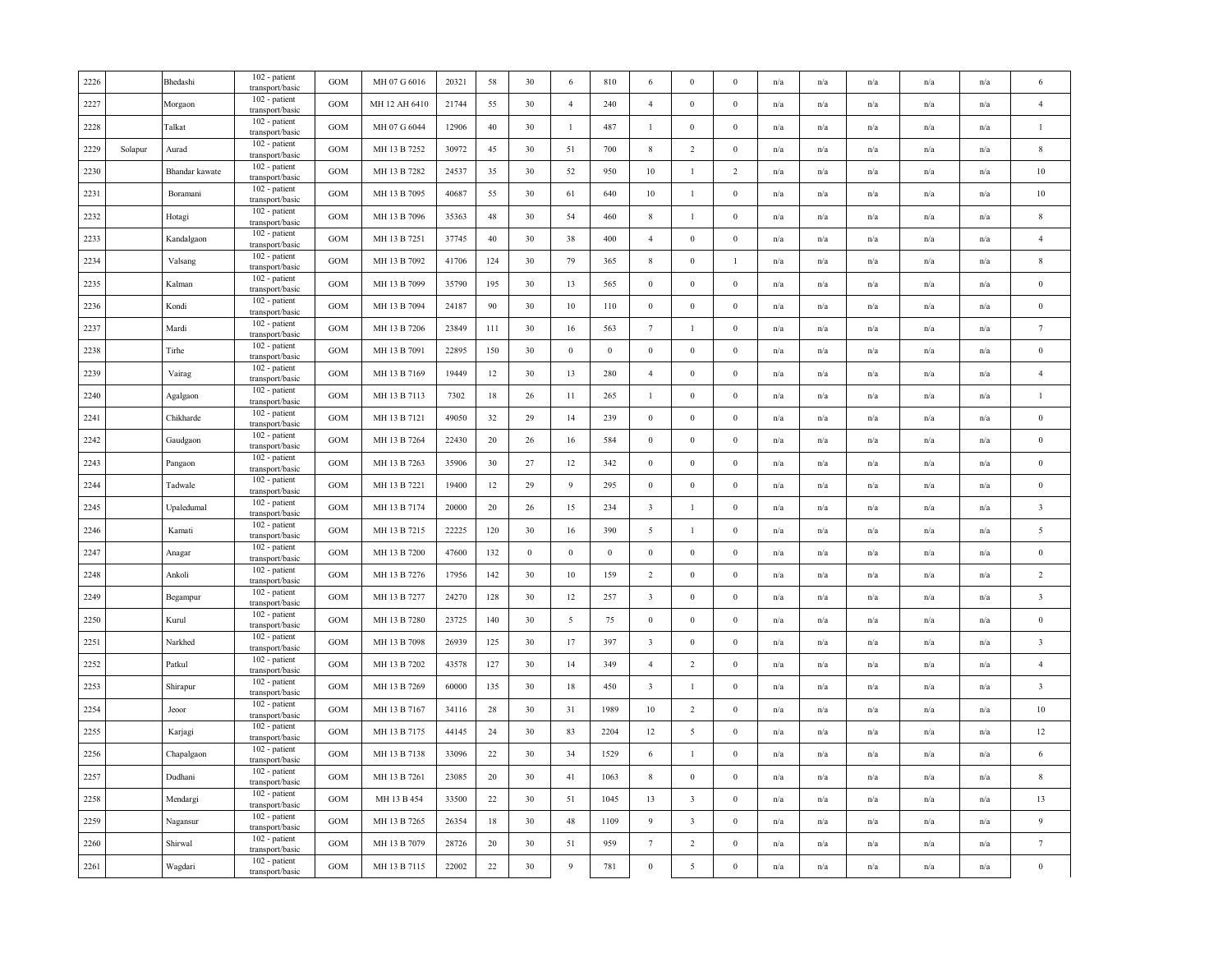| 2262 | Bhose        | 102 - patient<br>transport/basic | <b>GOM</b>   | MH 13 B 7107 | 33383 | 140  | 30       | 13              | 192              | 19                      | $\mathbf{1}$     | $\Omega$                | n/a | n/a                     | n/a                     | n/a                     | n/a                     | 19                      |
|------|--------------|----------------------------------|--------------|--------------|-------|------|----------|-----------------|------------------|-------------------------|------------------|-------------------------|-----|-------------------------|-------------------------|-------------------------|-------------------------|-------------------------|
| 2263 | Marwade      | 102 - patient<br>transport/basic | <b>GOM</b>   | MH 13 B 7205 | 29104 | 86   | 30       | 11              | 253              | 16                      | $\mathbf{1}$     | $\mathbf{0}$            | n/a | n/a                     | n/a                     | n/a                     | n/a                     | 16                      |
| 2264 | Andhhalgaon  | 102 - patient<br>transport/basic | <b>GOM</b>   | MH 13 B 7116 | 35899 | 79   | $\bf{0}$ | $\mathbf{0}$    | $\boldsymbol{0}$ | $\,0\,$                 | $\boldsymbol{0}$ | $\bf{0}$                | n/a | n/a                     | n/a                     | $\mathrm{n}/\mathrm{a}$ | n/a                     | $\bf{0}$                |
| 2265 | Borale       | 102 - patient<br>transport/basic | <b>GOM</b>   | MH 13 B 7270 | 27494 | 47   | 30       | 12              | 178              | 16                      | $\bf{0}$         | $\mathbf{0}$            | n/a | n/a                     | n/a                     | n/a                     | n/a                     | 16                      |
| 2266 | Salgar       | 102 - patient<br>transport/basic | <b>GOM</b>   | MH 13 B 7254 | 21026 | 124  | 30       | 15              | 187              | 12                      | 1                | $\theta$                | n/a | n/a                     | n/a                     | n/a                     | n/a                     | 12                      |
| 2267 | Bhalawani    | 102 - patient<br>transport/basic | <b>GOM</b>   | MH 13 B 7169 | 41681 | 1050 | 30       | 13              | 651              | 13                      | $\overline{2}$   | $\bf{0}$                | n/a | n/a                     | n/a                     | n/a                     | n/a                     | 13                      |
| 2268 | Gadegaon     | 102 - patient<br>transport/basic | <b>GOM</b>   | MH 13 B 7136 | 39175 | 874  | 30       | 19              | 199              | 19                      | $\bf{0}$         | $\bf{0}$                | n/a | n/a                     | n/a                     | $\mathrm{n}/\mathrm{a}$ | $\mathrm{n}/\mathrm{a}$ | 19                      |
| 2269 | Kashegaon    | 102 - patient<br>transport/basic | $_{\rm GOM}$ | MH 13 B 7217 | 41206 | 750  | 30       | 18              | 650              | 18                      | $\mathbf{1}$     | $\boldsymbol{0}$        | n/a | n/a                     | n/a                     | n/a                     | n/a                     | 18                      |
| 2270 | Khardi       | 102 - patient<br>transport/basic | GOM          | MH 13 B 7268 | 24009 | 374  | 30       | 14              | 539              | 14                      | $\boldsymbol{0}$ | $\boldsymbol{0}$        | n/a | n/a                     | n/a                     | n/a                     | n/a                     | 14                      |
| 2271 | Puluj        | 102 - patient<br>transport/basic | <b>GOM</b>   | MH 13 B 7711 | 41732 | 1800 | 30       | 2               | 180              | $\overline{2}$          | $\boldsymbol{0}$ | $\Omega$                | n/a | n/a                     | n/a                     | n/a                     | n/a                     | $\overline{c}$          |
| 2272 | Ropale       | 102 - patient<br>transport/basic | <b>GOM</b>   | MH 13 B 7106 | 40717 | 380  | 30       | 15              | 325              | 15                      | $\bf{0}$         | $\mathbf{0}$            | n/a | n/a                     | n/a                     | n/a                     | n/a                     | 15                      |
| 2273 | Tungat       | 102 - patient<br>transport/basic | $_{\rm GOM}$ | MH 13 B 7198 | 39510 | 599  | 30       | 14              | 135              | 14                      | $\boldsymbol{0}$ | $\mathbf{0}$            | n/a | n/a                     | n/a                     | n/a                     | n/a                     | 14                      |
| 2274 | Umbare Page  | 102 - patient<br>transport/basic | <b>GOM</b>   | MH 13 B 7108 | 48933 | 375  | 31       | $\overline{4}$  | 160              | $\overline{4}$          | $\boldsymbol{0}$ | $\bf{0}$                | n/a | n/a                     | n/a                     | n/a                     | $\mathrm{n}/\mathrm{a}$ | $\overline{4}$          |
| 2275 | Akola        | 102 - patient<br>transport/basic | <b>GOM</b>   | MH 13 D 41   | 62302 | 230  | 30       | 19              | 620              | 6                       | $\mathbf{1}$     | $\theta$                | n/a | n/a                     | n/a                     | n/a                     | n/a                     | 6                       |
| 2276 | Jawala       | 102 - patient<br>transport/basic | <b>GOM</b>   | MH 13 D 42   | 30303 | 245  | 30       | 17              | 541              | 12                      | $\boldsymbol{0}$ | $\mathbf{0}$            | n/a | n/a                     | n/a                     | n/a                     | n/a                     | 12                      |
| 2277 | Gheradi      | 102 - patient<br>transport/basic | <b>GOM</b>   | MH 13 D 40   | 38552 | 225  | 30       | 11              | 740              | 5                       | $\boldsymbol{0}$ | $\bf{0}$                | n/a | n/a                     | n/a                     | n/a                     | n/a                     | $\sqrt{5}$              |
| 2278 | Nazare       | 102 - patient<br>transport/basic | <b>GOM</b>   | MH 13 B 7173 | 50406 | 240  | 30       | 13              | 325              | $7\phantom{.0}$         | $\boldsymbol{0}$ | $\mathbf{0}$            | n/a | n/a                     | $\mathrm{n}/\mathrm{a}$ | $\mathrm{n}/\mathrm{a}$ | n/a                     | $\boldsymbol{7}$        |
| 2279 | Kole         | 102 - patient<br>transport/basic | <b>GOM</b>   | MH 13 B 7177 | 63098 | 220  | 30       | $\mathbf{0}$    | 412              | $\,0\,$                 | $\mathbf{0}$     | $\mathbf{0}$            | n/a | n/a                     | n/a                     | n/a                     | n/a                     | $\bf{0}$                |
| 2280 | Mahud        | 102 - patient<br>transport/basic | GOM          | MH 13 B 7100 | 42235 | 208  | 30       | 10              | 165              | $\overline{\mathbf{3}}$ | 1                | $\bf{0}$                | n/a | n/a                     | n/a                     | n/a                     | n/a                     | $\overline{\mathbf{3}}$ |
| 2281 | Piliv        | 102 - patient<br>transport/basic | <b>GOM</b>   | MH 13 B 7204 | 35786 | 480  | 30       | 21              | 516              | $\overline{4}$          | $\overline{2}$   | $\mathbf{0}$            | n/a | n/a                     | n/a                     | n/a                     | n/a                     | $\overline{4}$          |
| 2282 | Velapur      | 102 - patient<br>transport/basic | <b>GOM</b>   | MH 13 B 7176 | 43401 | 320  | 30       | 19              | 460              | $\overline{2}$          | $\bf{0}$         | $\mathbf{1}$            | n/a | n/a                     | n/a                     | n/a                     | $\mathrm{n}/\mathrm{a}$ | $\sqrt{2}$              |
| 2283 | Borgaon      | 102 - patient<br>transport/basic | $_{\rm GOM}$ | MH 13 D 47   | 27772 | 390  | 30       | 14              | 376              | $\overline{\mathbf{3}}$ | $\mathbf{1}$     | $\mathbf{0}$            | n/a | n/a                     | n/a                     | n/a                     | n/a                     | $\overline{\mathbf{3}}$ |
| 2284 | Fondshiras   | 102 - patient<br>transport/basic | <b>GOM</b>   | MH 13 D 45   | 26437 | 255  | 30       | 21              | 412              | $\overline{\mathbf{3}}$ | $\boldsymbol{0}$ | $\mathbf{1}$            | n/a | $\mathrm{n}/\mathrm{a}$ | n/a                     | n/a                     | $\mathrm{n}/\mathrm{a}$ | $\overline{\mathbf{3}}$ |
| 2285 | Lawang       | 102 - patient<br>transport/basic | <b>GOM</b>   | MH 13 D 43   | 44218 | 460  | 30       | 18              | 384              | $\overline{\mathbf{3}}$ | $\bf{0}$         | $\bf{0}$                | n/a | n/a                     | n/a                     | n/a                     | n/a                     | $\overline{\mathbf{3}}$ |
| 2286 | Maharug      | 102 - patient<br>transport/basic | <b>GOM</b>   | MH 13 B 7112 | 26038 | 370  | 30       | 16              | 410              | $\overline{0}$          | $\boldsymbol{0}$ | $\mathbf{0}$            | n/a | n/a                     | n/a                     | n/a                     | n/a                     | $\,0\,$                 |
| 2287 | Malinagar    | 102 - patient<br>transport/basic | <b>GOM</b>   | MH 13 B 7109 | 66665 | 150  | 30       | 11              | 375              | $\overline{\mathbf{3}}$ | $\mathbf{1}$     | $\Omega$                | n/a | n/a                     | n/a                     | n/a                     | n/a                     | $\overline{\mathbf{3}}$ |
| 2288 | Mandki       | 102 - patient<br>transport/basic | <b>GOM</b>   | MH 13 B 7260 | 24920 | 280  | 30       | 6               | 298              | $8\phantom{.0}$         | 2                | $\overline{\mathbf{3}}$ | n/a | n/a                     | n/a                     | $\mathrm{n}/\mathrm{a}$ | n/a                     | $\,$ 8 $\,$             |
| 2289 | Mandve       | 102 - patient<br>transport/basic | GOM          | MH 45 D 0049 | 39645 | 540  | 30       | 17              | 306              | $\overline{\mathbf{3}}$ | $\mathbf{1}$     | $\mathbf{0}$            | n/a | n/a                     | n/a                     | n/a                     | n/a                     | $\overline{\mathbf{3}}$ |
| 2290 | Morochi      | 102 - patient<br>transport/basic | GOM          | MH 13 B 7170 | 35566 | 380  | 30       | 10              | 289              | $\overline{2}$          | $\mathbf{0}$     | $\boldsymbol{0}$        | n/a | n/a                     | n/a                     | n/a                     | n/a                     | $\overline{2}$          |
| 2291 | Purandavade  | 102 - patient<br>transport/basic | <b>GOM</b>   | MH 13 D 5047 | 32031 | 420  | 30       | 12              | 321              | $\mathbf{1}$            | $\bf{0}$         | $\boldsymbol{0}$        | n/a | n/a                     | n/a                     | n/a                     | n/a                     | $\mathbf{1}$            |
| 2292 | Shankarnagar | 102 - patient<br>transport/basic | <b>GOM</b>   | MH 13 B 7223 | 32031 | 580  | 30       | 8               | 423              | $\overline{\mathbf{3}}$ | $\bf{0}$         | $\bf{0}$                | n/a | n/a                     | n/a                     | n/a                     | n/a                     | $\overline{\mathbf{3}}$ |
| 2293 | Korti        | 102 - patient<br>transport/basic | <b>GOM</b>   | MH 13 B 7201 | 60973 | 50   | 30       | 11              | 300              | $\mathbf{1}$            | $\boldsymbol{0}$ | $\mathbf{0}$            | n/a | n/a                     | n/a                     | n/a                     | n/a                     | $\mathbf{1}$            |
| 2294 | Jeoor        | 102 - patient<br>transport/basic | <b>GOM</b>   | MH 13 B 7203 | 56427 | 50   | 30       | $\overline{4}$  | 256              | $\mathbf{1}$            | $\mathbf{0}$     | $\bf{0}$                | n/a | $\mathrm{n}/\mathrm{a}$ | n/a                     | n/a                     | n/a                     | $\mathbf{1}$            |
| 2295 | Kem          | 102 - patient<br>transport/basic | <b>GOM</b>   | MH 13 B 7216 | 43994 | 50   | 30       | $7\phantom{.0}$ | $\boldsymbol{0}$ | $\mathbf{0}$            | $\boldsymbol{0}$ | $\mathbf{0}$            | n/a | n/a                     | n/a                     | n/a                     | n/a                     | $\bf{0}$                |
| 2296 | Sade         | 102 - patient<br>transport/basic | <b>GOM</b>   | MH 13 B 7123 | 45158 | 50   | 30       | 5               | 459              | $\mathbf{3}$            | $\boldsymbol{0}$ | $\boldsymbol{0}$        | n/a | n/a                     | n/a                     | n/a                     | n/a                     | $\mathbf{3}$            |
| 2297 | Warkate      | 102 - patient<br>transport/basic | GOM          | MH 13 B 7110 | 40715 | 50   | 30       | $\sqrt{4}$      | 180              | $\mathbf{1}$            | $\boldsymbol{0}$ | $\boldsymbol{0}$        | n/a | n/a                     | n/a                     | n/a                     | n/a                     |                         |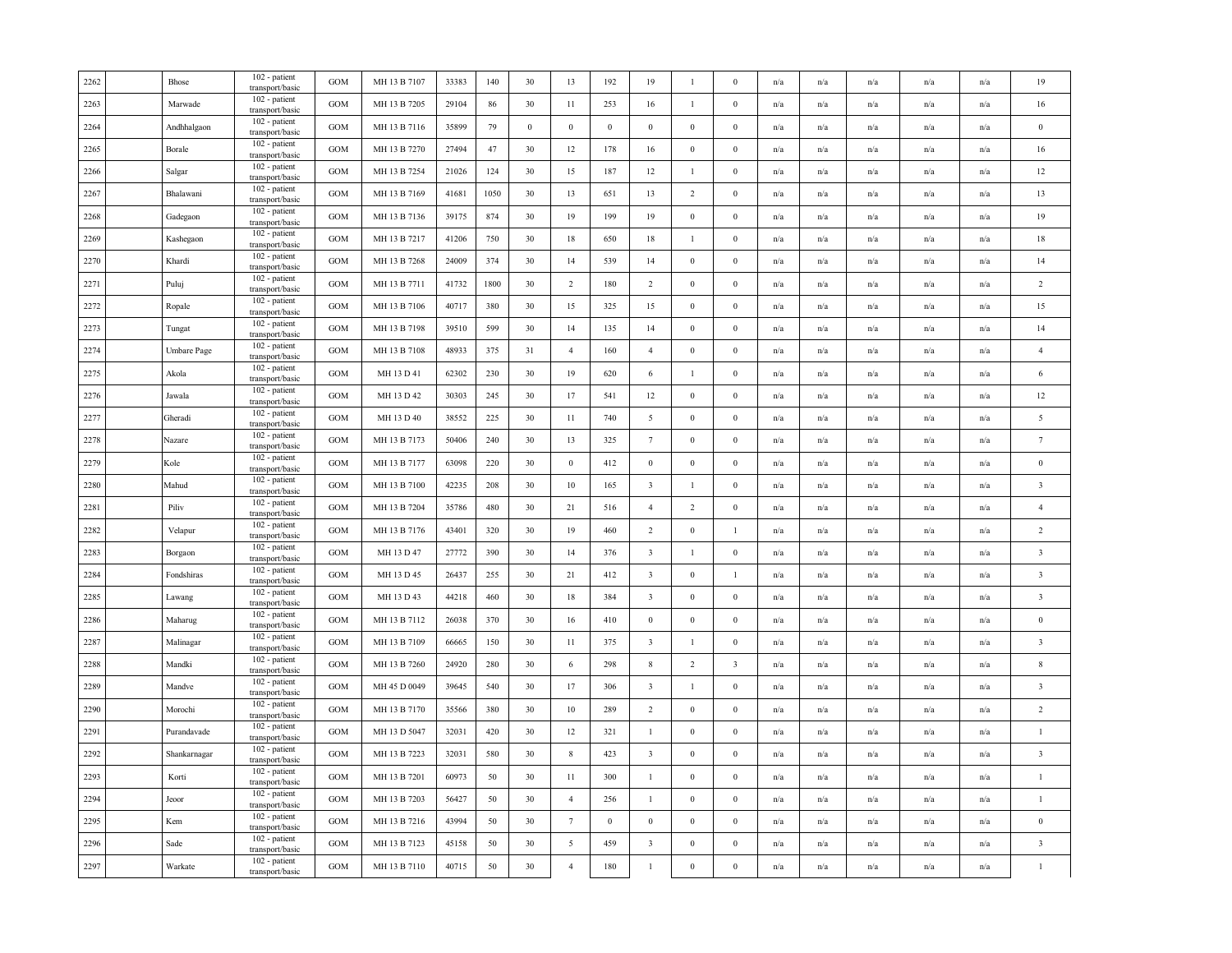| 2298 |       | Modnimb             | 102 - patient<br>transport/basic        | <b>GOM</b>   | MH 13 B 7118  | 39216   | 750  | 30                                               | 13               | 400              | $\bf{0}$                | $\bf{0}$                            | $\Omega$                | n/a | n/a                     | n/a | n/a                     | n/a                     | $\bf{0}$                |
|------|-------|---------------------|-----------------------------------------|--------------|---------------|---------|------|--------------------------------------------------|------------------|------------------|-------------------------|-------------------------------------|-------------------------|-----|-------------------------|-----|-------------------------|-------------------------|-------------------------|
| 2299 |       | Tembhurni           | 102 - patient<br>transport/basic        | GOM          | MH 13 B 7166  | 31574   | 945  | 30                                               | 26               | 1171             | $7\phantom{.0}$         | $\mathbf{0}$                        | $\bf{0}$                | n/a | n/a                     | n/a | n/a                     | n/a                     | $7\phantom{.0}$         |
| 2300 |       | Aalegaon            | 102 - patient<br>transport/basic        | <b>GOM</b>   | MH 45 D 53    | 23420   | 980  | 30                                               | $\overline{9}$   | 658              | $\mathbf{0}$            | $\boldsymbol{0}$                    | $\boldsymbol{0}$        | n/a | n/a                     | n/a | n/a                     | n/a                     | $\boldsymbol{0}$        |
| 2301 |       | Manegaon            | 102 - patient<br>transport/basic        | <b>GOM</b>   | MH 13 B 7227  | 26324   | 940  | 30                                               | 14               | 530              | $\overline{2}$          | $\bf{0}$                            | $\Omega$                | n/a | n/a                     | n/a | n/a                     | n/a                     | $\overline{c}$          |
| 2302 |       | Parite              | 102 - patient<br>transport/basic        | <b>GOM</b>   | MH 13 B 7267  | 29715   | 613  | 30                                               | 15               | 312              | $\overline{4}$          | $\bf{0}$                            | $\mathbf{0}$            | n/a | n/a                     | n/a | n/a                     | n/a                     | $\overline{4}$          |
| 2303 |       | Pimpalner           | 102 - patient<br>transport/basic        | <b>GOM</b>   | MH 13 B 7168  | 37281   | 1330 | 30                                               | 24               | 810              | $\,$ 8 $\,$             | $\overline{2}$                      | 1                       | n/a | n/a                     | n/a | n/a                     | n/a                     | $\,$ 8 $\,$             |
| 2304 |       | Ropale              | 102 - patient<br>transport/basic        | GOM          | MH 13 B 7122  | 45007   | 1130 | 30                                               | 16               | 1420             | $\overline{\mathbf{3}}$ | $\mathbf{0}$                        | $\boldsymbol{0}$        | n/a | n/a                     | n/a | n/a                     | n/a                     | $\overline{\mathbf{3}}$ |
| 2305 |       | Upali(B)            | 102 - patient<br>transport/basic        | <b>GOM</b>   | MH 13 D 46    | 42280   | 1160 | 30                                               | 13               | 1276             | $\bf{0}$                | $\bf{0}$                            | $\bf{0}$                | n/a | n/a                     | n/a | n/a                     | n/a                     | $\,0\,$                 |
| 2306 |       | RH Akkalkot         | 102 - patient<br>transport/basic        | $_{\rm GOM}$ | MH 13 B 7256  | 314570  | 1414 | 30                                               | 82               | 784              | $78\,$                  | 6                                   | $\mathbf{0}$            | n/a | n/a                     | n/a | n/a                     | n/a                     | 78                      |
| 2307 |       | RH Barshi           | 102 - patient<br>transport/basic        | <b>GOM</b>   | MH 13 B 7114  | 372711  | 1541 | 16                                               | 79               | 320              | 71                      | $\boldsymbol{0}$                    | $\mathbf{0}$            | n/a | $\mathrm{n}/\mathrm{a}$ | n/a | n/a                     | $\mathrm{n}/\mathrm{a}$ | 71                      |
| 2308 |       | RH Pangari          | 102 - patient<br>transport/basic        | GOM          | MH 13 B 7248  | 372711  | 1541 | 30                                               | 11               | 305              | 6                       | $\bf{0}$                            | $\Omega$                | n/a | n/a                     | n/a | n/a                     | n/a                     | 6                       |
| 2309 |       | SDH Karmala         | 102 - patient<br>transport/basic        | <b>GOM</b>   | MH 13 B 7104  | 254489  | 1593 | $\boldsymbol{0}$                                 | 21               | $\bf{0}$         | 25                      | $\bf{0}$                            | $\mathbf{0}$            | n/a | n/a                     | n/a | n/a                     | n/a                     | 25                      |
| 2310 |       | RH Madha            | 102 - patient<br>transport/basic        | <b>GOM</b>   | MH 13 D 5043  | 324027  | 1524 | $\boldsymbol{0}$                                 | $7\phantom{.0}$  | 225              | $\overline{4}$          | $\bf{0}$                            | $\bf{0}$                | n/a | n/a                     | n/a | n/a                     | n/a                     | $\overline{4}$          |
| 2311 |       | RH Kurduwadi        | 102 - patient<br>transport/basic        | <b>GOM</b>   | MH 13 B 7081  | 324027  | 1524 | 30                                               | 19               | 341              | 10                      | $\bf{0}$                            | $\bf{0}$                | n/a | n/a                     | n/a | n/a                     | n/a                     | $10\,$                  |
| 2312 |       | <b>RH</b> Malshiras | 102 - patient<br>transport/basic        | <b>GOM</b>   | MH 13 D 5045  | 485645  | 1608 | $\boldsymbol{0}$                                 | $\boldsymbol{0}$ | $\boldsymbol{0}$ | $\overline{4}$          | $\mathbf{0}$                        | $\mathbf{0}$            | n/a | n/a                     | n/a | n/a                     | n/a                     | $\overline{4}$          |
| 2313 |       | <b>RH</b> Natepute  | 102 - patient<br>transport/basic        | <b>GOM</b>   | MH 13 QA 7061 | 485645  | 1608 | $\boldsymbol{0}$                                 | $\boldsymbol{0}$ | $\,0\,$          | 6                       | $\boldsymbol{0}$                    | $\boldsymbol{0}$        | n/a | n/a                     | n/a | n/a                     | n/a                     | $\sqrt{6}$              |
| 2314 |       | SDH (50) Akluj      | 102 - patient<br>transport/basic        | <b>GOM</b>   | MH 45 D 37    | 485645  | 1608 | 30                                               | 49               | 1760             | 34                      | $\overline{4}$                      | $\boldsymbol{0}$        | n/a | n/a                     | n/a | n/a                     | n/a                     | 34                      |
| 2315 |       | RH Mangalwedha      | 102 - patient<br>transport/basic        | GOM          | MH 13 B 7246  | 205932  | 1145 | 30                                               | 77               | 496              | $72\,$                  | $\tau$                              | $\boldsymbol{0}$        | n/a | n/a                     | n/a | n/a                     | n/a                     | 72                      |
| 2316 |       | RH Mohol            | 102 - patient<br>transport/basic        | <b>GOM</b>   | MH 13 B 7101  | 276489  | 1324 | $\boldsymbol{0}$                                 | 19               | $\boldsymbol{0}$ | 12                      | $\bf{0}$                            | $\bf{0}$                | n/a | n/a                     | n/a | n/a                     | $\mathrm{n}/\mathrm{a}$ | 12                      |
| 2317 |       | RH Wadala           | 102 - patient<br>transport/basic        | <b>GOM</b>   | MH 13 B 7210  | 1057352 | 695  | $\boldsymbol{0}$                                 | $\boldsymbol{0}$ | $\mathbf{0}$     | $\,0\,$                 | $\boldsymbol{0}$                    | $\bf{0}$                | n/a | n/a                     | n/a | n/a                     | $\mathrm{n}/\mathrm{a}$ | $\bf{0}$                |
| 2318 |       | SDH Pandharpur      | 102 - patient<br>transport/basic        | GOM          | MH 13 B 7250  | 442368  | 1293 | $\boldsymbol{0}$                                 | 97               | $\mathbf{0}$     | 131                     | $\mathbf{0}$                        | $\bf{0}$                | n/a | $\mathrm{n}/\mathrm{a}$ | n/a | n/a                     | $\mathrm{n}/\mathrm{a}$ | 131                     |
| 2319 |       | RH Karkamb          | 102 - patient<br>transport/basic        | <b>GOM</b>   | MH 13 B 7218  | 442368  | 1293 | $\bf{0}$                                         | 10               | $\bf{0}$         | 11                      | $\bf{0}$                            | $\mathbf{0}$            | n/a | n/a                     | n/a | n/a                     | n/a                     | 11                      |
| 2320 |       | RH Mandrup          | $102$ - patient $\,$<br>transport/basic | <b>GOM</b>   | MH 13 B 7208  | 260897  | 1190 | $\boldsymbol{0}$                                 | 12               | $\boldsymbol{0}$ | 13                      | $\bf{0}$                            | $\mathbf{0}$            | n/a | n/a                     | n/a | n/a                     | n/a                     | 13                      |
| 2321 |       | RH Sangola          | 102 - patient<br>transport/basic        | GOM          | MH 13 B 7124  | 322845  | 1567 | 30                                               | $\,$ 8 $\,$      | 697              | $\overline{4}$          | $\boldsymbol{0}$                    | $\boldsymbol{0}$        | n/a | n/a                     | n/a | n/a                     | n/a                     | $\overline{4}$          |
| 2322 | Thane |                     | 102 - patient<br>transport/basic        | GOM          | MH-04-AM-313  |         |      | 30                                               | 18               | 145              | 5                       | 5                                   | $\boldsymbol{0}$        | n/a | n/a                     | n/a | n/a                     | n/a                     | $\mathfrak{s}$          |
| 2323 |       |                     | 102 - patient<br>transport/basic        | <b>GOM</b>   | MH-04-AM-314  |         |      | 30                                               | 12               | 267              | 6                       | 6                                   | $\mathbf{0}$            | n/a | n/a                     | n/a | n/a                     | n/a                     | 6                       |
| 2324 |       |                     | 102 - patient<br>transport/basic        | <b>GOM</b>   | MH-04-AM-330  |         |      | 30                                               | 21               | 162              | $\overline{4}$          | $\overline{4}$                      | $\bf{0}$                | n/a | n/a                     | n/a | n/a                     | n/a                     | $\overline{4}$          |
| 2325 |       | Civil thane         | 102 - patient<br>transport/basic        | GOM          | MH-04-AM-130  |         |      | $\operatorname*{not}% \mathcal{M}(n)$<br>working | $\boldsymbol{0}$ | $\mathbf{0}$     |                         | not working not working not working |                         | n/a | n/a                     | n/a | n/a                     | n/a                     | not working             |
| 2326 |       |                     | 102 - patient<br>transport/basic        | <b>GOM</b>   | MH-04-EL5918- |         |      | 30                                               | 12               | $\boldsymbol{0}$ | 12                      | $\overline{1}$                      | $\theta$                | n/a | n/a                     | n/a | n/a                     | n/a                     | 12                      |
| 2327 |       |                     | 102 - patient<br>transport/basic        | <b>GOM</b>   | MH 04 GP-0051 |         |      | 30                                               | 39               | 2451             | 140                     |                                     | not working not working | n/a | n/a                     | n/a | n/a                     | n/a                     | 140                     |
| 2328 |       |                     | 102 - patient<br>transport/basic        | <b>GOM</b>   | MH 04 GP-0052 |         |      | 30                                               | 42               | 2772             | 155                     |                                     | not working not workin  | n/a | n/a                     | n/a | n/a                     | n/a                     | 155                     |
| 2329 |       | Ulhasnagar central  | 102 - patient<br>transport/basic        | <b>GOM</b>   | MH 05 R 686   |         |      | 30                                               | 41               | 2546             | 230                     | $\bf{0}$                            | $\bf{0}$                | n/a | $\mathrm{n}/\mathrm{a}$ | n/a | $\mathrm{n}/\mathrm{a}$ | n/a                     | 230                     |
| 2330 |       | hospital            | 102 - patient<br>transport/basic        | <b>GOM</b>   | MH-05-R-735   |         |      | 30                                               | $\overline{0}$   | $\boldsymbol{0}$ | $\overline{0}$          | $\bf{0}$                            | $\mathbf{0}$            | n/a | n/a                     | n/a | n/a                     | n/a                     | $\boldsymbol{0}$        |
| 2331 |       |                     | 102 - patient<br>transport/basic        | <b>GOM</b>   | MH-05-R-811   |         |      | 30                                               | $\mathbf{0}$     | $\bf{0}$         | $\,0\,$                 | $\bf{0}$                            | $\mathbf{0}$            | n/a | n/a                     | n/a | n/a                     | n/a                     | $\bf{0}$                |
| 2332 |       | Women Hospital      | 102 - patient<br>transport/basic        | <b>GOM</b>   | MH-05-R-807   |         |      | 30                                               | 42               | 2245             | 140                     | $\mathbf{0}$                        | $\mathbf{0}$            | n/a | n/a                     | n/a | n/a                     | $\mathrm{n}/\mathrm{a}$ | 140                     |
| 2333 |       | SDH Shahapur        | 102 - patient<br>transport/basic        | <b>GOM</b>   | MH-04-AM-325  |         |      | 30                                               | 12               | 1632             | 17                      | 5                                   | $\sqrt{2}$              | n/a | n/a                     | n/a | n/a                     | n/a                     | 17                      |
|      |       |                     |                                         |              |               |         |      |                                                  |                  |                  |                         |                                     |                         |     |                         |     |                         |                         |                         |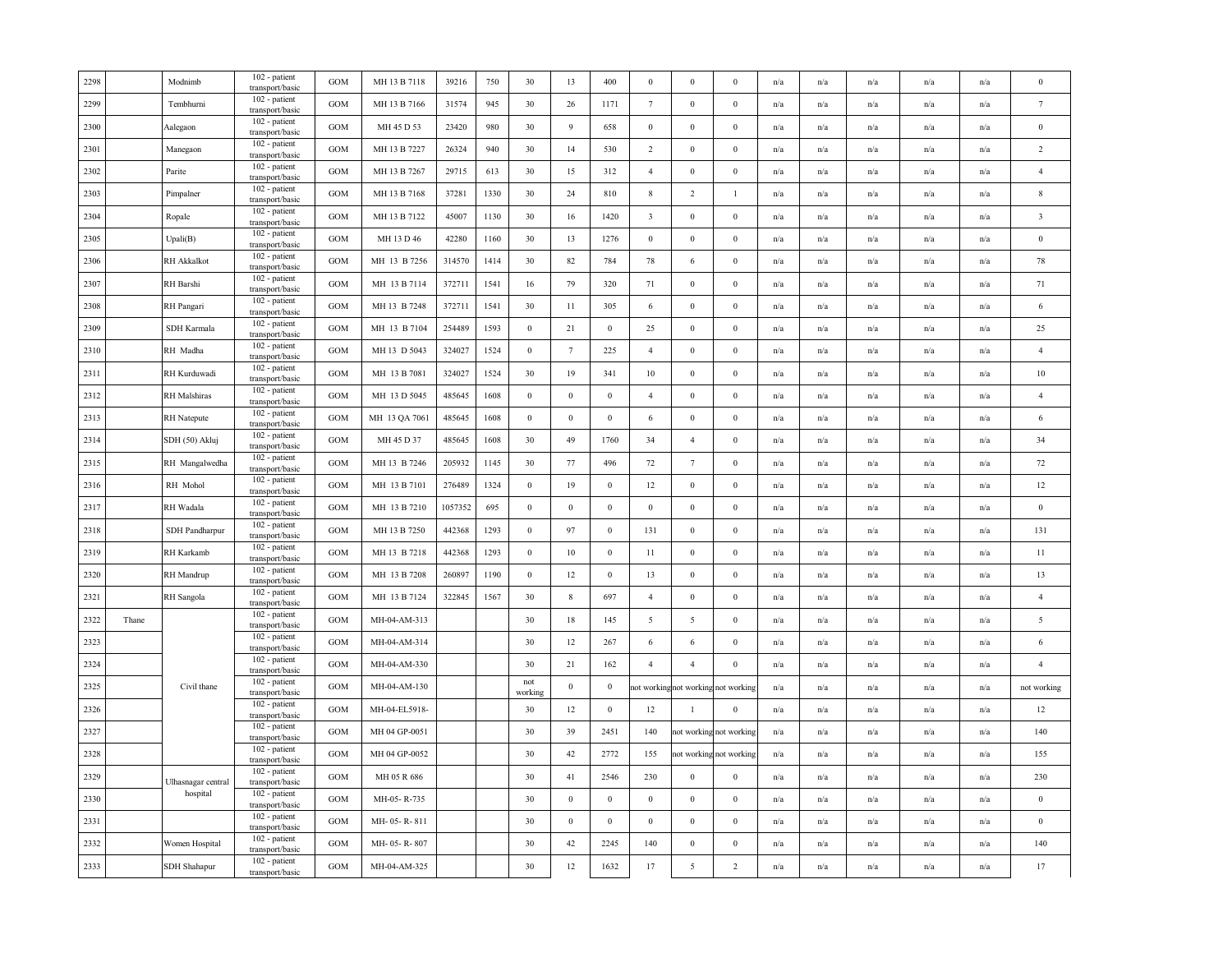| 2334 |                  | 102 - patient<br>transport/basic   | <b>GOM</b>        | MH 04 EP-0080 |  | 30          | 31                      | 3245                   | 87               | 2                       | 2                       | n/a                     | n/a                     | n/a                     | n/a                     | n/a                     | 87       |
|------|------------------|------------------------------------|-------------------|---------------|--|-------------|-------------------------|------------------------|------------------|-------------------------|-------------------------|-------------------------|-------------------------|-------------------------|-------------------------|-------------------------|----------|
| 2335 |                  | 102 - patient<br>transport/basic   | <b>GOM</b>        | MH-04-AM-310  |  | 31          | 21                      | 1732                   | 69               | $\mathbf{0}$            | 2                       | n/a                     | n/a                     | n/a                     | n/a                     | n/a                     | 69       |
| 2336 |                  | 102 - patient<br>transport/basic   | GOM               | MH 04 EP-0081 |  | 30          | 52                      | 3145                   | 81               | $\overline{\mathbf{3}}$ | $\boldsymbol{0}$        | n/a                     | n/a                     | $\mathrm{n}/\mathrm{a}$ | n/a                     | n/a                     | 81       |
| 2337 |                  | 102 - patient<br>transport/basic   | <b>GOM</b>        | MH-04-AM-387  |  | 30          | $\boldsymbol{0}$        | $\bf{0}$               | $\boldsymbol{0}$ | $\boldsymbol{0}$        | $\mathbf{0}$            | $\mathrm{n}/\mathrm{a}$ | $\mathrm{n}/\mathrm{a}$ | $\mathrm{n}/\mathrm{a}$ | $\mathrm{n}/\mathrm{a}$ | n/a                     | $\,0\,$  |
| 2338 |                  | 102 - patient<br>transport/basic   | GOM               | MH-04-AM-379  |  | 30          | $\mathbf{0}$            | $\mathbf{0}$           | $\boldsymbol{0}$ | $\boldsymbol{0}$        | $\boldsymbol{0}$        | n/a                     | n/a                     | $\mathrm{n}/\mathrm{a}$ | n/a                     | n/a                     | $\,0\,$  |
| 2339 | SDH Bhiwandi     | 102 - patient<br>transport/basic   | GOM               | MH-04-EP-38   |  | 30          | 21                      | 2457                   | 270              | $\boldsymbol{0}$        | $\boldsymbol{0}$        | n/a                     | n/a                     | n/a                     | n/a                     | n/a                     | 270      |
| 2340 |                  | 102 - patient<br>transport/basic   | <b>GOM</b>        | MH-04-EP-172  |  | 30          | 31                      | 2014                   | 342              | $7\phantom{.0}$         | $\mathbf{0}$            | n/a                     | n/a                     | n/a                     | n/a                     | n/a                     | 342      |
| 2341 | <b>RH</b> Goveli | 102 - patient<br>transport/basic   | GOM               | MH-05-R-740   |  | 30          | $7\phantom{.0}$         | 570                    | 29               | 9                       | $\mathbf{0}$            | $\mathrm{n}/\mathrm{a}$ | n/a                     | $\mathrm{n}/\mathrm{a}$ | $\mathrm{n}/\mathrm{a}$ | $\mathbf{n}/\mathbf{a}$ | 29       |
| 2342 | RH Tokawade      | 102 - patient<br>transport/basic   | $_{\rm GOM}$      | MH-05-R-728   |  | 30          | $7\phantom{.0}$         | 2349                   | 39               | $\boldsymbol{0}$        | $\overline{\mathbf{3}}$ | n/a                     | n/a                     | n/a                     | n/a                     | n/a                     | 39       |
| 2343 | RH Ambadifata    | 102 - patient<br>transport/basic   | GOM               | MH - 04 -337  |  | no delivery | to delivery             | no deliver             | $\boldsymbol{0}$ | no delivery             | no delivery             | $\mathrm{n}/\mathrm{a}$ | n/a                     | $\mathrm{n}/\mathrm{a}$ | n/a                     | n/a                     | $\,0\,$  |
| 2344 |                  | 102 - patient<br>transport/basic   | GOM               | MH-05-R-794   |  | 30          | 2                       | 2546                   | 87               | 6                       | -1                      | n/a                     | n/a                     | n/a                     | n/a                     | n/a                     | 87       |
| 2345 | RH murbad        | 102 - patient<br>transport/basic   | <b>GOM</b>        | MH-04-R-324   |  | 30          | $7\phantom{.0}$         | 1071                   | 49               | 5                       | $\boldsymbol{0}$        | n/a                     | n/a                     | n/a                     | $\mathbf{n}/\mathbf{a}$ | $\mathbf{n}/\mathbf{a}$ | 49       |
| 2346 | RH Khardi        | 102 - patient<br>transport/basic   | GOM               | MH-04-AM-342  |  | 30          | 27                      | 1457                   | 41               | 2                       | $\mathbf{0}$            | n/a                     | n/a                     | n/a                     | n/a                     | n/a                     | 41       |
| 2347 | RH Badlapur      | 102 - patient<br>transport/basic   | <b>GOM</b>        | MH-05-NH-29   |  | 30          | 6                       | 510                    | $7\phantom{.0}$  | $\bf{0}$                | $\mathbf{0}$            | n/a                     | n/a                     | n/a                     | n/a                     | n/a                     | $\tau$   |
| 2348 | GH Malwani       | 102 - patient<br>transport/basic   | <b>GOM</b>        | MH-02-CE-9905 |  | 30          | 46                      | 1254                   | $72\,$           | $\boldsymbol{0}$        | $\boldsymbol{0}$        | n/a                     | n/a                     | n/a                     | n/a                     | n/a                     | 72       |
| 2349 | PHC Khadavali    | 102 - patient<br>transport/basic   | GOM               | MH-04-H-488   |  | 30          | 17                      | 611                    | 51               | $\boldsymbol{0}$        | $\boldsymbol{0}$        | n/a                     | n/a                     | n/a                     | n/a                     | n/a                     | 51       |
| 2350 | PHC Dahagaon     | 102 - patient<br>transport/basic   | <b>GOM</b>        | MH-04-Ep 42   |  | no delivery | to delivery             | no deliver             | $\boldsymbol{0}$ | no delivery             | no delivery             | $\mathrm{n}/\mathrm{a}$ | n/a                     | $\mathrm{n}/\mathrm{a}$ | $\mathrm{n}/\mathrm{a}$ | n/a                     | $\,0\,$  |
| 2351 | PHC Ajade        | 102 - patient<br>transport/basic   | <b>GOM</b>        | MH-14-AE-6158 |  | no delivery |                         | no delivery no deliver | $\mathbf{0}$     | no delivery             | no delivery             | n/a                     | n/a                     | n/a                     | $\mathrm{n}/\mathrm{a}$ | n/a                     | $\,0\,$  |
| 2352 | PHC Nilje        | 102 - patient<br>transport/basic   | GOM               | MH48C40       |  | no delivery |                         | no delivery no deliver | $\boldsymbol{0}$ | no delivery             | no delivery             | n/a                     | n/a                     | n/a                     | n/a                     | n/a                     | $\bf{0}$ |
| 2353 | PHC Aghai        | 102 - patient<br>transport/basic   | <b>GOM</b>        | MH-04-H-473   |  | 30          | 11                      | 452                    | 41               | $7\phantom{.0}$         | $\mathbf{0}$            | n/a                     | n/a                     | n/a                     | n/a                     | n/a                     | 41       |
| 2354 | PHC Dolkhamb     | 102 - patient<br>transport/basic   | <b>GOM</b>        | MH-04-AM-291  |  | 30          | 17                      | 732                    | 47               | 9                       | $\mathbf{1}$            | $\mathrm{n}/\mathrm{a}$ | n/a                     | $\mathrm{n}/\mathrm{a}$ | $\mathrm{n}/\mathrm{a}$ | $\mathrm{n}/\mathrm{a}$ | 47       |
| 2355 | PHC Kasara       | 102 - patient<br>transport/basic   | $_{\rm GOM}$      | MH-04-AM-294  |  | 30          | $\overline{\mathbf{3}}$ | $\,0\,$                | $\boldsymbol{0}$ | $\boldsymbol{0}$        | $\boldsymbol{0}$        | n/a                     | n/a                     | n/a                     | n/a                     | n/a                     | $\,0\,$  |
| 2356 | PHC Tembha       | 102 - patient<br>transport/basic   | GOM               | MH-04-H-916   |  | 30          | 5                       | 705                    | 11               | $\overline{\mathbf{3}}$ | $\mathbf{0}$            | $\mathrm{n}/\mathrm{a}$ | n/a                     | $\mathrm{n}/\mathrm{a}$ | $\mathrm{n}/\mathrm{a}$ | $\mathrm{n}/\mathrm{a}$ | $11\,$   |
| 2357 | PHC Kinhavali    | 102 - patient<br>transport/basic   | GOM               | MH-04-AN-612  |  | 30          | $\boldsymbol{0}$        | 709                    | 16               | $\mathbf{0}$            | $\mathbf{0}$            | n/a                     | n/a                     | n/a                     | n/a                     | n/a                     | 16       |
| 2358 | PHC Shendrun     | 102 - patient<br>transport/basic   | $_{\mathrm{GOM}}$ | MH-04-H-478   |  | 30          | $7\phantom{.0}$         | 470                    | 22               | $7\phantom{.0}$         | $\overline{2}$          | n/a                     | n/a                     | n/a                     | n/a                     | n/a                     | 22       |
| 2359 | PHC Shenva       | 102 - patient<br>transport/basic   | GOM               | MH 48 E 64    |  | 30          | $\overline{9}$          | 420                    | 32               | $\overline{\mathbf{3}}$ | $\overline{2}$          | n/a                     | n/a                     | n/a                     | n/a                     | n/a                     | 32       |
| 2360 | PHC Takipathar   | 102 - patient<br>transport/basic   | <b>GOM</b>        | MH 48 E 65    |  | 30          | $7\phantom{.0}$         | 302                    | 27               | 5                       | $\mathbf{1}$            | n/a                     | n/a                     | n/a                     | n/a                     | n/a                     | 27       |
| 2361 | PHC Vasind       | 102 - patient<br>transport/basic   | GOM               | MH-04-AM-290  |  | 30          | 15                      | 770                    | 19               | $\boldsymbol{0}$        | $\mathbf{1}$            | n/a                     | n/a                     | n/a                     | n/a                     | n/a                     | 19       |
| 2362 | PHC Badlapur     | 102 - patient<br>transport/basic   | GOM               | MH-05-R-821   |  | 30          | $\boldsymbol{0}$        | $\boldsymbol{0}$       | $\boldsymbol{0}$ | $\boldsymbol{0}$        | $\boldsymbol{0}$        | n/a                     | n/a                     | n/a                     | n/a                     | n/a                     | $\,0\,$  |
| 2363 | PHC Mangrul      | 102 - patient<br>transport/basic   | <b>GOM</b>        | MH-04-AM-296  |  | 30          | $\overline{2}$          | $\mathbf{0}$           | $\boldsymbol{0}$ | $\mathbf{0}$            | $\boldsymbol{0}$        | n/a                     | n/a                     | n/a                     | n/a                     | n/a                     | $\,0\,$  |
| 2364 | PHC Sonawala     | 102 - patient<br>transport/basic   | <b>GOM</b>        | MH-04-EP46    |  | 30          | $\overline{2}$          | $\mathbf{0}$           | 11               | $\boldsymbol{0}$        | $\boldsymbol{0}$        | n/a                     | $\mathrm{n}/\mathrm{a}$ | n/a                     | $\mathrm{n}/\mathrm{a}$ | n/a                     | $11\,$   |
| 2365 | PHC Wangni       | 102 - patient<br>transport/basic   | <b>GOM</b>        | MH-04-AM-289  |  | 30          | $\overline{\mathbf{3}}$ | 210                    | 17               | $\tau$                  | $\boldsymbol{0}$        | $\mathrm{n}/\mathrm{a}$ | n/a                     | $\mathrm{n}/\mathrm{a}$ | $\mathrm{n}/\mathrm{a}$ | n/a                     | 17       |
| 2366 | PHC Dhasai       | 102 - patient<br>transport/basic   | GOM               | MH-04-H-655   |  | 30          | 15                      | 1256                   | 21               | 6                       | $\mathbf{0}$            | n/a                     | n/a                     | n/a                     | n/a                     | n/a                     | 21       |
| 2367 | PHC Kishor       | $102$ - patient<br>transport/basic | GOM               | MH-05-AH-3186 |  | 30          | $\,$ 8 $\,$             | 1245                   | 31               | $\boldsymbol{0}$        | $\boldsymbol{0}$        | $\mathrm{n}/\mathrm{a}$ | n/a                     | $\mathrm{n}/\mathrm{a}$ | n/a                     | n/a                     | 31       |
| 2368 | PHC Mhasa        | 102 - patient<br>transport/basic   | <b>GOM</b>        | MH-04-AM-293  |  | 30          | 17                      | 750                    | 27               | $\tau$                  | $\boldsymbol{0}$        | n/a                     | n/a                     | n/a                     | n/a                     | n/a                     | 27       |
| 2369 | PHC Saralgaon    | 102 - patient<br>transport/basic   | GOM               | MH-04-AM-304  |  | 30          | 11                      | 345                    | $20\,$           | 5                       | $\boldsymbol{0}$        | n/a                     | $\mathrm{n}/\mathrm{a}$ | $\mathrm{n}/\mathrm{a}$ | $\mathrm{n}/\mathrm{a}$ | $\mathrm{n}/\mathrm{a}$ | $20\,$   |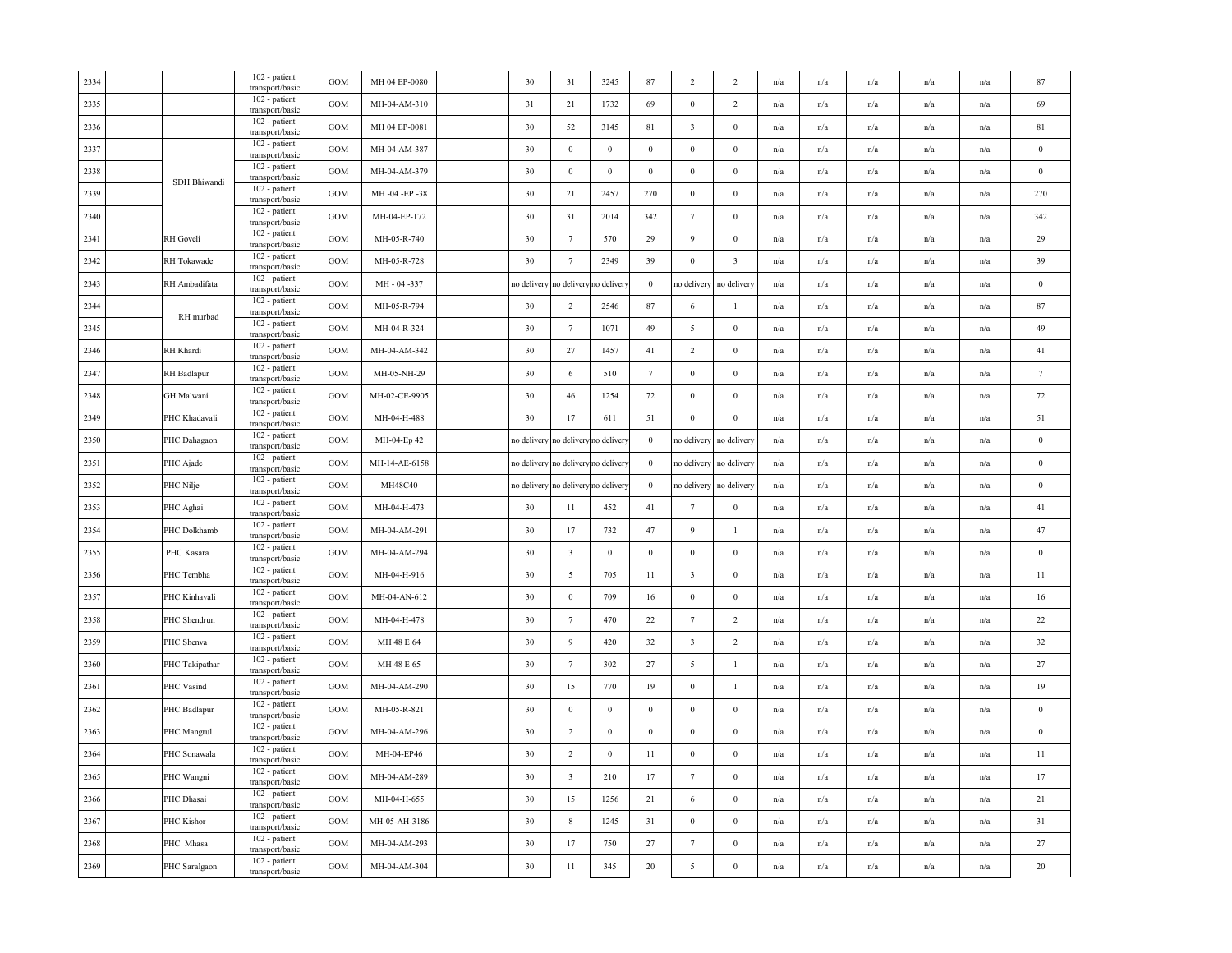| 2370 |        | PHC shivale       | 102 - patient<br>transport/basic   | <b>GOM</b> | MH-04-AH-492  |        |        | 30          | $\bf{0}$         | 524              | 42                      | $\bf{0}$                | $\bf{0}$                | n/a                     | n/a                     | n/a | n/a                     | n/a                     | 42                      |
|------|--------|-------------------|------------------------------------|------------|---------------|--------|--------|-------------|------------------|------------------|-------------------------|-------------------------|-------------------------|-------------------------|-------------------------|-----|-------------------------|-------------------------|-------------------------|
| 2371 |        | PHC shiroshi      | 102 - patient<br>transport/basic   | <b>GOM</b> | MH-04-H-912   |        |        | 30          | 6                | 730              | 39                      | $7\phantom{.0}$         | $\mathbf{1}$            | n/a                     | n/a                     | n/a | n/a                     | n/a                     | 39                      |
| 2372 |        | PHC Tulai         | 102 - patient<br>transport/basic   | GOM        | MH-12-AH-6639 |        |        | 30          | $7\phantom{.0}$  | 1546             | $87\,$                  | $7\phantom{.0}$         | $\overline{c}$          | $\mathrm{n}/\mathrm{a}$ | n/a                     | n/a | $\mathrm{n}/\mathrm{a}$ | n/a                     | 87                      |
| 2373 |        | PHC Angaon        | 102 - patient<br>transport/basic   | GOM        | MH-04-AH-481  |        |        | 30          | $7\phantom{.0}$  | 437              | 16                      | $\bf{0}$                | $\bf{0}$                | n/a                     | n/a                     | n/a | n/a                     | n/a                     | $16\,$                  |
| 2374 |        | PHC Padgha        | 102 - patient<br>transport/basic   | GOM        | MH-04-AH-297  |        |        | 30          | 9                | 912              | 27                      | $\tau$                  | $\bf{0}$                | n/a                     | n/a                     | n/a | n/a                     | n/a                     | 27                      |
| 2375 |        | PHC Divaanjur     | 102 - patient<br>transport/basic   | <b>GOM</b> | MH-12-AH-6408 |        |        | 30          | 14               | 452              | 17                      | $\overline{4}$          | $\bf{0}$                | n/a                     | n/a                     | n/a | n/a                     | n/a                     | 17                      |
| 2376 |        | PHC Kon           | 102 - patient<br>transport/basic   | GOM        | MH-04-E-47    |        |        | no delivery | $\mathbf{0}$     | $\boldsymbol{0}$ | $\bf{0}$                | no delivery             | no delivery             | n/a                     | n/a                     | n/a | n/a                     | n/a                     | $\boldsymbol{0}$        |
| 2377 |        | PHC Kharbav       | 102 - patient<br>transport/basic   | GOM        | MH-04-H-482   |        |        | 30          | $\,$ 8 $\,$      | 547              | 19                      | 9                       | $\boldsymbol{0}$        | n/a                     | n/a                     | n/a | n/a                     | n/a                     | 19                      |
| 2378 |        | PHC Vajreshwari   | 102 - patient<br>transport/basic   | GOM        | MH-04-AH-485  |        |        | 31          | $\boldsymbol{0}$ | 532              | $11\,$                  | $\boldsymbol{0}$        | $\mathbf{0}$            | n/a                     | n/a                     | n/a | n/a                     | n/a                     | 11                      |
| 2379 |        | PHC Chimbipada    | 102 - patient<br>transport/basic   | GOM        | MH-04-AH-479  |        |        | 30          | 19               | 745              | 22                      | $\overline{4}$          | $\mathbf{0}$            | n/a                     | n/a                     | n/a | n/a                     | n/a                     | 22                      |
| 2380 |        | PHC Dabhad        | 102 - patient<br>transport/basic   | <b>GOM</b> | MH-04-AH-298  |        |        | 30          | 12               | 1287             | 32                      | 6                       | $\mathbf{0}$            | n/a                     | n/a                     | n/a | n/a                     | n/a                     | 32                      |
| 2381 | Wardha |                   | 102 - patient<br>transport/basic   | GOM        | MH 32 G 150   | 166803 | 813.67 | 30          | 15               | 1543             | 67                      | $\overline{1}$          | $\mathbf{1}$            | n/a                     | n/a                     | n/a | n/a                     | n/a                     | 67                      |
| 2382 |        | Wardha (City)     | 102 - patient<br>transport/basic   | GOM        | MH 32 G 153   | 166803 | 813.67 | 30          | 31               | 3016             | 133                     | $\overline{4}$          | $\mathbf{1}$            | $\mathrm{n}/\mathrm{a}$ | n/a                     | n/a | $\mathrm{n}/\mathrm{a}$ | n/a                     | 133                     |
| 2383 |        |                   | 102 - patient<br>transport/basic   | <b>GOM</b> | MH32 G 152    | 166803 | 813.67 | 30          | 12               | 1754             | 66                      | $\mathbf{1}$            | $\mathbf{1}$            | n/a                     | n/a                     | n/a | n/a                     | n/a                     | 66                      |
| 2384 |        |                   | 102 - patient<br>transport/basic   | GOM        | MH 32 G 151   | 166803 | 813.67 | 30          |                  |                  | Under maintenance       |                         |                         | n/a                     | n/a                     | n/a | n/a                     | n/a                     | $\,0\,$                 |
| 2385 |        |                   | 102 - patient<br>transport/basic   | GOM        | MH 32 G 140   | 166803 | 813.67 | 30          | 26               | 416              | 26                      | 22                      | $\overline{4}$          | n/a                     | n/a                     | n/a | n/a                     | n/a                     | 26                      |
| 2386 |        |                   | 102 - patient<br>transport/basic   | <b>GOM</b> | MH 32 G 137   | 166803 | 813.67 | 30          | $\mathbf{0}$     | $\mathbf{0}$     | $\mathbf{0}$            | $\bf{0}$                | $\bf{0}$                | n/a                     | n/a                     | n/a | n/a                     | n/a                     | $\bf{0}$                |
| 2387 |        |                   | 102 - patient<br>transport/basic   | GOM        | MH 32 G 89    | 166803 | 813.67 | 30          | 6                | 949              | 33                      | $\bf{0}$                | $\boldsymbol{0}$        | n/a                     | n/a                     | n/a | n/a                     | n/a                     | 33                      |
| 2388 |        | SDH-HINGANGH.     | 102 - patient<br>transport/basic   | GOM        | MH 32 G 0145  | 94800  | 462.44 | 30          | 54               | 1630             | 92                      | 19                      | $\overline{\mathbf{3}}$ | n/a                     | n/a                     | n/a | $\mathrm{n}/\mathrm{a}$ | n/a                     | 92                      |
| 2389 |        | <b>SDH-ARVI</b>   | 102 - patient<br>transport/basic   | <b>GOM</b> | MH 32 G 146   | 46766  | 198.72 | 30          | 33               | 2791             | 115                     | 9                       | $\mathbf{1}$            | n/a                     | n/a                     | n/a | n/a                     | n/a                     | 115                     |
| 2390 |        | <b>RH-PULGAON</b> | 102 - patient<br>transport/basic   | GOM        | MH 32 G 137   | 38489  | 187.75 | 30          | 41               | 2078             | 43                      | 20                      | $\overline{\mathbf{3}}$ | $\mathrm{n}/\mathrm{a}$ | n/a                     | n/a | $\mathrm{n}/\mathrm{a}$ | $\mathbf{n}/\mathbf{a}$ | 43                      |
| 2391 |        | RH-SELOO          | $102$ - patient<br>transport/basic | GOM        | MH 32 G 87    | 12835  | 62.61  | 30          | 22               | 857              | 22                      | $\overline{4}$          | $\overline{2}$          | n/a                     | n/a                     | n/a | n/a                     | n/a                     | 22                      |
| 2392 |        | RH-WADNER         | 102 - patient<br>transport/basic   | GOM        | MH 32 G 91    | 6538   | 31.89  | 30          | 18               | 333              | $7\phantom{.0}$         | $\overline{c}$          | $\boldsymbol{0}$        | n/a                     | n/a                     | n/a | n/a                     | n/a                     | $\tau$                  |
| 2393 |        | RH-KARANJA        | 102 - patient<br>transport/basic   | GOM        | MH 32 G 147   | 11628  | 56.72  | 30          | 21               | 3150             | 21                      | 12                      | $\overline{\mathbf{3}}$ | n/a                     | n/a                     | n/a | n/a                     | n/a                     | 21                      |
| 2394 |        | RH-KARANJA        | 102 - patient<br>transport/basic   | GOM        | MH32 G 6540   | 11628  | 56.72  | 30          | 5                | 560              | 5                       | $\overline{\mathbf{3}}$ | $\boldsymbol{0}$        | n/a                     | n/a                     | n/a | n/a                     | n/a                     | $\sqrt{5}$              |
| 2395 |        | RH-BHIDI          | 102 - patient<br>transport/basic   | GOM        | MH 32 G 148   | 3625   | 17.68  | 30          | $\overline{4}$   | 337              | $\overline{4}$          | $\overline{2}$          | $\overline{2}$          | $\mathrm{n}/\mathrm{a}$ | n/a                     | n/a | $\mathrm{n}/\mathrm{a}$ | n/a                     | $\overline{4}$          |
| 2396 |        | RH-SAMUDRAPL      | 102 - patient<br>transport/basic   | <b>GOM</b> | MH 32 G 90    | 8158   | 31.88  | 30          | $10\,$           | 857              | 12                      | 5                       | $\overline{2}$          | n/a                     | n/a                     | n/a | n/a                     | n/a                     | 12                      |
| 2397 |        | ANJI              | 102 - patient<br>transport/basic   | <b>GOM</b> | MH 32 G 92    | 80160  | 379.36 | 30          | $\mathbf{1}$     | $40\,$           | $\mathbf{1}$            | $\mathbf{1}$            | $\bf{0}$                | n/a                     | n/a                     | n/a | n/a                     | n/a                     | $\mathbf{1}$            |
| 2398 |        | WAYFAD            | 102 - patient<br>transport/basic   | GOM        | MH 32 G 94    | 82250  | 348.76 | 30          | $\overline{2}$   | $80\,$           | $\overline{2}$          | $\mathbf{1}$            | $\boldsymbol{0}$        | n/a                     | n/a                     | n/a | n/a                     | n/a                     | $\sqrt{2}$              |
| 2399 |        | TALEGAO           | 102 - patient<br>transport/basic   | <b>GOM</b> | MH 32 G 125   | 46332  | 217.91 | 30          | $\mathbf{1}$     | 40               | $\mathbf{1}$            | $\mathbf{1}$            | $\bf{0}$                | n/a                     | n/a                     | n/a | n/a                     | n/a                     | $\mathbf{1}$            |
| 2400 |        | KHARANGANA (C     | 102 - patient<br>transport/basic   | GOM        | MH 12 AH 6448 | 36537  | 169.6  | 30          | $\boldsymbol{0}$ | $\mathbf{0}$     | $\,0\,$                 | $\mathbf{0}$            | $\boldsymbol{0}$        | n/a                     | n/a                     | n/a | n/a                     | n/a                     | $\boldsymbol{0}$        |
| 2401 |        | <b>HAMDAPUR</b>   | 102 - patient<br>transport/basic   | GOM        | MH 31 CQ 6541 | 20514  | 100.07 | 30          | $\overline{2}$   | 107              | $\overline{2}$          | $\mathbf{1}$            | $\bf{0}$                | n/a                     | n/a                     | n/a | n/a                     | n/a                     | $\sqrt{2}$              |
| 2402 |        | ZADASHI           | 102 - patient<br>transport/basic   | GOM        | MH 31 CQ 6542 | 29718  | 144.97 | 30          | $\overline{3}$   | 275              | $\overline{\mathbf{3}}$ | $\overline{2}$          | $\mathbf{0}$            | n/a                     | n/a                     | n/a | n/a                     | n/a                     | $\overline{\mathbf{3}}$ |
| 2403 |        | SALAIKALA         | 102 - patient<br>transport/basic   | GOM        | MH 31 CQ 6551 | 22027  | 107.45 | 30          | $\,0\,$          | $\boldsymbol{0}$ | $\,0\,$                 | $\bf{0}$                | $\mathbf{0}$            | n/a                     | n/a                     | n/a | n/a                     | n/a                     | $\boldsymbol{0}$        |
| 2404 |        | <b>DAHEGAON</b>   | 102 - patient<br>transport/basic   | GOM        | MH 32 G 126   | 28783  | 140.4  | 30          | $\overline{5}$   | 650              | $\overline{5}$          | $\overline{2}$          | $\boldsymbol{0}$        | n/a                     | n/a                     | n/a | n/a                     | n/a                     | $\sqrt{5}$              |
| 2405 |        | SINDHI RAILWAY    | 102 - patient<br>transport/basic   | <b>GOM</b> | MH 32 G 93    | 25071  | 122.3  | 30          | $\overline{4}$   | 340              | $\overline{4}$          | $\mathbf{1}$            | $\bf{0}$                | n/a                     | $\mathrm{n}/\mathrm{a}$ | n/a | $\mathrm{n}/\mathrm{a}$ | $\mathrm{n}/\mathrm{a}$ | $\overline{4}$          |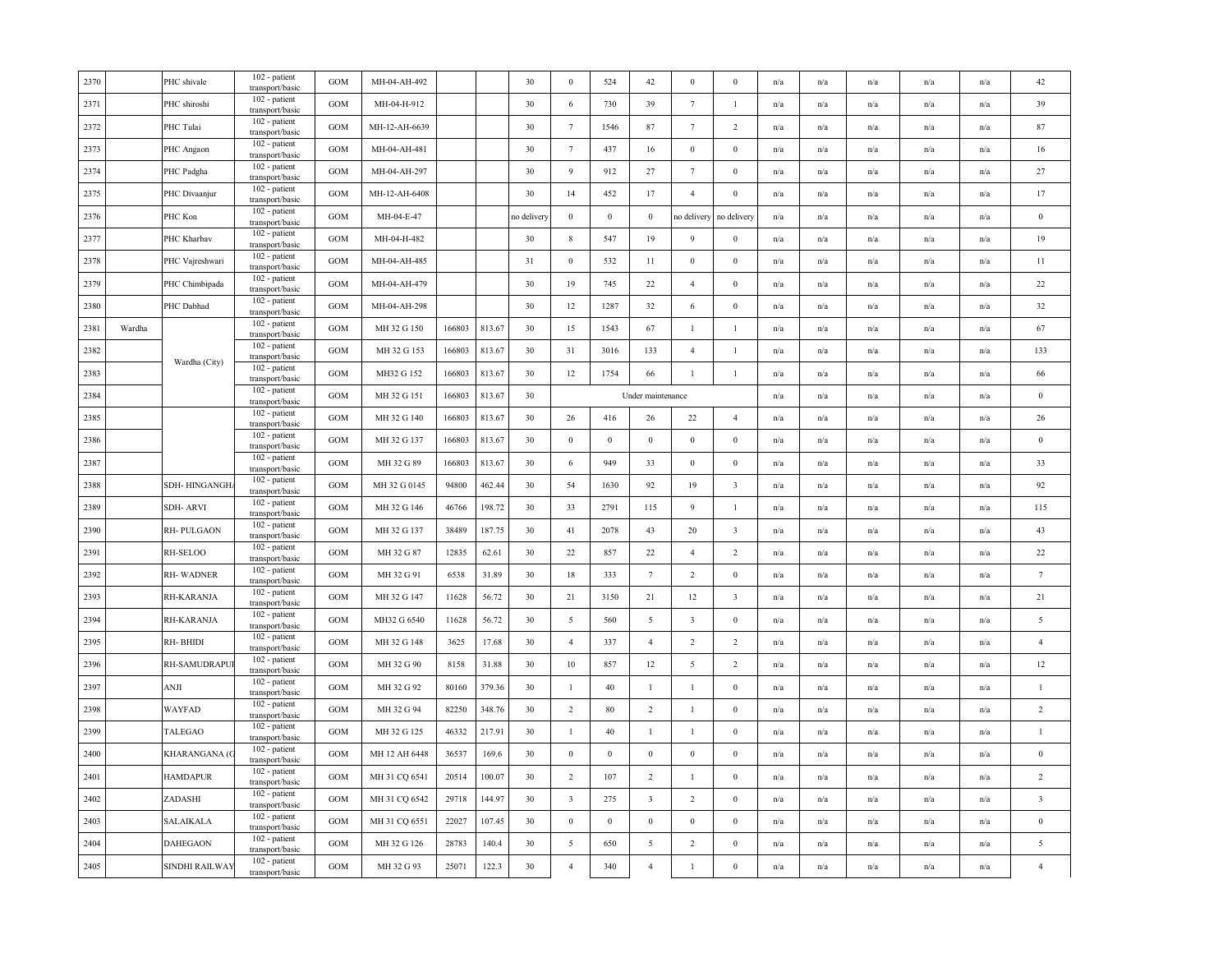|        | <b>DEOLI</b>    | $102$ - patient<br>transport/basic | GOM                                                                                                                                                                                                                                                 | MH 32 G 76    | 31030 | 151.37 | 30       | $\bf{0}$                | $\mathbf{0}$ | $\mathbf{0}$            | $\mathbf{0}$            | $\mathbf{0}$            | n/a | n/a                     | n/a                     | n/a                     | n/a                     | $\mathbf{0}$            |
|--------|-----------------|------------------------------------|-----------------------------------------------------------------------------------------------------------------------------------------------------------------------------------------------------------------------------------------------------|---------------|-------|--------|----------|-------------------------|--------------|-------------------------|-------------------------|-------------------------|-----|-------------------------|-------------------------|-------------------------|-------------------------|-------------------------|
|        | GAUL            | 102 - patient<br>transport/basic   | <b>GOM</b>                                                                                                                                                                                                                                          | MH 32 G 127   | 19889 | 97.02  | 30       | 5                       | 302          | 5                       | $\overline{\mathbf{3}}$ | $\overline{1}$          | n/a | n/a                     | n/a                     | n/a                     | n/a                     | 5                       |
|        | VIJAYGOPAL      | 102 - patient<br>transport/basic   | <b>GOM</b>                                                                                                                                                                                                                                          | MH 32 G 107   | 17133 | 83.58  | 30       | $\mathbf{1}$            | $80\,$       | $\mathbf{1}$            | $\boldsymbol{0}$        | $\mathbf{0}$            | n/a | n/a                     | n/a                     | n/a                     | n/a                     | $\mathbf{1}$            |
|        | NACHANGAON      | 102 - patient<br>transport/basic   | <b>GOM</b>                                                                                                                                                                                                                                          | MH 32 CQ 6567 | 33688 | 164.33 | 30       | $\,0\,$                 | $\mathbf{0}$ | $\boldsymbol{0}$        | $\bf{0}$                | $\mathbf{0}$            | n/a | $\mathrm{n}/\mathrm{a}$ | $\mathrm{n}/\mathrm{a}$ | $\mathrm{n}/\mathrm{a}$ | n/a                     | $\boldsymbol{0}$        |
|        | GIROLI          | 102 - patient<br>transport/basic   | <b>GOM</b>                                                                                                                                                                                                                                          | MH 32 CQ 6568 | 17309 | 84.43  | 30       | -1                      | 70           | -1                      | $\bf{0}$                | $\mathbf{0}$            | n/a | n/a                     | n/a                     | n/a                     | n/a                     | $\mathbf{1}$            |
|        | <b>ROHANA</b>   | 102 - patient                      | GOM                                                                                                                                                                                                                                                 | MH 32 G-154   | 31424 | 153.29 | 30       | 6                       | 839          | 6                       | $\overline{2}$          | $\mathbf{0}$            | n/a | n/a                     | n/a                     | n/a                     | n/a                     | $\sqrt{6}$              |
|        | <b>JALGAON</b>  | 102 - patient<br>transport/basic   | GOM                                                                                                                                                                                                                                                 | MH 32 G 106   | 31504 | 153.68 | 30       | 25                      | 364          | 38                      | 16                      | $\mathbf{0}$            | n/a | n/a                     | n/a                     | n/a                     | n/a                     | 38                      |
|        | KHARANGANA(M    | 102 - patient<br>transport/basic   | <b>GOM</b>                                                                                                                                                                                                                                          | MH 32 G 102   | 34245 | 167.05 | 30       | 19                      | 1253         | 35                      | 12                      | $\overline{0}$          | n/a | n/a                     | n/a                     | n/a                     | n/a                     | 35                      |
|        | <b>ASHTI</b>    | $\overline{1}02$ - patient         | $_{\rm GOM}$                                                                                                                                                                                                                                        | MH 32 G 75    | 48412 | 236.16 | 30       | $\overline{\mathbf{3}}$ | 601          | $\overline{5}$          | $\overline{2}$          | $\boldsymbol{0}$        | n/a | n/a                     | $\mathbf{n}/\mathbf{a}$ | n/a                     | n/a                     | $\sqrt{5}$              |
|        | <b>SAHUR</b>    | 102 - patient                      | <b>GOM</b>                                                                                                                                                                                                                                          | MH 31 CQ 6569 | 24220 | 118.15 | 30       | $\overline{4}$          | 485          | $\overline{4}$          | 1                       | $\mathbf{0}$            | n/a | n/a                     | n/a                     | n/a                     | n/a                     | $\overline{4}$          |
|        | SARWADI         | 102 - patient<br>transport/basic   | GOM                                                                                                                                                                                                                                                 | MH 31 CQ 6543 | 63668 | 310.58 | 30       | $7\phantom{.0}$         | 452          | $10\,$                  | $\overline{4}$          | $\mathbf{1}$            | n/a | n/a                     | n/a                     | n/a                     | n/a                     | $10\,$                  |
|        | KANNAMWAR GR    | 102 - patient                      | GOM                                                                                                                                                                                                                                                 | MH 32 G 129   | 25819 | 125.95 | 30       | $\bf{0}$                | $\mathbf{0}$ | $\bf{0}$                | $\bf{0}$                | $\mathbf{0}$            | n/a | n/a                     | n/a                     | n/a                     | n/a                     | $\boldsymbol{0}$        |
|        | ALLIPUR         | 102 - patient<br>transport/basic   | GOM                                                                                                                                                                                                                                                 | MH 31 CQ 6584 | 52389 | 255.56 | 30       | $\overline{\mathbf{3}}$ | 121          | $\overline{\mathbf{3}}$ | $\overline{c}$          | $\mathbf{0}$            | n/a | n/a                     | n/a                     | n/a                     | n/a                     | $\overline{\mathbf{3}}$ |
|        | KANGAO          | 102 - patient<br>transport/basic   | <b>GOM</b>                                                                                                                                                                                                                                          | MH 31 CQ 6585 | 27082 | 132.11 | 30       | $\overline{3}$          | 110          | $\overline{\mathbf{3}}$ | 1                       | $\mathbf{0}$            | n/a | n/a                     | n/a                     | n/a                     | n/a                     | $\overline{\mathbf{3}}$ |
|        | <b>BURKONI</b>  | 102 - patient<br>transport/basic   | <b>GOM</b>                                                                                                                                                                                                                                          | MH 32 G 128   | 40586 | 197.98 | 30       | 6                       | 280          | 6                       | 2                       | $\mathbf{0}$            | n/a | n/a                     | n/a                     | n/a                     | n/a                     | 6                       |
|        | <b>MANDGAON</b> | 102 - patient<br>transport/basic   | <b>GOM</b>                                                                                                                                                                                                                                          | MH 32 G 155   | 31521 | 153.76 | 30       | $\overline{5}$          | 297          | $\overline{5}$          | $\overline{\mathbf{3}}$ | $\mathbf{1}$            | n/a | n/a                     | n/a                     | n/a                     | n/a                     | $\sqrt{5}$              |
|        | <b>NANDORI</b>  | 102 - patient<br>transport/basic   | GOM                                                                                                                                                                                                                                                 | MH 31 CQ 6587 | 43709 | 213.21 | 30       | 12                      | 1026         | 17                      | 9                       | $\mathbf{1}$            | n/a | n/a                     | n/a                     | n/a                     | n/a                     | 17                      |
|        | GIRAD           | 102 - patient<br>transport/basic   | <b>GOM</b>                                                                                                                                                                                                                                          | MH 32 G 130   | 39420 | 132.29 | 30       | $\overline{2}$          | 145          | $\overline{2}$          | $\bf{0}$                | $\mathbf{0}$            | n/a | n/a                     | n/a                     | n/a                     | n/a                     | $\sqrt{2}$              |
| Washim | warla           | 102 - patient                      | GOM                                                                                                                                                                                                                                                 | MH 37 B 5053  | 61255 | 61255  | 30       | 22                      | 1388         | 32                      | 11                      | $\boldsymbol{0}$        | n/a | n/a                     | n/a                     | n/a                     | n/a                     | 32                      |
|        | kata            | 102 - patient                      | GOM                                                                                                                                                                                                                                                 | MH 37 B 5076  | 36574 | 36574  | 30       | $\overline{4}$          | 145          | $\overline{\mathbf{3}}$ | 6                       | $\mathbf{0}$            | n/a | n/a                     | n/a                     | n/a                     | n/a                     | $\overline{\mathbf{3}}$ |
|        | tondgaon        | 102 - patient<br>transport/basic   | GOM                                                                                                                                                                                                                                                 | MH 37 B 5013  | 38429 | 38429  | 30       | 12                      | 698          | 9                       | 6                       | $\mathbf{0}$            | n/a | n/a                     | n/a                     | n/a                     | n/a                     | 9                       |
|        | pardi           | 102 - patient                      | GOM                                                                                                                                                                                                                                                 | MH 37 B 5040  | 36461 | 36461  | 30       | 14                      | $\mathbf{0}$ | $\bf{0}$                | 2                       | $\mathbf{0}$            | n/a | $\mathrm{n}/\mathrm{a}$ | $\mathrm{n}/\mathrm{a}$ | $\mathrm{n}/\mathrm{a}$ | n/a                     | $\bf{0}$                |
|        | mop             | 102 - patient<br>transport/basic   | $_{\mathrm{GOM}}$                                                                                                                                                                                                                                   | MH 37 B 5075  | 46064 | 46064  | 30       | 11                      | 277          | $\overline{9}$          | $\overline{2}$          | $\boldsymbol{0}$        | n/a | n/a                     | n/a                     | n/a                     | n/a                     | $\overline{9}$          |
|        | kavtha          | 102 - patient                      | <b>GOM</b>                                                                                                                                                                                                                                          | MH 37 B 5021  | 47781 | 47781  | 30       | $\overline{4}$          | 220          | $\overline{2}$          | 1                       | $\boldsymbol{0}$        | n/a | n/a                     | n/a                     | n/a                     | $\mathrm{n}/\mathrm{a}$ | $\sqrt{2}$              |
|        | kenwad          | 102 - patient<br>transport/basic   | GOM                                                                                                                                                                                                                                                 | MH 37 B 5019  | 25618 | 25618  | 30       | 5                       | 289          | $7\overline{ }$         | 2                       | $\mathbf{0}$            | n/a | n/a                     | n/a                     | n/a                     | n/a                     | $\tau$                  |
|        | m zanak         | 102 - patient                      | GOM                                                                                                                                                                                                                                                 | MH 37 B 5047  | 49603 | 49603  | 30       | 6                       | 267          | 5                       | $\bf{0}$                | $\mathbf{0}$            | n/a | n/a                     | n/a                     | n/a                     | n/a                     | $\sqrt{5}$              |
|        | kasola          | 102 - patient<br>transport/basic   | GOM                                                                                                                                                                                                                                                 | MH 37 B 5017  | 34880 | 34880  | 30       | $\overline{\mathbf{3}}$ | 241          | $\overline{4}$          | $\overline{1}$          | $\mathbf{0}$            | n/a | n/a                     | n/a                     | n/a                     | n/a                     | $\overline{4}$          |
|        | mohri           | 102 - patient<br>transport/basic   | <b>GOM</b>                                                                                                                                                                                                                                          | MH 37 B 5020  | 28558 | 28558  | 30       | $\mathbf{1}$            | 412          | $\mathbf{1}$            | $\bf{0}$                | $\overline{0}$          | n/a | n/a                     | n/a                     | n/a                     | n/a                     | $\mathbf{1}$            |
|        | asegaon         | 102 - patient                      | GOM                                                                                                                                                                                                                                                 | MH 37 B 5016  | 27132 | 27132  | 30       | 14                      | 587          | 18                      | $7\phantom{.0}$         | $\overline{2}$          | n/a | n/a                     | n/a                     | n/a                     | n/a                     | $18\,$                  |
|        | shelu           | 102 - patient                      | GOM                                                                                                                                                                                                                                                 | MH 37 B 5038  | 30332 | 30332  | 30       | 18                      | 1149         | 25                      | 26                      | $\mathbf{0}$            | n/a | n/a                     | n/a                     | n/a                     | n/a                     | 25                      |
|        | vanoja          | 102 - patient                      | GOM                                                                                                                                                                                                                                                 | MH 37 B 5022  | 22115 | 22115  | 30       | 6                       | 213          | $\overline{4}$          | -1                      | $\overline{\mathbf{3}}$ | n/a | n/a                     | n/a                     | n/a                     | n/a                     | $\overline{4}$          |
|        | pohardevi       | 102 - patient<br>transport/basic   | <b>GOM</b>                                                                                                                                                                                                                                          | MH 37 B 5018  | 38414 | 38414  | 30       | $\overline{4}$          | 750          | 10                      | 6                       | $\mathbf{0}$            | n/a | n/a                     | n/a                     | n/a                     | n/a                     | $10\,$                  |
|        | kupta           | 102 - patient<br>transport/basic   | GOM                                                                                                                                                                                                                                                 | MH 37 B 5014  | 63362 | 63362  | $\bf{0}$ | $\mathbf{0}$            | $\mathbf{0}$ | $\mathbf{0}$            | $\boldsymbol{0}$        | $\mathbf{0}$            | n/a | n/a                     | n/a                     | n/a                     | $\mathrm{n}/\mathrm{a}$ | $\bf{0}$                |
|        | shendurjana     | 102 - patient<br>transport/basic   | GOM                                                                                                                                                                                                                                                 | MH 37 B 5049  | 42692 | 42692  | 30       | 12                      | 769          | 10                      | 5                       | 5                       | n/a | n/a                     | n/a                     | $\mathrm{n}/\mathrm{a}$ | $\mathrm{n}/\mathrm{a}$ | $10\,$                  |
|        | kinhiraja       | 102 - patient                      | <b>GOM</b>                                                                                                                                                                                                                                          | MH 37 B 5041  | 61297 | 61297  | 30       | 15                      | 1500         | 14                      | 12                      | $\mathbf{0}$            | n/a | n/a                     | n/a                     | n/a                     | n/a                     | 14                      |
|        | medshi          | 102 - patient<br>transport/basic   | GOM                                                                                                                                                                                                                                                 | MH 37 B 5023  | 38985 | 38985  | 30       | $\overline{9}$          | 473          | $\overline{7}$          | 11                      | $\boldsymbol{0}$        | n/a | n/a                     | n/a                     | n/a                     | n/a                     | $\overline{7}$          |
|        |                 |                                    | transport/basic<br>transport/basic<br>transport/basic<br>transport/basic<br>transport/basic<br>transport/basic<br>transport/basic<br>transport/basic<br>transport/basic<br>transport/basic<br>transport/basic<br>transport/basic<br>transport/basic |               |       |        |          |                         |              |                         |                         |                         |     |                         |                         |                         |                         |                         |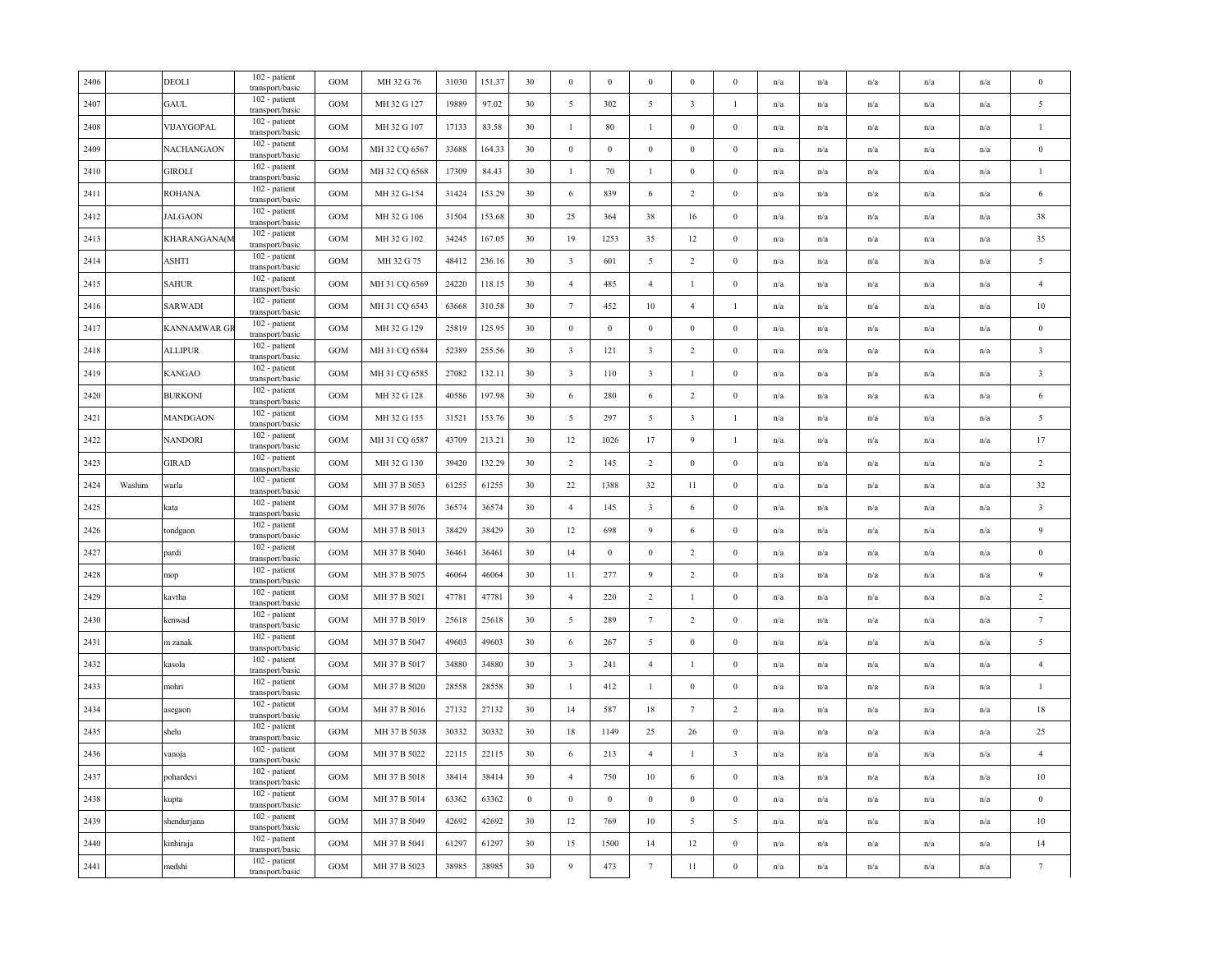| 2442 |          | shirpur         | 102 - patient<br>transport/basic              | <b>GOM</b>        | MH 37 B 5052 | 46888   | 46888  | 30               | 25               | 228              | 26                      | 12                      | $\mathbf{1}$            | n/a                     | n/a                     | n/a                     | n/a                     | n/a | 26                      |
|------|----------|-----------------|-----------------------------------------------|-------------------|--------------|---------|--------|------------------|------------------|------------------|-------------------------|-------------------------|-------------------------|-------------------------|-------------------------|-------------------------|-------------------------|-----|-------------------------|
| 2443 |          | jaulka          | 102 - patient<br>transport/basic              | GOM               | MH 37 B 5077 | 39455   | 39455  | 30               | 13               | 600              | 11                      | $\mathbf{1}$            | $\boldsymbol{0}$        | n/a                     | n/a                     | n/a                     | $\mathrm{n}/\mathrm{a}$ | n/a | $11\,$                  |
| 2444 |          | manbha          | 102 - patient<br>transport/basic              | GOM               | MH 37 B 5015 | 27288   | 27288  | 30               | $\boldsymbol{0}$ | $\boldsymbol{0}$ | $\bf{0}$                | $\overline{2}$          | $\bf{0}$                | n/a                     | n/a                     | n/a                     | n/a                     | n/a | $\boldsymbol{0}$        |
| 2445 |          | poha            | 102 - patient<br>transport/basic              | $_{\rm GOM}$      | MH 37 B 5024 | 20115   | 20115  | 30               | $\overline{4}$   | 895              | 6                       | $\overline{2}$          | $\bf{0}$                | n/a                     | n/a                     | n/a                     | n/a                     | n/a | 6                       |
| 2446 |          | umbarda         | 102 - patient<br>transport/basic              | GOM               | MH 37 B 5025 | 26879   | 26879  | 30               | 11               | 1700             | 6                       | $10\,$                  | $\overline{\mathbf{3}}$ | n/a                     | n/a                     | n/a                     | n/a                     | n/a | 6                       |
| 2447 |          | dhamni          | 102 - patient<br>transport/basic              | GOM               | MH 37 B 5012 | 28286   | 28286  | 30               | $5\overline{)}$  | 100              | $\overline{4}$          | $\bf{0}$                | $\overline{c}$          | n/a                     | n/a                     | n/a                     | n/a                     | n/a | $\overline{4}$          |
| 2448 |          | dhanaj          | 102 - patient<br>transport/basic              | GOM               | MH 37 B 5048 | 37558   | 37558  | 30               | 11               | 360              | 9                       | 6                       | $\boldsymbol{0}$        | n/a                     | n/a                     | n/a                     | n/a                     | n/a | 9                       |
| 2449 |          | <b>WASHIM</b>   | 102 - patient<br>transport/basic              | <b>GOM</b>        | MH 37 B 5071 |         | 4901   | 30               | 30               | 2581             | 112                     | $\boldsymbol{0}$        | $\boldsymbol{0}$        | n/a                     | n/a                     | n/a                     | n/a                     | n/a | 112                     |
| 2450 |          | WASHIM          | 102 - patient<br>transport/basic              | $_{\mathrm{GOM}}$ | MH 37 B 5072 |         | 4901   |                  | $\mathbf{0}$     | $\,0\,$          | $\mathbf{0}$            | $\boldsymbol{0}$        | $\boldsymbol{0}$        | n/a                     | n/a                     | n/a                     | n/a                     | n/a | $\,0\,$                 |
| 2451 |          | <b>WASHIM</b>   | 102 - patient<br>transport/basic              | $_{\rm GOM}$      | MH 37 B 5001 | 1196714 | 4901   | $\boldsymbol{0}$ | $\mathbf{0}$     | $\boldsymbol{0}$ | $\mathbf{0}$            | $\boldsymbol{0}$        | $\mathbf{0}$            | n/a                     | n/a                     | n/a                     | n/a                     | n/a | $\bf{0}$                |
| 2452 |          | WASHIM          | 102 - patient<br>transport/basic              | GOM               | MH 37 B 5064 |         | 4901   | 30               | 21               | 2154             | 89                      | $\mathbf{0}$            | $\bf{0}$                | n/a                     | n/a                     | n/a                     | n/a                     | n/a | 89                      |
| 2453 |          | WASHIM          | 102 - patient<br>transport/basic              | GOM               | MH 37 B 5035 |         | 4901   | 30               | 31               | 3842             | 127                     | $\boldsymbol{0}$        | $\boldsymbol{0}$        | n/a                     | n/a                     | n/a                     | n/a                     | n/a | 127                     |
| 2454 |          | risod           | 102 - patient<br>transport/basic              | GOM               | MH 37 B 5046 | 36371   | 149.06 | 30               | 22               | 1254             | 19                      | 12                      | $\boldsymbol{0}$        | n/a                     | n/a                     | n/a                     | n/a                     | n/a | 19                      |
| 2455 |          | karanja         | 102 - patient<br>transport/basic              | <b>GOM</b>        | MH 37 B 5066 | 67276   | 275.72 | 30               | 19               | 1369             | 25                      | 9                       | $\bf{0}$                | n/a                     | $\mathbf{n}/\mathbf{a}$ | n/a                     | n/a                     | n/a | 25                      |
| 2456 |          | m.pir           | 102 - patient<br>transport/basic              | GOM               | MH 37 B 5073 | 35658   | 146.14 | 30               | 22               | 1744             | $27\,$                  | 17                      | $\boldsymbol{0}$        | n/a                     | n/a                     | n/a                     | n/a                     | n/a | 27                      |
| 2457 |          | ansing          | 102 - patient<br>transport/basic              | GOM               | MH 37 B 5042 | 61255   | 251.05 | 30               | 16               | 1250             | 12                      | $7\phantom{.0}$         | $\mathbf{0}$            | n/a                     | n/a                     | n/a                     | n/a                     | n/a | 12                      |
| 2458 |          | manora          | 102 - patient<br>transport/basic              | GOM               | MH 37 B 5036 | 63362   | 259.68 | 30               | 13               | 998              | 14                      | 5                       | $\bf{0}$                | n/a                     | n/a                     | n/a                     | n/a                     | n/a | 14                      |
| 2459 |          | kamargaon       | 102 - patient<br>transport/basic              | GOM               | MH 37 B 5045 | 26879   | 110.16 | 30               | 11               | 1022             | 9                       | 5                       | $\boldsymbol{0}$        | n/a                     | n/a                     | n/a                     | n/a                     | n/a | $\overline{9}$          |
| 2460 | Yavatmal | PHC Belora      | 102 - patient<br>transport/basic              | GOM               | MH29 M9385   | 48572   | 26     | 31               | 13               | 96               | $\overline{\mathbf{3}}$ | $7\phantom{.0}$         | $\overline{\mathbf{3}}$ | n/a                     | n/a                     | n/a                     | n/a                     | n/a | $\overline{\mathbf{3}}$ |
| 2461 |          | PHC Sawargard   | 102 - patient<br>transport/basic              | GOM               | MH29 M9447   | 76203   | 31     | 31               | 15               | 348              | 12                      | 9                       | $\mathbf{1}$            | n/a                     | $\mathbf{n}/\mathbf{a}$ | n/a                     | $\mathrm{n}/\mathrm{a}$ | n/a | 12                      |
| 2462 |          | PHC Hiwari      | 102 - patient<br>transport/basic              | $_{\rm GOM}$      | MH29 M9391   | 35947   | 27     | 31               | 13               | 118              | 6                       | 15                      | $\overline{\mathbf{3}}$ | n/a                     | n/a                     | n/a                     | $\mathbf{n}/\mathbf{a}$ | n/a | 6                       |
| 2463 |          | PHC AkolaBazar  | 102 - patient<br>transport/basic              | $_{\rm GOM}$      | MH29 M9446   | 40487   | 32     | 31               | 15               | 102              | $\overline{2}$          | 5                       | $\mathbf{1}$            | n/a                     | n/a                     | n/a                     | n/a                     | n/a | $\overline{2}$          |
| 2464 |          | PHC Wadgoan     | 102 - patient<br>transport/basic              | GOM               | MH29 M9365   | 36921   | 30     | 31               | 13               | 245              | 15                      | 9                       | $\overline{c}$          | n/a                     | n/a                     | n/a                     | n/a                     | n/a | 15                      |
| 2465 |          | PHC Madni       | 102 - patient<br>transport/basic              | GOM               | MH29 M 9491  | 28147   | 27     | 31               | 11               | 97               | $\bf{0}$                | 8                       | $\overline{c}$          | n/a                     | n/a                     | n/a                     | n/a                     | n/a | $\bf{0}$                |
| 2466 |          | PHC Gharfal     | 102 - patient<br>transport/basic              | GOM               | MH29 M 9450  | 33028   | 31     | 31               | 13               | 107              | $\overline{4}$          | 6                       | -1                      | n/a                     | n/a                     | n/a                     | n/a                     | n/a | $\overline{4}$          |
| 2467 |          | PHC Pahur       | 102 - patient<br>transport/basic              | GOM               | MH29 M 9379  | 24278   | 28     | 31               | 15               | 79               | 9                       | 8                       | $\overline{2}$          | n/a                     | n/a                     | n/a                     | n/a                     | n/a | $\overline{9}$          |
| 2468 |          | PHC Sawargoan   | 102 - patient<br>transport/basic              | GOM               | MH29 M 9378  | 43064   | 32     | 31               | 14               | 58               | $\mathbf{0}$            | 9                       | $\overline{\mathbf{3}}$ | n/a                     | n/a                     | n/a                     | n/a                     | n/a | $\bf{0}$                |
| 2469 |          | PHC Mettikheda  | 102 - patient<br>transport/basic              | GOM               | MH37 M 9366  | 27440   | 28     | 31               | 17               | 492              | 9                       | $\overline{4}$          | $\overline{\mathbf{3}}$ | n/a                     | n/a                     | n/a                     | n/a                     | n/a | $\overline{9}$          |
| 2470 |          | PHC Nanza       | 102 - patient<br>transport/basic              | GOM               | MH29 M 9470  | 26748   | 32     | 31               | 9                | 276              | $8\phantom{.0}$         | 8                       | $\overline{4}$          | n/a                     | n/a                     | n/a                     | n/a                     | n/a | $\,$ 8                  |
| 2471 |          | PHC Wadhaona Ba | 102 - patient<br>transport/basic              | GOM               | MH 29 M 9006 | 28665   | 27     | 31               | 11               | 308              | 9                       | 6                       | $\overline{c}$          | n/a                     | n/a                     | n/a                     | n/a                     | n/a | 9                       |
| 2472 |          | PHC Dahegoan    | 102 - patient<br>transport/basic              | $_{\rm GOM}$      | MH29 M 9492  | 10751   | 25     | 31               | 14               | 108              | $\overline{4}$          | $\overline{\mathbf{3}}$ | $\overline{4}$          | n/a                     | n/a                     | n/a                     | n/a                     | n/a | $\overline{4}$          |
| 2473 |          | PHC Waradh      | 102 - patient<br>transport/basic              | GOM               | MH 29 M9469  | 21696   | 30     | 31               | 9                | 174              | $\overline{2}$          | 5                       | $\overline{\mathbf{3}}$ | n/a                     | n/a                     | n/a                     | n/a                     | n/a | 2                       |
| 2474 |          | PHC Dhanora     | 102 - patient<br>transport/basic              | $_{\rm GOM}$      | MH 29 M9369  | 25304   | 26     | 31               | 9                | 225              | $\mathbf{1}$            | 9                       | $\overline{c}$          | n/a                     | n/a                     | n/a                     | n/a                     | n/a | $\mathbf{1}$            |
| 2475 |          | PHC Borgoan     | $\overline{1}02$ - patient<br>transport/basic | GOM               | MH29 M9005   | 22528   | 29     | 31               | 10               | 148              | $\bf{0}$                | $\tau$                  | $\overline{\mathbf{3}}$ | n/a                     | n/a                     | n/a                     | n/a                     | n/a | $\bf{0}$                |
| 2476 |          | PHC Manikwada   | 102 - patient<br>transport/basic              | GOM               | MH29 M9552   | 21301   | 27     | 31               | $12\,$           | 85               | $\overline{2}$          | $\overline{\mathbf{3}}$ | $\sqrt{2}$              | n/a                     | n/a                     | n/a                     | n/a                     | n/a | $\overline{2}$          |
| 2477 |          | PHCShirasgoan   | 102 - patient<br>transport/basic              | <b>GOM</b>        | MH29 M9371   | 33868   | 29     | 31               | $11\,$           | 278              | $\mathbf{1}$            | 8                       | $\sqrt{4}$              | $\mathrm{n}/\mathrm{a}$ | $\mathrm{n}/\mathrm{a}$ | $\mathrm{n}/\mathrm{a}$ | $\mathrm{n}/\mathrm{a}$ | n/a | $\mathbf{1}$            |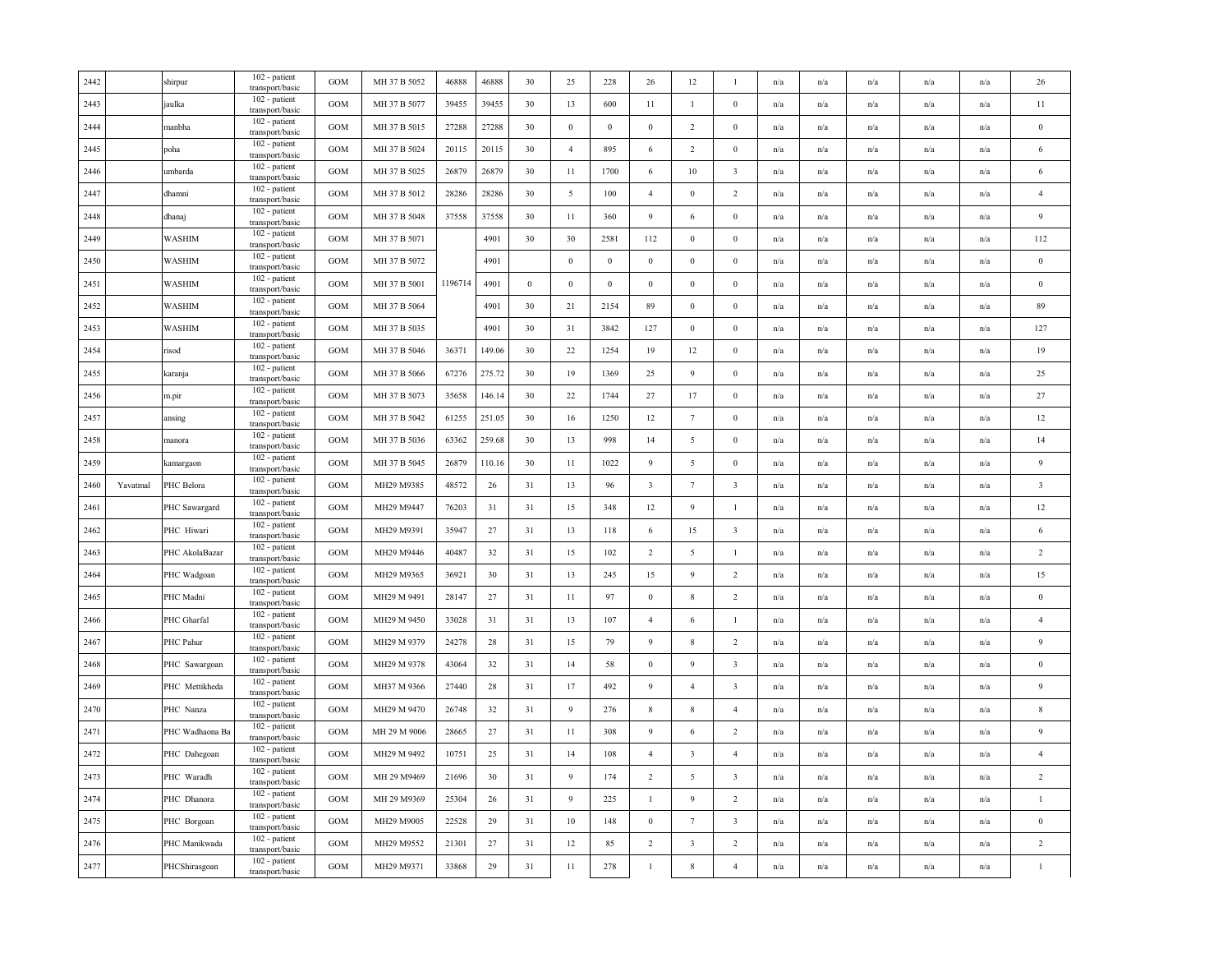| 2478 | PHC Savli sadoba | 102 - patient<br>transport/basic | <b>GOM</b> | MH29 M4109 | 21884 | 28     | 31 | 9            | 574  | 11                      | 12               | 3                       | n/a                     | n/a                     | n/a                     | n/a                     | n/a                     | 11                      |
|------|------------------|----------------------------------|------------|------------|-------|--------|----|--------------|------|-------------------------|------------------|-------------------------|-------------------------|-------------------------|-------------------------|-------------------------|-------------------------|-------------------------|
| 2479 | PHC Lonbehal     | 102 - patient<br>transport/basic | <b>GOM</b> | MH29 M9384 | 26743 | 20     | 31 | $10\,$       | 1423 | 17                      | 8                | $\mathbf{3}$            | n/a                     | n/a                     | n/a                     | n/a                     | n/a                     | 17                      |
| 2480 | PHC Mhosola      | 102 - patient<br>transport/basic | <b>GOM</b> | MH29 M9390 | 32961 | 27     | 31 | $11\,$       | 154  | $\boldsymbol{0}$        | 13               | $\mathbf{1}$            | n/a                     | n/a                     | n/a                     | $\mathrm{n}/\mathrm{a}$ | n/a                     | $\bf{0}$                |
| 2481 | PHC Loni         | 102 - patient<br>transport/basic | GOM        | MH29 M9506 | 26725 | 29     | 31 | 11           | 186  | -1                      | 12               | 1                       | n/a                     | n/a                     | n/a                     | n/a                     | n/a                     | -1                      |
| 2482 | PHC Rampur       | 102 - patient<br>transport/basic | GOM        | MH29 M9386 | 21562 | 31     | 31 | 12           | 487  | -1                      | 9                | 5                       | n/a                     | n/a                     | n/a                     | n/a                     | n/a                     | $\mathbf{1}$            |
| 2483 | PHC Parwa        | 102 - patient<br>transport/basic | <b>GOM</b> | MH29 M9382 | 24371 | 26     | 31 | 15           | 1952 | 6                       | 14               | 6                       | n/a                     | n/a                     | n/a                     | n/a                     | n/a                     | 6                       |
| 2484 | PHC Shiwani      | 102 - patient<br>transport/basic | GOM        | MH29 M9493 | 40976 | 33     | 31 | 9            | 435  | $\overline{2}$          | 13               | $\overline{\mathbf{3}}$ | n/a                     | n/a                     | n/a                     | n/a                     | n/a                     | $\overline{c}$          |
| 2485 | PHC Bhambora     | 102 - patient<br>transport/basic | GOM        | MH29 M9387 | 34826 | 31     | 31 | 11           | 570  | 5                       | $7\phantom{.0}$  | $\overline{2}$          | $\mathrm{n}/\mathrm{a}$ | n/a                     | n/a                     | n/a                     | n/a                     | $\sqrt{5}$              |
| 2486 | PHC Runza        | 102 - patient<br>transport/basic | GOM        | MH29 M9472 | 30196 | 30     | 31 | 9            | 398  | $\overline{\mathbf{3}}$ | $\sqrt{6}$       | $\sqrt{6}$              | n/a                     | n/a                     | n/a                     | n/a                     | n/a                     | $\overline{\mathbf{3}}$ |
| 2487 | PHC Khairgoan    | 102 - patient<br>transport/basic | GOM        | MH29 M9452 | 23765 | 30     | 31 | 11           | 279  | $\overline{2}$          | $10\,$           | 6                       | n/a                     | n/a                     | n/a                     | n/a                     | n/a                     | $\overline{c}$          |
| 2488 | PHC Arli         | 102 - patient<br>transport/basic | <b>GOM</b> | MH29 M9417 | 24468 | 38     | 31 | $\mathbf{1}$ | 375  | $\overline{4}$          | $\tau$           | $\overline{4}$          | n/a                     | n/a                     | n/a                     | n/a                     | n/a                     | $\overline{4}$          |
| 2489 | PHC Pahapal      | 102 - patient<br>transport/basic | GOM        | MH29 M1376 | 31875 | 35     | 31 | 20           | 589  | 14                      | $\,$ 8 $\,$      | $\overline{4}$          | n/a                     | n/a                     | n/a                     | n/a                     | n/a                     | 14                      |
| 2490 | PHC Karnji       | 102 - patient<br>transport/basic | <b>GOM</b> | MH29 M9451 | 36060 | 37     | 31 | 19           | 87   | 1                       | 6                | 5                       | $\mathrm{n}/\mathrm{a}$ | $\mathrm{n}/\mathrm{a}$ | n/a                     | $\mathrm{n}/\mathrm{a}$ | n/a                     | $\mathbf{1}$            |
| 2491 | PHC Patanbori    | 102 - patient<br>transport/basic | GOM        | MH29 M9502 | 25818 | 34     | 31 | 21           | 112  | $\overline{2}$          | $7\phantom{.0}$  | $\overline{3}$          | n/a                     | n/a                     | n/a                     | n/a                     | n/a                     | $\overline{2}$          |
| 2492 | PHC Mukutban     | 102 - patient<br>transport/basic | GOM        | MH29 M9373 | 35662 | 39     | 31 | $22\,$       | 1947 | 31                      | 9                | $\mathbf{1}$            | n/a                     | n/a                     | n/a                     | n/a                     | n/a                     | 31                      |
| 2493 | PHC Zari         | 102 - patient<br>transport/basic | GOM        | MH29 M9504 | 40507 | 38     | 31 | 21           | 1350 | 16                      | 9                | $\overline{4}$          | n/a                     | n/a                     | n/a                     | n/a                     | n/a                     | 16                      |
| 2494 | PHC Shibala      | 102 - patient<br>transport/basic | GOM        | MH29 M9503 | 24703 | 37     | 31 | 20           | 1842 | 19                      | 12               | $\overline{c}$          | n/a                     | $\mathrm{n}/\mathrm{a}$ | $\mathrm{n}/\mathrm{a}$ | $\mathrm{n}/\mathrm{a}$ | n/a                     | 19                      |
| 2495 | PHC Vegoan       | 102 - patient<br>transport/basic | GOM        | MH29 M9372 | 29738 | 32     | 31 | $18\,$       | 85   | $\overline{4}$          | 11               | $\overline{2}$          | n/a                     | n/a                     | n/a                     | n/a                     | n/a                     | $\overline{4}$          |
| 2496 | PHC Mardi        | 102 - patient<br>transport/basic | <b>GOM</b> | MH29 M9445 | 34265 | 30     | 31 | 21           | 163  | $\overline{2}$          | 13               | $\overline{2}$          | n/a                     | n/a                     | n/a                     | n/a                     | n/a                     | $\sqrt{2}$              |
| 2497 | PHC Kayar        | 102 - patient<br>transport/basic | GOM        | MH29 M9418 | 15    | 18     | 31 | 19           | 427  | $\overline{\mathbf{3}}$ | 9                | 6                       | n/a                     | n/a                     | n/a                     | n/a                     | n/a                     | $\overline{\mathbf{3}}$ |
| 2498 | PHC Kolgoan      | 102 - patient<br>transport/basic | GOM        | MH29 M9444 | 36251 | 29     | 31 | 16           | 127  | $\overline{4}$          | 8                | $\overline{c}$          | $\mathrm{n}/\mathrm{a}$ | n/a                     | n/a                     | $\mathrm{n}/\mathrm{a}$ | n/a                     | $\overline{4}$          |
| 2499 | PHC Shirpur      | 102 - patient<br>transport/basic | GOM        | MH29 M9389 | 46461 | $27\,$ | 31 | 15           | 398  | 17                      | 9                | 5                       | n/a                     | n/a                     | n/a                     | n/a                     | n/a                     | 17                      |
| 2500 | PHC Rajur        | 102 - patient<br>transport/basic | GOM        | MH29 M9381 | 36456 | 26     | 31 | 12           | 215  | $\overline{\mathbf{3}}$ | 6                | $\overline{2}$          | n/a                     | $\mathrm{n}/\mathrm{a}$ | n/a                     | $\mathrm{n}/\mathrm{a}$ | $\mathrm{n}/\mathrm{a}$ | $\mathbf{3}$            |
| 2501 | PHC Talegaon     | 102 - patient<br>transport/basic | GOM        | MH29 M4953 | 42270 | 32     | 31 | 13           | 647  | 16                      | 6                | $\overline{2}$          | n/a                     | n/a                     | n/a                     | n/a                     | n/a                     | 16                      |
| 2502 | PHC Mangkinhi    | 102 - patient<br>transport/basic | GOM        | MH29 M9380 | 43109 | 34     | 31 | 15           | 243  | 6                       | $\,$ 8 $\,$      | $\overline{4}$          | n/a                     | n/a                     | n/a                     | n/a                     | n/a                     | 6                       |
| 2503 | PHC Bori Arab    | 102 - patient<br>transport/basic | <b>GOM</b> | MH29 M9505 | 31721 | 36     | 31 | 12           | 189  | 5                       | $\,$ 8 $\,$      | 5                       | n/a                     | n/a                     | n/a                     | n/a                     | n/a                     | $\sqrt{5}$              |
| 2504 | PHC Saykheda     | 102 - patient<br>transport/basic | GOM        | MH29 M9370 | 42372 | 29     | 31 | 14           | 116  | $7\phantom{.0}$         | 10               | 5                       | n/a                     | n/a                     | n/a                     | n/a                     | n/a                     | $7\phantom{.0}$         |
| 2505 | PHC Belora       | 102 - patient<br>transport/basic | GOM        | MH29 M9377 | 43920 | 31     | 31 | 13           | 810  | $\,$ 8 $\,$             | $7\phantom{.0}$  | 5                       | n/a                     | n/a                     | n/a                     | n/a                     | n/a                     | $\,$ 8 $\,$             |
| 2506 | PHC Shembalpimpi | 102 - patient<br>transport/basic | GOM        | MH29 M9507 | 24325 | 31     | 31 | 15           | 823  | 25                      | $\overline{9}$   | 1                       | n/a                     | n/a                     | n/a                     | n/a                     | n/a                     | 25                      |
| 2507 | PHC Jamb Bazar   | 102 - patient<br>transport/basic | GOM        | MH29 M9007 | 76944 | 27     | 31 | 12           | 945  | 14                      | 9                | $\overline{c}$          | n/a                     | n/a                     | n/a                     | n/a                     | n/a                     | 14                      |
| 2508 | PHC Choundi      | 102 - patient<br>transport/basic | <b>GOM</b> | MH29 M9368 | 37770 | 32     | 31 | 9            | 1578 | 18                      | 11               | 5                       | n/a                     | n/a                     | n/a                     | n/a                     | n/a                     | 18                      |
| 2509 | PHC Fetra        | 102 - patient<br>transport/basic | GOM        | MH29 M9471 | 49301 | 30     | 31 | $\,$ 8 $\,$  | 1154 | 35                      | $\boldsymbol{9}$ | $7\phantom{.0}$         | n/a                     | n/a                     | n/a                     | n/a                     | n/a                     | 35                      |
| 2510 | PHC Goul         | 102 - patient<br>transport/basic | <b>GOM</b> | MH29 M9375 | 35547 | 27     | 31 | 11           | 305  | $\overline{\mathbf{3}}$ | 11               | $\overline{\mathbf{3}}$ | $\mathrm{n}/\mathrm{a}$ | n/a                     | n/a                     | $\mathrm{n}/\mathrm{a}$ | n/a                     | $\overline{\mathbf{3}}$ |
| 2511 | PHC Mulawa       | 102 - patient<br>transport/basic | GOM        | MH29 M9508 | 44463 | 31     | 31 | $10\,$       | 312  | 19                      | 9                | 5                       | n/a                     | n/a                     | n/a                     | n/a                     | n/a                     | 19                      |
| 2512 | PHC Korta        | 102 - patient<br>transport/basic | GOM        | MH29 M9448 | 30375 | 28     | 31 | 9            | 330  | 13                      | 6                | $\sqrt{5}$              | n/a                     | n/a                     | n/a                     | n/a                     | n/a                     | $13\,$                  |
| 2513 | PHC Vidul        | 102 - patient<br>transport/basic | GOM        | MH29 M9419 | 38391 | 32     | 31 | $10\,$       | 530  | 16                      | $\tau$           | $\overline{\mathbf{3}}$ | n/a                     | n/a                     | n/a                     | n/a                     | n/a                     | $16\,$                  |